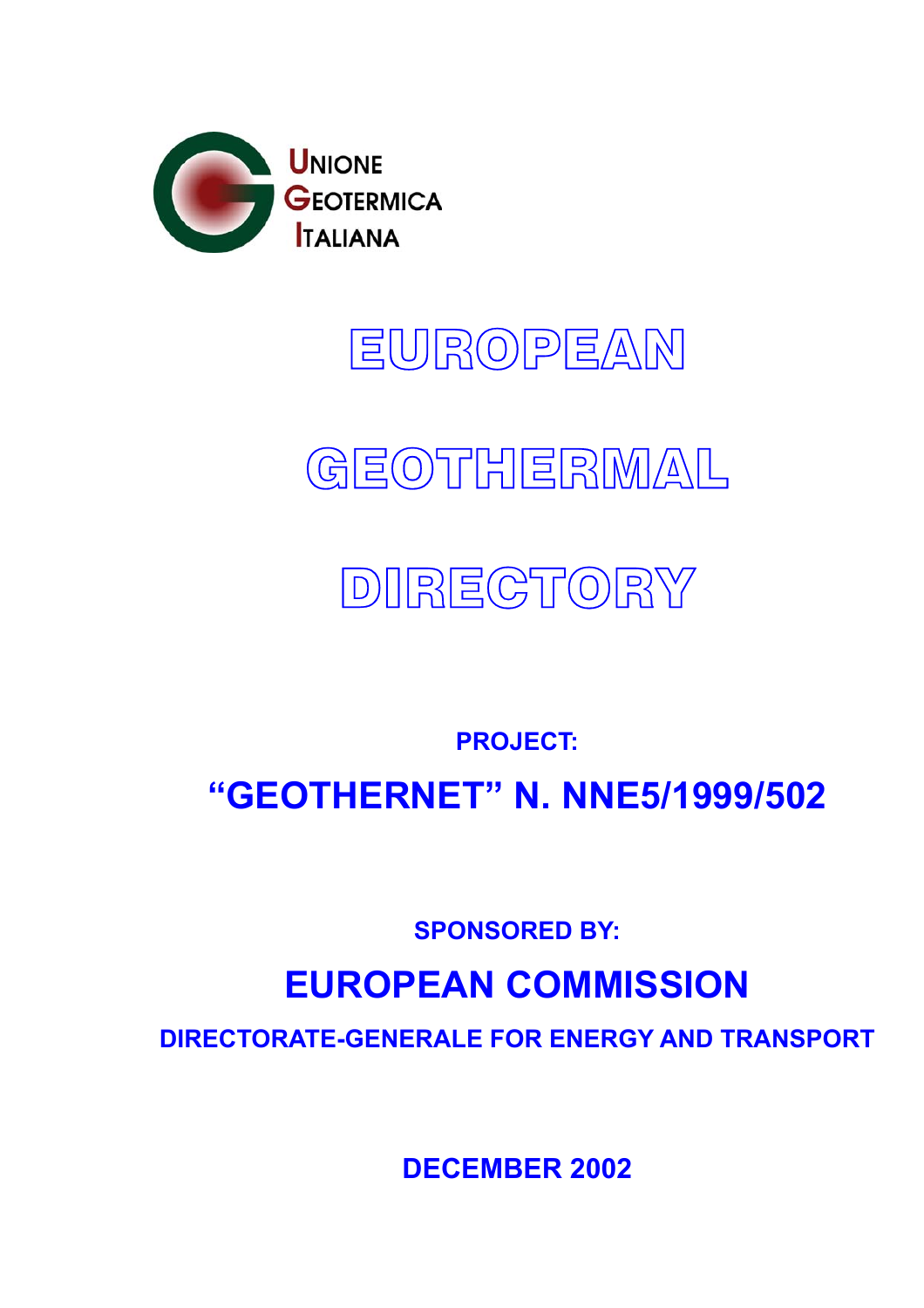

### **PRESENTATION**

The publication of the European Geothermal Directory has been proposed to EC by GTV (German Geothermal Association) , UGI (Italian Geothermal Union) and EGEC (European Geothermal Council). The Project has been approved by the EC Directorate-General for Energy and Transport, which has given

its financial support.

The directory has been prepared and published by UGI.

It is printed and is also available in CD-ROM.

Its aim is to gather and make available information on who is involved even marginally in the geothermal sector in Europe, with two main targets:

- to disseminate information within the Continent, so to enable interested parties to contact each other;
- to inform about the European know-how and capability persons or firms from other parts of the world wishing to develop geothermal projects.

The publication provides a comprehensive listing of organizations, namely companies, research and learning centres, institutional bodies, business and trade structures, which are active or have some links with the geothermal sector, even if it is only part of their activity.

In fact, even in the period of maximum geothermal activity (the '70s) only few firms dedicated their business exclusively to this sector, because of its small size and very specialized scope.

The directory includes for each country:

- consulting, engineering and service firms operating in the geothermal sector;
- main geothermal plants operators and/or owners;
- main manufacturers of equipment used in geothermal activities;
- geothermal associations or organizations;
- main thermal spas associations and some important operators

The following are also listed:

- main universities with earth science or engineering courses, particularly in countries with geothermal potential;
- NGOs (non governmental organizations) promoting renewable energy use;
- trade and industry associations which can be contacted when developing a geothermal project;
- banking and related institutions and associations from which it is possible to gather information on financial matters (some banks have provided funds for geothermal projects);
- ministries which must give the necessary authorizations for geothermal activities (exploration and production leases, plant siting and building and so on) or which support renewable energy use; some of the Authorities are at the regional level;
- the main national news agencies for general scientific and energy information;
- scientific and technical periodicals which dedicate part of their content to geothermal subjects and relevant publishers;
- international organizations of interest (head office location).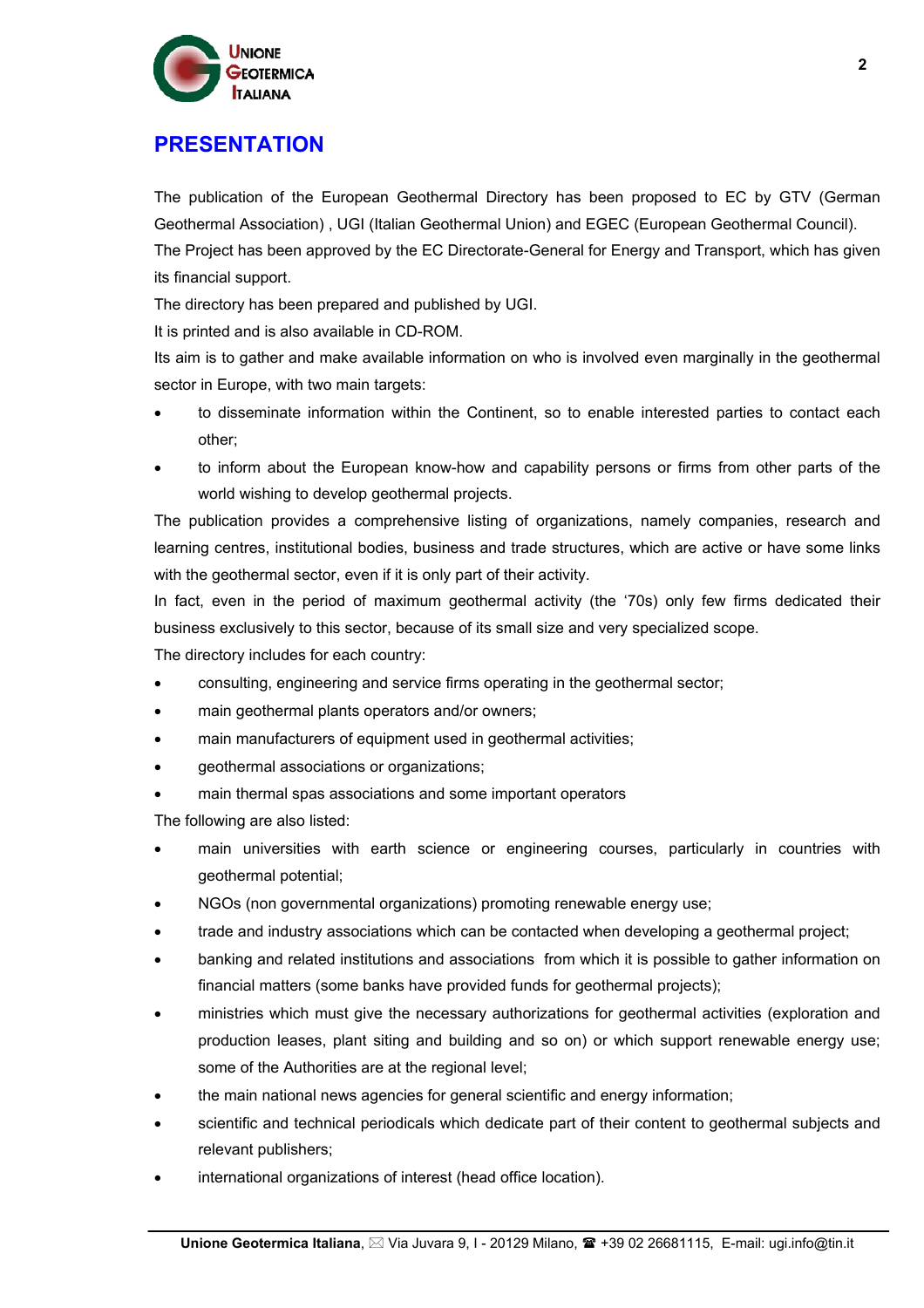

Individuals (consultants, scientists, etc.) are not identified except when indicated as contact persons for specific organizations. Their names and addresses can be obtained from the listed international and national geothermal associations, active in most of the countries with ongoing operations. These associations, as well as other sister ones listed (for example heat pumps organizations ) can also provide names and addresses of small firms not evidenced in the Directory.

Geothermal activities include all uses of underground heat contained in water or in the rocks above mean ground temperature. Thus, beside the energy side, warm water use for curative and recreational purposes (spas) or for chemical extraction and so on, is covered.

Energy applications consist of electricity generation and heating uses; in this last field due consideration has been given to the growing sector of shallow geothermal heat pump systems (SGHP) and to underground heat storage (UHS); demonstration projects like the Soultz HDR or HFR (Hot Fractured Rocks) are also dealt with.

The geographical coverage of the directory (49 countries) includes all European nations and Turkey. When a nation has overseas territories (like France, Portugal, Spain and UK) these have been included. The same procedure was adopted for the Asian extensions of the Russian Federation and Kazakhstan.

To obtain data for the directory personal professional files from direct contacts were used and updated and several web sites visited. Specific questionnaires were prepared and sent: a general one for institutions of general interest only marginally involved in geothermal matters; another, more detailed, for organizations dealing more specifically with the sector (Annex 1,2).

Over 3700 names were identified and examined. More than 2100 fax and E-mails were sent and several phone calls made to verify or complete data and to speed up answers, over a period of more than one year.

As usual in this type of work, replies were received from only a fraction, around 15%, of the contacted persons. Notwithstanding every effort, some of the parties more actively involved in the geothermal business did not answer.

Difficulties arose for various reasons. Several small firms active in the geothermal sector in the favourable period of the '70s have disappeared or changed scope of work; many have changed address and no information is available on present location. Reply to E-mails is erratic because persons are not anymore with the same company or because firms receiving too many messages ignore those of unfamiliar origin. Many small companies operating only at the local level (for example in the SGHP sector) are difficult to locate or are not interested to be known by a geographically wider audience, even at no cost.

In order to cover as widely as possible the geothermal sector, additional information from the following publications was used and when possible directly updated:

- "The World Directory of Renewable Energy Suppliers and Services 2000" publisher James & James Ltd, 35-37 William Road, London NW1 3ER, UK; http//www.jxj.com
- "The Europa World Yearbook" 2001 and "The World of Learning" 2001, publisher Europa Publications Ltd, 11 New Fetter Lane EC4P 4EE London, UK; http//www.europapublications.com;
- "Italia Energia 2001-2002", publisher L'Annuario Srl, Via Santa Giulia 4, 14049 Nizza Monferrato, Italy; http//www.energiaitalia.com;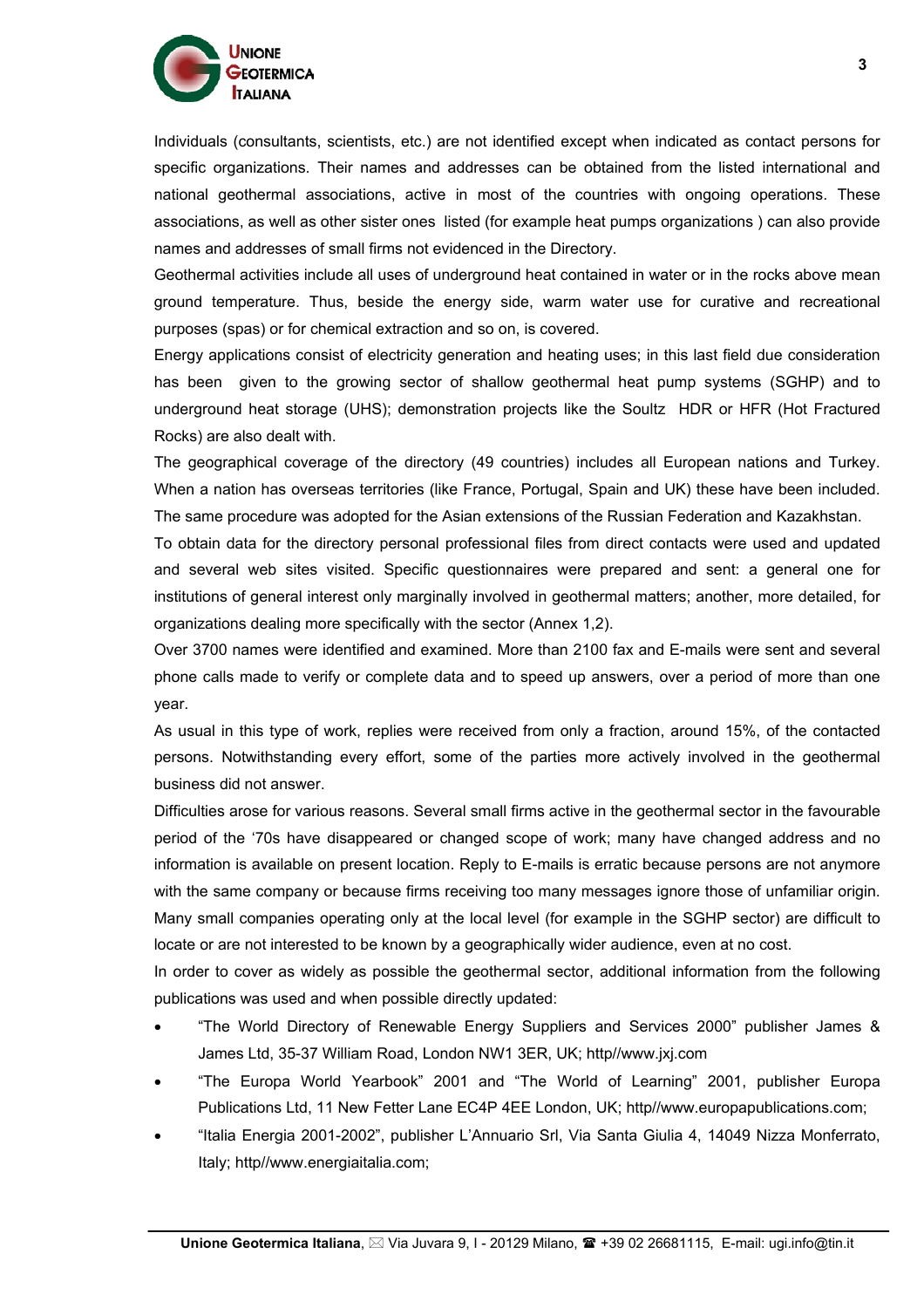- "IGA Membership Directory and Affiliated Organizations" 2001, issued by IGA (International Geothermal Association) Secretariat, Via Andrea Pisano 120, 56122 Pisa, Italy; http//www.iga.cnr.it;
- EC Directorate General for Transport and Energy "Overview of Geothermal Industries and Technologies" 2000 (CD-ROM), Brussels, Belgium

After a careful selection, about 1900 names have been included in the directory.

The directory is subdivided by countries and names are listed in alphabetical order. Each item includes the category (as listed in Annex 3), main activity, geothermal activity, full address, contact person, except when information is redundant or missing. Direct answers to the Questionnaire are indicated by D in the last column. Other entries are indicated by I.

Annex 4 indicates in the upper diagram the number of listings per country. The largest share of listed names pertains to the more important geothermal countries or to those (like U.K.) which pay more attention to the dissemination of information on RE. In the lower representation the prevalence of General Institutions (A) is evident when compared to organizations more directly involved in geothermal activities. This situation becomes predominant when dealing with East European countries.

As usual in other directories, the English language has prevailingly been adopted except for names of organizations and companies (excluding Ministries and Universities) given in French, German and Italian. In case of name translation the initials in the original language are generally added.

It has not been possible to include in the directory all European operators and owners of geothermal plants and manufacturers of geothermal equipment. Whenever we have obtained the relevant data, we have evidenced the more important ones. While electric power plants (for a total capacity of almost 1000 MWe in year 2000) are limited in number - around 50 - and comparatively large and thus can be easily evidenced, direct use (heat production) installations are more difficult to enumerate. In effect they are very diversified in type of application, small in size (from 20 kWt each for SGHP to few MWt each for conventional plants) and quite numerous. Conventional heat plants can be counted in the hundreds, while in the past few years shallow geothermal (or ground) heat pumps – SGHP - have developed considerably in several countries. Their number is estimated in year 2000 around 130,000 units, increasing substantially every year. SGHP capacity amounts to 27% of all heat uses (about 1700 MWt out of a total of 6350 MWt).\*

A listing of geothermal electric power plants is given in Annex 5, while the countries with substantial direct uses of geothermal energy are tabled in Annex 6, so to give an idea of the more active locations.

Because of the complexity of the work and of the above-mentioned obstacles in gathering the data the publication is subject to improvements. Still we believe that it will be useful to interested parties wanting to be better known or wishing to contact other people dealing with geothermal resources, in other words, to grow themselves and help grow the business.

We hope that comments from the public to improve the directory will be forthcoming, so that in the future it may be possible to issue an updated version, if the climate for geothermal activity will be favourable and if the need for this information is felt.

\* Data from WGC 2000 Transactions, WEC "Survey of Energy Resources 2001" and GHC Bull, March 2001.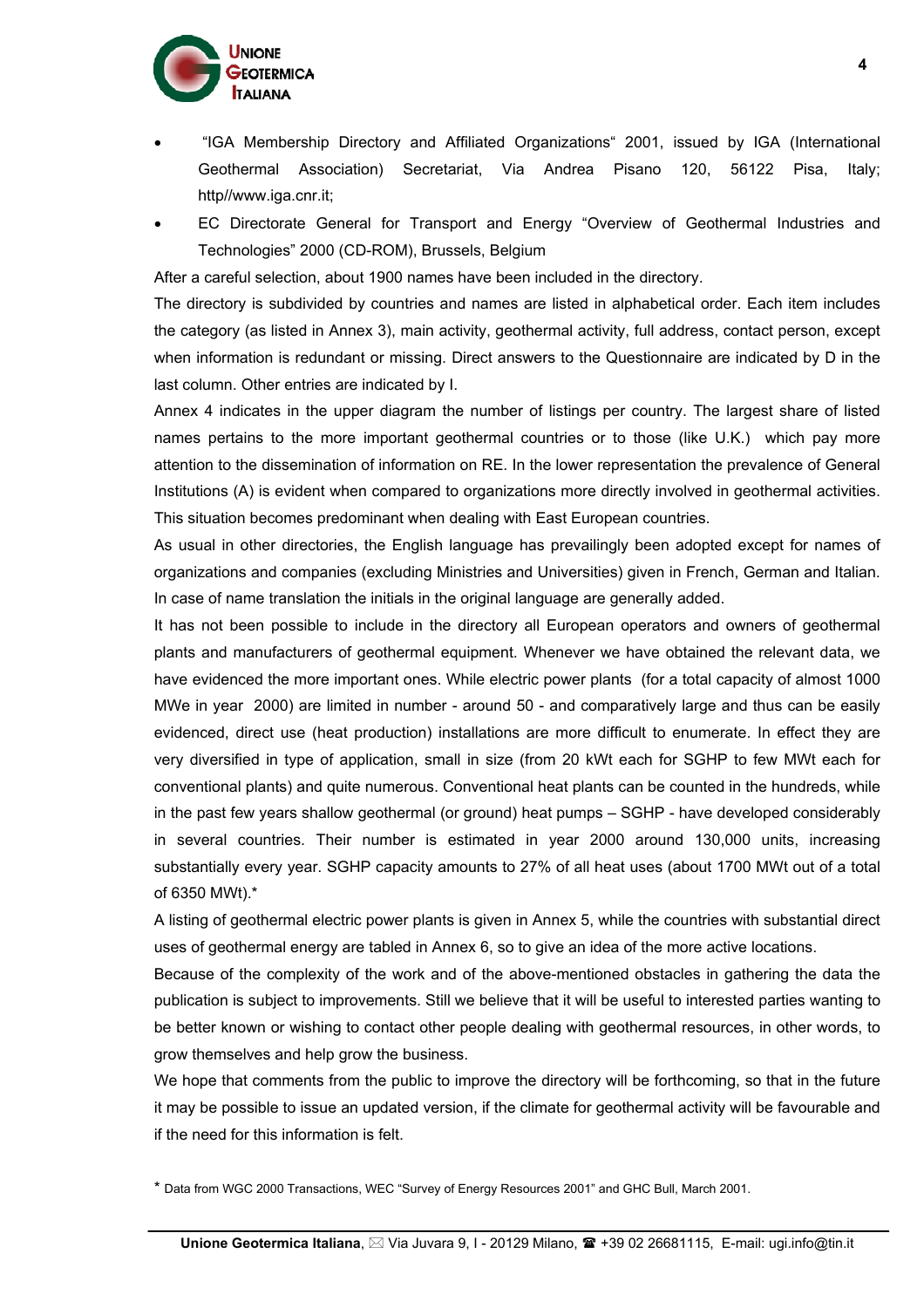

### **ACKNOWLEDGEMENTS**

The directory has been prepared under the technical supervision of R. Carella and the coordination of C. Piemonte.

We would like to thank the publishers Europa Publications Ltd, James & James Ltd, L'Annuario srl and IGA Secretariat for their generous consent to use part of the data contained in the directories listed in the Presentation.

We also thank Elsevier Science, publishers of the Journals "Renewable Energy" and "Journal of Volcanology & Geothermal Research".

Valuable information was gathered from the World Geothermal Congress 2000 proceedings, from the CD-ROM "Overview of Geothermal Industries and Technologies" issued in 2000 by EC, DG TREN and from WEC (World Energy Council) "Survey of Energy Resources 2001".

It is impossible to mention all persons who helped us with some specific information and whom we thank collectively. May we only gratefully recall the cooperation of M. Arpasi (HGA, Hungary), R. Bertani (IGA, Italy), C. Boissavy (Gaudriot, France), K. Bojadyieva (OGEO, Bulgaria), W. Bussmann (GTV, Germany), B. Kepinska (MEERI, Poland), D, Lenoir (AGEMO, France) and I. Ruzickova (CEA, Czech Republic).

We acknowledge finally the valid contribution to the preparation of the directory by N. Piatti (who devised and carried out all the computer-related operations), A. Piatti (responsible for data security), M. Girelli, D. Molinari, M. Marchesi and E. Carella.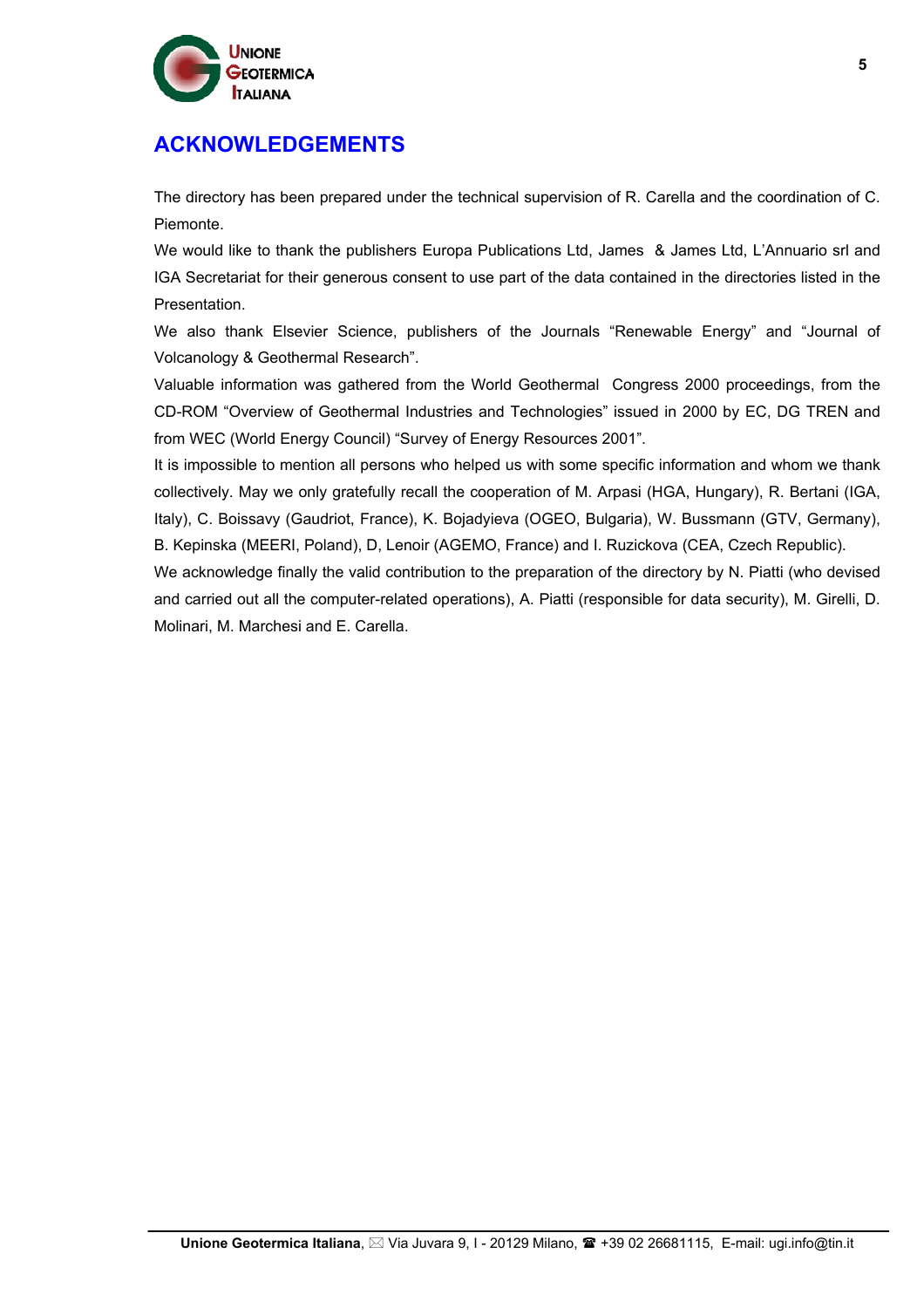

#### **QUESTIONNAIRE TYPE 1**

| <b>Company name:</b>             |                                              |  |
|----------------------------------|----------------------------------------------|--|
| Parent group:                    |                                              |  |
| <b>Address:</b>                  |                                              |  |
| Street/No                        |                                              |  |
| City                             |                                              |  |
| Zip code                         |                                              |  |
| Country                          |                                              |  |
| Telephone                        |                                              |  |
| Fax                              |                                              |  |
| Email address                    |                                              |  |
| Website                          |                                              |  |
| <b>Contact person:</b>           |                                              |  |
| Name                             |                                              |  |
| <b>Main activities:</b>          |                                              |  |
|                                  |                                              |  |
| <b>Geothermal items:</b>         |                                              |  |
|                                  |                                              |  |
|                                  |                                              |  |
| Type of geothermal activity:     |                                              |  |
| 1. Operator                      |                                              |  |
| 1.1 Geothermal fluids production |                                              |  |
| 1.2 Geothermal generation plant  |                                              |  |
| 1.2.1 Electricity production     |                                              |  |
| 1.2.2 Heat production            |                                              |  |
| 1.2.4 Other (specify)            | 1.2.3 Minerals/chemicals production          |  |
|                                  | 1.3 Geothermal energy distribution and use   |  |
| 1.3.1 Electricity                |                                              |  |
| 1.3.2 Heat                       |                                              |  |
|                                  | 1.3.2.1 District heating/cooling             |  |
|                                  | 1.3.2.2 Geothermal heat pump heating/cooling |  |
|                                  | 1.3.2.3 Greenhouse heating                   |  |
|                                  | 1.3.2.4 Fish farming                         |  |
|                                  | 1.3.2.5 Underground heat storage             |  |
|                                  | 1.3.2.6 Spa (thermal springs) facilities     |  |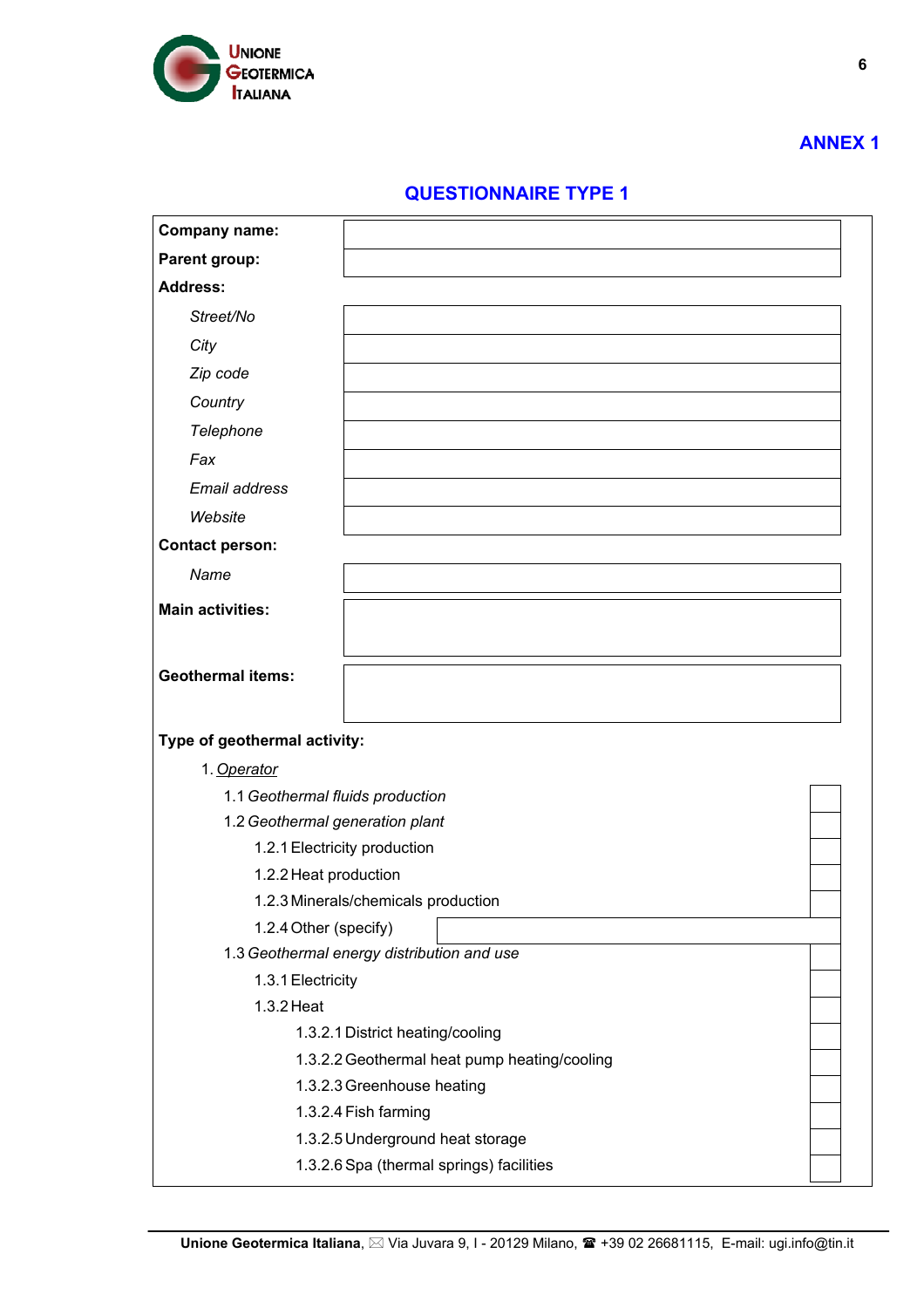

| 2.1 Resource development                                 |  |
|----------------------------------------------------------|--|
| 2.1.1 Exploration surveys                                |  |
| 2.1.2 Drilling                                           |  |
| 2.1.3 Well completion                                    |  |
| 2.1.4 Field development                                  |  |
| 2.1.5 Environmental studies and certification            |  |
| 2.2 Resource utilization                                 |  |
| 2.2.1 Plants                                             |  |
| 2.2.2 Distribution network                               |  |
| 2.2.3 Maintenance services                               |  |
| 2.2.4 Certification                                      |  |
| 2.4 Training                                             |  |
| 2.5 Software                                             |  |
| 3. Equipment and products manufacturers                  |  |
| 3.1 Exploration and drilling                             |  |
| 3.2 Plant equipment                                      |  |
| 3.2.1 Electrical generation equipment                    |  |
| 3.1.2 Heat generation equipment                          |  |
| - Geothermal heat pumps                                  |  |
| - Other (specify)                                        |  |
| 3.1.3 Distribution equipment                             |  |
| (specify)                                                |  |
| 3.1.4 Other (specify)                                    |  |
| 4. Markets                                               |  |
| 4.1 Present                                              |  |
| 4.1.1 National                                           |  |
| 4.1.2 E.U.                                               |  |
| 4.1.3 Rest of the world                                  |  |
| 4.2 Target                                               |  |
| 4.2.1 National                                           |  |
| 4.1.2 E.U.                                               |  |
|                                                          |  |
| 4.1.3 Rest of the world                                  |  |
| 5. Main geothermal projects (and relevant year) in which |  |
| the Company is/was involved                              |  |
|                                                          |  |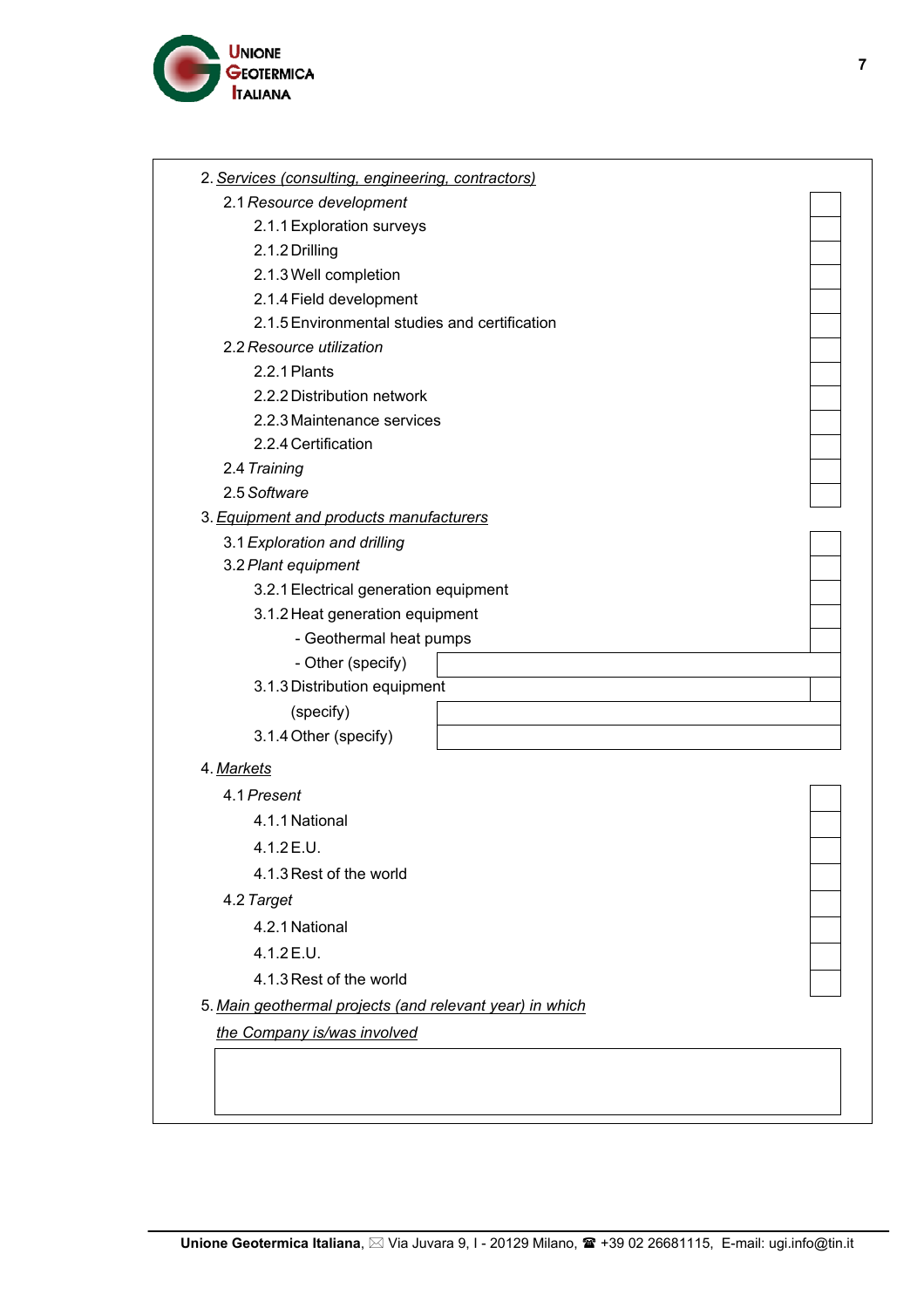

**8**

#### **QUESTIONNAIRE TYPE 2**

| <b>Organisation name:</b> |  |
|---------------------------|--|
| Parent group:             |  |
| <b>Address:</b>           |  |
| Street/No                 |  |
| City                      |  |
| Zip code                  |  |
| Country                   |  |
| Telephone                 |  |
| Fax                       |  |
| Email address             |  |
| Website                   |  |
| <b>Contact person:</b>    |  |
| Name                      |  |
|                           |  |
| <b>Main activities:</b>   |  |
|                           |  |
|                           |  |
|                           |  |
|                           |  |
| Renewable energy items:   |  |
|                           |  |
|                           |  |
|                           |  |
|                           |  |
| <b>Geothermal items:</b>  |  |
|                           |  |
|                           |  |
|                           |  |
|                           |  |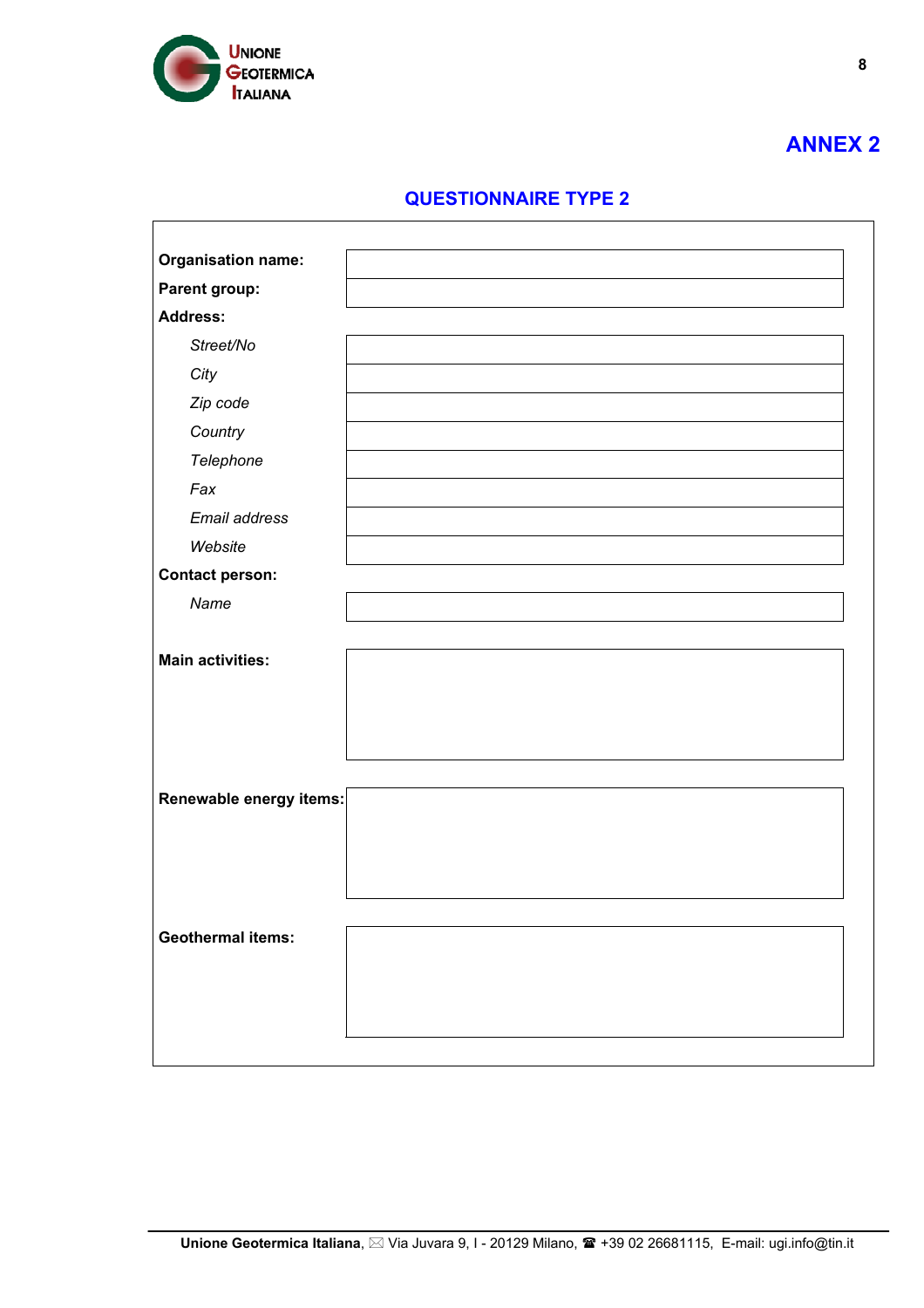

**9**

#### **THE EUROPEAN GEOTHERMAL DIRECTORY**

#### **COUNTRY**

#### **A GENERAL INSTITUTIONS**

- 1 LEARNED SOCIETIES; SCIENTIFIC ASSOCIATIONS; RESEARCH INSTITUTES; UNIVERSITIES; NGOs (non governmental organizations)
- 2 TRADE & INDUSTRY ASSOCIATIONS; BANKS & FINANCING INSTITUTIONS; INSURANCE **GROUPS**
- 3 MINISTRIES; GOVERNMENTAL AGENCIES; REGIONAL BODIES (R)
- 4 MEDIA (News Agencies, Periodicals, Publishers)
- 5 INTERNATIONAL INSTITUTIONS

#### **B GEOTHERMAL CULTURAL & BUSINESS ORGANIZATIONS**

#### **C ORGANIZATIONS ACTIVE IN THE GEOTHERMAL SECTOR**

- 1 RESOURCE ASSESSMENT; EXPLORATION, PRODUCTION, SALE OF GEOTHERMAL FLUIDS (Concessionaires, Owners, Services)
- 2 ELECTRICITY GENERATION, DISTRIBUTION, SALE (Owners, Operators)
- 3 HEAT GENERATION, DISTRIBUTION, SALE (Owners, Operators) DH=District Heating; HP=Heat Pumps; SGHP=Shallow Geothermal (Ground) Heat Pumps; EP= Energy Piles; UHS=Underground Heat Storage; G=Greenhouses; F=Fish Farming; T=Spas; HDR=Hot "Dry" Rock Systems; O=Other
- 4 DOWN-STREAM AND GENERAL SERVICES (Energy generation & Distribution; Installations; Product wholesalers; Environmental studies; Other)
- 5 MANUFACTURERS Type of product manufactured is generally indicated.

#### **D MAIN THERMAL SPAS ASSOCIATIONS & OPERATORS**

#### **OTHERS ACRONYMS**

RE = Renewable Energy

- RUE = Rational Use of Energy
- EE = Energy Efficiency
- CHP = Combined Heat & Power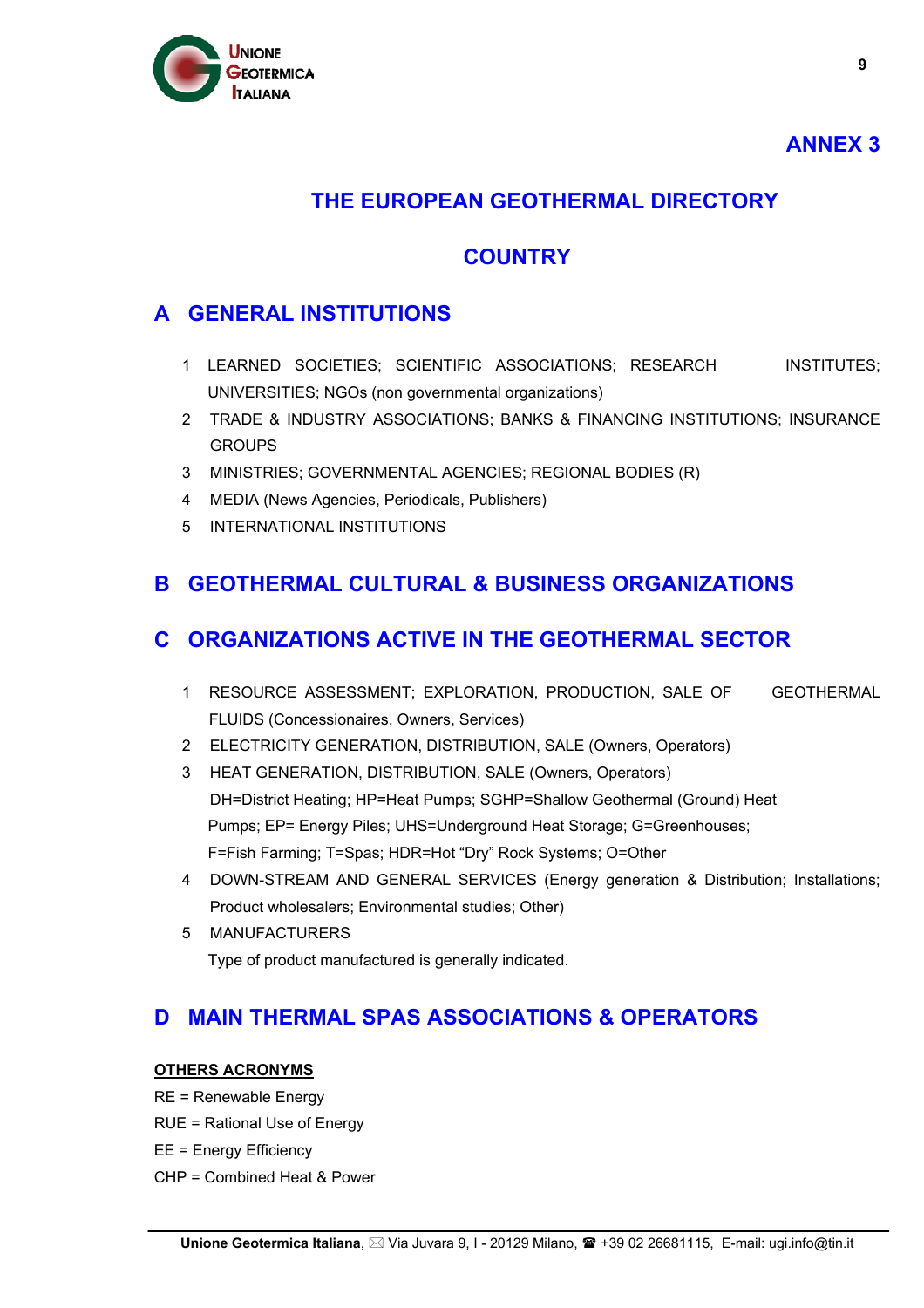



**PICTURE 1 - ITEMS FOR EACH COUNTRY** 



**PICTURE 2 - ITEMS FOR EACH CATEGORY**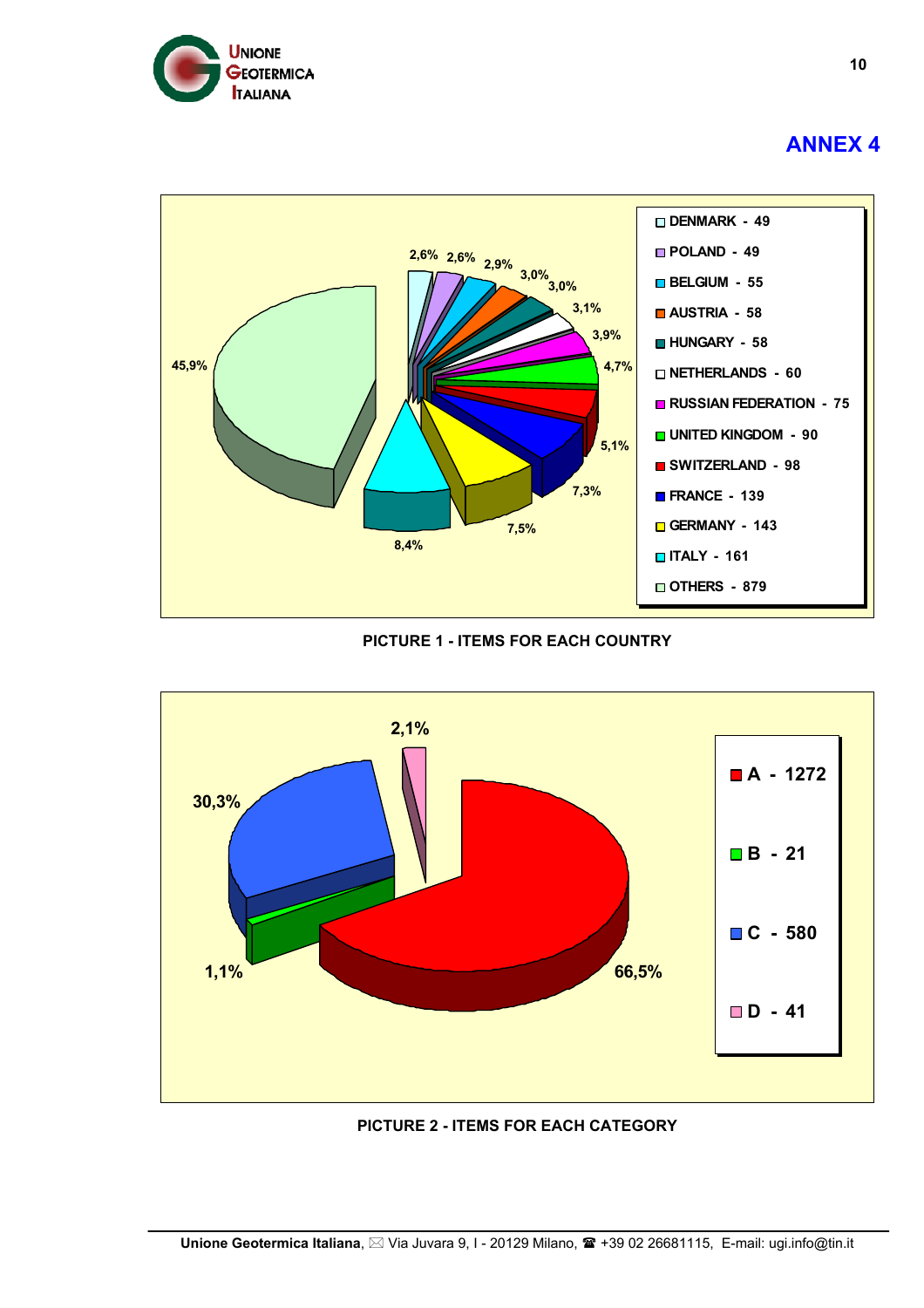

# **GEOTHERMAL POWER PLANTS IN EUROPE AND TURKEY (2000)**

|                           | $N^{\circ}$ of Plants | Installed capacity (MWe) |
|---------------------------|-----------------------|--------------------------|
| <b>ITALY</b>              | 31                    | 785                      |
| <b>ICELAND</b>            | 8                     | 170                      |
| <b>RUSSIAN FEDERATION</b> | 6                     | 23                       |
| PORTUGAL (Açores)         | 3                     | 16                       |
| <b>TURKEY</b>             | 1                     | 20                       |
| FRANCE (Guadeloupe)       | 1                     | 4                        |
| <b>AUSTRIA</b>            | 2                     |                          |
| <b>Total</b>              | 52                    | 989                      |

(Source: WGC 2000 mod.)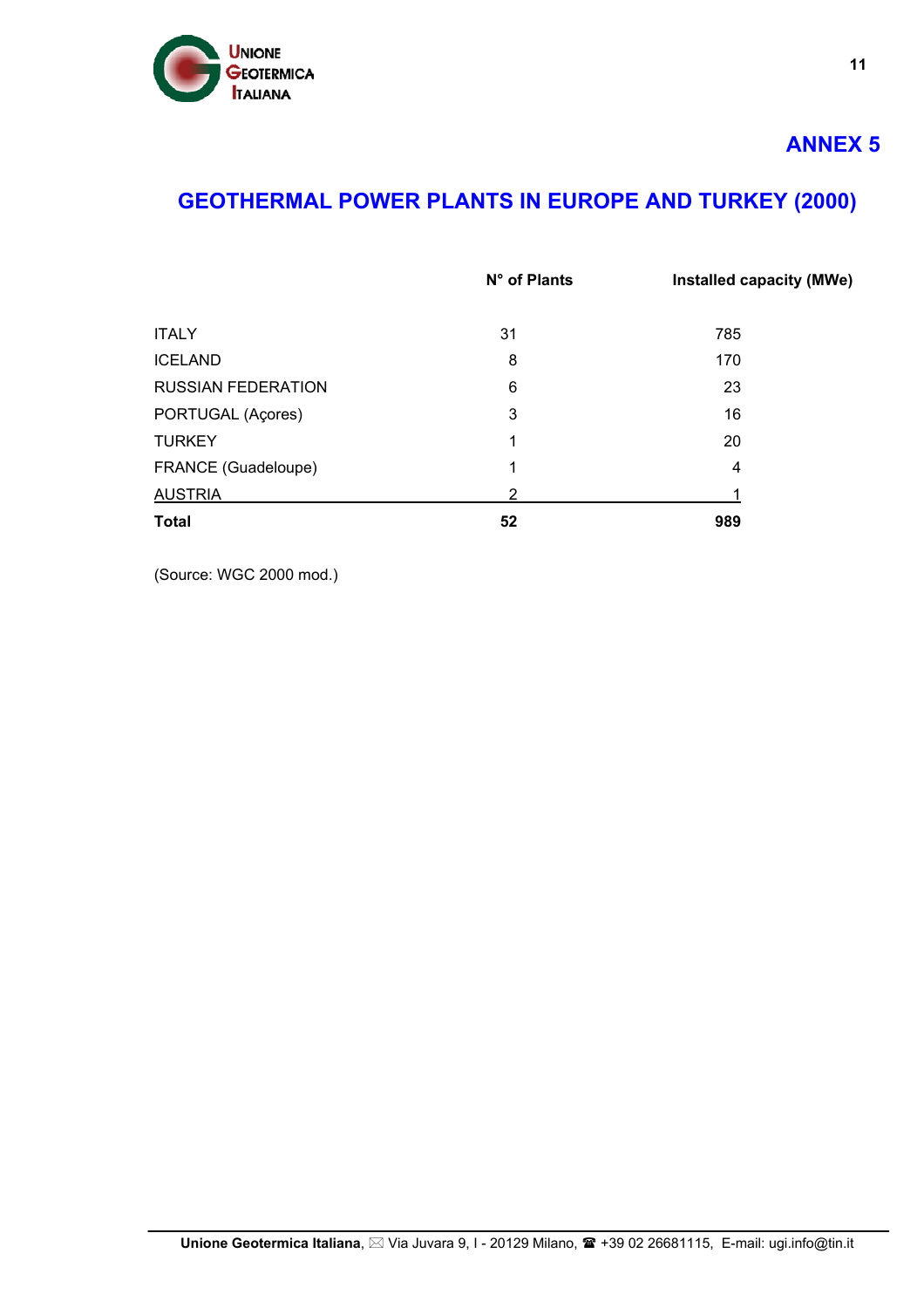

# **GEOTHERMAL DIRECT HEAT USES IN EUROPE AND TURKEY (2000)**

(countries with over 100 MWt capacity)

|                           | Installed capacity (MWt) | <b>SGHP development</b> |
|---------------------------|--------------------------|-------------------------|
|                           |                          |                         |
| <b>ICELAND</b>            | 1469                     | <b>MINOR</b>            |
| <b>TURKEY</b>             | 820                      | <b>MINOR</b>            |
| <b>ITALY</b>              | 680                      | <b>MINOR</b>            |
| <b>SWITZERLAND</b>        | 547                      | <b>MAJOR</b>            |
| <b>GERMANY</b>            | 397                      | <b>MAJOR</b>            |
| <b>SWEDEN</b>             | 377                      | <b>MAJOR</b>            |
| <b>HUNGARY</b>            | 328                      | <b>MINOR</b>            |
| <b>FRANCE</b>             | 326                      | <b>SMALL</b>            |
| <b>RUSSIAN FEDERATION</b> | 307                      | <b>MINOR</b>            |
| <b>AUSTRIA</b>            | 255                      | <b>MAJOR</b>            |
| <b>SLOVAKIA</b>           | 132                      | <b>MINOR</b>            |
| <b>CROATIA</b>            | 114                      | <b>MINOR</b>            |
| <b>ROMANIA</b>            | 110                      | <b>MINOR</b>            |
| <b>BULGARIA</b>           | 107                      | <b>SMALL</b>            |
| <b>SLOVENIA</b>           | 103                      | <b>MINOR</b>            |
| <b>Total</b>              | 6072                     |                         |

(Source WEC 2001 mod.)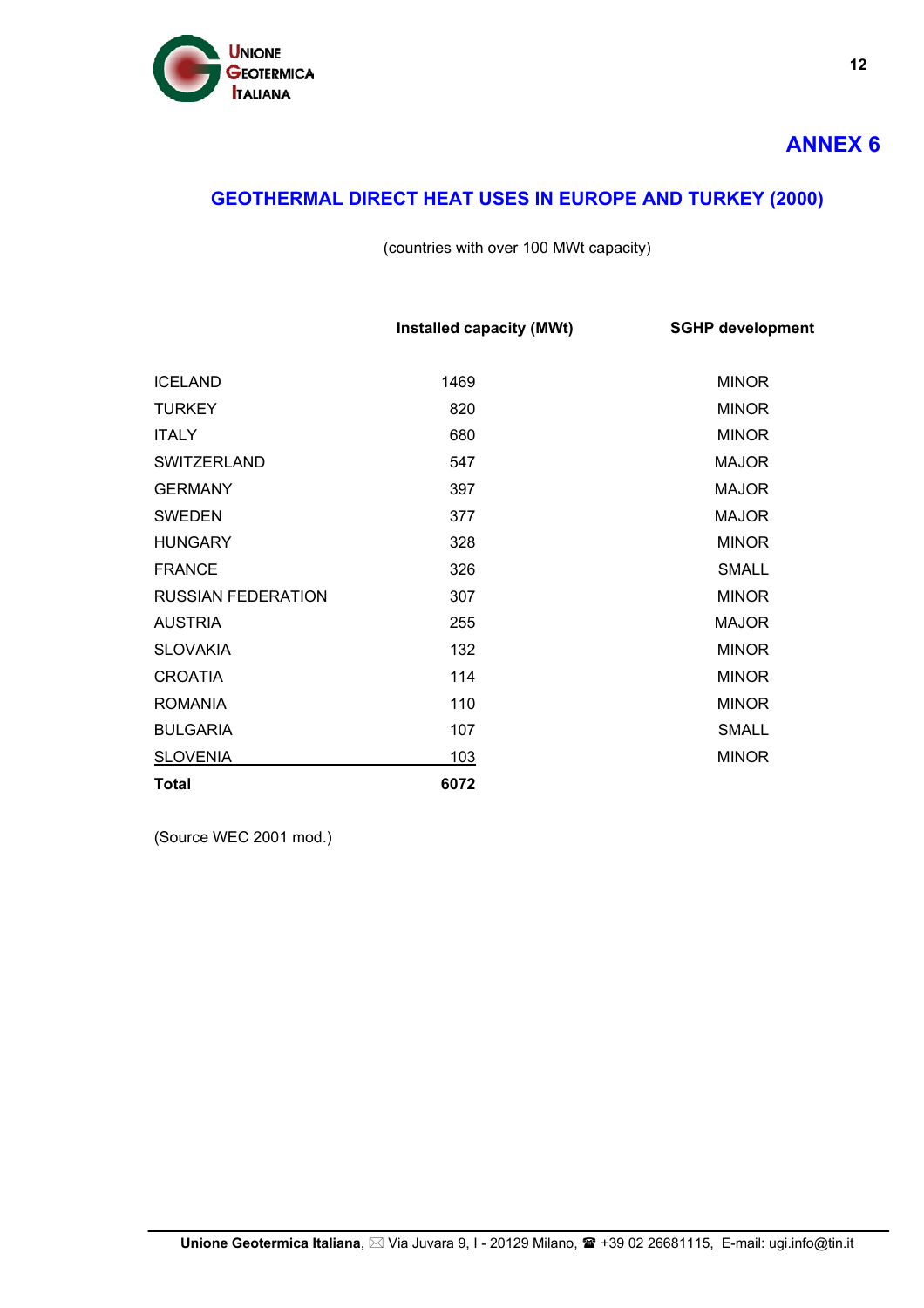

**13**

# **THE DIRECTORY**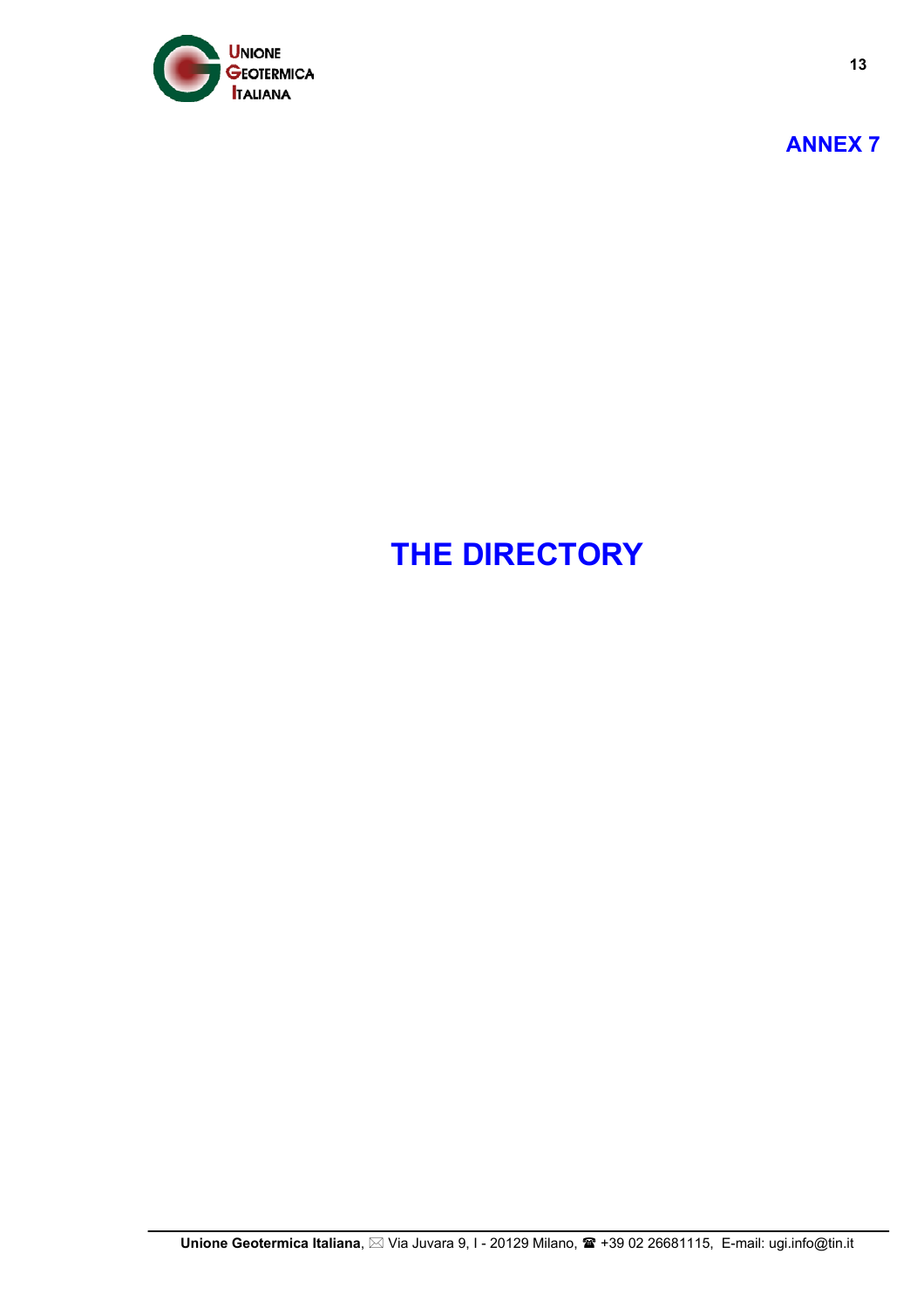

| N.             | <b>NAME</b>                                                                | CATEGORY       | <b>MAIN ACTIVITY</b>                 | <b>GEOTHERMAL ACTIVITY</b> | <b>ADDRESS</b>                            | <b>WEB SITE</b>           | <b>EMAIL</b>                 | <b>CONTACT NAME</b> | <b>TELEPHONE NUMBER</b> | <b>FAX NUMBER</b> | OR.            |
|----------------|----------------------------------------------------------------------------|----------------|--------------------------------------|----------------------------|-------------------------------------------|---------------------------|------------------------------|---------------------|-------------------------|-------------------|----------------|
|                |                                                                            |                |                                      |                            |                                           | 01 - ALBANIA              |                              |                     |                         |                   |                |
|                | Academy of Sciences                                                        | A <sub>1</sub> | Scientific learned society           |                            | Sheshi Fan S. Noli 7, Tiranë,<br>Albania  | www.academyofsciences.net | akaragjozi@akad.edu.al       | A. Karagjozi        | +355 42 44670           | +355 42 27476     | $\blacksquare$ |
| $\overline{2}$ | Albanian Centre for<br>Foreign Investment<br>Promotion                     | A <sub>3</sub> | Government agency for<br>development |                            | blvd. Zhan D' Ark, Tirana                 |                           | xhepa@cpfi.tirana.al         |                     | +355 42 30133           | +355 42 28439     | $\mathbf{I}$   |
| 3              | Albanian Ecological Club                                                   | A <sub>1</sub> | Environmental<br>association         |                            | Rr. Todi Shkurti, P. 13, Shk 1,<br>Tirana |                           | eco-club@san.com.al          | A. Eltari           | +355 42 73148           | +355 42 73148     | D              |
| $\overline{a}$ | Albanian Telegraphic<br>Agency ATA                                         | A4             | News agency                          |                            | blvd. Zhan D' Ark 23, Tirana              |                           | ata@email.telpress.it        |                     | +355 42 22929           | +355 42 34230     | $\mathbf{I}$   |
| 5              | Centre of Scientific and<br>Technological Information<br>and Documentation | A <sub>3</sub> | Documentation centre                 |                            | Rr. Lek Dukagjini 5, Tirana               |                           |                              |                     | +355 42 22491           | +355 42 22491     | $\mathbf{I}$   |
| 6              | Fisheries Research<br>Institute SSKP                                       | A <sub>1</sub> | Fish research                        |                            | Durres                                    |                           | ikpd@icc.al.eu.org           |                     | +355 52 22552           | +355 52 22552     | $\mathbf{I}$   |
| $\overline{7}$ | Geological Research<br>Institute ISPG                                      | A <sub>1</sub> | Earth sciences research              |                            | Blloku 'Vasil Shanto' Tirana              |                           | ispgj@ingeol.tirana.al       |                     | +355 42 65434           |                   | $\mathbf{I}$   |
| 8              | Institute for Studies and<br>Design of Oil and Gas<br>Geology ISPGNG       | A <sub>1</sub> |                                      |                            | Fier                                      |                           |                              |                     |                         |                   | $\mathbf{I}$   |
| 9              | Institute of Agricultural<br>Research of Lushnje IKBL                      | A <sub>1</sub> | Agricultural research<br>centre      |                            | Lushnje                                   |                           |                              | A. Canko            |                         |                   | $\mathbf{I}$   |
|                | 10 Institute of Energetics IE                                              | A <sub>1</sub> | Energy research                      |                            | Tirana                                    |                           | energ@elektrenai.omnitel.net |                     | +370 38 35133           | +370 38 36998     | $\mathbf{I}$   |
| 11             | Ministry of Public<br>Economy and Privatization                            | A <sub>3</sub> |                                      |                            | Sheshi Skenderbeu 2, Tirana               | www.mepp.gov.al           | postmaster@mepptirana.al     |                     | +355 42 32833           | +355 42 34052     | $\mathbf{I}$   |
|                | Ministry of Agriculture and<br>12<br>Food                                  | A <sub>3</sub> |                                      |                            | Tirana                                    |                           |                              |                     | +355 42 23917           | +355 42 23917     | $\mathbf{I}$   |
| 13             | Ministry of Education and<br>Science                                       | A <sub>3</sub> |                                      |                            | Rr. Durresit 23, Tirana                   |                           |                              |                     | +355 42 26307           | +355 42 32002     | $\mathbf{I}$   |
| 14             | Ministry of Trade and<br>Economic Co-operation                             | A <sub>3</sub> |                                      |                            | Tirana                                    |                           |                              |                     | +355 42 34668           | +355 42 34658     | $\mathbf{I}$   |
| 15             | National Commercial Bank<br>of Albania                                     | A <sub>2</sub> | Banking                              |                            | blvd. Zhan D' Ark, Tirana                 | www.come.to.ncba          | julian@aedp.soros.al         |                     | +355 42 50955           | +355 42 50948     | $\mathbf{I}$   |
|                | Polytechnic University of<br>16 Tirana, Faculty of Geology<br>and Mining   | A <sub>1</sub> | Education                            |                            | Rr. Durresit, P. 7, Shk. 1, Tirana        |                           | alfi@inima.al                | A. I. Frasheri      | +355 42 25160           | +355 42 6122      | $\mathbf{I}$   |
| 17             | Union of Chambers of<br>Commerce and Industry of<br>Albania                | A <sub>2</sub> |                                      |                            | Rr. Kavajes 6, Tirana                     |                           |                              |                     | +355 42 22934           | +355 42 22934     | $\mathbf{I}$   |
| 18             | University of Korce,<br>Faculty of Agriculture                             | A <sub>1</sub> | Education                            |                            | Rr. G. Kastrioti, Korce                   |                           |                              |                     | +355 824 3510           | +355 824 2230     | $\mathbf{I}$   |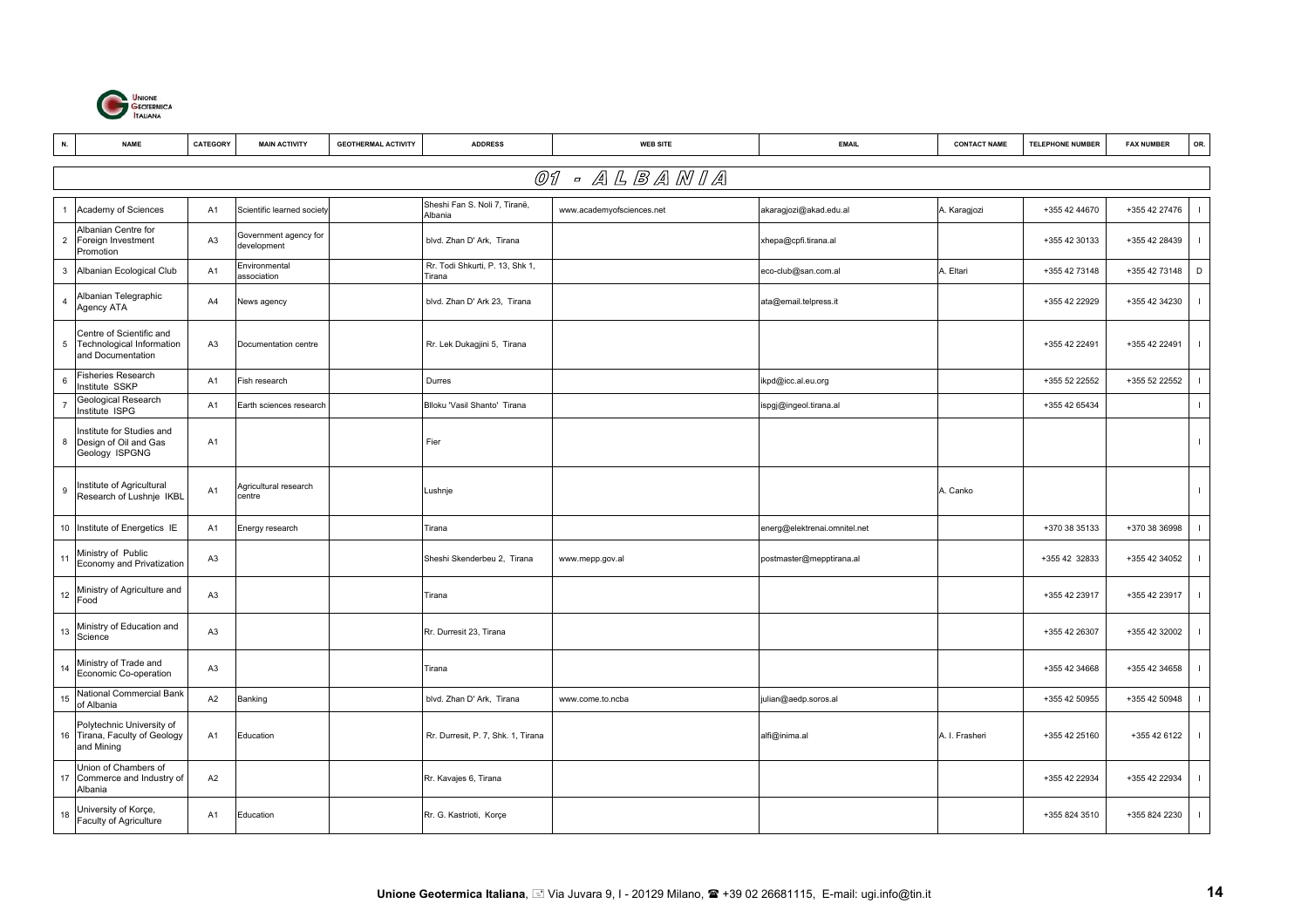

| N. | <b>NAME</b>                                                                 | CATEGORY       | <b>MAIN ACTIVITY</b>                      | <b>GEOTHERMAL ACTIVITY</b>      | <b>ADDRESS</b>                                            | <b>WEB SITE</b>                                                   | <b>EMAIL</b>                              | <b>CONTACT NAME</b> | <b>TELEPHONE NUMBER</b> | <b>FAX NUMBER</b> | OR.            |
|----|-----------------------------------------------------------------------------|----------------|-------------------------------------------|---------------------------------|-----------------------------------------------------------|-------------------------------------------------------------------|-------------------------------------------|---------------------|-------------------------|-------------------|----------------|
|    | University of Tirana,<br>19 Mechanical Engineering,<br>Department of Energy | A1             | Energy research                           | Thermal (spa) water<br>research | blvd. "Deshmoret e Kombit" 4,<br>ALB-Tirana, Albania      | www.uptal.tirana.al                                               | alondo@uptal.tirana.al                    | A. L. Londo         | +355 4 223707           | +355 4 223707     | $\mathsf D$    |
|    |                                                                             |                |                                           |                                 |                                                           | 02 - ANDORRA                                                      |                                           |                     |                         |                   |                |
| 20 | Agricultural and<br>Commercial Bank of<br>Andorra                           | A <sub>2</sub> | Banking                                   |                                 | Avinguda Fiter i Rossell 4 bis,<br>Escaldes-Engordany     | www.banc-agricol.ad                                               | internacional@banc-agricol.ad             |                     | +376 873345             | +376 873350       |                |
| 21 | Andorra Scientifc Society                                                   | A <sub>1</sub> | <b>Sciences society</b>                   |                                 | Carrer Princep Benlloch 30,<br>Andorra la Vella           |                                                                   | sac@andorra.ad                            |                     | +376 829729             | +376 852383       |                |
|    | 22 Caldea                                                                   | D              | Thermal spa                               |                                 | Parc de la Mola 10, Escaldes -<br>Engordany               | www.caldea.com                                                    |                                           |                     | +376 800999             |                   |                |
| 23 | Ministry of Agriculture and<br>Environment                                  | A <sub>3</sub> |                                           |                                 | Carrer Prat de la Creu 62-64.<br>Andorra la Vella         |                                                                   |                                           |                     | +376 875700             | +376 828906       |                |
| 24 | Ministry of Economy                                                         | A <sub>3</sub> |                                           |                                 | Carrer Prat de la Creu 62-64,<br>Andorra la Vella         |                                                                   |                                           |                     | +376 875700             | '+376 861519      |                |
|    |                                                                             |                |                                           |                                 |                                                           | 03 - ARMENIA                                                      |                                           |                     |                         |                   |                |
| 25 | Armenia Chapter of the<br>Association of Energy<br>Engineers                | A <sub>1</sub> | Energy engineers<br>association           |                                 | Tigran Mets 29A, Yerevan AM<br>375018                     |                                                                   | ares@arm.r.am<br>RMA@arminco.com          |                     | +374 1 540270           | +374 1 228040     |                |
| 26 | Armenian Agricultural<br>Institute                                          | A <sub>1</sub> | Agricultural research                     |                                 | ul. Teryana 74, Yerevan AM -<br>375009                    | www.arminco.com/homepages/usdaes/acad/acad.htm agacad@arminco.com |                                           |                     | +374 1 524541           |                   |                |
| 27 | Armenian Energy<br>Commission                                               | A <sub>3</sub> | lational energy agency                    |                                 | Yerevan                                                   |                                                                   | eca@arminco.com                           |                     |                         |                   |                |
| 28 | Armenpress                                                                  | A4             | lews agency                               |                                 | ul. Isaahakian 28, Yerevan AM<br>375009                   | www.armenpress.am                                                 | contact@armenpress.am                     |                     | +374 1 526702           | +374 1 151738     |                |
| 29 | Association of Banks of<br>Armenia                                          | A2             |                                           |                                 | Yerevan                                                   | www.arminco.com/hayknet/bank-a.htm                                |                                           |                     | +374 1 533343           | +374 1 528811     |                |
|    | Chamber of Commerce<br>30 and Industry of the<br>Repubblic of Armenia       | A2             |                                           |                                 | ul. Hanrapetoutian 39, Yerevan<br>AM - 375033             |                                                                   |                                           |                     | +374 1 565438           | +374 1 565071     | $\blacksquare$ |
| 31 | Ecoteam                                                                     | A <sub>1</sub> | RE promotion NGO                          |                                 | ul. Abovian 53/22a, Yerevan AM<br>375001                  | http://users.freenet.am/~ecoteam                                  | ecoteam@freenet.am<br>ecoteam@arminco.com |                     | +374 1529277            | +374 1 530331     | $\blacksquare$ |
| 32 | Gitutyun ev Tekhnika<br>(Science and Technology)                            | A4             | Quarterly scientific-<br>echnical journal |                                 | pr. Komitasa 49/3, Yerevan AM<br>375048                   |                                                                   |                                           |                     | +374 1 233727           |                   |                |
| 33 | Institute of Geology                                                        | A <sub>1</sub> |                                           |                                 | pr. Marshala Bagramyana 24A,<br>Yerevan AM 375019         |                                                                   |                                           |                     | +374 1 524426           |                   |                |
| 34 | Institute of Geophysics and<br><b>Engineering Seismology</b>                | A <sub>1</sub> | Geophysical research                      |                                 | pr. Leningradyana 5, Gjumry AM<br>377501                  | www.sci.am/about/8-geophys.html                                   | iges@shirak.am<br>mush@siuny.am           |                     | +374 4131261            | +374 41 33840     | $\blacksquare$ |
|    | 35 Ministry of Agriculture                                                  | A <sub>3</sub> |                                           |                                 | Governement House, Repubblic<br>Sq. 1 Yerevan AM - 375010 |                                                                   |                                           |                     | +374 1 524641           | +374 1 151086     |                |
| 36 | Ministry of Education and<br>Science                                        | A <sub>3</sub> |                                           |                                 | ul. M. Khorenatsi 13, Yerevan<br>AM - 375010              | www.edu.am                                                        | lena@projectharmony.am                    |                     | +374 1 526602           | +374 1 151150     | $\blacksquare$ |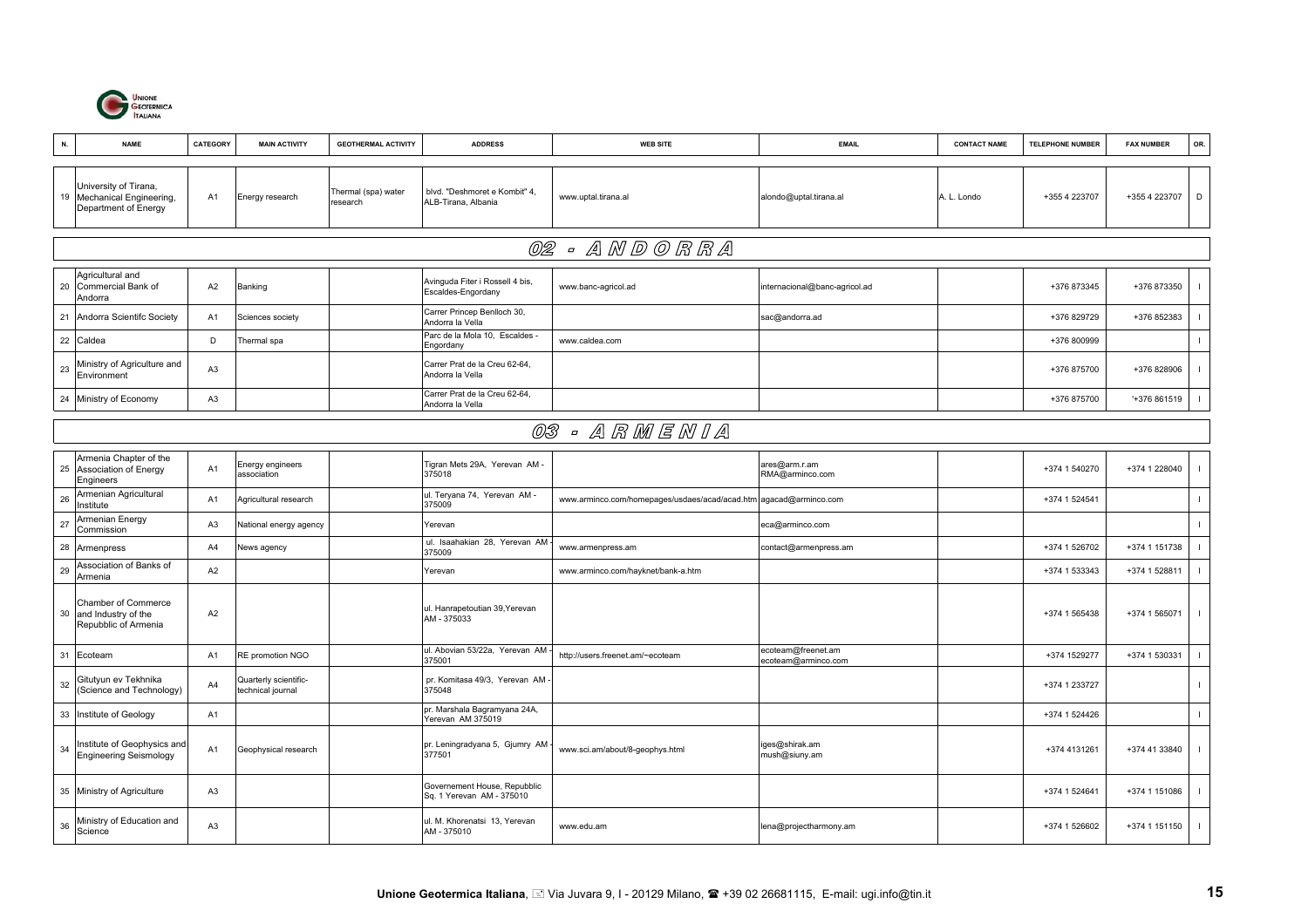

|    | <b>NAME</b>                                                          | CATEGORY       | <b>MAIN ACTIVITY</b>                                              | <b>GEOTHERMAL ACTIVITY</b>                                | <b>ADDRESS</b>                                             | <b>WEB SITE</b>                     | <b>EMAIL</b>                       | <b>CONTACT NAME</b> | <b>TELEPHONE NUMBER</b> | <b>FAX NUMBER</b> | OR. |
|----|----------------------------------------------------------------------|----------------|-------------------------------------------------------------------|-----------------------------------------------------------|------------------------------------------------------------|-------------------------------------|------------------------------------|---------------------|-------------------------|-------------------|-----|
|    | 37 Ministry of Energy                                                | A <sub>3</sub> |                                                                   |                                                           | Governement House, Repubblic<br>Sq. 2, Yerevan AM - 375010 |                                     |                                    |                     | +374 1 521964           | +374 1 151036     |     |
| 38 | Ministry of Environmental<br>Protection                              | A <sub>3</sub> |                                                                   |                                                           | ul. Moskovian 35, Yerevan AM<br>375012                     |                                     | femini@nature.arminco.com          |                     | +374 1 530741           | +374 1 534902     |     |
| 39 | Ministry of Industry and<br>Trade                                    | A <sub>3</sub> |                                                                   |                                                           | ul. Teryana 69, Yerevan AM -<br>375008                     | http://users.freenet.am/~finsys     | tervika@freenet.am                 |                     | +374 1 506134           | +374 1 151675     |     |
| 40 | National Academy of<br>Sciences of Armenia                           | A <sub>1</sub> | Sciences society                                                  |                                                           | pr. Marshala Bagramyana 24,<br>Yerevan AM 375019           | www.sci.am                          | academy@sci.am                     |                     | +374 1 527031           |                   |     |
| 41 | <b>State Engineering</b><br>University of Armenia                    | A <sub>1</sub> | <b>Fechnical education</b>                                        |                                                           | ul. Teryana 105, Yerevan AM -<br>375009                    | www.seua.am                         | aegibyan@seua.am<br>rector@seua.am |                     | +374 1 520520           | +374 1 151068     |     |
| 42 | Yerevan State University,<br>Faculty of Geology                      | A <sub>1</sub> | Education                                                         |                                                           | ul. Alex Manoogian 1, Yerevan<br>AM - 375049               |                                     | rgev@ysu.am<br>rector@ysu.am       |                     | +374 1 554629           | 374 1 151087      |     |
|    |                                                                      |                |                                                                   |                                                           |                                                            | <i>04 - AUSTRIA</i>                 |                                    |                     |                         |                   |     |
| 43 | Arbeitsgemenschaft<br>Erneurbare Energie AEE                         | C <sub>4</sub> | RE engineering                                                    |                                                           | Feldgasse 19, Gleisdorf A - 8200                           |                                     | w.weiss@aee.at                     | W. Weiss            | +43 3112 5886           |                   |     |
| 44 | Austria Presse Agentur<br>APA                                        | A4             | <b>Vews agency</b>                                                |                                                           | Gunoldstr 14. Wien A - 1199                                | www.apa.at                          | marketing@apa.at                   |                     | +43 1 360600            | +43 1 360603099   |     |
|    | Austrian Association for<br>45 Agricultural Research<br><b>OEVAF</b> | A <sub>2</sub> | RE and agriculture<br>consulting                                  |                                                           | Kleine Sperigasse 1/37 Wien A<br>1020                      | www.oevaf.at                        | oevaf-wien@oevaf.at                | O. Schutz           | +43 1 2145903           | +43 1 21459039    |     |
| 46 | Austrian Energy Agency<br><b>EVA</b>                                 | A <sub>3</sub> | Energy promotion<br>agency                                        |                                                           | Linke Wienzeile 18, Wien A-<br>1060                        |                                     | simader@eva.ac.at                  | G. R. Simader       | +43 1 586152424         | +43 1 5869488     |     |
| 47 | Bundesanstalt fur<br>Agrarwirtschaft                                 | A <sub>1</sub> | ederal Institute of<br><b>Agricultural Economics</b>              |                                                           | Schweizertalstr. 36, Wien A -<br>1133                      | www.awi.bmlf.gv.at                  | office@awi.bmlf.gv.at              |                     | +43 1 8773651           | +43 1 877365159   |     |
|    | 48 Energie AG Oberosterreich                                         | C <sub>4</sub> | <b>SGHP</b> installer                                             | SGHP installer                                            | Bohmerwaldstraße 3, A-4020 Linz                            | www.energieag.at                    | hans.zeinhofer@energieag.at        | H. Zeinhofer        | +43 732 9000            | +43 732 900053453 |     |
|    | 49 Energieinstitut Vorarlberg                                        | A <sub>1</sub> | Energy research<br>nstitute                                       |                                                           | Stadtstr. 33/CCD, Dornbirn A -<br>6850                     |                                     | energieinstitut@ccd.vol.at         | K. Hammerle         | +43 5572 31202          |                   |     |
| 50 | Federal Environmental<br>Agency                                      | A <sub>3</sub> | Environment and<br>energy policy agency                           |                                                           | Spittekauer Lande 5, Wien A -<br>1090                      | www.ubavie.gv.at                    | udk@ubavie.gv.at                   | F. Meister          | +43 131 3045502         | +43 131 3045400   |     |
| 51 | Fernwaerme Haag am<br>Hausruck GmbH                                  | C <sub>3</sub> | DH operator, generators<br>and flue-gas equipment<br>nanufacturer | Haag geothermal DH<br>operator                            | Marktplatz 53, Haag am Hausruck<br>A-4690                  |                                     | lutz-energie@gmx.at                | A. Lutz             | +43 7732 26380          | +43 7732 263835   |     |
| 52 | Geo Solar Erdwarme                                                   | C <sub>4</sub> | GHP installer                                                     | <b>SGHP</b> installer                                     | Diemroth 11 u. 13, A-4873<br>Frankenburg                   |                                     | erdwaerme@geosolar.at              | G.Gosselberger      | +43 76837612            | +4376837612-83    |     |
| 53 | Geologische<br>Bundesanstalt                                         | A <sub>3</sub> | <b>Geological Survey</b>                                          | Hydrochemistry<br>research, GHP studies,<br>spa hydrology | Rasumofsky 23, A-1031 Wien                                 | www.geolba.ac.at                    | kolwal@cc.geolba.ac.at             | W. Kollmann         | +43 1 7125674330        | +43 1 712567457   | D   |
|    | 54 Geoteam                                                           | C <sub>1</sub> | Geologic consulting                                               | Geothermal exploration                                    | Weizerstr. 19, Gleisdorf A - 8200                          | www.geoteam.at                      | geoteam@ppl.co.at                  | J. Goldbrunner      | +43 3 1126515           | +43 3 1126830     |     |
| 55 | <b>GUT Gruppe</b><br>Umwelt+Technik GmbH                             | C <sub>1</sub> | Geologic consulting                                               | Geothermal exploration                                    | Leonfeldnerstr. 18, Linz A - 4040                          | www.asa.at/ooe/standort/weitere.htm | g.gnjezda@gutlinz.at               | G. Gnjezda          | +43 732 71398212        | +43 732 7139829   |     |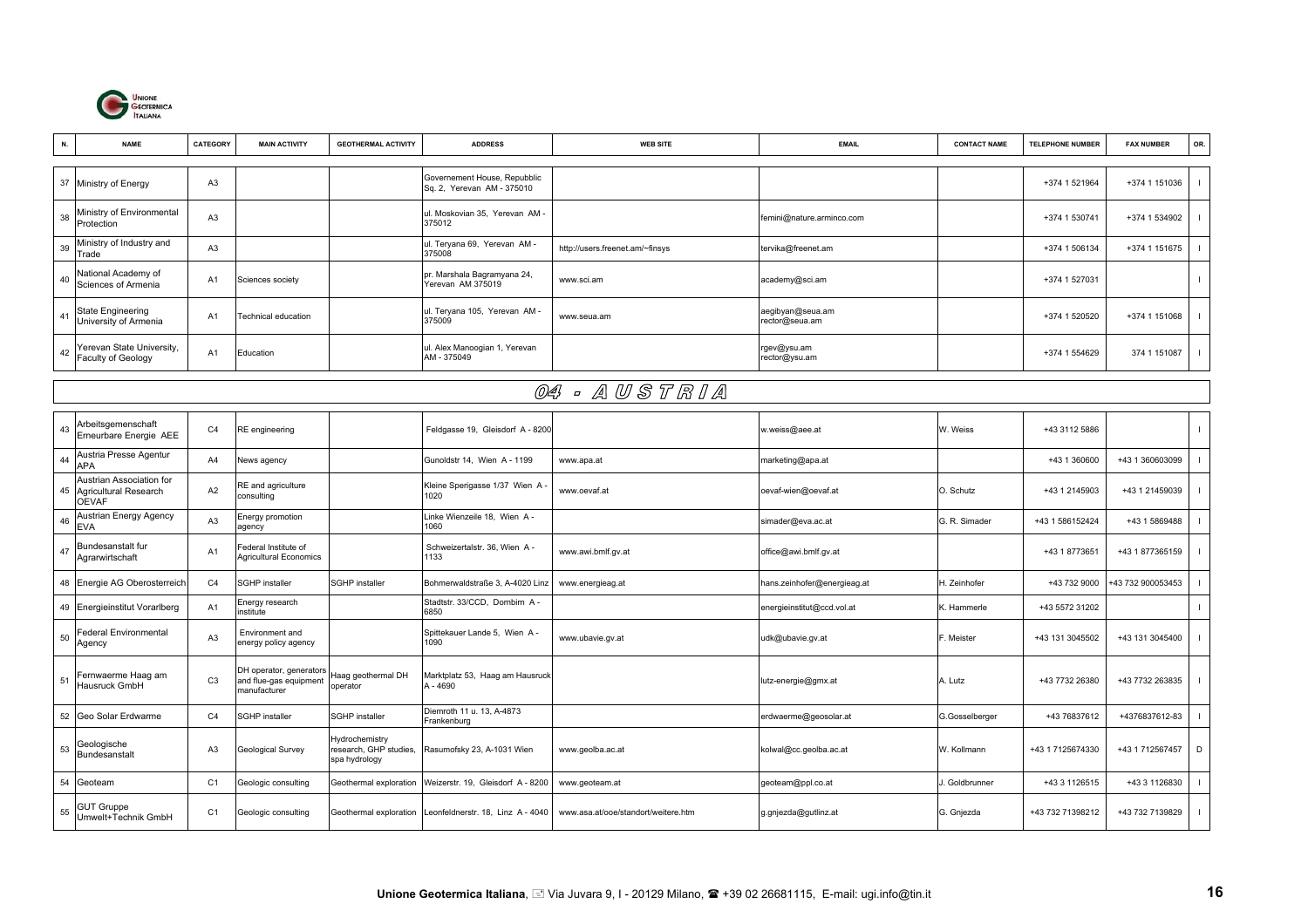

| N. | <b>NAME</b>                                                                                   | CATEGORY       | <b>MAIN ACTIVITY</b>                                      | <b>GEOTHERMAL ACTIVITY</b>                                                       | <b>ADDRESS</b>                                                     | <b>WEB SITE</b>        | <b>EMAIL</b>                     | <b>CONTACT NAME</b> | <b>TELEPHONE NUMBER</b> | <b>FAX NUMBER</b> | OR.            |
|----|-----------------------------------------------------------------------------------------------|----------------|-----------------------------------------------------------|----------------------------------------------------------------------------------|--------------------------------------------------------------------|------------------------|----------------------------------|---------------------|-------------------------|-------------------|----------------|
| 56 | Heliotherm Warmepumpen<br>GmbH                                                                | C <sub>4</sub> | <b>SGHP</b> installer                                     | <b>SGHP</b> installer                                                            | Viederbreitenbach 230, A-6322<br>angkampfen                        | www.heliotherm.at      | heliotherm@tirol.com             | Bangheri            | +435332 87496           | +435332 87496-30  | $\mathbf{I}$   |
|    | 57 Hydroalpina                                                                                | C <sub>1</sub> | Geological anf<br>hydrogeological<br>consultancy          | Geothermal exploration<br>and spa consulting                                     | Krottenbachstrasse 9, A-1190<br>Wien                               |                        | hydroalpina@aon.at               | F. W. March         |                         |                   | D              |
| 58 | DM Energiesysteme<br>GmbH                                                                     | C <sub>4</sub> | <b>SGHP</b> installer                                     | SGHP installer                                                                   | Seblas 16-18, A-9971 Matrei                                        | www.idm-energie.at     | team@idm-energie.at              | A. Duregger         | +434875 6172-0          | +434875 6172-85   | $\mathbf{I}$   |
| 59 | IEA heat pumps national<br>team, TU Graz                                                      | A <sub>1</sub> | Heat pumps centre                                         |                                                                                  | <b>Technical University Graz,</b><br>nffeldgasse 25, Graz A - 8010 |                        | halozan@iwt.tu-graz.ac.at        |                     | +43 316 8737303         | +43 316 8737305   | $\mathbf{I}$   |
|    | International Atomic<br>60 Energy Agency IAEA,<br>Isotope Hydrology Centre                    | A <sub>5</sub> | Hydrological isotope<br>esearch                           |                                                                                  | oessweg 4/26/16, Wien A-<br>1220                                   | www.iaea.org           | j.gerardo@iaea.org               | I. Gerardo-Abaya    | +43 1 206021742         | +43 1 20607       | $\mathbf{I}$   |
| 6' | Joanneum Research<br>Forschunsgesellschaft<br>mbH, Institute of<br>Geophysics                 | A <sub>1</sub> | Geological and<br>geophysical consulting,<br>well logging |                                                                                  | Roseggerstrasse 17, A-8700<br>.eoben                               | www.joanneum.at        | christian.scmmid@joanneum.at     | C. Scmmid           | 43 3842 470602230       | 43 3842 470602232 | D              |
| 62 | Joanneum Research<br>Forschunsgesellschaft<br>mbH, Institute of Hydrology<br>and Georthermics | A <sub>1</sub> | Hydrology, research<br>management                         | Hydrology, research<br>management                                                | Elisabethstrasse 16/II, A-8010<br>Graz                             | http://ihg.joanneum.at | gunnar.domberger@joanneum.at     | G. Domberger        | +43 316 8761343         | +43 316 87691321  | D              |
| 63 | KNV Umweltgerechte<br>Energietechnik GmbH                                                     | C <sub>4</sub> | <b>SGHP</b> installer                                     | <b>SGHP</b> installer                                                            | Mitterleiten 4, A-4861 Schorfling<br>am Attersee                   | www.knv-energie.com    | mail@knv-energie.com             | . Kottl             | +437662 8963            | +437662 89634     | $\mathbf{I}$   |
| 64 | Kommunalkredit Austria<br>۹G                                                                  | A <sub>2</sub> | Banking, financing                                        |                                                                                  | Turkenstr. 9, Wien A - 1092                                        | www.kommunalkredit.at  | A.Kettenhuber@kommunalkredit.at  |                     | +43 1 31631170          | +43 1 31631103    | $\mathbf{I}$   |
|    | Land<br>65 OberosterreichBeratungsst<br>elle OO Wasser                                        | A3R            | Regional water<br>egulatory body                          |                                                                                  | Burgerstrasse 10, A-4021 Linz                                      |                        | ooe-wasser.bauw-1.post@ooe.gv.at |                     | +43732 77204030         |                   | $\mathbf{I}$   |
|    | 66 Landes Energie Verein                                                                      | A3R            | Styria energy planning<br>agency                          | Geothermal water<br>studies                                                      | agricultural and DH uses Burggasse 9, A-8010 Graz                  | www.lev.at             | office@lev.at                    | G. Ulz              | +43 316 8773389         | +43 316 8773391   | D              |
| 67 | eistungsgemeinschaft<br>Warmepumpe                                                            | A <sub>2</sub> | leat pumps installers<br>association                      |                                                                                  | Wiedner Hauptstr. 63, Wien A.<br>1045                              |                        |                                  |                     | +43 1 501053519         | 43 1 5050928      | $\mathbf{I}$   |
|    | 68 LGW Aktuell                                                                                | A4             | Austrian heat pump<br>association Newsletter              |                                                                                  | Wiedner Hauptstraße 63, A-1045<br>Wien                             |                        | lgw@fmwi.at                      |                     | +431 50105-3519         | +431 5050928      | $\mathbf{I}$   |
|    | 69 Lutz EnergieTechnik                                                                        | C1-C4-C5       | ndustrial energy and<br>power plant engineering           | Geothermal field<br>development and DH<br>plants engineering; heat<br>exchangers | Markt 53, A-4680 Haag am<br>Hausruck                               |                        | lutz-energie@aon.at              | A. Lutz             | +43 7732 26380          | +43 7732 263840   | D              |
|    | 70 Marktgemeinde Altheim                                                                      | $C2-C3$        | Municipalty of Altheim                                    | Altheim geothermal DH<br>and power plant<br>operator and owner                   | Braunauerstr. 7, Altheim A -<br>4950                               | www.altheim.ooe.gv.at  | geothermics@altheim.ooe.gv.at    | G. Pernecker        | +43 7723 42255          | +43 7723 42255    | D              |
| 71 | Ministry of Agriculture and<br>Forestry                                                       | A <sub>3</sub> |                                                           |                                                                                  | Stubenring 1, Wien A - 1010                                        | www.bmlf.gv.at         |                                  |                     | +43 1 711000            | +43 1 7103254     | $\blacksquare$ |
| 72 | Ministry of Economic<br>Affairs                                                               | A <sub>3</sub> |                                                           |                                                                                  | Stubenring 1, Wien A - 1010                                        | www.bmwa.gv.at         | post@bmwa.gv.at                  |                     | +43 1 711000            | +43 1 7137995     | $\mathbf{I}$   |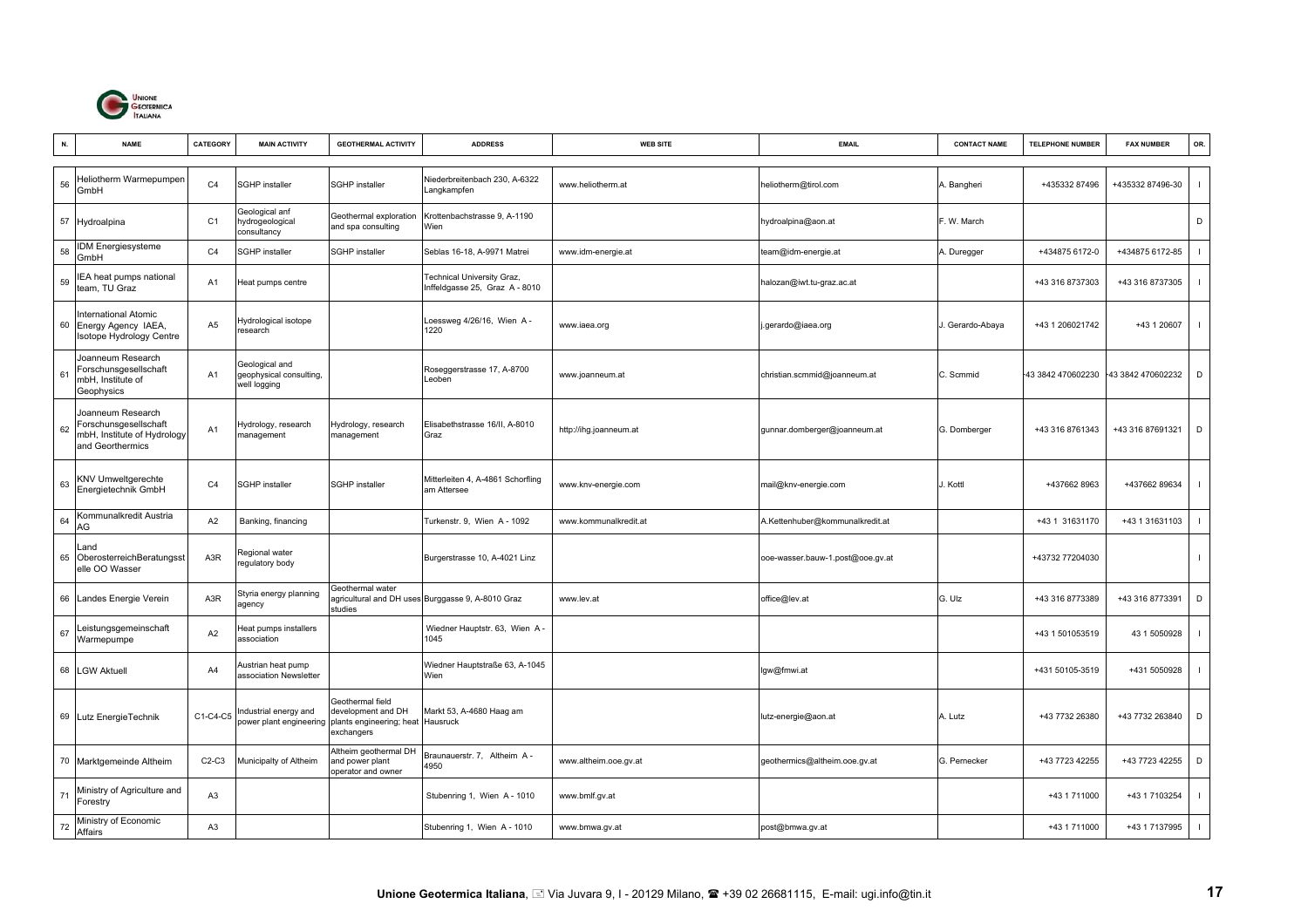

|    | <b>NAME</b>                                                                              | CATEGORY         | <b>MAIN ACTIVITY</b>                                                           | <b>GEOTHERMAL ACTIVITY</b>                | <b>ADDRESS</b>                                 | <b>WEB SITE</b>                       | <b>EMAIL</b>                  | <b>CONTACT NAME</b> | TELEPHONE NUMBER | <b>FAX NUMBER</b> | OR.            |
|----|------------------------------------------------------------------------------------------|------------------|--------------------------------------------------------------------------------|-------------------------------------------|------------------------------------------------|---------------------------------------|-------------------------------|---------------------|------------------|-------------------|----------------|
| 73 | Ministry of Science and<br>Transport                                                     | A <sub>3</sub>   |                                                                                |                                           | Radetzkystr 2, Wien A - 1030                   | www.bmwv.gv.at                        |                               |                     | +43 1 711620     | +43 1 531204499   | $\mathbf{I}$   |
| 74 | Ministry of the<br>Environment, Youth and<br>Family Affairs                              | A <sub>3</sub>   |                                                                                |                                           | Cobdengasse 2, Wien A - 1010                   | www.bmu.gv.at                         |                               |                     | +43 1 515220     | +43 1 515227232   | $\blacksquare$ |
| 75 | Naegele Energie und<br>Heiztechnik GmbH                                                  | C <sub>4</sub>   |                                                                                | EP and SGHP design<br>and installation    | Bundensstaße 20, A-6832<br>Sulz/Röthis         | www.naegelebau.at                     | eht@naegelebau.at             | R. Ferrari          | +43 5522 324710  | +43 5522 32471200 | D              |
| 76 | Neura Electronics<br>Technische Anlagen<br>GmbH                                          | C <sub>4</sub>   | <b>SGHP</b> installer                                                          | <b>SGHP</b> installer                     | A-4844 Regau                                   | www.neura.at                          | neura@merlin.at               | I. Neudorfer        | +43 7672 25423   | +43 7672 2542320  | $\mathbf{I}$   |
|    | 77 O.Ö. Energiesparverband                                                               | A <sub>3</sub> R | Upper Austria energy<br>saving and RE agency                                   |                                           | Landstr. 45, Linz A - 4020                     | www.esv.or.at                         | office@esv.or.at              | C. Egger            | +43 732 65844380 | +43 732 65844383  | $\mathbf{I}$   |
|    | 78 OAR-Energieberatung                                                                   | A <sub>1</sub>   | RE consulting NGO                                                              |                                           | Weiglgasse 19/26, Wien A - 1150                |                                       | schwaerzler@oear.co.at        | G. Schwaerzler      | +43 1 8935577    | +43 1 8935577     | $\mathbf{I}$   |
| 79 | Ochsner Warmepumpen                                                                      | C <sub>4</sub>   | SGHP installer                                                                 | SGHP manufacturer and<br>installer        | Autobohnstroße 2, A-3350 Haag                  | www.ochsner.at                        | kontakt@ochsner.at            |                     | +43 7434 42451   | +43 7434 4245125  | $\mathbf{I}$   |
| 80 | Oekotherm Heizsysteme<br>GmbH                                                            | C <sub>4</sub>   | <b>SGHP</b> installer                                                          | <b>SGHP</b> installer                     | Sickingerstraße 43, A-4861<br>Schorfling       | www.oekotherm.com                     | oekotherm@aon.at              | I. Lehner           | +43 7662 50419   | +43 7995 50419    | $\mathbf{I}$   |
| 81 | Oil & Gastechnik GmbH                                                                    | C <sub>1</sub>   | Well measurements                                                              |                                           | Sackigasse 65-67, A - 8700<br>Leoben           |                                       |                               |                     | +43 3842 26780   |                   | $\mathbf{I}$   |
| 82 | OMV Proterra GmbH                                                                        | C <sub>1</sub>   | Drilling contractor                                                            |                                           | Gerasdorferstr. 151 Wien A -<br>1210           |                                       | proterra@omv.com              |                     | +43 1 404403710  |                   | $\mathbf{I}$   |
| 83 | Osterreichische Akademie<br>der Wissenschaften                                           | A <sub>1</sub>   | Austrian Academy of<br>Sciences                                                |                                           | Dr. Ignaz Seipelplatz 2, Wien A<br>1010        |                                       |                               |                     | +43 1 51581      | +43 1 5139541     | $\mathbf{I}$   |
| 84 | Osterreichischer Heilbäder-<br>und Kurorteverband                                        | D                | Spas association                                                               | Thermal spas<br>association               | Josefplatz 6, Wien A - 1010                    |                                       | oehkv@newsclub.at             | H. Hopp             | +43 1 5121904    | +43 1 5128639     | $\mathbf{I}$   |
|    | 85 Rohöl Ausfsuchungs AG                                                                 | C <sub>1</sub>   | Petroleum exploration<br>and production,<br>undreground oil and gas<br>storage | Geothermal drilling<br>contractor         | Schwarzenbergplatz 16, A-1015<br>Wien          |                                       | thomas.godderidge@fohoel.at   | . Godderidge        | +43 1 50116266   | +43 1 50116238    | D              |
| 86 | Stoffner Trans Globe<br>Energy GmbH                                                      | C <sub>1</sub>   | Petroleum, geothermal<br>and water drilling<br>contractor                      | Geothermal and spa<br>drilling contractor | Rainerstr. 18a, A-4910 Ried im<br>Innkreis     | www.tge.at                            | office@tge.at                 | R. Stoffner         | +43 7752 87901   | +43 7752 87607    | D              |
|    | Supreme Mining Authority,<br>87 Federal Ministry for<br>Economic Affairs                 | A <sub>3</sub>   | Stete mineral<br>exploitation regulatory<br>body                               |                                           | Landstrasser Hauptstrasse 55-57<br>4-1031 Wien |                                       |                               |                     |                  |                   | $\mathbf{I}$   |
| 88 | Swep Warmetauscher<br>Austria GmbH                                                       | C <sub>5</sub>   | leat exchangers<br>nanufacturer                                                |                                           | Wiener Straße 99, A-2513<br>Traiskirchen       |                                       |                               |                     | +43 225256272    | +43 225256273     | $\mathbf{I}$   |
|    | Technical University of<br>89 Graz, Faculty of Natural<br>Sciences                       | A1               | <b>Fechnical education</b>                                                     |                                           | Rechbauerstr. 12, Graz A - 8010                |                                       |                               |                     | +43 316 8730     | +43 316 8736009   | $\mathbf{I}$   |
| 90 | Technical University of<br>Wien, Faculty of<br><b>Technology and Natural</b><br>Sciences | A1               | Technical education                                                            |                                           | Karlsplatz 13, Wien A - 1040                   | www.univie.ac.at/IMG-Wien/mainimg.htm | wolfgang.seiberl@univie.ac.at |                     | +43 1 58801      | +43 1 5878905     | $\mathbf{I}$   |
| 91 | <b>Temmel Consulting</b>                                                                 | C <sub>1</sub>   | Geologic consulting                                                            |                                           | Wimbergergasse 24, Wien A                      |                                       | temmel.consulting@aout.at     |                     | +43 1 5232940    | +43 1 5232940     | $\mathbf{I}$   |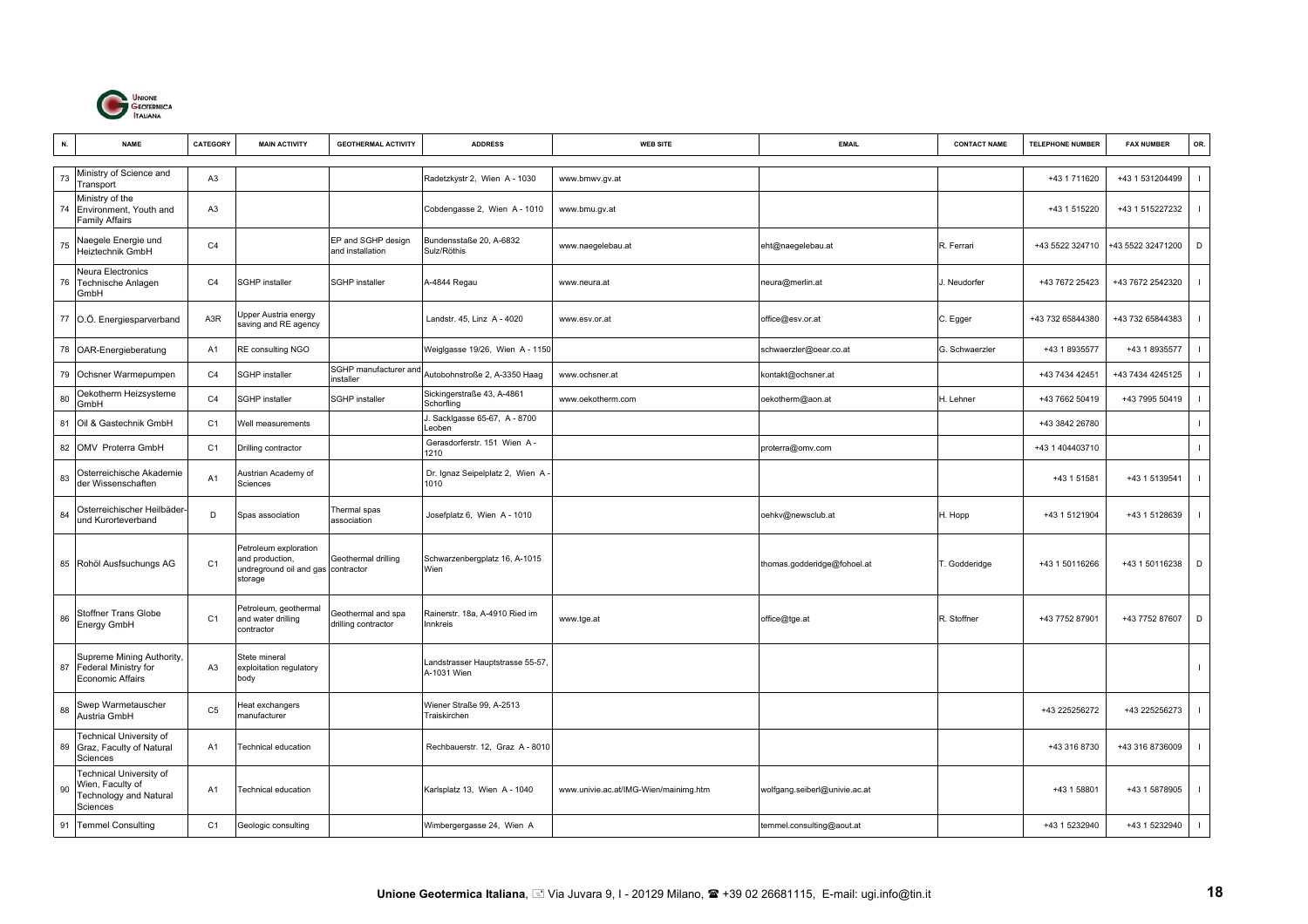

| N. | <b>NAME</b>                                                     | CATEGORY       | <b>MAIN ACTIVITY</b>                             | <b>GEOTHERMAL ACTIVITY</b>                                             | <b>ADDRESS</b>                                   | <b>WEB SITE</b>        | <b>EMAIL</b>                  | <b>CONTACT NAME</b> | <b>TELEPHONE NUMBER</b> | <b>FAX NUMBER</b> | OR. |
|----|-----------------------------------------------------------------|----------------|--------------------------------------------------|------------------------------------------------------------------------|--------------------------------------------------|------------------------|-------------------------------|---------------------|-------------------------|-------------------|-----|
|    |                                                                 |                |                                                  |                                                                        |                                                  |                        |                               |                     |                         |                   |     |
|    | 92 Therme Geinberg                                              | D              | Thermal spa                                      |                                                                        | Geinberg/Oberosterreich<br>Thermenplats 1 A-4943 | www.therme-geinberg.at | therme@therme-geinberg.at     |                     | +43 77238500-0          |                   |     |
|    | 93 Thermo System                                                | C <sub>4</sub> | SGHP installer                                   | <b>SGHP</b> installer                                                  | Sterneckstraße 53, A-5020<br>Salzburg            | www.thermo-system.at   | info@thermo-system.at         |                     | +43 662 887848          |                   |     |
| 94 | University of Agricultural<br>Sciences                          | A <sub>1</sub> | Agricultural education                           |                                                                        | Gregor Mendelstr. 33, Wien A-<br>1180            | www.boku.ac.at         | zib@mail.boku.ac.at           |                     | +43 1 476540            | +43 1 476542606   |     |
| 95 | VAMED<br>Standortentwicklung und<br>engineering GmbH & Co<br>KG | C4             | Heat systems<br>engineering                      | Geinberg geothermal<br>DH construction                                 | Daumegasse 5, Wien A - 1104                      |                        | qfsek@vamed.co.at             | I. Daucher          | +43 1 60127             | +43 1 60127108    |     |
|    | 96 Vatech Elin Ebg GmbH                                         | C <sub>4</sub> | Power and heat plants<br>engineering             | Geothermal DH plants<br>engineering                                    | Salzburgestr. 287, Linz A - 4030                 |                        | gottfied.buhringer@elinebg.at |                     | +43 732 37372879        | +43 732 37372890  |     |
| 97 | Verband Osterreichischer<br>Banken und Bankiers                 | A <sub>2</sub> | Banking association                              |                                                                        | Borsegasse 11 Wien A - 1013                      | www.voebb.at           | voebb@voebb.at                |                     | +43 1 5351771           | +43 1 535177138   |     |
|    | 98 Verbundplan GmbH                                             | C4-C5          | Power systems<br>manufacturer and<br>engineering |                                                                        | Parkring 12, Wien A - 1010                       | www.verbundplan.com    | vpl@verbundplan.at            |                     | +43 1 536050            | +43 1 5360554748  |     |
| 99 | Wirtschaftskammer<br>Osterreich                                 | A2             | Austrian chamber of<br>commerce                  |                                                                        | Wiedner Hauptstr. 63, Wien A-<br>1045            |                        | mservice@wkoe.wk.or.at        |                     | +43 1 50105             | +43 1 50206250    |     |
|    | 100 Zivilingenieurbüro<br>Hamedinger                            | C1-C4          | Geothermal and water<br>wells consulting         | Geothermal well drilling<br>and testing supervision;<br>spa consulting | Kittenwaldstrasse 10, A-8700<br>Leoben           |                        | g.hamedinger@styria.at        | Guenter Hamendinger | +43 3842 44639          | +43 3842 45150 D  |     |

#### 05 - A Z E R B A I J A N

|                  | 101 Azer TAJ                                                        | A <sub>4</sub> | News agency                                       |                                   | Bul-Bul ave 18, Baku AZ - 370000               |                                           | office@azertac.baku.az            |            | +994 12 935929 | +994 12 936265 |   |
|------------------|---------------------------------------------------------------------|----------------|---------------------------------------------------|-----------------------------------|------------------------------------------------|-------------------------------------------|-----------------------------------|------------|----------------|----------------|---|
| 102 <sub>1</sub> | Azerbaijan Academy of<br>Sciences                                   | A1             | Sciences society                                  |                                   | Isteglal 10, Baku AZ - 370601                  | www.ab.az/ASC/Academy.htm                 | ipcp@baku-az.net                  |            |                |                |   |
|                  | Azerbaijan Drilling &<br>Completion                                 | C <sub>1</sub> | Drilling contractor                               |                                   | Neftyanik Prospect 93, Baku AZ -<br>370004     |                                           | octg@sinam.com                    |            | +994 12 920905 | +994 12 971403 |   |
|                  | Azerbaijan Energy<br>Research Institute                             | A1             |                                                   |                                   | Pr. H. Zardabi 94. Baku AZ -<br>370602         |                                           |                                   |            | +994 12 328076 | +994 12 981368 |   |
|                  | 105 Azerbaijan RI Agriculture                                       | A1             | Agricultural research                             | Geothermal<br>greenhouses studies | Azizbekov st. 1, Soukhoz 2, AZ-<br>370098 Baku |                                           | musayev@artel.net.az              | A. Musayev | +994 12 931037 | +994 12 974931 | D |
| 106 <sup>1</sup> | Azerbaijan State<br>Petroleum Academy                               | A1             | Energy education                                  |                                   | Pr. Azadiyg 20, Baku AZ - 370010               |                                           |                                   |            | +994 12 934557 |                |   |
|                  | Azerbaijan Technical<br>107 University, Faculty of<br>Automechanics | A1             | <b>Technical education</b>                        |                                   | ave H. Javid. 25. Baku AZ -<br>370073          | http://bach.bstc.azeri.com/aztu/index.htm |                                   |            | +994 12 383343 | +994 12 383280 |   |
| 108              | Bakinsky Rabotshi<br>Engineering                                    | C <sub>5</sub> | Heat exchangers and<br>well pumps<br>manufacturer |                                   | Proletarskaja st. 10, Baku AZ -<br>370034      |                                           |                                   |            | +994 12 259375 | +994 12 935541 |   |
|                  | 109 Bakneftmash                                                     | C <sub>5</sub> | Submersible pumps<br>manufacturer                 |                                   | Baku AZ - 370010                               |                                           |                                   |            |                |                |   |
|                  | Baku State University,<br>Department of Geology                     | A1             | Earth sciences<br>education                       |                                   | . Khalilova st. 23, Baku AZ -<br>370145        | http://bsu.in-baku.com                    | bsu@azdata.net<br>bqu@dcacs.ab.az |            | +994 12 386458 | +994 12 983376 |   |
| 111              | Chamber of Commerce<br>and Industry                                 | A2             |                                                   |                                   | Istiglaliyat st. 31/33, Baku AZ -<br>370601    |                                           | expo@chamber.baku.az              |            | +994 12 928912 | +994 12 989324 |   |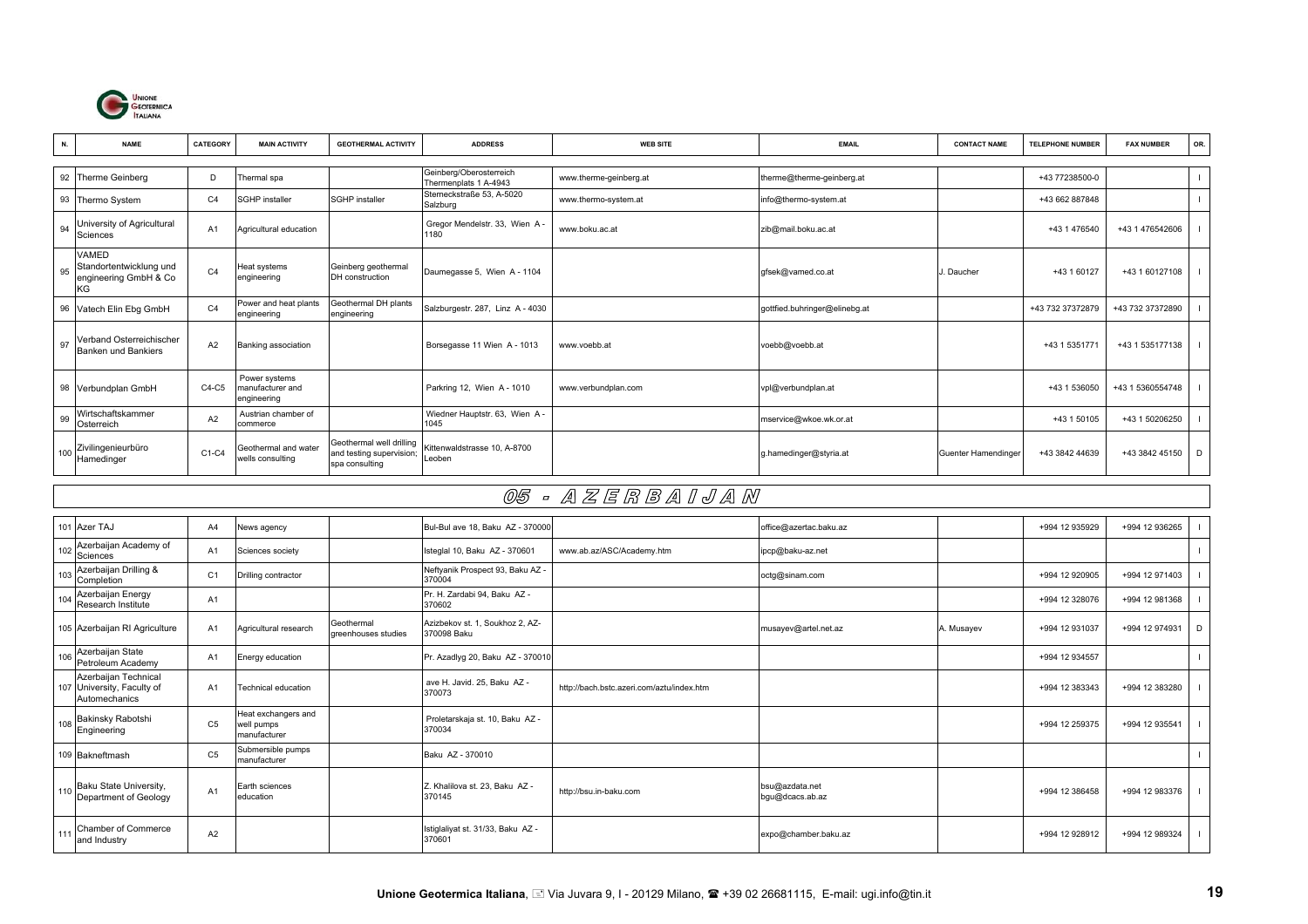

| <b>NAME</b><br>N.                                                       | CATEGORY       | <b>MAIN ACTIVITY</b>             | <b>GEOTHERMAL ACTIVITY</b> | <b>ADDRESS</b>                                       | <b>WEB SITE</b>     | <b>EMAIL</b>                         | <b>CONTACT NAME</b> | <b>TELEPHONE NUMBER</b> | <b>FAX NUMBER</b> | OR. |
|-------------------------------------------------------------------------|----------------|----------------------------------|----------------------------|------------------------------------------------------|---------------------|--------------------------------------|---------------------|-------------------------|-------------------|-----|
|                                                                         |                |                                  |                            |                                                      |                     |                                      |                     |                         |                   |     |
| 112 Geological Institute                                                | A1             | Earth sciences studies           |                            | H. Javid ave 20A. Baku AZ -<br>370143                | www.gia.baku-az.com | gia@azdata.net                       |                     | +994 12 386230          | +994 12 975285    |     |
| 113 Green Movement                                                      | A <sub>1</sub> | Sustainable life<br>association  |                            | njesenter Zevin st. 4, Baku AZ -<br>370005           |                     | guseynovafk@aznet.org                |                     | +994 12 949997          | +994 12 673381    |     |
| 114 Ministry of Agriculture and<br>Food                                 | A <sub>3</sub> |                                  |                            | Government House, Azadlyg sg.<br>. Baku AZ - 370016  |                     |                                      |                     | +994 12 935355          | +944 12 945390    |     |
| 115 Ministry of Economy                                                 | A <sub>3</sub> |                                  |                            | Governement House, Azadlyg sq.<br>. Baku AZ - 370016 |                     |                                      |                     | +994 12 936162          | +994 12 932025    |     |
| National Bank of<br>Azerbaijan                                          | A2             |                                  |                            | Bul-Bul ave. 19, Baku AZ -<br>370070                 |                     |                                      |                     | +994 12 935058          | +994 12 935541    |     |
| Scientific Research<br>117 Institute of Energetics and<br>Power Design  | A <sub>1</sub> | Energy research<br>institute     |                            | Zardabi ave. 94. Baku AZ -<br>370602                 |                     |                                      |                     | +994 12 328076          | +994 12 986359    |     |
| State Committee for<br>118 Ecology and Environment<br>Protection        | A <sub>3</sub> | Environment agency               |                            | Istiqlaliyyat st. 31, Baku AZ -<br>370001            |                     |                                      |                     | +994 12 924173          | +994 12 925907    |     |
| State Committee for<br>119 Geology and Mineral<br>Resources             | A <sub>3</sub> | Earth resources agency           |                            | Bahram Aghayev 100A, Baku AZ -<br>370073             |                     |                                      |                     | +994 12 385454          | +994 12 398432    |     |
| State Committee for the<br>120 Improvement of Soil and<br>Water Economy | A3             | Water resources agency           |                            | Government House, Azadlyg sq.,<br>Baku AZ - 370016   |                     |                                      |                     | +994 12 936154          | +994 12 931176    |     |
| State Committee of<br>121<br>Science and Technology                     | A <sub>3</sub> | Science and technology<br>agency |                            | Samad Vurghun st. 24, Baku AZ -<br>370000            |                     |                                      |                     | +994 12 955494          | +994 12 940881    |     |
| State Oil Company of the<br>122 Azerbaijan Republic<br><b>SOCAR</b>     | C <sub>1</sub> | National petroleum<br>company    | Geothermal studies         | Aga Nejmatuly 39, Baku AZ -<br>370033                | www.socar-cc.com    | ai@artnet.net<br>azturgaz@azdata.net |                     | +994 12 663185          | +994 12 971533    |     |

#### 06 - B E L A R U S

|     | Academy of Agricultural<br>123 Sciences of the Republic<br>of Belarus                 | A1             | Agricultural research                          | vul. Knorina 1, Minsk BY - 220049         | www.belal.minsk.by/agricult/aan.htm | agrecinst@mail.belpak.by                          | +375 17 2660617 | +375 17 2688083 |  |
|-----|---------------------------------------------------------------------------------------|----------------|------------------------------------------------|-------------------------------------------|-------------------------------------|---------------------------------------------------|-----------------|-----------------|--|
| 124 | Association of Belarusian<br>Banks                                                    | A2             |                                                | vul. Smolyachkova 9, Minsk BY -<br>220071 |                                     |                                                   | +375 17 2101037 | +375 17 2275841 |  |
|     | 125 BD-IAE                                                                            | A <sub>1</sub> | Ecological NGO                                 | ul. V. Khorujei 31A, Minsk BY -<br>220002 | www.un.minsk.by/iae                 | iae@user.unibel.by                                | +375 17 2347527 | +375 17 2832840 |  |
| 126 | <b>Belarus Agricultural</b><br>Academy                                                | A <sub>1</sub> | Agricultural education                         | Mogilev raion, Gorkii BY - 213410         |                                     | bsacad@user.unibel.by<br>postmaster@aa.mogilev.by | +375 2233 22862 | +375 2233 22862 |  |
|     | Belarus Research and<br>127 Technological Institute of<br>Fisheries                   | A1             | Fish research                                  | vul. Stebeneva 22, Minsk BY -<br>220115   |                                     |                                                   | +375 17 2775075 |                 |  |
|     | Belarus Research Institute<br>of Energetics and<br>Electrification for<br>Agriculture | A1             | Agricultural energy and<br>technology research | vul. Stebeneva 20, Minsk BY -<br>220024   |                                     |                                                   | +375 17 2751907 | +375 17 2751020 |  |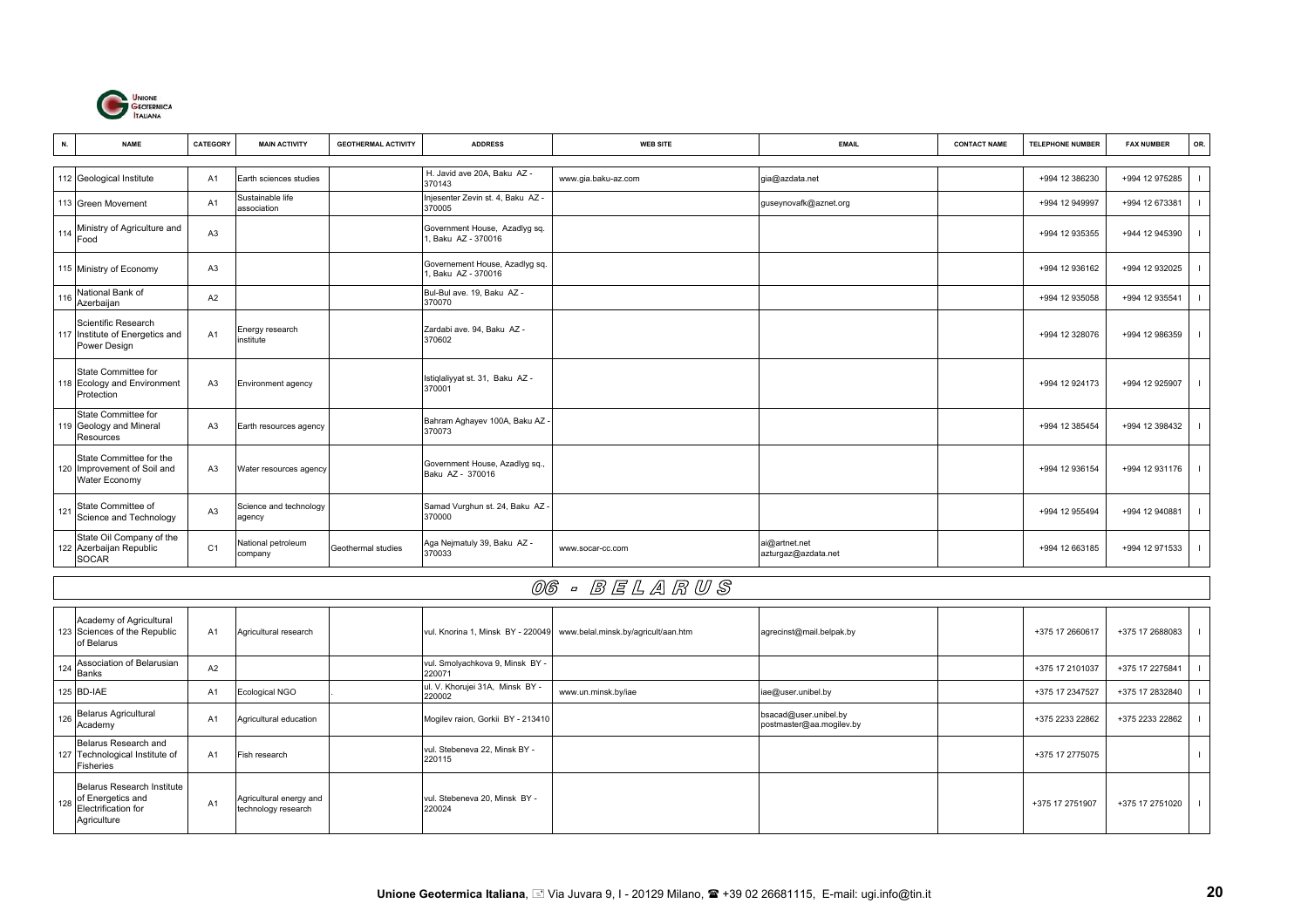

| N.  | <b>NAME</b>                                                                             | CATEGORY       | <b>MAIN ACTIVITY</b>                        | <b>GEOTHERMAL ACTIVITY</b> | <b>ADDRESS</b>                                       | <b>WEB SITE</b>                     | <b>EMAIL</b>                                                                            | <b>CONTACT NAME</b> | <b>TELEPHONE NUMBER</b> | <b>FAX NUMBER</b> | OR.            |
|-----|-----------------------------------------------------------------------------------------|----------------|---------------------------------------------|----------------------------|------------------------------------------------------|-------------------------------------|-----------------------------------------------------------------------------------------|---------------------|-------------------------|-------------------|----------------|
| 129 | Belarusian Chamber of<br>Commerce and Industry                                          | A <sub>2</sub> |                                             |                            | pr. Masherava 14, Minsk BY -<br>220035               | www.cci.by                          | gpp@cci. Belpak.minsk.by<br>secret@mdbcci.belpak.minsk.by<br>box@tppbrs.belpak.brest.by |                     | +375 17 2269127         | +375 17 2269860   | $\mathbf{I}$   |
|     | 130 BelTa                                                                               | A4             | News agency                                 |                            | vul. Kirava 26, Minsk BY - 220600                    | http://belta.press.net.by           | oper@belta.minsk.by                                                                     |                     | +375 17 2223040         | +375 17 2271346   |                |
| 131 | Bobruinsky Machine-<br><b>Building Plant</b>                                            | C <sub>5</sub> | Well pumps<br>manufacturer                  |                            | K. Marx st.235 Bobruisk BY -<br>213805               | www.bmbpump.by                      | mail@bmbpump.by                                                                         |                     | +375 2251 22853         | +375 2251 74843   |                |
| 132 | Commonwealth of<br>Independent States CIS                                               | A <sub>5</sub> | Association of 12 ex-<br><b>USSR</b> states |                            | Kirava 17, Minsk BY- 220000                          | www.cis.minsk.by                    | postmaster@www.cis.minsk.by                                                             |                     | +375 17 223517          | +375 17 272339    |                |
| 133 | Gomel State University,<br>Faculty of Geology                                           | A <sub>1</sub> | Earth sciences<br>education                 |                            | Sovetskaya ul. 104, Gomel BY -<br>246699             | www.gsu.unibel.by                   | newit@gsu.unibel.by                                                                     |                     | +375 23 2563113         | +375 23 2578111   |                |
| 134 | Institute of Energetics<br>Problems                                                     | A <sub>1</sub> | Energy studies                              |                            | Sosny, Minsk BY - 220109                             |                                     | iakoush@sosny.bas-net.by                                                                |                     | +375 17 467475          | +375 17 467615    |                |
| 135 | Institute of Geological<br>Sciences                                                     | A <sub>1</sub> | Earth sciences research                     | Geothermics laboratory     | vul. Kuprevicha 7, Minsk BY -<br>220141              |                                     | geology@ns.igs.ac.by<br>zui@ns.igs.ac.by                                                | √. Zui              | +375 17 2639703         | +375 17 2636398   |                |
| 136 | International<br><b>Environmental University</b>                                        | A <sub>1</sub> | Environment and RE<br>education             |                            | Dolgobrodskaya st. 23, Minsk BY<br>220009            |                                     | zench@isir.minsk.by                                                                     | S. Zenchanka        | +375 17 2384135         | +375 17 2306897   |                |
|     | Ministry for Natural<br>137 Resources and<br><b>Environmental Protection</b>            | A <sub>3</sub> |                                             |                            | vul. Kalektarnaya 10, Minsk BY -<br>220048           |                                     | minproos@minproos.belpak.minsk.by                                                       |                     | +375 17 2206691         | +375 17 2205583   | - 1            |
| 138 | Ministry of Agriculture and<br>Food                                                     | A <sub>3</sub> |                                             |                            | vul. Kirava 15, Minsk BY - 220050                    | http://mshp.minsk.by                | grusha@mshp.minsk.by                                                                    |                     | +375 17 2273751         | +375 17 2274388   |                |
|     | 139 Ministry of Economy                                                                 | A <sub>3</sub> |                                             |                            | vul. Stankevicha 14, Minsk BY -<br>220050            |                                     |                                                                                         |                     | +375 17 2226048         | +375 17 2226335   |                |
| 140 | Ministry of Fuel and<br>Energy                                                          | A <sub>3</sub> |                                             |                            | vul. K. Marksa 14, Minsk BY -<br>220050              |                                     |                                                                                         |                     | +375 17 2298359         | +375 17 2298468   |                |
| 141 | Ministry of Industry                                                                    | A <sub>3</sub> |                                             |                            | pr. Partizanski 2-4, Minsk BY -<br>220033            | www.niievm.minsk.by                 | orion@ntc.niievm.minsk.by                                                               |                     | +375 17 2249595         | +375 17 2248784   |                |
| 142 | National Academy of<br>Sciences of Belarus                                              | A <sub>1</sub> | Sciences society                            |                            | pr. Skaryny 66, Minsk BY -<br>220072                 |                                     | academy@presidium.bas-net.by                                                            |                     | +375 17 2841801         | +375 17 2393163   |                |
| 143 | Non-Traditional Energetics<br>and Energy Saving<br>Scientific and Engineering<br>Centre | A <sub>1</sub> | RUE and RE reserach<br>centre               |                            | Sosny, Minsk BY - 220109                             |                                     | ermash@gray.isir.minsk.by                                                               |                     | +375 17 467661          |                   | $\blacksquare$ |
|     | 144 Polotsk State University                                                            | A <sub>1</sub> | Technical education                         | Water problems             | vul. Blokhina 29, Novopolotsk BY<br>211440           | http://psu.unibel.by                | post@psu.unibel.by<br>admin4@psu.unibel.by                                              |                     | +375 2144 56340         | +375 2144 56340   |                |
|     |                                                                                         |                |                                             |                            |                                                      | $\overline{\mathcal{O}Z}$ . BELGIUM |                                                                                         |                     |                         |                   |                |
|     |                                                                                         |                | RE engineering and                          |                            | Verenigingsstraat 39, B-1000                         |                                     |                                                                                         |                     |                         |                   |                |
|     | 145 3e MN                                                                               | C <sub>4</sub> | consulting                                  |                            | <b>Brussels</b>                                      | www.3e.be                           |                                                                                         |                     | +32 2 2175868           | +32 2 2197989     | $\blacksquare$ |
|     | 146 Agence Belga                                                                        | A4             | News agency                                 |                            | Rue F. Pelletier, B-1030 Brussels                    |                                     |                                                                                         |                     | +32 2 7431311           | +32 2 7351874     | $\blacksquare$ |
|     | Agricultural Research<br>147 Centre of Gembloux<br>CRAG                                 | A <sub>1</sub> | Agricultural research<br>centre             |                            | Ave de la Facultè d'Agronomie 22,<br>B-5030 Gembloux |                                     |                                                                                         |                     | +32 81 611955           | +32 81 614941     | - 1            |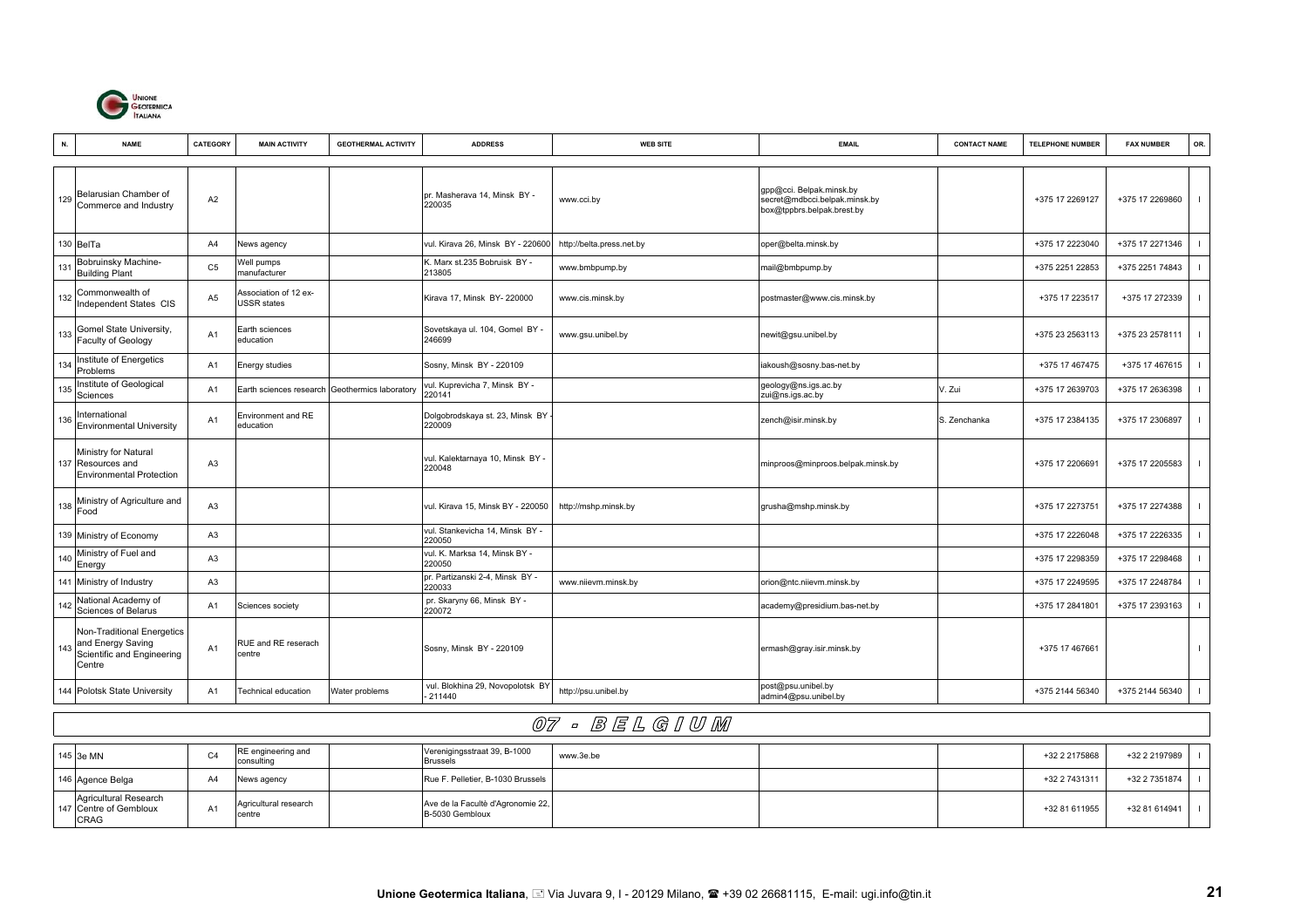

|     | <b>NAME</b>                                                                                | CATEGORY       | <b>MAIN ACTIVITY</b>                          | <b>GEOTHERMAL ACTIVITY</b>        | <b>ADDRESS</b>                                                                    | <b>WEB SITE</b>              | <b>EMAIL</b>                | <b>CONTACT NAME</b> | <b>TELEPHONE NUMBER</b> | <b>FAX NUMBER</b>  | OR.          |
|-----|--------------------------------------------------------------------------------------------|----------------|-----------------------------------------------|-----------------------------------|-----------------------------------------------------------------------------------|------------------------------|-----------------------------|---------------------|-------------------------|--------------------|--------------|
|     | 148 Alliance Agricole Belge                                                                | A <sub>2</sub> | Agricultural operators<br>association         |                                   | Rue de la Science 23/25, B-1040<br><b>Brussels</b>                                |                              |                             |                     | +32 2 2307295           | +32 2 2304251      | $\mathbf{I}$ |
| 149 | Antwerp Chamber of<br>Commerce and Industry                                                | A2             | Antwerpen chamber of<br>commerce and industry |                                   | Markgravestraat 12, B-2000<br>Antwerpen                                           | www.antwerpen.be             | info@kkna.be                |                     | +32 3 2322219           | +32 3 2336442      | $\mathbf{I}$ |
|     | 150 APC-Geoservices                                                                        | C4-C5          |                                               | SGHP manufacturer and<br>nstaller | age Weg 12, Hoboken B - 2660                                                      | www.geo-apc.com              |                             |                     | +32 38 279113           | +32 38 257573      | $\mathbf{I}$ |
|     | 151 APERe asbl                                                                             | A <sub>1</sub> | <b>NGO, RE promotion</b>                      | Geothermal information<br>point   | Rue Royale 171, B-1210 Brussels                                                   | www.apere.org                | info@apere                  | M. Huart            | +32 2 2187899           | +32 2 2192151      | $\mathsf D$  |
| 152 | Association Belge des<br><b>Banques</b>                                                    | A <sub>2</sub> | Banking association                           |                                   | Rue Ravenstein 36, B-1000<br><b>Brussels</b>                                      |                              | abb-bvb@abb-bvb.be          |                     | +32 2 5076811           | +32 2 5125861      | $\mathbf{I}$ |
|     | 153 Atelier D s.c.                                                                         | C <sub>4</sub> | Bioclimatic architecture                      | SGHP installer                    | Belle Voie 21, B-1300 Warne                                                       |                              | atelier.d@swing.be          |                     | +32 10 227857           | +32 10 241933      | $\mathsf D$  |
|     | 154 Belconsulting NV                                                                       | C <sub>4</sub> | Environment, water and<br>energy consultant   |                                   | Oude Stationstr. 144, Tielt B -<br>8700                                           | www.belconsulting.be         | info@belconsulting.be       | F. Wauters          | +32 51 403671           | +32 51 404335      | $\mathbf{I}$ |
| 155 | Belgische Geologische<br>Dienst                                                            | A <sub>3</sub> | Belgian Geological<br>Survey                  |                                   | rue Jenner 13, Bruxelles B-1040                                                   |                              | bgd.sgb@pophost.eunet.be    |                     | +32 2 6476400           | +32 2 6477359      | $\mathbf{I}$ |
| 156 | Catholic University of<br>Leuven, Energy Institute                                         | A <sub>1</sub> | Education                                     | Energy studies                    | Redingenstr. 16, Leuven B -<br>3000                                               | www.kuleuven.ac.be           | info@kuleuven.ac.be         |                     | +32 16 226920           | +32 16 293307      | $\mathbf{I}$ |
| 157 | Chambre de Commerce et<br>d'Industrie de Bruxelles                                         | A <sub>2</sub> | Bruxelles chamber of<br>commerce and industry |                                   | Ave Louise 500, B-1050 Brussels                                                   |                              |                             |                     | +32 2 6485002           | +32 2 6409328      | $\mathbf{I}$ |
| 158 | Chambre de Commerce et<br>d'Industrie de Liege                                             | A <sub>2</sub> | .iege chamber of<br>commerce and industry     |                                   | Palais de Congres, Esplanade de<br>l'Europe 2, B-4020 Liege                       | www.ccilg.be                 | info@cc.be                  |                     | +32 43 439292           | +32 43 439267      | $\mathbf{I}$ |
| 159 | Department of Energy and<br>Sustainable Development                                        | A <sub>3</sub> |                                               |                                   | Rue des Colonies 56, B-1000<br><b>Brussels</b>                                    |                              |                             |                     | +32 2 2270700           | +32 2 2197930      | $\mathbf{I}$ |
| 160 | Direction Générale des<br>Technologies, de la<br>Recherche et de l'Energie<br><b>DGTRE</b> | A3R            | Technologies promotion                        |                                   | Avenue Prince de Liège 7, B-5100<br>Jambes                                        | http://mrw.wallonie.be/dgtre | f.nelis@mrw.wallonie.be     | . Nelis             | +32 81 335645           | +32 81 306600      | $\mathbf{I}$ |
| 16' | Direction Générale des<br>Technologies, de la<br>Recherche et de l'Energie<br><b>DGTRE</b> | A3R            | echnologies promotion                         |                                   | Avenue Prince de Liège 7, B-5100<br>Jambes                                        | http://mrw.wallonie.be/dgtre | f.nelis@mrw.wallonie.be     | Nelis               | +32 81 335645           | +32 81 306600      | $\mathbf{I}$ |
|     | 162 Eurelectric                                                                            | A <sub>5</sub> | European electricity<br>ndustry association   |                                   | blvd. de l' Imperatrice 66,<br>Bruxelles B - 1000                                 | www.eurelectric.org          | eurelectric@eurelectric.org |                     | +32 2 5151000           | 32 2 5151010       | $\mathbf{I}$ |
| 163 | Europäischer<br>Heilbäderverband EHV/<br>European Spas<br>Association ESPA                 | D              | European spas<br>association                  |                                   | rue Posschier 2, Bruxelles B -<br>1040                                            |                              | espa-ehv@skynet.be          | I. Lieber           | +32 2 7332661           | +32 2 7330619      | $\mathbf{I}$ |
|     | 164 Europe Energie                                                                         | A4             | Bimonthly energy<br>ewsletter                 |                                   | ed: Europe Information Service<br>SA, ave. Ad. Lacomblé 66,<br>Bruxelles B - 1030 | www.eis.be                   | eis@eis.be                  |                     | +32 2 7377709           | 32 2 7 3 2 6 7 5 7 | $\mathbf{I}$ |
| 165 | European Commission,<br>Dir. Gen. Agriculture                                              | A <sub>5</sub> | Agriculture                                   |                                   | rue de la Loi, 200 Bruxelles B<br>1049                                            |                              |                             |                     | +32 2 951910            |                    | $\mathbf{I}$ |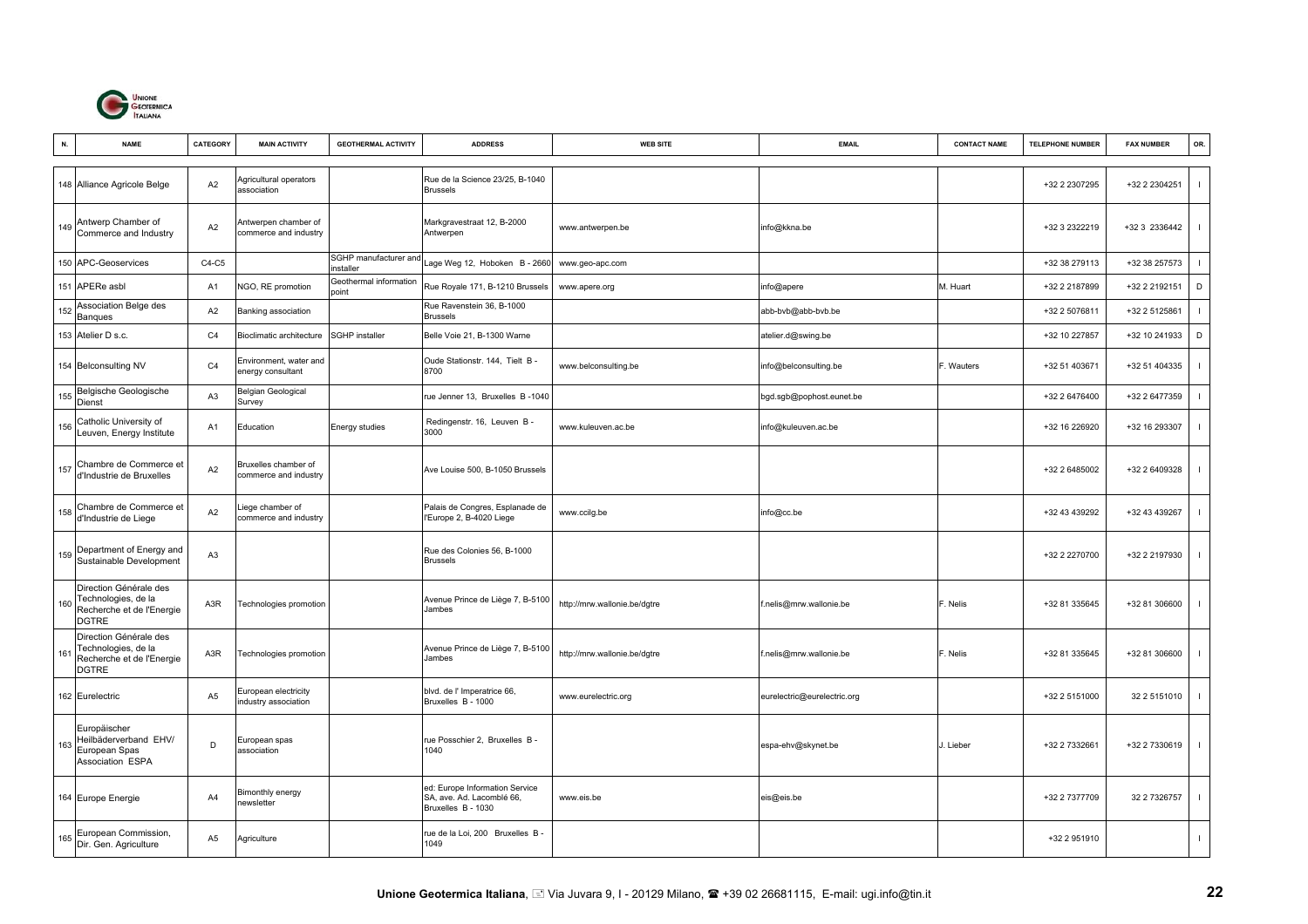

| N.  | <b>NAME</b>                                                                                     | CATEGORY       | <b>MAIN ACTIVITY</b>                                           | <b>GEOTHERMAL ACTIVITY</b>            | <b>ADDRESS</b>                                                                  | <b>WEB SITE</b>                                                                      | <b>EMAIL</b>                  | <b>CONTACT NAME</b> | TELEPHONE NUMBER   | <b>FAX NUMBER</b>  | OR.            |
|-----|-------------------------------------------------------------------------------------------------|----------------|----------------------------------------------------------------|---------------------------------------|---------------------------------------------------------------------------------|--------------------------------------------------------------------------------------|-------------------------------|---------------------|--------------------|--------------------|----------------|
|     | European Commission,<br>166 Dir. Gen. Energy &<br>Transport                                     | A <sub>5</sub> |                                                                | New energies and<br>demand management | rue de Mot 24, B - 1049 Bruxelles                                               | www.europa.eu.int/comm/index_en.htm                                                  | tren-info@cec.eu.int          | F. Lasa Alegria     | +32 2 2953625      | +32 2 2950138      |                |
|     | European Commission,<br>167 Directorate General<br>Research                                     | A <sub>5</sub> | Preserving the<br>Ecosystem, research<br>nto energy efficiency | Soultz HDR project<br>support         | square de Meus, Bruxelles B-1049                                                | http://europa.eu.int/comm/dgs/research/index_en.html komninos.diamantaras@cec.eu.int |                               | K. Diamantaras      | +32 2 2955851      | +32 2 2966882      | D              |
| 168 | European Commission,<br>Energy Information desk                                                 | A4             | EC energy information<br>office                                |                                       | rue de la Loi, 200 Bruxelles B -<br>1049                                        | www.cordis.lu/fp5/src/t-4.htm                                                        |                               |                     |                    | +32 2 2966882      |                |
| 169 | European Confederation of<br>Agriculture                                                        | A <sub>5</sub> | uropean agricultural<br>association                            |                                       | rue de la Science 23. Bruxelles<br>B - 1040                                     |                                                                                      | cea@pophost.eunet.be          |                     | 32 2 2 3 0 4 3 8 0 | 32 2 2 3 0 4 6 7 7 |                |
| 170 | European Federation of<br>Geologists EFG                                                        | A <sub>5</sub> | European geologists<br>professional association                |                                       | c/o SGB, Rue Jenner 13,<br>Bruxelles B-1040                                     | www.eurogeologists.de                                                                | efgbrussels@tiscalinet.be     | Fernandez           | +32 2 6270412      |                    | - 1            |
|     | European Federation of<br>171 National Engineering<br>Associations FEANI                        | A <sub>5</sub> | European engineers<br>association                              |                                       | rue du Beau Site 21, Bruxelles<br>$B - 1000$                                    | www.feani.org                                                                        | barbel.hakimi@feani.org       |                     | +32 2 6390390      | +32 2 6390399      |                |
| 172 | European Federation of<br>Regional Energy and<br><b>Environment Agencies</b><br><b>FEDARENE</b> | A <sub>5</sub> | European association of<br>RE and environment<br>agencies      |                                       | rue du Beau Site 21, Bruxelles<br>B - 1000                                      | www.fedarene.org                                                                     | fedarene@euronet.be           |                     | +32 2 6468210      | +32 2 6468975      | $\blacksquare$ |
|     | European Forum for<br>173 Renewable Energy<br><b>EUFORES</b>                                    | A <sub>5</sub> | European RE promotion<br><b>IGO, EC office</b>                 | RE promotion                          | c/o European Parliament, ASP<br>13G242, Rue Wierz 60, B-1047<br><b>Brussels</b> | www.eufores.org                                                                      | smantell@eufores.org          | E. McNally Mep      | +32 2 284 6422     | +32 2 284 2849921  | D              |
| 174 | European Geothermal<br><b>Energy Council EGEC</b>                                               | B              | European geothermal<br>operators association                   |                                       | rue des Hirondelles 1, Bruxelles<br>B - 1000                                    |                                                                                      | christian.boissavy@wanadoo.fr |                     | +32 56 950883      | +32 56 950880      |                |
| 175 | European Renewable<br><b>Energies Federation EREF</b>                                           | A <sub>5</sub> | European association of<br>RE producers                        |                                       | ave. de la Fauconnerie 73,<br>Bruxelles B - 1170                                |                                                                                      | 106425.57@compuserve.com      |                     | +32 2 6724367      | +32 2 6727016      |                |
|     | European Renewable<br>176 Energy Centers Agency<br><b>EUREC</b>                                 | A <sub>5</sub> | European RE research<br>and development<br>association         |                                       | rue du Trone 26, Leuven B -<br>3001                                             | www.eurec.be                                                                         | derveaux@eurec.be             | K. Derveaux         | +32 2 5138310      | +32 2 5029284      |                |
| 177 | European Renewable<br>Energy Council EREC                                                       | A <sub>5</sub> | European RE promotion<br>association                           |                                       | rue du Trone 26, Bruxelles B -<br>1000                                          | erec@erec-renewables.org                                                             |                               |                     | +32 2 5461933      | +32 2 5461934      |                |
| 178 | Fédération des Entreprises<br>de Belgique FEB                                                   | A <sub>2</sub> | Belgian companies<br>association                               |                                       | rue Ravenstein 4, Bruxelles B -<br>1000                                         | www.vbo-feb.be                                                                       | red@vbo-feb.be                |                     | +32 2 5150811      | +32 2 5150999      |                |
|     | Flemish Institute for<br>179 Technological Research<br>VITO                                     | C4             | RE, RUE and UHS<br>consulting                                  |                                       | Boeretang 200, Mol B - 2400                                                     | www.vito.be                                                                          | johan.vanbael@vito.be         | J. Van Bael         | +32 14 335800      | +32 14 321185      |                |
|     | Free University of<br>180 Bruxelles, Faculty of<br>Sciences                                     | A1             | Education                                                      | Environmental studies                 | Ave Franklin Roosevelt 50, B-1050<br><b>Brussels</b>                            | www.ulb.ac.be                                                                        | elennertz@admin.ulb.ac.be     |                     | +32 2 6502317      | +32 2 6503630      | - 1            |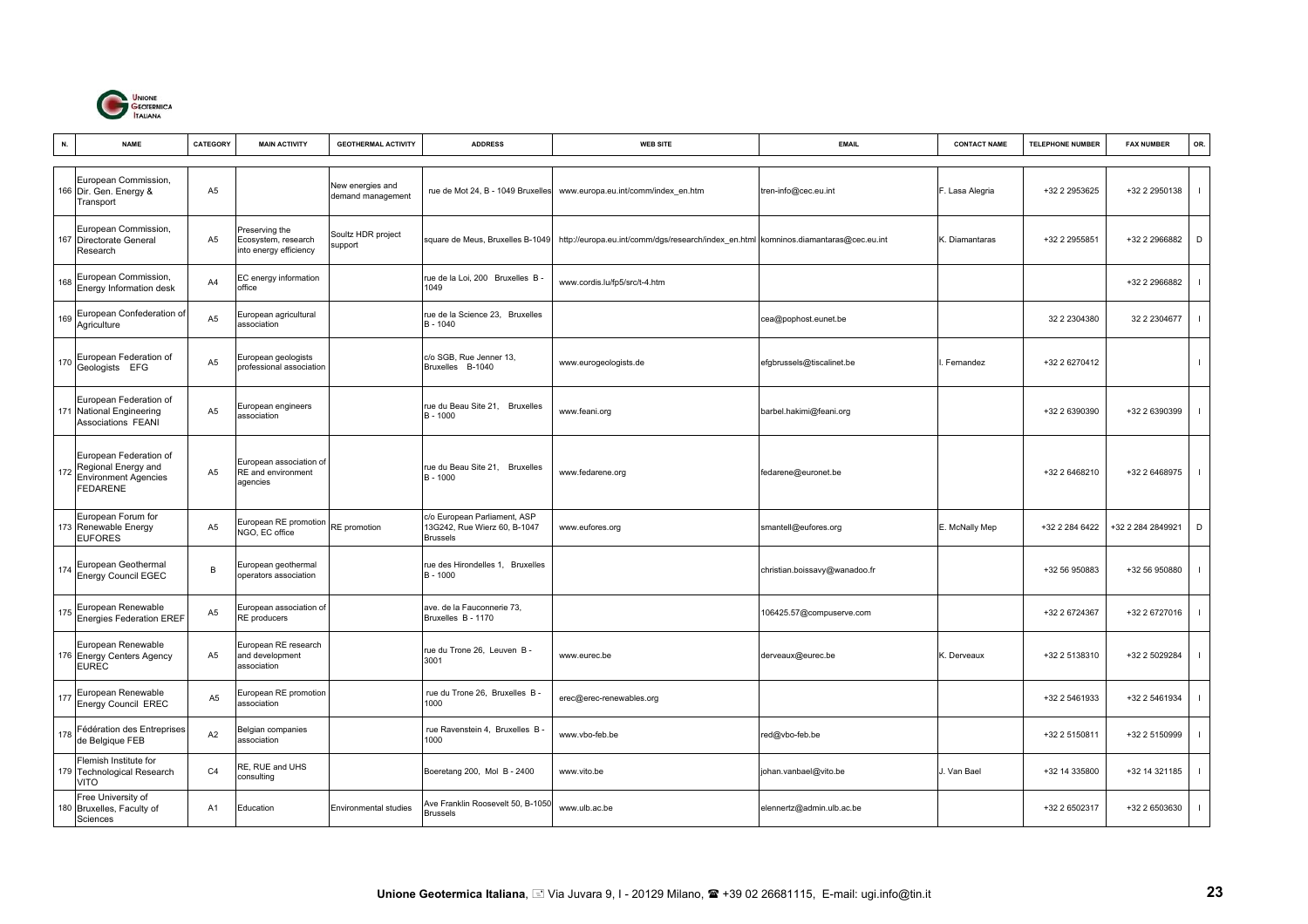

|     | <b>NAME</b>                                                              | CATEGORY       | <b>MAIN ACTIVITY</b>                                  | <b>GEOTHERMAL ACTIVITY</b> | <b>ADDRESS</b>                                                  | <b>WEB SITE</b>          | <b>EMAIL</b>                | <b>CONTACT NAME</b> | <b>TELEPHONE NUMBER</b> | <b>FAX NUMBER</b> | OR.            |
|-----|--------------------------------------------------------------------------|----------------|-------------------------------------------------------|----------------------------|-----------------------------------------------------------------|--------------------------|-----------------------------|---------------------|-------------------------|-------------------|----------------|
| 181 | Frends of the Earth FOE,<br>European Office                              | A <sub>5</sub> | European sustainable<br>life NGO                      |                            | rue Blanche 29, Bruxelles B -<br>1060                           | www.foeeurope.org        | info@foeeurope.org          |                     | +32 2 5420184           | +32 2 5375596     |                |
|     | 182 Geologica Belgica                                                    | A1             | Earth Sciences<br>Association                         |                            | rue Jenner 13, B-1000 Brussels                                  | www.ulg.ac.be/geolsed/gb | devos@pophost.eunet.be      |                     | +32 2 6270410           | +32 2 6477359     | - 1            |
|     | 183 Hollange Frères                                                      | C <sub>4</sub> | RE heat systems<br>nstaller                           | <b>SGHP</b> installer      | ave. Laboulle 75, Tilff B - 4130                                |                          | hollange.freres@conbonet.be | C. Hollange         | +32 43 881149           | +32 43 881753     |                |
| 184 | Institut Royal des Sciences<br>Naturelles de Belgique                    | A <sub>1</sub> | Natural sciences<br>esearch institute                 |                            | Rue Vautier 29, B-1000 Brussels                                 | www.kbinirsnb.be         |                             |                     | +32 2 6274211           | +32 2 6274113     |                |
|     | 185 Institut Wallon ASBL                                                 | A <sub>1</sub> | RUE and RE promotion<br>centre                        |                            | blvd. Frere Orban 4, Namur B -<br>5000                          | www.iwallon.be           | iwallon@iwallon.be          | D. Goerghebuer      | +32 81 250480           | +32 81 250490     |                |
|     | Ministry of Agriculture and<br>186 Small and Medium sized<br>Enterprises | A3             |                                                       |                            | Rue Marie Therese 1, B-1000<br><b>Brussels</b>                  |                          |                             |                     | +32 2 2110611           | +32 2 2196130     | $\blacksquare$ |
|     | Ministry of Economic<br>187 Affairs and Scientific<br>Research           | A <sub>3</sub> |                                                       |                            | Square de Meeus 23, B-1000<br><b>Brussels</b>                   |                          |                             |                     | +32 2 5065111           | +32 2 5118656     |                |
| 188 | Ministry of the Region<br>Wallonne, Energy Service                       | A3             |                                                       |                            | Ave Prince de Liege 7, B-5100<br>Jambes                         |                          |                             |                     | +32 81 321562           |                   |                |
|     | 189 ODE-Vlaanderen vzw                                                   | A1             | NGO, RE promotion<br>centre                           | Geothermal information     | euvensestraat 7b1, B-3010<br>Kessel-Lo                          | www.ode.be               | info@ode.be                 | S. Van den Braden   | +32 16 235251           | +32 16 447748     | D              |
| 190 | Royal Flemish Association<br>of Engineers                                | A <sub>1</sub> | lemish Association of<br>Engineers                    |                            | Desguinlei 214, B-2018 Antwerp                                  |                          |                             |                     | +32 3 2160996           | +32 3 2160689     |                |
| 191 | Societé Géologique de<br>Belgique                                        | A <sub>1</sub> | Belgian Geological<br>Society                         |                            | c/o University of Liège, pl. Du<br>Vingt-Aout 7, Liège B - 4000 |                          | a.anceau@ulg.ac.be          |                     | +32 4 3665395           | +32 4 3665636     |                |
|     | Societè Royale Belge des<br>192 Ingenieurs et des<br>ndustriels          | A <sub>1</sub> | Belgian Society of<br>Engineers and<br>Industrialists |                            | Rue Ravenstein 3, B-1000<br><b>Brussels</b>                     |                          |                             |                     | +32 2 5115856           | +32 2 5145795     |                |
|     | Union Belgo -<br>193 Luxembourgeoise des<br>Géologues UBLG               | A2             | Geologists professional<br>association                |                            | Rue Jenner 13, Bruxelles B-1000                                 |                          |                             | A. Berckmans        | +32 2 6270418           | +32 2 6477359     |                |
| 194 | University of Antwerp,<br>Department of Chemistry                        | A <sub>1</sub> | Education                                             | Geochemical studies        | Universiteitsplein 1, Antwerp-<br>Wilrijk B - 2610              | www.uia.ac.be            | vantdack@uia.ua.ac.be       |                     | +32 3 8202343           | +32 3 8202376     |                |
| 195 | University of Gent, Faculty<br>of Agricultural Engineering               | A1             | Agricultural education                                |                            | St. Pieters Nieunstraat 25, B-9000<br>Ghent                     | www.rug.ac.be            | rector@rug.ac.be            |                     | +32 9 2643067           | +32 9 2643597     | $\blacksquare$ |
| 196 | Jniversity of Leuven,<br>Institute of Earth Sciences                     | A1             | Scientific education                                  | Earth sciences studies     | K.V. Leuven Redingenstraat 16, B-<br>3000 Leuven                |                          |                             |                     |                         |                   |                |
|     | University of Liege, Faculty<br>of Sciences                              | A1             | Scientific education                                  | Hydrologeology studies     | Place du 20 Aout 7, B-4000 Liege                                |                          |                             |                     | +32 4 3662111           | +32 4 3665700     |                |
| 198 | World Bank, Brussels<br>Office                                           | A <sub>5</sub> |                                                       |                            | rue des Treves 45, Bruxelles B -<br>1040                        | www.worldbank.org        | eadvisor@worldbank.org      |                     | +32 2 2387829           | +32 2 2387717     |                |
| 199 | World Wildlife Fund<br>Europe                                            | A <sub>1</sub> | NGO for sustainable life                              |                            | Ave de Tervuren 36, B-1040<br><b>Brussels</b>                   |                          | ssinger@wwfnet.org          |                     | +32 2 7438800           | +32 2 7438819     | $\blacksquare$ |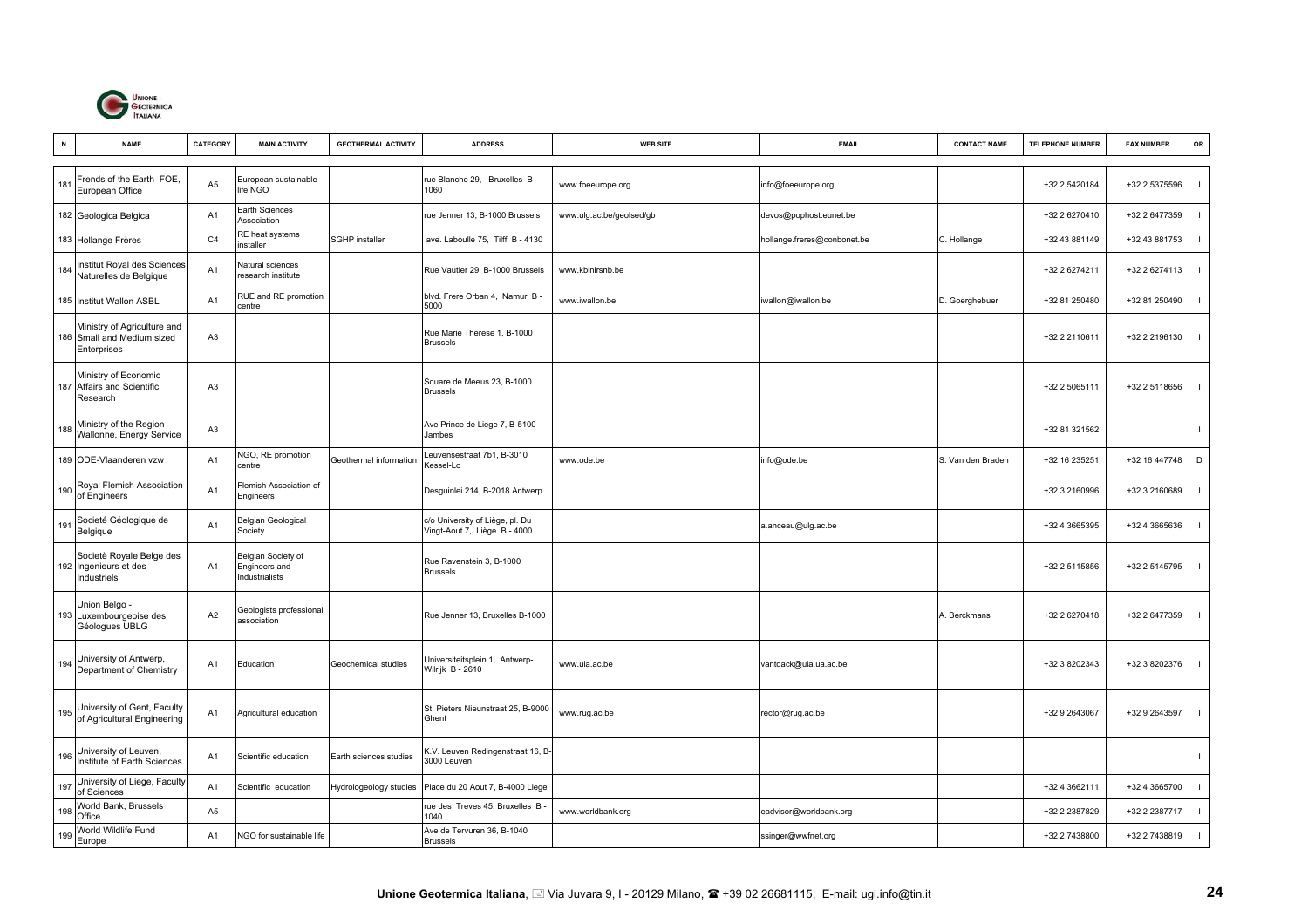

| N.  | <b>NAME</b>                                                                           | CATEGORY         | <b>MAIN ACTIVITY</b>                    | <b>GEOTHERMAL ACTIVITY</b> | <b>ADDRESS</b>                                   | <b>WEB SITE</b>  | <b>EMAIL</b>       | <b>CONTACT NAME</b> | <b>TELEPHONE NUMBER</b> | <b>FAX NUMBER</b> | OR.          |
|-----|---------------------------------------------------------------------------------------|------------------|-----------------------------------------|----------------------------|--------------------------------------------------|------------------|--------------------|---------------------|-------------------------|-------------------|--------------|
|     |                                                                                       |                  |                                         |                            | 08 - BOSNIA AND                                  |                  | HERZEGOVINA        |                     |                         |                   |              |
|     | Agency for Banking of the<br>200 Federation of Bosnia and<br>Herzegovina              | A2               |                                         |                            | Cemalusa 6/2, Sarajevo BA -<br>71000             |                  |                    |                     |                         |                   | $\mathbf{I}$ |
| 201 | Chamber of Commerce of<br>the Serb Republic                                           | A <sub>2</sub>   |                                         |                            | Sarajevo BA - 71000                              |                  |                    |                     |                         |                   | $\mathbf{L}$ |
| 202 | Chamber of Economy of<br>Bosnia and Herzegovina                                       | A <sub>2</sub>   |                                         |                            | Mis Irbina 13, Sarajevo BA -<br>71000            |                  |                    |                     | +387 33 663631          | +387 33 663632    |              |
|     | 203 Energoinvest-RO ITEN                                                              | A <sub>1</sub>   | nstitute of energy<br>echnical research |                            | Tvornicka 3, Stup, Sarajevo BA<br>71000          |                  |                    |                     | +387 33 526444          |                   |              |
|     | 204 Habena                                                                            | A4               | <b>Vews agency</b>                      |                            | Kralja Tvrtka 9, Mostar BA -<br>88000            |                  | habena@habena.ba   |                     | +387 36 319222          | +387 36 319422    |              |
| 205 | Institute of Agriculture,<br>University of Mostar                                     | A <sub>1</sub>   | Agricultural research<br>nstitute       |                            | trg. Hrvatskih Velikana bb, Mostar<br>BA - 88000 |                  |                    |                     | +387 36 310778          | +387 36 320885    | $\mathbf{I}$ |
|     | Ministry of Agriculture,<br>206 Water Management and<br>Foresty (Fed)                 | A <sub>3</sub>   |                                         |                            | Sarajevo BA - 71000                              |                  |                    |                     | +387 33 443338          | +387 33 663659    | $\mathbf{I}$ |
|     | Ministry of Agriculture,<br>207 Water Resources and<br>Forestry (Serb)                | A3R              |                                         |                            | Bijelina BA - 76000                              |                  |                    |                     | +387 55 471412          | +387 55 472353    | $\mathbf{I}$ |
|     | Ministry of Education<br>208 Science Culture and Sport<br>(Fed)                       | A <sub>3</sub>   |                                         |                            | Zmaja od Bosne 3, Sarajevo BA<br>71000           |                  |                    |                     | +387 33 202750          | +387 33 664381    | $\mathbf{I}$ |
| 209 | Ministry of Energy and<br>Mining (Serb)                                               | A3R              |                                         |                            | trg. Srpskih Junaka 4/3 Banja<br>Luka BA - 78000 |                  |                    |                     | +387 51 15118           | +387 51 218657    |              |
| 210 | Ministry of Energy Mining<br>and Industry (Fed)                                       | A3               |                                         |                            | Alipasina 41, Sarajevo BA -<br>71000             |                  |                    |                     | +387 33 663779          | +387 33 672067    |              |
| 211 | Ministry of Industry and<br>Technology (Serb)                                         | A3               |                                         |                            | Banja Luka BA - 78000                            |                  |                    |                     | +387 51 218649          | +387 51 218657    |              |
|     | Ministry of Physical<br>212 Planning and the<br>Environment (Fed)                     | A3               |                                         |                            | Sarajevo BA - 71000                              |                  |                    |                     | +387 33 473124          | +387 33 663548    |              |
| 213 | Ministry of Science and<br>Culture (Serb)                                             | A <sub>3</sub> R |                                         |                            | Banja Luka BA - 78000                            |                  |                    |                     | +387 51 17071           | +387 51 17003     |              |
|     | 214 Onasa                                                                             | A4               | <b>Vews agency</b>                      |                            | Hasana Kikica 3, Sarajevo BA -<br>71000          | www.onasa.com.ba | onasa@onasa.com.ba |                     | +387 33 276580          | +387 33 276590    |              |
| 215 | University of Bania Luka<br>Institute of Agriculture                                  | A <sub>1</sub>   | Agricultural education                  |                            | Banja Luka BA - 78000                            |                  |                    |                     | +387 51 35018           | +387 51 47057     | $\mathbf{I}$ |
|     | University of Sarajevo,<br>216 Faculty of Agriculture -<br><b>Faculty of Sciences</b> | A <sub>1</sub>   | Education                               |                            | Obala Kulina Bana 7/II, Sarajevo<br>BA - 71000   |                  |                    |                     | +387 33 663392          | +387 33 663393    | $\mathbf{I}$ |
| 217 | University of Tuzla, Faculty<br>of Mining and Geology                                 | A <sub>1</sub>   | Earth sciences<br>education             |                            | M. Fizovica-Fiska 6, Tuzla BA -<br>75000         |                  | unitz@untz.ba      |                     | +387 35 252061          | +387 35 251405    | $\mathbf{I}$ |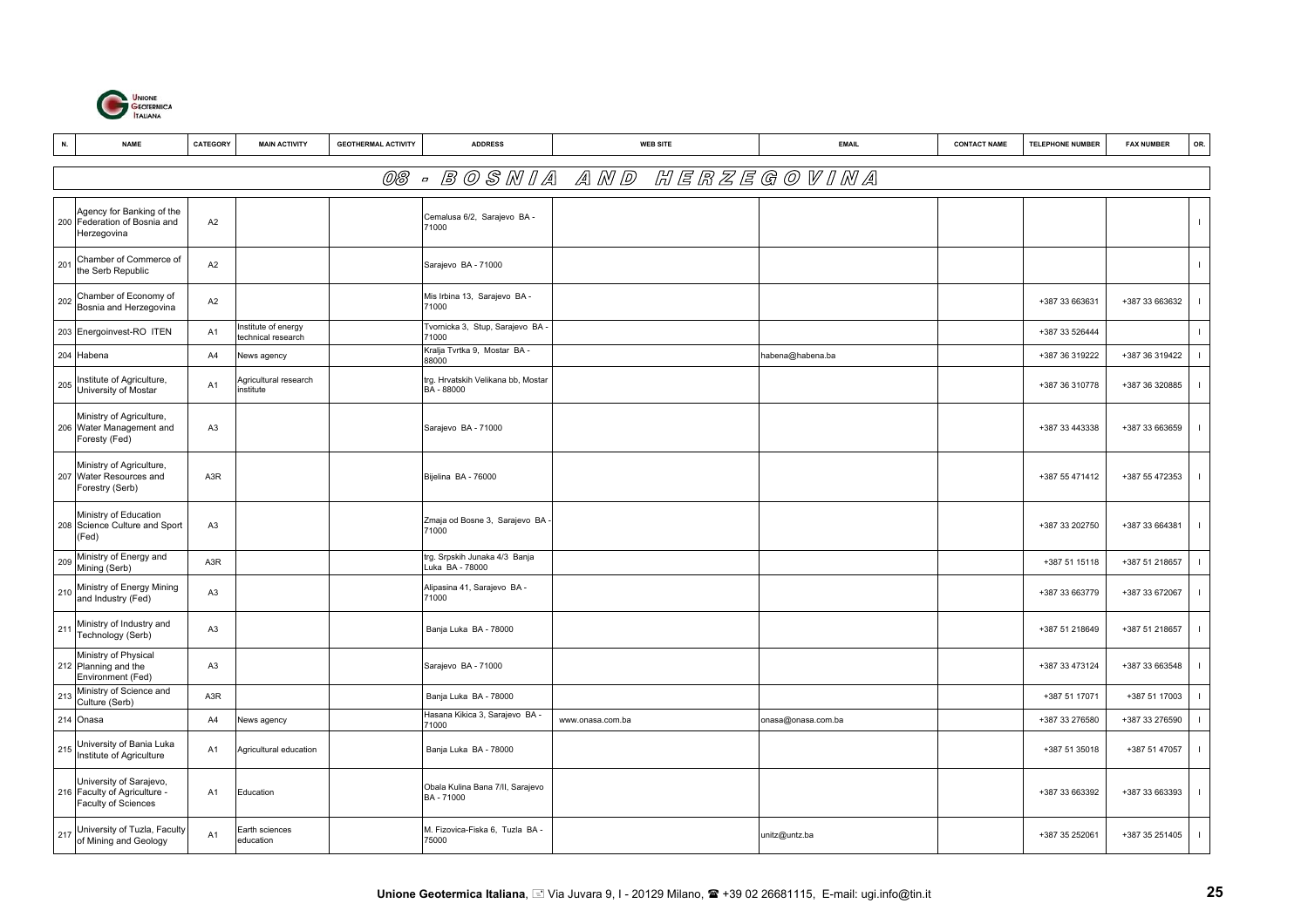

|                 | <b>NAME</b>                                                         | CATEGORY       | <b>MAIN ACTIVITY</b>                           | <b>GEOTHERMAL ACTIVITY</b>                     | <b>ADDRESS</b>                                  | <b>WEB SITE</b>    | <b>EMAIL</b>              | <b>CONTACT NAME</b> | <b>TELEPHONE NUMBER</b> | <b>FAX NUMBER</b> | OR.            |
|-----------------|---------------------------------------------------------------------|----------------|------------------------------------------------|------------------------------------------------|-------------------------------------------------|--------------------|---------------------------|---------------------|-------------------------|-------------------|----------------|
|                 |                                                                     |                |                                                |                                                |                                                 |                    |                           |                     |                         |                   |                |
|                 |                                                                     |                |                                                |                                                |                                                 | 09 - BULGARIA      |                           |                     |                         |                   |                |
| 218             | Academy of Agriculture,<br>Institute of Soil Science                | A <sub>1</sub> | Soil research                                  | Greenhouse research                            | Shousse Bankya st. 7, Sofia BG<br>080           |                    |                           | Veselina            | +359 2 5271466          |                   | $\blacksquare$ |
|                 | 219 Aquater                                                         | C <sub>1</sub> | Vater environment and<br>geothermal consulting |                                                | bul. Bukston, block 201-A, Sofia<br>BG - 1618   |                    | aquater@biscom.net        |                     | +359 2 554414           | +359 2 554414     |                |
| 220             | Association of Sustanaible<br>Energy                                | A <sub>1</sub> | Sustainable energy<br>NGO                      |                                                | Lulyakova Gradina st. 23A, Sofia<br>BG - 1113   |                    | rsavov@usa.net            |                     |                         |                   |                |
| 22 <sup>1</sup> | Bulgarian Academy of<br>Sciences                                    | A <sub>1</sub> | Sciences society                               |                                                | 15 Noemvri 1, Sofia BG - 1040                   | www.bas.bg         | president@eagle.cu.bas.bg |                     | +359 2 84141            | +359 2 9816629    |                |
| 222             | Bulgarian Chamber of<br>Commerce and Industry                       | A <sub>2</sub> |                                                |                                                | Parteviechi st. 42, Sofia BG -<br>1000          |                    |                           |                     | +359 2 872631           | +359 2 873209     |                |
|                 | 223 Bulgarian Foundation for<br><b>Energy Efficiency</b>            | A <sub>1</sub> | Energy efficiency NGO                          |                                                | Strumitza st 1B, Sofia BG - 1000                |                    | eef@techno-link.com       |                     | +359 2 9818808          | +359 2 9818808    |                |
| 224             | <b>Bulgarian Geological</b><br>Society                              | A <sub>1</sub> | Earth sciences society                         |                                                | Akad. G. Bonchev 24, Sofia BG<br>1000           | www.geology.bas.bg | cndab@geology.bas.bg      |                     | +359 2 872450           |                   | $\mathbf{I}$   |
|                 | 225 Bulgarian National Bank                                         | A <sub>2</sub> |                                                |                                                | Aleksandur Battenberg sq. 1,<br>Sofia BG - 1000 | www.bnb.bg         | press_office@bnbank.org   |                     | +359 2 8861203          | +359 2 9802425    |                |
| 226             | Bulgarska Telegrafna<br>Agentsia BTA                                | A4             | News agency                                    |                                                | bul. Tzarigradsko Shosse 49,<br>Sofia BG - 1024 |                    |                           |                     | +359 2 877363           | +359 2 802488     | J.             |
|                 | Central Laboratory of Solar<br>227 Energy and New Energy<br>Sources | A <sub>1</sub> | RE research institute                          |                                                | bul. Tzarigradsko Shosse 72,<br>Sofia BG - 1784 |                    | solar@phys.bas.bg         |                     | +359 2 754016           | +359 2 754016     |                |
|                 | 228 Committee on Energy                                             | A <sub>3</sub> | Energy policy body                             |                                                | Triaditza st. 8, Sofia BG - 1040                |                    | andreev@doe.bg            |                     | 359 2 881915            | +359 2 876735     |                |
|                 | 229 Energy & Ecology Ltd.                                           | C <sub>4</sub> | RE consulting                                  | Geothermal energy<br>systems engineering       | Filip Kutev St 5, BG-1407 Sofia<br>Bulgaria     |                    | eniec@omega.bg            | A. Tzvetanski       | +359 2 683398           | +359 2 681160     |                |
| 230             | <b>Freshwater Fisheries</b><br>Research Institute                   | A <sub>1</sub> | resh-water aquaculture<br>esearch              |                                                | V. Levski 248, Plovdiv BG - 4003                |                    |                           |                     | +359 32 556033          | +359 32 553924    |                |
|                 | 231 Geological Institute                                            | A <sub>1</sub> | Earth sciences institute                       | Geothermal exploration,<br>eservoir assessment | G. Bonchev st. 24, Sofia BG -<br>1113           |                    | vlad@geology.bas.bg       | V. Hristov          | +352 2 9793671          | +359 2 724438     |                |
|                 | 232 Geonica Ltd                                                     | C <sub>4</sub> | Energy consultant                              |                                                | Jambolan 2, Jambol BG - 8600                    |                    |                           |                     |                         |                   |                |
|                 | 233 Geosolar V-63 Ltd                                               | C4-C5          | <b>SGHP</b> manufacture and<br>nstallation     | SGHP manufacture and<br>installation           | Stefan Toshev st 64B, BG-1618<br>Sofia          | www.geosolar.bg    | v63@bgnet.bg              | V. P. Kolikovski    | +359 2 9554371          | +359 2 597088     | $\mathsf D$    |
|                 | 234 Geovelin                                                        | C <sub>1</sub> | Energy consultant                              |                                                | bul. Cherni Vrach 46, Sofia BG<br>1407          |                    |                           |                     | +359 2 623749           | +359 2 623749     |                |
| 235             | Institute of Agricultural<br>Economics                              | A <sub>1</sub> | Agricultural research<br>nstitute              |                                                | Tsar Boris III 136, Sofia BG -<br>1618          |                    |                           |                     | +359 2 562808           | +359 2 562805     |                |
|                 | 236 Institute of Fisheries                                          | A <sub>1</sub> | ish research institute                         |                                                | Primorski 4, Varna BG - 9000                    |                    | ifr@abcis.bg              |                     | +359 52 231852          | +359 52 257876    |                |
|                 | 237 Institute of Geophysics                                         | A <sub>1</sub> | Geophysical research<br>institute              |                                                | bul. G. Bonchev 3, Sofia BG -<br>1113           |                    | office@geophys.bas.bg     |                     | +359 2 9712677          | +359 2 700226     | $\mathbf{I}$   |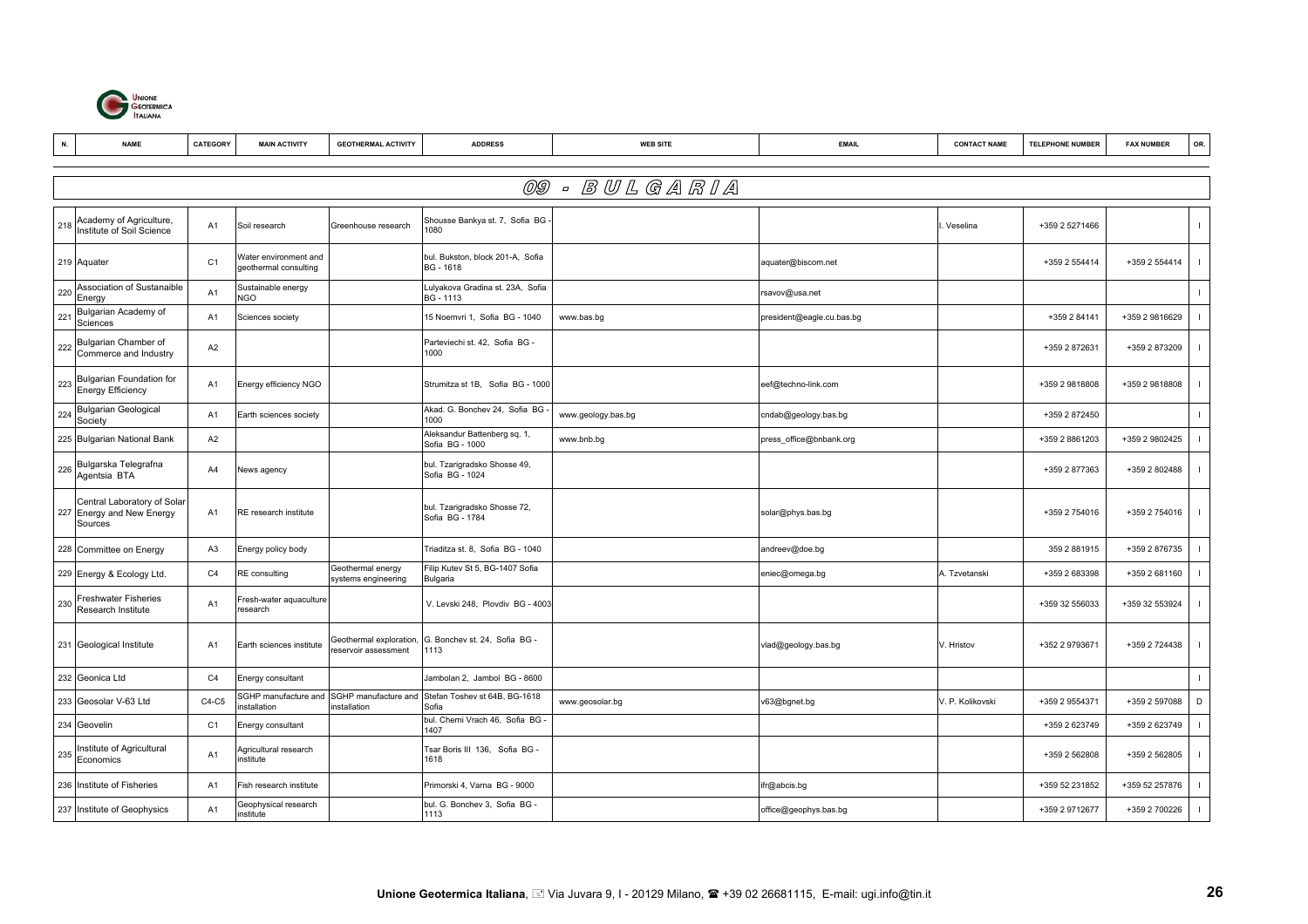

| N.  | <b>NAME</b>                                                                               | CATEGORY       | <b>MAIN ACTIVITY</b>                            | <b>GEOTHERMAL ACTIVITY</b>                | <b>ADDRESS</b>                                      | <b>WEB SITE</b>      | <b>EMAIL</b>                           | <b>CONTACT NAME</b> | <b>TELEPHONE NUMBER</b> | <b>FAX NUMBER</b> | OR.                      |
|-----|-------------------------------------------------------------------------------------------|----------------|-------------------------------------------------|-------------------------------------------|-----------------------------------------------------|----------------------|----------------------------------------|---------------------|-------------------------|-------------------|--------------------------|
|     | Institute of Refrigeration<br>238 and Air Conditioning J.S.<br>Co                         | A2             | Heat conditioning<br>systems institute          |                                           | Kamenodelska st. 5, Sofia BG -<br>1202              |                      |                                        |                     |                         |                   | $\mathbf{I}$             |
|     | 239 Institute of Water Problems                                                           | A <sub>1</sub> | Water research institute                        |                                           | bul. G. Bonchev 1, Sofia BG -<br>1113               | www.iwp.bas.bg       | santur@bgcict.acad.bg                  |                     | +359 2 722572           | +359 2 722577     | $\mathbf{I}$             |
| 240 | Laboratory of Mineral<br>Thermal Waters, Institute<br>of Physiology and<br>Rehabilitation | A <sub>1</sub> | Chemical analyses of<br>hermal waters           |                                           | bul. Ovcha Kupel 2b, Sofia BG<br>1618               |                      |                                        | V. Zahariev         | +359 2 562824           | +359 2 553023     | $\mathbf{I}$             |
| 241 | Ministry of Agriculture and<br>Forestry                                                   | A <sub>3</sub> |                                                 |                                           | bul. Botev 55, Sofia BG - 1040                      |                      |                                        |                     | +359 2 8539             | +359 2 9819173    | $\mathbf{I}$             |
|     | 242 Ministry of Economy                                                                   | A <sub>3</sub> |                                                 |                                           | Slavyanska st. 8, Sofia BG - 1000                   | www.mi.government.bg | hampartzoumian@mi.government.bg        |                     | +359 2 870741           | +359 2 9802690    |                          |
| 243 | Ministry of Education and<br>Science                                                      | A <sub>3</sub> |                                                 |                                           | A. Stamboliiski 18, Sofia BG -<br>1540              |                      |                                        |                     | +359 2 8481             | +359 2 9882693    | $\overline{1}$           |
| 244 | Ministry of Environment<br>and Water                                                      | A3             |                                                 |                                           | William Gladstone st. 67, Sofia<br><b>BG-1000</b>   |                      | airprotection@mb.bia-bg.com            |                     | +359 2 847220           | +359 2 810509     | $\overline{\phantom{a}}$ |
| 245 | National Agency of Energy<br>and Energy Efficiency                                        | A <sub>3</sub> | RE promotion agency                             |                                           | Dondukov st. 8, Sofia BG - 1000                     |                      |                                        | K. Kolev            | +359 2 9818561          | +359 2 5490204    |                          |
|     | 246 Oil and Gas Exploration<br>and Production Ltd                                         | C <sub>1</sub> | Petroleum exploration<br>and production company | Geothermal exploration                    | Sitnjakovo 23, Sofia BG - 1505                      |                      | klarab@techno-link.com<br>gcc@omega.bg | K. Bojadgieva       | +359 2 442440           | +359 2 9461598    | $\mathbf{I}$             |
|     | 247 Penguin U.N. Ltd                                                                      | C <sub>4</sub> | leat conditioning<br>systems manufacturer       | jeothermal heating<br>ystems manufacturer | Kamenodelska st. 5, Sofia BG -<br>1202              |                      |                                        | H. Hristov          | +359 2 9311816          | +359 2 9310661    | $\mathbf{I}$             |
| 248 | Research Institute of<br>Geology and Geophysics                                           | A <sub>1</sub> | Earth sciences research<br>nstitute             |                                           | Metlichina Polyana st. 3, Sofia<br><b>BG</b> - 1404 |                      | root@medun.acad.bg                     |                     | +359 2 586240           |                   | $\mathbf{I}$             |
|     | Schientific and Technical<br>249 Union of Specialists in<br>Agriculture                   | A <sub>1</sub> | Agricultural experts<br>association             |                                           | G. Rakovski 108, Sofia BG -<br>1000                 |                      |                                        |                     | +359 2 876513           | +359 2 9879360    | $\mathbf{I}$             |
|     | Schientific and Technical<br>250 Union of Water Affairs in<br>Bulgaria                    | A <sub>1</sub> | Water association                               |                                           | G. Rakovski 108, Sofia BG -<br>1000                 |                      |                                        |                     | +359 2 9885303          | +359 2 9879360    | $\mathbf{I}$             |
| 251 | Scientific and Technical<br>Union of Energetics                                           | A <sub>1</sub> | Energy association                              |                                           | G. Rakovski 108, Sofia BG -<br>1000                 |                      |                                        |                     | +359 2 884158           | +359 2 879360     | $\overline{1}$           |
| 252 | Technical University of<br>Sofia, Faculty of Power<br>Engineering and Power<br>Machines   | A <sub>1</sub> | Technical education                             |                                           | Studentski Grad"Hristo Botev",<br>Sofia BG - 1156   |                      |                                        |                     | +359 2 623073           | +359 2 683215     | $\overline{\phantom{a}}$ |
|     | 253 Technological Institute of<br>Agricultural Engineering                                | A <sub>1</sub> | Agricultural research<br>institute              |                                           | bul. Lipnitsa 106, Ruse BG -<br>7005                |                      |                                        |                     | +359 82 441921          | +349 82 459382    | $\overline{1}$           |
| 254 | University of Mining and<br>Geology                                                       | A <sub>1</sub> | Earth sciences<br>education                     |                                           | Darvenica, Sofia BG - 1100                          |                      | vvk@mgu.bg                             |                     | +359 2 62581            | +349 2 9624940    | $\mathbf{I}$             |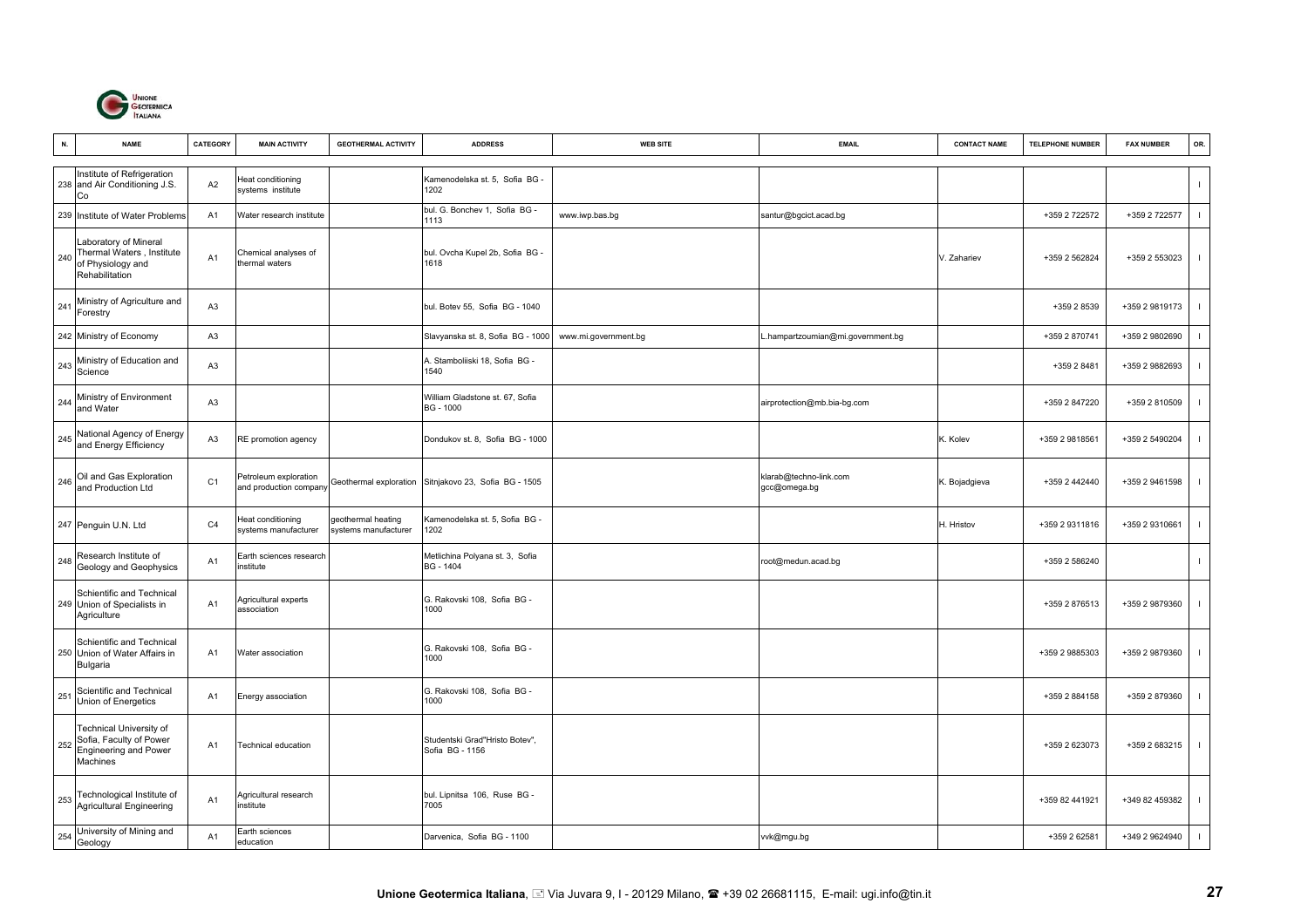

| N.  | <b>NAME</b>                                                                         | CATEGORY       | <b>MAIN ACTIVITY</b>                     | <b>GEOTHERMAL ACTIVITY</b> | <b>ADDRESS</b>                                    | <b>WEB SITE</b>       | <b>EMAIL</b>              | <b>CONTACT NAME</b> | <b>TELEPHONE NUMBER</b> | <b>FAX NUMBER</b> | OR. |
|-----|-------------------------------------------------------------------------------------|----------------|------------------------------------------|----------------------------|---------------------------------------------------|-----------------------|---------------------------|---------------------|-------------------------|-------------------|-----|
|     | Water Department,<br>255 Ministry of Environment<br>and Water                       | A <sub>3</sub> | Water and geothermal<br>egulatory office |                            | bul. Maria Luiza 22, Sofia BG -<br>1000           |                       | asenlichev@moev.govrn.bg  | A. Lichev           | +359 2 9406550          | +359 2 9805561    |     |
|     |                                                                                     |                |                                          |                            |                                                   | 10 - GROATIA          |                           |                     |                         |                   |     |
| 256 | Croatian Academy of<br>Sciences and Arts HAZU                                       | A1             |                                          |                            | Zrinski trg 11, Zagreb HR - 10000                 | www.hazu.hr           | asperger@hazu.hr          |                     | +385 1 433661           | +385 1 433383     |     |
| 257 | Croatian Chamber of<br>Economy HGK                                                  | A2             |                                          |                            | Rooseveltov trg 2, Zagreb HR -<br>10000           | www.hgk.hr            | hgk@alf.hr                |                     | +385 1 4561555          | +385 1 4828380    |     |
|     | 258 Crosco                                                                          | C <sub>1</sub> | Drilling contractor, well<br>services    |                            | Ulica grada Vukovara 18, HR-<br>10000 Zagreb      | www.crosco.hr         | sasa.livaja@crosco.tel.hr |                     | +385 1 3652123          | +385 1 3096469    |     |
| 259 | Energy Institute Hrvoje<br>Pozar                                                    | C <sub>4</sub> | RE promotion and<br>consulting           |                            | Jl. Grada Vukovara 37, Zagreb HR<br>10000         | www.eihp.hr           | eihp@eihp.hr              | L. Horvath          | +385 1 6125598          | +385 1 6118401    |     |
|     | 260 Green Action Zagreb ZAZ                                                         | A <sub>1</sub> | Sustainable energy<br>promotion NGO      |                            | Radnicka cesta 22/1, Zagreb HR -<br>10000         |                       | zelena-akcija@zg.tel.hr   | T. Vidan            | +385 1 6110951          | +385 1 331362     |     |
|     | 261 HINA News Agency                                                                | A4             | <b>Jews agency</b>                       |                            | Marulicev trg 16, Zagreb HR -<br>10000            | www.hina.hr           | newsline@hina.hr          |                     | +385 1 4808700          | +385 1 4808820    |     |
|     | 262 INA Naftaplin                                                                   | C <sub>1</sub> | Petroleum company                        | Geothermal exploration     | Jubiceva 29, Zagreb HR - 10020                    |                       |                           |                     | +385 1 4592667          | +385 1 4640860    |     |
|     | 263 Institute of Geology                                                            | A1             | Earth sciences research                  |                            | Sachsova 2, Zagreb HR - 10000                     |                       | miron.kovacic@zg.tel.hr   | M. Kovacic          | +385 6152300            | +385 6150567      |     |
|     | 264 Institute of Oceanography<br>and Fisheries IOR                                  | A <sub>1</sub> | Fish research                            |                            | Setaliste Ivana Mestrovica 63,<br>Split HR -21000 |                       |                           |                     | +385 21 358688          | +385 21 358650    |     |
|     | 265 Ministry of Agriculture and<br>Forestry                                         | A <sub>3</sub> |                                          |                            | Ave. Vukovar 78, Zagreb HR -<br>10000             |                       |                           |                     | +385 1 6133444          | +385 1 442070     |     |
|     | 266 Ministry of Economy                                                             | A <sub>3</sub> |                                          |                            | Sv. Marka trg 2, Zagreb HR -<br>10000             |                       |                           |                     | +385 1 4569207          | +385 1 4550606    |     |
| 267 | Ministry of Science and<br>Technology                                               | A <sub>3</sub> |                                          |                            | trg. J. J. Strossmayera 4, Zagreb<br>HR - 10000   |                       |                           |                     |                         |                   |     |
|     | 268 National Bank of Croatia                                                        | A2             |                                          |                            | Burze trg 3, Zagreb HR - 10000                    | www.hnb.hr            | webmaster@hnb.hr          |                     | +385 1 4564555          | +385 1 4550726    |     |
|     | 269 Osijek Agricultural Institute                                                   | A <sub>1</sub> | Agricultural research                    |                            | Juzno Predgrade 17, Osijek HR -<br>31000          |                       | zjurkov@ratar.poljinos.hr |                     | +385 31 122458          | +385 31 551414    |     |
|     | Union of the Societies of<br>270 Engineers and Technicians<br>of Croatia            | A <sub>1</sub> |                                          |                            | Berislaviceva 6, Zagreb HR -<br>10000             |                       |                           |                     |                         |                   |     |
|     | 271 University of Osijek,<br>Faculty of Agriculture                                 | A <sub>1</sub> | Agricultural education                   |                            | Sv. Trojstva trg 3, Osijek HR -<br>31000          | www.rektorat.unios.hr |                           |                     | +385 31 224102          | +385 31 207015    |     |
| 272 | University of Zagreb,<br>Faculty of Mining, Geology<br>and Petroleum<br>Engineering | A <sub>1</sub> | Earth sciences<br>education              |                            | Pierottijeva 6, Zagreb HR - 10000                 |                       | hpavicic@rudar.rgn.hr     |                     | +385 1 4605117          | +385 1 4836051    |     |

#### 11A - C Y P R U S

| 273 Central Bank of Cyprus | $\sim$<br>ΑZ |  | edy 80, Nicosia<br>$\cdot$<br>1 V U.I<br>1395 | ntraipank.gov.c | daluarin.gov.c<br><u>uuun</u><br>יישעש | $+257$<br>27000 | +357 22 378153 |  |
|----------------------------|--------------|--|-----------------------------------------------|-----------------|----------------------------------------|-----------------|----------------|--|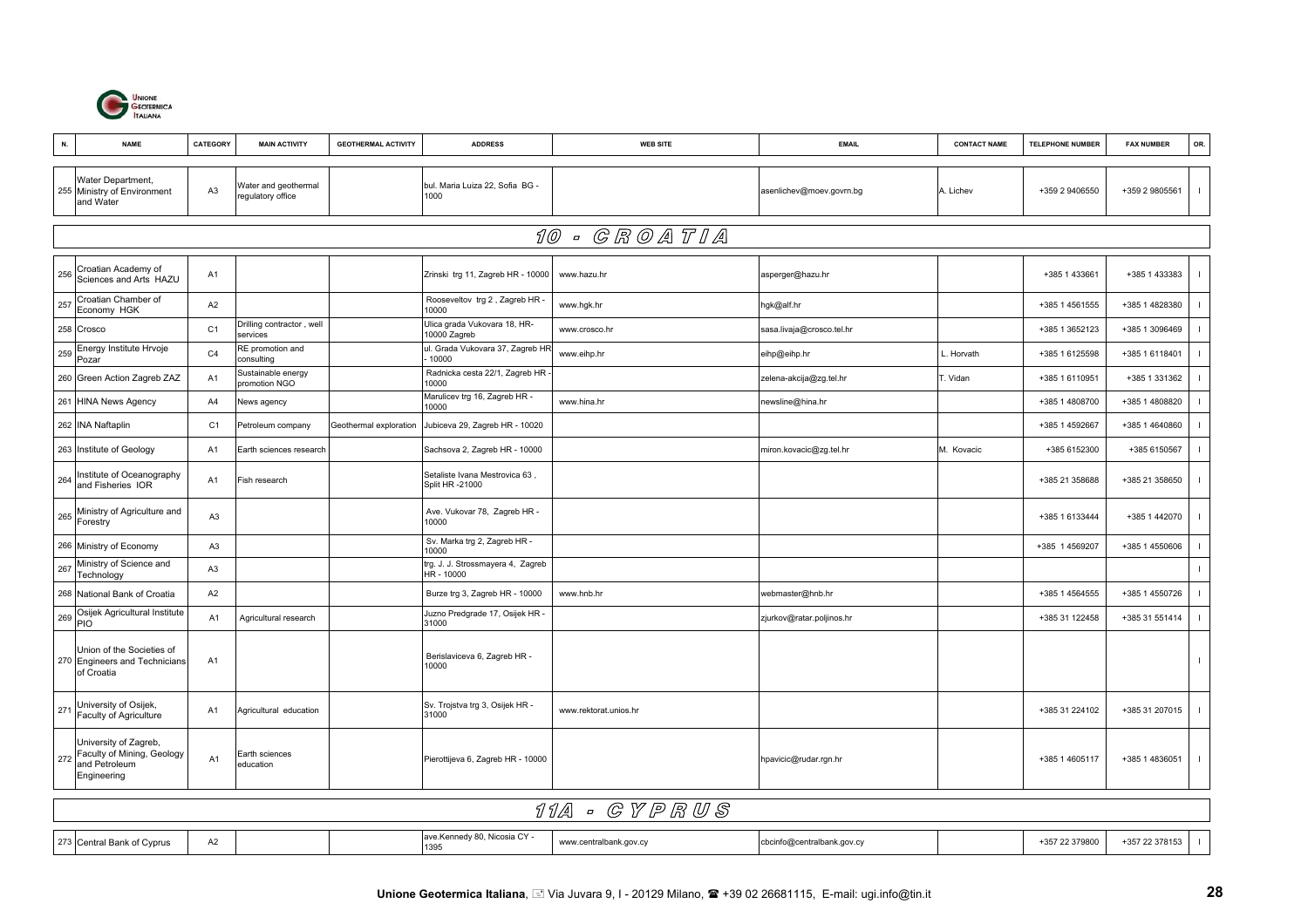

| N.  | <b>NAME</b>                                                                 | <b>CATEGORY</b> | <b>MAIN ACTIVITY</b>                                                 | <b>GEOTHERMAL ACTIVITY</b>     | <b>ADDRESS</b>                                        | <b>WEB SITE</b> | <b>EMAIL</b>            | <b>CONTACT NAME</b> | <b>TELEPHONE NUMBER</b> | <b>FAX NUMBER</b> | OR. |
|-----|-----------------------------------------------------------------------------|-----------------|----------------------------------------------------------------------|--------------------------------|-------------------------------------------------------|-----------------|-------------------------|---------------------|-------------------------|-------------------|-----|
|     | 274 Cryprus Development<br>Bank Ltd                                         | A2              | Financing local<br>investments                                       |                                | ave. Archbishop Makarios III 50,<br>Nicosia CY - 1508 |                 | info@cdb.com.cy         |                     | +357 22 846500          | +357 22 846603    |     |
| 275 | Cyprus Chamber of<br>Commerce and Industry                                  | A <sub>2</sub>  |                                                                      |                                | ave. Grivas Dhigenis 38, Nicosia<br>Cy - 1509         | www.ccci.org.cy | chamber@ccci.org.cy     |                     | +357 22 669500          | +357 22 669048    |     |
|     | 276 Cyprus Geological Survey                                                | A <sub>3</sub>  | Geology and ground<br>water investigations,<br>environmental studies | Ground water<br>investigations | 1 Lefkonos str., CY-1415 Lefkosia                     |                 | gsd@cytanet.com.cy      | G. Petrides         | +357 22 309211          | +357 22 316873    | D   |
|     | 277 Cyprus News Agency                                                      | A <sub>4</sub>  | News agency                                                          |                                | Kastorias st. 7, Nicosia CY - 1685                    | www.cyna.org.cy | cna@cytanet.com.cy      |                     | +357 22 319009          | +357 22 319006    |     |
|     | Ministry of Agriculture,<br>278 Natural Resources and<br>Environment        | A <sub>3</sub>  |                                                                      |                                | ave. Loukis Akritas, Nicosia CY -<br>1411             |                 |                         |                     | +357 22 300807          | +357 22 781156    |     |
|     | 279 Ministry of Commerce,<br>Industry and Tourism                           | A <sub>3</sub>  |                                                                      |                                | Andreas Araouzos st. 6, Nicosia<br>CY - 1424          |                 | mcitrade@cytanet.com.cy |                     | +357 22 867100          | +357 22 375120    |     |
|     | University of Cyprus,<br>280 Faculty of Pure and<br><b>Applied Sciences</b> | A <sub>1</sub>  | Scientific education                                                 |                                | Kallipoleos 75, Nicosia CY - 1678                     |                 |                         |                     | +357 22 756186          | +357 22 756198    |     |

#### 11B - T U R K I S H R E P U B L I C O F N O R T H E R N C Y P R U S

|     | Eastern Mediterranean<br>281 University, Faculty of<br>Engineering | A <sub>1</sub> | Technical education | POB 95, Gazi Maguza, Mersin 10                  |                      | registrar@management.cc.emu.edu.tr | +90 392 3666588 | +90 392 3664479 |  |
|-----|--------------------------------------------------------------------|----------------|---------------------|-------------------------------------------------|----------------------|------------------------------------|-----------------|-----------------|--|
| 282 | Ministry of Agriculture and<br>Forestry                            | A3             |                     | Lefkosa, Mersin 10 TR                           |                      |                                    | +90 392 83735   | +90 392 86945   |  |
|     | 283 Ministry of Economy and<br>Finance                             | A <sub>3</sub> |                     | Lefkosa, Mersin 10 TR                           |                      | ekonomy@ebim.com.tr                | +90 392 83116   | +90 392 85204   |  |
| 284 | Ministry of Health and<br>Environment                              | A <sub>3</sub> |                     | Lefkosa, Mersin 10 TR                           |                      |                                    | +90 392 83173   | +90 392 83893   |  |
|     | 285 Northern Cyprus Bankers'<br>Association                        | A2             |                     | Lefkosa, Mersin 10 TR                           |                      |                                    | +90 392 83180   | +90 392 82278   |  |
|     | 286 TurkAjansi-Kibris TAK                                          | A4             | News agency         | Mehmet Akif cad. 30, Lefkosa,<br>Mersin 10 TR   | www.emu.edu.tr/ruTak | tak@cc.emu.edu.tr                  | +90 392 71818   | +90 392 71213   |  |
| 287 | Turkish Cypriot Chamber<br>of Commerce                             | A <sub>2</sub> |                     | Bedrettin Demirel cad, Lefkosa,<br>Mersin 10 TR |                      |                                    | +90 392 83645   | +90 392 83089   |  |
| 288 | Turkish Cypriot Chamber<br>of Industry                             | A2             |                     | Osman Pasa cad. 14, Lefkosa,<br>Mersin 10 TR    |                      |                                    | +90 392 84596   | +90 392 84595   |  |

|                                                       |    |                             | <i>12 - C Z E C H</i>                       | REPUBLIG |                    |                 |                 |  |
|-------------------------------------------------------|----|-----------------------------|---------------------------------------------|----------|--------------------|-----------------|-----------------|--|
| 289 Academy of Sciences of<br>the Czech Republic AVCR |    | General sciences<br>society | Narodni tr. 3, Praha CZ - 11720 www.cas.cz  |          | accounc@kav.cas.cz | +420 2 24220384 | +420 2 24240512 |  |
| 290 Ceska Tiskova Kancelar                            | A4 | News agency                 | Opletalova 5-7, Praha CZ - 11144 www.ctk.cz |          | ctk@mail.ctk.cz    | +420 2 22098111 | +420 2 24220553 |  |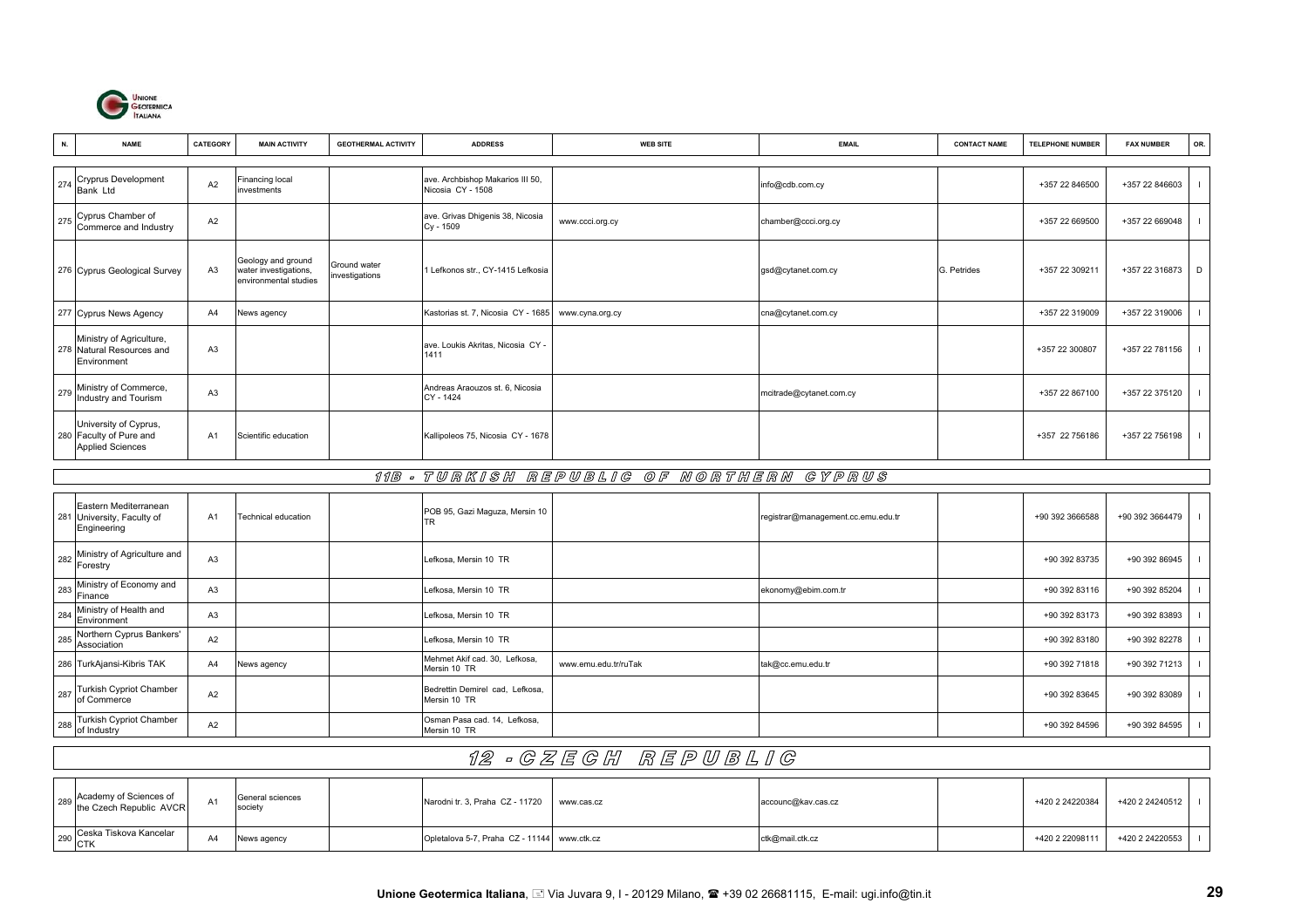

|     | <b>NAME</b>                                                              | CATEGORY       | <b>MAIN ACTIVITY</b>                                                           | <b>GEOTHERMAL ACTIVITY</b>      | <b>ADDRESS</b>                                        | <b>WEB SITE</b>     | <b>EMAIL</b>                  | <b>CONTACT NAME</b> | <b>TELEPHONE NUMBER</b> | <b>FAX NUMBER</b> | OR.            |
|-----|--------------------------------------------------------------------------|----------------|--------------------------------------------------------------------------------|---------------------------------|-------------------------------------------------------|---------------------|-------------------------------|---------------------|-------------------------|-------------------|----------------|
|     | Czech Academy of<br>291 Agricultural Sciences<br>CAZV                    | A <sub>1</sub> | Agricultural society                                                           |                                 | Tesnov 65, Praha CZ - 11705                           |                     |                               |                     | +420 2 2320582          | +420 2 2328898    |                |
| 292 | <b>Czech Energy Agency</b><br>CEA                                        | A <sub>3</sub> | National energy agency                                                         | RE support                      | U Sovových mlýnu 9, CZ-11800<br>Praha 1               | www.ceacr.cz        | cea@ceacr.cz                  | I. Bubeník          | +420 2 57534235         | +420 2 57530478   | D              |
| 293 | Czech Energy Company<br>CEZ                                              | A <sub>3</sub> | Energy utiliuty                                                                |                                 | Hlavni Sprava, Jungmannova 29,<br>Praha CZ - 11148    |                     |                               |                     | +420 2 24081111         | +420 2 24082440   |                |
| 294 | Czech Geological Society<br>CGS                                          | A <sub>1</sub> | Earth sciences society                                                         |                                 | . Holesovickach 41, Praha CZ -<br>8209                |                     | kachlik@natur.cuni.cz         |                     | +420 2 66009323         | +420 2 66410649   |                |
| 295 | Czech Geological Survey<br>CGU                                           | A <sub>3</sub> |                                                                                |                                 | Klarov 3, Praha CZ - 11821                            | www.cgu.cz          | secretar@cgu.cz               |                     | +420 2 24002206         | +420 2 57320438   |                |
| 296 | Czech Geological Survey,<br>Brno Branch                                  | A3R            | Earth sciences studies                                                         | Geothermal heat plow<br>studies | eitnerova 22, CZ-65869 Brno                           | www.geology.cz      | francu@cgu.cz                 | I. Francu           | +420 543429253          | +420 54312370     | D              |
| 297 | Czech National Bank CNB                                                  | A <sub>2</sub> |                                                                                |                                 | Na Prikope 28, Praha CZ - 11503                       | www.cnb.cz          | milan.tomanek@cnb.cz          |                     | +420 2 24411111         | +420 2 24413708   |                |
| 298 | Czech Spa Towns<br>Association                                           | D              | Spas association                                                               |                                 | Masarykovo nam. 20/1, Trebon<br>CZ-37901              |                     | starosta@marianskelazne.cz    | I. Houdek           | +420 333 724159         | +420 333 72350    | $\blacksquare$ |
| 299 | <b>Czech Technical University</b><br>of Prague                           | A <sub>1</sub> | <b>Fechnical education</b>                                                     |                                 | Zikova 4, Praha CZ - 16636                            |                     | broz@ssid.cvut.cz             | C. Broz             | +420 2 24351111         | +420 2 24310783   |                |
|     | 300 Czechlinvest CAZI                                                    | A <sub>3</sub> | Foreign investment<br>promotion agency                                         |                                 | Stepanska 15, Praha CZ - 12000                        | www.czechinvest.com | marketing@czechinvest.com     |                     | +420 2 96342500         | +420 2 96342501   |                |
| 301 | Economic Chamber of the<br>Czech Republic                                | A <sub>2</sub> |                                                                                |                                 | Argentiska 38, Praha CZ - 17005                       |                     |                               |                     | +420 2 66794939         | +420 2 875438     |                |
|     | 302 Ekowatt                                                              | C <sub>4</sub> | <b>RUE</b> studies                                                             |                                 | Bubenska 6, Praha CZ - 17000                          | www.ekowatt.cz      | ekowatt@ekowatt.cz            | . Beranovsky        | +420 2 66710247         | +420 2 66710248   |                |
|     | 303 Energy Centre C.B.                                                   | C <sub>4</sub> | <b>RUE</b> studies                                                             |                                 | Prazska 99, Ceské Budejovice<br>CZ-37004              | www.eccb.cz         | eccb@eccb.cz                  |                     | +420 38 7312580         | +420 38 7312581   |                |
|     | European Society for New<br>304 Methods in Agricultural<br>Research ESNA | A <sub>5</sub> | European agricultural<br>research                                              |                                 | Zemedelska 1, Brno CZ - 61300                         |                     | poschl@mendelu.cz             |                     | +420 5 45133294         | +420 5 45212044   | $\blacksquare$ |
|     | Food and Freeze Institute-<br>305 Heat Pump Section SCPT-<br><b>STC</b>  | A1             | reezing technology<br>esearch                                                  | Heat pumps research             | Praha CZ                                              |                     | svazchkt@netforce.cz          | K. Kodis            |                         |                   |                |
|     | 306 Geomedia sro                                                         | C <sub>4</sub> | Energy consultant                                                              |                                 | Na Nivach 25, Praha CZ - 14100                        | www.geomedia.cz     | geomedia.praha@worldonline.cz |                     | +420 2 499407           | +420 2 499407     |                |
|     | 307 Geophysical Insitute ASCR                                            | A <sub>1</sub> | Heat flow<br>neasurements.<br>nodelling earth heat and<br>solar energy studies | Geothermal studies.<br>storage  | solar heat underground Bocni II/1401, CZ-14131 Prague | www.ig.cas.cs       | jsa@ig.cas.cz                 | Jan Safanda         | +420 2 67103384         | +420 2 72761549   | $\mathsf D$    |
| 308 | Heat Pump Association<br><b>AVTC</b>                                     | A2             |                                                                                |                                 | Praha CZ                                              |                     | info@avtc.cz                  | Slovacek            |                         |                   |                |
| 309 | leilbäderverband der<br>Tschechischen Republik                           | D              | Spas association                                                               |                                 | Jiraskova 17, Frantiskovy Lazné<br>CZ-35101           |                     | .salamanczuk@telecom.cz       | R. Salamanczuk      | +420 166 542256         | +420 166 542356   |                |
| 310 | Industrial Association for<br>Energy Use SPVEZ                           | A <sub>2</sub> | Energy industrialists<br>association                                           |                                 | Praha CZ                                              |                     | spvez@pha.inecnet.cz          | . Bouska            |                         |                   |                |
| 311 | Institute of Hydrodynamics<br><b>AVCR</b>                                | A <sub>1</sub> | Hydrology Institute                                                            |                                 | Pod Patankou 5, Praha CZ -<br>16612                   | www.ih.cas.cz       | ih@ih.cas.cz                  |                     | +420 2 33323748         | +420 2 33324361   |                |
|     | 312 Ministry of Agriculture                                              | A <sub>3</sub> |                                                                                |                                 | Tesnov 17, Praha CZ - 11705                           |                     |                               |                     | +420 2 21811111         | +420 2 24810478   | $\blacksquare$ |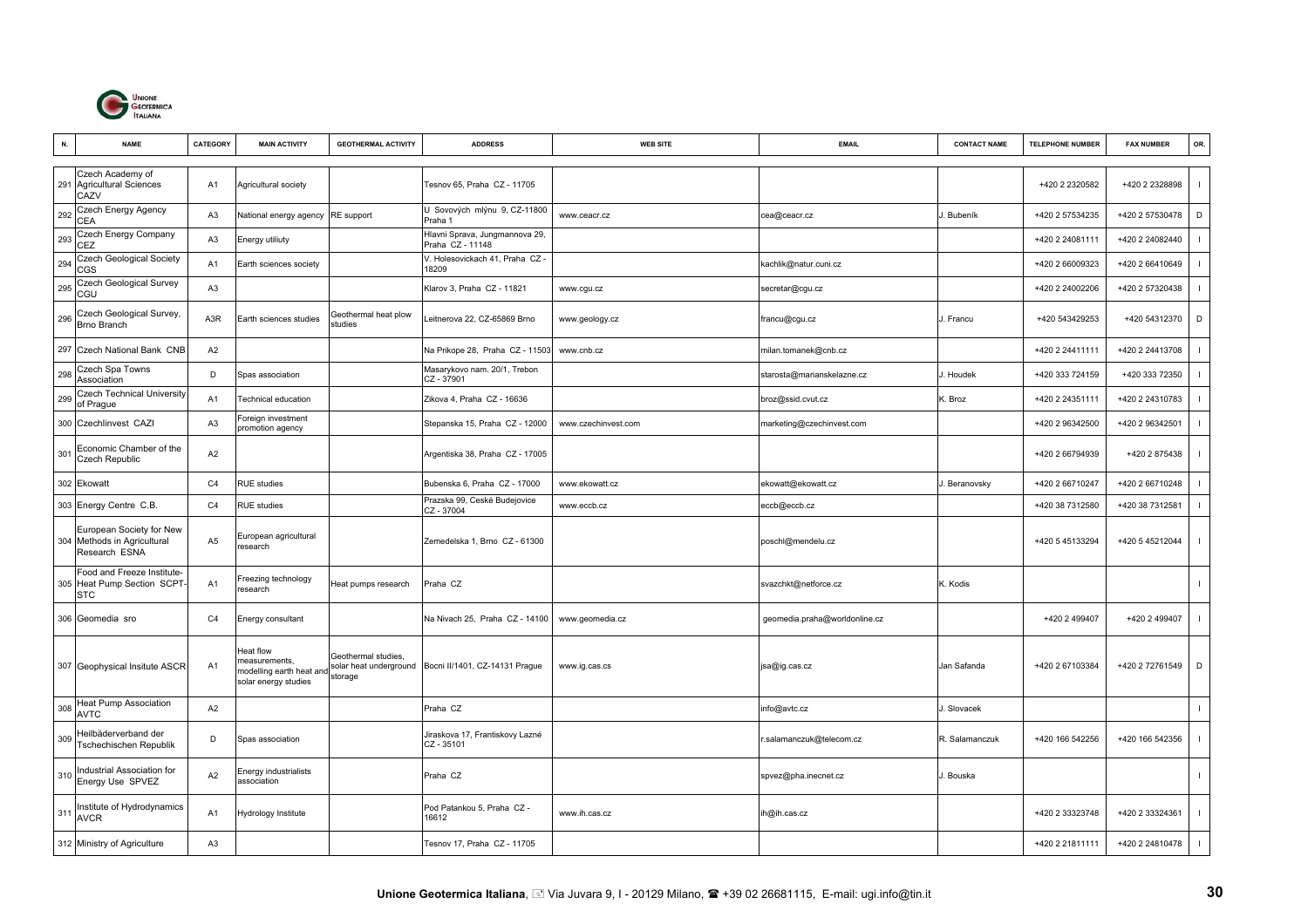

| N.  | <b>NAME</b>                                                                                                          | CATEGORY       | <b>MAIN ACTIVITY</b>                   | <b>GEOTHERMAL ACTIVITY</b>                                                           | <b>ADDRESS</b>                                       | <b>WEB SITE</b> | <b>EMAIL</b>               | <b>CONTACT NAME</b> | <b>TELEPHONE NUMBER</b> | <b>FAX NUMBER</b> | OR.          |
|-----|----------------------------------------------------------------------------------------------------------------------|----------------|----------------------------------------|--------------------------------------------------------------------------------------|------------------------------------------------------|-----------------|----------------------------|---------------------|-------------------------|-------------------|--------------|
|     |                                                                                                                      |                |                                        |                                                                                      |                                                      |                 |                            |                     |                         |                   |              |
|     | 313 Ministry of Environment                                                                                          | A <sub>3</sub> |                                        |                                                                                      | Vrsovicka 65, Praha CZ - 10010                       | www.env.cz      | kloz@env.cz<br>info@env.cz | M. Kloz             | +420 2 67122361         | +420 2 67310490   |              |
|     | 314 Ministry of Industry and<br>Trade                                                                                | A <sub>3</sub> |                                        |                                                                                      | Na Frantisku 32, Praha CZ -<br>11015                 | www.mpo.cz      | bunkova@mpo.cz             | . Bartos            | +420 2 24852582         | +420 2 24852428   | D            |
|     | 315 Pasterma s.r.o.                                                                                                  | C <sub>4</sub> | resources                              | Utilization of geothermal Utilization of geothermal<br>resources                     | Kalvodova 8a, CZ-60200 Brno                          |                 | pasterma@atlas.cz          | B. Svoboda          | +42 05 43236038         |                   | D            |
|     | 316 RAEN Spol sro                                                                                                    | C <sub>4</sub> | Energy consultant                      |                                                                                      | Praha CZ                                             |                 | pribyl@pha.inecnet.cz      | E. Pribyl           |                         |                   |              |
| 317 | State Fund for<br>Environment SFZP                                                                                   | A <sub>3</sub> | Environment and RE<br>promotion        |                                                                                      | Kaplanova 1931, Praha CZ -<br>14000                  |                 | jkubin@sfzp.cz             | J. Kubin            | +420 2 67994301         | +420 2 7936585    |              |
|     | <b>Technical University of</b><br>318 Liberec, Department of<br>Process Modelling                                    | A <sub>1</sub> | Technology education<br>and research   | Modelling of geothermal<br>systems, economic<br>evaluation of geothermal<br>projects | Halkova 6, CZ-46117 Liberec                          |                 | jiri.muzak@vslib.cz        | J. Muzak            | +42 048 5353470         | +42 048 5353112   | D            |
|     | <b>Technical University of</b><br>319 Ostrava, Faculty of Mining<br>and Geology-Faculty of<br>Mechanical Engineering | A <sub>1</sub> | <b>Technical education</b>             |                                                                                      | Trida 17 Listopadu 15, Ostava -<br>Poruba CZ - 70833 |                 |                            |                     | +420 69 6991111         | +420 69 6918647   |              |
|     | 320 Technology Centre ASCR                                                                                           | A <sub>1</sub> | Energy technology<br>promotion         |                                                                                      | Rozvojova 135, Praha CZ - 16502                      | www.opet.cas.cz | panacek@tc.cas.cz          |                     | +420 2 20390712         | +420 2 20922698   |              |
|     | 321 Terno Decin                                                                                                      | C1-C4          | Energy consultant                      | Geothermal consultant                                                                | Obloukova 25, CZ-40501 Decin                         |                 |                            |                     | +420 412 520085         |                   |              |
| 322 | Union of Geologic<br>Associations CAEG                                                                               | A <sub>2</sub> | Geologists professional<br>association |                                                                                      | Thakurova 7, Praha CZ-16629                          |                 | schrofel@mat.fsv.cvut.cz   | . Schroffel         | +420 2 24354541         | +420 2 311 42 06  | $\mathbf{I}$ |
|     | University of Agriculture<br>323 and Forestry, Faculty of<br>Horticulture                                            | A <sub>1</sub> | Agrucultural education                 |                                                                                      | Zemedeska 1, Brno CZ - 61300                         |                 |                            |                     | +420 5 45131111         | +420 5 45211128   | $\mathbf{I}$ |
| 324 | University of Brno, Faculty<br>of Science                                                                            | A1             | Scientific education                   |                                                                                      | Zerotinovo Nam 9. Brno CZ -<br>60177                 | www.muni.cz     | rektor@muni.cz             |                     | +420 5 42128111         | +420 5 42128300   | $\mathbf{I}$ |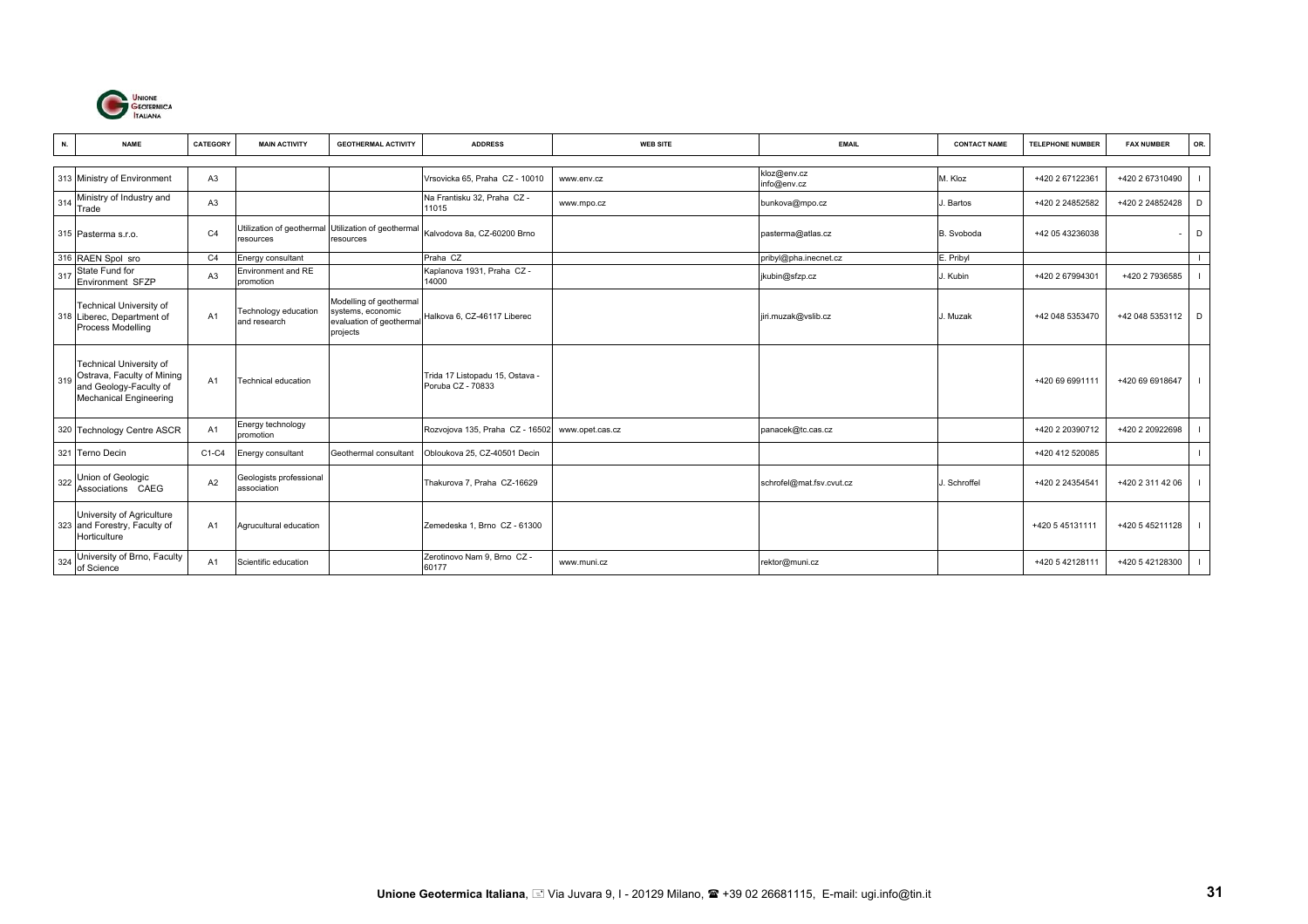

|                 | <b>NAME</b>                                                           | CATEGORY       | <b>MAIN ACTIVITY</b>                                          | <b>GEOTHERMAL ACTIVITY</b>                            | <b>ADDRESS</b>                                 | <b>WEB SITE</b>    | <b>EMAIL</b>                    | <b>CONTACT NAME</b> | <b>TELEPHONE NUMBER</b> | <b>FAX NUMBER</b> | OR.          |
|-----------------|-----------------------------------------------------------------------|----------------|---------------------------------------------------------------|-------------------------------------------------------|------------------------------------------------|--------------------|---------------------------------|---------------------|-------------------------|-------------------|--------------|
|                 |                                                                       |                |                                                               |                                                       |                                                | 13 - D E N M A R K |                                 |                     |                         |                   |              |
| 325             | <b>ABB Alstom Power</b><br>Flowsystems A/S                            | C <sub>5</sub> | Preinsulated pipes<br>manufacturers                           |                                                       | Treldevej 191, DK-7000 Fredericia              | www.abb.dk         | abb.iemoller@dkiem.mail.abb.com |                     | +45 7623300             | +45 7623202       |              |
|                 | 326 Alfa Laval Kobenhavn A/S                                          | C <sub>5</sub> | leat equipment<br>nanufacturers                               |                                                       | Maskinvei 5, Soborg DK - 2860                  | www.alfalaval.com  | desalt@alfalaval.com            |                     | +45 39536000            | +45 39536566      | $\mathbf{I}$ |
| 327             | AMS Laboratory,<br>University of Aarhus                               | A <sub>1</sub> | Chemical analyses                                             | Water dating                                          | Nordre Ringgade, Aarhus DK -<br>8000           |                    |                                 |                     | +45 89421111            | +45 89423596      |              |
|                 | 328 APV Heat Exchanger A/S                                            | C <sub>5</sub> | leat exchangers<br>nanufacturers                              |                                                       | Platinvej 8, DK-6000 Kolding                   |                    | apv.holding@post6.tele.dk       | Petersen            | +45 75501133            | +45 75503434      |              |
| 329             | Confederation of Danish<br>Industries DI                              | A <sub>2</sub> |                                                               |                                                       | 1787 Copenhagen V, DK                          |                    | di@di.dk                        |                     | +45 33773377            | +45 33773300      | $\mathbf{I}$ |
| 330             | Danish Academy of<br><b>Technical Sciences ATV</b>                    | A <sub>1</sub> |                                                               |                                                       | Lumdtoftevej 266, DK-2800<br>Lyngby            | www.atv.dk         | atvmail@atv.dk                  |                     | +45 45881311            | +45 45881351      |              |
| 33 <sup>2</sup> | Danish Chamber of<br>Commerce DHK                                     | A2             |                                                               |                                                       | Børsen 1217, DK København K.                   | www.commerce.dk    | handelskammeret@commerce.dk     |                     | +45 33950500            | +45 33325216      |              |
|                 | Danish Cooperation for<br>332 Environment in Eastern<br>Europe DANCEE | A <sub>3</sub> | Ministry of Environment<br>and Energy Agency                  | Support of geothermal<br>rojects in Eastern<br>Europe | 29 Strandgade, DK-1401<br>København            | www.mst.dk/aid/    |                                 |                     | +45 32660100            | +45 32660479      |              |
| 333             | Danish Economic Council<br><b>OR</b>                                  | A <sub>2</sub> | Economic development<br>board                                 |                                                       | Adelgade 13, DK-1304<br>Copenhaghen            |                    | dors@dors.dk                    |                     | +45 33135128            | +45 33329029      |              |
|                 | 334 Danish Energy Agency<br>DEA                                       | A <sub>3</sub> | Energy agency of the<br>Ministry of Environment<br>and Energy |                                                       | Amaliegade 44, DK-1256<br>Copenaghen           | www.ens.dk         | ens@ens.dk                      |                     | +45 33926700            | +45 33114743      | $\mathbf{I}$ |
|                 | 335 Danish Energy Group                                               | A2             | DH energy industrialists<br>association                       |                                                       | Nygade 1B, DK-8600 Silkeborg                   | www.dega.dk/energy | deg@dega.dk                     |                     | +45 86 813888           | +45 86 813114     |              |
| 336             | Danish Institute for<br>Fisheries Research DF                         | A <sub>1</sub> | ish and aquaculture<br>Research Institute                     |                                                       | Jaegersborgvej 64-66, DK-2800<br>∟yngby        |                    | dir@dfu.min.dk                  |                     | +45 33963300            | +45 33963349      |              |
| 337             | Danish Institute of<br><b>Agricultural Sciences</b>                   | A <sub>1</sub> | Agricultural Research<br>nstitute                             |                                                       | PO BOX 50, DK-8830 Tjele                       |                    |                                 |                     | +45 89991900            | +45 89991919      |              |
| 338             | Danish Land Development<br>Service HK                                 | A2             | Agricultural Technical<br>nstitute                            |                                                       | POB 110, DK-8800 Viborg                        |                    |                                 |                     | +45 86676111            |                   | $\mathbf{I}$ |
|                 | 339 Danish Oil and Gas Co.<br>DONG                                    | C <sub>1</sub> | Oil and gas exploration,<br>promotion and<br>distribution     | Geothermal exploration                                | Agern Allé 24-26, DK-2970<br>Horsholm          | www.dong.dk        | mdong@dong.dk                   | A. Mahler           | +45 45 571022           | +45 45 171044     | $\mathbf{I}$ |
| 340             | Danish Organization for<br>Renewable Energy OVE                       | A2             | <b>RE</b> promotion<br>association                            |                                                       | Dannebrogsgade 8 A, DK-8000<br>Århus C.        | www.orgve.dk       | ove@VedvarendeEnergi.dk         |                     | +45 86 760444           | +45 86 760544     | $\mathbf{I}$ |
| 341             | Danish Technical<br>Research Council STVF                             | A <sub>1</sub> | Research advisory<br>board to government                      |                                                       | Randersgade 60, DK-2100<br>Copenhagen          | www.forsk.dk       | forsk@forsk.dk                  |                     | +45 3544 6200           | +45 3544 6201     |              |
|                 | 342 Danish Technological<br>Institute DTI                             | A <sub>1</sub> | Heat pumps<br>echnological research                           |                                                       | Gregersensvej, POBox 141, DK-<br>2630 Taastrup |                    |                                 | H. Aagard           | +45 504350              | +45 43507250      |              |
|                 | 343 Danvak                                                            | A2             | Air conditioning<br>engineers association                     |                                                       | Ørholmvej 40 B, DK-2800 Lyngby                 |                    | info@danvak.dk                  |                     | +45 45877611            | +45 45877677      | $\mathbf{I}$ |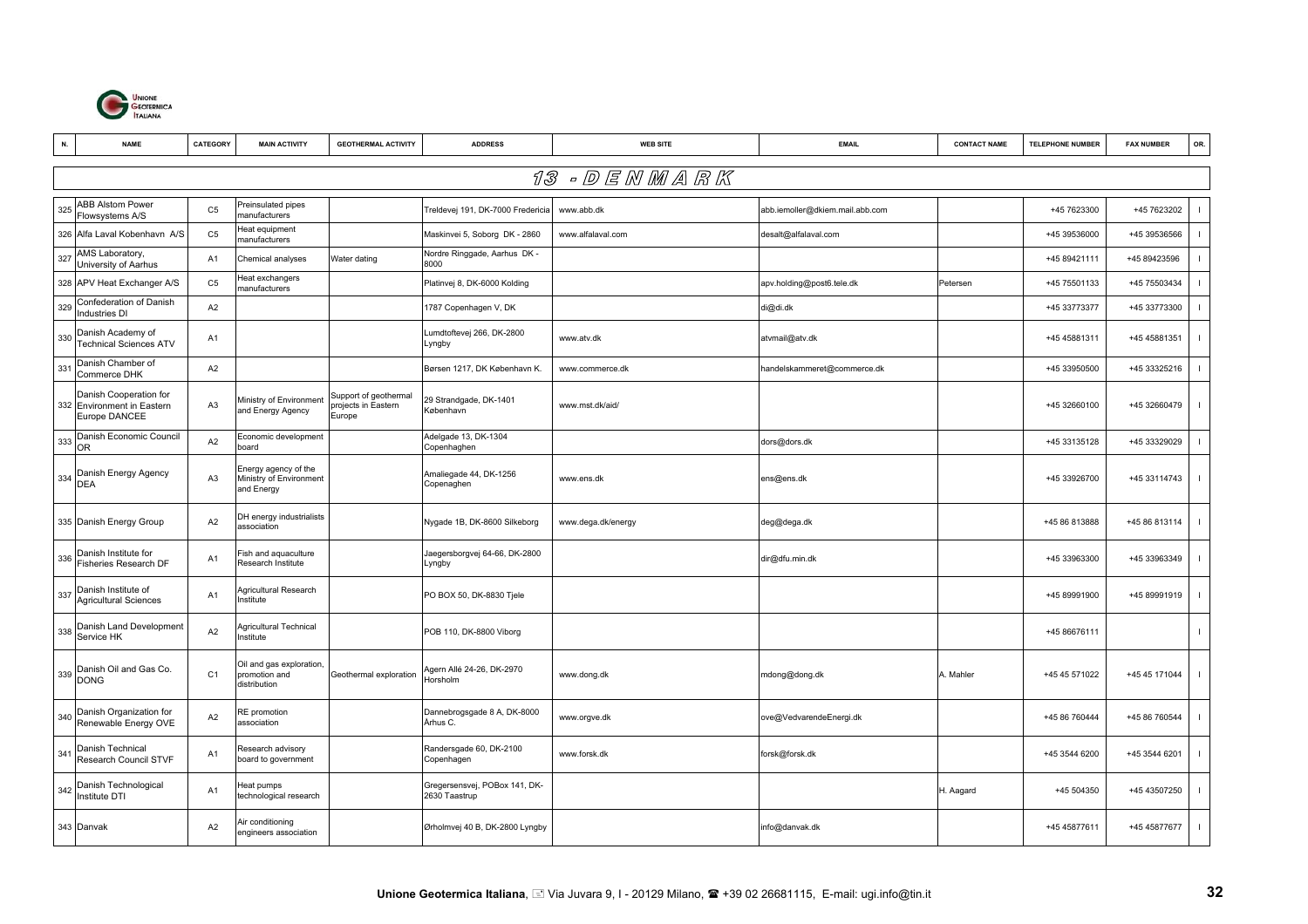

|     | <b>NAME</b>                                                                           | CATEGORY       | <b>MAIN ACTIVITY</b>                                                                               | <b>GEOTHERMAL ACTIVITY</b>                            | <b>ADDRESS</b>                                       | <b>WEB SITE</b>       | <b>EMAIL</b>             | <b>CONTACT NAME</b> | <b>TELEPHONE NUMBER</b> | <b>FAX NUMBER</b> | OR.                      |
|-----|---------------------------------------------------------------------------------------|----------------|----------------------------------------------------------------------------------------------------|-------------------------------------------------------|------------------------------------------------------|-----------------------|--------------------------|---------------------|-------------------------|-------------------|--------------------------|
|     | 344 Eastfish Services                                                                 | A <sub>5</sub> | Fish marketing and<br>investment consulting<br>for central and eastern<br>Europe                   |                                                       | UN Center, Midtermolen 3,<br>Copenhagen DK - 2100    | www.eastfish.org      | fao@eastfish.org         |                     | +45 35467180            | +45 35467181      | $\mathbf{I}$             |
| 345 | <b>Energy Center Denmark</b><br>DTI                                                   | A <sub>1</sub> | RE and RUE promotion<br>organization                                                               |                                                       | PO BOX 141, DK-2630 Taastrup                         | www.energi.dti.dk/ecd | ecd@teknologisk.dk       | P. E. Kristensen    | +45 43 507080           | +45 43507088      |                          |
|     | <b>European District Heating</b><br>346 Pipe Manufacturers<br><b>Association EUHP</b> | A <sub>5</sub> | European DH pipes<br>trade and association                                                         |                                                       | Miliøcentret, DK-7000 Fredericia                     | www.euhp.com          | 9-pipe@euhp.com          |                     | +45 75 945544           | +45 75 945545     | $\mathbf{I}$             |
| 347 | European Environment<br>Agency EEA                                                    | A5             |                                                                                                    |                                                       | Kongens Nytorv 6, DK-1050<br>Copenhagen              | www.eea.eu.int        | eea@eea.eu.int           |                     | +45 33367100            | +45 33367199      | -1                       |
|     | European Institute of<br>348 Environmental Energy<br>EIEE                             | A <sub>1</sub> | RUE and RE promotion<br>and education                                                              |                                                       | Dalgas Allé 1, DK-7400 Herning                       | www.eiee.dk           | eiee@eiee.dk             | V. Nielsen          | +45 99268384            | +45 99268370      |                          |
|     | 349 Finansradet                                                                       | A <sub>2</sub> | Bankers association                                                                                |                                                       | Finansradets Hus Amaliegade 7,<br>DK-1256 Copenhagen | www.finansraadet.dk   | ff@finansraadet.dk       |                     | +45 33120200            | +45 33930260      |                          |
| 350 | Geological Society of<br>Denmark DGF                                                  | A <sub>1</sub> | Earth sciences<br>association                                                                      |                                                       | Oster Voldgade 5-7, DK-1350<br>Copenhagen K          |                       |                          |                     | +45 35322354            | +45 35322325      |                          |
|     | Geological Survey of<br>351 Denmark and Greenland<br><b>DGGU</b>                      | A <sub>1</sub> |                                                                                                    |                                                       | Thoravej 8, DK-2400 Copenhagen                       |                       |                          |                     | +45 38142000            | +45 38142050      | $\overline{\phantom{a}}$ |
|     | 352 Greenpeace Nordic                                                                 | A <sub>1</sub> | Sustainable environmen<br>and energy promotion<br><b>NGO</b>                                       |                                                       | Bredgade 20, DK-1260<br>Kobenhavn                    | www.greenpeace.org    | th@nordic.greenpeace.org |                     | +45 33938660            | +45 33935399      | $\mathbf{I}$             |
|     | 353 Grundfos A/S                                                                      | C <sub>5</sub> | Well pumps<br>manufacturer                                                                         |                                                       | P.D. Jensensvej 7, DK-8850<br>Bjerringbro            | www.grundfos.com      | mholst@grundfos.com      |                     | +45 86681400            | +45 86681626      | $\mathbf{I}$             |
|     | 354 Houe & Olsen A/S                                                                  | $C1-C4$        | ndustrial plants and<br>uilding planning energy plant design,<br>systems design and<br>engineering | Geothermal exploration;<br>engineering<br>maintenance | Vegendalvej 18, DK-7700 Thisted                      | www.houe-olsen.dk     | ho@houe-olsen.dk         | Toft H.en           | +45 96 195300           | +45 96 195311     | D                        |
|     | International Network for<br>355 Sustainable Energy<br><b>INFORSE</b>                 | A <sub>5</sub> | Sustainable energy<br>promotion NGO                                                                |                                                       | Blegdamsvej 4B, DK-2200<br>Copenhagen                | www.inforse.org       | inforse@inforse.org      | M. Kvetny           | +45 35247700            | +45 33247717      | $\mathbf{I}$             |
|     | 356 Kahler & Breum K/S                                                                | C <sub>5</sub> | Heat exchangers<br>nanufacturer                                                                    |                                                       | Sondergade 20, DK-5580 Norre<br>Aby                  |                       |                          |                     | +45 64421394            | +45 64421823      |                          |
|     | 357 Lodam Energi A/S                                                                  | C <sub>5</sub> | leat pumps<br>nanufacturer                                                                         |                                                       | Grundtvigs Allé 163, DK-6400<br>Sønderborg           | www.lodam.dk          | lodam@lodam.dk           | N. P. Sleov         | +45 74 421132           | +45 74 430931     | $\mathbf{I}$             |
|     | 358 Løgstør Rør A/S                                                                   | C <sub>5</sub> | Preinsulated pipes<br>nanufacturer                                                                 |                                                       | Danmarksvej 11, DK-9670 Løgstør                      | www.logstor.com       | r@logstor.com            |                     | +45 99 661000           | +45 99 661180     | $\mathbf{I}$             |
| 359 | Ministry of Food,<br><b>Agriculture and Fisheries</b>                                 | A <sub>3</sub> |                                                                                                    |                                                       | Holbergsgade 2, DK-1057<br>Copenaghen                | www.fvm.dk            | vm@fvm.dk                |                     | +45 33929700            | +45 33323501      | $\overline{\phantom{a}}$ |
| 360 | Ministry of Research and<br>Information Technology                                    | A3             |                                                                                                    |                                                       | Bredgade 43, DK-1260<br>Copenhagen                   | www.fsk.dk            | fsk@fsk.dk               |                     | +45 33929700            | +45 33323501      | $\mathbf{I}$             |
| 361 | Ministry of the<br><b>Environment and Energy</b>                                      | A <sub>3</sub> |                                                                                                    |                                                       | Hojbro Plads 4, DK-1200<br>Copenaghen                | www.mem.dk            | mem@mem.dk               |                     | +45 33927600            | +45 33322227      | $\mathbf{I}$             |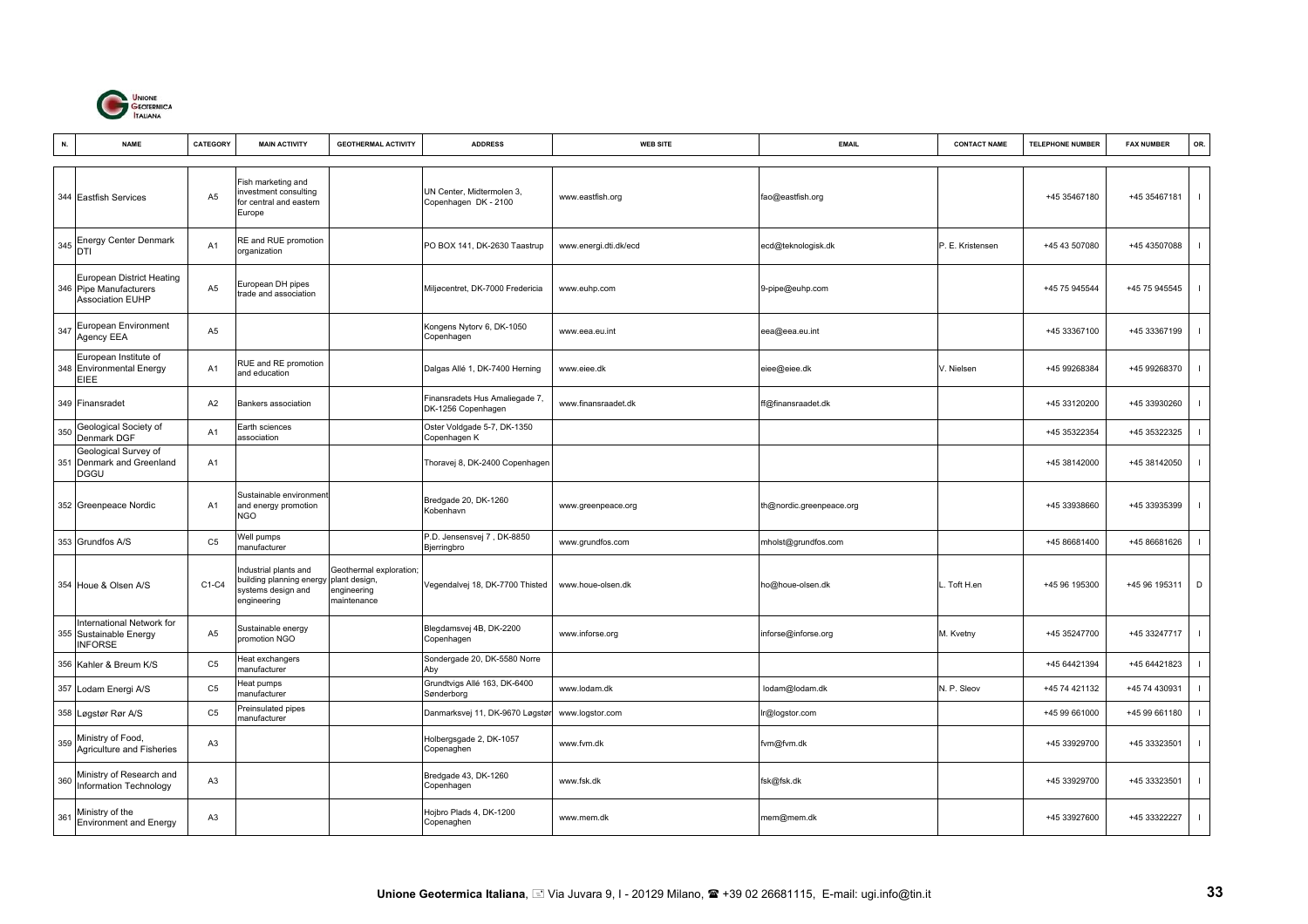

| N.  | <b>NAME</b>                                                                                 | CATEGORY       | <b>MAIN ACTIVITY</b>                       | <b>GEOTHERMAL ACTIVITY</b>                                | <b>ADDRESS</b>                                     | <b>WEB SITE</b>          | <b>EMAIL</b>                 | <b>CONTACT NAME</b> | <b>TELEPHONE NUMBER</b> | <b>FAX NUMBER</b> | OR.          |
|-----|---------------------------------------------------------------------------------------------|----------------|--------------------------------------------|-----------------------------------------------------------|----------------------------------------------------|--------------------------|------------------------------|---------------------|-------------------------|-------------------|--------------|
|     | 362 Ritzaus Bureau I/S                                                                      | A <sub>4</sub> | News agency                                |                                                           | St. Kongensgade 14, DK-1264<br>Copenaghen          | www.ritzau.dk            | ritzau@ritzau.dk             |                     | +45 33300000            | +45 3330001       |              |
|     | 363 Royal Danish Academy of<br>Science and Letters KDVS                                     | A <sub>1</sub> | General cultural society                   |                                                           | H.C. Andersens Blvd 35, DK-1553<br>Copenhagen      |                          | pg@royalacademy.dk           |                     | +45 33113240            | +45 33910736      | $\mathbf{I}$ |
|     | 364 Royal Veterinary &<br><b>Agricultural University</b>                                    | A <sub>1</sub> | Agricultural education                     |                                                           | Bulowsvej 13, DK-1870<br>Frederiksberg             | www.adm.kvl.dk           | kvl@kvl.dk                   |                     | +45 35282828            | +45 35282326      | $\mathbf{I}$ |
|     | 365 Society of Engineers of<br>Denmark IS                                                   | A <sub>1</sub> | Engineers cultural<br>association          |                                                           | Ved Stranden 18, DK-1061<br>Copenhagen             |                          |                              |                     | +45 31121311            | +45 33934622      | $\mathbf{I}$ |
|     | 366 Sondex A/S                                                                              | C <sub>5</sub> | leat exchangers<br>manufacturers           |                                                           | Vaerkstedsvej 8, DK-6000 Kolding                   |                          |                              |                     | +45 75927438            | +45 75913130      |              |
|     | 367 Star Pipe A/S                                                                           | C <sub>5</sub> | Preinsulated pipes<br>manufacturers        |                                                           | Nymarksvej 37, DK-7000<br>Fredericia               | www.starpipe.com         | starpipe@starpipe.dk         |                     | +45 76 203266           | +45 76 203267     |              |
|     | 368 Sustainable Energy News                                                                 | A <sub>4</sub> | Quarterly RE Newsletter<br>of INFORSE      |                                                           | GI Kirkevej 56, DK-8530 Hjortshoj                  | www.inforse.org          | ove@inforse.dk               |                     | +45 86227000            | +45 86227096      | $\mathbf{I}$ |
|     | <b>Technical University of</b><br>369 Denmark, Department of<br><b>Buildings and Energy</b> | A <sub>1</sub> | Building heating<br>research and education |                                                           | Building 118, DK-2800 Lyngby                       | www.ibe.dtu.dk           | ss@ibe.dtu.dk                |                     | +45 45934477            | +45 45934430      | $\mathbf{1}$ |
|     | 370 The Royal Danish<br><b>Agricultural Society KDL</b>                                     | A <sub>1</sub> | Agricultural promotion<br>association      |                                                           | Marendalsvej 27/2, DK-2000<br>Frederiksberg        | www.jordbrugsforlaget.dk | jordbrugsforlaget@bogpost.dk |                     | +45 38886688            | +45 38886611      | $\mathbf{I}$ |
|     | University of Aalborg,<br>371 Department of<br>Development and Planning                     | A <sub>1</sub> | Energy planning and<br>economic studies    | Geothermal systems<br>analysis and feasibility<br>studies | ibiger Straebe 13, DK-9220<br>Allborg              | www.i4.auc.dk/lund       | lund@i4.auc.dk               | H. Lund             | +45 96 358309           | +45 98 153788     | D            |
|     | University of Aalborg,<br>372 Faculty of Technology and<br>Science                          | A <sub>1</sub> | <b>Technical education</b>                 | Education                                                 | Fredrik Bajers Vej 5, DK-9100<br>Alborg            | www.auc.dk               |                              |                     | +45 96358080            | +45 98152201      | $\mathbf{I}$ |
| 373 | University of Copenhagen,<br>Faculty of Science                                             | A <sub>1</sub> | Scientific education                       |                                                           | Frue Plads/Noerregade 2177, DK-<br>1017 Copenhagen |                          |                              |                     | +45 35322626            | +45 35322628      | $\mathbf{I}$ |
|     |                                                                                             |                |                                            |                                                           |                                                    | 14 - ESTONIA             |                              |                     |                         |                   |              |
|     | Estonian Academy of                                                                         |                | General sciences                           |                                                           | $other & Tallinn \nE E 10120$                      | www.akadoomia.oo         | idarma@akadaamia aa          |                     | $272.8$ $112120$        | $+2722665$        |              |

| 374 Estonian Academy of<br>Sciences                              | A <sub>1</sub> | General sciences<br>society            | Kohtu 6, Tallinn EE - 10130                   | www.akadeemia.ee                        | veiderma@akadeemia.ee          | +372 6 442129 | +372 2 6 451805 |  |
|------------------------------------------------------------------|----------------|----------------------------------------|-----------------------------------------------|-----------------------------------------|--------------------------------|---------------|-----------------|--|
| 375 Estonian Agricultural<br>University                          | A <sub>1</sub> | Agricultural education                 | Kreutzwaldi 64. Tartu EE - 51014   www.eau.ee |                                         | aret@eau.ee<br>eau@eau.ee      | +372 7 466100 | +372 7 422860   |  |
| 376 Estonian Banking<br>Association                              | A <sub>2</sub> |                                        | Ahtri 12.Tallinn EE - 10151                   | www.pangaliit.ee                        | post@pangaliit.ee              | +372 6 116567 | +372 6 116568   |  |
| Estonian Chamber of<br>377 Commerce and Industry<br><b>IECCI</b> | A <sub>2</sub> |                                        | Toom-Kooli 17, Tallinn EE -<br>10130          | www.koda.ee                             | koda@koda.ee                   | +372 6 460244 | +372 6 460245   |  |
| 378 Estonian Energy Research<br>Institute                        | A <sub>1</sub> |                                        | Paldiski Maantee 1. Tallinn EE -<br>10001     | www.etf.ee/taasutused/eei index en.html | teolan@anet.ee<br>eeri@eeri.ee | +372 6 452973 | +372 6 460206   |  |
| 379 Estonian Institute of<br>Agricultural Engineering            | A1             | Agricultural<br>technological research | Teaduse 13, Harjumaa, Saku EE<br>3400         |                                         | ergo@peak.edu.ee               | +372 2 721854 | +372 2 721961   |  |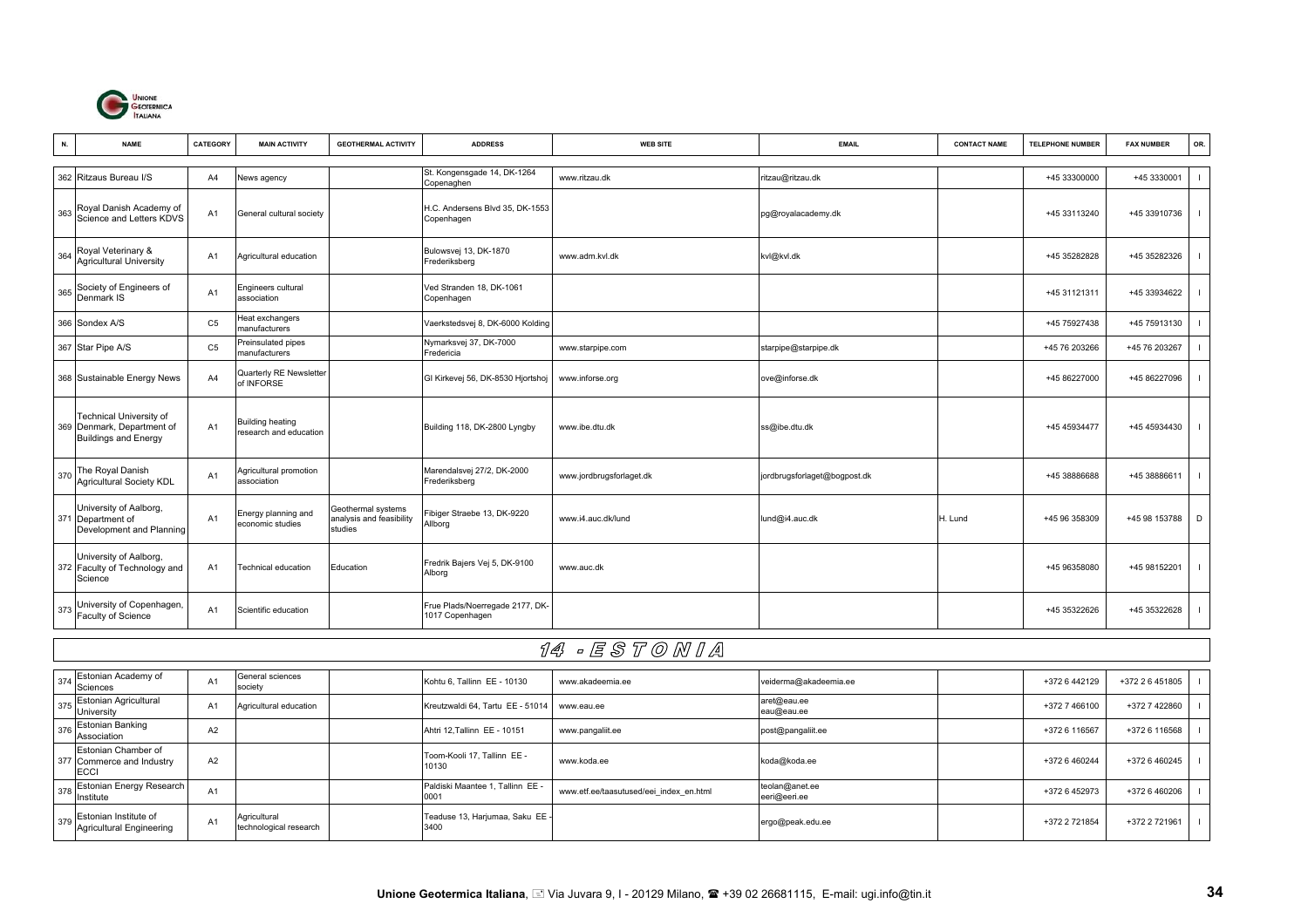

| N.  | <b>NAME</b>                                                                 | CATEGORY       | <b>MAIN ACTIVITY</b>                  | <b>GEOTHERMAL ACTIVITY</b> | <b>ADDRESS</b>                           | <b>WEB SITE</b> | <b>EMAIL</b>                                 | <b>CONTACT NAME</b> | <b>TELEPHONE NUMBER</b> | <b>FAX NUMBER</b> | OR. |
|-----|-----------------------------------------------------------------------------|----------------|---------------------------------------|----------------------------|------------------------------------------|-----------------|----------------------------------------------|---------------------|-------------------------|-------------------|-----|
|     | 380 ESTVAC                                                                  | A2             | Conditioning engineers<br>association |                            | Falgitee 3, Tallinn EE - 1000            |                 | esptta@saturn.zzz.ee                         |                     | +372 6 599849           | +372 6 711350     |     |
| 381 | <b>ETA</b>                                                                  | A4             | <b>News agency</b>                    |                            | Parnu 67A, Tallinn EE - 10134            | www.ee/eta      | eta@www.ee                                   |                     | +372 6 300800           | +372 6 300816     |     |
| 382 | Federation of Estonian<br><b>Engineering Industry</b>                       | A2             |                                       |                            | Mustamae tee 4. Tallinn EE -<br>10621    |                 | eml@ltnet.ee                                 |                     | +372 6 115893           | +372 6 566640     |     |
|     | 383 Geological Survey of<br>Estonia                                         | A <sub>3</sub> |                                       |                            | Kadaka tee 80/82, Tallinn EE -<br>0026   |                 | egk@estpak.ee                                |                     | +372 6 720094           | +372 6 720091     |     |
|     | 384 Institute of Geology                                                    | A <sub>1</sub> |                                       |                            | Estonia puiestee 7, Tallinn EE -<br>0001 |                 | inst@gi.ee                                   |                     | +372 6 410091           | +372 6 312074     |     |
|     | 385 Ministry of Environment                                                 | A <sub>3</sub> |                                       |                            | Toompuiestee 24, Tallinn EE -<br>10149   | www.envir.ee    | min@ekm.envir.ee                             |                     | +372 6 262800           | +372 6 262801     |     |
|     | 386 Ministry of Agriculture                                                 | A <sub>3</sub> |                                       |                            | Lai 39/41, Tallinn EE - 15056            | www.agri.ee     | pm@agri.ee                                   |                     | +372 6 256101           | +372 6 256200     |     |
| 387 | Ministry of Economic<br>Affairs                                             | A <sub>3</sub> |                                       |                            | Harju 11, Tallinn EE-0100                | www.mineco.ee   | ekisel@mineco.ee<br>info@mineco.ee           |                     | +372 6 256304           | +372 6 313660     |     |
|     | 388 Re-En Center TAASEN                                                     | C <sub>4</sub> | Ecological consulting                 |                            | Toostuse 3, Tallinn EE - 0004            |                 | tonu.lausmaa@mail.ee<br>tlausmaa@teleport.ee |                     | +372 6 726690           | +372 6 397901     |     |
|     | <b>Tallinn Technical</b><br>389 University, Faculty of<br>Power Engineering | A <sub>1</sub> | Energy education                      |                            | Ehitajate tee 5, Tallinn EE - 0026       |                 | vselg@sti.ttu.ee                             |                     | +372 6 202002           | +372 6 202020     |     |

#### 15 - F I N L A N D

|     | 390 Academy of Finland SA                                      | A <sub>3</sub> | Government body for<br>sciences research<br>administration and policy |                | Vilhonvuorenkatu 6, FIN-00501<br>Helsinki     |                           | keskus@aka.fi            |                   | +358 9 774881   | +358 9 77488299 |   |
|-----|----------------------------------------------------------------|----------------|-----------------------------------------------------------------------|----------------|-----------------------------------------------|---------------------------|--------------------------|-------------------|-----------------|-----------------|---|
| 391 | Agricultural Research<br>Centre of Finland MTT                 | A1             | Agricultural research                                                 |                | FIN-31600 Jokioinen                           | www.mtt.f                 | kaisu.heikkila@mtt.fi    | K. Heikkilä       | +358 3 41881    | +358 3 41882222 |   |
|     | 392 Association of Finnish Spa                                 | D              | Spas association                                                      |                | Naantali Spa Hotel, Naantali FIN<br>21100     |                           | ritva.niemi@saga.fi      | R. Niemi          | +358 2 4454501  | +358 2 4454520  |   |
| 393 | Central Chamber of<br>Commerce                                 | A2             |                                                                       |                | Akksanterinkatu 17, FIN-00101<br>Helsinki     | www.keskuskauppakamari.fi |                          |                   | +358 9 696969   | +358 9 650303   |   |
| 394 | Finnish Association of<br><b>Graduate Engineers TEK</b>        | A2             |                                                                       |                | Ratavartijankaty 2, FIN-00520<br>Helsinki     |                           |                          |                   | +358 9 229121   | +358 9 22912944 |   |
| 395 | Finnish Bankers<br>Association SP                              | A2             |                                                                       |                | Museokaty 8A POB 1009, FIN-<br>00101 Helsinki | www.pankkiyhdistys.fi     | info@pankkiyhdistys.fi   |                   | +358 9 4056120  | +358 9 40561291 |   |
| 396 | Finnish Energy Industries<br>Federation                        | A2             |                                                                       |                | Eteläranta 10, PB 21, FIN-00131<br>Helsinki   | www.energia.fi/finergy    | info@finergy.fi          |                   | +358 9 686161   | +358 9 6861630  |   |
| 397 | Finnish Heat Pump<br>Association SULPU                         | A2             | Heat pump association                                                 | Water-water HP | Muuskonranta 5. FIN-96800<br>Rovaniemi        | www.sulpu.fi              | timo.lofgren@sulpu.fi    | <b>T.</b> Löfgren | +358 405 272531 |                 | D |
|     | Finnish Society of<br>398 Sciences and Letters<br><b>FVSST</b> | A <sub>1</sub> |                                                                       |                | Mariankatu 5A, FIN-00170<br>Helsinki          |                           |                          |                   | +358 9 633005   | +358 9 661065   |   |
|     | Finnish Union of<br>399 Environmental<br>Professionals YKL     | A <sub>2</sub> | Geologists professional<br>association                                |                | Vuorikatu 22A, FIN-00100,<br>Helsinki         |                           | tuula.kilpelainen@ykl.fi | J. Marmo          | +358 9 62268520 | +358 9 62268550 |   |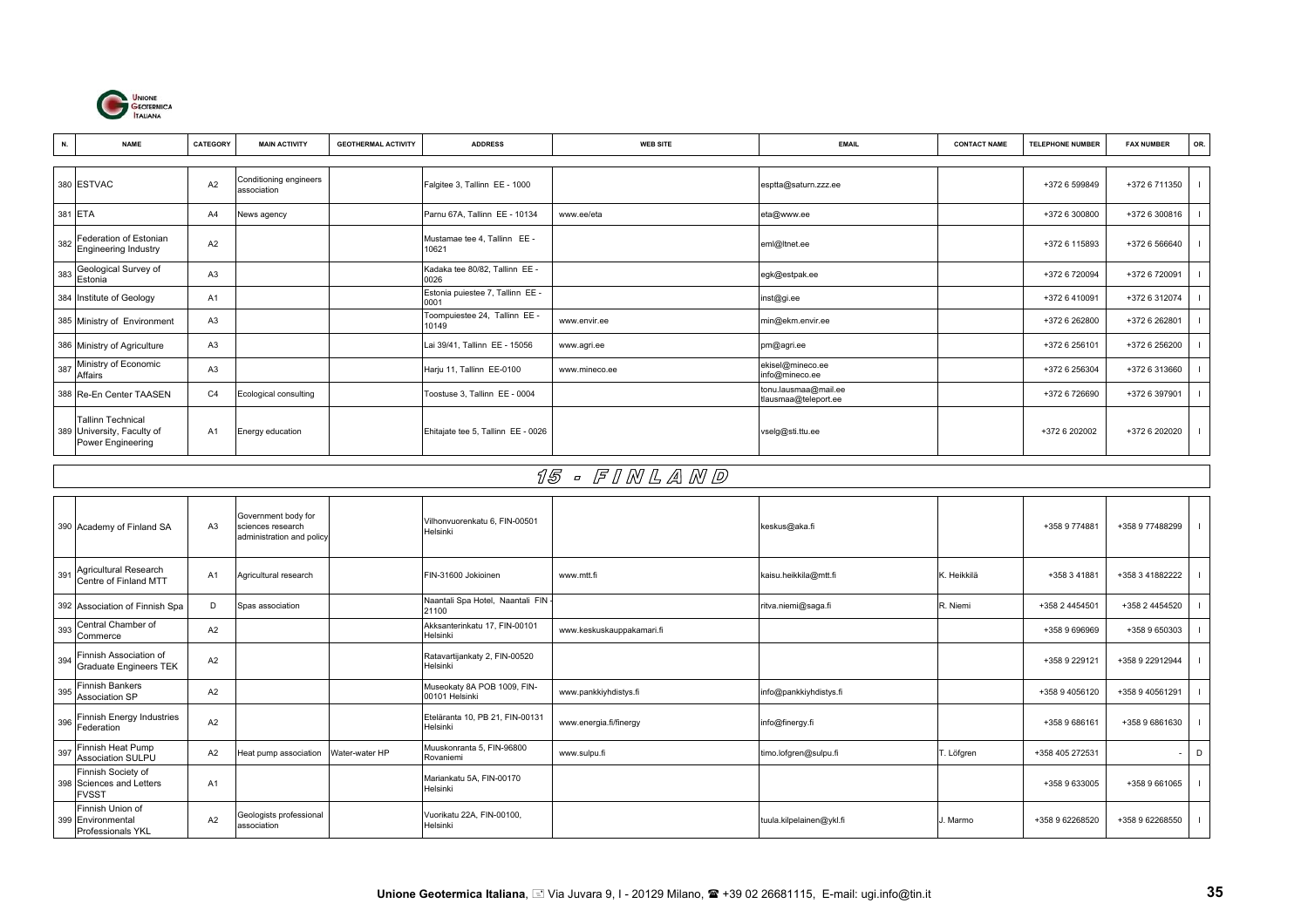

| N.  | <b>NAME</b>                                                                       | CATEGORY                  | <b>MAIN ACTIVITY</b>                                                                | <b>GEOTHERMAL ACTIVITY</b> | <b>ADDRESS</b>                                                            | <b>WEB SITE</b>                    | <b>EMAIL</b>              | <b>CONTACT NAME</b> | TELEPHONE NUMBER | <b>FAX NUMBER</b> | OR. |
|-----|-----------------------------------------------------------------------------------|---------------------------|-------------------------------------------------------------------------------------|----------------------------|---------------------------------------------------------------------------|------------------------------------|---------------------------|---------------------|------------------|-------------------|-----|
|     | 400 FINVAC                                                                        | A <sub>2</sub>            | Association of air<br>conditioning engineers                                        |                            | Sitratori 5, Helsinki FIN - 00420                                         |                                    | sulvi@suomenlvilutto.fi   |                     | +358 9 5633600   | +358 9 5665093    |     |
|     | 401 Fortum                                                                        | $C2-C3$<br>C <sub>4</sub> | ower and heat energy<br>generation and<br>distribution group                        | RE technologies            | Keilaniemi P.O.Box 1, FIN-00048<br>Fortum                                 | www.fortum.com                     | communications@fortum.com | C. Teir-Lehtinen    | +358 10 4511     | +358 10 4524798   |     |
| 402 | Geological Society of<br><b>Finland SGS</b>                                       | A <sub>1</sub>            | Earth Sciences<br>association                                                       |                            | POB 503, FIN-00101 Helsinki                                               |                                    |                           |                     | +358 2055011     | +358 2055012      |     |
| 403 | Geological Survey of<br>Finland GT                                                | A <sub>1</sub>            |                                                                                     |                            | Betonimiehenkuja 4, FIN-02151<br>Espoo                                    | www.gsf.fi                         | ilmo.kukkonen@gsf.fi      | Kukkonen            | +358 0 46932378  | +358 0 462205     |     |
|     | 404 Helsinki Energy Board                                                         | A3R                       | Municipal energy agency                                                             |                            | POB 469, FIN-00101 Helsinki                                               |                                    |                           |                     | +358 9 6171      | +358 9 6172360    |     |
| 405 | International Heat Flow<br>Commission                                             | A <sub>5</sub>            | nternational terrestrial<br>heat studies association                                |                            | POB 503, FIN-00101 Helsinki                                               |                                    | ilmo.kukkonen@gsf.fi      | Kukkonen            | +358 2055011     | +358 2055012      |     |
| 406 | Ministry of Agriculture and<br>Forestry                                           | A <sub>3</sub>            |                                                                                     |                            | Hallituskatu 3A, FIN-00170<br>Helsinki                                    |                                    |                           |                     | +358 9 1601      | +358 9 1602190    |     |
| 407 | Ministry of the<br>Environment                                                    | A <sub>3</sub>            |                                                                                     |                            | Kasarmikaty 25, FIN-00131<br>Helsinki                                     |                                    |                           |                     | +358 9 19911     | +358 9 19919545   |     |
| 408 | Ministry of Trade and<br>Industry                                                 | A <sub>3</sub>            |                                                                                     |                            | Aleksanterinkaty 4, FIN-00171<br>Helsinki                                 | www.vn.fi/ktm                      |                           |                     | +358 9 1601      | +358 9 1603666    |     |
|     | National Board of the<br>409 Waters and the<br>Environment VYH                    | A <sub>3</sub>            | Hydrological and<br>environmental agency                                            |                            | P.O. Box 250, FIN-00101 Helsinki                                          | www.vyh.fi                         |                           |                     | +358 0 69511     | +358 0 6951326    |     |
| 410 | New Energy Methods and<br>Options NEMO                                            | A <sub>1</sub>            | RE promotion NGO                                                                    |                            | c/o Technical University of<br>Helsinki, Otakaari 3, Espoo FIN -<br>02150 | www.kemijoki.fi                    | info@kemijoki.fi          | P. Lund             | +358 94513218    | +358 9 4513195    |     |
|     | Nordic Environment<br>411 Finance Corporation<br><b>NEFCO</b>                     | A2                        | <b>Mutigovernment</b><br>inancial institution for<br>Central and Northern<br>Europe |                            | Fabianinkatu 34, FIN-00171<br>Helsinki                                    | www.nefco.org                      | info@nefco.fi             |                     | +358 9 18001     | +358 9 630976     | - 1 |
|     | Oy Suomen Tietotolmisto-<br>412 Finska Notisbyran Ab STT-<br><b>FNB</b>           | A4                        | <b>Vews agency</b>                                                                  |                            | Albertinkaty 33, FIN-00101<br>Helsinki                                    | www.stt.fi                         | toimitus@stt.fi           |                     | +358 9 695811    | +358 9 69581218   |     |
| 413 | <b>Technical Research</b><br>Centre of Finland VTT                                | A <sub>1</sub>            | Applied research centre                                                             |                            | Koivurannantie 1, P.O.Box 1603.<br>FIN-40101 Jyväskylä                    | www.vtt.fi                         | kirjaamo@vtt.fi           |                     | +358 14 672611   | +358 14 672597    |     |
|     | <b>Technical University of</b><br>414 Helsinki, Advanced Energy<br><b>Sistems</b> | A <sub>1</sub>            | RE and RUE research                                                                 |                            | POB 2200, FIN-02015 Hut                                                   | www.hut.fi/Units/NEMO              |                           | P. Lund             | +358 9 4513218   | +358 9 4513195    |     |
|     | <b>Technical University of</b><br>415 Helsinki, Department of<br>Engineering      | A <sub>1</sub>            | Fechnical education                                                                 |                            | POB 1000, FIN-02015 Helsinki                                              | www.hut.fi                         |                           |                     | +358 9 4511      | +358 9 4512017    |     |
| 416 | University of Helsinki,<br>Faculty of Science                                     | A <sub>1</sub>            | Education                                                                           |                            | Jyrängöntie 2, FIN-00014 Helsinki                                         | www.helsinki.fi/ml/tdk/science.htm | tiedotus@helsinki.fi      |                     | +358 9 1911      | +358 9 19123008   |     |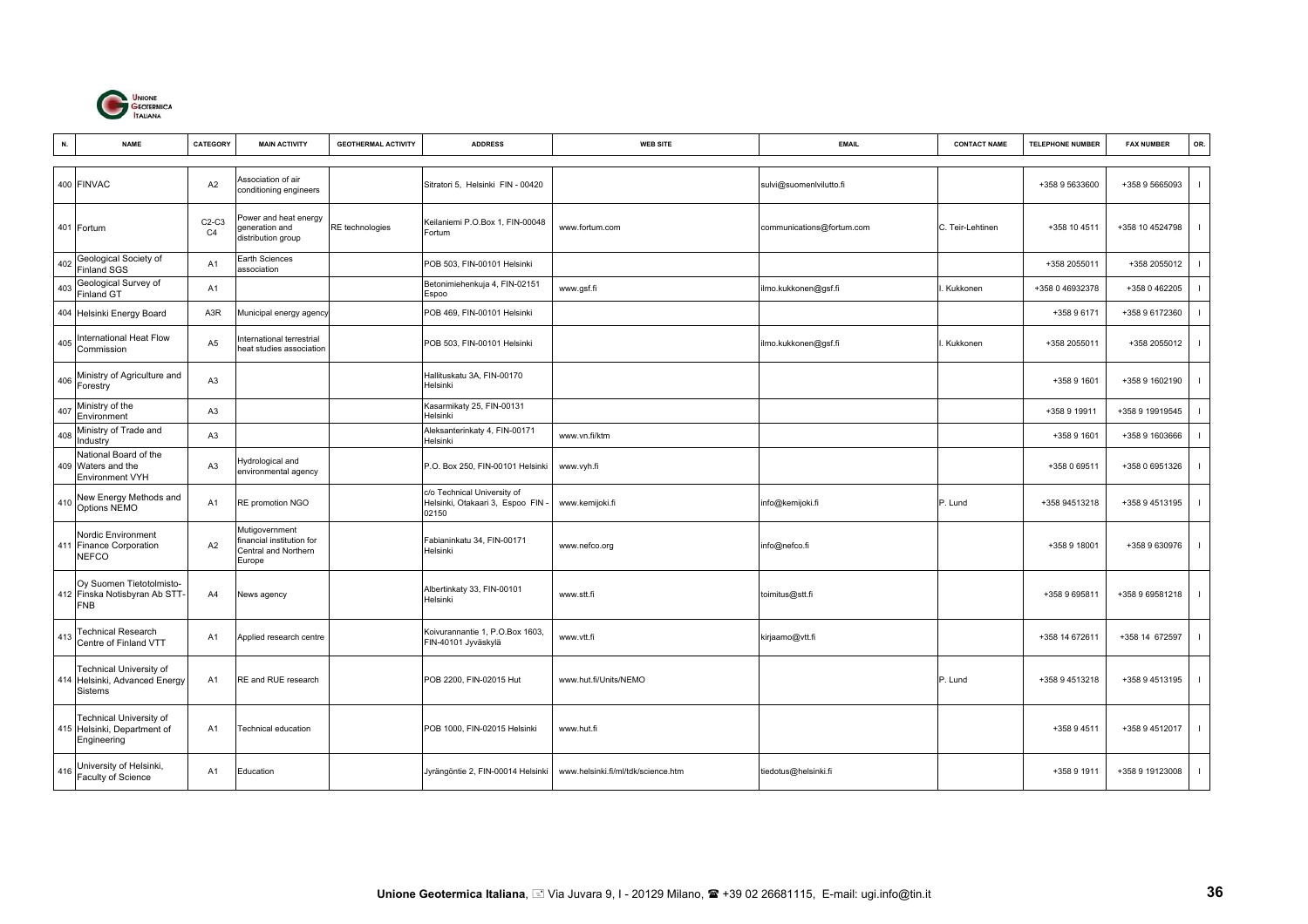

|     | <b>NAME</b>                                                                    | CATEGORY       | <b>MAIN ACTIVITY</b>                                                              | <b>GEOTHERMAL ACTIVITY</b>               | <b>ADDRESS</b>                                          | <b>WEB SITE</b>              | <b>EMAIL</b>                        | <b>CONTACT NAME</b> | TELEPHONE NUMBER | <b>FAX NUMBER</b> | OR.         |
|-----|--------------------------------------------------------------------------------|----------------|-----------------------------------------------------------------------------------|------------------------------------------|---------------------------------------------------------|------------------------------|-------------------------------------|---------------------|------------------|-------------------|-------------|
|     |                                                                                |                |                                                                                   |                                          |                                                         | 16 - FRANGE                  |                                     |                     |                  |                   |             |
|     | 417 ADEME Aquitaine                                                            | A3R            | Sustainable energy<br>promotion in Aquitaine                                      | Geothermal promotion in<br>Aquitaine     | rue Alain Mestadj 6, Ademe<br>France                    |                              |                                     |                     | +33 5 56338000   | +33 5 56803301    |             |
|     | 418 ADEME Ile de France                                                        | A3R            | Sustainable energy<br>promotion in Ile de<br>France                               | Geothermal promotion in<br>lle de France | rue Jean Jaures 6-8, Puteaux F<br>92807                 |                              | jean.lemale@ademe.fr                | J. Lemale           | +33 1 49014547   | +33 1 46455236    |             |
| 419 | Agence de<br>l'Environnement et de la<br>Maîtrise de l'Énergie<br><b>ADEME</b> | A <sub>3</sub> | RE promotion                                                                      | Geothermal promotion                     | 500 rue des Lucioles, F-06560<br>Valborne               | www.ademe.fr                 | philippe.laplaige@ademe.fr          | P. Laplaige         | +33 4 93957936   | +33 4 93957987    | D           |
|     | 420 Agence France-Presse                                                       | A4             | News agency                                                                       |                                          | pl. de la Bourse 11-15, Paris F<br>75061                | www.afp.com                  |                                     |                     | +33 1 40414646   | +33 1 40414632    |             |
| 421 | Agence Regionale de<br>l'Énergie                                               | A3R            | Regional energy agency RE promotion                                               |                                          | rue G. Delory 50, Lille F - 59800                       |                              |                                     |                     | +33 3 20886430   | +33 3 20886440    |             |
|     | 422 AICVF                                                                      | A2             | Air conditioning<br>technicians association                                       |                                          | rue de Rome 66, Paris F - 75008                         | www.aicvf.asso.fr            |                                     |                     | +33 1 53043510   | 33 1 42940454     |             |
|     | Alpes Ingegnerie<br>423 Developpement Batiment<br>AID                          | C <sub>4</sub> | Heating systems<br>research and<br>development                                    | SCHP consultant                          | Quartier Paradis, Le Chaffaut<br>Saint Jurson F - 04510 |                              | isojpi.aid@wanadoo.fr               | J. P. Isoardi       | +33 4 92346784   | +33 4 92347103    |             |
|     | 424 Alstom                                                                     | $C4-C5$        | Power plants and<br>ransport equipment<br>nanufacturer and<br>engineering         | Turbines manufacturer                    | ave. G. Kleber 25, Paris F - 75795                      | www.alstom.com               |                                     |                     | +33 1 47553827   | +33 1 47552883    |             |
|     | 425 Aquaprox                                                                   | C <sub>5</sub> | Chemicals production                                                              | Geothermal inhibitors                    | Rue Barbès - BP 177, F-92305<br>Levallois-Perret        | www.protex-international.com | postmaster@protex-international.com | J. C. Berce         | +33 1 41341400   | +33 1 41341416    | $\mathsf D$ |
|     | 426 Aquasun                                                                    | C <sub>4</sub> | Heat systems installer                                                            | SGHP installer                           | rue Denis Papin, Montardon F -<br>64121                 | www.aqua-sun.com             | aquasun@wanadoo.fr                  |                     | +33 5 59332592   | +33 5 59337560    |             |
|     | 427 ARENE IDF                                                                  | A3R            | Sustainable Energy Ile-<br>de-France agency                                       | Geothermal promotion                     | ave. de Suffren 94 bis, F-75015,<br>Paris               |                              | f.bremiere#areneidf.com             |                     | +33 1 53856175   | +33 1 53856169    |             |
|     | 428 ARENE PACA                                                                 | A3R            | Regional agency of<br>Provence, Alpes, Cote<br>d' Azur for EE and RE<br>promotion | <b>SGHP</b> promotion                    | CMCI - 2 rue Henri Barbusse, F-<br>13241 Marseille      | www.arene.fr                 | work@arene.fr                       | D. Flahaut          | +33 4 91915300   | +33 4 91919436    | D           |
|     | Assemblee des Chambres<br>429 Francaises de Commerce<br>et d'Industrie         | A2             | Chamber of commerce                                                               |                                          | ave. d' lena 45, Paris F - 75116                        | www.acfci.cci.fr             | contactdie@acfci.cci.fr             |                     | +33 1 40693700   |                   |             |
|     | Assemblee Permanente<br>430 des Chambres<br>d'Agriculture APCA                 | A2             | Professional agricultural<br>association                                          |                                          | ave. George V 9, Paris F -<br>75008                     |                              | accueil@apca.chambagri.fr           |                     | +33 1 53571010   | +33 1 53571005    |             |
|     | Association des Maîtres<br>431 d'Ouvrage en Géothermie<br>AGEMO                | В              | Geothermal promotion                                                              | Geothermal promotion                     | 11 rue de la Gare, F-94230<br>Cachan                    |                              | lenoir.didier@wanadoo.fr            | D. Lenoir           | +33 1 46645343   | +33 1 46636582    | D           |
| 432 | Association Francaise des<br>Bangues                                           | A2             | Banking association                                                               |                                          | rue La Fayette 18, Paris F -<br>75440                   |                              |                                     |                     | +33 1 48005252   | +33 1 42467640    |             |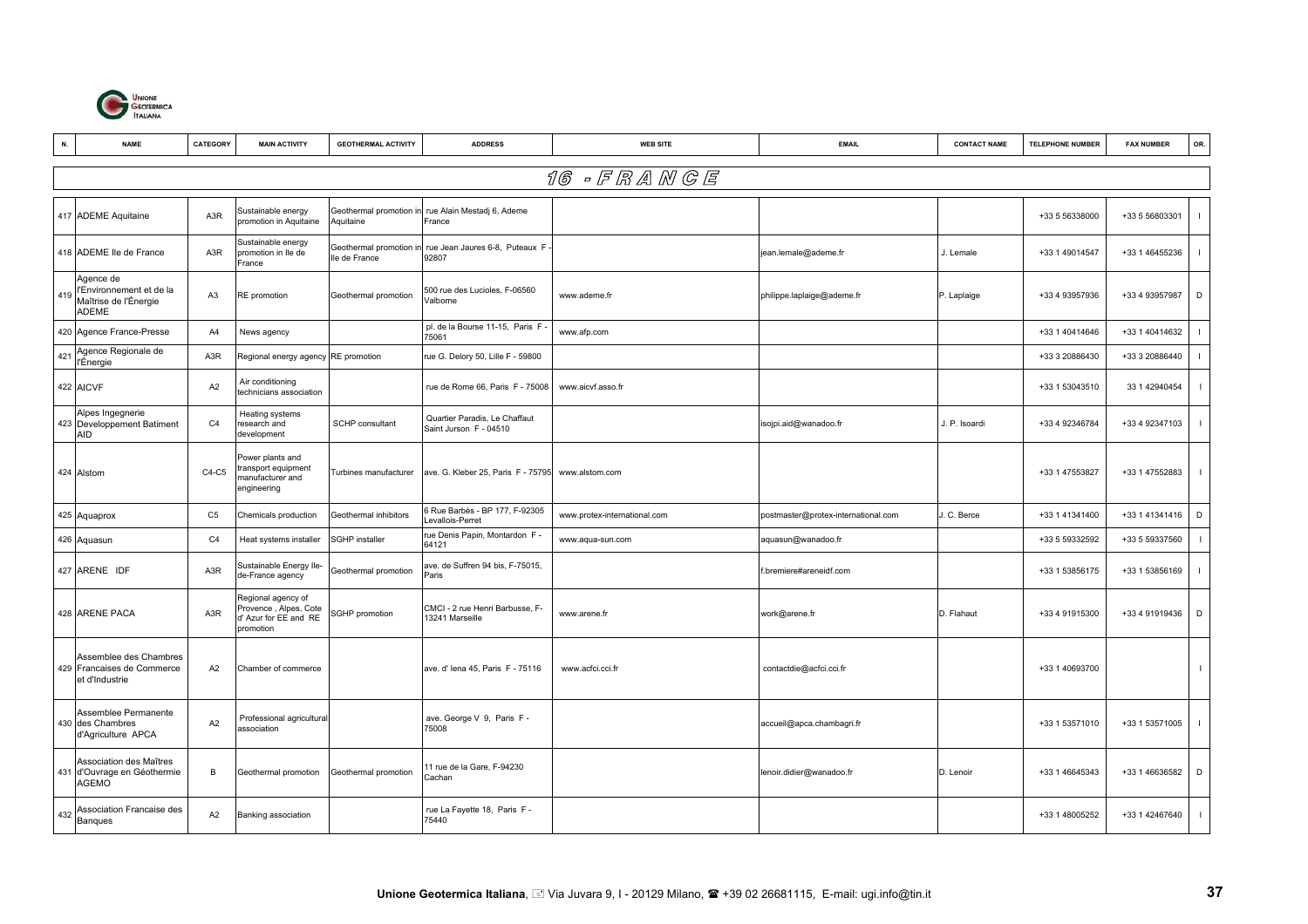

| N.  | <b>NAME</b>                                                                          | CATEGORY       | <b>MAIN ACTIVITY</b>                                      | <b>GEOTHERMAL ACTIVITY</b>                                  | <b>ADDRESS</b>                                                                  | <b>WEB SITE</b>              | <b>EMAIL</b>                 | <b>CONTACT NAME</b> | <b>TELEPHONE NUMBER</b> | <b>FAX NUMBER</b> | OR.            |
|-----|--------------------------------------------------------------------------------------|----------------|-----------------------------------------------------------|-------------------------------------------------------------|---------------------------------------------------------------------------------|------------------------------|------------------------------|---------------------|-------------------------|-------------------|----------------|
| 433 | Association Francaise du<br>Froid AFF                                                | A <sub>1</sub> | Refrigeration studies                                     | HP studies                                                  | 17 rue Guillarme Apoliinaire, F-<br>75006 Paris                                 | www.aff.asso.fr              | a.f.f@wanadoo.fr             |                     | +33 1 45445252          | 33 1 42220042     | D              |
|     | 434 ATEE Ile de France                                                               | A1             | Association of energy<br>and environment<br>technicians   | <b>SGHP</b> installers<br>association                       | ave. Laplace 47, Arcueil F -<br>94117                                           |                              |                              |                     | +33 1 46569143          | +33 1 49850627    |                |
|     | 435 Atlantic Energie System                                                          | C <sub>4</sub> | <b>SGHP</b> installer                                     |                                                             | es Ragonnieres 2A, F-44330 La<br>Chapelle Heulin, Nantes                        | www.geothermie.fr            | infos@geothermie.com         | M. Loiret           | +33 2 40067927          | +33 2 40067928    |                |
|     | 436 Avenir Energie                                                                   | C <sub>5</sub> | SGHP manufacturer                                         |                                                             | 13 rue Emmanuel Chabrier, F-<br>26000 Valence                                   | www.avenir-energie.com       | avenergie@wanadoo.fr         | L. Barrault         | +33 4 75822890          | +33 4 75822891    | $\mathsf D$    |
|     | 437 Barriquand Echangeurs                                                            | C <sub>5</sub> | Heat exchangers<br>nanufacturer                           |                                                             | rue St. Claude 13, Roanne F -<br>42334                                          | www.barriquand.com           | info@barriquand.com          |                     | +33 4 77442220          | +33 4 77442229    |                |
|     | 438 Besteci                                                                          | C1-C4          | Soultz HDR operator                                       |                                                             | c/o GEIE, route de Soultz - POB<br>38, Kutzenhausen F - 67250                   |                              | baumgaertner@soultz.net      | Baumgartner         | +33 388 809914          | +33 388 805351    |                |
|     | 439 BRGM                                                                             | A <sub>3</sub> | Earth science studies                                     | Geothermal consulting                                       | ave. Claude Guillemin 3, Orleans<br>$-45060$                                    | www.brgm.fr                  | a.desplan@brgm.fr            | A. Desplan          | +33 2 38643828          | +33 2 38643518    |                |
|     | 440 BRGM/CITEG                                                                       | A <sub>4</sub> |                                                           | Geothermal energy<br>nformation service                     | ave. Claude Guillemin 3,<br>Orleans F - 45060                                   |                              | f.jaudin@brgm.fr             | F.Jaudin            | +33 2 38643161          | +33 2 38643333    |                |
|     | 441 Bulletin Mensuel CPDP                                                            | A4             | Monthly petroleum and<br><b>RE</b> statistics             | French geothermal<br>statistics                             | ed: Comité Professionel du<br>Pétrole, POB 282, Rueil<br>Malmaison FR - 92505   | www.cpdp.org                 | cpdp@cpdp.org                |                     | +33 1 47 169460         | +33 1 47081057    |                |
|     | 442 Caldis Warmtec                                                                   | C <sub>4</sub> | Heat systems installer                                    | <b>SGHP</b> installer                                       | ZI Centr' Alp, rue de l' Eygala,<br>Moirans F - 38430                           | www.warmtec.com              | info@warmtec.com             | M. Malgouverne      | +33 4 76500891          | +33 4 76501328    |                |
|     | 443 Cantie Chauffage                                                                 | C4             | Heat systems installer                                    | <b>SGHP</b> installer                                       | n. 112. F - 81200 Mazamet                                                       | www.cantie-proceff.com       | cantie@cantie-proceff.com    |                     | +33 5 63614752          | +33 5 63613699    |                |
|     | Centre Géologique et<br>444 Géophysique de<br>Montpellier CGGM                       | A1             | Earth science studies                                     |                                                             | Université de Montpellier II, pl.<br>Eugène Batallion 2, Montpellier F<br>34060 |                              |                              |                     | +33 4 67143030          | +33 4 67543648    |                |
| 44  | Centre National de la<br>Recherche Scientifique<br>CNRS - Programme<br><b>ECODEV</b> | A <sub>1</sub> | Sustainable energy<br>esearch                             |                                                             | rue du Cerf 1, Meudon F - 92195                                                 | www.cnrs-bellevue.fr/-ecodev | ecodev@cnrs-dir.fr           | F. Pharabod         | +33 1 45075934          | +33 1 45075944    | $\blacksquare$ |
|     | 446 Cetetherm                                                                        | C <sub>5</sub> | leat echangers and<br>heating substations<br>manufacturer | Plate heat exchangers<br>and well equipment<br>manufacturer | BP 52, F-69210 Lentilly                                                         | www.cetetherm.com            | mathilde.buhot@cetetherm.com | M. Buhot            | +33 4 74019500          | +33 4 740195048   | D              |
|     | 447 Chaine Thermale du Soleil                                                        | D              | Spas owner/ operator                                      |                                                             | route des Thermes, Dignes les<br>Bains F - 04000                                |                              | thermes_digne@wanadoo.fr     |                     | +33 4 92323292          | +33 4 92323815    |                |
| 448 | Chambre Syndacale<br>Nationale de<br>Constructeurs de Pompes<br>à Chaleur            | A <sub>2</sub> | Heat pumps<br>nanufacturers<br>association                |                                                             |                                                                                 |                              |                              |                     |                         |                   |                |
|     | 449 CLER                                                                             | A <sub>2</sub> | RE promotion,<br>nanagement                               | Geothermal promotion                                        | 2b rue Jules Ferry, F-93100<br>Montreuil                                        | www.cler.org                 | infos@cler.org               | M. Poussard         | +33 1 55868000          | +33 1 55868001    | D              |
|     | 450 Climasol                                                                         | C <sub>5</sub> | SGHP manufacturer                                         |                                                             | Zi De La Louée - F - 44115 Haute<br>Goulaine, Nantes                            |                              |                              |                     | +33 2 40062900          | +33 2 40061288    |                |
|     | 451 Climastar                                                                        | C <sub>5</sub> | Heat pumps<br>nanufacturer                                | SGHP manufacturer                                           | rue Pierre et Marie Curie 6, Vitre<br>$-35504$                                  | www.climastar.fr             | JBRecherce@wanadoo.fr        | J. Bernier          | +33 2 99747893          | +33 2 99740442    |                |
|     | 452 Cofex                                                                            | C <sub>4</sub> | leat systems consultant SGHP consultant                   |                                                             | pl. des Lauriers Roses 5/7,<br>Marseille F - 13010                              | www.cofex.fr                 | info@cofex.fr                |                     | +33 4 91450325          | +33 4 91455190    |                |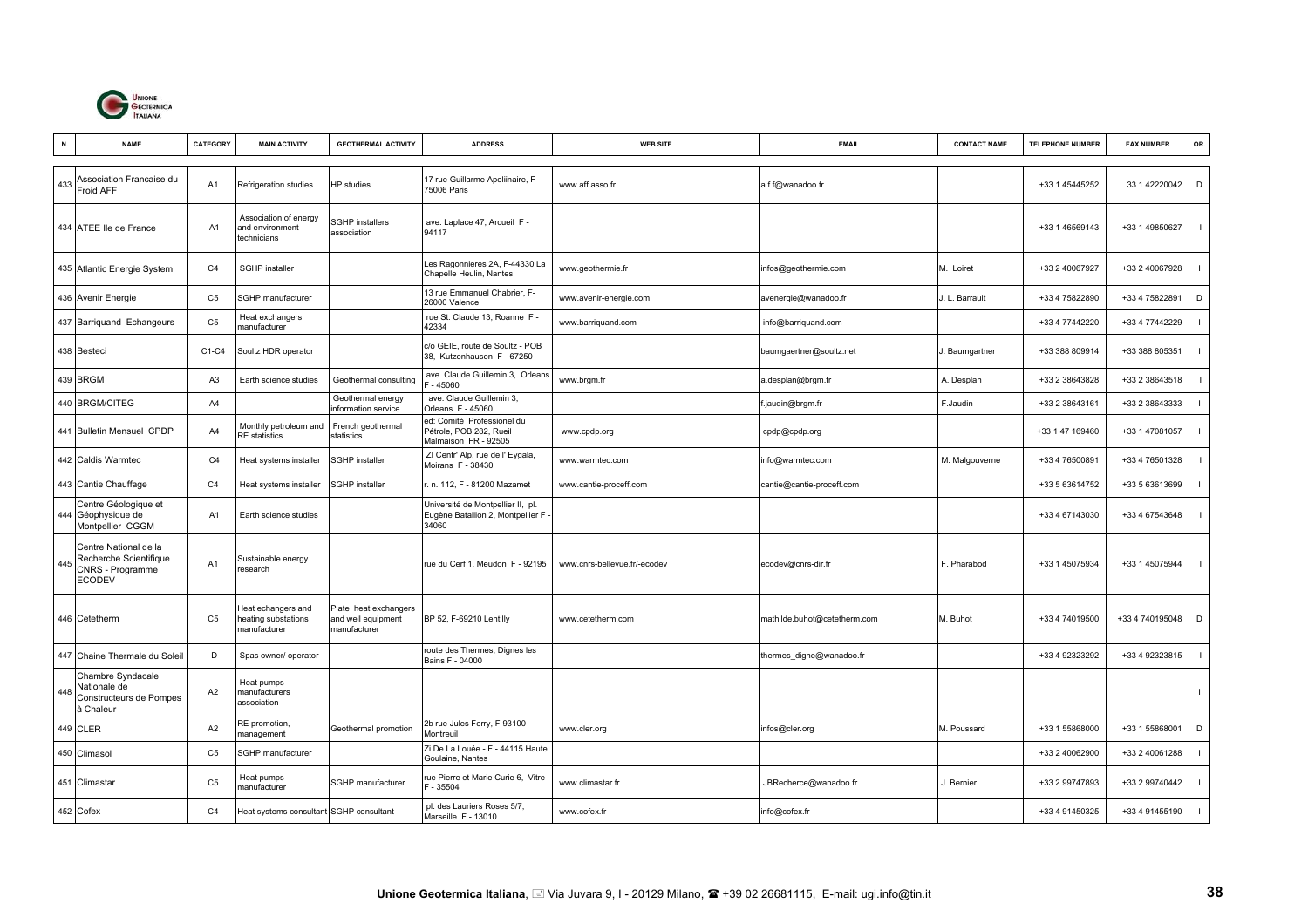

| N.  | <b>NAME</b>                                                                      | CATEGORY                | <b>MAIN ACTIVITY</b>                                          | <b>GEOTHERMAL ACTIVITY</b>                                                                          | <b>ADDRESS</b>                                                                          | <b>WEB SITE</b>            | <b>EMAIL</b>                                        | <b>CONTACT NAME</b> | <b>TELEPHONE NUMBER</b> | <b>FAX NUMBER</b> | OR.                      |
|-----|----------------------------------------------------------------------------------|-------------------------|---------------------------------------------------------------|-----------------------------------------------------------------------------------------------------|-----------------------------------------------------------------------------------------|----------------------------|-----------------------------------------------------|---------------------|-------------------------|-------------------|--------------------------|
|     | Comite Interprofessionnels<br>453 des Produits de<br>l'Aquaculture               | A <sub>2</sub>          | Fish farming operators<br>association                         |                                                                                                     | rue de la Grange 16, Paris F -<br>75009                                                 |                            |                                                     |                     | +33 1 53241555          | +33 1 53340324    | $\overline{\phantom{0}}$ |
|     | Comité Scientifique &<br>454 Technique des Industries<br>de Climatisation COSTIC | A1                      | Banking technology<br>esearch                                 |                                                                                                     | Domaine St. Paul, POB 66, St.<br>Remy les Chevreuse F - 78470                           | www.ucf.fr                 | enr@costic.asso.fr<br>ucf@ucf.ffbatiment.fr         | D. Daval            | +33 1 30852010          | +33 1 30852038    | $\mathbf{I}$             |
| 455 | Compagnie Française de<br>Geothermie CFG                                         | C1-C2<br>C <sub>4</sub> | Geothermal exploration,<br>production, energy<br>generation   | Geothermal DH, SGHP<br>systems in Ile de<br>France; geothermal<br>power production in<br>Guadeloupe | Rue Claude Guillemin, BP 6429, F<br>45100 Orleans                                       | www.gep-france.com         | cfg.orleans@wanadoo.fr                              |                     | +33 2 38643122          | +33 2 38643283    | $\mathsf D$              |
|     | Confédération Nationale<br>456 des Etablissements<br>Thermaux CNETh              | D                       | Spas association                                              |                                                                                                     | rue Cels 1, Paris F - 75014                                                             |                            |                                                     |                     | +33 1 53910575          | +33 1 43210180    |                          |
|     | Conseil National des<br>457 Ingenieurs et des<br>Scientifiques de France         | A <sub>1</sub>          | Engineers and<br>scientists association                       |                                                                                                     | rue Lamennais 7, Paris F - 75008                                                        |                            |                                                     |                     | +33 1 44136688          | +33 1 42898250    | $\blacksquare$           |
|     | 458 Coriance                                                                     | C <sub>3</sub>          | DH, DC planning,<br>nstallation, exploration;<br>gas business | Geothermal DH<br>planning, financing,<br>nstallation, exploration                                   | 30 rue Aristide Briand, F-77100<br>Meaux                                                |                            | fmartin@coriance.cogac.fr                           | F. Martin           | +33 1 60255656          | +33 1 60254266    | $\mathsf D$              |
|     | 459 Dalkia                                                                       | C <sub>3</sub>          | Energy services                                               | le-de-France                                                                                        | Quartier Valmy, Espace 21, Place<br>Geothermal DH operator Ronde 33, F-92981 La Défense | www.dalkia.com             |                                                     |                     | +33 1 71 007100         | +33 1 71 007170   |                          |
|     | 460 District d'Arcachan                                                          | C <sub>3</sub>          | Fish farm owner                                               | Geothermal fish farm<br>wner                                                                        | Alleè d'Espagne 2, F - 33120<br>Arcachan                                                |                            |                                                     |                     | +33 5 6833598           |                   | $\mathbf{I}$             |
|     | 461 DRIRE Ile de France                                                          | A3R                     | Economic development<br>agency                                | Geothermal operations<br>monitoring                                                                 | rue Crillon 10, Paris F - 75194                                                         | www.drire-ile-de-france.fr |                                                     |                     | +33 1 44594949          | +33 1 44594700    |                          |
|     | 462 Eco Confort Boyer                                                            | C <sub>4</sub>          | Heat systems installer                                        | SGHP installer                                                                                      | chemin Virebent 152, Toulouse F<br>31200                                                |                            |                                                     |                     | +33 5 61612122          | +33 5 61580620    |                          |
| 463 | Ecole des Mines de Paris<br>Armines                                              | A <sub>1</sub>          | Education                                                     | Earth sciences research                                                                             | blvd. St. Michel 60, Paris F -<br>75006                                                 | www.armines.net            | peuportier@cenerg.ensmp.fr<br>abenhass@ensm-ales.fr |                     | +33 1 40519050          | +33 1 40510094    |                          |
|     | 464 Electricité de France EDF                                                    | C <sub>2</sub>          | French electricity utility                                    |                                                                                                     | rue Louis Murat 2, Paris F -<br>75840                                                   | www.edf.fr                 | patrick.erhard @edf.fr                              |                     | +33 1 30877676          | +33 1 30877547    | $\blacksquare$           |
| 465 | Electricité de France<br>Recherche &<br>Développement EDF R &<br>ID              | C <sub>2</sub>          | Electricity in buildings<br>esearch                           |                                                                                                     | Site des Renardiéres, route de<br>Sens, Ecuelles, Moret sur Loing F<br>77818            |                            | Herve-Rivoalen@edf.fr                               |                     | +33 1 60737039          | +33 1 60736539    | $\blacksquare$           |
|     | 466 Elyo lle de France                                                           | $C1-C4$                 | Energy production,<br>distribution                            | Geothermal fluid<br>production and<br>DH, F and G heating<br>studies                                | distribution; geothermal 7 rue Cambronne, F-75007 Paris                                 |                            |                                                     | De Fournais         | +33 1 45663000          | +33 1 45663060    | D                        |
|     | 467 Energie-Cités                                                                | A <sub>5</sub>          | Promotion of sustainable<br>energy in European<br>towns       |                                                                                                     | chemin de Palente 2, Besançon I<br>25000                                                | www.energie-cites.org      | balcaraz@energie-cites.org                          |                     | +33 3 81653680          | +33 3 81507351    |                          |
|     | 468 Enerpresse                                                                   | A4                      | Daily energy newsletter                                       |                                                                                                     | ed: ATEE, ave. Laplace 47,<br>Arcueil F - 94117                                         |                            |                                                     |                     | +33 1 46569143          | +33 1 49850627    | $\blacksquare$           |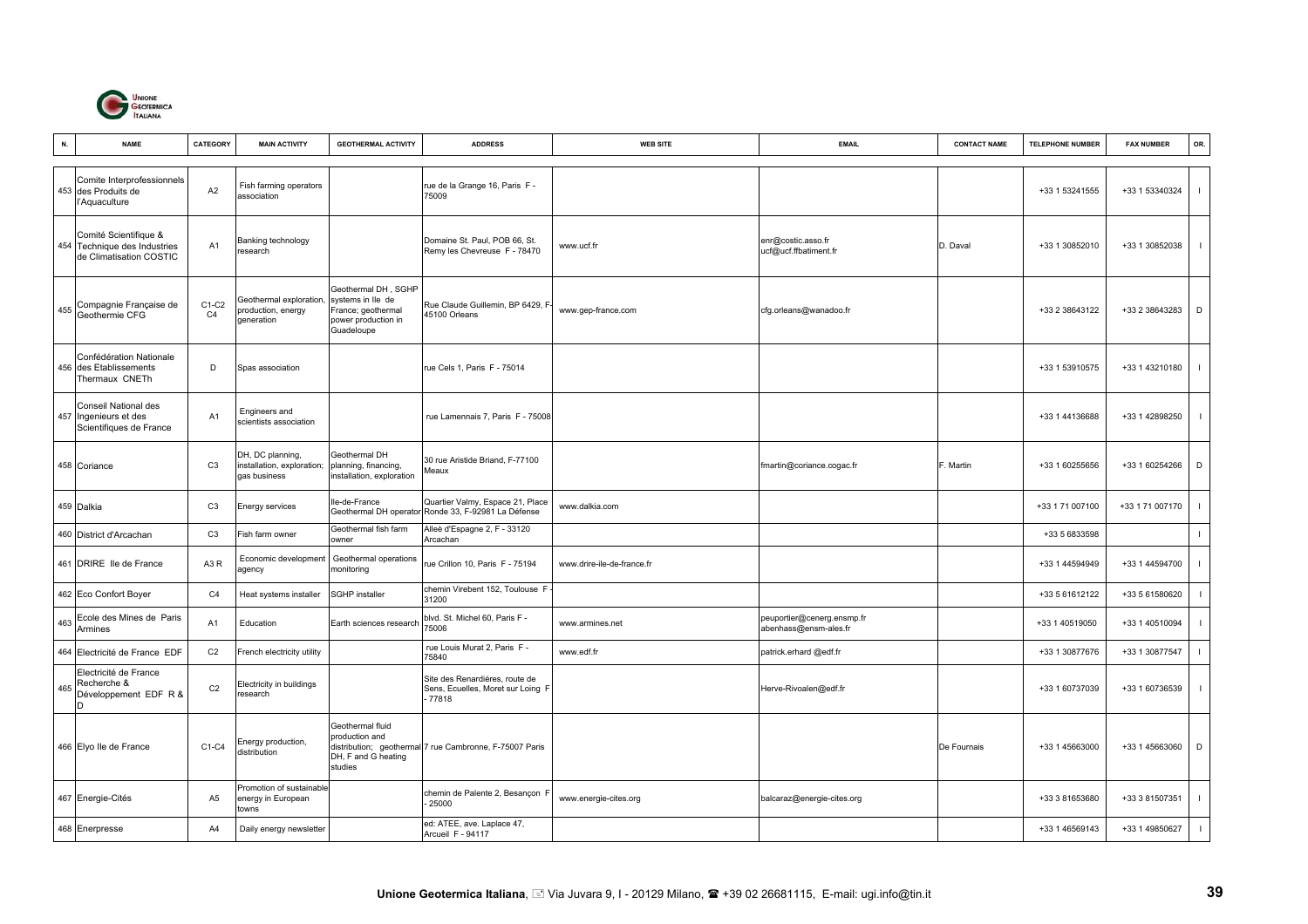

| N.  | <b>NAME</b>                                               | CATEGORY       | <b>MAIN ACTIVITY</b>                                                         | <b>GEOTHERMAL ACTIVITY</b>                                                                     | <b>ADDRESS</b>                                                     | <b>WEB SITE</b>           | <b>EMAIL</b>                 | <b>CONTACT NAME</b> | <b>TELEPHONE NUMBER</b> | <b>FAX NUMBER</b> | OR.          |
|-----|-----------------------------------------------------------|----------------|------------------------------------------------------------------------------|------------------------------------------------------------------------------------------------|--------------------------------------------------------------------|---------------------------|------------------------------|---------------------|-------------------------|-------------------|--------------|
|     | 469 Entropie                                              | C <sub>5</sub> | Absorption heat pumps<br>nanufacturer;<br>desalination plants<br>engineering |                                                                                                | ue Thiers 17, St. Germain en<br>aye F-78176                        |                           | info@entropie.com            |                     | +33 1 30618200          | +33 1 30614498    |              |
|     | 470 ESITPA                                                | A <sub>1</sub> | Agriculture high school                                                      |                                                                                                | Rouen                                                              |                           | pdenieul@esitpa.org          |                     | +33 2 32591459          | +33 2 32596621    |              |
| 471 | Esso REP Recherches et<br><b>Exploitation Pétrolières</b> | C <sub>3</sub> | Petroleum company                                                            | Bégles SGHP system<br>owner & operator                                                         | cours Victor Hugo 213, Bégles F<br>33321                           |                           |                              |                     | +33 5 56498200          | +33 5 56498527    |              |
| 472 | Etudes Chimiques et<br>Physiques ECP                      | C4             | Electrical assisted<br>echnologies consultant                                | 12S removal consultant                                                                         | 21 rue François Marchand, F-<br>45100 Orleans                      |                           | echph@wanadoo.fr             | . Czernichowski     | +33 2 38634946          | +33 2 38631590    | D            |
| 473 | Eurothermes<br>Devéloppement                              | D              | Spas owner/ operator                                                         |                                                                                                | ave. Maine 87, Paris F - 75014                                     | www.eurothermes.com       | paris.eurothermes@wanadoo.fr |                     | +33 1 43271250          | +33 1 43271274    |              |
| 474 | Federation Thermale et<br>Climatique Francaise            | D              | Spas association                                                             |                                                                                                | rue de l'Estrapade 16, Paris F -<br>75005                          |                           |                              |                     | +33 1 43251185          | +33 1 46347345    |              |
|     | 475 FG3E                                                  | A <sub>3</sub> | Energy and environmen<br>equipment association                               |                                                                                                | rue de la Pepiniere 28, F - 75008<br>Paris                         |                           |                              |                     | +33 1 447006390         | +33 1 447006399   | $\mathbf{I}$ |
|     | 476 Fiberdur                                              | C <sub>5</sub> | Pre-insulated and<br>ormal plastic pipes<br>nanufacturer                     |                                                                                                | oute d' Issenheim 2, Juebwiller<br>68501                           |                           | fiberdur.france@wanadoo.fr   |                     | +33 3 89765600          | +33 3 89749107    | $\mathbf{I}$ |
|     | 477 Fluitec                                               | C <sub>4</sub> | Heat systems<br>:onsultant                                                   | <b>SGHP</b> consultant                                                                         | ue Pascal 30, Oyonnax F -<br>01100                                 |                           |                              |                     | +33 4 74819520          | +33 4 74779808    |              |
|     | 478 Foraco                                                | C <sub>1</sub> | Orilling contractor                                                          |                                                                                                | Plage de l' Estacq 26, Marseille I<br>13016                        | www.foraco.com            | info@foraco.com              |                     | +33 4 91291845          | +33 4 91291846    | $\mathbf{I}$ |
|     | 479 France Geothermie                                     | $C4-C5$        | leat pumps<br>nanufacturer and<br>staller                                    | SGHP manufacturer and<br>installer                                                             | 700 ruote de Grenoble, F-38420<br>e Versoud                        | www.france-geothermie.com | fgeo@france-geothermie.com   | J. P. Cammarano     | +33 4 76775609          | +33 4 76775608    | D            |
|     | 480 Gaudriot                                              | C1-C4          | Environmental, water<br>consultancy                                          | Geothermal fluids<br>exploration, production;<br>DH plants engineerng;<br>SGHP; spa facilities | 52 quai des Carrieres, F-94227<br>Charenton le Pont                | www.gaudriot.fr           | cboissavy@gaudriot.net       | C. Boissavy         | +33 1 58736300          | +33 1 58736301    | D            |
|     | 481 GEIE                                                  | C <sub>1</sub> | Soultz HDR<br>xperimentation                                                 | Soultz HDR<br>experimentation                                                                  | route de Soultz, POB 38,<br><b>Kutzenhausen F - 67250</b>          |                           | baumgaertner@soultz.net      |                     | +33 3 88809914          | +33 3 88805351    | $\mathbf{I}$ |
| 482 | Geoproduction<br>Consultants GPC                          | C1-C4          | etroleum, water,<br>eothermal services                                       | Geothermal exploration,<br>field and plant<br>naintenance                                      | Perdrix 14, ZI Paris Nord II, Lot<br>109, BP 50030, F-95946 Roissy | www.gpc.fr                | pu_gpc@club-internet.fr      | P. Ungemach         | +33 1 48630808          | +33 148630889     | D            |
|     | 483 Georex SA                                             | C <sub>4</sub> | Oil and gas consultant                                                       | SGHP consulting                                                                                | ue Michel Carré 145, F -<br>95101Argenteuil                        | www.georex.com            | contact@georex.com           |                     | +33 1 34344747          | +33 1 34344740    |              |
|     | 484 Geothermie Bouillante                                 | C <sub>2</sub> | Geothermal power utility                                                     |                                                                                                | e Bourg, Bouillante, Guadeloupe<br>$-97125$                        |                           |                              |                     | +33 5 90987676          | +33 5 90987923    | $\mathbf{I}$ |
|     | 485 Gep                                                   | A2             | Petroleum and<br>geothermal operators<br>association                         |                                                                                                |                                                                    | www.gep-france.com        | h.tarabout@gep-france.com    |                     | +33 1 47176737          | +33 1 47176747    |              |
|     | 486 Hydrogeologie                                         | A4             | Quarterly hydrogeology<br>ournal                                             |                                                                                                | ed: BRGM, POB 6009 Orléans I<br>45060                              |                           |                              |                     | +33 38643161            | +33 2 38643333    |              |
|     | 487 INPAL Industries s.a.                                 | C <sub>5</sub> | Preinsulated pipes<br>manufacturer                                           | Preinsulated pipes<br>manufacturer                                                             | 11 rue d'Arles, F-69357 Lyon                                       | www.inpal.fr              | laurent.gro@inpal.fr         | G. Laurent          | +33 4 78696320          | +33 72718952      | $\mathsf D$  |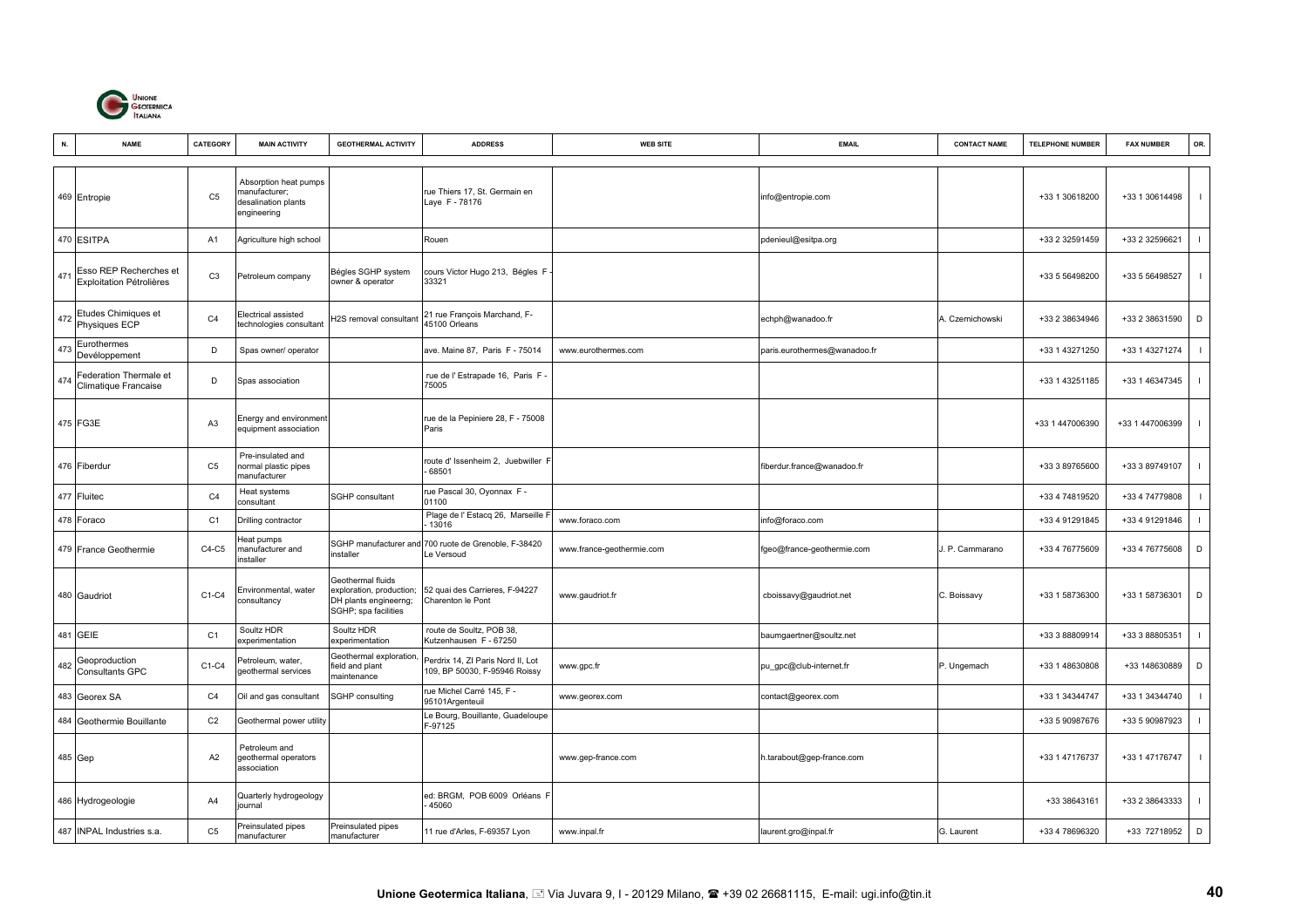

|     | <b>NAME</b>                                                         | CATEGORY       | <b>MAIN ACTIVITY</b>                                                             | <b>GEOTHERMAL ACTIVITY</b>                                                     | <b>ADDRESS</b>                                           | <b>WEB SITE</b>            | <b>EMAIL</b>                      | <b>CONTACT NAME</b> | <b>TELEPHONE NUMBER</b> | <b>FAX NUMBER</b> | OR.            |
|-----|---------------------------------------------------------------------|----------------|----------------------------------------------------------------------------------|--------------------------------------------------------------------------------|----------------------------------------------------------|----------------------------|-----------------------------------|---------------------|-------------------------|-------------------|----------------|
|     | Institut National de la<br>488 Recherche Agromomique<br><b>INRA</b> | A <sub>1</sub> | Agricultural research<br>center                                                  |                                                                                | rue de l'Université 147, Paris F<br>75338                | www.inra.fr                | grebet@paris.inra.fr              |                     | +33 1 42759000          |                   |                |
| 489 | Institut Physique du Globe<br>de Paris                              | A <sub>1</sub> | Earth science studies                                                            |                                                                                | I. Jussieu 4, Paris F - 75252                            | www.ipgp.jussieu.fr        | brandeis@ipgp.jussieu.fr          |                     | +33 1 44273612          | +33 1 44273373    | $\blacksquare$ |
| 490 | International Chamber of<br>Commerce ICC                            | A <sub>5</sub> | nternational trade and<br>business organization                                  |                                                                                | cours Albert 1er 38, Paris F -<br>75008                  | www.iccwbo.org             | icc@iccwbo.org                    |                     | +33 1 49532828          | +33 1 49532942    |                |
| 491 | International Energy<br>Agency IEA                                  | A <sub>5</sub> | nternational energy<br>cooperation organization                                  |                                                                                | rue de la Fédération 9, Paris F -<br>75739               | www.iea.org                | info@iea.org                      | S. Adams            | +33 1 40576500          | +33 1 576509      |                |
| 492 | International Institute of<br>Refrigeration IIR                     | A <sub>5</sub> | ntergovernmental<br>association of<br>refrigeration                              | Absorption heat pumps<br>promotion                                             | 77 Bd Malesherbes, F-75017<br>Paris                      | www.iifiir.org             | iifiir@iifiir.org                 | Billard             | +33 1 42273235          | +33 1 47631798    | $\mathsf D$    |
|     | 493 Interplantes SA                                                 | C1-C3          | lorticulturist                                                                   | amazere geothermal<br>greenhouses operator                                     | amazere, Miranele F - 32300                              |                            | Nillem.OFFringa@wanadoo.fr        | N. Offringa         | +33 562 667336          | +33 562 666939    |                |
|     | 494 IRH Environnement                                               | C <sub>4</sub> | Water chemical<br>management, modelling                                          | Geothermal water<br>chemistry control                                          | 11 bis rue Gabriel Péri, F-54515<br>Vandoeuvre lès Nancy | www.irh-environnement.com  | recherche@irh.fr                  | G. Pottocher        | +33 3 83503651          | +33 3 83503699    | $\mathsf D$    |
|     | 495 Landis & Gyr                                                    | C <sub>5</sub> | Automation equipment<br>nanufacturer                                             |                                                                                |                                                          | www.landis-gyr.com         | info@landis-gyr.com               |                     | +33 1 47393384          |                   |                |
|     | 496 Le Froid Industriel York                                        | C <sub>5</sub> | leat pumps<br>nanufacturer                                                       |                                                                                |                                                          |                            |                                   |                     | +33 1 7573125           |                   | $\mathbf{I}$   |
| 497 | Le Materiel de Sondage<br><b>MDS</b>                                | C <sub>4</sub> | Plastic pipes wholesaler                                                         |                                                                                | 24 place Charles Fillion, F-75017<br>Paris               |                            | mdsparis@club-internet.fr         | Petit Jacques       | +33 1 46 273635         | +33 1 46 274908   | D              |
|     | L'energie du sous-sol - La<br>498 geothermie en ile-de-<br>France   | A4             |                                                                                  | Geothermal newsletter                                                          | ed: BRGM/CDG/CITEG, POB<br>6009. Orleans F - 45060       |                            | géothermie.idf@brgm.fr            |                     | +33 2 38643161          | +33 2 38643333    |                |
|     | 499 Les Amis de la Terre                                            | A <sub>1</sub> | Sustainable life NGO                                                             |                                                                                |                                                          | www.amisdelaterre.org      | france@amisdelaterre.org          |                     | +33 1 7700232           |                   |                |
|     | Mairie de Champigny sur<br>$500$ Marne                              | $C1-C3$        | Geothermal water<br>production; geothermal,<br>DH management and<br>cogeneration | Champigny geothermal<br>water production, DH<br>nanagement and<br>cogeneration | 14 rue Talamoni, F-94500<br>Champigny sur Marne          |                            | g.flement@marie94.fr              | G. Flement          | +33 1 45164000          | +33 1 45164277    | D              |
| 501 | Ministry of Agriculture and<br>Fisheries                            | A <sub>3</sub> |                                                                                  |                                                                                | rue de Varenne 78, Paris F -<br>75349                    | www.agriculture.gouv.fr    |                                   |                     | +33 1 49554955          | +33 1 49554039    |                |
|     | 502 Ministry of Research                                            | A <sub>3</sub> |                                                                                  |                                                                                | rue Descartes 1, Paris F - 75005                         | www.recherche.gouv.fr      |                                   |                     | +33 1 49551010          | +33 1 45515363    |                |
| 503 | Ministry of the Economy,<br>Finance and Industry                    | A <sub>3</sub> |                                                                                  |                                                                                | rue de Bercy 139, Paris F -<br>75572                     | www.finances.gouv.fr       |                                   |                     | +33 1 40040404          | +33 1 43437597    |                |
|     | Ministry of Town and<br>504 Country Planning and the<br>Environment | A <sub>3</sub> |                                                                                  |                                                                                | ave. de Ségur 20, Paris F -<br>75302                     | www.environnement.gouv.fr  |                                   |                     | +33 1 42192021          |                   |                |
|     | 505 MNLE                                                            | A <sub>1</sub> | Ecologist association                                                            | Geothermal promotion                                                           | rue Jules Auffret 6, Pantin F -<br>3500                  |                            | mnle@wanadoo.fr                   | G. Prince           | +33 1 48460414          | +33 1 48464453    |                |
|     | 506 Neotechnics Sarl                                                | C <sub>4</sub> | leat systems consultant SGHP installer                                           |                                                                                | ue George Sand 9, La Varenne<br>St. Hilaire F - 94210    |                            | dev-neot@club-internet.fr         |                     | +33 1 48832075          | +33 1 43972095    |                |
|     | Observatoire de Physique<br>507 du Globe de Clermont<br>Ferrand     | A1             | Earth sciences research                                                          |                                                                                | ave. des Landais 24, Aubière F<br>63177                  | www.obs.univ-bpclermont.fr | t.souriot@opgc.univ-bpclermont.fr |                     | +33 4 73407380          | +33 4 73407382    |                |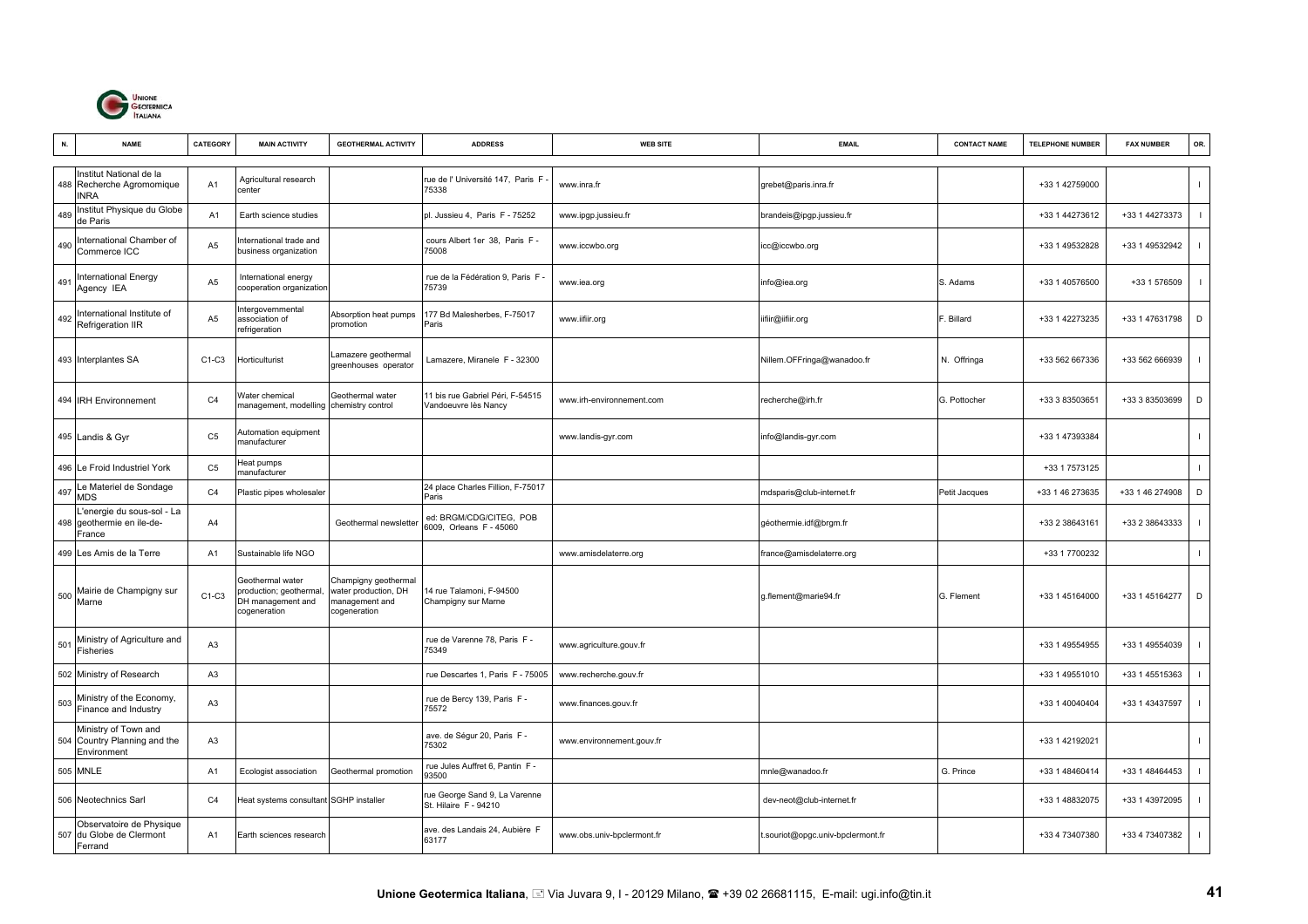

| N.  | <b>NAME</b>                                                                                                            | CATEGORY                  | <b>MAIN ACTIVITY</b>                                                                           | <b>GEOTHERMAL ACTIVITY</b>                                                                                        | <b>ADDRESS</b>                                                                   | <b>WEB SITE</b>        | <b>EMAIL</b>                       | <b>CONTACT NAME</b> | <b>TELEPHONE NUMBER</b> | <b>FAX NUMBER</b> | OR.          |
|-----|------------------------------------------------------------------------------------------------------------------------|---------------------------|------------------------------------------------------------------------------------------------|-------------------------------------------------------------------------------------------------------------------|----------------------------------------------------------------------------------|------------------------|------------------------------------|---------------------|-------------------------|-------------------|--------------|
|     | Observatoire des Energies<br>508 Renouvelables Observ'<br><b>ER</b>                                                    | A1-A4                     | RE organization                                                                                |                                                                                                                   | rue de l' Université 146, Paris F<br>75007                                       | www.observ-er.org      | observ.er@wanadoo.fr               | L. A. Blanchard     | +33 1 44180080          | +33 1 44180036    | $\mathsf D$  |
| 509 | Opti Thermie<br>Environnement                                                                                          | A <sub>4</sub>            | <b>RE</b> consultant                                                                           | SGHP consultant                                                                                                   | chemin du Pecheur 3, Arches F<br>88380                                           |                        | opti.thermie@wanadoo.fr            |                     | +33 3 29326283          | +33 3 29326202    | $\mathbf{I}$ |
|     | Organisation for Economic<br>510 Cooperation and<br>Development OECD                                                   | A <sub>5</sub>            | ntergovernmental<br>economic policy forum                                                      |                                                                                                                   | rue André Pascal 2. Paris F -<br>75775                                           | www.oecd.org           | webmaster@oecd.org                 |                     | +33 1 45248200          | +33 1 45248500    | $\mathbf{I}$ |
| 511 | Pride Forasol-Foramer                                                                                                  | C <sub>1</sub>            | Drilling contractor                                                                            |                                                                                                                   | rue Grange Dame Rose 16 bis,<br>Velizy Villacoublay F - 78143                    | www.forasol.fr         |                                    |                     | '+33 1 30705858         | +33 1 39463925    | $\mathbf{I}$ |
|     | 512 Revue de l'Energie                                                                                                 | A4                        | Mountly energy journal                                                                         | Geothermal articles                                                                                               | ed: Les Editions Techniques et<br>Economiques, rue Soufflot 3, Paris<br>$-75005$ | www.editecom.fr        | editecom@starnet.fr                |                     | +33 1 55426130          | +33 1 55426139    | $\mathbf{I}$ |
|     | 513 Saf Environment                                                                                                    | A <sub>2</sub>            | Governmental RE<br>financing organization                                                      | <b>Geothermal projects</b><br>inancing organization                                                               | 106 rue del l'Universitè, F-75007<br>Paris                                       | www.caissedesdepots.fr | herve.raimbault@caissedesdepots.fr | I. Raimbault        | +33 1 40492738          | +33 1 40491200    | D            |
|     | 514 Semhach                                                                                                            | C <sub>3</sub>            | Chevilly Larue<br>geothermal DH<br>nanagement                                                  | Chevilly Larue<br>geothermal DH<br>management                                                                     |                                                                                  | www.semach.fr          | Michel.andres@semach.fr            |                     | +33 61 46876622         | +33 61 45600854   | $\mathbf{I}$ |
|     | 515 Sermet                                                                                                             | $C3 - C4$                 | DH services                                                                                    | Geothermal and spa<br>heating<br>management/servicing<br>in Ile de France;<br>geothermal SGHP, DH<br>G. F studies | 51 bis. Rue du Pont de Creteil. F-<br>94100 Saint-Maur                           |                        | bet-sermet@wanadoo.fr              | R. Courdavault      | +33 1 43979349          | +33 1 43974701    | D            |
|     | 516 Services Industrie Petrole                                                                                         | C4 - C5                   | Vell equipment<br>nanufacturer                                                                 | Geothermal well and<br>plant servicing                                                                            | 21 de Maclaunay, F-51210<br>Montmiral                                            |                        | jeanpierre.zebendi@free.fr         | . Zebendi           | +33 3 26812973          | +33 3 26812680    | D            |
| 517 | Services Techniques<br>Schlumberger                                                                                    | C <sub>1</sub>            | Well services and<br>seismic surveys                                                           |                                                                                                                   | ave. Jean Jaures 50, Montrouge<br>$-92100$                                       |                        |                                    |                     | +33 1 46003800          | +33 1 46003950    | $\mathbf{I}$ |
| 518 | Smith International France<br>Sarl                                                                                     | C <sub>1</sub>            | Vholesaler leasing of<br>drilling equipment                                                    |                                                                                                                   | Zone Industrial BP 217, F-64142<br>Lons                                          |                        | georges.smith@wanadoo.fr           | G. Italiano         | +33 5 59923550          | +33 5 59923596    | D            |
|     | 519 Snef                                                                                                               | C <sub>5</sub>            | utomation equipment<br>nanufacturer                                                            |                                                                                                                   |                                                                                  | www.snef.fr            | groupe.snef@snef.fr                |                     | +33 4 91615800          | +33 4 91615896    |              |
|     | 520 Soccram                                                                                                            | C <sub>3</sub>            |                                                                                                | Meaux geothermal DH<br>operator                                                                                   | allées Léon Gambetta 44-46,<br>Clichy F - 92112                                  |                        |                                    |                     | +33 1 47562222          | +33 1 40870034    | $\mathbf{I}$ |
| 521 | Societe Agricole et<br>Piscicole                                                                                       | C <sub>3</sub>            | Fish-farming operator                                                                          | es Clouzioux<br>jeothermal fish farming<br>operator                                                               | es Clouzioux, F-18410 Brinon sur<br>Sauldre                                      | www.caviarfrance.com   | clouzioux@caviarfrance.com         | M. Berthommier      | +33 2 48585348          | +33 2 48585666    | D            |
| 522 | Societè Anonyme<br>d'Economie Mixte pour la<br>Gestion de la Geothermie<br>et des Reseaux à Maisons-<br>Alfort SEMGEMA | $C1-C2$<br>C <sub>3</sub> | <b>Aaisons- Alfort</b><br>geothermal water<br>production, DH<br>nanagement and<br>cogeneration | Maisons- Alfort<br>geothermal water<br>production, DH<br>nanagement and<br>cogeneration                           | rue Darmentier 15 bis, F-94700<br>Maisons-Alfort                                 |                        |                                    | J. L Nicais         | +33 1 48939686          | +33 1 48938651    | $\mathsf D$  |
| 523 | Societè Cachanaise de<br>Chaleur SOCACHAL                                                                              | $C2-C3$                   | Cachan geothermal, DH<br>production and<br>distributiom                                        | Cachan geothermal, DH<br>production and<br>distributiom                                                           | ue de la Gare 11, F-94230<br>Cachan                                              |                        | mogeoth@wanadoo.fr                 | D. Lenoir           | +33 1 46645343          | +33 1 46636582    | D            |
|     | 524 Societe Esturgeonniere                                                                                             | C <sub>3</sub>            | Fish-farming operator                                                                          | vrcachan geothermal<br>ish-farming operator                                                                       | Arcachan                                                                         |                        |                                    |                     | +33 56 909224           | +33 56834729      | $\mathbf{I}$ |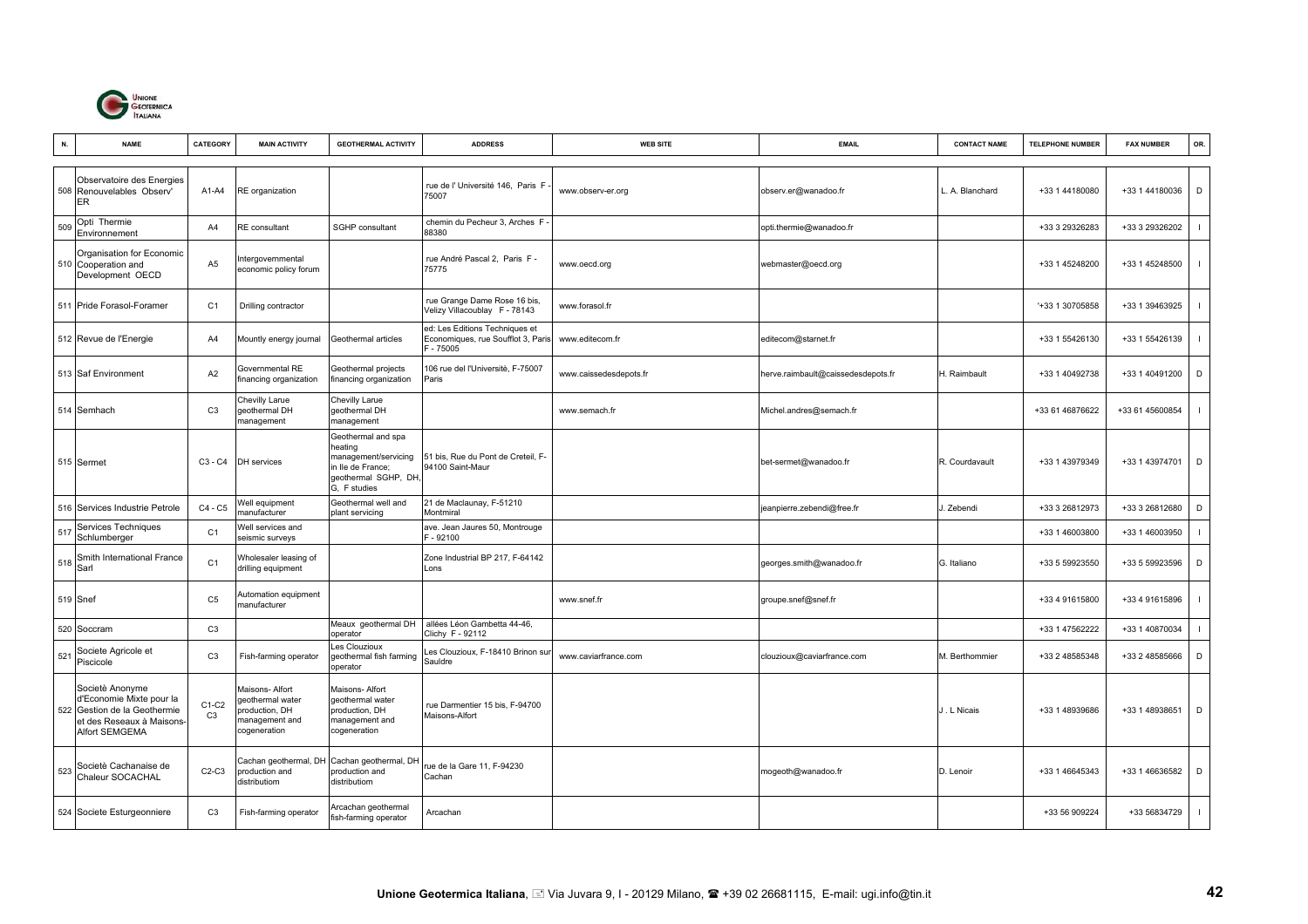

| N   | <b>NAME</b>                                                                                              | CATEGORY       | <b>MAIN ACTIVITY</b>                                                   | <b>GEOTHERMAL ACTIVITY</b>                                                                  | <b>ADDRESS</b>                                                                      | <b>WEB SITE</b>                  | <b>EMAIL</b>                         | <b>CONTACT NAME</b> | <b>TELEPHONE NUMBER</b> | <b>FAX NUMBER</b> | OR.            |
|-----|----------------------------------------------------------------------------------------------------------|----------------|------------------------------------------------------------------------|---------------------------------------------------------------------------------------------|-------------------------------------------------------------------------------------|----------------------------------|--------------------------------------|---------------------|-------------------------|-------------------|----------------|
| 525 | Société Francaise<br>d'Ichtyologie                                                                       | A1             | Fish and fish farming<br>cultural association                          |                                                                                             | rue Cuvier 43, Paris F - 75231                                                      | www.mnhn.fr/sfi/index.html       | keith@mnhn.fr                        |                     | +33 1 40793749          | +33 1 40793771    |                |
| 526 | Societè Fresnoise de<br>Chaleur SOFRECHAL                                                                | $C1-C3$        | Fresnes geothermal<br>water production,<br>deothermal DH<br>management | Fresnes geothermal<br>water production,<br>geothermal DH<br>management                      | rue de la Gare 11, F-94230<br>Cachan                                                |                                  | mogeoth@wanadoo.fr                   | D. Lenoir           | +33 1 46645343          | +33 1 46636582    | D              |
| 527 | Société Geologique de<br>France                                                                          | A1             | Earth sciences society                                                 |                                                                                             | rue Claude Bernard 77, Paris F<br>75005                                             | http://myweb.worldnet.net/~sqfr/ | sgfr@worldnet.fr                     |                     | +33 1 43317735          | +33 1 45357910    |                |
|     | Société Nationale<br>528 d'Horticulture de France<br><b>SNHF</b>                                         | A <sub>1</sub> | lorticultural society                                                  |                                                                                             | rue de Grenelle 84, Paris F -<br>75007                                              | www.snhf.asso.fr                 | snhf-wm@wanadoo.fr                   |                     | +33 1 44397878          | +33 1 45449657    |                |
|     | 529 Socomet                                                                                              | C <sub>5</sub> | Automation equipment<br>nanufacturer                                   |                                                                                             | rue Westhouse 1, Benefeld F -<br>67235                                              | www.socomet-sicon.fr             |                                      |                     | +33 3 88574141          | +33 3 88741884    |                |
| 530 | Sofath Thermatis<br>Technologies                                                                         | $C4-C5$        | nstaller                                                               | SGHP manufacturer and SGHP manufacturer and<br>installer                                    | POB 100, Portes Les Valence F<br>26802                                              | www.sofath.com                   | sofath@sofath.com                    | P. Sabatier         | +33 4 75573030          | +33 4 75572400    |                |
|     | 531 SOFREDITH                                                                                            | C <sub>3</sub> | DH operator                                                            | Cachan geothermal<br>water production                                                       | rue de la Gare 11, Cachan F -<br>94230                                              |                                  |                                      |                     | +33 1 46645343          | +33 1 46636582    | $\blacksquare$ |
|     | 532 Solterm                                                                                              | C <sub>5</sub> | RE heating equipment<br>manufacturer and<br>nstaller                   | SGHP manufacturer                                                                           | POB 11, Theix F - 56450                                                             | www.solterm.com                  | solterm@worldonline.fr               | R. Michel           | +33 2 97431120          | +33 2 97431672    |                |
|     | 533 Spie-Trindel                                                                                         | C <sub>4</sub> | Automation equipment<br>manufacturer, air<br>conditioning              |                                                                                             | Parc St. Christophe (Pole Galilée)<br>Cergy Pontoise F - 95865                      | www.spie-trindel.fr              |                                      |                     | +33 1 34212700          | +33 1 34219675    | $\blacksquare$ |
| 534 | Syndicat d'Equipement et<br>d'Aménagement des Pays<br>de France et de l'Aulnoye<br><b>SEAPFA</b>         | C1-C4          | DH operator                                                            | Fremblay, Le Blanc<br>Mesnil, Sevran<br>geothermal water<br>production and DH<br>nanagement | 2-4 rue Joliot Curie, F-93270<br>Sevran                                             |                                  | paul.benoist@seapfa.fr               | P. Benoist          | +33 1 43845424          | +33 1 49360551    | D              |
|     | Syndicat des<br>Constructeurs de Turbines<br>535 et de Materiels<br>Energetiques Lourd<br><b>SYTEMEL</b> | A <sub>2</sub> | Power generating<br>equipment<br>manufacturers<br>association          | Power generating<br>equipment<br>manufacturers<br>association                               | 39/41 rue Louis Blanc, Maison de<br>la Mécanique, F-92038 Paris La<br>Défense Cedex | www.mecanet.net                  | yrenard@mail.fimeca.com              | J. F. Leandri       | +33 1 47176048          | +33 1 47176045    | $\mathsf D$    |
| 536 | Syndicat Intercommunal<br>Villiers Gonesse pour la<br>Production et la<br>Distribution de Chaleur        | C <sub>3</sub> | Villiers geothermal DH<br>management                                   | Villiers geothermal DH<br>nanagement                                                        | Mairie de Gonesse, 66 rue de<br>Paris, F-95500 Gonesse                              |                                  |                                      | Andrevon            | +33 1 34451178          | +33 1 34451163    | D              |
|     | 537 Syndicat Mixte de<br>Geothermie de Chelles                                                           | $C1-C3$        | Chelles geothermal<br>water production and<br>DH management            | Chelles geothermal<br>water production and<br>DH management                                 | Parc du Souvenir Emile Fouchard,<br>-77500 Chelles                                  | www.ville-chelles.fr             | administration@dial.ville-chelles.fr | Vignacourt          | +33 1 64728403          | +33 1 64728520    | D              |
|     | Syndicat Mixte pour la<br>538 Geothermie à La<br>Courneuve                                               | $C1-C3$        | a Courneuve<br>geothermal water<br>production and DH<br>management     | a Courneuve<br>geothermal water<br>production and DH<br>management                          | 75 rue Rateau Urbapore 3, F-<br>93126 La Courneuve                                  |                                  | smge@wanadoo.fr                      | Lesage              | +33 1 48382002          | +33 1 48383803    | D              |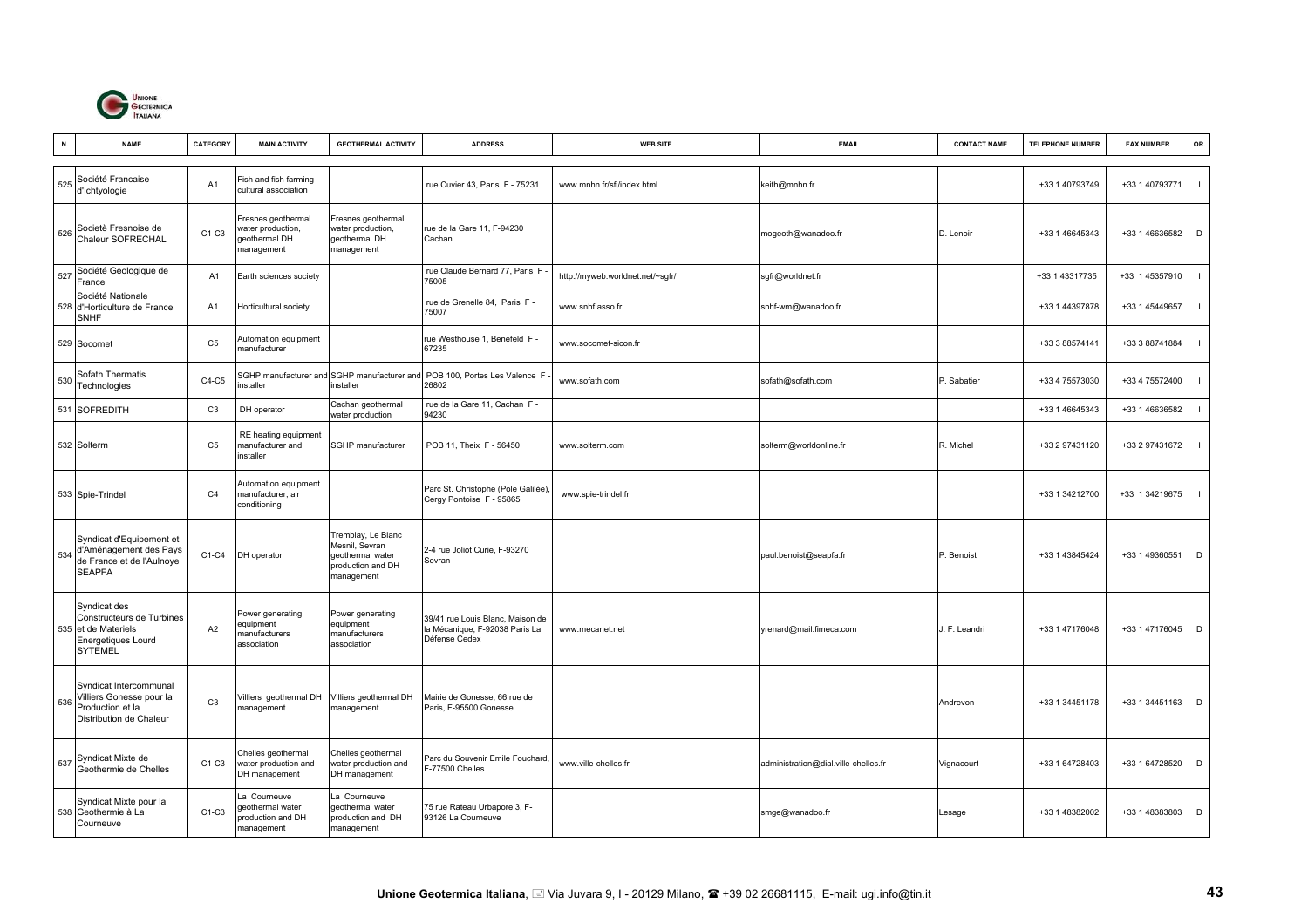

| N.  | <b>NAME</b>                                                                                           | CATEGORY       | <b>MAIN ACTIVITY</b>                                     | <b>GEOTHERMAL ACTIVITY</b>               | <b>ADDRESS</b>                                                  | <b>WEB SITE</b>           | <b>EMAIL</b>                                             | <b>CONTACT NAME</b> | <b>TELEPHONE NUMBER</b> | <b>FAX NUMBER</b> | OR.            |
|-----|-------------------------------------------------------------------------------------------------------|----------------|----------------------------------------------------------|------------------------------------------|-----------------------------------------------------------------|---------------------------|----------------------------------------------------------|---------------------|-------------------------|-------------------|----------------|
|     | Syndicat National des<br>539 Etablissements Thermaux<br>SNET                                          | D              | Spas association                                         |                                          | rue de la Tremoille 10, Paris F -<br>75008                      |                           |                                                          |                     | +33 1 47201465          |                   | -1             |
| 540 | Syndicat National du<br>Chauffage Urbain et de la<br><b>Climatisation Urbaine</b><br>SNCU             | A2             | leating and air<br>conditioning operators<br>association |                                          | rue de Teheran 5, Paris F -<br>75008                            |                           |                                                          |                     | +33 1 40750411          | +33 1 40750407    |                |
|     | 541 Systemes Solaires                                                                                 | A4             | Bimonthly RE magazine Geothermal news                    |                                          | ed. Systèmes Solaires, 146 rue de<br>'Université, F-75007 Paris | www.systemes-solaires.com | systemes.solaires@wanadoo.fr                             | M. Gaillard         | +33 1 44180080          | +33 1 44180036    | $\mathsf D$    |
|     | 542 TECFOR France                                                                                     | C <sub>4</sub> | SGHP installer                                           | SGHP installer                           | Chemin des Montboucons 25,<br>Besancon F - 25000                | www.tecfor.fr             | info@tecfor.fr                                           |                     | +33 3 81 85 0840        | +33 3 81850860    |                |
|     | 543 Teta                                                                                              | C3-C4          | Energy services<br>engineering and<br>construction       | Geothermal fields and<br>plants operator | ave. A. Bourdelle 1, Aulnay sous<br>Bois F - 93603              | www.teta.fr               | teta@teta.fr<br>j.lemineur@teta.fr                       |                     | +33 1 48666917          | +33 1 48696056    |                |
| 544 | Union Climatique de<br>France UCF                                                                     | A <sub>2</sub> | leating and cooling<br>operators association             | <b>SGHP</b> operators<br>grouping        | 9 rue de la Perouse. F-75784<br>Paris                           | www.ucf.fr                | ucf@ucf.ffbatiment.fr                                    | Pessieau            | +33 1 40695294          | +33 1 40709529    | $\mathsf D$    |
| 545 | Union Française des<br>Géologues UFG                                                                  | A2             | Geologists professional<br>association                   |                                          | Rue Claude Bernard 77, Paris, F-<br>75005                       |                           | ufg@wanadoo.fr                                           | . M. Quenardel      | +33 1 47 07 9195        | +33 1 47 07 9193  |                |
|     | Union Nationale des<br>546 Etablissements Thermaux<br><b>UNET</b>                                     | D              | Spas association                                         |                                          | rue Cels 1, Paris F - 75014                                     |                           |                                                          |                     | +33 1 43231185          |                   |                |
| 547 | University of Bordeaux III,<br>Institute of Technology                                                | A <sub>1</sub> | Fechnical education                                      |                                          | Allée Daguin 1, Pessac F - 33607                                | www.egid.u-bordeaux.fr    | franceschi@egid.u-bordeaux.fr                            | M. Franceschi       | +33 556 848055          | +33 556 848073    |                |
|     | University of Clermont-<br>548 Ferrand II, Department of<br>Geology                                   | A <sub>1</sub> | Earth sciences<br>education                              |                                          | ave. Carnot 34, Clermont-Ferrand<br>$= -63005$                  |                           |                                                          |                     | +33 4 73406363          | +33 4 73406431    |                |
| 549 | Jniversity of Orléans,<br>nstitute of Earth Sciences                                                  | A <sub>1</sub> | Earth sciences<br>education                              |                                          | Chateau de la Source, POB 6749.<br>Orléans F - 45067            | www.cnrs-orleans.fr       | Jeremy.Jacob@univ-orleans.fr<br>alczerni@univ-orleans.fr |                     | +33 2 38417320          | +33 2 38417048    |                |
| 550 | University of Paris V,<br>Institute of Technology                                                     | A <sub>1</sub> | Fechnical education                                      |                                          | rue de l'Ecole de Médicine 12,<br>Paris F - 75270               |                           | secretaire.general@univ-paris5.fr                        |                     | +33 1 40461616          | +33 3 40461615    |                |
| 551 | University of Paris VI,<br>Earth Sciences and the<br>Evolution of Natural<br><b>Environments Unit</b> | A <sub>1</sub> | Earth sciences<br>education                              |                                          | pl. Jussieu 4, Paris F - 75252                                  |                           |                                                          |                     | +33 1 44274427          |                   | - 1            |
|     | University of Paris VII,<br>552 Earth and Physical<br>Sciences Unit                                   | A <sub>1</sub> | Earth sciences<br>education                              |                                          | pl. Jussieu 2, Paris F - 75251                                  |                           |                                                          |                     | +33 1 44275367          | +33 1 44276912    |                |
| 553 | University of Strasbourg I,<br>Earth Sciences Unit                                                    | A <sub>1</sub> | Earth sciences<br>education                              |                                          | rue Blessig 1, Strasbourg F -<br>67084                          |                           | jacquot@illike.u.strasb.fr                               | E. Jacquot          | +33 3 88358594          | +33 3 88367235    |                |
| 554 | Vallourec & Mannesmann<br>Oil & Gas                                                                   | C <sub>5</sub> | Steel pipes<br>nanufacturer                              |                                          | 130 rue de Silly, F-92100<br>Boulogne                           | www.vamservices.com       | jean-pierre.peter@vmtubes.fr                             | . P. Peter          | +33 1 49093587          | +33 1 49093713    | $\mathsf D$    |
|     | 555 Warmtec                                                                                           | C4             | <b>SGHP</b> installer                                    | SGHP installer                           | rue du Rocher de Lorzier 209,<br>Moirans F - 38430              | www.warmtec.com           | info@warmtec.com                                         |                     | +33 4 76 913001         | +33 4 76355590    | $\blacksquare$ |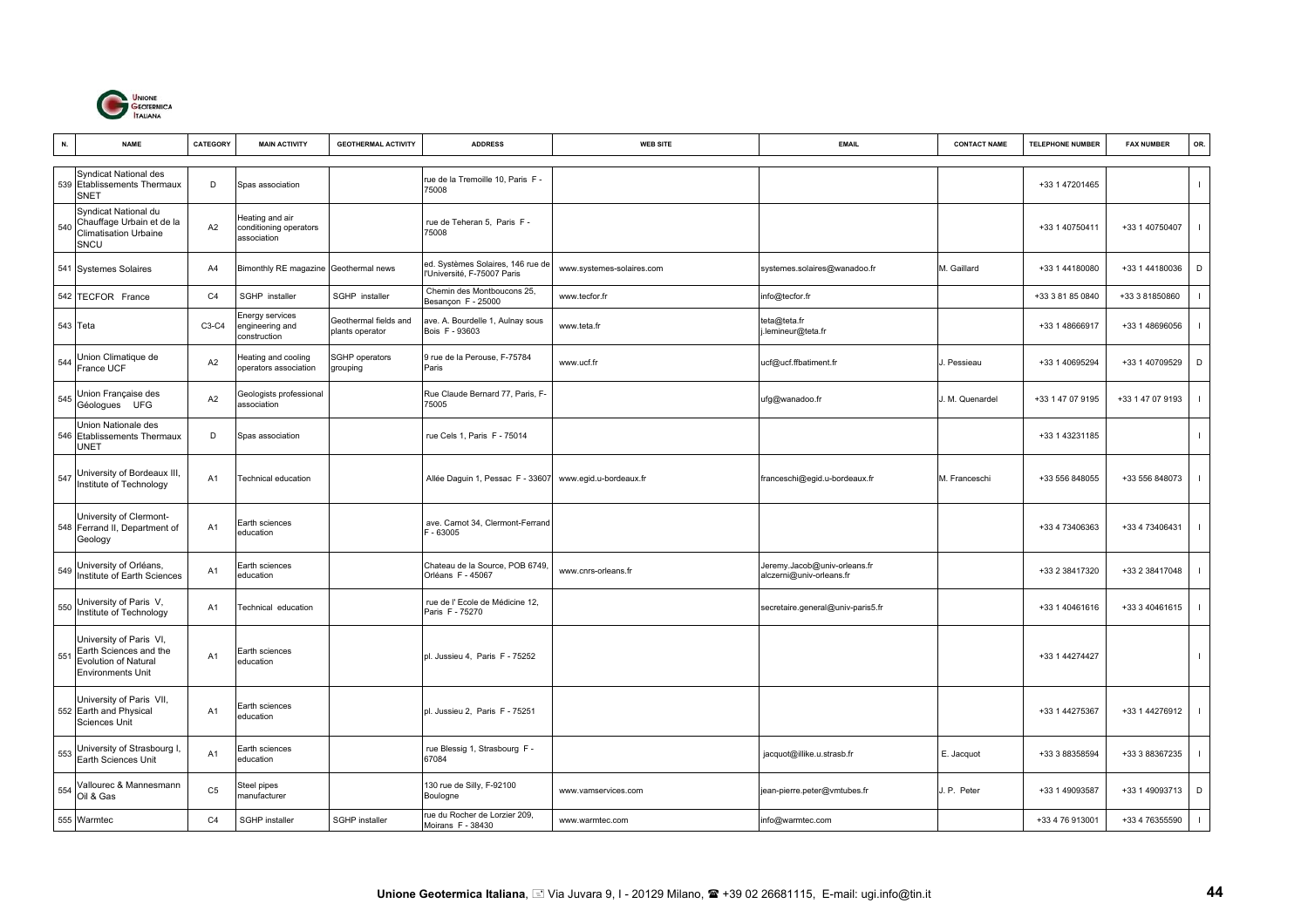

|     | <b>NAME</b>                                                            | CATEGORY       | <b>MAIN ACTIVITY</b>                                        | <b>GEOTHERMAL ACTIVITY</b>                                | <b>ADDRESS</b>                                                 | <b>WEB SITE</b>  | <b>EMAIL</b>                                                    | <b>CONTACT NAME</b> | <b>TELEPHONE NUMBER</b> | <b>FAX NUMBER</b> | OR.                      |
|-----|------------------------------------------------------------------------|----------------|-------------------------------------------------------------|-----------------------------------------------------------|----------------------------------------------------------------|------------------|-----------------------------------------------------------------|---------------------|-------------------------|-------------------|--------------------------|
|     |                                                                        |                |                                                             |                                                           |                                                                | 17 - GEORGIA     |                                                                 |                     |                         |                   |                          |
|     | <b>Energy Efficiency Centre</b><br>Georgia                             | C <sub>4</sub> | Sustainable energy<br>planning and project<br>mplementation | Geothermal projetcs<br>studies                            | 10 Lermontov, 380007 Tbilisi,<br>Republic of Georgia           | www.eecgeo.org   | eecgeo@eecgeo.org                                               | M. Dadiani          | +995 32 943076          | +995 32 921508    | D                        |
|     | 557 Geological Institute                                               | A <sub>1</sub> | Earth sciences studies                                      |                                                           | M. Aleksidze 1, Tbilisi GE -<br>380093                         |                  | root@geology.acnet.ge                                           |                     | +995 32 293941          | +995 32 235760    |                          |
| 558 | Georgia Green Movement,<br>Foe Energy Brigade                          | A <sub>1</sub> | Ecological NGO                                              |                                                           | Mushtaidi Park, Aghmashenebeli<br>ave. 182, Tblisi GE - 380012 |                  | energy@greens.org.ge                                            | . Tavarkiladze      | +995 32 952033          | +995 32 351674    |                          |
| 559 | Georgian Academy of<br>Sciences                                        | A <sub>1</sub> | General sciences<br>society                                 |                                                           | Pr. Rustaveli 52, Tbilisi GE -<br>380008                       | www.rmi.acnet.ge | tamaz@geophy.acnet.ge<br>geo@gas.acnet.ge<br>lado@acad.acnet.ge |                     | +995 32 998891          | +995 32 998823    |                          |
| 560 | Georgian Agricultural<br>Institute                                     | A <sub>1</sub> | Agricultural studies                                        |                                                           | /oenno-Gruzinskoi Dorogi, Digomi<br>13 km, Tbilisi GE - 380031 |                  | kbziava@hotmail.com                                             |                     | 995 32 514763           |                   | $\mathbf{I}$             |
| 561 | Georgian Chamber of<br>Commerce and Industry                           | A <sub>2</sub> |                                                             |                                                           | Chavchavadze 11, Tbilisi GE -<br>380079                        | www.gcci.org.ge  | ktm@ean.kheta.ge                                                |                     | +995 32 230045          | +995 32 235760    | $\mathbf{I}$             |
| 562 | Georgian Geological<br>Society                                         | A1             | Earth sciences society                                      |                                                           | Rustaveli 52, Tbilisi GE - 380008                              | www.acnet.ge     |                                                                 |                     | +995 32 996445          | +995 32 996623    |                          |
| 563 | Georgian Geothermal<br>Association GGA                                 | B              | Geothermal promotion                                        | Geothermal promotion                                      | II. Barnovi 137, Tbilisi GE -<br>380062                        |                  | bguram@gw.acnet.ge                                              |                     | +995 32 223289          | +995 32 001153    |                          |
|     | Georgian Technical<br>564 University, Faculty of<br>Power Engineering  | A <sub>1</sub> | echnical education                                          |                                                           | ul. M. Kostava 77, Tbilisi GE -<br>380075                      | www.gtu.edu.ge   | verulava@gtu.edu.ge                                             |                     | +995 32 294856          | +995 32 942033    | $\mathbf{I}$             |
|     | 565 Geothermia                                                         | C1-C4          | Geothermal consulting                                       | Geothermal exploration,<br>roduction; plant<br>easibility | Phaliashvili St. 87/3, GE - 380079<br>Tbilisi                  |                  | bguram@gw.acnet.ge                                              | O. Vardigoreli      | +995 32 525499          | +995 32 001153    | D                        |
|     | 566 Institute of Geophysics                                            | A1             | Geophysical research                                        |                                                           | Alexidze 1, Tbilisi GE - 380093                                |                  | root@geophy.acnet.ge                                            |                     | +995 32 943591          | +995 32 332867    | $\overline{\phantom{a}}$ |
| 567 | Institute of Hydrogeology<br>and Engineering Geology                   | A <sub>1</sub> | Hydrogeologic research<br>and consulting                    | Hydrogeologic research<br>and consulting                  | Rustaveli Ave. 31, GE 380008<br>Tbilisi,                       |                  | bguram@gw.acnet.ge                                              | G. Buachidze        | +995 99 560949          | +995 32 001153    | D                        |
|     | Institute of Water<br>568 Management and<br><b>Engineering Ecology</b> | A <sub>1</sub> | Ecology and water<br>esearch                                |                                                           | Chavchavadze 60, Tbilisi GE -<br>380030                        |                  |                                                                 |                     | +995 32 224094          |                   | $\mathbf{I}$             |
|     | 569 Ministry of Economy                                                | A <sub>3</sub> |                                                             |                                                           | Chanturia 12, Tbilisi GE - 380008                              |                  |                                                                 |                     | +995 32 230925          | +995 32 982743    | $\mathbf{I}$             |
| 570 | Ministry of Agriculture and<br>Food                                    | A <sub>3</sub> |                                                             |                                                           | Kostava 41, Tbilisi GE - 380023                                |                  |                                                                 |                     | +995 32 990272          | +995 32 933300    |                          |
|     | Ministry of Envronmental<br>571 Protection and Natural<br>Resources    | A <sub>3</sub> |                                                             |                                                           | Kostava 68A, Tbilisi GE - 380015                               |                  | irisi@gmep.kneta.ge<br>isar@isargeo.ge                          |                     | +995 32 230664          | +995 32 983420    |                          |
| 572 | Ministry of Fuel and<br>Energy                                         | A <sub>3</sub> |                                                             |                                                           | Lermontov 10, Tbilisi GE - 380007                              |                  |                                                                 |                     | +995 32 996098          | +995 32 933542    |                          |
|     | 573 Ministry of Industry                                               | A3             |                                                             |                                                           | K. Gamsakhurdia 30, Tbilisi GE<br>380060                       |                  |                                                                 |                     | +995 32 385549          | +995 32 941291    | $\mathbf{I}$             |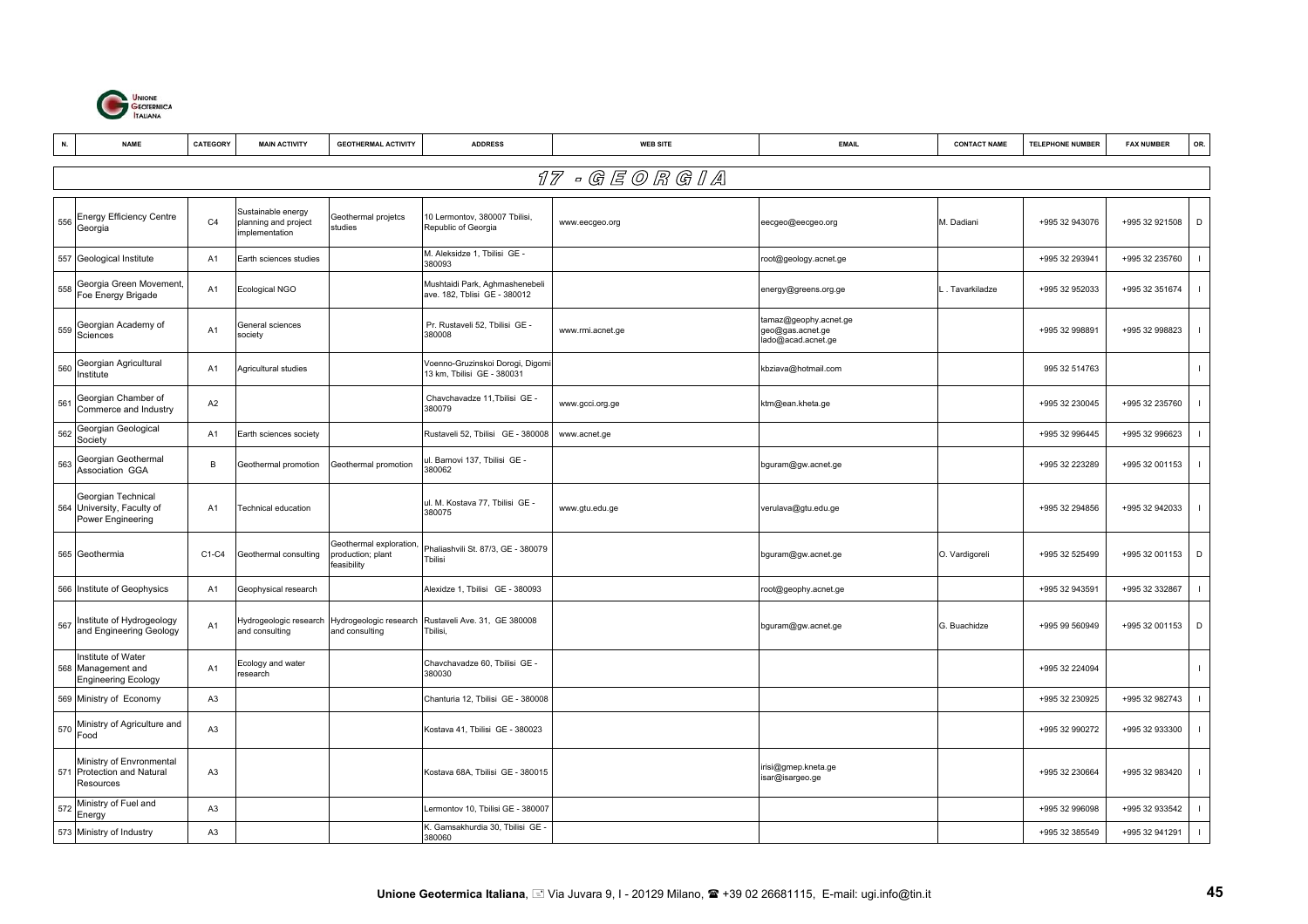

| N.  | <b>NAME</b>                                                                                   | CATEGORY       | <b>MAIN ACTIVITY</b>                                | <b>GEOTHERMAL ACTIVITY</b> | <b>ADDRESS</b>                           | <b>WEB SITE</b> | <b>EMAIL</b>             | <b>CONTACT NAME</b> | <b>TELEPHONE NUMBER</b> | <b>FAX NUMBER</b> | OR. |
|-----|-----------------------------------------------------------------------------------------------|----------------|-----------------------------------------------------|----------------------------|------------------------------------------|-----------------|--------------------------|---------------------|-------------------------|-------------------|-----|
|     |                                                                                               |                |                                                     |                            |                                          |                 |                          |                     |                         |                   |     |
|     | 574 National Bank of Georgia                                                                  | A <sub>2</sub> |                                                     |                            | Leonidze 3-5, Tbilisi GE - 380005        | www.nbg.gov.ge  | eristavi@nbg.gov.ge      |                     | +995 32 996505          | +995 32 999885    |     |
| 575 | Sakartvelos Metsnirebata<br>Akademiis Moambe<br>(Bulletin of Georgian<br>Academy of Sciences) | A4             | Bimonthly science<br>journal (georgian-<br>english) |                            | Rustaveli 52, Tbilisi GE - 380008        |                 | bulletin@presid.achet.ge |                     | +995 32 997593          | +995 32 998823    |     |
|     | 576 Sakenergogeneratsia                                                                       | C <sub>4</sub> | RE systems consultant                               | Geothermal consultant      | ul. Vekua 1, Tbilisi GE - 380005         |                 |                          |                     | +995 32 933381          | +995 32 372176    |     |
|     | 577 Sakinform                                                                                 | A4             | News agency                                         |                            | Rustaveli 42, Tbilisi GE - 380008        |                 | gha@Iberiapac.ge         |                     | +995 32 931920          | +995 32 999200    |     |
|     | 578 State Geological Survey                                                                   | A <sub>3</sub> |                                                     |                            | ul. Uznadze 4, Tbilisi GE -<br>380008    |                 | ROOT@geology.acnet.ge    |                     | +995 32 953181          |                   |     |
|     | 579 State Oil Company                                                                         | C <sub>1</sub> | National petroleum<br>company                       |                            | Abashidze 36, Tbilisi, GE - 380008       |                 |                          | R. Tevzadze         |                         |                   |     |
|     | 580 State Thermal Water Co.                                                                   | C1-C4          | Geothermal consulting                               |                            | ul. Bakhtrioni 30, Tbilisi GE-<br>380008 |                 |                          |                     | +995 32 389327          |                   |     |
|     | 581 Tbilisi State University                                                                  | $A^{\prime}$   | Education                                           |                            | Chavchavadze 1, Tbilisi GE -<br>380020   |                 | jacob@tsuiro.edu.ge      |                     | +995 32 225679          | +995 32 225107    |     |

## 18 - G E R M A N Y

| 582 | <b>ABB</b> Energiesysteme<br>GmbH                                  | C <sub>5</sub> | Power and industrial<br>equipment manufacturer                                  |                                                        | Kronfrinzenstr. 5-7. Essen D -<br>45128                   | www.abb.de/aes              | marlies.quenther@de.abb.com          |            | +49 201 1004601 | +49 201 1004609  |  |
|-----|--------------------------------------------------------------------|----------------|---------------------------------------------------------------------------------|--------------------------------------------------------|-----------------------------------------------------------|-----------------------------|--------------------------------------|------------|-----------------|------------------|--|
| 583 | <b>AETNA Energiesysteme</b><br>GmbH                                | C1-C4          | Geological consulting<br>and engineering                                        | SGHP planning and<br>installation: UHS: EP<br>planning | Karl Marx Straße 114, D-15745<br>Wildau                   | www.aetna-energiesysteme.de | aetna.es@t-online.de                 | W. Brandt  | +49 3375 56150  | +49 3375 561524  |  |
|     | 584 Agrar Energie                                                  | A4             | Agriculture magazine                                                            |                                                        | POB 105280 Heidelberg D -<br>6900                         | www.agrar-energie.de        | info@agrar-energie.de                |            | +49 4281 970 09 | +49 4281 9504 31 |  |
|     | Allgemeiner Deutscher<br>585 Nachrichtendienst GmbH<br><b>ADN</b>  | A4             | News agency                                                                     |                                                        | Mollstr, 1 Berlin D - 10178                               | www.adn.de                  | aktuelles@ddp.de<br>redaktion@adn.de |            | +49 30 231220   | +49 30 23122118  |  |
|     | Alternative<br>586 Energiesysteme Scherf<br>GmbH                   | C <sub>4</sub> | Solar and SGHP<br>systems engineering                                           | <b>SGHP</b> installer                                  | Calauer Str. 12, D-03229<br>Altdöbern                     | www.scherf-aes.de           | scherfb@t-online.de                  |            | +49 35434 60410 | +49 35434 60422  |  |
|     | 587 Anger's u. Sohne mbH                                           | C <sub>1</sub> | Drilling contractor                                                             |                                                        | Gutenbergstr. 33 Hessich<br>Lichtenau D - 37235           | www.angers-sochne.de        | Angers_Soehne@t-online.de            |            | +49 5602 93300  | +49 5602 933070  |  |
|     | Anneliese Baustoffe für<br>588 Umwelt und Tiefbau GmbH<br>& Co. KG | C <sub>5</sub> | <b>Building materials</b><br>producer                                           | Special grout for SGHP                                 | Neubeckumer Str. 92, D-59320<br>Ennigerloh Postfach 11 32 | www.azbut.de                | Christof.Pufahl@azag.de              | C. Pufahl  | +49 2524 29830  | +49 2524 29815   |  |
|     | 589 ASEW                                                           | A2             | Local utilities<br>association for<br>sustainable energy and<br>water promotion |                                                        | Volksgartenstr. 22 Koln D -<br>50677                      | www.asew.de                 | info@asew.de                         | R. Hemmers | +49 221 9318190 | +49 221 9318199  |  |
|     | 590 Austrian Drilling &<br>Production Services ADPS                | C <sub>1</sub> | Drilling contractor                                                             |                                                        | Itagstr. 5-17, Celle D - 29221                            |                             | Uwe.BOKEMUELLER@itag-ce.de           |            | +49 5141 914204 | +49 5141 914388  |  |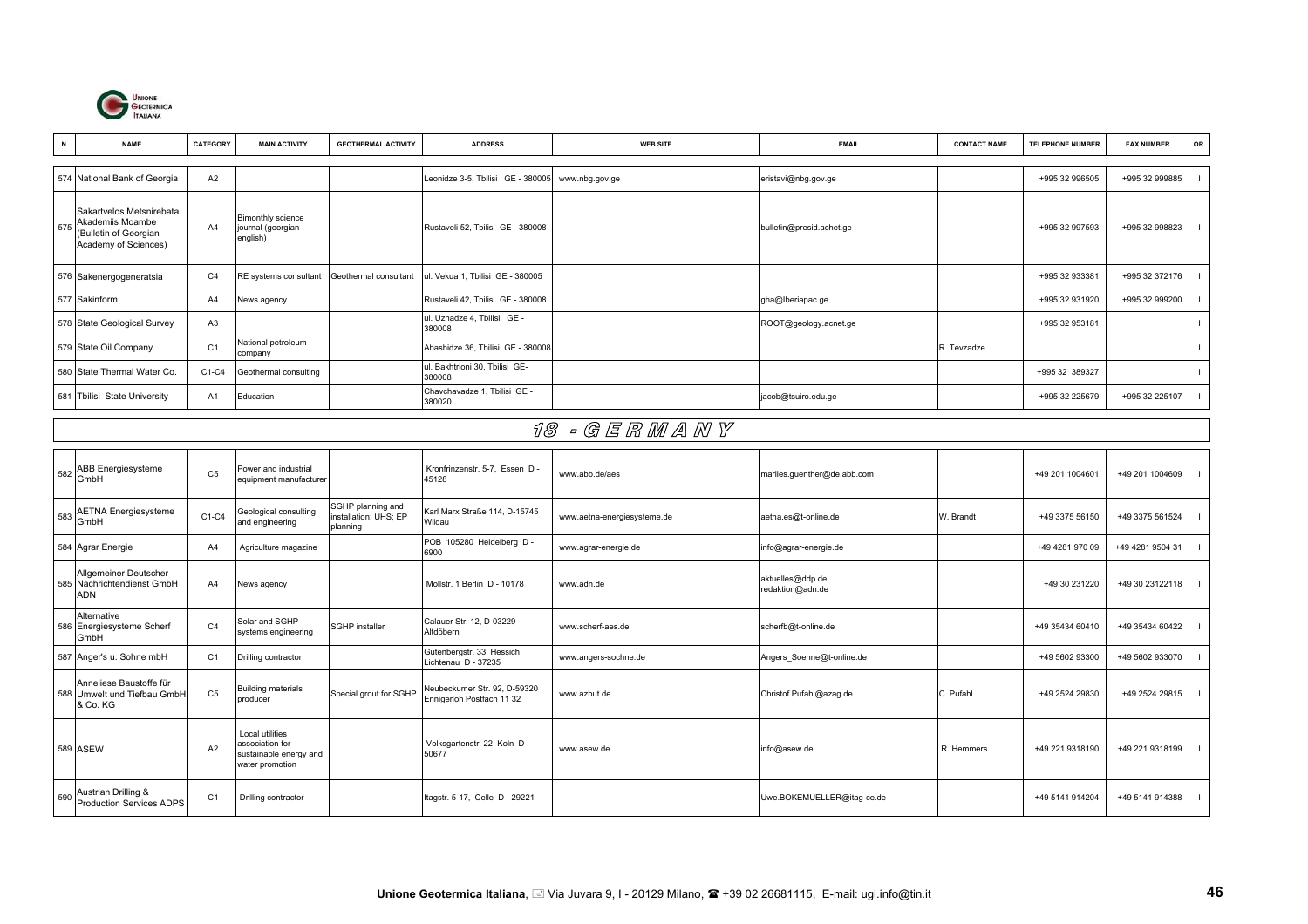

| N.  | <b>NAME</b>                                                               | CATEGORY       | <b>MAIN ACTIVITY</b>                                                               | <b>GEOTHERMAL ACTIVITY</b>                                                      | <b>ADDRESS</b>                                      | <b>WEB SITE</b>               | <b>EMAIL</b>                                              | <b>CONTACT NAME</b> | <b>TELEPHONE NUMBER</b> | <b>FAX NUMBER</b> | OR.                      |
|-----|---------------------------------------------------------------------------|----------------|------------------------------------------------------------------------------------|---------------------------------------------------------------------------------|-----------------------------------------------------|-------------------------------|-----------------------------------------------------------|---------------------|-------------------------|-------------------|--------------------------|
|     | 591 Baker Hughes Inteq GmbH                                               | C <sub>1</sub> | Well services                                                                      |                                                                                 | Christensenstr. 1, Celle D -<br>29206               | www.bakerhughes.de            | Charles.vanLammeren@inteq.com<br>Bernd.Albrecht@INTEQ.com |                     | +49 5141 203269         | +49 5141 203296   | $\overline{\phantom{a}}$ |
|     | 592 Bartl Warmepumpen                                                     | C <sub>5</sub> | leat pumps<br>nanufacturer                                                         | SGHP manufacturer                                                               | Lautertalweg 24, Blaustein D -<br>89134             | www.bartlwp.de                | nfo@bartlwp.de                                            |                     | +49 7304 7422           | +49 7304 7422     |                          |
|     | 593 Bauer Polte Consult BPC                                               | C1-C4          | lydrogeological and<br>geothermal consulting                                       | <b>Exploration and heat</b><br>plants consulting                                | Schwabenstr.56, Nurnberg D -<br>90459               |                               | bpconsult@t-online.de                                     |                     | +49 911 440911          | +49 911 440917    | $\mathbf{I}$             |
|     | Bavarian Center for<br>594 Applied Energy Research<br>ZAE Bayern          | A <sub>1</sub> | Absorption heat pumps<br>esearch, testing; RE<br>heat and cold storage<br>research | Geothermal heat pumps<br>research, testing                                      | Walther-Meissner-Straße 6, D-<br>85748 Garching     | www.zae.physik.tu-muenchen.de | info1@muc.zae-bayern.de                                   | C. Schweigler       | +49 89 3294420          | +49 89 32944212   | D                        |
| 595 | <b>Bayerisches Landesamt</b><br>fur Wasserwirtschaft                      | A3R            | Bavaria water control<br>agency                                                    |                                                                                 | -azarettstr. 67, Munchen D-<br>80602                |                               | poststelle@lfw.bayern.de                                  |                     | +49 89 12100            | +49 89 12101435   |                          |
| 596 | BBi Brunnen- und<br>Bohrlochinspektion GmbH                               | C <sub>1</sub> | Special well logging                                                               | Special well logging                                                            | Salzstr. 21, D-39245 Gommern                        | www.bbi.de                    | nfo@bbi.de                                                | M. Maurer           | +49 39200 50033         | +49 39200 50032   |                          |
| 597 | Behr und Partner GmbH                                                     | $\mathsf C$    |                                                                                    |                                                                                 | Im Heiligen Feld 17, Schwerte D<br>53239            | www.behrundpartner.de         | nfo@behrundpartner.de                                     |                     |                         |                   | $\mathbf{I}$             |
| 598 | Behringer + Dittmann<br>Bohrgesellschaft mbH                              | $C1-C4$        | Shallow well drilling<br><b>SGHP</b> installer                                     | Shallow well drilling,<br>SGHP installer                                        | Kreuzsteinweg 1c, D-90765 Fürth                     | www.behringer-dittmann.de     | mail@behringer-dittmann.de                                | R. Lerzer           | +49 911 9799600         | +49 911 97996020  | $\overline{\phantom{a}}$ |
|     | 599 Bine informationsdienst                                               | A4             | <b>German RE</b> information<br>service                                            |                                                                                 | Mechenstr. 57, Bonn D - 53129                       | www.bine.fiz-karlruhe.de      | bine@fiz-karlsruhe.de                                     |                     | +49 228 923790          | +49 228 9237929   |                          |
| 600 | BLM - Gesellschaft für<br>Bohrlochmessungen mbH                           | C <sub>1</sub> | Vell logging and<br>completion services                                            | <b>Nell logging and</b><br>completion services                                  | ndustriepark Magdeburger<br>Straße, D-39245 Gommern |                               | blm.gom@t-online.de                                       | D. Steinbrecher     | +49 39200 7400          | +49 39200 74019   | $\overline{1}$           |
| 601 | Bundersverband der<br>Deutschen Industrie eV                              | A <sub>2</sub> | Federation of German<br>ndustry                                                    |                                                                                 | Breitestr. 29, Berlin D - 10178                     |                               | presse@bdi-online.de                                      |                     | +49 30 20280            | +49 30 20282566   |                          |
|     | Bundesanstalt fur<br>602 Geowissenschaften und<br>Rohstoffe BGR           | A <sub>3</sub> | ederal institute of<br>geosciences                                                 | Assessment of<br>geothermal resources,<br>HDR research,<br>geothermal promotion | Stilleweg 2, D-30655 Hannover                       | www.bgr.de                    | r.jung@bgr.de                                             | R. Jung             | +49 511 6432820         | +49 511 6433661   | D                        |
| 603 | Bundesforschungsanstalt<br>fur Fischerei                                  | A <sub>1</sub> | Federal Research<br>Centre for Fisheries                                           | Aquaculture research                                                            | Palmaille 9, Hamburg D - 22767                      |                               |                                                           |                     | +49 40 389050           | +49 40 38905200   |                          |
| 604 | Bundesforschungsanstalt<br>fur Landwirtschaft FAL                         | A <sub>1</sub> | Agricultural technology<br>research institute                                      |                                                                                 | Bundesallee 50, Braunschweig D<br>38116             | www.fal.de                    | peter.weiland@fal.de                                      |                     | +49 531 596508          | +49 531 596363    | $\mathbf{I}$             |
| 605 | Bundesverband der<br>Agraringenieure eV                                   | A2             | Agricultural engineers<br>association                                              |                                                                                 | A. Durerstr. 126 Hochberg D -<br>97204              | www.agraring.de               | nfo@agrar-ing.de                                          |                     | +49 931 4042591         | +49 931 4042591   | $\overline{\phantom{a}}$ |
|     | Bundesverband der<br>606 Deutschen Volksbanken<br>und Raiffeisenbanken eV | A2             | Association of German<br>ndustrial and<br>agricultural credit<br>cooperatives      |                                                                                 | Heussallee 5, Bonn D - 53113                        |                               |                                                           |                     | +49 228 5090            | +49 228 509201    | $\mathbf{I}$             |
| 607 | <b>Bundesverband Deutscher</b><br>Banken                                  | A <sub>2</sub> | German banks<br>association                                                        |                                                                                 | Burgstr. 28, Berlin D - 10062                       | www.bdb.de                    | bankenverband@bdb.de                                      |                     |                         |                   | $\mathbf{I}$             |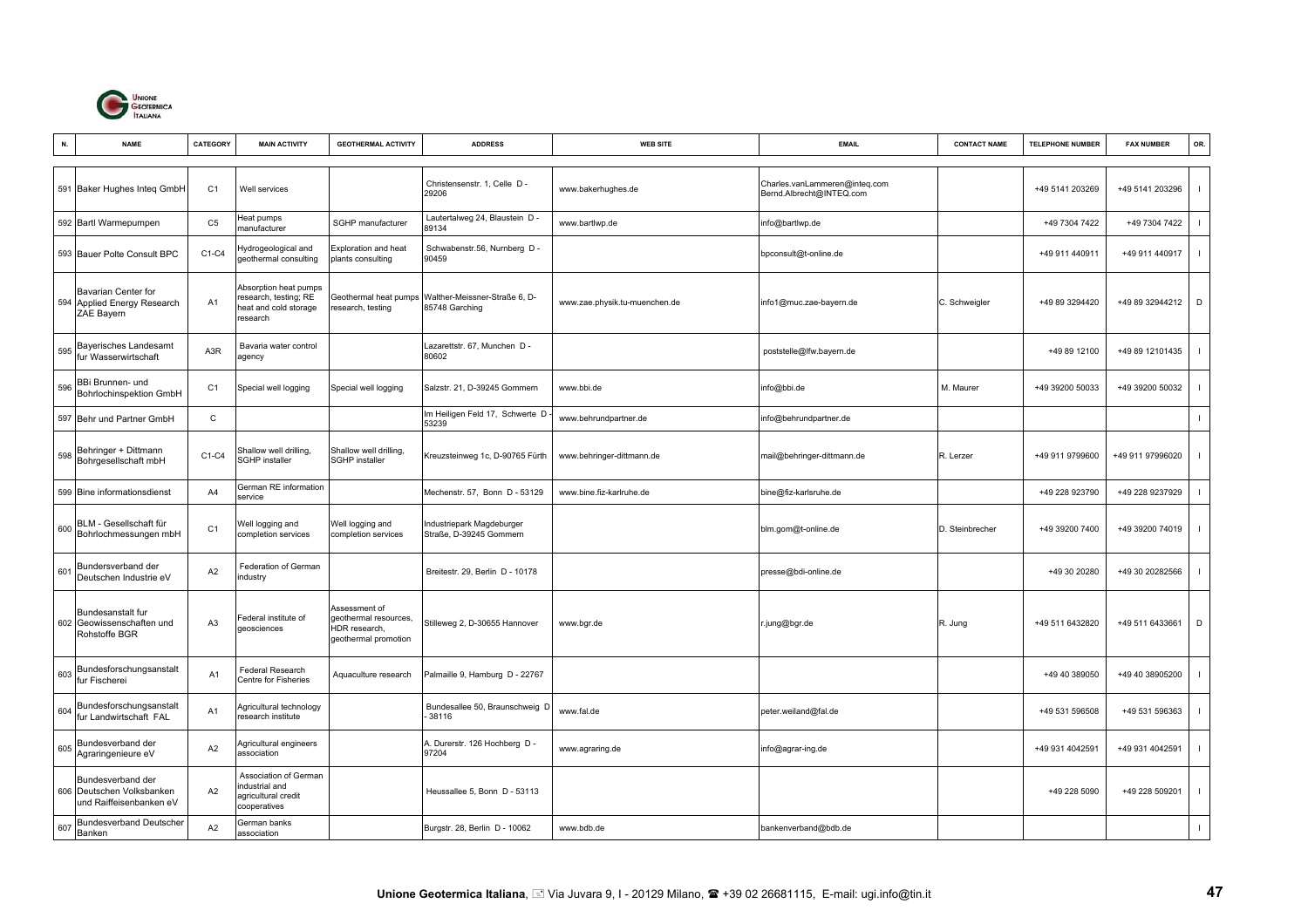

|     | <b>NAME</b>                                                           | CATEGORY       | <b>MAIN ACTIVITY</b>                                                               | <b>GEOTHERMAL ACTIVITY</b>              | <b>ADDRESS</b>                                        | <b>WEB SITE</b>        | <b>EMAIL</b>                 | <b>CONTACT NAME</b> | TELEPHONE NUMBER | <b>FAX NUMBER</b> | OR.            |
|-----|-----------------------------------------------------------------------|----------------|------------------------------------------------------------------------------------|-----------------------------------------|-------------------------------------------------------|------------------------|------------------------------|---------------------|------------------|-------------------|----------------|
|     | 608 Deilmann-Haniel GmbH                                              | C <sub>1</sub> | Drilling contractor                                                                | Drilling contractor                     | Haustenbecke 1, D-44319<br>Dortmund-Kurl              |                        |                              | M. Hegemann         | +49 231 28910    | +49 231 2891492   |                |
|     | 609 Deliwa eV                                                         | A2             | Association of energy<br>and water experts                                         |                                         | Am Listholze 78, Hannover D -<br>30177                | www.deliwa.de          | deliwa@t-online.de           | K. Ritter           | +49 511 909920   | +49 511 9099269   |                |
|     | 610 Deutsche Babcock AG                                               | $C4 - C5$      | Power and mechanical<br>plants engineering,<br>construction and service<br>company |                                         | Duisburgerstr. 375, Oberhausen<br>$D - 46041$         | www.deutschebabcock.de |                              |                     | +49 208 8330     | +49 208 26091     | $\Box$         |
|     | 611 Deutsche Energie Agentur                                          | A <sub>3</sub> | Federal Agency for<br>sustainable energy                                           |                                         |                                                       |                        |                              |                     |                  |                   |                |
|     | Deutsche Energie-Consult<br>612 Inenieurgesellschaft MBH<br>Decon     | C <sub>4</sub> | Energy consulting                                                                  |                                         | Norsk-Datastr. 1, Bad Homburg<br>$D - 61352$          | www.decon.de           | decon@decon.de               |                     | +49 6172 94600   | +49 6172 946020   |                |
| 613 | Deutsche Geologische<br>Gesellschaft                                  | A <sub>1</sub> | German Geological<br>Society                                                       |                                         | Alfred Bentz Haus, Hannover D<br>30631                | www.dgg.de             | info@dgg.de                  |                     | +49 511 643-2507 | +49 511 6432304   |                |
|     | Deutsche Heilbrunnen im<br>614 Verband Deutscher<br>Mineralbrunnen eV | D              | Spas association                                                                   |                                         | Kennedyallee 28, Bonn D - 53<br>175                   | www.heilwasser.com     | info@heilwasser.com          |                     | +49 228 959900   | +49 228 373453    |                |
|     | Deutsche Kalte-und<br>615 Klimatechnischer Verein<br>eV DKV           | A2             | Heating and<br>conditioning research<br>association                                | leat pumps and heat<br>storage research | Pfaffenwaldring 10, Studdgart D<br>70569              |                        |                              | Reichert            | +49 711 6853200  | +49 711 6853242   | $\mathsf D$    |
| 616 | Deutsche Landwirtschafts-<br>Gesellschaft                             | A <sub>1</sub> | German Agricultural<br>Society                                                     |                                         | Eschborner Landstr. 122,<br>Frankfurt a. M. D - 60489 | www.dlg-frankfurt.de   | info@dlg-frankfurt.de        |                     | +49 69 24788-0   | +49 69 24788110   |                |
| 617 | Deutsche Montan<br>Technologie GmbH                                   | C4-C5          | Energy and mining<br>consulting and<br>engineering; tools<br>construction          | Geothermal consulting                   | Am Technologie Park 1, Essen D<br>45307               | www.dmt.de             | dmt@dmt.de<br>gt.info@dmt.de | B. Hildebrandt      | +49 201 1721970  | +49 201 1721971   | $\blacksquare$ |
| 618 | Deutsche Presse-Agentur<br>GmbH DPA                                   | A4             | News agency                                                                        |                                         | Mittelweg 38, Hamburg D - 20148                       | www.dpa.de             | info@dpa.de                  |                     | +49 40 41130     | +49 40 41132219   |                |
| 619 | Deutscher<br>Heilbäderverband eV                                      | D              | Spas association                                                                   |                                         | Schumannstr. 111, Bonn D -<br>53113                   |                        | info.dhv@t-online.de         |                     | +49 228 2012020  | +49 228 2012041   |                |
| 620 | Deutscher Industrie und<br>Handelstag                                 | A2             | Chamber of industry<br>and commerce                                                |                                         | Adenauerallee 148, Bonn D -<br>53113                  | www.ihk.de             | diht@bonn.diht.ihk.de        |                     | +49 228 1040     | +49 228 104158    |                |
| 62  | Dittmann Brunnen- und<br>Tiefbau GmbH                                 | C <sub>1</sub> | Drilling contractor                                                                |                                         | Kreuzsteinweg 1C, Furth D -<br>90765                  |                        |                              |                     | +49 911 97996013 | +49 911 97996020  |                |
|     | 622 DS-Plan mbH                                                       | C <sub>4</sub> | Energy and environment<br>consulting and planning                                  | SGHP system planning                    | Untere Waldplätze 18, D-70569<br>Stuttgart            | www.ds-plan.com        |                              | E. Oesterle         | +49 711 6870700  | +49 711 68707068  |                |
|     | 623 E+M Bohr GmbH                                                     | C1-C5          | Drilling contractor; rig<br>nanufacturer                                           | Drilling contractor                     | August Mohl Straße 38, D-95030<br>Hof                 | www.em-bohr.de         | info@em-bohr.de              | W. Gemeinhardt      | +49 9281 974551  | +49 9281 974518   | $\mathsf D$    |
|     | 624 Energie mit Zukunft                                               | A4             | Ministry of Economics<br>and Technology energy<br>newsletter                       |                                         |                                                       |                        |                              |                     |                  |                   |                |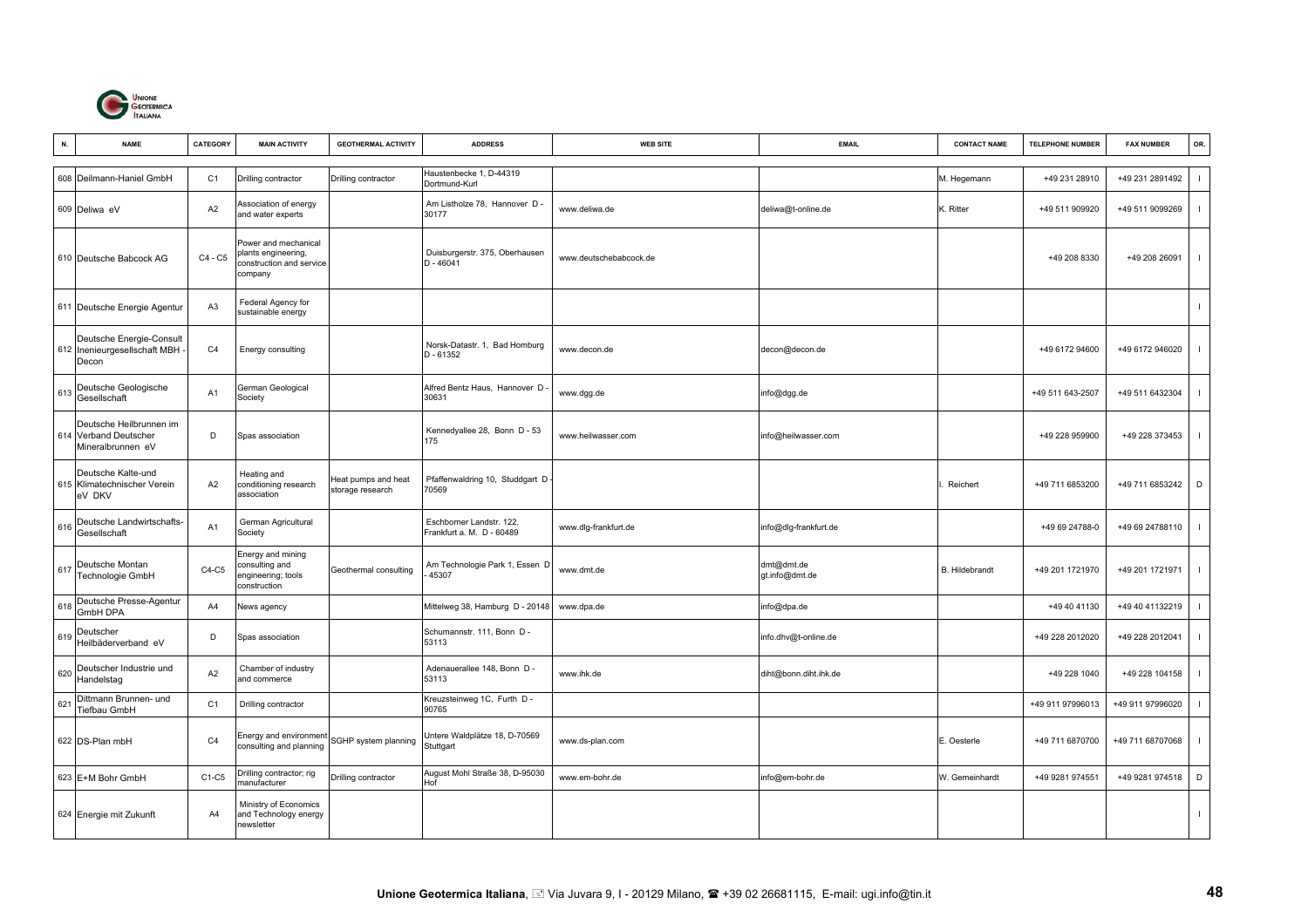

|     | <b>NAME</b>                                                                             | CATEGORY       | <b>MAIN ACTIVITY</b>                                       | <b>GEOTHERMAL ACTIVITY</b>                                  | <b>ADDRESS</b>                                                              | <b>WEB SITE</b>            | <b>EMAIL</b>                                   | <b>CONTACT NAME</b>     | <b>TELEPHONE NUMBER</b> | <b>FAX NUMBER</b> | OR.         |
|-----|-----------------------------------------------------------------------------------------|----------------|------------------------------------------------------------|-------------------------------------------------------------|-----------------------------------------------------------------------------|----------------------------|------------------------------------------------|-------------------------|-------------------------|-------------------|-------------|
|     | 625 Energie Spektrum                                                                    | A4             | Monthly energy<br>magazine                                 |                                                             | ed: Henrich Publikationen GmbH,<br>Starnbergerweg 62, Gilching D -<br>82205 | www.energiespektrum.de     | es@verlag.henrich.de                           |                         | +49 8105 38530          | +49 8105 385311   |             |
| 626 | Erdwärme Neustadt-Glewe<br>GmbH                                                         | C <sub>3</sub> |                                                            | Neustadt-Glewe<br>geothermal DH operator                    | Obotritenring 40, Schwerin D -<br>19059                                     |                            |                                                |                         | +49 385 7552267         | +49 385 7552822   |             |
|     | 627 Erdwerk GmbH                                                                        | C <sub>1</sub> | Hydrology consultant                                       | Geothermal studies                                          | Viktoriastr. 24, D-80803 München                                            |                            | info@erdwerk.com                               | A. Schubert             | +49 89 38887488         | +49 89 38887489   |             |
|     | EWS Erdwärme-<br>628 Systemtechnik GmbH &<br>Co. KG                                     | C <sub>4</sub> | SGHP planning and<br><b>nstallation</b>                    | SGHP planning and<br>nstallation                            | Hengsterberg 15, D-33129<br>Delbrück                                        | www.erdwaerme-systeme.de   | info@erdwaerme-systeme.de                      | E. Mands                | +49 5250 995850         | +49 5250 995851   |             |
|     | 629 Fagro International GmbH                                                            | C1-C4          | Well services, well<br>oumps distributor; heat<br>services | Geothermal heat<br>services; well pumps<br>supply           | Saturnstr. 2, Ronnenberg ot<br>Empelde D - 30952                            | www.fagro-international.de | Fagrointer@t-online.de                         | H. Rower<br>K. E. Braun | +49 511 43 80 30        | +49 511 43 803 14 |             |
| 630 | Fangmann Salzwedel<br>GmbH & Co. KG                                                     | C <sub>1</sub> | Well servicing                                             | Well servicing                                              | Brietzer Weg 10, D-29410<br>Salzwedel                                       |                            |                                                | K. Thiele               | +49 3901 836320         | +49 3901 836328   |             |
| 631 | Federal Ministry of<br>Environment, Nature<br><b>Conservation and Nuclear</b><br>Safety | A <sub>3</sub> |                                                            | Geothermal research<br>support                              | Nexanderplatz 6, D-10178 Berlin                                             | www.bmu.de                 | loewe.klaus@bmu.de                             | . Löwe                  | +49 1888 3054267        | +49 1888 3054375  | D           |
|     | Federal Ministry of<br>632 Economics and<br>Technology                                  | A <sub>3</sub> |                                                            |                                                             | Scharnhorststr. 34-37, Berlin D<br>10115                                    | www.bmwi.de                | info@bmwi.bund.de                              |                         | +49 1888 6150           |                   |             |
| 633 | Federal Ministry of Food,<br>Agriculture and Forestry                                   | A <sub>3</sub> |                                                            |                                                             | Wilhelmstr. 54, Berlin D - 10177                                            | www.bml.de                 | internet@bml.bund.de                           |                         | +49 1888 5290           |                   |             |
| 634 | Ferdinand Koller und Sohn<br>GmbH & Co. KG                                              | C <sub>1</sub> | Well services                                              |                                                             | Firmensitz (Verwaltung)<br>Bruchkampweg 5, D-29227 Celle                    | www.koller-celle.de        | gosslar@koller-celle.de                        | P. Gosslar              | +49 5141 98980          | +49 5141 989898   |             |
| 635 | Fernwarme<br>Forschungsinstitut in<br>Hannover eV                                       | A <sub>1</sub> | DH and cooling research<br>institute                       |                                                             | Max von Lauestr. 23,<br>Hemmingen D - 30966                                 | www.fernwaerme.de          | ffi@fernwaerme.de                              | C. D. Kruse             | +49 511 943700          | +49 511 9437070   |             |
| 636 | Forum fur<br>Zukunftsenergien eV                                                        | A <sub>1</sub> | Sustainable energy<br>promotion association                |                                                             |                                                                             | www.zukunftsenergien.de    | info@zukunftsenergien.de                       |                         | +49 228 959550          | +49 228 9595550   |             |
| 637 | Free University of Berlin,<br>Faculty of Geosciences                                    | A1             | Scientific education                                       |                                                             | Malteserstr. 74-100, Berlin D -<br>12249                                    |                            | geotherm@zedat.fu-berlin.de                    | B. Giese                | +49 30 7792553          | +49 30 7761067    |             |
|     | 638 Fritz Planung GmbH                                                                  | C1-C4          | Water resources<br>nanagement,<br>environmental studies    | Geothermal exploration<br>and production, plant<br>services | Am Schönblick 1, D-72574 Bad<br>Urach                                       | www.fritz-planung.de       | Service@Fritz-Planung.de                       | P. Eberwein             | +49 7125 15000          | +49 7125 150050   | $\mathsf D$ |
|     | 639 GEA Ecoflex GmbH                                                                    | C <sub>5</sub> | Heat exchangers<br>nanufacturer                            |                                                             | Voss-str. 11/13, Sarstedt D -<br>31157                                      | www.gea-ecoflex.de         | lug@gea-ecoflex.de<br>webmaster@gea-ecoflex.de | R. Vosshage             | +49 5066 601-0          | and 105           |             |
| 640 | Gebr. Lange & Söhne<br>Brunnenbau GmbH                                                  | C <sub>5</sub> | HP manufacturer                                            | SGHP manufacturer                                           | lauptbetrieb Ludwig-Meyn-Str. 6<br>, D-25469 Halstenbek                     | www.brunnenbau-lange.de    | lange-brunnenbau@t-online.de                   | A. Lange                | +49 4101 49030          | +49 4101 490321   |             |
| 641 | Gebrmuller Apparatebau<br>GmbH and Co KG                                                | C <sub>5</sub> | Valves and control<br>systems manufacturer                 |                                                             | POB 30, Ingelfingen D - 74665                                               |                            |                                                | Braunberger             | +49 7940 1230           | +49 7940 123192   |             |
| 64  | GeoForschungs Zentrum<br>Potsdam                                                        | A <sub>1</sub> | Geothermal research                                        | Geothermal research                                         | Telegrafenberg, Potsdam D-<br>14473                                         |                            | huenges@gfz-potsdam.de                         | E. Huenges              | +49 331 7414140         | +49 331 2881450   |             |
|     | Geologische Vereinigung<br>e. V.                                                        | A <sub>1</sub> | Geological Association                                     |                                                             | Vulkanstr. 23, D-56743 Medig                                                | www.g-v.de                 | geol.ver@t-online.de                           | R. Spitzlei             | +49 2652 989360         | +49 2652 989361   | D           |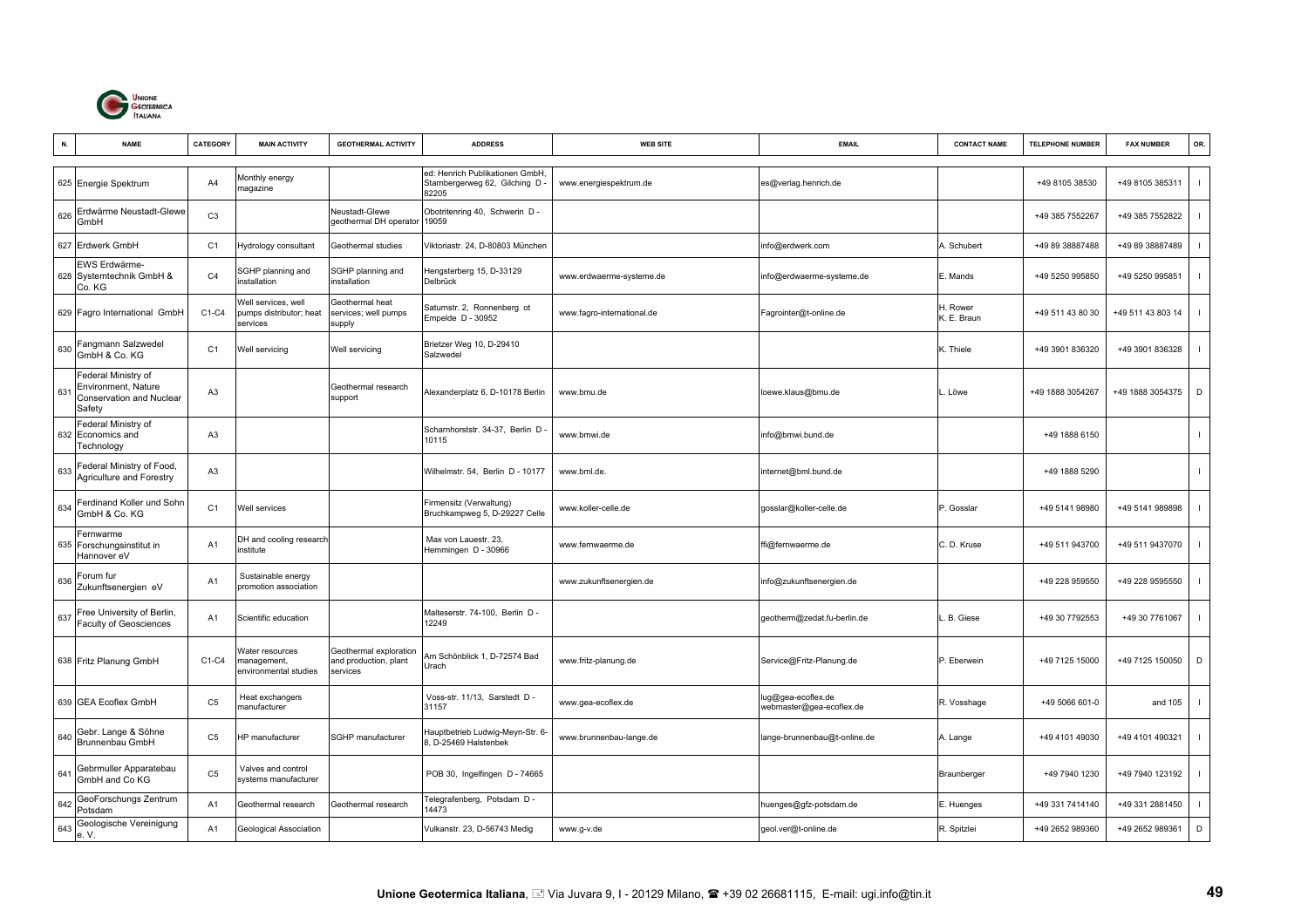

|     | <b>NAME</b>                                         | CATEGORY       | <b>MAIN ACTIVITY</b>                                                                                     | <b>GEOTHERMAL ACTIVITY</b>                                                                                  | <b>ADDRESS</b>                                             | <b>WEB SITE</b>            | <b>EMAIL</b>                          | <b>CONTACT NAME</b> | <b>TELEPHONE NUMBER</b> | <b>FAX NUMBER</b> | OR.            |
|-----|-----------------------------------------------------|----------------|----------------------------------------------------------------------------------------------------------|-------------------------------------------------------------------------------------------------------------|------------------------------------------------------------|----------------------------|---------------------------------------|---------------------|-------------------------|-------------------|----------------|
| 644 | Geologisches Landesamt<br>Nordrhein-Westfalen       | A3R            | North-Westfalia<br>geological survey                                                                     |                                                                                                             | De Greiff-str. 195, Krefeld D -<br>47803                   | www.gla.nrw.de             | poststelle@gla.nrw.de                 |                     | +49 2151 8970           | +49 2151 897505   |                |
| 645 | Geomechanik Wasser und<br>Umwelttechnik GmbH        | C <sub>1</sub> | Drilling contractor and<br>well treatments                                                               | Drilling contractor and<br>well treatments                                                                  | Memminger Str. 42, D-87789<br>Woringen                     | www.geomechanik.de         | inland@geomechanik.de                 | . Abt               | +49 8331 954810         | +49 8331 954811   |                |
|     | 646 Geoteam                                         | C <sub>1</sub> | Hydrogeology<br>consultant                                                                               | Geothermal consultant                                                                                       | Dietlindenstr. 20 b, Munich D -<br>80802                   |                            |                                       |                     |                         |                   | $\blacksquare$ |
|     | 647 GEOTEC GmbH                                     | C1-C4          | Vater and SGHP drilling<br>and SGHP installation                                                         | Water and SGHP drilling<br>and SGHP installation                                                            | Am Stadtpark 11, D-39340<br>Haldensleben                   |                            |                                       | Schubert            | +49 3904 45053          | +49 3904 40314    |                |
| 648 | Geothermische<br>Vereinigung eV                     | B              | German Geothermal<br>Association                                                                         |                                                                                                             | Gartenstr. 36, Geeste D - 49744                            | www.geothermie.de          | info@geothermie.de                    | W. Bussmann         | +49 5907 545            | +49 5907 7379     |                |
|     | Geothermie<br>649 Neubrandenburg GmbH<br><b>GTN</b> |                | Geological and<br>geotechnical consulting<br>C1-C3-C4 and contracting; water<br>and energy<br>nagagement | Geothermal exploration<br>and production services<br>geothermal heat plants<br>engineering and<br>operation | indenstrasse 63.<br>Neubrandenburg D - 17033               | www.gtn-online.de          | gtn@gtn-online.de                     | Seibt<br>. Kabus    | +49 395 367740          | +49 395 3677411   | $\blacksquare$ |
|     | 650 Geothermische Energie                           | A4             | Quarterly geothermal<br>magazine                                                                         |                                                                                                             | ed: GTV, Gartenstr. 36, Geeste D<br>49744                  |                            | geothermische-vereinigung@t-online.de | W. Bussmann         | +49 5907 545            | +49 590 7379      |                |
|     | 651 Gertec GmbH                                     | C <sub>4</sub> | RUE utilization studies                                                                                  | SGHP consulting                                                                                             | Viehofer Straße 11, D-45127<br>Essen                       | www.gertec.de              | gertec@gertec.de                      | A. Huebner          | +49 201 245640          | +49 201 2456420   | $\mathsf D$    |
|     | 652 Geso GmbH and Co. KG                            | C <sub>1</sub> | Optical fiber<br>emperature<br>neasurements                                                              | Well temperature<br>measurements                                                                            | Potsdamer Straße 18A, D-14315<br>Teltow                    | www.geso-online.de         | hurtig.geso-teltow@t-online.de        | E. Hurtig           | +49 3328 470247         | +49 3328 470247   | D              |
|     | 653 Greenpeace Germany                              | A <sub>1</sub> | Sustainable life<br>promotion NGO                                                                        | Clean energy promotion                                                                                      | Grosse Elbstr. 39, Hamburg D -<br>22765                    | www.greenpeace.org.de      | sven.teske@greenpeace.de              | S. Teske            | +49 40 30618304         | +49 40 30631104   |                |
|     | 654 GTC Kappelmeyer GmbH                            | C <sub>1</sub> | Exploration, hydrology<br>environmental studies                                                          | Well logging, economic<br>nodelling                                                                         | Heinrich-Wittmann-Str. 7a, D-<br>76131 Karlsruhe           | www.gtc-info.de            | GTC@GTC-info.de                       | . Dornstädter       | +49 72160008            | +49 72160009      | D              |
|     | 655 G-Therm Energy GmbH                             | $C2-C4$        | Geothermal heat and<br>sinary power plants<br>consulting; SGHP, UHS<br>engineering                       | Geothermal heat and<br>binary power plants<br>consulting; SGHP, UHS<br>engineering                          | lengsterberg 15, D-33129<br>Delbrück                       | www.g-therm.com            |                                       |                     | +49 5250 938813         | +49 5250 938814   |                |
|     | 656 Haase-Warme GmbH                                | C <sub>5</sub> | SGHP manufacturer                                                                                        |                                                                                                             | Parkstr. 2, Malchin D - 17139                              |                            |                                       |                     | +49 3994 20770          |                   |                |
|     | 657 Halliburton GmbH                                | C1             | Well services                                                                                            |                                                                                                             | Hans Heinrich Warnkestr. 12,<br>Celle D - 29227            |                            |                                       |                     |                         |                   |                |
| 658 | Heinz Burkhardt GmbH &<br>Co. KG                    | $C1-C4$        | Vells engineering                                                                                        | Geothermal wells<br>projects; SGHP, EP<br>design and installation                                           | Fulpenstr. 15, D-75389 Neuweiler                           | www.burkhardt-erdwaerme.de | info@burkhardt-erdwaerme.de           | H. Burkhardt        | +49 7055 92970          | +49 7055 929777   |                |
|     | 659 HotRock GmbH                                    | C1-C4          | Geological and<br>jeotechnical consulting;                                                               | Geothermal exploration<br>and reservoir evaluation<br>eating plant planning                                 | <aiserstraße 167,="" d-76133<br="">Karlsruhe</aiserstraße> | www.HotRock.de             | info@HotRock.de                       | . Gottlieb          | +49 721 957890          | +49 721 9578922   |                |
|     | 660 Hydro-Data                                      | C <sub>1</sub> | Water projects planning,<br>surface geophisics                                                           | Geothermal projects<br>(wells, feasibility studies) Urach                                                   | Am Freudenberg 1, D-72574 Bad                              | www.hydro-data.com         | Urach@hydro-data.com                  |                     | +49 7125 94350          | +49 7125 94325    |                |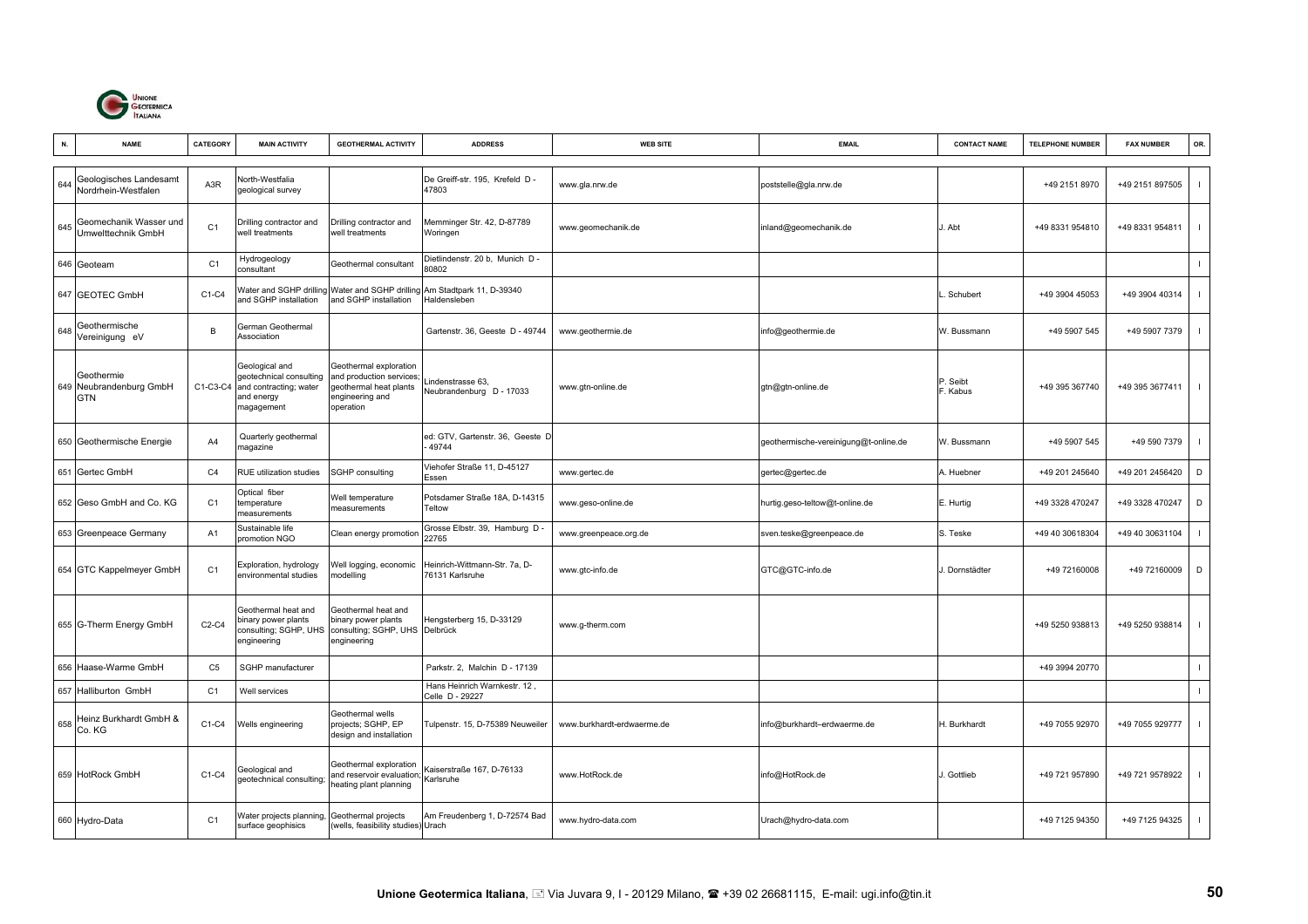

|     | <b>NAME</b>                                                                 | CATEGORY       | <b>MAIN ACTIVITY</b>                                  | <b>GEOTHERMAL ACTIVITY</b>                                                                          | <b>ADDRESS</b>                                                                      | <b>WEB SITE</b>          | <b>EMAIL</b>                           | <b>CONTACT NAME</b> | <b>TELEPHONE NUMBER</b> | <b>FAX NUMBER</b> | OR.            |
|-----|-----------------------------------------------------------------------------|----------------|-------------------------------------------------------|-----------------------------------------------------------------------------------------------------|-------------------------------------------------------------------------------------|--------------------------|----------------------------------------|---------------------|-------------------------|-------------------|----------------|
|     | 661 IGB                                                                     | A <sub>1</sub> | nstitute of Freshwater<br>Ecology and Fisheries       |                                                                                                     | Muggelseedamm 310, Berlin D                                                         | www.igb-berlin.de        | holzbecher@igb-berlin.de               |                     |                         | +49 30 64181667   |                |
| 662 | Imtech Deutschland GmbH<br>Co. KG                                           | C <sub>4</sub> | Energy systems<br>consulting, including RE            | Geothermal systems<br>consulting                                                                    | Behringstr. 7, D-82152 Planegg                                                      | www.imtech.de            | muenchen@imtech.de                     | K. Betz             | +49 89 856900           | +49 89 85690111   |                |
|     | 663 Institut Fresenius Gruppe                                               | $C1-C4-D$      | Groundwater and spa<br>services                       |                                                                                                     | Taunusstein, D                                                                      | www.fresenius.com        | vonstorch@rud.fresenius.com            | K. Von Storch       | +49 6128 744419         | +49 6128 744890   |                |
| 664 | Institut für Energie und<br>Umwelt GmbH                                     | $C1-C4$        | RE technological and<br>environmental studies         | Technological and<br>environmental studies<br>for geothermal projects<br>including HDR and<br>SGHP) | Forgauer St. 116, D-04347 Leipzig                                                   | www.energetik-leipzig.de | energetik@energetik-leipzig.de         | M. Kaltschmitt      | +49 341 24340           | +49 341 2434113   | D              |
| 665 | Institut für<br>Geowissenschaftliche<br>Gemeinschaftsaufgaben<br><b>GGA</b> | A <sub>1</sub> | Geoenvironmental<br>studies                           | Modeling of thermal<br>regimes, European<br>Geothermal Atlas                                        | Stilleweg 2, D-30655 Hannover                                                       | www.gga-hannover.de      | ruediger.schellschmidt@gga-hannover.de | R. Schellschmid     | +49 511 6433539         | +49 511 6433665   | D              |
|     | Institut für<br>666 Thermodynamische<br>Warmet ITW                          | A <sub>1</sub> | leat technology<br>esearch                            |                                                                                                     | University of Stuttgart,<br>Pfaffewalding 6; Stuttgart D -<br>0049                  |                          | seiwald@itw.uni-stuttgart.de           |                     | +49 711 6853229         | +49 711 6853242   |                |
|     | 667 International Commission<br>of Agricultural Engineering                 | A <sub>5</sub> | nternational association<br>of agricultural engineers |                                                                                                     | c/o Institut fur Landtechnik.<br>University of Bonn, Nassellee 5,<br>Bonn D - 53115 | www.ucd.ie/cigr          | cigr@uni-bonn.de                       |                     | +49 228 732389          | +49 228 739644    |                |
| 668 | TAG Tiefbohr GmbH & Co<br>KG                                                | C <sub>1</sub> | Drilling contractor                                   | Well drilling                                                                                       | tagstrasse, D-29221 Celle                                                           | www.itag-celle.de        | info@itag-celle.de                     | . Noevig            | +49 5141 914204         | +49 5141 914388   | $\mathsf D$    |
| 669 | <b>KCA DEUTAG Drilling</b><br>GmbH                                          | C <sub>1</sub> | Orilling contractor                                   | Drilling, feasibility<br>studies                                                                    | Deilmannstraße 1, D-48455 Bad<br>Bentheim                                           | www.kcadeutag.de         | info@de.kcadeutag.com                  | H. Drogt            | +49 5922 72343          | +49 5922 72158    | $\mathsf D$    |
|     | 670 KEMA - IEV GmbH                                                         | C1-C4          | leat systems consultan                                | Geothermal heat<br>systems consultant                                                               | Gostritzerstr. 61-63, Dresden D<br>01217                                            |                          |                                        |                     | +49 351 47349200        | +49 351 47349231  |                |
| 671 | Kern-Erdwärme GmbH &<br>Co. KG                                              | C4             |                                                       | SGHP installer                                                                                      | Salzerstraße 23-25, D-56235<br>Ransbach-Baumbach                                    | www.kern-Erdwaerme.de    | info@kern-Erdwaerme.de                 |                     | +49 2623 884700         | +49 2623 884749   | $\blacksquare$ |
| 672 | Kühnle Kopp & Kausch<br>KK&K                                                | C <sub>5</sub> | Turbine manufacturer                                  |                                                                                                     | lessheimer Strasse 2, D-67227<br>Frankenthal                                        | www.agkkk.de             | knh@agkkk.de                           | H. Knauf            | +49 6233 852459         | +49 6233 852660   | D              |
|     | 673 Kusimex GmbH                                                            | C5             | Fiberglass pipe<br>manufacturer                       |                                                                                                     | Wipperfürther Str. 29-31, D-51103<br>Köln                                           | www.kusimex.de           | info@kusimex.de                        | W. Klein            | +49 221 854071          | +49 221 854011    | $\mathbf{I}$   |
| 674 | Lange & Sohne Gebr.<br>Brunnenbau GmbH                                      | C <sub>5</sub> | SGHP manufacturer                                     |                                                                                                     | udwig Meynstr. 6-8, Halstenbek<br>$D - 25469$                                       |                          |                                        |                     |                         |                   |                |
| 675 | Leibniz Institute for Applied<br>Geosciences GGA                            | A <sub>1</sub> | Water resourhes,<br>geophysical studies               | HDR research, uses<br>research, temperature<br>database                                             | Stilleweg 2, D-30655 Hannover                                                       | www.gga-hannover.de      | gga@gga-hannover.de                    | R. Jung             | +49 511 6433495         | +49 511 6433665   | D              |
| 676 | MeSy GEO Meßsysteme<br>GmbH                                                 | C1-C5          | <b>Nell services and</b><br>packer                    |                                                                                                     | Meesmannstraße 49, D-44807<br>Bochum                                                | www.mesy-online.com      | mesy.bochum@t-online.de                | F. Rummel           | +49 234 54531           | +49 234 54533     |                |
|     | 677 Morane GmbH                                                             | C <sub>1</sub> | Drilling contractor                                   |                                                                                                     | Zum Brunnentobel 10, Leutkirch<br>D - 88299                                         |                          |                                        |                     |                         |                   |                |
|     | 678 Netzsch Artificial Lift                                                 | C <sub>5</sub> | Well pumps<br>nanufacturer                            |                                                                                                     | Geretsriederstr. 1, Waldrkraiburg<br>$D - 84478$                                    |                          | nal.nmp@netzsch.com                    |                     | +49 8638 630            | +49 8638 6 7981   |                |
| 679 | Neubrandenburger<br>Stadtwerke GmbH                                         | C <sub>3</sub> |                                                       | Neubrandenburg<br>gethermal DH operator                                                             | Scheherstr 1, Neubrandenburg<br>D - 17033                                           | www.nsw.de               | info@nsw.de                            |                     | +49 395 3500150         | +49 395 3500118   |                |
|     | 680 Neustadt Glewe GmbH                                                     | C <sub>3</sub> |                                                       | <b>Neustadt Glewe</b><br>gethermal DH operator                                                      | POB 010454 Schwerin D - 0<br>1904                                                   |                          | r.herzig@start-gmbh.de                 |                     |                         |                   |                |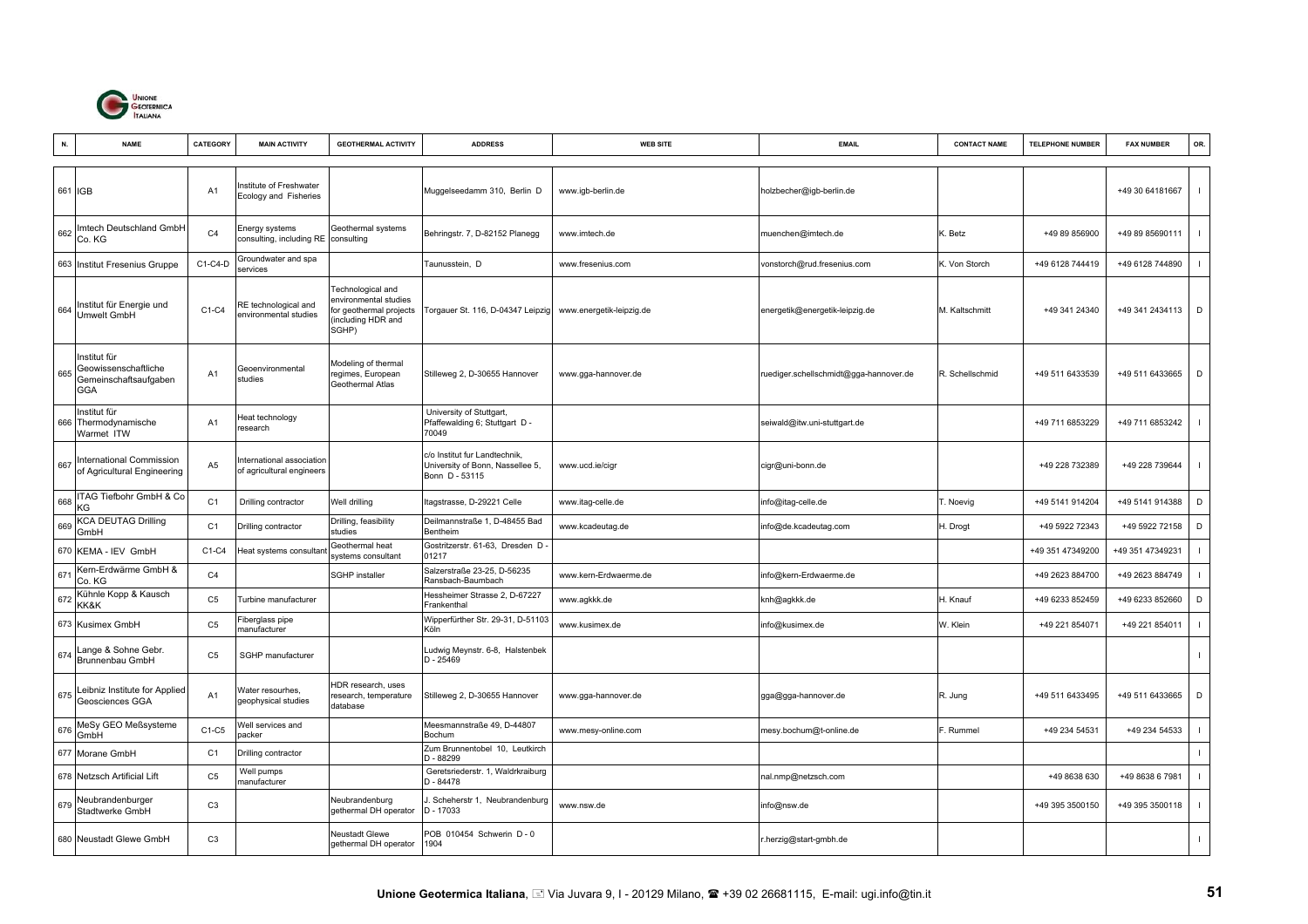

|     | <b>NAME</b>                                                | <b>CATEGORY</b> | <b>MAIN ACTIVITY</b>                                                                | <b>GEOTHERMAL ACTIVITY</b>                                                     | <b>ADDRESS</b>                                                                    | <b>WEB SITE</b>              | <b>EMAIL</b>                       | <b>CONTACT NAME</b> | <b>TELEPHONE NUMBER</b> | <b>FAX NUMBER</b> | OR.            |
|-----|------------------------------------------------------------|-----------------|-------------------------------------------------------------------------------------|--------------------------------------------------------------------------------|-----------------------------------------------------------------------------------|------------------------------|------------------------------------|---------------------|-------------------------|-------------------|----------------|
|     | 681 New Energy                                             | A4              | Bimonthly RE magazine                                                               | Geothermal news                                                                | ed: German Wind Energy<br>Association, Herrenteichsstr. 1,<br>Osnabruck D - 49074 | www.wind-energie.de          | info@wind-energie.de               |                     |                         | +49 541 3506030   | $\mathbf{I}$   |
| 682 | <b>Normec Oilfield Products</b><br>Sales und Services GmbH | C <sub>4</sub>  | Oil field products sales<br>and services                                            | Geothermal field<br>products sales and<br>services                             | Nernerusstr 29, D-29227 Celle                                                     | www.normec.de                | normec-celle@t-online.de           | G. Heginger         | +49 5141 882548         | +49 5141 882956   | $\blacksquare$ |
|     | Preussag Wasser und<br>Rohrtechnik GmbH                    | C <sub>1</sub>  | Drilling contractor                                                                 |                                                                                | Rodauerstr. 55, Zwingernberg D<br>64673                                           | www.preussag.de              | laurich.frank@preussag.de          |                     | +49 6251980250          |                   | $\mathbf{I}$   |
| 684 | PST Spezialtiefbau GmbH                                    | C <sub>1</sub>  | Vater wells and special<br>wells drilling                                           | Water wells and special<br>wells drilling                                      | Platanenallee 55, D-64673<br>Zwingenberg                                          | www.pst-spezialtiefbau.de    | grassl.benno@pst-spezialtiefbau.de | H. Grassl           | +49 6251 980311         | +49 6251 980199   | $\mathbf{I}$   |
| 685 | Pumpenboese - SBF -<br>Hagusta                             | C <sub>5</sub>  | Water well casing.<br>submersible pumps<br>nanufacturer                             |                                                                                | Moorbeernweg 1, D-31288 Peine                                                     | www.gwe-gruppe.de            | Kuehn@gwe-gruppe.de                | G. Kühn             | +49 5171 294120         | +49 5171 294111   | D              |
|     | 686 Q-Con GmbH                                             | C <sub>1</sub>  | Well testing, reservoir<br>nodelling and<br>stimulation, feasibility<br>studies     | Well testing reservoir<br>nodelling and<br>stimulation, feasibility<br>studies | Duerkheimer Str. 27, D-67125<br>Dannstadt-Schauernheim                            | www.q-con.de                 | weidler@q-con.de                   | R. Weidler          | +49 6343 939699         | +49 6343 939729   | D              |
|     | 687 Repower Systems AG                                     | C <sub>4</sub>  | <b>RE</b> consulting                                                                | Geothermal consultant                                                          | Flughafenstr. 54, Hamburg D -<br>2335                                             | www.repower.de               | info@repower.de                    | K. Beneke           | +49 40 5393070          | +49 40 53930777   |                |
| 688 | Research Centre Juelich<br>GmbH                            | C <sub>1</sub>  | Energy and<br>environmental research<br>projects management<br>for Federal Ministry | Utilization of geothermal<br>energy                                            | Leo Brandt Strasse, D-52425<br>Juelich                                            | www.fz-juelich.de/ptj/       | beo42.beo@fz-juelich.de            | H. Wempe            | +49 2461 613251         | +49 2461 613131   | D              |
|     | 689 Rödl & Partner GbR                                     | C <sub>4</sub>  | inancial advisor<br>economic feasibility<br>studies                                 | Financial advisor<br>economic feasibility<br>studies                           | Äußere Sulzbacher Str. 100, D-<br>90491 Nürnberg                                  | www.roedl.de                 | info@roedl.de                      | B. Rödl             | +49 911 9193402         | +49 911 9193902   | $\mathbf{I}$   |
|     | 690 ROM - München                                          | C <sub>4</sub>  | Energy plants consultar                                                             | Geothermal heat<br>systems consultant                                          | Behringstr. 7, Planegg D - 82152                                                  | www.rom.de                   | rom-muenchen@rom.de                | K. Betz             | +49 89 856900           | +49 89 85690111   | $\mathbf{I}$   |
| 691 | Saarberg-Fernwärme<br>GmbH                                 | $C2-C3$         | Energy producer and<br>listributor                                                  | Erding geothermal DH<br>operator                                               | Sulzbachstr. 26, Saarbrucken D<br>6111                                            | www.sfw.de                   | info@sfw.de                        |                     | +49 681 30900           | +49 3099340       | $\mathbf{I}$   |
|     | 692 Satag Thermotechnik AG                                 | C <sub>5</sub>  | SGHP manifacture and<br>servicing                                                   | SGHP manifacture and<br>servicing                                              | Sassnitzer Str. 8, D-90425<br>Nürnberg                                            | www.satagthermotechnik.ch    | satag.thermotechnik@t-online.de    |                     | +49 911 9389740         | +49 911 9389739   | $\mathbf{I}$   |
|     | 693 SFW GmbH                                               | C3-C4           | Planning constructing,<br>maneging energy<br>projects                               | lanning constructing,<br>maneging geothermal<br>projects                       | Sulzbachstr, 39, D-66111<br>Saarbrücken                                           | www.sfw.de                   | info@sfw.de                        | D. Barth            | +49 681 4059600         | +49 681 4059340   | $\mathbf{I}$   |
|     | 694 Stadtwerke Bad Urach                                   | C <sub>3</sub>  | Municipal water<br>business and gas<br>distribution                                 | IDR exploration and<br>esearch                                                 | Marktplatz 8-9, D-72574 Bad<br>Urach                                              |                              | GEOTHERMIE-SWBU@t-online.de        | B. K. Groß          | +49 7125 156237         | +49 7125 156133   | $\mathbf{I}$   |
|     | 695 Stadtwerke Straubing                                   | C <sub>3</sub>  | Municipal services body                                                             | Straubing geothermal<br>DH exploitation                                        | Sedanstr. 10, Straubing D -<br>94315                                              | www.stadtwerke-straubing.de  | mail@stadtwerke-straubing.de       |                     | +49 9421 864110         | +49 9421 864130   | $\mathbf{I}$   |
|     | 696 Stadtwerke Waren                                       | C <sub>3</sub>  | Municipal services body                                                             | Waren geothermal DH<br>exploitation                                            | Ernst Albanstr. 2, Waren (Muritz)<br>$D - 17192$                                  |                              |                                    |                     | +49 3991 185244         |                   | $\mathbf{I}$   |
| 697 | Stiebel Eltron GmbH & Co.<br>KG.                           | C <sub>5</sub>  | IP manufacturer                                                                     | GSHP manufacturer                                                              | Stiebel Straße, D-37603<br>lolzminden                                             | www.stibel-eltron.com        | info@stiebel-eltron.com            | F. Meier            | +49 5531 7020           | +49 5531 702480   | D              |
| 698 | STÜWA Konrad<br>Stükerjürgen GmbH                          | C1-C4           | Vell equipment sale and<br>servicing                                                |                                                                                | Hemmersweg 80, D-33397<br>Rietberg                                                | www.stuekerjuergen-konrad.de | info@stuekerjuergen-konrad.de      | E. Stükerjürgen     | +49 5244 4070           | +49 5244 1670     | $\mathbf{I}$   |
|     | 699 Systherma GbR                                          | $C1-C4$         | lanning and<br>upervising geothermal<br>heat projects                               | SGHP engineering and<br>geothermal exploration<br>studies                      | inkenstrasse 1, D-72181<br>Starzach-Felldorf                                      | www.systherma.de             | systherma@gmx.de                   | S. Walker-Hertkorn  | +49 7483 912287         | +49 7483 912286   |                |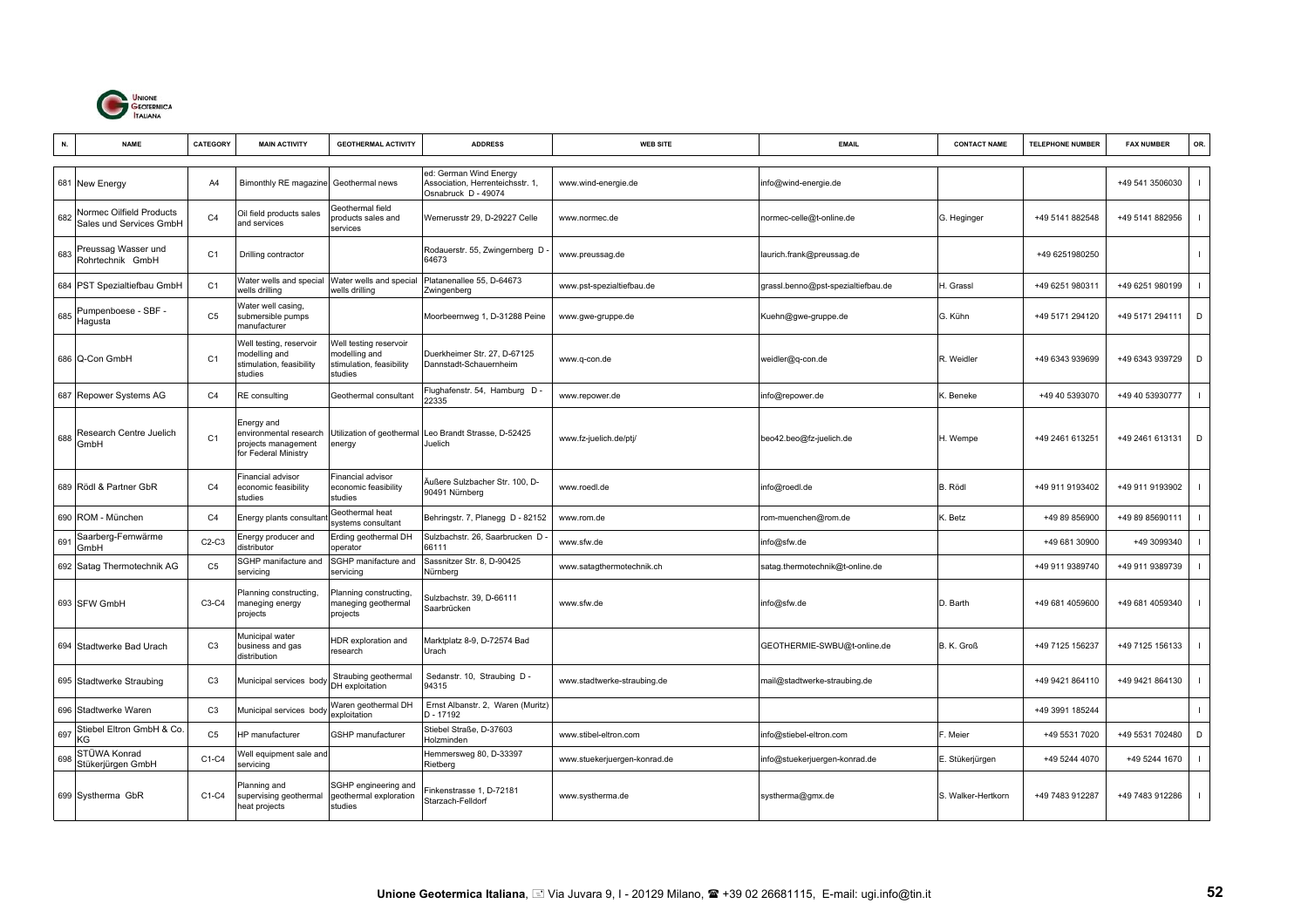

|     | <b>NAME</b>                                                                                        | CATEGORY       | <b>MAIN ACTIVITY</b>                                       | <b>GEOTHERMAL ACTIVITY</b>                                                         | <b>ADDRESS</b>                                | <b>WEB SITE</b>                  | <b>EMAIL</b>                             | <b>CONTACT NAME</b> | <b>TELEPHONE NUMBER</b> | <b>FAX NUMBER</b> | OR.          |
|-----|----------------------------------------------------------------------------------------------------|----------------|------------------------------------------------------------|------------------------------------------------------------------------------------|-----------------------------------------------|----------------------------------|------------------------------------------|---------------------|-------------------------|-------------------|--------------|
|     | <b>Technical University of</b><br>700 Aachen, Department of<br>Hydrogeology                        | A <sub>1</sub> | Mineral and thermal<br>water education                     | Spa studies                                                                        | Templergraben 55, D-52056<br>Aachen           | www.rwth-aachen.de               | langguth@rwth-aachen.de                  | R. Langguth         | +49 241 8096789         | +49 241 92648     | D            |
| 701 | <b>Technical University of</b><br>Berlin, Institute of Energy<br>and Automation<br>Technology      | A <sub>1</sub> | RE studies and<br>education                                | Geothermal electricity<br>production studies                                       | Einsteinufer 11, D-10587 Berlin               |                                  | rolf.hanitsch@iee.tu-berlin.de           | R. Hanitsch         | +49 30 31422403         | +49 30 31421133   | D            |
|     | <b>Technical University of</b><br>702 Berlin, Institute of Energy<br><b>Techniques and Systems</b> | A <sub>1</sub> | hermal research and<br>education                           | <b>GHP</b> research                                                                | Einsteinufer 25 Sekr TA 8, D-<br>10587 Berlin | www.tu-berlin.de/~energiesysteme | georg.erdmann@tu-berlin.de               | G. Erdmann          | +49 30 31424656         | +49 30 31426908   | D            |
|     | Technical University of<br>703 Darmstadt, Institute of<br>Geotechnics                              | A <sub>1</sub> | Geotechnical research                                      | Energy piles research                                                              | Petersenstrasse 13, D-64380<br>Darmatadt      | www.gt.bauing.tu-darmstadt.de    | katzenbach@geotechnik.tu-darmstadt.de    | R. Katzenbach       | +49 6151 162149         | +49 6151 166683   | D            |
|     | <b>Technical University of</b><br>704 Freiberg, Institute for<br>Geology                           | A1             | Geological education                                       | lydrogeology and<br>nydrochemistry research 09599 Freiberg                         | Gustav Zeuber Strasse 12, D-                  | www.geo.tu-freiberg.de           | merkelr@geo.tu-freiberg.de               | B. J. Merkel        | +49 3731 392792         | +49 3731 392720   | D            |
|     | Terrawat Ges. f. Energie,<br>705 Wasser und<br>Umwelttechnik mbH                                   | C1-C2-C4       | Water technical<br>consulting; RE<br>consulting            | Geothermal heat and<br>electrical power planning 84435 Lengdorf<br>and engineering | Bischof-Arn-Platz 2. II OG. D-                | www.terrawat.de                  | ruhland@terrawat.de                      | J. Ruhland          | +49 8083 53950          | +49 8083 539517   |              |
|     | 706 Thermal Conductivity<br>Scanning                                                               | C <sub>5</sub> | Thermal conducivity<br>measurement systems<br>manufacturer |                                                                                    | Kornacker 4, D-94571 Schaufling               | www.tcscan.de                    | lippmann@l-gm.de                         | E. Lippmann         | +49 9904 84076          | +49 9904 8119802  | D            |
|     | 707 Thermowave Gesellschaft<br>Fuer Waermetechnik mbH                                              | C <sub>5</sub> | Heat exchangers<br>manufacturer                            |                                                                                    | Eichenweg 4, Berga D - 06536                  |                                  | thermowave@t-online.de                   | . Schenker          | +49 34651 4180          | +49 34651 41813   | $\mathbf{I}$ |
|     | 708 UBeG GbR                                                                                       | $C1-C4$        | Geotechnical and<br>environmental<br>consulting            | Geothermal exploration<br>and field management;<br>heat plants studies             | Industriestraße 3, D-35580<br>Wetzlar         | www.UbeG.de                      | UBeG@UBeG.de                             | E. Mands            | +49 6441 212910         | +49 6441 212911   |              |
|     | 709 University of Bremen                                                                           | A1             | Scientific education;<br>narine geophysics<br>studies      | Aarine geothermal<br>shows investigation                                           | Klagenfurter Straße, D-28359<br>Bremen        | www.geophys2.uni-bremen.de       | vill@uni-bremen.de                       | I. Villinger        | +49 421 2184509         | +49 421 2187163   | D            |
|     | University of Giessen,<br>710 Instute of Applied<br>Geosciences                                    | A <sub>1</sub> | Earth sciences<br>education                                |                                                                                    | Ludwigstr. 23, Giessen D - 35390              | www.uni-giessen.de               | Bernhard.Buehn@geolo.uni-giessen.de      | <b>B.</b> Sanner    | +49 641 9936124         | +49 641 9936109   |              |
|     | University of Hohenheim,<br>711 Department of Agricultural<br>Sciences                             | A1             | Agricultural education                                     |                                                                                    | Stuttgart D - 70593                           |                                  | post@uni-hohenheim.de                    |                     | +49 711 4590            | +49 711 4593960   | $\mathbf{I}$ |
| 712 | University of Münich,<br>Department of Geology                                                     | A <sub>1</sub> | Hydrogeology and<br>environmental geology<br>education     | <b>Seothermal exploration</b><br>studies                                           | uisenstrasse 37, D-80333 Münich               | www.hydrologie.uni.munchen.de    | Stefan.Wohnlich@iaag.geo.uni-muenchen.de | S. Wohnlich         | +49 89 21806568         | +49 89 21806594   | D            |
|     | 713 University of Oldenburg                                                                        | A1             | <b>RE</b> education                                        |                                                                                    | POB 2503, Oldenburg D - 26111                 | www.physik.uni-oldenburg.de/ehf  | edu@uni-oldenburg.de                     | E. Knagge           | +49 441 7983544         | +49 441 7983326   | $\mathbf{I}$ |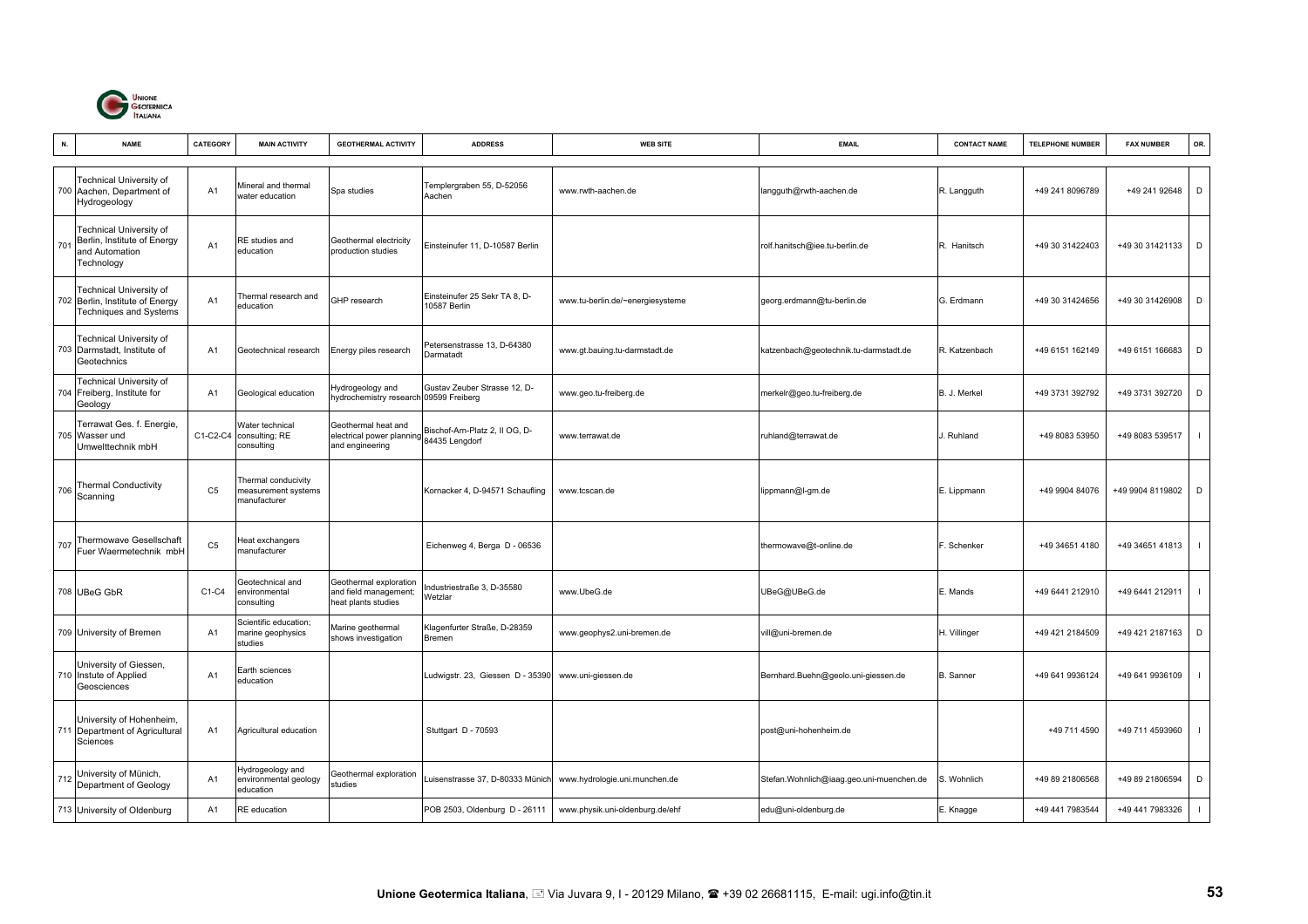

| N.  | <b>NAME</b>                                                                                    | <b>CATEGORY</b> | <b>MAIN ACTIVITY</b>                                                                               | <b>GEOTHERMAL ACTIVITY</b>                             | <b>ADDRESS</b>                                   | <b>WEB SITE</b>          | <b>EMAIL</b>             | <b>CONTACT NAME</b> | <b>TELEPHONE NUMBER</b> | <b>FAX NUMBER</b> | OR. |
|-----|------------------------------------------------------------------------------------------------|-----------------|----------------------------------------------------------------------------------------------------|--------------------------------------------------------|--------------------------------------------------|--------------------------|--------------------------|---------------------|-------------------------|-------------------|-----|
|     |                                                                                                |                 |                                                                                                    |                                                        |                                                  |                          |                          |                     |                         |                   |     |
|     | University of Stuttgart,<br>714 Institute of Energy<br>Economics and Rational<br>Use of Energy | A1              | Energy education                                                                                   |                                                        | - Pfaffenwaldring 31, Stuttgart D<br>70550       | www.ier.uni-stuttgart.de | ier@ier.uni-stuttgart.de |                     | +49 711 6857560         | +49 711 6857567   | - 1 |
|     | Untergrundspeicher und<br>715 Geotechnologie Systeme<br>GmbH                                   | C <sub>1</sub>  | Underground storage<br>facilities design,<br>construction and<br>management                        | Drilling contractor                                    | Berliner Chaussee 2, D-15749<br>Mittenwalde/Mark | www.ugsnet.de            | info@ugsnet.de           | K. Günter           | +49 33764 820           | +49 33764 82220 D |     |
| 716 | VDI Association of<br>Engineers                                                                | A2              | <b>Fechnical studies and</b><br>promotion                                                          | Underground heat<br>storage studies                    | Graf Recke Strasse 84, D-40479<br>Düsseldorf     | www.vdi.de               | baumann@vdi.de           | E. Karstantinidon   | +49 211 6214219         | +49 211 6214161   | D   |
|     | Verband Deutscher Kur-<br>717 und Tourismus-Fachleute<br>eV VDKF                               | D               | Spas association                                                                                   |                                                        | Schlaatzweg 1, Potsdam D -<br>4473               | www.vdkf.org             | info@vdkf.org            |                     | +49 331 2706278         | +49 331 2706279   |     |
|     | 718 Viessmann Werke GmbH                                                                       | C <sub>5</sub>  | Energy equipment<br>manufacturer                                                                   | SGHP manufacturer                                      | POB 10, Allendorf, D - 35107                     | www.viessmann.de         |                          | Rehbon              | '+49 6452 700           | +49 6452 702780   |     |
|     | 719 Weir Entropie GmbH                                                                         | C <sub>5</sub>  | Desalination plants<br>contruction; absorption<br>heat pumps and<br>downhole pumps<br>manufacturer |                                                        | laager Strasse 2, D-85435 Erding                 | www.entropie.com         | info@entropie-gmbh.de    | J. Scharfe          | +49 8122 98380          | +49 8122 983818 D |     |
|     | 720 Wick-Haus GmbH                                                                             | C <sub>4</sub>  | Architectural consulting                                                                           | <b>SGHP</b> installation                               | Schwarzwaldstr. 1, D-77933 Lahr<br>Schwarzwald   | www.wick-haus.de         | info@Wick-Lahr.de        | Elsa Wick           | +49 7821 30011          | +49 7821 32220    |     |
|     | 721 Zent-Frenger mbH                                                                           | $C4-C5$         | louse appliances<br>nanufacturer and<br>installer                                                  | SGHP and EP<br>equipment manufacturer<br>and installer | Schwarzwaldstr. 2, D-64646<br>Heppenheim         | www.zent-frenger.de      | zentrale@zent-frenger.de | F. Nüßle            | +49 6252 79070          | +49 6252 790731   | D   |
|     | 722 Zentrum Umwelt und<br>Rostoffberatung                                                      | C <sub>4</sub>  | Energy studies                                                                                     | Geothermal technology<br>studies                       | Miramstr. 87, Kassel D - 34123                   |                          | WHZentrum@aol.com        | W. Herr             | +49 561 9832460         | +49 561 9832418   |     |
|     | ZREU Zentrum fur<br>723 Rationelle Energie<br>Anwendung und Umwelt<br>GmbH                     | C <sub>4</sub>  | <b>RUE</b> studie                                                                                  |                                                        | Wieshuberstr. 3, Regensburg D<br>93059           | www.zreu.de              | info@ZREU.de             | T. Lautenschlager   | +49 941 464190          | +49 941 4641910   |     |
| 72. | Zweckverband fur<br>Geowärme Erding                                                            | C <sub>3</sub>  |                                                                                                    | Erding geothermal heat<br>plant operator               | andshuter Straße 1, D-85435<br>Erding            | ww.geowarme-erding.de    | geowarme@erding.com      | A. Gabauer          | +49 8122 408105         | +49 8122 408107   | D   |
|     |                                                                                                |                 |                                                                                                    |                                                        |                                                  | 19 - GREECE              |                          |                     |                         |                   |     |

|     | 725 Agricultural Bank of<br>Greece          | A2             |                                                 |                       | Odos Panepistimiou 23, GR-<br>10564 Athens      |              |                        | +30 21 03230521 | +30 21 03234386 |  |
|-----|---------------------------------------------|----------------|-------------------------------------------------|-----------------------|-------------------------------------------------|--------------|------------------------|-----------------|-----------------|--|
| 726 | , Agricultural University of<br>Athens GPA  | A <sub>1</sub> | Agricultural education                          | RE use in agriculture | lera Odos 75, GR-11855 Athens                   | www.aua.gr   | r@aua.gr               | +30 21 05294002 | +30 21 05294023 |  |
|     | 727 Athens News Agency ANA                  | A4             | News agency                                     |                       | Odos Tsoha 36, GR-11521 Athens www.ana.gr       |              | ape@ana.gr             | +30 21 06400560 | +30 21 06400581 |  |
| 728 | Centre Renewable Energy<br>Sources CRES     | A <sub>1</sub> | RE promotion and<br>development<br>organization | Geothermal studies    | 19th Km Marathonos Avenue, GR-<br>19009 Pikermi | www.cress.gr | ktigas@cresdb.cress.gr | +30 21 06039900 | +30 21 06039904 |  |
| 729 | Chamber of Commerce &<br>Industry of Athens | A <sub>1</sub> |                                                 |                       | Odos Akademias 7, GR-10671<br>Athens            | www.acci.gr  | info@acci.gr           | +30 21 03602411 | +30 21 03616464 |  |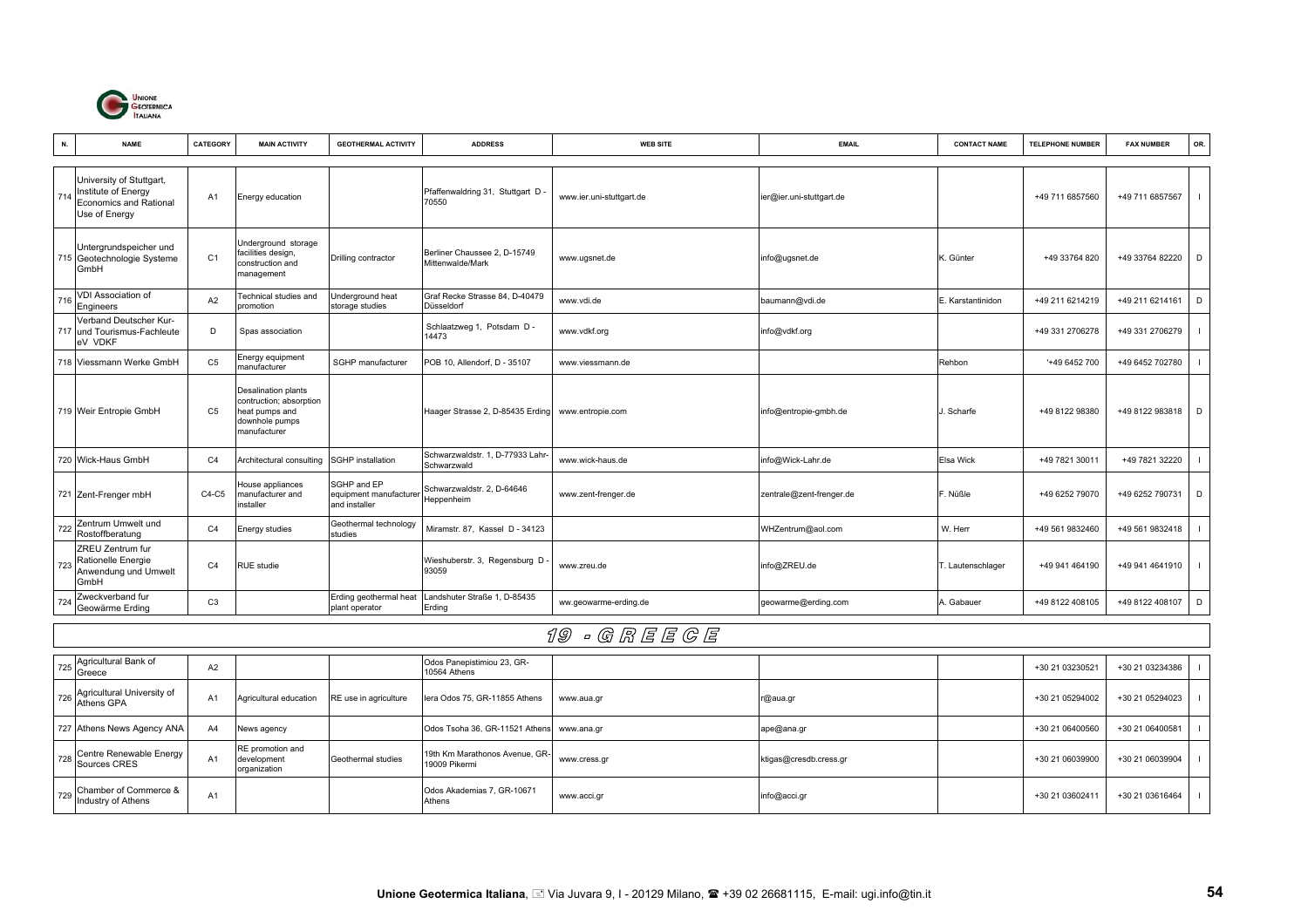

| N.  | <b>NAME</b>                                                                                  | CATEGORY       | <b>MAIN ACTIVITY</b>                                          | <b>GEOTHERMAL ACTIVITY</b>                                                              | <b>ADDRESS</b>                                                                                  | <b>WEB SITE</b>    | <b>EMAIL</b>                                                                                         | <b>CONTACT NAME</b>   | <b>TELEPHONE NUMBER</b> | <b>FAX NUMBER</b> | OR.          |
|-----|----------------------------------------------------------------------------------------------|----------------|---------------------------------------------------------------|-----------------------------------------------------------------------------------------|-------------------------------------------------------------------------------------------------|--------------------|------------------------------------------------------------------------------------------------------|-----------------------|-------------------------|-------------------|--------------|
|     | <b>Chemical Process</b><br>730 Engineering Research<br>Institute                             | A <sub>1</sub> | Chemical research<br>nstitute                                 |                                                                                         | POB 1517, Thessaloniki GR -<br>54006                                                            | www.cperi.forth.gr | andritso@alexandros.cperi.forth.gr<br>ilio@alexandros.cperi.certh.gr<br>karabaj@iason.cperi.forth.gr |                       | +30 2310 996255         | +30 231 0996209   | $\mathbf{I}$ |
|     | 731 Clean Power Co                                                                           | $C1-C4$        | Energy and environment<br>consultancy, including<br><b>RE</b> | Consultancy on:<br>geothermal energy for<br>agrigultural uses and<br>desalination; SGHP | Kilikias st. 16, GR-15236 Nea<br>Penteli                                                        |                    | skir@aua.gr                                                                                          | Ev. Kyristsis         | +30 210 8041895         | +30 210 8041109   | D            |
| 732 | Federation of Greek<br>Industries                                                            | A2             |                                                               |                                                                                         | Odos Xenophontos 5, GR-10557<br>Athens                                                          |                    |                                                                                                      |                       |                         |                   | $\mathbf{I}$ |
|     | 733 Feror Plastics SA                                                                        | C <sub>5</sub> | Plastic pipes<br>manufacturer                                 |                                                                                         | Kilkis industrial area, Kilkis GR -<br>61100                                                    |                    | feror@spark.net.gr                                                                                   | V. Matskos            | +30 2341 071313         | +30 2341 071693   | $\mathbf{I}$ |
|     | 734 Gamma 4 Ltd.                                                                             | $C1-C4$        | lydrogeological and<br>environmental<br>consultant            |                                                                                         | Michalakopoulou str. 44, Athens<br>GR - 11528                                                   |                    | gamma4@hol.gr                                                                                        | P. Avgeropoulos       | +30 21 07257466         | +30 21 07257486   | $\mathbf{I}$ |
|     | Gerling Sustainable<br>735 Development Project<br>Hellas GSDP                                | C <sub>4</sub> | Sustainable projects,<br>development and<br>management        | Geothermal desalination<br>project management                                           | Vas Sofias Ave 4, GR-106 Athens                                                                 |                    | george.radoglou@gerling.com                                                                          | G. Radoglou           | +30 21 07259367         | +30 21 07259177   | $\mathbf{I}$ |
| 736 | Hellenic Association of<br>Municipalities and<br>Communities of Curative<br>Springs and Spas | D              | Spas association                                              | <b>Thermal</b> spas<br>association                                                      | Laskaratou str. 23, Thessaloniki<br>GR - 54646                                                  |                    | stefstef@otenet.gr                                                                                   | S. Stefanidis         | +30 231 0412126         | +30 231 0423941   | $\mathbf{I}$ |
| 737 | Hellenic Geothermal<br>Association                                                           | B              |                                                               | National geothermal<br>association                                                      | Sina Str. 36, GR-10680 Athens                                                                   |                    | Vkark@acropolis.net                                                                                  | G. Radoglou           | +30 21 03387280-2       | +30 21 03387283   | $\mathbf{I}$ |
| 738 | Hellenic Industrial<br>Development Bank SA                                                   | A2             |                                                               |                                                                                         | Leoforos Syngrou 87, GR-11745<br>Athens                                                         |                    |                                                                                                      |                       | +30 21 092414725        | +30 21 09241513   | $\mathbf{I}$ |
| 739 | Institute of Geology and<br>Mineral Exploration IGME                                         | A <sub>3</sub> | nstitute of earth of<br>sciences                              | Geothermal exploration                                                                  | Messoghion St. 70, GR-11527<br>Athens                                                           |                    |                                                                                                      |                       | +30 21 07798412         | +30 21 07752211   |              |
|     | 740 Kantor SA                                                                                | C <sub>4</sub> | Energy consultant                                             |                                                                                         | Vas Sofias str. 4, Athens GR -<br>10674                                                         | www.kantor.gr      | central@kantor.gr                                                                                    | <b>F. Hadjicostas</b> | +30 21 07297500         | +30 21 07249528   | $\mathbf{I}$ |
|     | 741 Kapa Systems                                                                             | C1-C4          | Energy consultant                                             | Geothermal consultant                                                                   | Navarinou St. 6 Pefki, GR-15121<br>Athens                                                       |                    | /kark@acropolis.net                                                                                  | V. Karkoulias         | +30 21 06140220-1       |                   | $\mathbb{L}$ |
|     | 742 LDK Consultant Engineers<br>and Planners Ltd                                             | C1-C4          | Energy and environment<br>consultancy                         | Assessment of<br>geothermal resources<br>energy use                                     | Off 21, Thivaidos str., P.O. Box<br>and feasibility studies on 51299, GR-14510 Kifissia (Athens | www.ldk.gr         | ene@ldk.gr                                                                                           | E. Krontiris          | +30 21 08196700         | +30 21 08196709   | D            |
|     | 743 Milos A.E.                                                                               | C <sub>3</sub> |                                                               | Milos geothermal<br>desalination engineering                                            |                                                                                                 |                    |                                                                                                      |                       |                         |                   | $\mathbf{I}$ |
|     | 744 Ministry of Aegean                                                                       | A <sub>3</sub> |                                                               |                                                                                         | Leoforos Syngrou 49, GR-11743<br>Athens                                                         |                    |                                                                                                      |                       | +30 21 09225240         | +30 21 09216204   | $\mathbf{I}$ |
|     | 745 Ministry of Agriculture                                                                  | A <sub>3</sub> |                                                               |                                                                                         | Odos Acharnon 2-6, GR Athens                                                                    | www.minagric.gr    |                                                                                                      |                       | +30 21 05245587         | +30 21 05240475   | $\mathbf{I}$ |
|     | 746 Ministry of Development                                                                  | A <sub>3</sub> |                                                               |                                                                                         | Odos Mihalakopoulou 80, Athens<br>GR-11528                                                      |                    |                                                                                                      |                       | +30 21 07708615         | +30 21 07788279   | $\mathbf{I}$ |
| 747 | Ministry of Macedonia and<br>Thrace                                                          | A <sub>3</sub> |                                                               |                                                                                         | Aghiou Dimitriou Str., GR-54123<br>Thessaloniki                                                 | www.mathra.gr      | webmaster@mathra.gr                                                                                  |                       | +30 231 0264321         | +30 231 0263332   | $\mathbf{I}$ |
| 748 | Ministry of National<br>Economy                                                              | A <sub>3</sub> |                                                               |                                                                                         | Plateia Syntagmatos, GR-10563<br>Athens                                                         |                    |                                                                                                      |                       | +30 21 03230931         | +30 21 03232218   | $\mathbf{I}$ |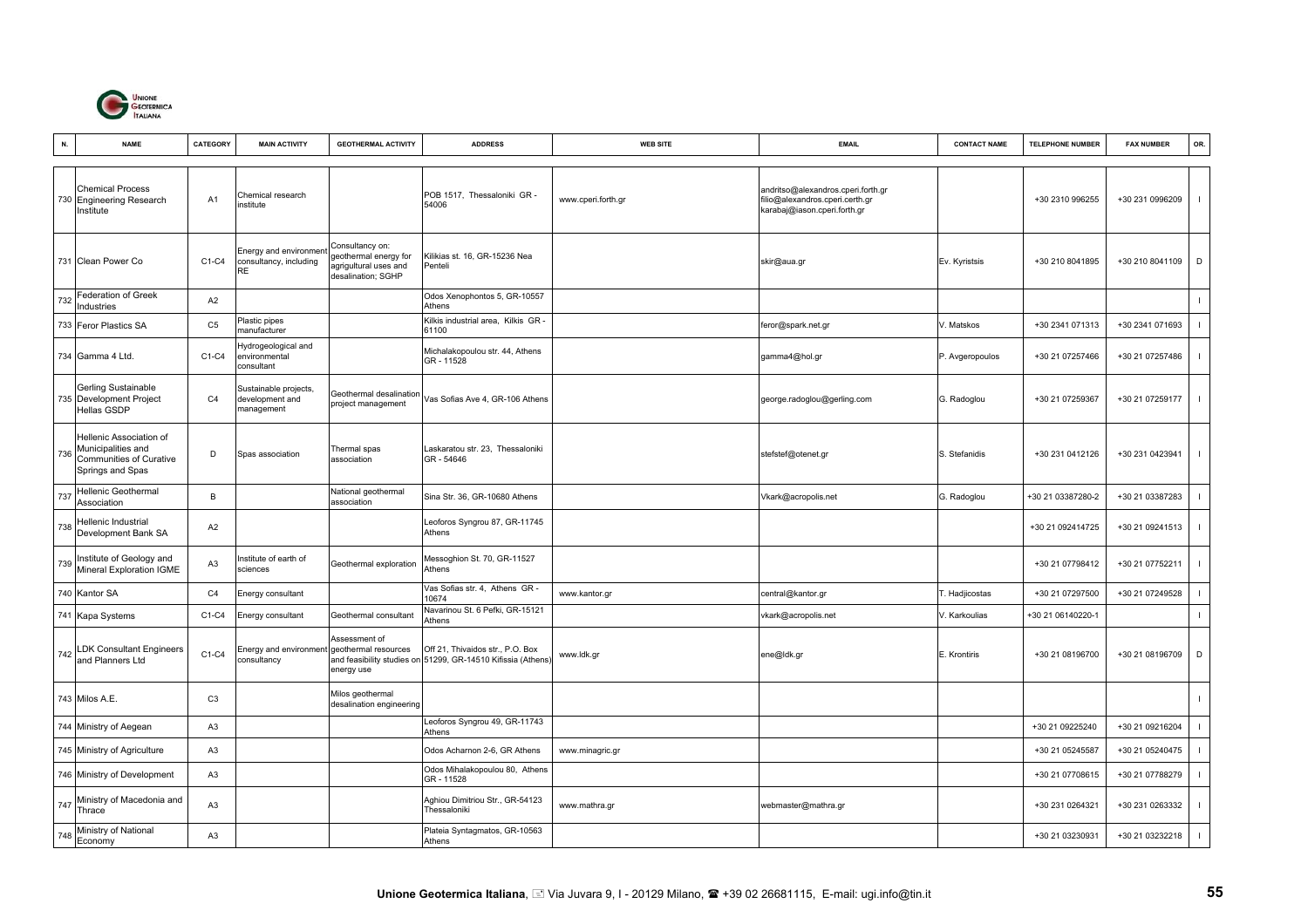

| N.  | <b>NAME</b>                                                                                         | CATEGORY       | <b>MAIN ACTIVITY</b>                    | <b>GEOTHERMAL ACTIVITY</b> | <b>ADDRESS</b>                                    | <b>WEB SITE</b> | <b>EMAIL</b>        | <b>CONTACT NAME</b> | <b>TELEPHONE NUMBER</b> | <b>FAX NUMBER</b> | OR.            |
|-----|-----------------------------------------------------------------------------------------------------|----------------|-----------------------------------------|----------------------------|---------------------------------------------------|-----------------|---------------------|---------------------|-------------------------|-------------------|----------------|
|     | Ministry of the<br>749 Environment Town<br>Planning and Public Works                                | A <sub>3</sub> |                                         |                            | Odos Amaliados 17, GR-11523<br>Athens             | www.minenv.gr   |                     |                     | +30 21 06431461         | +30 21 06432589   | - 1            |
|     | 750 National Hellenic Research<br>Foundation                                                        | A <sub>1</sub> | National research<br>institute          |                            | Vassileos Constantinou Ave 48,<br>GR-11635 Athens |                 |                     |                     | +30 21 0722981115       | +30 21 07246618   |                |
| 751 | National Investment Bank<br>for Industrial Development                                              | A <sub>2</sub> |                                         |                            | eoforos Amalias 12-14, GR-<br>10236 Athens        |                 |                     |                     | +30 21 03242651         | +30 21 03296211   |                |
|     | 752 National Observatory of<br>Athens                                                               | A <sub>1</sub> | RE and sky sciences<br>research centre  |                            | POB 20048, GR-11810 Athens                        | www.noa.gr      |                     |                     | +30 21 03490104         | +30 21 03490120   |                |
|     | 753 Omega Ltd.                                                                                      | $C1-C4$        | Geologic and<br>geothermal consultant   | Geothermal consultant      | Sina Str. 36, GR-10680 Athens                     |                 | vkark@acropolis.net |                     | +30 210 3387280-2       | +30 210 3387283   |                |
|     | 754 Public Power Corporation<br>of Greece PPC DEH                                                   | C <sub>2</sub> | National electric power<br>utility      | Geothermal operator        | Odos Xalkokondyli 30, Athens<br>GR - 10432        | www.dei.gr      | info@dei.com.gr     |                     | +30 21 05230301         | +30 21 05238445   |                |
|     | <b>Srategic Planning Effective</b><br>755 Engineering &<br>Development Ltd SPEED                    | C <sub>4</sub> | Energy and water<br>consultant          |                            | Averof str. 30, Athens GR -<br>10433              |                 | speed@hol.gr        | P. Catsis           | +30 21 08214407         | +30 21 08225755   | $\blacksquare$ |
|     | <b>Technical University of</b><br>756 Athens, Departments Rural<br><b>Engineering and Surveying</b> | A <sub>1</sub> | Technical education                     |                            | Polytechnioupoli Zografou, GR-<br>15780 Athens    |                 |                     |                     | +30 231 07721000        | +30 231 07722048  | - 1            |
|     | 757 Thessaloniki Chamber of<br>Commerce and Industry                                                | A <sub>1</sub> |                                         |                            | Odos Tsimiski 29, GR-54624<br>Thessaloniki        |                 |                     |                     | +30 231 0224438         | +30 231 0230237   |                |
| 758 | University of Athens,<br>Faculty of Sciences                                                        | A1             | Scientific education                    |                            | Odos Panepistimiou 30, GR-<br>10679 Athens        |                 |                     |                     | +30 21 03614301         | +30 21 03602145   |                |
|     | University of Thessaloniki<br>759 Faculty of Sciences,<br>Department of Geology                     | A <sub>1</sub> | Earth sciences<br>education             |                            | University Campus, GR-54006<br>Thessaloniki       |                 | fyticas@geo.auth.gr | M. Fytikas          | +30 231 0998475         | +30 231 0998482   | - 1            |
|     | University of Thessaloniki,<br>760 Faculty of Geotechnical<br>Sciences                              | A <sub>1</sub> | Agriculture and<br>veterinary education |                            | University Campus, GR-54006<br>Thessaloniki       |                 |                     |                     | +30 231 0996703         | +30 231 0206738   |                |

## 20 - H U N G A R Y

| 761 Aquadrill Kft                 |        | Drilling contractor                   |                  | Fuzfa ut 1, Pomaz H - 2013                  |                 |                      | B. Ferenc   | +36 26 326990 |               |  |
|-----------------------------------|--------|---------------------------------------|------------------|---------------------------------------------|-----------------|----------------------|-------------|---------------|---------------|--|
| 762 Aquaplus Kft                  | C1-C4  | Drilling contractor, space<br>heating |                  | Sovenyhazi ut 1/B, Sandorfalva H<br>$-6762$ | www.aquaplus.hu | aquaplus@aquaplus.hu | M. Kurunczi | +36 62 251747 | +36 62 251747 |  |
| 763 Aquaplus Balneological<br>Co. | $\sim$ |                                       | Hodmezovasarhely | geothermal DH operator Hodmezovasarhely H   |                 |                      |             |               |               |  |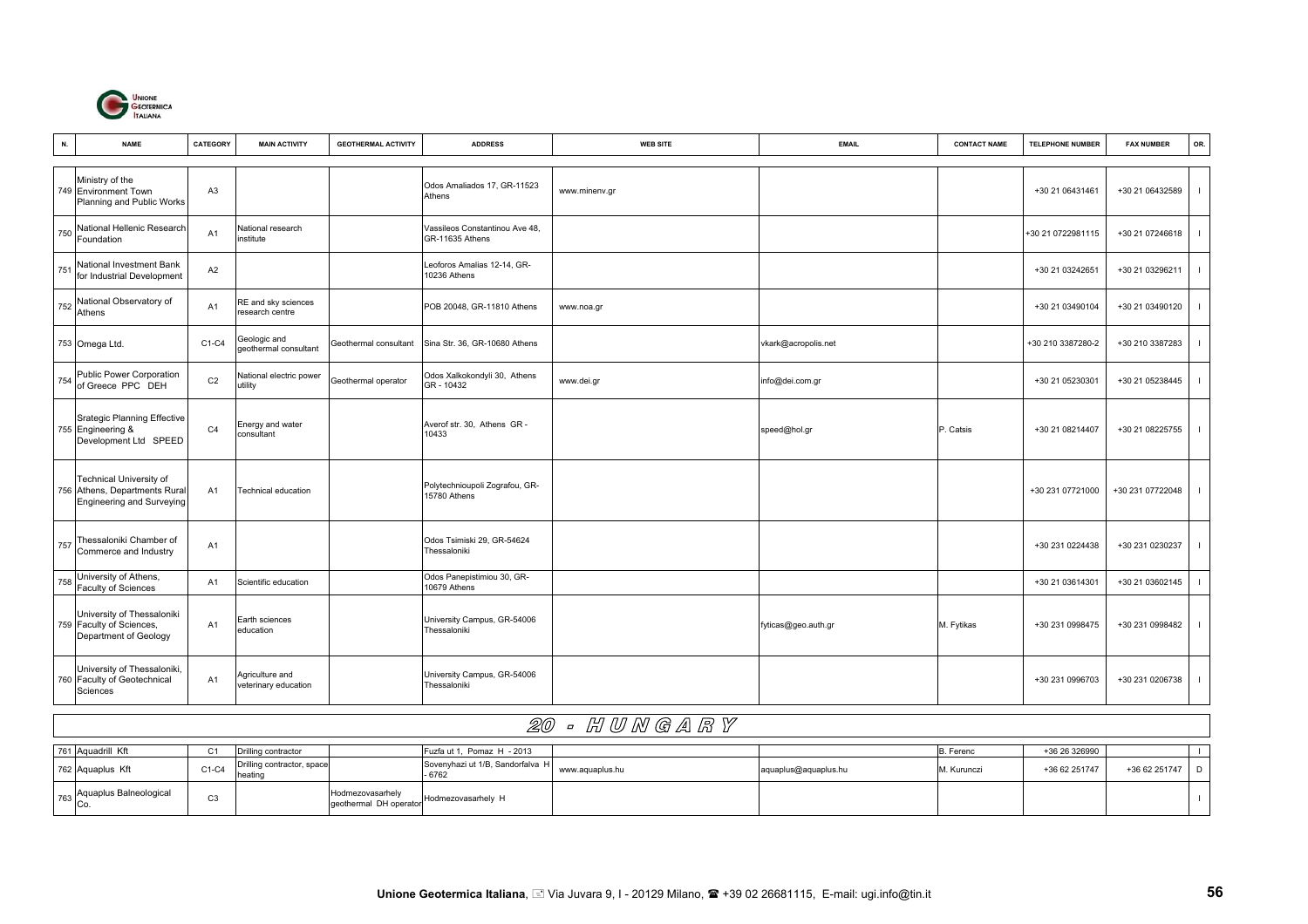

|     | <b>NAME</b>                                                  | CATEGORY       | <b>MAIN ACTIVITY</b>                                             | <b>GEOTHERMAL ACTIVITY</b>                                                                                            | <b>ADDRESS</b>                                 | <b>WEB SITE</b> | <b>EMAIL</b>                   | <b>CONTACT NAME</b> | <b>TELEPHONE NUMBER</b> | <b>FAX NUMBER</b> | OR.            |
|-----|--------------------------------------------------------------|----------------|------------------------------------------------------------------|-----------------------------------------------------------------------------------------------------------------------|------------------------------------------------|-----------------|--------------------------------|---------------------|-------------------------|-------------------|----------------|
|     | 764 Arpad Agrar Rt                                           | C <sub>3</sub> |                                                                  | Geothermal<br>greenhouses owner-<br>operator, animal<br>husbandry                                                     | Apponyl ter 12, Szentes H -<br>6600            |                 | Kozpont@arpad.hu               |                     | +36 63 313355           | +36 63 311812     | D              |
|     | 765 Ativizing Plc                                            | A <sub>3</sub> | Water agency                                                     |                                                                                                                       | POB 390 Szeged H - 6701                        |                 |                                | J. Torok            | +36 62 426933           | +36 62 420774     |                |
|     | 766 Balken Kft                                               | $C4-D$         | SGHP installer, spa<br>designer                                  |                                                                                                                       | Kozraktar ut 22/B, Budapest H-<br>1093         | www.balken.hu   | balken@axelero.hu              | B. Lazlo            | +36 1 2170040           | +36 1 2171198     | $\mathsf D$    |
| 767 | Energiagazdalkodas<br>(Energy Economy)                       | A4             | Energy journal                                                   |                                                                                                                       | Kossuth Lajos ter 6, Budapest H<br>1055        |                 |                                |                     | +36 1 1532751           | +36 1 1533894     |                |
|     | 768 Energy Center                                            | C <sub>4</sub> | Energy consultant                                                |                                                                                                                       | Konyves Kalman krt. 76,<br>Budapest H - 1087   |                 | andras.szaloki@energycentre.hu |                     | +36 1 3331304           | +36 1 2699065     |                |
|     | Eotvos Lorand<br>769 Geophysical Institute of<br>Hungary ELT | A1             | Geophysical research                                             |                                                                                                                       | Columbus ut. 17-23, Budapest H<br>1145         | www.elgi.hu     | banya@elgi.hu                  |                     | +36 1 2524999           | +36 1 3637256     |                |
| 770 | Eotvos Lorand University,<br>Faculty of Sciences             | A <sub>1</sub> | Earth sciences<br>education                                      |                                                                                                                       | Ludovika ter 2, Budapest H-<br>1083            |                 |                                |                     | +36 1 2670820           | +36 1 2669786     |                |
|     | 771 Geohod Kft                                               | C <sub>4</sub> | Geothermal heat<br>systems                                       |                                                                                                                       | Bajcsi Zs. ut 70,<br>Hodmezovasarhely H - 6800 |                 |                                |                     | +36 62 241844           | +36 62 241356     | D              |
|     | 772 Geological Institute of<br>Hungary                       | A <sub>1</sub> | Geology, hydrology,<br>nineral resources<br><b>nvestigations</b> | Geothermal energy<br>studies                                                                                          | Stefania 14, H-1143 Budapest                   | www.mafi.hu     | geo@mafi.hu                    | A. Nádor            | +36 1 2510999           | +36 1 2510703     | D              |
|     | 773 Geotherm Co.                                             | C1-C4          | Engineering and<br>consulting                                    | Geothermal exploration<br>and production; thermal<br>(spa) water supply<br>engineering, DH and<br>greenhouse projects | Tömörkény 6, H-1025 Budapest                   |                 | geotherm@mail.datanet.hu       | A. Balogh           | +36 1 2751473           | +36 1 2751473 D   |                |
|     | 774 Gero Iroda Kft                                           | C <sub>1</sub> | Geothermal exploration<br>and exploitation                       |                                                                                                                       | Apaly ut 2/B, Budapest H - 1134                |                 |                                |                     | +36 1 3442533           | +36 1 1296656     | $\mathsf D$    |
| 775 | Hungarian Society of<br><b>Agricultural Sciences MAE</b>     | A <sub>1</sub> | Agriculture association                                          |                                                                                                                       | Kossuth Lajos ter 6-8 Budapest<br>H - 1055     |                 |                                |                     |                         | +36 1 3531950     |                |
| 776 | Hungarian Academy of<br>Sciences MTA                         | A <sub>1</sub> | Sciences society                                                 | Earth sciences                                                                                                        | Roosevelt ter 9, Budapest H-<br>1051           |                 |                                |                     | +36 1 1382344           | +36 1 1328943     |                |
| 777 | Hungarian Agricultural<br>Review                             | A <sub>4</sub> | Agriculture journal                                              |                                                                                                                       |                                                |                 |                                |                     |                         |                   | $\blacksquare$ |
| 778 | Hungarian Chamber of<br>Agriculture                          | A2             |                                                                  |                                                                                                                       | Lajos ut. 160-162 Budapest H -<br>1036         |                 | agota@kozpont.agrarkamara.hu   |                     | +36 1 3686890           | +36 1 2505138     |                |
| 779 | Hungarian Chamber of<br>Commerce and Industry                | A <sub>2</sub> |                                                                  |                                                                                                                       | POB 452, Budapest H - 1372                     |                 |                                |                     | +36 1 3686890           | +36 1 2505138     |                |
| 780 | Hungarian Energy Office<br><b>MEH</b>                        | A <sub>3</sub> | State energy planning<br>and control                             |                                                                                                                       | Koztarsasag ter 7, Budapest H<br>1081          |                 |                                |                     | +36 1 2100348           | +36 1 2100348     | - 1            |
| 781 | Hungarian Geological<br>Society MFT                          | A1-A2          | Earth sciences society<br>and professional<br>association        |                                                                                                                       | Foutca ut. 68, Budapest H - 1027               |                 |                                |                     | +36 1 2019129           | +36 1 1561215     |                |
| 782 | Hungarian Geological<br>Survey                               | A <sub>3</sub> | Geological surveying<br>and mining<br>administration             | Geothermal resources<br>management                                                                                    | Stefania 14, H-1143 Budapest                   | www.mgsz.hu     | kakas@mgsz.hu                  | K. L. Kakas         | +36 1 2671421           | +36 1 2511759     | D              |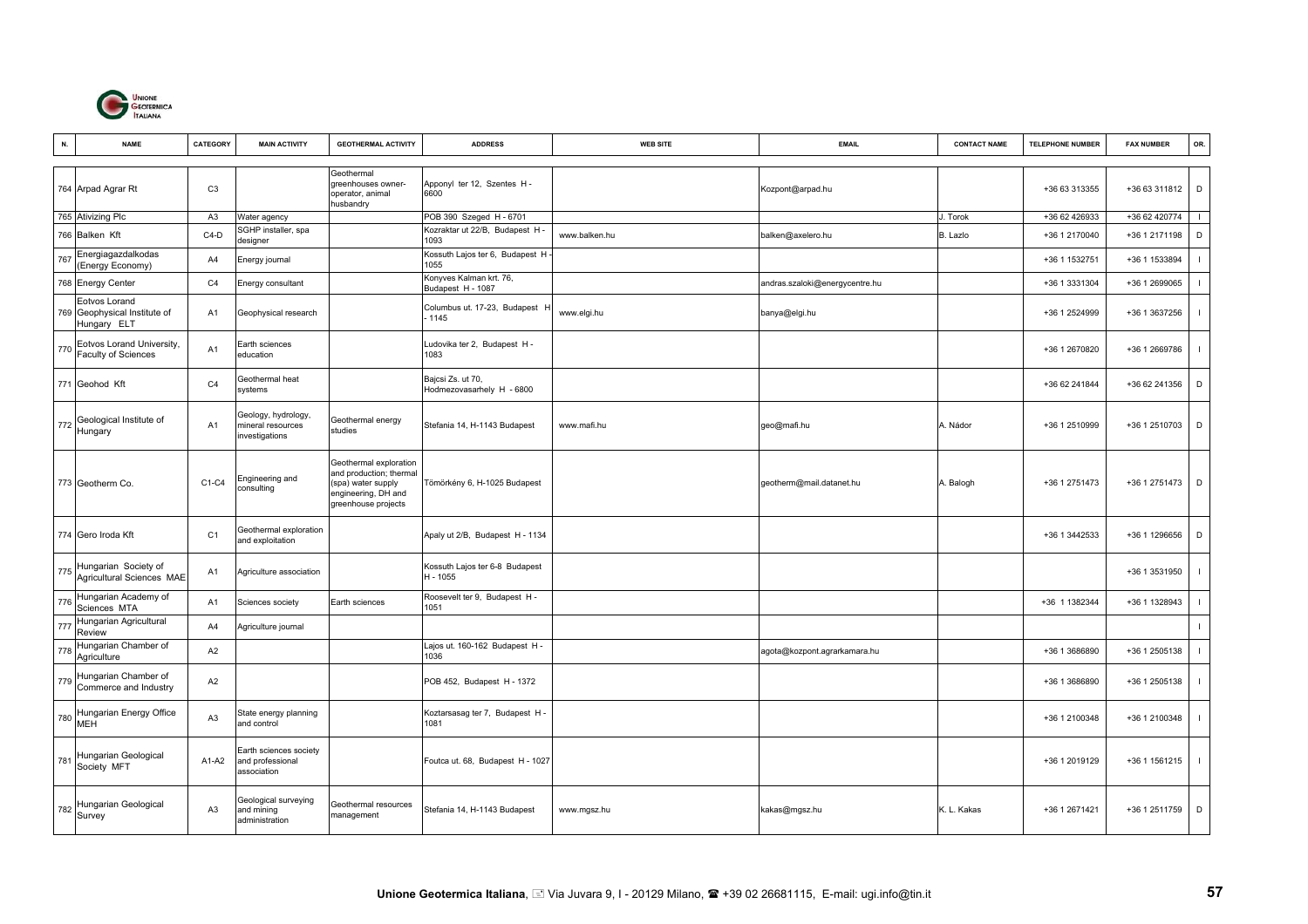

| N.  | <b>NAME</b>                                                                                                            | CATEGORY       | <b>MAIN ACTIVITY</b>                  | <b>GEOTHERMAL ACTIVITY</b>                 | <b>ADDRESS</b>                              | <b>WEB SITE</b>           | <b>EMAIL</b>                                                     | <b>CONTACT NAME</b> | <b>TELEPHONE NUMBER</b> | <b>FAX NUMBER</b> | OR.            |
|-----|------------------------------------------------------------------------------------------------------------------------|----------------|---------------------------------------|--------------------------------------------|---------------------------------------------|---------------------------|------------------------------------------------------------------|---------------------|-------------------------|-------------------|----------------|
| 783 | Hungarian Geothermal<br>Association                                                                                    | $\overline{B}$ |                                       | Hungarian Geothermal<br>Association        | upeny 3/8, H-1026 Budapest                  | www.mgte.hu               | marpasi@mgte.hu                                                  | M. Arpasi           | +36 1 2010820           | +36 1 2142956     | D              |
| 784 | Hungarian Hydrological<br>Society MHT                                                                                  | A <sub>1</sub> | Water association                     |                                            | POB 433, Budapest H - 1371                  |                           |                                                                  |                     | +36 1 2017655           | +36 1 2027244     |                |
| 785 | Hungarian Industrial<br>Association MI                                                                                 | A <sub>2</sub> |                                       |                                            | Thokoly ut. 58-60 Budapest H -<br>1146      | www.okiszinfo.hu          | okisz@mail.elender.hu                                            |                     | +36 1 3435570           | +36 1 3435521     | - 1            |
| 786 | Hungarian Oil and Gas<br>Company MOL                                                                                   | C <sub>1</sub> | National oil and gas<br>company       | Geothermal exploration<br>and exploitation | Batthyany ut. 45, Budapest H-<br>1039       | www.mol.hu                |                                                                  |                     | +36 1 4379372           | +36 1 4379350     |                |
| 787 | Hungarian Power<br>Companies Kft MVM                                                                                   | C <sub>3</sub> | Power business                        |                                            | Vam ut. 5-7, Budapest H - 1011              |                           | ibakacs@mvm.hu                                                   |                     | +36 1 2020782           | +36 1 2019443     |                |
|     | 788 Hungarian Society of<br>Agricultural Sciences MAE                                                                  | A <sub>1</sub> |                                       |                                            | Kossuth Lasos ter 6-8, Budapest<br>H - 1033 |                           |                                                                  |                     |                         | +36 1 3531950     | - 1            |
|     | 789 Koolajkutato RT                                                                                                    | C <sub>1</sub> | Drilling contractor                   |                                            | Korosi ut. 43, Szolnok H - 5001             |                           |                                                                  |                     | +36 1 56424033          | +36 1 56420693    |                |
| 790 | Lower Tisza District Water<br>Authority                                                                                | A3R            | Water management                      | Geothermal water<br>studies                | Stefania 4, H-6720 Szeged                   |                           | ativizig@ativizig.tiszanet.hu                                    | T. Jozsef           | +36 62 426933           | +36 62 420774     | D              |
|     | 791 Magyar Tavirati Iroda MTI                                                                                          | A4             | Hungarian news agency                 |                                            | Naphegy ter 8, Budapest H - 1016            |                           |                                                                  |                     | +36 1 1756722           | +36 1 1753973     |                |
|     | 792 MB Drilling Co.Kft                                                                                                 | C <sub>1</sub> | Drilling contractor                   |                                            | Korosi ut 43 Szolnok H - 5001               |                           | szecsif@mbrt.hu<br>horvathd@mbrt.hu<br>mbhdenes@mail.externet.hu |                     | +36 56 424033           | +36 56 420693     | $\blacksquare$ |
| 793 | Ministry of Agriculture and<br>Rural Development                                                                       | A <sub>3</sub> |                                       |                                            | Kossuth Lajos ter 11, Budapest<br>H - 1055  |                           |                                                                  |                     | +36 1 3014000           | +36 1 3020402     |                |
| 794 | Ministry of Economic<br>Affairs                                                                                        | A <sub>3</sub> |                                       |                                            | Honved ut 13-14, Budapest H-<br>1055        |                           |                                                                  |                     | +36 1 3022355           | +36 1 3022394     | $\blacksquare$ |
|     | 795 Ministry of Environment                                                                                            | A3             |                                       |                                            | Fo ut 44-50, Budapest H - 1011              | www.ktm.hu                | schreier.katalin@ktmolam2.ktm.hu<br>gridbp@mail.ktm.hu           |                     | +36 1 2013843           | +36 1 2012846     |                |
|     | Ministry of Transport,<br>796 Communications and<br>Water Management                                                   | A <sub>3</sub> |                                       |                                            | Dob ut 75-81 Budapest H - 1077              |                           |                                                                  |                     | +36 1 3220220           | +36 1 3228695     | $\blacksquare$ |
|     | Miskolc University,<br>Departments of Earth<br>797 Science Engineering,<br>Geology & Mineral<br>Deposits, Hydrogeology | A <sub>1</sub> | Education                             |                                            | Egyetem Varos, Miskolc H - 3515             | www.uni-miskolc.hu/mining | rekbdhiv@gold.uni-.miskolc.hu                                    |                     | +36 46 565051           | +36 46 362972     | $\mathbf{I}$   |
| 798 | Mitco Petrol and Trading<br>Co                                                                                         | C <sub>1</sub> | Drilling contractor                   |                                            | Hegyalija ut 7-13, Budapest H<br>1016       |                           | mitco@mail.datanet.hu                                            |                     | +36 1 2018181           | +36 1 2018881     | $\mathbf{I}$   |
|     | 799 M-Thermal                                                                                                          | C <sub>3</sub> |                                       | Szarvas municipal<br>geothermal DH operato | Szarvas H -                                 |                           |                                                                  |                     |                         |                   | $\blacksquare$ |
|     | National Federation of<br>800 Agricultural Co-operators<br>and Producers MOSZ                                          | A2             | Agricultural operators<br>association |                                            | Akademia ut 1-3, Budapest H -<br>1054       | www.msztorz.hu            | mosz@mail.tvnet.hu                                               |                     | +36 1 3532552           | +36 1 3532552     |                |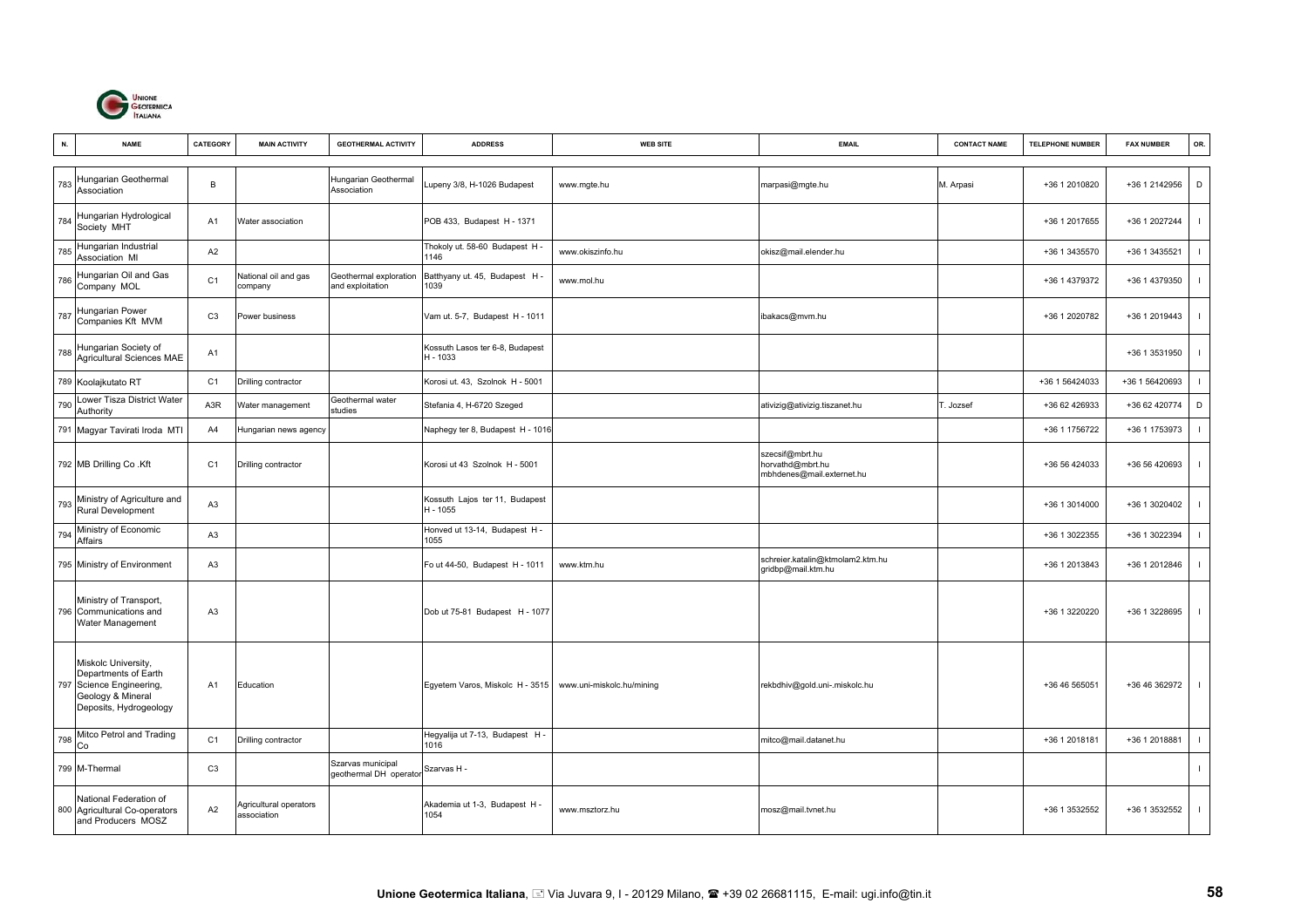

| N.  | <b>NAME</b>                                                                   | CATEGORY       | <b>MAIN ACTIVITY</b>                                      | <b>GEOTHERMAL ACTIVITY</b>                                              | <b>ADDRESS</b>                                | <b>WEB SITE</b>         | <b>EMAIL</b>                    | <b>CONTACT NAME</b> | <b>TELEPHONE NUMBER</b> | <b>FAX NUMBER</b> | OR.            |
|-----|-------------------------------------------------------------------------------|----------------|-----------------------------------------------------------|-------------------------------------------------------------------------|-----------------------------------------------|-------------------------|---------------------------------|---------------------|-------------------------|-------------------|----------------|
|     |                                                                               |                |                                                           |                                                                         |                                               |                         |                                 |                     |                         |                   |                |
|     | 801 Natura Kft                                                                | C <sub>4</sub> | Ecological RE<br>development                              |                                                                         | Akacfa ut 135, Budapest H-<br>1162            |                         | natura@mail.datanet.hu          |                     | +36 1 4052017           | +36 1 4055609     | D              |
|     | 802 Naturaqua Kft                                                             | C <sub>4</sub> | Ecological RE<br>development                              |                                                                         | Vizimolnar koz. 7, Budapest H -<br>1031       |                         | naturaqua@mail.datanet.hu       | M. A. Igazgato      | +36 1 4532510           | +36 1 4532510     | D              |
|     | Porció Ltd. for Technical<br>803 Development and<br>Ventures                  | C1-C4          | Water consultancy                                         | Geothermal plants,<br>design and contruction                            | Mátray 8/b, H-1012 Budapest                   | www.porcio.hu           | porcio@elender.hu               | G. Szita            | +36 1 2143727           | +36 1 2145953     | D              |
|     | 804 Primorfruct Kft                                                           | C <sub>3</sub> |                                                           | Geothermal agricultural<br>products                                     | Iparhegyl ut 18, Kiskunmajsa H-<br>6120       |                         |                                 |                     |                         |                   | D              |
|     | 805 Pylon Kft                                                                 | C <sub>4</sub> | Enengy consultant                                         |                                                                         | stenhegyi ut 9/D, Budapest H -<br>1126        |                         |                                 |                     | +36 1 3554614           | +36 1 2129626     | $\mathbf{I}$   |
|     | 806 Regioho Kft                                                               | C <sub>3</sub> | Regional DH company                                       | /asvar geothermal DH<br>operator                                        |                                               |                         |                                 |                     |                         |                   | $\mathbf{I}$   |
|     | 807 Rotaqua Kft                                                               | C <sub>1</sub> | Water drilling contractor                                 |                                                                         | Kovagoszollos H - 7673                        |                         |                                 | C. Tamas            | +36 72 315777           | +36 72 336800     | $\mathsf D$    |
| 808 | Scientific Society of<br>Energetics ETE                                       | A <sub>1</sub> | Energy studies                                            |                                                                         | Kossuth Lajos ter 6-8, Budapest<br>$H - 1055$ |                         |                                 |                     | +36 1 1532751           | +36 1 1533894     | $\mathbf{I}$   |
|     | 809 TDE Kft                                                                   | C <sub>1</sub> | Drilling contractor                                       |                                                                         | upeny ut 3/b, Budapest H-<br>026              |                         | tde@tde.hu                      | S. G. Ugyv          | +36 1 2142955           | +36 1 2142956     | D              |
|     | Technical University of<br>810 Budapest, Faculty of Civil<br>Engineering      | A <sub>1</sub> | <b>Fechnical education</b>                                | <b>Nater resources</b><br>engineering                                   | Muegyetem-RKP, Budapest H-<br>1111            | www.bme.hu              |                                 |                     | +36 1 4631111           | +36 1 4632220     | $\mathbf{I}$   |
|     | Technical University of<br>811 Budapest, Faculty of<br>Mechanical Engineering | A <sub>1</sub> | <b>Technical education</b>                                | Energetics                                                              | Muegyetem-RKP, Budapest H<br>1111             | www.bme.hu              |                                 |                     | +36 1 4631111           | +36 1 4632220     | $\mathbf{I}$   |
|     | 812 Technika                                                                  | A4             | Monthly engineering<br>iournal                            |                                                                         | Fo ut 68, Budapest H - 1027                   |                         |                                 |                     | +36 1 2017083           | +36 1 2018564     |                |
|     | 813 Ungarischer Bäderverband                                                  | D              | Spas association                                          | Thermal spas<br>association                                             | Nepfurdo ut 38, Budapest H -<br>1138          |                         | budapest.spas@mail.datanet.hu   | G. Horvath          | +36 1 4524505           | +36 1 4524515     |                |
|     | University of Debrecen,<br>814 Faculty of Agricultural<br>Sciences            | A <sub>1</sub> | Agricultural education                                    |                                                                         | Boszormenyi ut. 138, Debrecen<br>H - 4032     | www.date.hu             | pepopeter@fs2.date.hu           |                     | +36 52 414329           | +36 52 347596     | $\mathbf{I}$   |
|     | University of Miskolc,<br>815 Department of Petroleum<br>Engineering          | A <sub>1</sub> | Petroleum operations<br>studies, reservoir<br>engineering | Geothermal field studies<br>and geothermal energy<br>heat plants design | Miskolc Egyejemkaros, H-3515<br>Miskolc       | www.kfgi.uni-miskolc.hu | boboke@kfg2.kfgi.uni-miskolc.hu | E. Bobok            | +36 46 565111           | +36 46 565495     | D              |
|     | 816 VIKUV Rt                                                                  | C <sub>1</sub> | Water prospecting                                         | Geothermal exploration<br>and drilling                                  | Rakoczi ut 72, Cegled H - 2702                |                         |                                 |                     | +36 53 310922           | +36 53 310505     | $\blacksquare$ |
|     | <b>Water Resources</b><br>817 Research Centre VITUKI                          | A <sub>1</sub> | Water research and<br>control institute                   | Geothermal exploration<br>and reservoir modelling                       | Kvassay Jeno ut 1, Budapest H<br>1095         | www.vituki.hu           | bakony@vituki.hu                |                     | +36 1 2168137           | +36 1 2161514     | D              |
| 818 | Zsigmond Vilmos High<br>School                                                | A1             | Education                                                 | Thermal water education                                                 | Hunyadi Jeno ut 18, Nagykanizsa<br>H - 8800   |                         |                                 | M. A. Igazgato      | +36 93 516005           | +36 93 516002     | D              |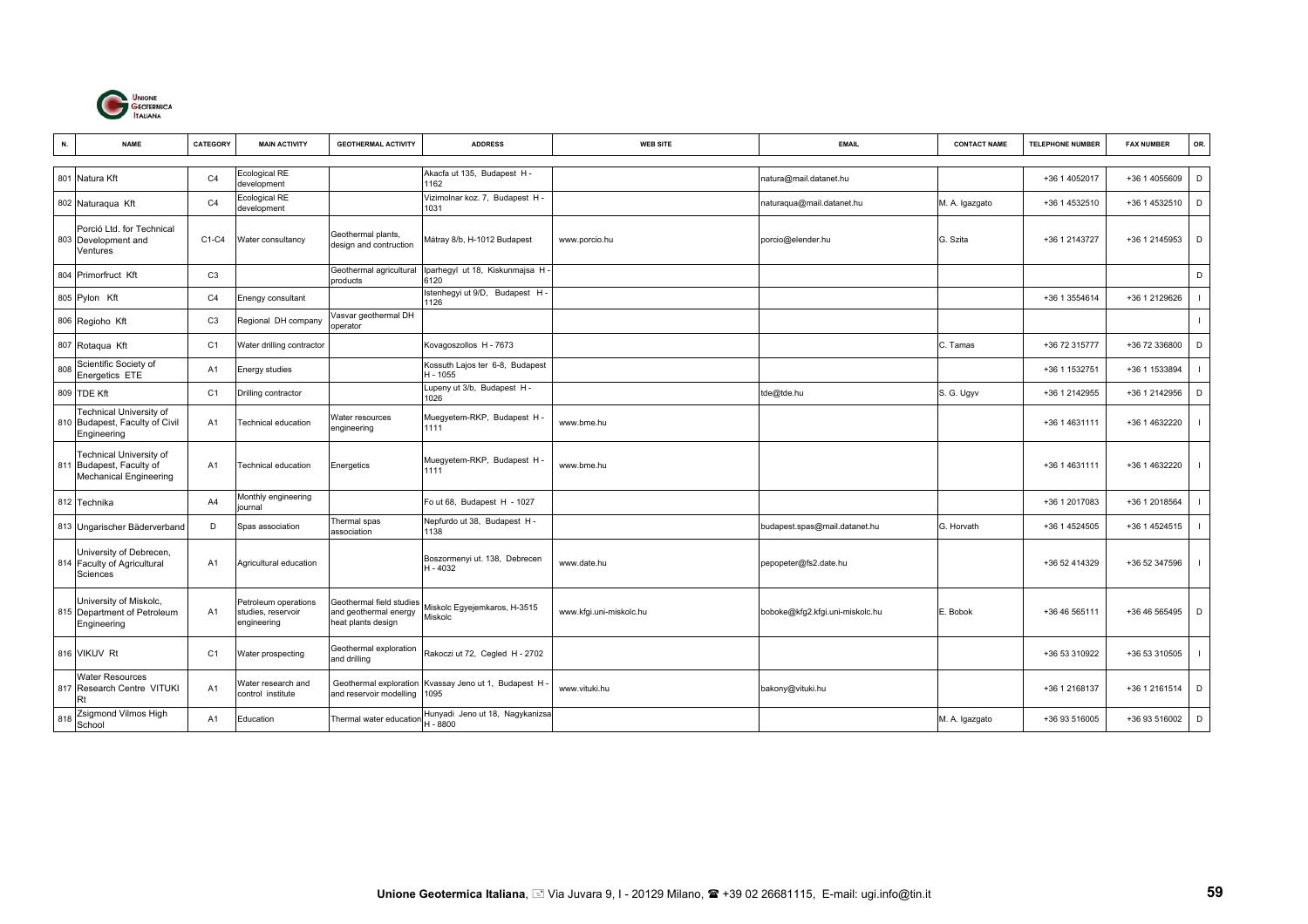

|                 | <b>NAME</b>                                          | CATEGORY       | <b>MAIN ACTIVITY</b>                                     | <b>GEOTHERMAL ACTIVITY</b>                                        | <b>ADDRESS</b>                              | <b>WEB SITE</b>    | <b>EMAIL</b>                                 | <b>CONTACT NAME</b> | <b>TELEPHONE NUMBER</b> | <b>FAX NUMBER</b> | OR.                      |
|-----------------|------------------------------------------------------|----------------|----------------------------------------------------------|-------------------------------------------------------------------|---------------------------------------------|--------------------|----------------------------------------------|---------------------|-------------------------|-------------------|--------------------------|
|                 |                                                      |                |                                                          |                                                                   |                                             | 21 - IGELAND       |                                              |                     |                         |                   |                          |
| 819             | Association of Chartered<br>Engineers of Iceland     | A <sub>1</sub> | Engineers association                                    |                                                                   | POB 1745, Reykjavik IS - 121                |                    |                                              |                     | +354 5688511            | +354 5689703      | $\mathbf{I}$             |
| 820             | Association of local<br>Newspapers SBH               | A4             | Press association                                        |                                                                   | Baejarhraun 16, Hafnarfjordur IS<br>220     |                    |                                              |                     | +354 5651945            | '+354 5650745     |                          |
|                 | 821 Blue Lagoon Ltd.                                 | D              | Thermal spa                                              |                                                                   | Svartsengi P.O.Box 22, ISL-240<br>Grindavik | www.bluelagoon.is  | lagoon@bluelagoon.is                         | A. Sverrisdóttir    | +354 420 8800           | +354 420 8801     |                          |
| 822             | Central Bank of Iceland                              | A <sub>2</sub> |                                                          |                                                                   | Kalkofnsvegur 1, Reykjavik IS -<br>150      | www.sedlabanki.is  | sedlabanki@sedlabanki.is                     |                     | +354 5699600            | +354 5699605      |                          |
|                 | 823 Enex hf                                          | C <sub>1</sub> | Geothermal production<br>services, hydrogen<br>echnology | Well and reservoir<br>services; financing<br>services             | Grensásvegi 1, IS-108 Reykjavík             | http://enex.is     | mail@enex.is                                 | E. T. Elíasson      | +354 533 1070           | +354 533 1071     | D                        |
| 824             | Farmers Association of<br>Iceland BI                 | A <sub>1</sub> | Agricultural association                                 |                                                                   | POB 7080, Reykjavik IS - 127                | www.bondi.is       | bi@bi.bondi,is                               |                     | +354 5630300            | +354 5623058      |                          |
| 825             | Federation of Icelandic<br>Industries IS             | A <sub>2</sub> | ndustry association                                      |                                                                   | Hallveigarstig 1, Reykjavik IS -<br>121     | www.si.is          | mottaka@si.is                                |                     | +354 5115555            | +354 5115566      |                          |
| 826             | Fjarhitun hf Consulting<br>Engineering               | C <sub>4</sub> | Engineering consultant                                   |                                                                   | Borgartun 17, Reykjavik IS - 105            | www.fjarhitun.is   | oddur@fjarhitun.is                           | O. Bjornsson        | +354 562 8955           | +354 562 8950     |                          |
| 827             | Geological Society of<br>Iceland GSI                 | A1-A2          | Scientific and<br>professional geological<br>society     |                                                                   | POB 8803 IS -128, Reykjavik                 |                    | heto@ni.is                                   | H. Torfason         | +354 5900500            |                   | $\mathbf{I}$             |
| 828             | Geothermal Association of<br>Iceland GAI             | $\,$ B         |                                                          | Geothermal promotion                                              | Grensasvegur 9, Reykjavik IS108             |                    | vs@os.is                                     |                     | +354 5696000            | +354 5688896      | $\overline{\phantom{a}}$ |
|                 | 829 Heilsustofnun NLFÍ                               | D              | Spas association                                         |                                                                   | Graenumörk 10, ISL-810<br>Hveragerdi        |                    | arni@hnlfi.is                                | . Gunnarsson        | +354 483 0300           | +354 483 0300     |                          |
| 830             | Hönnun Consulting<br>Engineers                       | C <sub>4</sub> | Civil mechanical<br>environmental<br>engineering studies | Geothermal energy<br>plants engineering                           | Síðumúli 1, IS-108 Reykjavík                | www.honnun.is      | bjorn.ingi@honnun.is                         | B. I. Sveinsson     | +354 510 4000           | +354 510 4001     | D                        |
| 83 <sup>2</sup> | Iceland Chamber of<br>Commerce VI                    | A2             |                                                          |                                                                   | Hus Verslunarinnar, Reykjavik<br>103        | www.chamber.is     | mottaka@chamber.is                           |                     | +354 5107100            | +354 5686564      |                          |
| 832             | Iceland Drilling Company<br>hf                       | C <sub>1</sub> | Drilling contractor                                      |                                                                   | Skipholt 50 D, Reykjavik IS -<br>105        | www.jardboranir.is | bent@jardboranir.is<br>jbinfo@jardboranir.is |                     | +354 5113800            | +354 5113801      |                          |
| 833             | Icelandic Academy of<br>Sciences and Letters VI      | A1             | Sciences society                                         |                                                                   | Barugotu 3, Reykjavik IS - 101              |                    |                                              |                     |                         |                   | $\mathbf{I}$             |
| 834             | Icelandic Investment Bank<br><b>FBA</b>              | A <sub>2</sub> |                                                          |                                                                   | Armula 13 A, Reykjavik IS - 108             | www.fba.is         |                                              |                     | +354 5805000            | +354 5805099      | $\mathbf{I}$             |
| 835             | Icelandic Research<br>Council RI                     | A <sub>3</sub> | Sciences and<br>technology advisory<br>board             |                                                                   | Laugavegi 13, Reykjavik IS - 101            |                    |                                              |                     | +354 5621320            | +354 5529814      | $\overline{\phantom{a}}$ |
|                 | 836 ICEVAC                                           | A <sub>2</sub> | <b>Jational heat</b><br>conditioning association         |                                                                   | Ystabae 11, Reykjavik IS - 110              |                    | lafi@isholf.is                               |                     | +354 5870660            | +354 5874162      |                          |
| 837             | Invest in Iceland Agency,<br><b>Energy Marketing</b> | A3             | lydropower and<br>geothermal energy<br>oromotion         | Marketing of geothermal<br>electric power and<br>geothermal steam | Háaleitisbraut 68, IS-103<br>Reykjavík      | www.invest.is      | mil@lv.is                                    | G. Ingvarsson       | +354 515 9170           | +354 515 9003     | D                        |
|                 | 838 Jardboaranir hf                                  | C <sub>4</sub> | Engineering consultant                                   |                                                                   | Skipholti 50 D, Reykjavik IS -<br>105       |                    | bent@jardboranir.is                          | B. S. Einarsson     | +354 5113800            | +354 5113801      | $\mathbf{I}$             |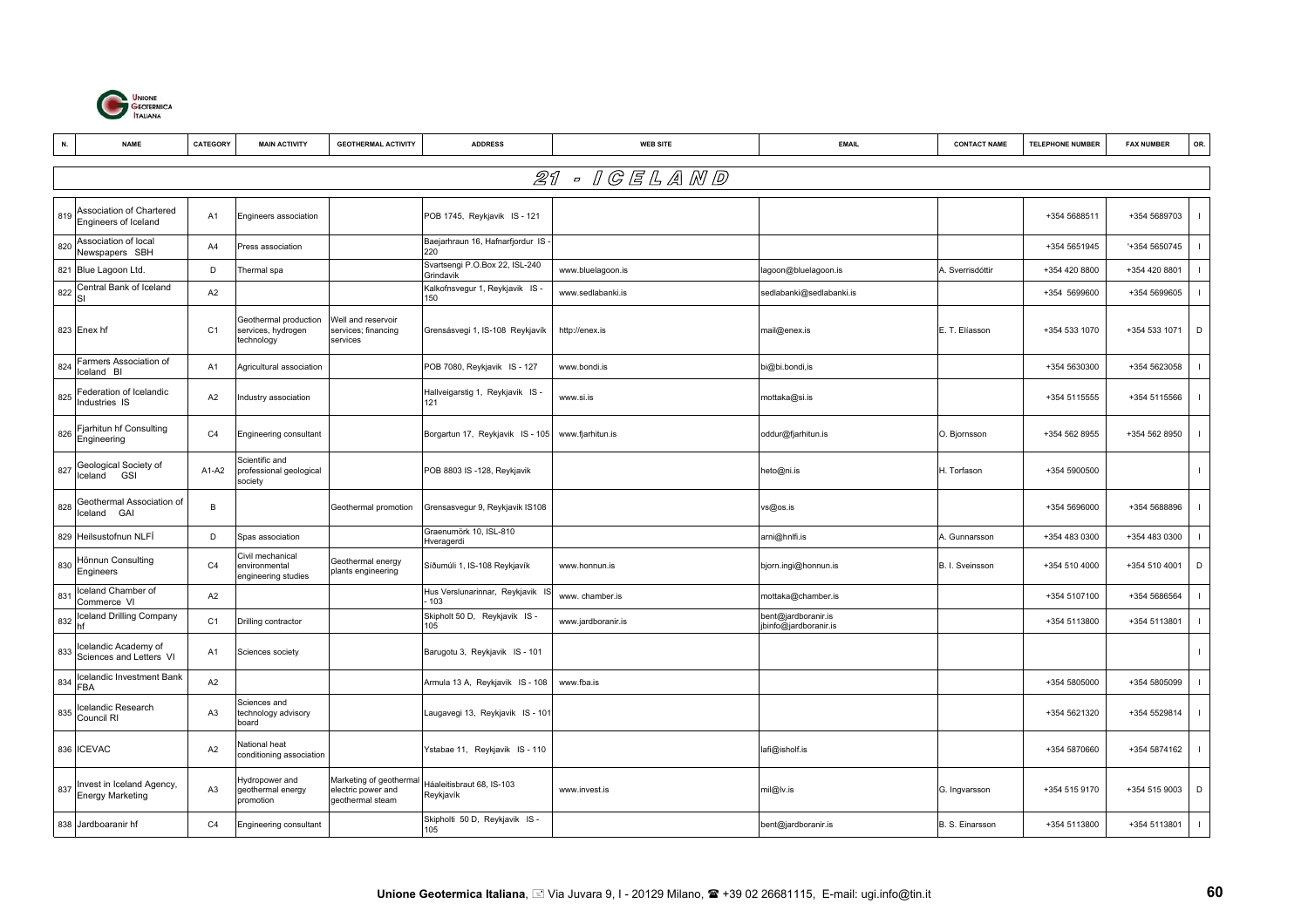

| N.  | <b>NAME</b>                                                                         | CATEGORY       | <b>MAIN ACTIVITY</b>                                                                     | <b>GEOTHERMAL ACTIVITY</b>                                                                       | <b>ADDRESS</b>                                         | <b>WEB SITE</b>      | <b>EMAIL</b>                                                        | <b>CONTACT NAME</b> | <b>TELEPHONE NUMBER</b> | <b>FAX NUMBER</b> | OR.          |
|-----|-------------------------------------------------------------------------------------|----------------|------------------------------------------------------------------------------------------|--------------------------------------------------------------------------------------------------|--------------------------------------------------------|----------------------|---------------------------------------------------------------------|---------------------|-------------------------|-------------------|--------------|
|     | 839 Jardhiti ehf                                                                    | C <sub>4</sub> | Engineering consultant                                                                   |                                                                                                  | c/o Jardboranir, Skipholti 50 D,<br>Reykjavik IS - 105 |                      | krete@centrum.is                                                    | S. Karlsson         | +354 8973534            | +354 5955050      | $\mathbf{I}$ |
|     | 840 Kemia sf                                                                        | C1-C4          | Chemical engineering<br>and monitoring                                                   | Geothermal fluids<br>nonitoring and services<br>environment<br>nanagement; plant<br>optimization | Suðurlandsbraut 10, IS-108<br>Reykjavík                | www. kemia.is        | kemia@hi.is                                                         | Trausti Hauksson    | +354 1 679495           | +354 1 679487     | D            |
|     | 841 Kisildjan hf                                                                    | C <sub>3</sub> | Diatomite plant owner                                                                    | Geothermal diatomite<br>plant                                                                    | Reykjahlid IS - 660                                    |                      |                                                                     | . Sigurdsson        |                         |                   | $\mathbf{I}$ |
|     | 842 Ministry of Agriculture                                                         | A3             |                                                                                          |                                                                                                  | Solvholsgata 7, Reykjavik IS -<br>150                  | www.stjr.is/lan      | postur@lan.stjr.is                                                  |                     | +354 5609750            | '+354 5521160     | $\mathbf{I}$ |
|     | 843 Ministry of Environment                                                         | A3             |                                                                                          |                                                                                                  | Vonarstraeti 4, Reykjavik IS -<br>150                  | www.stjr.is/umh      | postur@umh.stjr.is                                                  |                     | +354 5609600            | +354 5624566      | $\mathbf{I}$ |
| 844 | Ministry of Industry and<br>Commerce                                                | A <sub>3</sub> |                                                                                          |                                                                                                  | Arnarhvali, Reykjavik IS - 150                         | www.stjr.is/ivr      | postur@ivr.stjr.is                                                  |                     | +354 5609070            | +354 5621289      | $\mathbf{I}$ |
| 845 | <b>Municipal Heating Services</b><br>of Akureyri OA                                 | C <sub>3</sub> |                                                                                          | Geothermal DH of<br>Akureyri                                                                     | Rangarvellir Akureiri IS - 603                         |                      |                                                                     | . Arnason           | +354 461 2110           | +354 461 2591     | $\mathbf{I}$ |
|     | <b>Municipal Heating Services</b><br>846 of Reykjavik - Orkuveita<br>Reykjavikur OR | C2-C3-C4       | Energy supply and<br>service, municipal<br>company                                       | Geothermal DH;<br>geothermal electricity<br>generation and<br>distribution; consulting           | Suðurlandsbraut 34, IS-108<br>Reykjavík                | www.or.is            | einarg@or.is                                                        | E. Gunnlaugsson     | +354 585 6000           | +354 585 6190     | D            |
| 847 | <b>Municipal Heating Services</b><br>of Sudurnesja OS                               | C <sub>3</sub> |                                                                                          | Geothermal DH of<br>Sudurnesja                                                                   | Brekkustig 36, Reykjanesbaer IS<br>260                 | www.hs.is            | geir@hs.is                                                          | A. Albertsson       | +354 4225200            | +354 4214727      | $\mathbf{I}$ |
|     | National Energy Authority,<br>848 Orkustofnun, GeoScience<br>Division               | A3             | Geothermal exploration<br>and production; R and D<br>training, environmental<br>studies  | Geothermal exploration<br>and production; R and D<br>training, environmental<br>studies          | Grensásvegur 9, IS-108 Reykjavík                       | www.os.is            | os@os.is                                                            | Ó. G. Flóvenz       | +354 569 6000           | +354 568 8896     | D            |
| 849 | National Power Company<br>Landsvirkjun                                              | $C2-C3$        | Electricity utility;<br>blanning and building of<br>hydro and geothermal<br>power plants | Owner and operator of<br>geothermal power plants<br>and generation facilities                    | láaleitisbraut 68, IS-103<br>Reykjavík                 | www.landsvirkjun.com | landsvirkjun@lv.is                                                  | . Hilmarsson        | +354 515 9000           | +354 515 9007     | D            |
| 850 | Nordic Volcanological<br>Institute                                                  | A <sub>1</sub> |                                                                                          |                                                                                                  | Grensasvegur 50, Reykjavik IS<br>108                   |                      |                                                                     | C. Gronvold         |                         |                   | $\mathbf{I}$ |
|     | 851 Rafhonnun hf                                                                    | C <sub>4</sub> | Engineering consultant                                                                   |                                                                                                  | Armuli 42, Reykjavik IS - 108                          | www.rafhonnun.is     | johann@rafhonnun.is<br>dadi@@rafhonnun.is<br>rafhonnun@rafhonnun.is |                     | +354 588300             | +354 5688896      | $\mathbf{I}$ |
|     | 852 Rafteikning hf                                                                  | C <sub>4</sub> | Electrical systems<br>consultancy                                                        | Environmental control in<br>geothermal plants                                                    | Borgantun 17, IS-105 Reykjavík                         | www.rafteikning.is   | gig@rafteikning.is                                                  | G. I. Gunnarsson    | +354 520 1700           | +354 520 1701     | D            |
|     | 853 Samorka hf                                                                      | C <sub>4</sub> | Engineering consultant                                                                   |                                                                                                  | Sudurlandsbraut 48, Reykjavik<br>S - 108               | www.samorka.is       | samorka@samorka.is<br>mariajsamorka.is<br>maria@skmia.is            | M. J.Gunnarsdottir  | +354 5884430            | +354 5884431      | $\mathbf{I}$ |
|     | 854 Stapi hf                                                                        | C <sub>1</sub> | Geologic consultant                                                                      |                                                                                                  | Armula 19, Reykjavik IS - 108                          |                      |                                                                     | O. Smarason         |                         |                   | $\mathbf{L}$ |
|     | United Nations University,<br>855 Geothermal Training<br>Programme                  | B              |                                                                                          | Geothermal education<br>and training                                                             | :/o Orkustofnun, Grensasvegur 9,<br>Reykjavik IS - 108 |                      | ibf@os.is                                                           | . B. Fridleifsson   | +354 569 6077           | +354 568 8896     | $\mathbf{I}$ |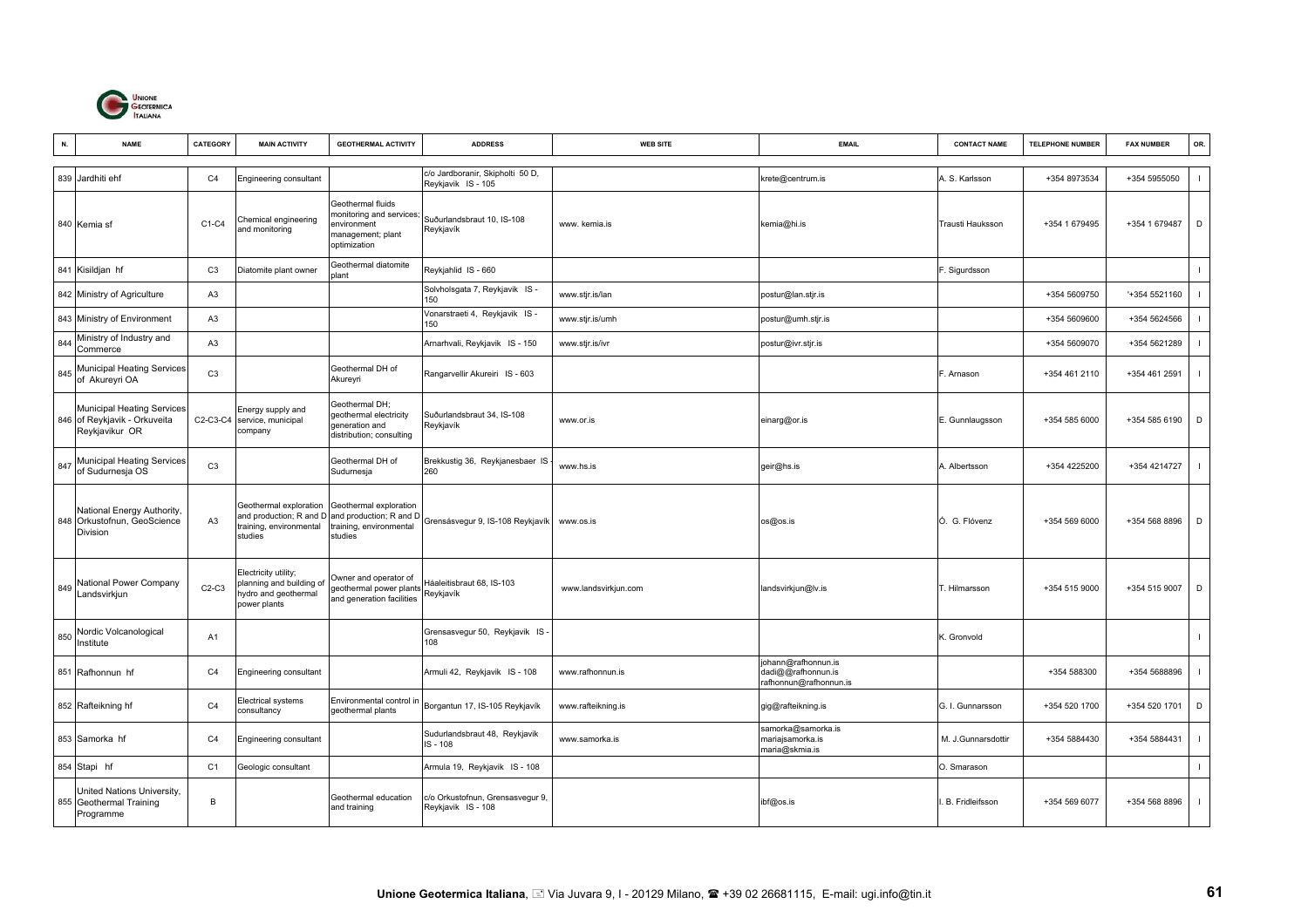

| N.  | <b>NAME</b>                                                  | CATEGORY       | <b>MAIN ACTIVITY</b>                                      | <b>GEOTHERMAL ACTIVITY</b>                                                 | <b>ADDRESS</b>                                           | <b>WEB SITE</b>        | <b>EMAIL</b>                   | <b>CONTACT NAME</b> | TELEPHONE NUMBER | <b>FAX NUMBER</b> | OR.            |
|-----|--------------------------------------------------------------|----------------|-----------------------------------------------------------|----------------------------------------------------------------------------|----------------------------------------------------------|------------------------|--------------------------------|---------------------|------------------|-------------------|----------------|
| 856 | University of Iceland,<br>Faculty of Engineering             | A <sub>1</sub> | <b>Fechnical education</b>                                |                                                                            | Hjardarhag 6, Reykjavik IS - 107                         | www.hi.is              | vkj@hi.is                      | V. K. Jonsson       | +354 5254653     | +354 5254632      | $\blacksquare$ |
|     | 857 VAG hf                                                   | C <sub>4</sub> | Engineering consultant                                    |                                                                            | Sidumuli 1, Reykjavik IS - 108                           |                        | vag@itn.is<br>vag@isl.is       | A. Gunnarsoon       | +354 5887979     | +354 5680592      | $\blacksquare$ |
|     | 858 Varmaverk ehf.                                           | C <sub>4</sub> | Process engineering                                       | Geothermal energy<br>engineering (power<br>plants, DH, spa,<br>facilities) | Dalshraun 5, IS-220 Hafnarfjördur                        | www.varmaverk.is       | varmaverk@varmaverk.is         | Matthíasson         | +354 565 1750    | +354 565 1951     | $\mathsf D$    |
|     | 859 VGK Engineering Ltd.                                     | C <sub>4</sub> | ndustrial and power<br>plant consulting                   | Geothermal plants<br>consulting                                            | augavegur 178, IS-101Reykjavík                           | www.vgk.is             | vgk@vgk.is                     | R. Maack            | +354 540 0100    | +354 540 0101     | $\mathsf D$    |
|     | 860 Virkir Engineering Group h                               | C <sub>4</sub> | Engineering consultant                                    |                                                                            | Borgartun 17, Reykjavik IS - 105                         | www.virkir.is          | gig@rafteikning.is             | G. I. Gunnarsson    | +354 5201700     | +354 5201701      | $\blacksquare$ |
| 861 | VST Consulting Engineers<br>Ltd.                             | C <sub>4</sub> | Consulting, engineering                                   | Geothermal plants (DH,<br>G, F, T) design                                  | Ármúli 4, IS-108 Reykjavík                               | www.vst.is             | vst@vst.is                     | . Erlingsson        | +354 569 5000    | +354 569 5010     | $\mathsf D$    |
|     | 862 X-Orka ehf.                                              | C <sub>4</sub> | Calina binary power<br>blants consulting &<br>engineering | Kalina binary power<br>blants consulting &<br>engineering                  | augavegur, IS-101 Reykjavík                              |                        | x-orka@simnet.is               | R. Maack            | +354 586 8700    | +354 540 0101     | $\mathsf D$    |
|     |                                                              |                |                                                           |                                                                            |                                                          | 22 - IRELAND           |                                |                     |                  |                   |                |
| 863 | Agricultural Science<br>Association                          | A1             | Agricultural society                                      |                                                                            | rish Farm Bluebell 12, Dubilin IE                        |                        |                                |                     | +353 1 4603682   |                   | $\blacksquare$ |
| 864 | Bryan P. Connor &<br>Associates Ltd.                         | C1-C4          | <b>RE</b> and environment<br>consultancy                  | Geothermal heat<br>utilisation and studies                                 | Richmond Priests Road.<br>ramore, Waterford Ireland      |                        | bpcassoc@iol.ie                | B. P. Connor        | +353 51 390650   | +353 51 381932    | D              |
| 865 | nstitute of Geologists of<br>IGI<br>Ireland                  | A1-A2          | Scientific and<br>professional geological<br>society      |                                                                            | Belfield, Dublin, IE                                     |                        | info@igi.ie                    | Clifford            |                  |                   | $\blacksquare$ |
| 866 | Chambers of Commerce of<br>Ireland                           | A2             |                                                           |                                                                            | Merrion Sq. 22, Dublin 2 IE                              | www.chambersireland.ie | chambers@iol.ie                |                     | +353 1 6612888   | +353 1 6612811    | $\blacksquare$ |
| 867 | Cork Institute of<br>Technology                              | A <sub>1</sub> | echnical education                                        |                                                                            | Rossa ave., Cork IE                                      |                        | scassidy@cit.ie                |                     | +353 21 326244   | +353 21 545343    | - 1            |
| 868 | Department for Public<br>Enterprise                          | A <sub>3</sub> | RE policy                                                 |                                                                            | Kildare st. 44, Dublin 2 IE                              |                        |                                |                     | +353 1 6707444   | +353 1 6709633    | $\blacksquare$ |
| 869 | Department of Agriculture<br>and Food                        | A <sub>3</sub> |                                                           |                                                                            | Kildare st., Dublin 2 IE                                 | www.irlgov.ie/daff     | infodaff@indigo.ie             |                     | +353 1 6072000   | +353 1 6616263    | $\blacksquare$ |
| 870 | Department of Education<br>and Science                       | A <sub>3</sub> |                                                           |                                                                            | Marlborough st., Dublin 1 IE                             | www.irlgov.ie/educ     |                                |                     | +353 1 8734700   | +353 1 8729553    |                |
| 871 | Department of Enterprise,<br>Trade and Employment            | A <sub>3</sub> |                                                           |                                                                            | Kildare st., Dublin 2 IE                                 | www.entemp.ie          | webmaster@entemp.ie            |                     | +353 1 6312121   | +353 1 3612827    |                |
|     | Department of the<br>872 Environment and Local<br>Government | A <sub>3</sub> |                                                           |                                                                            | Custom House, Dublin 1 IE                                |                        | press-office@environ.irlgov.ie |                     | +353 1 6793377   | +353 1 8742710    | $\blacksquare$ |
| 873 | Department of the Marine<br>and Natural Resources            | A <sub>3</sub> |                                                           |                                                                            | eeson Lane, Dublin 2 IE                                  |                        |                                |                     | +353 1 6785444   | +353 1 6618214    |                |
| 874 | Dublin Institute of<br>Technology                            | A1             | <b>Fechnical education</b>                                |                                                                            | Fitzwilliam House, Upper<br>Pembroke st. 30, Dublin 2 IE |                        |                                | D. Steward          | +353 1 6614862   | +353 1 6616644    | $\blacksquare$ |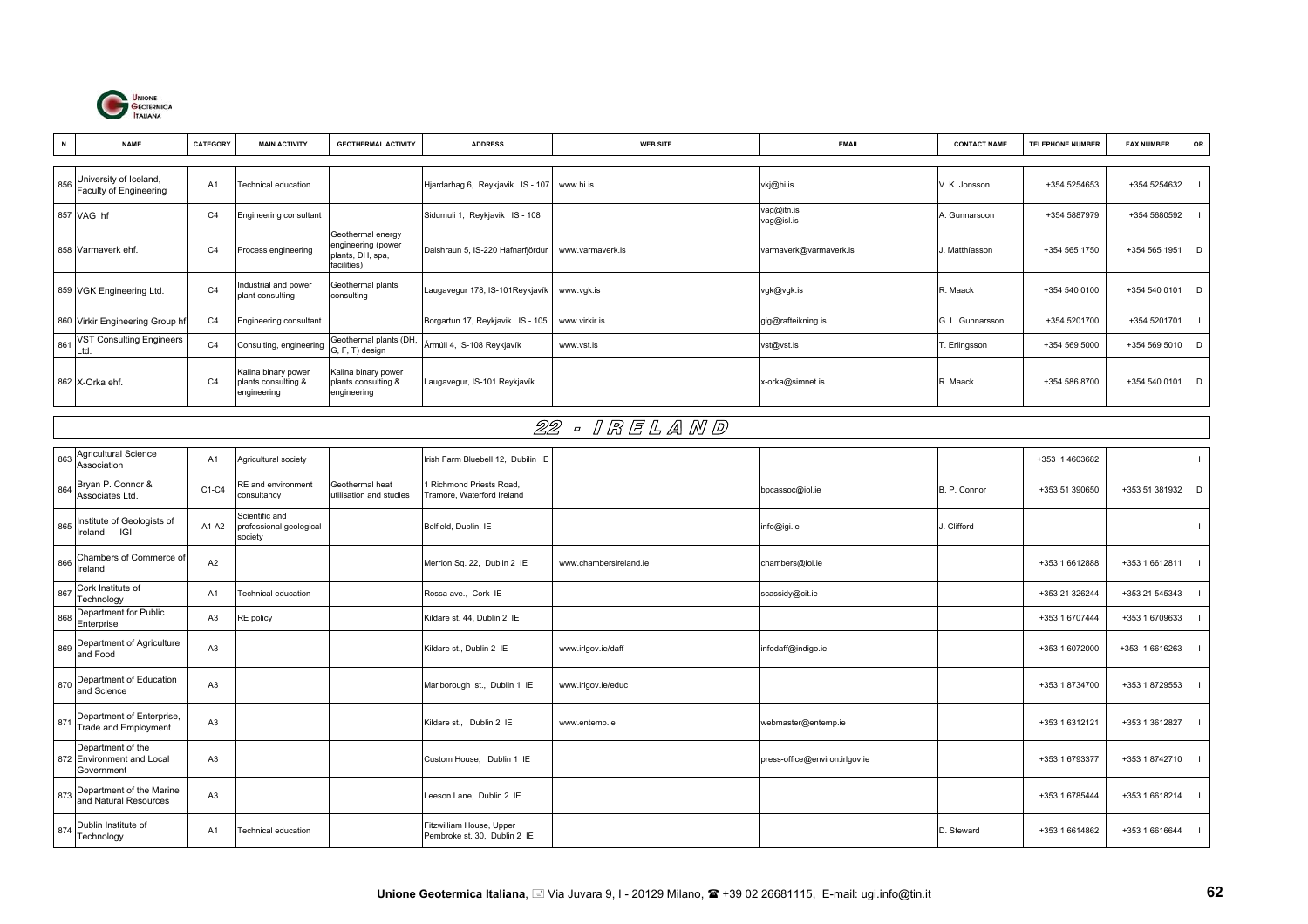

| N.  | <b>NAME</b>                                                   | CATEGORY       | <b>MAIN ACTIVITY</b>                                              | <b>GEOTHERMAL ACTIVITY</b>                      | <b>ADDRESS</b>                                                     | <b>WEB SITE</b>              | <b>EMAIL</b>            | <b>CONTACT NAME</b> | TELEPHONE NUMBER | <b>FAX NUMBER</b> | OR.         |
|-----|---------------------------------------------------------------|----------------|-------------------------------------------------------------------|-------------------------------------------------|--------------------------------------------------------------------|------------------------------|-------------------------|---------------------|------------------|-------------------|-------------|
|     | 875 Dunnes Well Drilling                                      | C <sub>1</sub> | Water well drilling<br>contractor                                 |                                                 | easelands, Mallow, Co. Cork IE                                     |                              |                         | Dunne               | +353 22 31347    | +353 22 21000     |             |
|     | 876 Dunstar Ltd                                               | C4-C5          |                                                                   | SGHP manufacturer and<br>nstaller               | Kent st. Clonakilty, Co. Cork IE                                   | www.solterra.ie              | dunstar@eircom.net      | P. Sikora           | +353 23 35165    | +353 23 35174     |             |
| 877 | Earthwatch-Friends of the<br>Earth Ireland                    | A <sub>1</sub> | Environmental NGO                                                 |                                                 | Upper Camden st. 7, Dublin 2 IE                                    | www.iol.ie/-foeeire          | foeeire@iol.ie          |                     | +353 1 4785100   | +353 1 4762042    |             |
| 878 | Energy Agency Office Cork<br><b>Country Council</b>           | A3R            | RE promotion                                                      | Geothermal energy<br>mainly SGHP)<br>promotion  | Cork County Council<br>Headquarters, County Hall, Cork,<br>Ireland | www.corkcoco.com             | mallowre@indigo.ie      |                     | +353 22 43610    | +353 22 43678     | D           |
| 879 | Engineering and Scientific<br>Association of Ireland          | A <sub>1</sub> | Fechnical and scientific<br>society                               |                                                 | Mather Rd South 13. Green Hills.<br>Mount Merrion. Co. Dublin IE   |                              |                         |                     |                  |                   |             |
|     | 880 ESB international                                         | C <sub>4</sub> | Energy consultant                                                 |                                                 | Stephen Court, St. Stephens<br>Green 18-21, Dublin 2 IE            |                              |                         | D. Moore            | +353 1 7038000   | +353 1 6616600    |             |
| 881 | Geological Survey of<br>Ireland                               | A <sub>3</sub> | Earth sciences studies                                            |                                                 | Beggars Bush, Haddington Road,<br>Dublin 4 IE                      |                              | aldwellb@tec.irlgov.ie  | <b>B.</b> Aldwell   | +353 1 6041415   | +353 1 6681782    |             |
| 882 | Geothermal Association of<br>reland                           | B              | Earth sciences studies                                            | pumps and spa tourism                           | Promotion of use of heat Spa House Mallow County Cork<br>Ireland   |                              | mallow@indigo.ie        | P. Bruck            | +353 22 43610    | +353 22 43678     | $\mathsf D$ |
| 883 | <b>Industrial Development</b><br>Agency IDA                   | A <sub>3</sub> | oreign investment<br>promotion agency                             |                                                 | Wilton Park House, Wilton Place,<br>Dublin 2 IE                    |                              |                         |                     | +353 1 6034000   | +353 1 6034040    |             |
| 884 | reland International News<br>Agency                           | A4             | News agency                                                       |                                                 | Wellington Quay 51, Dublin 2 IE                                    |                              | iina@indigo.ie          |                     | +353 1 6712442   | +353 1 6796586    |             |
|     | 885 Irish Bankers' Federation                                 | A <sub>2</sub> |                                                                   |                                                 | Nassau House, Nassau st.,<br>Dublin 2 IE                           |                              | ibf@ibf.ie              |                     | +353 1 6715311   | +353 6796680      |             |
|     | 886 Irish Energy Centre                                       | A <sub>3</sub> | <b>Vational agency for</b><br>science and technology              |                                                 | Glasnevin, Dublin 9 IE                                             | www.irish-energy.ie          | renewables@reio.ie      |                     | +353 1 8369080   | +353 1 8372848    |             |
|     | 887 Minerex Environment Ltd                                   | C1-C4          | <b>Geotechnical Consultan</b>                                     |                                                 | Upper Mount st. 26, Dublin IE                                      |                              |                         | S. Peel             | +353 1 2964435   | +353 1 2964436    |             |
| 888 | National University of<br>Ireland, Faculty of Science         | A <sub>1</sub> | Scientific education                                              |                                                 | Galway IE                                                          |                              |                         |                     | +353 91 524411   | +353 91 525700    |             |
| 889 | O'Neill Groundwater<br>Engineering                            | C <sub>1</sub> | lydrological consultant                                           |                                                 | Unit 3, Kingscourt, North Main<br>Street, Naas, Co. Kildare IE     |                              | groundwatereng@tinet.ie | S. O' Neill         | +353 45 895668   | +353 45 895668    |             |
| 890 | Renewable Energy<br><b>Information Office</b>                 | A4             | RE information                                                    |                                                 | Shinagh House, Bandon, Co. Cork                                    | www.irish-energy.ie/reio.htm | renewables@reio.ie      |                     | +353 23 42193    | +353 23 41304     |             |
|     | 891 Royal Irish Academy                                       | A <sub>1</sub> | General learned society                                           | <b>Sciences Commitee</b>                        | Academy House, Dawson st. 19,<br>Dublin 2 IE                       |                              | admin@ria.ie            |                     | +353 1 6762570   | +353 1 6762346    |             |
|     | TEAGASC, Agriculture and<br>892 Food Development<br>Authority | A <sub>3</sub> | National promotion<br>agency for agriculture<br>and food industry |                                                 | Sandymount ave. 19, Ballsbridge,<br>Dublin 4 IE                    |                              | pr@hq.teagasc.ie        |                     | +353 1 6376000   | +353 1 6688023    |             |
|     | 893 Tipperary Energy Agency                                   | A3R            | ocal energy agency                                                |                                                 | The Square, Cahir, Co. Tipperary                                   |                              |                         | S. Hoyne            | +353 52 43090    | +353 52 42439     |             |
| 894 | Jniversity College of Cork,<br>Department of Geology          | A <sub>1</sub> | RE courses and<br>esearch                                         | ow temperature<br>geothermal systems<br>studies | Donovans Road, Cork Ireland                                        |                              | a.allen@ucc.ie          | A. Allen            | +353 21 902769   | +353 21 271565    | $\mathsf D$ |
| 895 | University College of<br>Dublin, Faculty of Science           | A1             | Sciences education                                                | Earth sciences<br>education                     | Belfield, Dublin 4 IE                                              | www.ucd.ie/science           |                         |                     | +353 1 7162355   | +353 1 7162439    |             |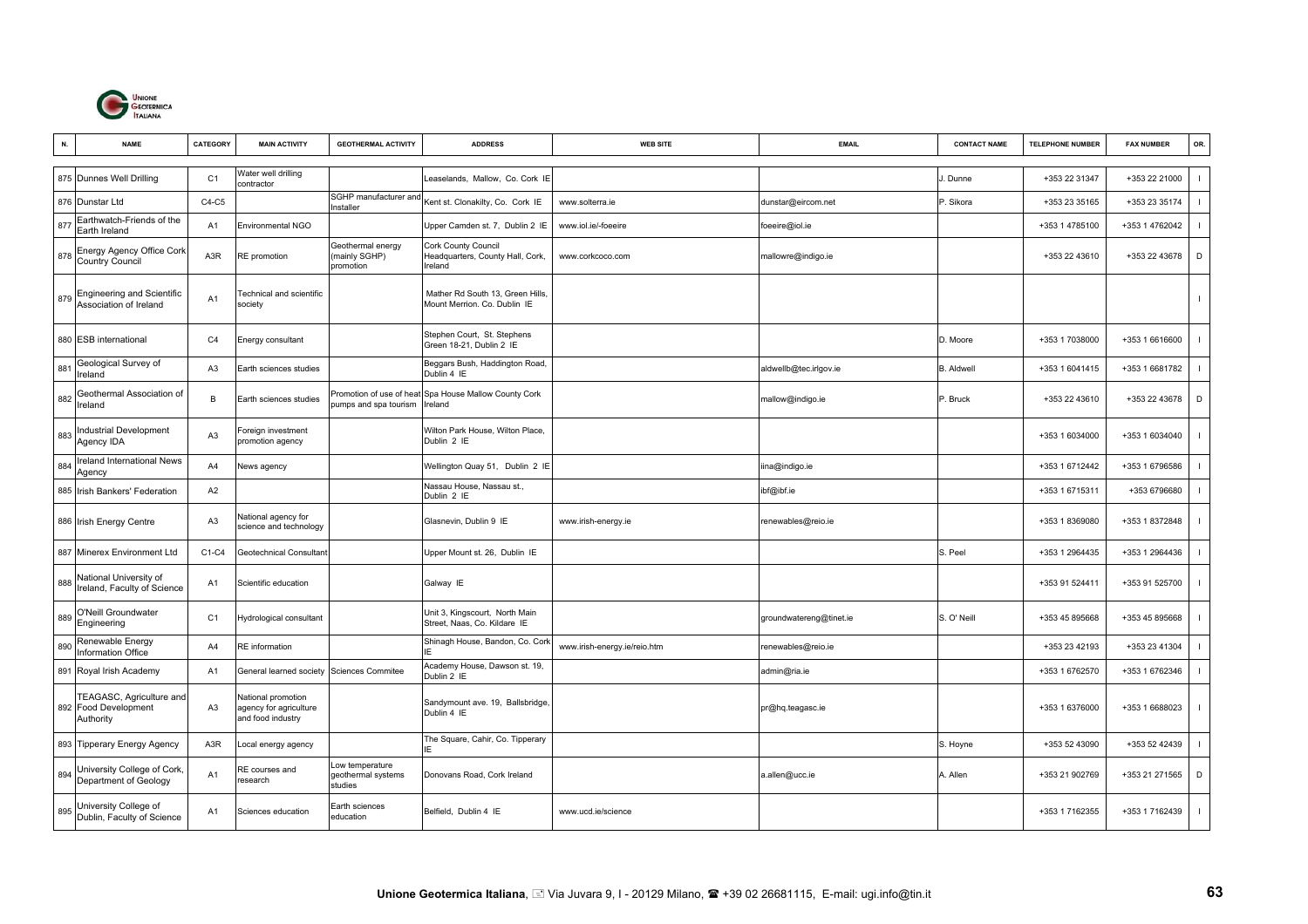

|     | <b>NAME</b>                                                                     | CATEGORY       | <b>MAIN ACTIVITY</b>                                                       | <b>GEOTHERMAL ACTIVITY</b>                      | <b>ADDRESS</b>                                                              | <b>WEB SITE</b>        | <b>EMAIL</b>                   | <b>CONTACT NAME</b> | <b>TELEPHONE NUMBER</b> | <b>FAX NUMBER</b>  | OR.            |
|-----|---------------------------------------------------------------------------------|----------------|----------------------------------------------------------------------------|-------------------------------------------------|-----------------------------------------------------------------------------|------------------------|--------------------------------|---------------------|-------------------------|--------------------|----------------|
|     | University College of<br>896 Galway, Department of<br><b>Applied Geophysics</b> | A1             | <b>Technical education</b>                                                 |                                                 | Galway IE                                                                   |                        |                                | A. Brock            | +353 91 524411          | +353 91 525700     |                |
|     |                                                                                 |                |                                                                            |                                                 |                                                                             | 23 - ITALY             |                                |                     |                         |                    |                |
|     | 897 ABB Lummus                                                                  | C4-C5          | lant construction and<br>engineering                                       |                                                 | via Carducci 125, I - 20099 Sesto<br>S. Giovanni (MI)                       |                        | info.lummus@it.abb.com         |                     | +39 02 262881           | +39 02 2628200     |                |
|     | 898 Acquacoltura                                                                | A <sub>4</sub> | Monthly fish-farming<br>nagazine                                           |                                                 | Ed. API, viale del Lavoro 8, I -<br>37135 Verona                            |                        |                                |                     | +39 045 580978          |                    | $\blacksquare$ |
| 899 | AF Geoscience and<br><b>Technology Consulting</b>                               | C <sub>1</sub> | lydrology, volcanology<br>consulting                                       | well exploration                                | Geothermal surface and Via Toniolo 222, I-56010 Campo<br>(PI)               | www.afgtc.com          | afconsulting@afgtc.com         | M. Fagioli          | +39 050 870311          | +39 050 871721     | D              |
|     | 900 Agea SpA                                                                    | C <sub>3</sub> | Municipal services<br>company                                              | Ferrara geothermal DH<br>operator               | via Cesare Diana 40, I - 44044<br>Cassana (FE)                              |                        | .rubinucci@agea.it             | M. Chiarini         | +39 0532 780111         | +39 0532 780200    |                |
| 901 | Agenzia Giornalistica Italia<br>AGI                                             | A4             | News agency                                                                |                                                 | via Cristoforo Colombo 90, I -<br>00147 Roma                                | www.agenziaitalia.it   | info@agenziaitalia.it          |                     | +39 06 519961           | 39 06 51996356 222 |                |
|     | 902 Agroittica srl                                                              | C <sub>3</sub> |                                                                            | Geothermal fish-farming Lesina (FG) - I         |                                                                             |                        |                                |                     | +39 0882 991817         | +39 0882 991817    |                |
|     | 903 AICARR                                                                      | A1             | leating and cooling<br>systems association                                 | <b>GHP</b> studies                              | Via Melchiorre Gioia 168, I-20125<br>Milano                                 | www.aicarr.it          | aicarr@aicarr.it               | S. Boldrini         | +39 02 67479270         | +39 02 67479262    | D              |
|     | 904 AIM Vicenza SpA                                                             | C <sub>3</sub> | Municipal services<br>company                                              | Geothermal DH operato                           | contrà Pedemuro S. Biagio 72, I<br>36100 Vicenza                            | www.aimvicenza.it      | protocollo@aimvicenza.it       | P. Leoni            | +39 0444 394911         | +39 0444 321496    |                |
|     | 905 AIRU                                                                        | A2             | DH association                                                             |                                                 | p.za Trento 13, I - 20135 Milano                                            | www.airu.it            | .airu@tiscalinet.it            | Bottio              | +39 02 45412118         | +39 02 45412120    |                |
| 906 | Albani Vincenzo e Ruggier<br>Italiana                                           | $C1-C3$        | Flower grower                                                              | Geothermal<br>greenhouses owner and<br>operator | via Fontanatetta (Borgo Pantano)<br>S. Agostino, I - 00053<br>Civitavecchia | www.albani.it          | albani@albani.it               | . Roncone           | +39 0766 560270         | +39 0766 560351    |                |
|     | 907 Alfa Laval SpA                                                              | $C2-C5$        | Alfa Laval Thermal AB<br>roup, Sweden - Heat<br>exchangers<br>manufacturer |                                                 | Via Pusiano 2, I-20052 Monza                                                | www.alfalaval.com      | alfalaval.italia@alfalaval.com | S. Buraccini        | +39 039 27041           | +39 039 2781000    | D              |
|     | 908 Alstom Power Italia SpA                                                     | C <sub>4</sub> | Alstom group, France<br>Energy engineering                                 |                                                 | P.le Lodi 3, I - 20137 Milano                                               | www.power.alstom.com   | titti.cimino@power.alstom.com  |                     | +39 02 54141            | +39 02 54142588    |                |
|     | 909 Amat                                                                        | D              | nternational spa<br>association                                            |                                                 | via Corrado del Greco 206, I -<br>00121 Roma Lido                           |                        | thermae.amat@agora.it          | M. Giacchetti       | +39 06 5672715          | +39 06 5611801     |                |
|     | 910 Ambiente Italia Newsletter                                                  | A4             | Sustainable energy<br>newsletter                                           |                                                 | Ed. Ambiente Italia, via C. Poerio<br>39. I - 20129 Milano 3                | www.ambienteitalia.it  | info@ambienteitalia.it         |                     | +39 02 277441           | +39 02 27744222    |                |
|     | 911 Ambiente Italia srl                                                         | C <sub>4</sub> | Environment and<br>sustainable energy<br>consulting                        |                                                 | via Carlo Poerio 39, I - 20129<br>Milano                                    | www.ambienteitalia.it  | info@ambienteitalia.it         | G. Schultze         | +39 02 277441           | +39 02 27744222    |                |
|     | 912 Amici della Terra                                                           | A1             | Environmental<br>association                                               |                                                 | via di Torre Argentina 18, I - 00186<br>Roma                                | www.amicidellaterra.it | amiterra@amicidellaterra.it    | P. Lombard          | +39 06 6868289          | +39 06 68308610    |                |
|     | 913 Anapia Lazio                                                                | A <sub>1</sub> | atium fish-farming<br>association                                          |                                                 | via Carlo Emilio Gadda 156, I -<br>00100 Roma                               |                        | anapial@tin.it                 |                     | +39 06 5003647          | +39 065005165      |                |
|     | 914 Animp                                                                       | A2             | ndustrial plant<br>engineering association                                 |                                                 | via Spalato 11/2, I - 20124 Milano                                          | www.animp.it           | animp@iol.it                   |                     | +39 02 6070242          | +39 02 6070245     |                |
|     | 915 Anipa                                                                       | A2             | Nater-well drilling<br>association                                         |                                                 | c/o Landi - Lungarno Buozzi 20,<br>56124 Pisa                               | www.anipa.it           | anipa@anipa.it                 |                     | +39 039 2000224         | +39 039 2000224    |                |
|     | 916 Ansa                                                                        | A4             | News agency                                                                |                                                 | via della Dataria 94, I - 00187<br>Roma                                     | www.ansa.it            | commerciale@ansa.it            |                     | +39 06 6774310          | +39 06 6774354     |                |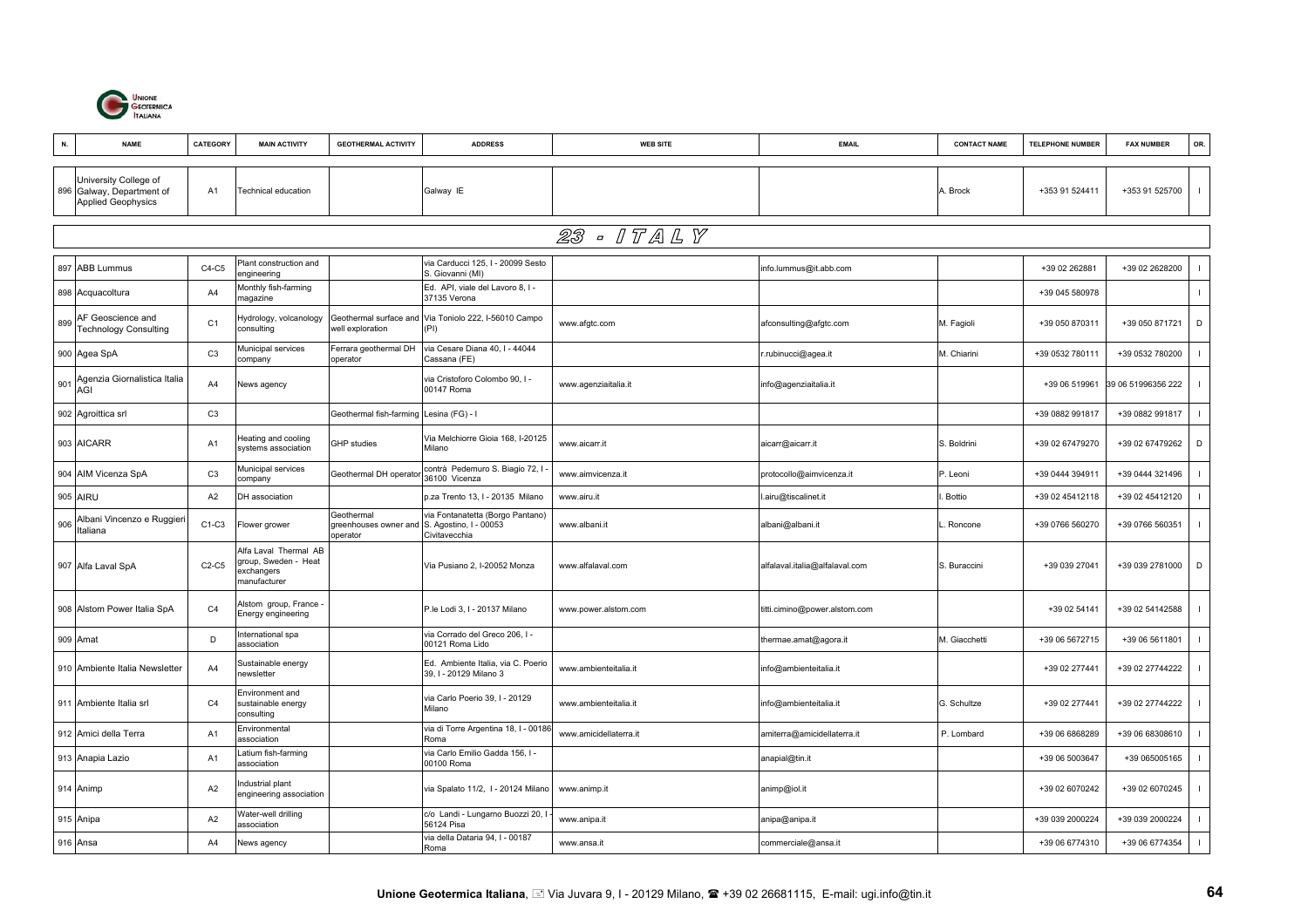

|       | <b>NAME</b>                                                                     | CATEGORY       | <b>MAIN ACTIVITY</b>                                            | <b>GEOTHERMAL ACTIVITY</b>                             | <b>ADDRESS</b>                                                     | <b>WEB SITE</b>             | <b>EMAIL</b>                  | <b>CONTACT NAME</b> | TELEPHONE NUMBER | <b>FAX NUMBER</b> | OR.            |
|-------|---------------------------------------------------------------------------------|----------------|-----------------------------------------------------------------|--------------------------------------------------------|--------------------------------------------------------------------|-----------------------------|-------------------------------|---------------------|------------------|-------------------|----------------|
|       | 917 Ansaldo Energia SpA                                                         | C <sub>5</sub> | Power and heat plants<br>construction                           |                                                        | via N. Lorenzi 8, I - 16152 Genova                                 |                             | ansaldoenergia@aen.ansaldo.it |                     | +39 010 6557411  | +39 010 6557297   |                |
|       | 918 Aper                                                                        | A2             | RE producers<br>association                                     |                                                        | P.le Rodolfo Morandi 2, I - 20100<br>Milano                        |                             | aper@aper.it                  | R. Longo            |                  |                   | $\blacksquare$ |
|       | 919 Arpat                                                                       | A3R            | Tuscany environmental<br>and RE agency                          |                                                        | Via Porpora 22, I - 50144 Firenze                                  | www.arpat.toscana.it        | diramm@arpat.toscana.it       |                     | +39 055 3206301  |                   |                |
|       | Assiciazione Italiana<br>920 Economisti dell'Energia<br>AIEE                    | A <sub>1</sub> | Association of energy<br>economists                             | Geothermal energy<br>studies                           | Via Giorgio Vasari 4, I-00196<br>Roma                              | www.aiee.org                | assaiee@tin.it                | E. Curcio           | +39 06 3227367   | +39 06 3234921    | D              |
| 921   | Associazione Albergatori<br>dell' Isola di Ischia                               | D              | ocal spa hotel<br>association                                   |                                                        | via Fasolara 49, I - 80077 Ischia                                  | www.ischiaonline.it.tourism |                               |                     | +39 081 993466   | +39 08 984171     |                |
| 92    | Associazione Bancaria<br>taliana                                                | A <sub>2</sub> | Banks association                                               |                                                        | p.za del Gesù 49, I - 00186 Roma                                   |                             |                               |                     | 39 06 67671      | +39 06 6767457    |                |
|       | Associazione Costruttori<br>923 Apparecchiature ed<br>Impianti Aeraulici CO.AER | A2             | Air conditioning<br>equipment<br>nanufacturers<br>association   | Water-water heat pumps<br>nanufacturers<br>association | /ia Battistotti Sassi 11/B, I -<br>20133 Milano                    | http://coaer.anima-it.com   |                               |                     | +39 02 73971     | +39 02 7397316    | D              |
| $92-$ | Associazione Nazionale<br>Comuni Italiani ANCI                                  | A <sub>3</sub> | Municipalities national<br>association                          |                                                        | via dei Prefetti 46, I - 00186 Roma                                | www.anci.it                 | info@anci.it                  |                     | +39 06 680091    | +39 06 6873547    |                |
|       | Associazione Nazionale<br>925 Costruttori di Impianti<br><b>ASSISTAL</b>        | A2             | Plant constructors<br>association                               |                                                        | via F. Restelli 3, I - 20124 Milano                                | www.assistal.it             | nazionale@assistal.it         |                     | +39 02 6085211   | +39 02 606599     |                |
| 926   | Associazione Nazionale fra<br>Geologi Italiani ANGI                             | A <sub>2</sub> | Geologists professional<br>association                          |                                                        | Largo Richini 8, I-20122 Milano                                    |                             | tuttibravi@tiscalinet.it      | C. Bravi            | +39 02 86460491  | +39 02 86460579   |                |
| 927   | Associazione Piscicoltori<br>Italiani API                                       | A2             | Fish-farmers association                                        |                                                        | c/o Agricenter v.le del Lavoro 8, I<br>37135 Verona                |                             | info@api-online.it            | A. Trincanato       | +39 045 580978   | +39 045 582741    |                |
| 928   | Associazione<br>Termotecnica Italiana ATI                                       | A <sub>1</sub> | Thermotechnical<br>association                                  |                                                        | via G. Pascoli 41, I - 20129 Milano                                | www.cti2000.it              | ati@cti2000.it                |                     | +39 02 2367330   | +39 02 2363927    |                |
|       | 929 Assomineriaria                                                              | A2             | Association of<br>petroleum, geothermal<br>and mining operators | Geothermal operators<br>grouping                       | Via delle Tre Madonne 20, I-00197<br>Roma                          | www.assomineraria.org       | dossena@assomineraria.org     | G. Dossena          | +39 06 8073045   | +39 06 8073385    | $\mathsf D$    |
|       | 930 Aturia Pompe SpA                                                            | C <sub>5</sub> | Well pumps<br>nanufacturer                                      |                                                        | P.za Aturia 9, 1 - 20060 Gessate<br>(MI)                           |                             | mkt_sub@gruppoaturia.4m       | Filaferro           | +39 02 954231    | +39 02 95423202   |                |
| 93'   | Autorità per l'Energia<br>Elettrica ed il Gas                                   | A <sub>3</sub> | National energy<br>authority                                    |                                                        | p.za Cavour 5, I - 20121 Milano                                    | www.autorita.energia.it     | info@autorita.energia.it      |                     | +39 02 65565308  | +39 02 29014219   |                |
|       | 932 Ava SpA                                                                     | C <sub>1</sub> | Drilling fluids services                                        |                                                        | Via Salaria 1313/c, I-00138 Roma                                   |                             | avaspa@avaspa.it              | . D'Alessandro      | +39 06 8856111   | +39 06 8889363    | D              |
|       | 933 B e B Ingg. SpA                                                             | C <sub>4</sub> | ndustrial plants<br>engineering                                 |                                                        | v.le Ercole Marelli 165, I - 20099<br>Sesto S. Giovanni (MI)       | www.bebgroup.com            | bebingg@bebgroup.com          |                     | +39 02 2479171   | +39 02 26223140   |                |
|       | 934 Baker Oil Tools srl                                                         | C <sub>1</sub> | Well completion<br>products and services                        |                                                        | S. S. 602 km 5+170, I-65010 S.<br>Teresa di Spoltore (Pescara)     |                             |                               |                     | +39 085 497531   | +39 085 4971224   | D              |
|       | 935 Botti Elio Sas                                                              | C <sub>1</sub> | Drilling contractor                                             | driller                                                | Shallow geothermal well Via E. Filiberto 28, I-45011 Adria<br>(RO) |                             |                               | M. Chieregato       | +39 0426 22462   | +39 0426 900155   | $\mathbf{I}$   |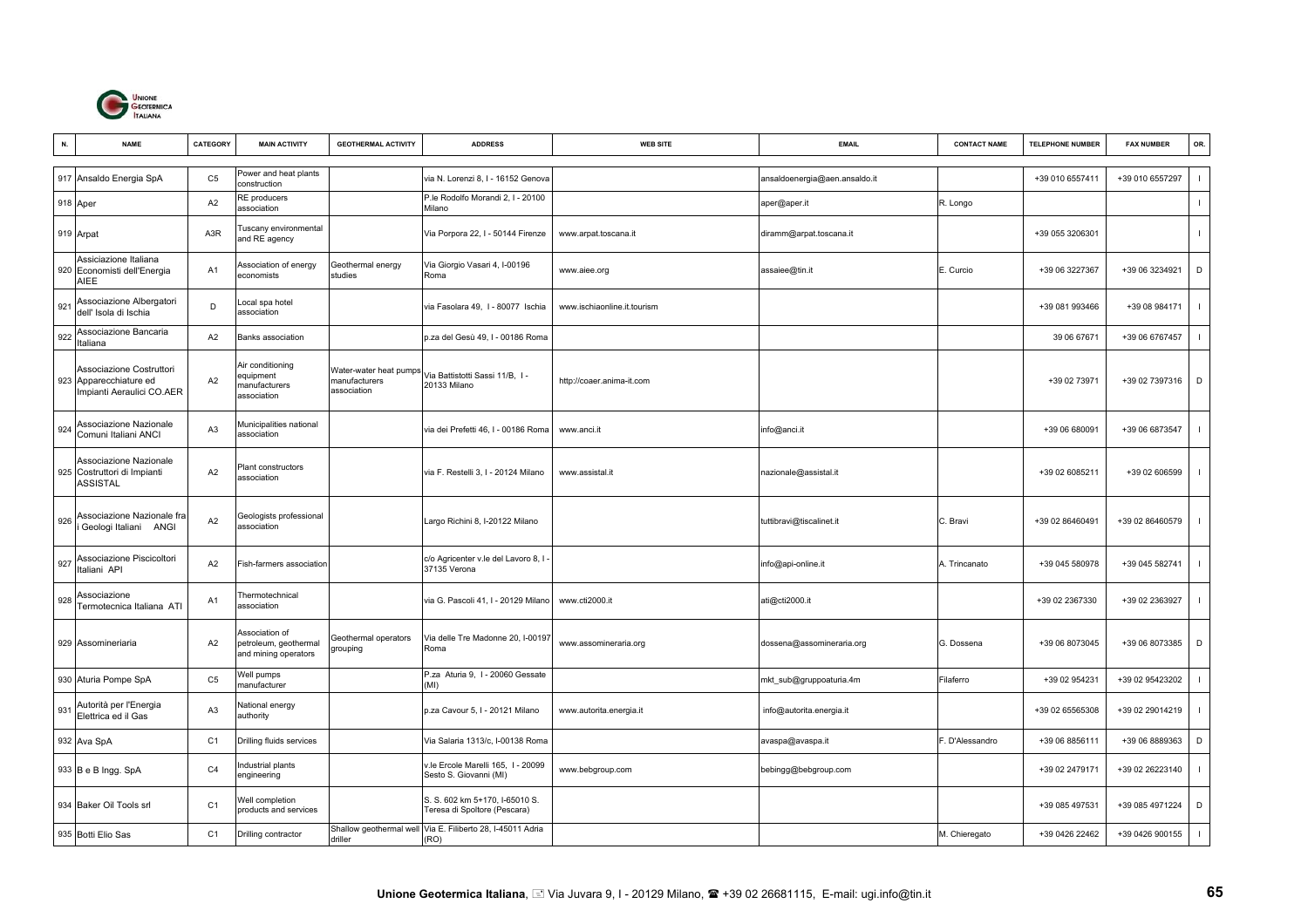

| N.  | <b>NAME</b>                                                   | CATEGORY         | <b>MAIN ACTIVITY</b>                                                                | <b>GEOTHERMAL ACTIVITY</b>                                                        | <b>ADDRESS</b>                                                                          | <b>WEB SITE</b>              | <b>EMAIL</b>                        | <b>CONTACT NAME</b> | <b>TELEPHONE NUMBER</b> | <b>FAX NUMBER</b> | OR.                      |
|-----|---------------------------------------------------------------|------------------|-------------------------------------------------------------------------------------|-----------------------------------------------------------------------------------|-----------------------------------------------------------------------------------------|------------------------------|-------------------------------------|---------------------|-------------------------|-------------------|--------------------------|
| 936 | Breda Energia Sesto<br>Industria SpA                          | C <sub>5</sub>   | <b>Nell head manufacturer</b>                                                       |                                                                                   | le Sarca 336, I - 20126 Milano                                                          |                              | brensi@tin.it                       |                     | +39 02 644771           | +39 02 64477544   |                          |
|     | 937 BUIG                                                      | A <sub>4</sub>   | Official bulletin of<br>betroleum and<br>geothermal mining<br>leases and statistics | Geothermal leases<br>listing                                                      | Ed. Ministry of productive activities<br>Sale office : P.za Verdi 10, I -<br>00198 Roma |                              |                                     |                     | +39 0685082147          |                   | $\mathbf{I}$             |
|     | 938 C.E.A. Sas                                                | C <sub>4</sub>   | Energy and environment<br>consulting                                                |                                                                                   | via G. Ferrero 10, 1 - 20143<br>Milano                                                  |                              |                                     | M. Brianza          | +39 02 816363           | +39 02 816363     | $\mathbf{I}$             |
|     | 939 Campi srl                                                 | C <sub>5</sub>   | ndustrial equipment<br>nanufacturer                                                 |                                                                                   | ria Diamantina 15, I - 44100<br>Ferrara                                                 |                              | campi.srl@tin.it                    | J. Penzo            | +39 0532 770048         | +39 0532 55518    | $\mathbf{I}$             |
|     | 940 Caprari SpA                                               | C <sub>5</sub>   | Nater well pumps<br>nanufacturer                                                    |                                                                                   |                                                                                         | www.caprari.it               | p.gianoglio@caprari.it              | . Gianoglio         | +39 059 897611          | +39 059 897894    | $\mathbf{I}$             |
|     | 941 Cemb SpA                                                  | C <sub>5</sub>   | Balancing machines,<br>vibration monitoring<br>systems manufacturer                 | Vibration monitoring<br>systems manufacturer                                      | Via Risorgimento 9, I-23826<br>Mandello del Lario                                       | www.cemb.com                 | cemb@cemb.com                       | E. Coti             | +39 0341 706111         | +39 0341 735678   | D                        |
|     | Centro Ricerche e<br>942 Innovazioni Tecnologiche<br>srl CRIT | C <sub>4</sub>   | ndustrial and energy<br>plants design                                               | <b>Geothermal heating</b><br>plants consulting and<br>design                      | /ia Tevere 70, I - 500019 Sesto<br>Fiorentino                                           | www.critweb.it               | crit@critweb.it                     |                     | +39 055 3437297         | +39 055 301184    | D                        |
|     | 943 ClimaVeneta SpA                                           | C <sub>5</sub>   | ir conditioning<br>equipment manufacturer manufacturer                              | water-water HP                                                                    | ria Sarson 57/C, I - 36061<br>Bassano del Grappa (VI)                                   | www.climaveneta.it           | nfo@climaveneta.it                  |                     | +39 0424 509500         | +39 0424 509509   | -1                       |
|     | 944 Clivet Italia SpA                                         | C <sub>5</sub>   | ir conditioning<br>equipment manufacturer manufacturer                              | water-water HP                                                                    | Zona Industriale Villapaiera, I -<br>32030 Feltre (BL)                                  | www.clivet.it                | s.venco@clivet.it                   | S.Venco             | +39 0439 313333         | +39 0439 313382   | -1                       |
|     | 945 Cofathec Servizi SpA                                      | C <sub>4</sub>   | leat plant engineering                                                              |                                                                                   |                                                                                         |                              | giovanni.pozzuto@cofathec.it        |                     | +39 06 549231           | +39 06 54901200   | $\overline{\phantom{a}}$ |
|     | 946 Cofimco SpA                                               | C <sub>5</sub>   | ndustrial fans<br>nanufacturer                                                      | Fans for geothermal<br>stations manufacturer                                      | Via Gramsci 62, I-28050 Pombia<br>(NO)                                                  | www.cofimco.com              | info@cofimco.it                     | de Paruta           | +39 0321 968311         | +39 0321 968339   | D                        |
|     | 947 Colture Protette                                          | A4               | Monthly green house<br>plants magazine                                              |                                                                                   | Sole 24 ORE Edagricole srl, via<br>Goito 13, I - 40126 Bologna                          | www.gce.it                   | sede@gce.it                         | G. Setti            | +39 051 65751           | +39 051 6575856   | $\mathbf{I}$             |
| 948 | Comitato Regionale per<br>l'Energia Reg. Toscana              | A <sub>3</sub> R | uscany Regional<br>energy Authority                                                 |                                                                                   |                                                                                         | www.regione.toscana.it       | m.gomboli@mail.regione.toscana.it   |                     |                         |                   | $\mathbf{I}$             |
| 949 | Comitato Termotecnico<br>Italiano CTI                         | A <sub>1</sub>   | Thermotechnics<br>standards definition<br>body                                      |                                                                                   | via G. Pascoli 41, I - 20129 Milano                                                     | www.cti2000.it               | cti@cti2000.it                      |                     | +39 02 2367330          | +39 02 2363927    |                          |
|     | 950 Comune di Bagno di<br>Romagna                             | C1-C3-D          | Municipality                                                                        | Bagno di Romagna<br>geothermal field<br>concessionaire; spa and Bagno<br>DH owner | p.za Martiri 1, I - 47026 S. Piero in                                                   | www.bagnodiromagnaturismo.it | llpp.comunebagno@tin.it             | E. Canestrini       | +39 0543 917122         | +39 0543 903032   |                          |
| 951 | Comune di Castelnuovo di<br>Val di Cecina                     | C <sub>3</sub>   | Municipality                                                                        | Castelnuovo V.C.<br>geothermal DH owner                                           | Via Verdi 13, I-56041 Castelnuovo<br>di Val di Cecina                                   |                              | sindaco.castelnuovovdc@sirt.pisa.it | M. Bernardini       | +39 0588 2351           | +39 0588 20727    | D                        |
|     | 952 Comune di Rodigo                                          | C <sub>1</sub>   | Municipality                                                                        | Concessionaire of<br>Rodigo geothermal field (MN)                                 | .za Nievo 3, I - 46040 Rodigo                                                           |                              |                                     |                     | +39 0376 684211         | +39 0376 650683   |                          |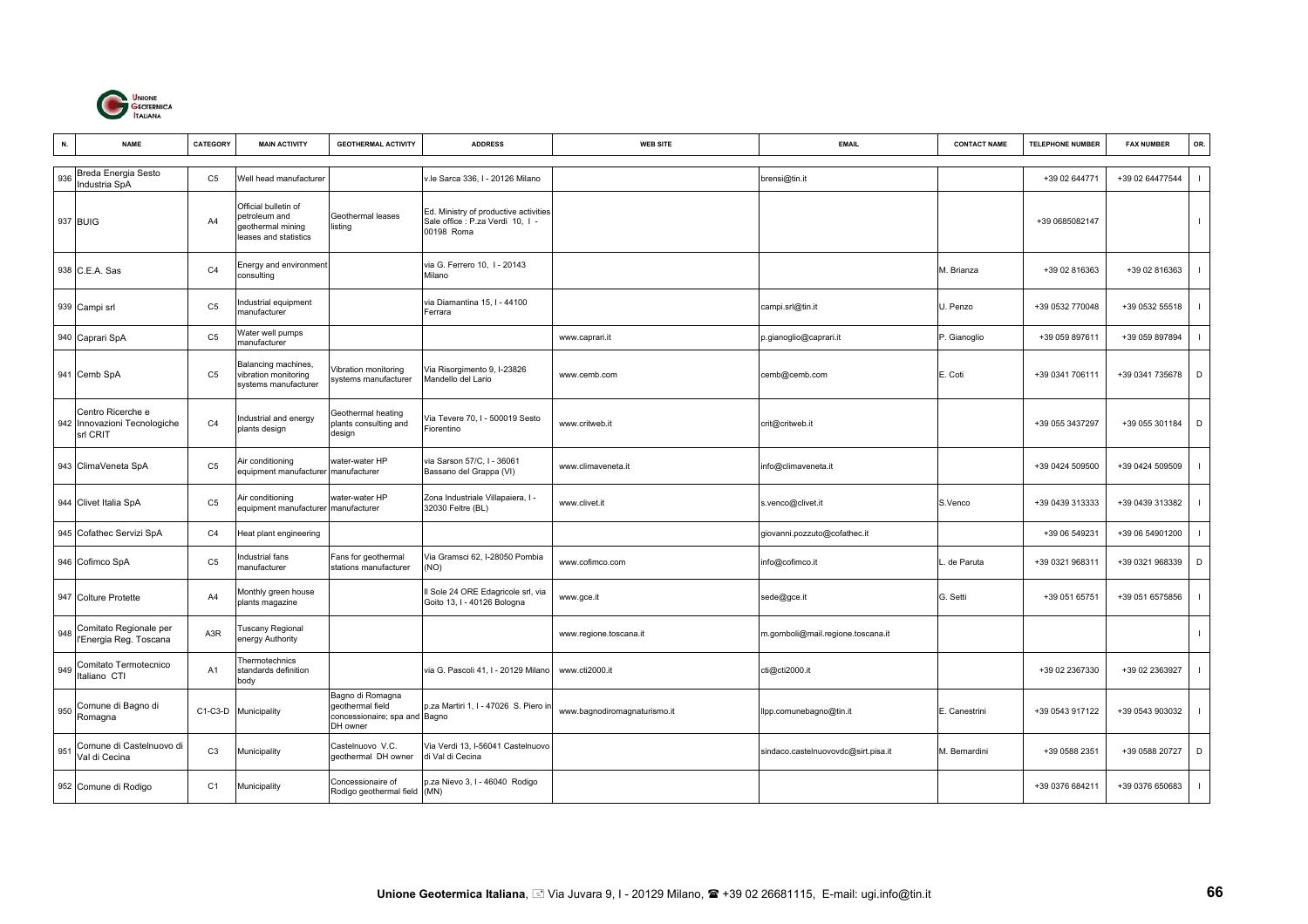

|     | <b>NAME</b>                                                                                                                                   | CATEGORY         | <b>MAIN ACTIVITY</b>                                                 | <b>GEOTHERMAL ACTIVITY</b>                                                                                                            | <b>ADDRESS</b>                                                             | <b>WEB SITE</b>                             | <b>EMAIL</b>                      | <b>CONTACT NAME</b> | <b>TELEPHONE NUMBER</b> | <b>FAX NUMBER</b> | OR.            |
|-----|-----------------------------------------------------------------------------------------------------------------------------------------------|------------------|----------------------------------------------------------------------|---------------------------------------------------------------------------------------------------------------------------------------|----------------------------------------------------------------------------|---------------------------------------------|-----------------------------------|---------------------|-------------------------|-------------------|----------------|
| 953 | Confederazione Generale<br>dell'Agricoltura Italiana<br><b>CONFAGRICOLTURA</b>                                                                | A2               | Agriculture association<br>promotion                                 | Promotion of renewable<br>energy in agriculture                                                                                       | Corso Vittorio Emanuele 101, I-<br>00186 Roma                              | www.confagricoltura.it                      | serambie@confagricoltura.it       | F. Trifiletti       | +39 06 6852258          | +39 06 6879118    | D              |
| 954 | Consiglio Nazionale delle<br>Ricerche CNR                                                                                                     | A <sub>1</sub>   | <b>Vational Research</b><br>Council                                  |                                                                                                                                       | P.le Aldo Moro 7, I - 00185 Roma                                           | www.cnr.it                                  | urp@urp.cnr.it                    |                     | +39 06 49931            | +39 06 4957241    |                |
|     | 955 Cooperativa Sette Frati sr                                                                                                                | C <sub>3</sub>   |                                                                      | Rodigo fish-farming and<br>plants owner and<br>operator                                                                               | green house geothermal Strada Mussolina 1, I - 460044<br>Sacca, Goito (MN) |                                             | info@settefrati.com               | C. Sordelli         | +39 0376 686825         | +39 0376 686828   |                |
|     | 956 Copgo Wood Group srl                                                                                                                      | C <sub>1</sub>   | Vell reservoir servicing                                             | Well reservoir servicing                                                                                                              | Via Aterno 72/4, I-66020 S.<br>qiovanni Teatino (CH)                       | www.woodgroup.com                           | cwg-it@iternet.it                 | R. Thomas           | +39 085 4462202         | +39 085 4460930   | $\mathsf D$    |
|     | 957 Cosa srl                                                                                                                                  | C <sub>3</sub>   | Fish farming                                                         | Fish farming operator                                                                                                                 | ocalità la Tagliata snc, I-58015<br>Orbetello Scalo                        |                                             | cosasrl@tiscalinet.it             | M. Gilmozzi         | +39 0564 881479         | +39 0564 881071   | D              |
| 958 | Costruzioni Meccaniche<br>Bertoli                                                                                                             | C <sub>5</sub>   | ndustrial machinery<br>nanufacturer                                  | Rig machinery and<br>equipment manufacturer                                                                                           | Via Aia 8, I-56045 Pomarance (PI)                                          | www.bertoligroup.net                        | cmbertoli@sirt.pisa.it            | A. Bertoli          | +39 0588 65176          | +39 0588 62749    | $\mathsf D$    |
|     | 959 Co.Svi.G srl                                                                                                                              | C <sub>3</sub> R |                                                                      | Tuscany geothermal<br>promotion<br>ntermunicipal<br>consortium                                                                        | p.za Muratori, I - 50134 Firenze                                           | www.cosvig-rtrt.regione.toscana.it          | cosvig@tin.it                     |                     | +39 055 495050          | +39 055 495050    |                |
|     | 960 Dalmine SpA                                                                                                                               | C <sub>5</sub>   | Steel pipes<br>nanufacturer                                          |                                                                                                                                       | p.za Caduti 6 Luglio 1944, 1, I -<br>24044 Dalmine (BG)                    | www.dalmine.it                              | daldos@dalmine.it                 |                     | +39 0355601111          | +39 035 5603827   |                |
| 961 | Dipartimento delle<br>Politiche Territoriali e<br>Ambientali - Area Energia,<br>Autorità di Vigilanza sulla<br>Geotermia - Regione<br>Toscana | A3R              | Regional Tuscany<br>energy department                                | Tuscany geothermal<br>activities supervision                                                                                          | via Baldazzi 19-21 Firenze - I                                             |                                             | . paldino@mail.regione.toscana.it | . Paldino           | +39 055 438421          | +39 055 4384355   | $\blacksquare$ |
| 962 | EAI Report-<br>Energia, Ambiente e<br>innovazione                                                                                             | A4               | Bimonthly RE magazine                                                |                                                                                                                                       | Ed. ENEA, Lungotevere Thaon di<br>Revel 76, I - 00196 Roma                 | www.eai.it                                  | lacroce@sede.enea.it              |                     | +39 06 36272401         | +39 06 36272720   |                |
|     | 963 ELC Electroconsult SpA                                                                                                                    | C1-C4            | Energy consulting                                                    | <b>Exploration services</b>                                                                                                           | Via 1° Maggio 41, I-20121<br>Baranzate di Bollate (MI)                     |                                             | elcmil@compuserve.com             | G. Quattri          | +39 02 3833203          | +39 02 383353     | $\mathsf D$    |
|     | 964 Enea                                                                                                                                      | A <sub>1</sub>   | <b>Vational Agency for new</b><br>echnologies, RE and<br>environment |                                                                                                                                       | Lungotevere Thaon di Revel 76, I<br>00196 Roma                             | www.enea.it                                 | campiotti@casaccia.enea.it        |                     | +39 06 36271            | +39 06 36272591   |                |
|     | 965 Enel GreenPower                                                                                                                           | $C1-C2$<br>C3-C4 | Electricity generation<br>from RE                                    | Exploration, production<br>of geothermal fluids,<br>geothermal energy<br>production and supply,<br>technical services and<br>training | Via A. Pisano 120, I-56122 Pisa                                            | http://enelgreenpower.enel.it/it/index.html | cappetti.guido@enel.it            | G. Cappetti         | +30 050 535781          | +30 050 533290    | D              |
|     | 966 Enereco Scarl                                                                                                                             | C <sub>4</sub>   | leat plant engineering                                               |                                                                                                                                       | Via Divisione dei Carpazi 14, I-<br>61032 Fano                             | www.emeroco.it                              | enereco@enereco.com               | A. Simoncelli       | +39 0721 83981          | +39 0721 861885   | D              |
|     | 967 Energia Blu                                                                                                                               | A4               | Bimonthly RE magazine Geothermal items                               |                                                                                                                                       | & L, p.za 5 Giornate 10, I -<br>20129 Milano                               |                                             | enerblu@tin.it                    |                     | +39 02 54115799         | +39 02 55184053   | $\blacksquare$ |
|     | 968 ERSAL                                                                                                                                     | A3R              | atium regional agency<br>for agriculture                             |                                                                                                                                       | via R. Lanciani 38. I - 00162<br>Roma                                      |                                             |                                   |                     | +39 06 8603857          |                   |                |
|     | 969 Euganea Floricoltori Scrl                                                                                                                 | C <sub>3</sub>   | Geothermal flower<br>greenhouses owner                               |                                                                                                                                       | via Regazzoni 44, I - 35030<br>Galzigano Terme (PD)                        | www.euganea.org                             | info@euganea.org                  |                     | +39 049 9131049         | +39 049 9130377   | $\blacksquare$ |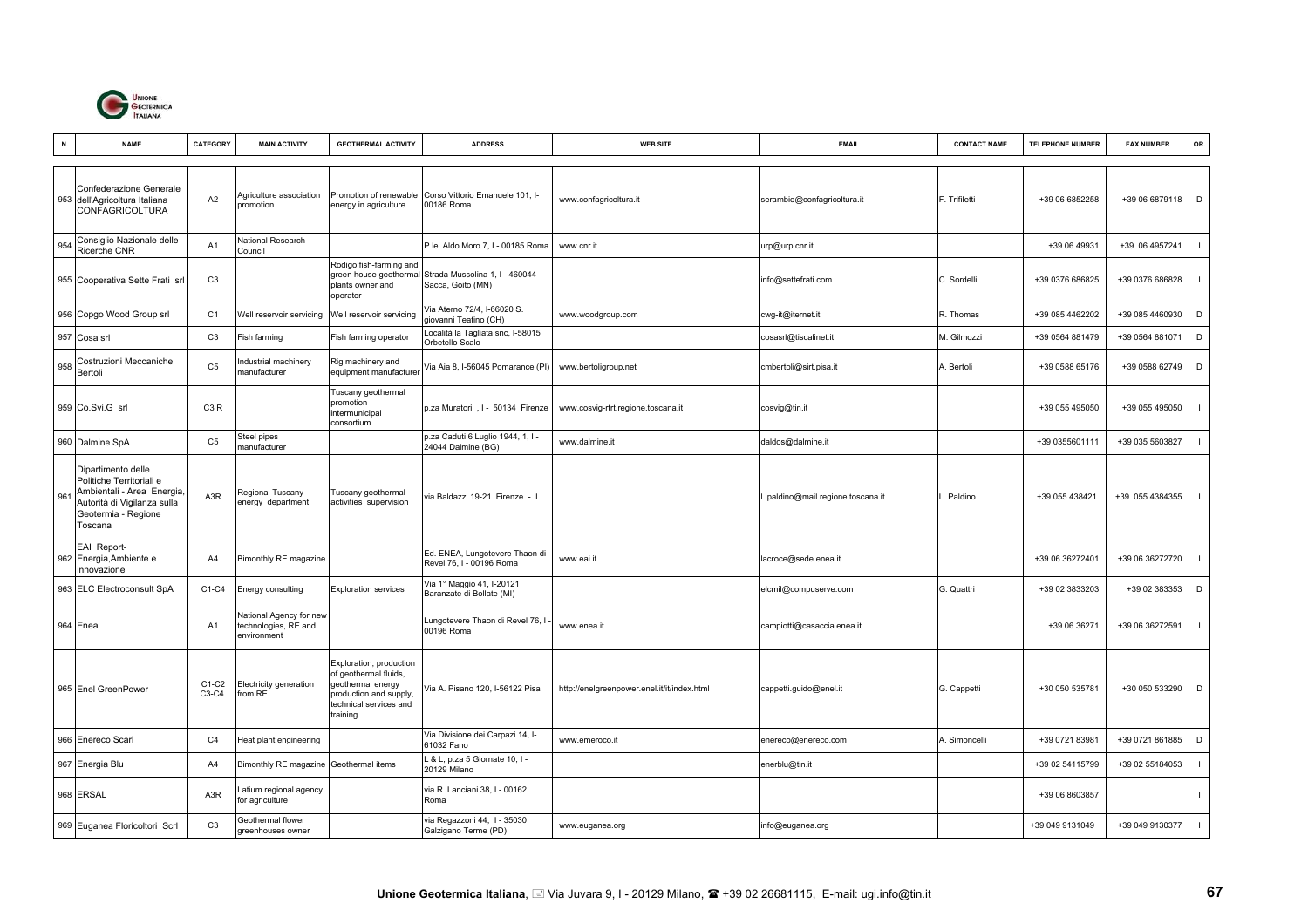

| N.  | <b>NAME</b>                                                                             | CATEGORY       | <b>MAIN ACTIVITY</b>                                                    | <b>GEOTHERMAL ACTIVITY</b>                                       | <b>ADDRESS</b>                                                                                                           | <b>WEB SITE</b>     | <b>EMAIL</b>                      | <b>CONTACT NAME</b> | <b>TELEPHONE NUMBER</b> | <b>FAX NUMBER</b> | OR.            |
|-----|-----------------------------------------------------------------------------------------|----------------|-------------------------------------------------------------------------|------------------------------------------------------------------|--------------------------------------------------------------------------------------------------------------------------|---------------------|-----------------------------------|---------------------|-------------------------|-------------------|----------------|
|     | 970 Fabbro Vanni srl                                                                    | C <sub>4</sub> | Hydraulic and electric<br>vorks                                         | HP and SGHP installer                                            | Via Fiume 8, I-33033 Codroipo<br>UD)                                                                                     | www.fabbrovanni.it  | fabbro@qnet.it                    | Bressanutti         | +39 0432 906647         | +39 0432 908491   | $\mathsf D$    |
|     | 971 Favra International srl                                                             | C <sub>5</sub> | Cooling towers<br>nanufacturers                                         |                                                                  | via Guerrazzi 9, I - 20145 Mlilano                                                                                       |                     |                                   |                     | +39 02 3495151          | +39 02 531419     |                |
|     | Federazione Italiana per<br>972 l'uso razionale dell'energia<br><b>FIRE</b>             | A <sub>2</sub> | <b>National Federation for</b><br>RUE.                                  |                                                                  | c/o Enea, strada Anguillarese - La<br>Casaccia, I - 00060 Roma                                                           |                     | isnova@tin.it                     |                     | +39 06 30483482         | +39 06 30483930   |                |
|     | 973 FederPern                                                                           | A <sub>2</sub> | RE producers<br>ssociation                                              |                                                                  | Centrale Paschero, via Roma 178,<br>- 10070 Cafasse (TO)                                                                 |                     | federpern@libero.it               |                     | +39 0123 417438         | +39 0123 417527   |                |
|     | 974 FederTerme                                                                          | D              | <b>Vational spa association</b>                                         |                                                                  | via Piemonte 39, I - 00187 Roma                                                                                          |                     | a.crudeli@rdn.it                  |                     | +39 06 42010666         | +39 06 42010315   |                |
|     | 975 Floramiata                                                                          | C <sub>3</sub> |                                                                         | Amiata geothermal<br>flower greenhouses<br>operator              | Casa del Corto, I - 53025<br>Piancastagnaio (SI)                                                                         | www.floramiata.it   | ohfmo@tin.it                      |                     | +39 0577 781611         | +39 0577 786328   |                |
| 976 | Flowserve Worthington<br>SpA                                                            | C <sub>5</sub> | ndustrial pumps<br>nanufacturer                                         | <b>Beothermal</b> power<br>olants pumps<br>manufacturer          | Via Rossini 90/92, I-20033 Desio<br>(MI)                                                                                 | www.flowserve.com   |                                   | M. Pepori           | +39 0362 6121           | +39 0362 612402   | $\mathsf D$    |
| 977 | Food and Agriculture<br>Organization FAO                                                | A <sub>5</sub> | nternational agricultural<br>rganization                                |                                                                  | via delle Terme di Caracalla, I -<br>00100 Roma                                                                          | www.fao.org         | FAO-HQ@fao.org                    |                     | +39 06 57051            | +39 06 57053152   |                |
|     | 978 Geolog SpA                                                                          | C <sub>1</sub> | Petroleum and<br>jeothermal well<br>servicing                           | Well servicing                                                   | Via Carlo Porta 21, I-20098 San<br>Giuliano Milanese (MI)                                                                | www.geolog.it       | geolog@geolog.it                  | C. Bezzola          | +39 02 982521           | +39 02 98252324   | D              |
|     | 979 Geoservices srl                                                                     | C <sub>1</sub> | Petroleum well servicing                                                | Geothermal well<br>servicing                                     | Via Giovanni Pascoli 31, I-20097<br>San Donato Milanese (MI)                                                             | www.geoservices.com | italy.milan@geoservices.com       | F. Milani           | +39 02 5277011          | +39 02 55607015   | $\mathsf D$    |
|     | 980 Geosystem srl                                                                       | C <sub>1</sub> | Geophysical services                                                    |                                                                  | Viale Abruzzi 17, I-20131 Milano                                                                                         | www.geosystem.net   | gsy@geosystem.net                 | S. Hallinan         | +39 02 29404727         | +39 02 29404577   | D              |
| 981 | Geotherm srl Earth Energy<br>Systems                                                    | C4             | GHP, photovoltaic<br>ystems installer                                   | SGHP, design, installer                                          | Via Argine sinistro 18, I-35024<br>Bovolenta (PD)                                                                        | www.geotherm.it     | info@geotherm.it                  | D. Marn             | +39 049 9545213         | +39 049 9549056   | D              |
|     | 982 Geotermia srl                                                                       | C4             | <b>SGHP</b> installer                                                   | <b>SGHP</b> installer                                            | Via Bezzi 20, I - 38068 Rovereto<br>(TN)                                                                                 | www.geotermiasrl.it | info@geotermiasrl.it              |                     | +39 037 688002          | +39 037 688313    | $\mathsf D$    |
| 983 | Geothermics, International<br>Journal of Geothermal<br>Research and its<br>Applications | A4             |                                                                         | Bimonthly geothermal<br>ournal                                   | Ed. Istituto Geoscienze e<br>Georisorse CNR, Via G. Moruzzi<br>, I-5614 Pisa. Publisher Elsevier<br>Science, Netherlands |                     | marnell@iirg.pi.cnr.it            | M. H. Dickson       | +39 050 3152393         | +39 050 3152323   | D              |
| 984 | Gestione Unica del Bacino<br>Idrominerario Omogeneo<br>dei Colli Euganei -<br>G.U.BIOCE | D              |                                                                         | Abano area spas<br>geothermal field<br>supervisory agency        | argo Marconi 8, I - 35036 Abano<br>Terme (PD)                                                                            |                     | gestioneunica@abanomontegrotto.it | Sanadio             | +39 049 8668129         | +39 049 8666300   | $\blacksquare$ |
|     | 985 Getas Petrogeo srl                                                                  | C <sub>1</sub> | Geologic, hydrogeologic<br>reotechnical,<br>environmental<br>consulting | <b>Hydrogeothermal</b><br>exploration and<br>production services | Piazza San Giorgio 6, I-56100<br>Pisa                                                                                    |                     | getas@sirius.pisa.it              | G. Ghezzi           | +39 050 45128           | +39 050 43275     | D              |
| 986 | Hamon Reserch-Cottrel<br>Italia SpA                                                     | $C1-C5$        | lust abatement and flue<br>gas cleaning systems<br>construction         |                                                                  | via Durando 38, I - 20158 Milano                                                                                         |                     | info.hrci@hamon.com               |                     | +39 02 37741            | +39 02 3774338    |                |
| 987 | Hydro Drilling International<br>SpA                                                     | C <sub>1</sub> | etroleum well drilling                                                  | Geothermal well drilling<br>and workover                         | Piazza della Libertà 7, I-15100<br>Alessandria                                                                           |                     | hditec@tin.it                     | F. Amato            | +39 0131 56260          | +39 0131 252231   | D              |
| 988 | <b>IEMSA Impianti</b><br>International srl                                              | C <sub>3</sub> | Contracting                                                             | Floramiata geothermal<br>greenhouses owner                       | ungotevere Arnaldo da Brescia 9-<br>10, I - 00196 Roma                                                                   |                     |                                   |                     | +39 06 3609401          | +39 06 32650329   |                |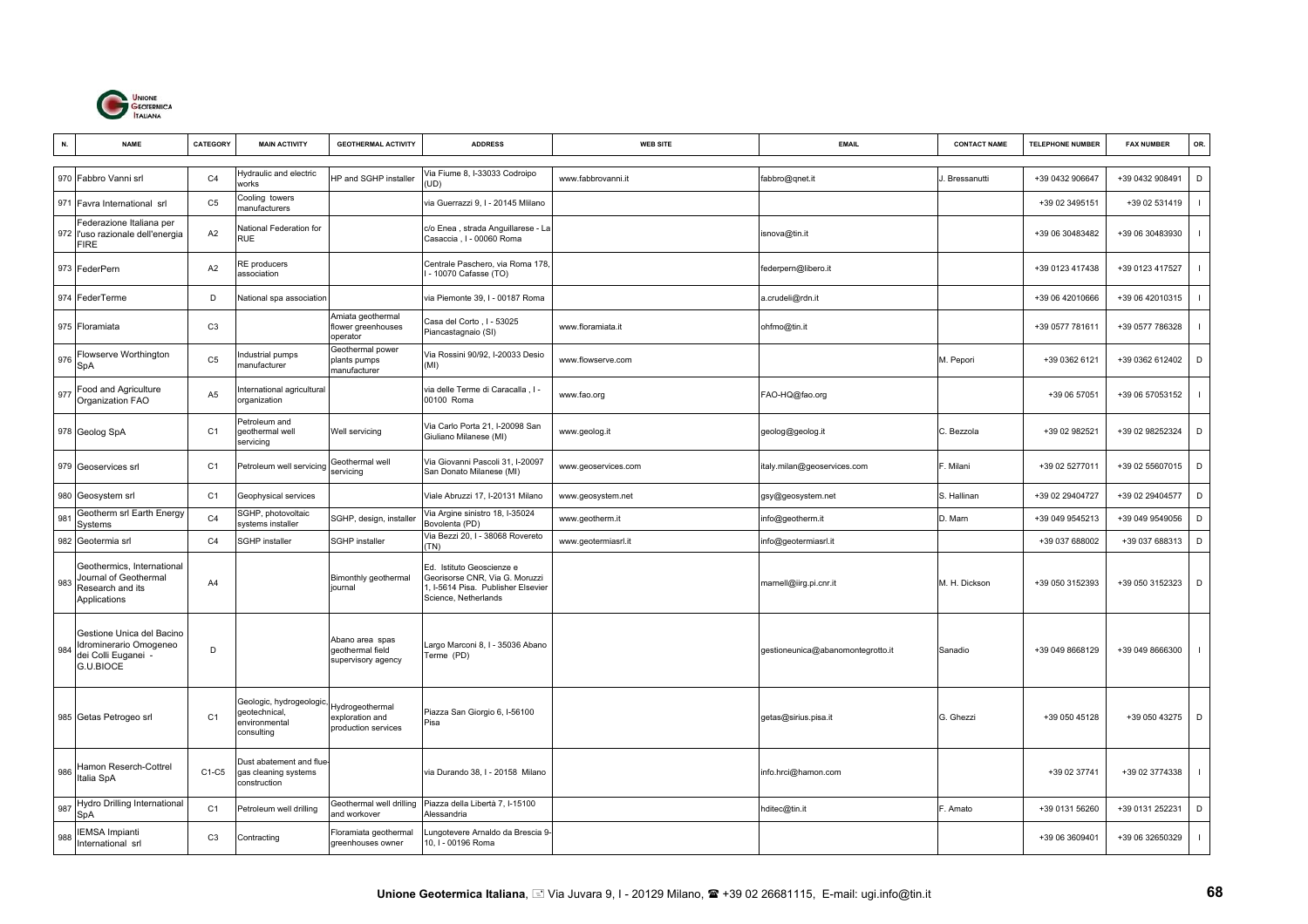

| N.   | <b>NAME</b>                                                                        | CATEGORY       | <b>MAIN ACTIVITY</b>                                        | <b>GEOTHERMAL ACTIVITY</b>                                         | <b>ADDRESS</b>                                                | <b>WEB SITE</b>                                | <b>EMAIL</b>                 | <b>CONTACT NAME</b> | <b>TELEPHONE NUMBER</b> | <b>FAX NUMBER</b> | OR.          |
|------|------------------------------------------------------------------------------------|----------------|-------------------------------------------------------------|--------------------------------------------------------------------|---------------------------------------------------------------|------------------------------------------------|------------------------------|---------------------|-------------------------|-------------------|--------------|
|      | 989 Industria Mineraria                                                            | A4             | Bimonthly energy and<br>nining magazine                     | Geothermal items                                                   | Ed. Assomineraria, via delle 3<br>Madonne 20, I - 00197 Roma  | www.assomineraria.org                          | info@assomineraria.org       |                     | +39 06 8073045          | +39 06 8073385    | $\mathbf{I}$ |
|      | 990 Ingea Consulting srl                                                           | C1-C4          | Energy projects and<br>lams feasibility studies             | Exploration, feasibility<br>studies for geothermal<br>power plants | Via F. Carcano 30, I-20149 Milano                             |                                                | ingea@mclink.it              | M. Girelli          | +39 02 4693556          | +39 02 466598     | D            |
| 991  | nternational Geothermal<br><b>Association IGA</b>                                  | $\overline{B}$ |                                                             | nternational geothermal<br>association                             | c/o ENEL via Andrea Pisano 120,<br>56122 Pisa                 |                                                | igasec@enel.it               |                     | +39 050 535891          | +39 050 535893    | $\mathbf{I}$ |
| 992  | nternational School of<br>Geothermics                                              | A <sub>1</sub> |                                                             | Organization of<br>nternational geothermal<br>courses              | Via G. Moruzzi 1( c/o Area Ricerca<br>CNR), I-5614 Pisa       |                                                | marnell@iirg.pi.cnr.it       | M. H. Dickson       | +39 050 3152393         | +39 050 3152323   | D            |
| 993  | Istituto Cooperativo per<br>'Innovazione ICIE                                      | C <sub>4</sub> | Energy consulting                                           |                                                                    | ria Velletri 35, I - 00198 Roma                               | www.icie.it                                    | icie.rm@rm.icie.it           | M. Melchiorri       | +39 06 8549141          | +39 06 8550250    | $\mathbf{I}$ |
|      | Istituto di Economia e<br>994 Politica dell'Energia e<br>dell'Ambiente IEFE        | A <sub>1</sub> | Energy economy<br>nstitute of Bocconi<br>university         |                                                                    | Le Filippetti 9, I - 20122 Milano                             | www.uni-bocconi.it/bocconi/ricerca/centri/iefe | lia.bertoglio@uni-bocconi.it |                     | +39 02 58363820         | +39 02 58363890   | $\mathbf{I}$ |
| 995  | Istituto di Geoscienze e<br>Georisorse IGG                                         | A <sub>1</sub> | Geologic resource<br>studies institute                      | Geothermal resource<br>studies                                     | /ia G. Moruzzi 1( c/o Area Ricerca<br>CNR), I-5614 Pisa       |                                                | igg@igg.cnr.it               | A. Innocenti        | +39 050 3152382         | +39 050 3152323   | D            |
| 996  | Istituto di Ricerca sulle<br>Acque                                                 | A <sub>1</sub> | <b>Nater resources</b><br>nanagement institute              |                                                                    | ria Reno 1, I - 00198 Roma                                    |                                                | blundo@irsa1.irsa.cnr.it     | Blundo              | +39 06 8841451          | +39 06 8417861    | $\mathbf{I}$ |
| 997  | Istituto Nazionale di<br>Economia Agraria INEA                                     | A <sub>1</sub> | Agricultural economics<br>nstitute                          |                                                                    | ria Barberini 36, I - 00187 Roma                              | www.inea.it                                    | inea@inea.it                 |                     | +39 06 478561           | +39 06 4741984    | $\mathbf{I}$ |
|      | Istituto Nazionale di<br>998 Geofisica e Vulcanologia -<br>Sezione di Palermo      | A1             | Geophysics and<br>/olcanology Institute                     | Geochemical research<br>on geothermal fluids                       | ia Ugo La Malfa 153, I - 90144<br>Palermo                     |                                                | inguagg@pa.ingv.it           | inguaggiato         | +39 091 6809400         | +39 091 6809449   | $\mathbf{I}$ |
| 999  | Istituto Nazionale di<br>Oceanografia e di<br>Geofisica sperimentale<br><b>OGS</b> | A <sub>1</sub> | <b>Geophysical studies</b><br>nstitute                      | <b>Geophysical studies</b>                                         | Borgo Grotta Gigante 42/c, I-<br>4010 Sgonico                 | www.ogs.trieste.it                             | fpalmieri@ogs.trieste.it     | . Palmieri          | +39 040 2140372         | +39 040 327307    | D            |
| 1000 | Istituto per la Dinamica dei<br>Processi Ambientali                                | A <sub>1</sub> | Environmental resource<br>management institute              | Geothermal rosources<br>evaluation                                 | lazza Cittadella 4, I-24129<br>Bergamo                        |                                                | cnrbg@uninetcom.it           | S. Chiesa           | +39 035 210350          | +39 035 524051    | D            |
|      | 1001 Istituto per l'ambiente                                                       | A <sub>1</sub> | Environmental institute                                     |                                                                    | ria Libero Temolo 4, I - 20126<br>Milano                      | www.ipa.it                                     | istitutoambiente@ipa.it      |                     | +39 02 661301           | +39 02 66102201   | $\mathbf{I}$ |
|      | 1002 Italia Energia                                                                | A <sub>4</sub> | Annual Italian energy<br>lirectory                          | <b>Geothermal operators</b><br>listing                             | Annuario, via Santa Giulia 4, I<br>4049 Nizza Monferrato (AT) | www.energiaitalia.it                           | editannuario@libero.it       | C. Ricci            | +39 0141 702277         | +39 0141 701694   |              |
| 100: | Ittica Sud Soc.<br>Cooperativa srl                                                 | C <sub>3</sub> |                                                             | Brindisi geothermal fish-<br>farming                               | Contrada Pandi SN, I - 72100<br><b>Brindisi</b>               |                                                |                              | C. Pizzi            | +39 0831 574882         | +39 0831 574882   | $\mathbf{I}$ |
|      | 1004 Legambiente                                                                   | A <sub>1</sub> | Ecological association                                      |                                                                    | ria Salaria 403, I - 00199 Roma                               | www.legambiante.com                            | legambiente@legambiente.com  |                     | +39 06 862681           | +39 06 86218474   | $\mathbf{I}$ |
|      | 1005 Magadrill snc                                                                 | C <sub>4</sub> | Petroleum drilling, well<br>equipment sale and<br>servicing | Special well equipment<br>sale and servicing                       | Via Aldo moro 8, I-26010 Credera<br>CR)                       | www.magadrill.com                              | info@magadrill.com           | S. Roderi           | +39 0373 615000         | +39 0373 61989    | D            |
| 1006 | Marley Cooling Tower<br>Europe SpA                                                 | C <sub>5</sub> | lanning, design and<br>nstallation of cooling<br>towers     | Geothermal power plant<br>cooling towers business Arona (NO)       | Piazza San Graziano 2, I - 28041                              |                                                | info@spig-int.com            |                     | +39 0322 233456         | +39 02 233458     | D            |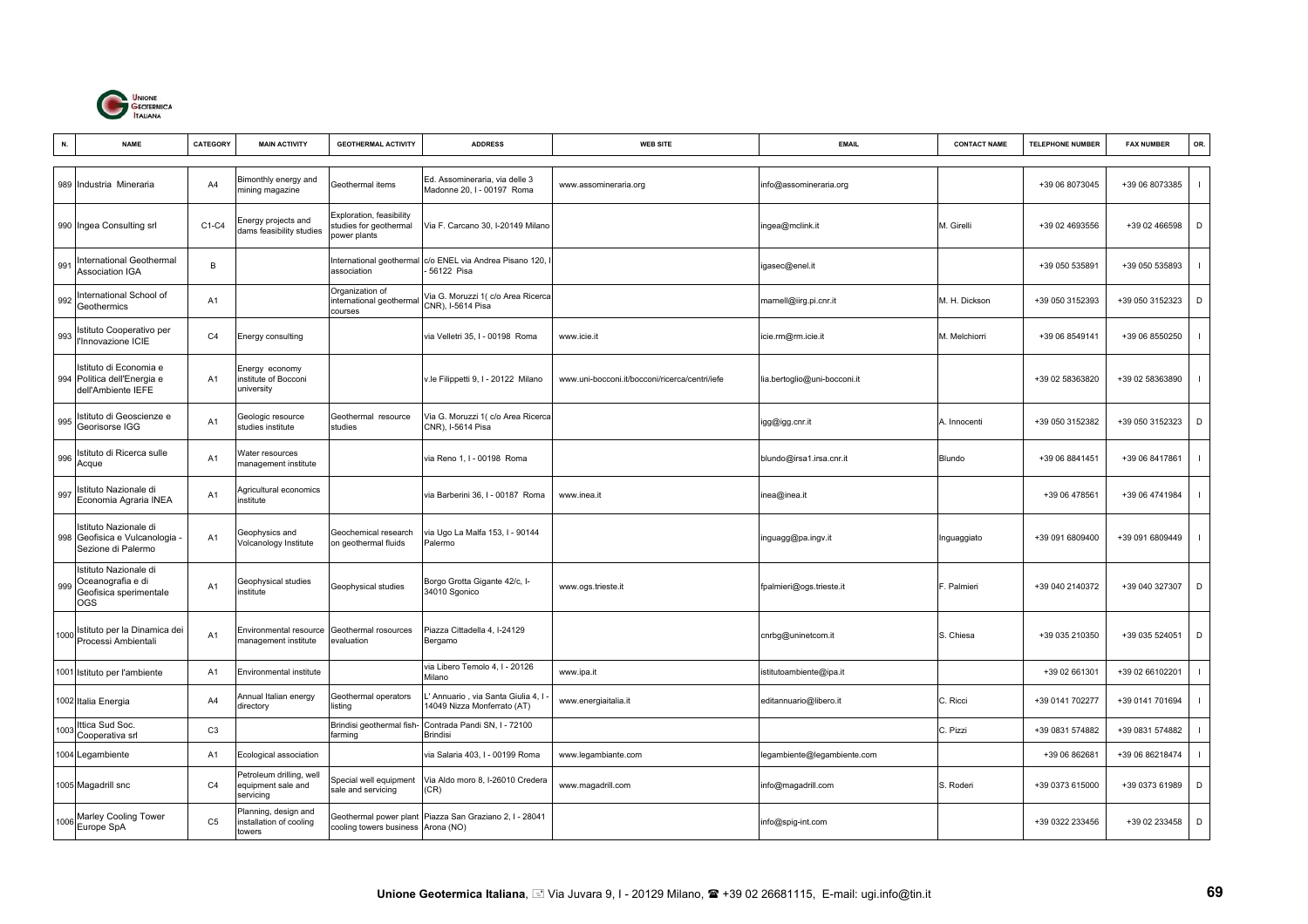

|      | <b>NAME</b>                                         | CATEGORY       | <b>MAIN ACTIVITY</b>                                                                  | <b>GEOTHERMAL ACTIVITY</b>                                   | <b>ADDRESS</b>                                                                                | <b>WEB SITE</b>                                  | <b>EMAIL</b>                                  | <b>CONTACT NAME</b> | <b>TELEPHONE NUMBER</b> | <b>FAX NUMBER</b> | OR.         |
|------|-----------------------------------------------------|----------------|---------------------------------------------------------------------------------------|--------------------------------------------------------------|-----------------------------------------------------------------------------------------------|--------------------------------------------------|-----------------------------------------------|---------------------|-------------------------|-------------------|-------------|
|      | 1007 MEPECO srl                                     | C <sub>1</sub> | Petroleum<br>nstrumentation,<br>measurement systems,<br>rig equipment<br>representive | Geothermal rig and well<br>instrumentation<br>representative | /ia Kennedy 32, I - 20097 San<br>Donato Milanese                                              | www.mepeco.it                                    | staff@mepeco.it                               |                     | +39 02 55700685         | +39 02 55700355   | D           |
| 1008 | Ministry of Agricultural and<br>Forest Policies     | A <sub>3</sub> |                                                                                       |                                                              | via xx Settembre 20, I - 00187<br>Roma                                                        | www.politicheagricole.it                         | stampa@politicheagricole.it                   |                     | +39 06 46651            | +39 06 4742314    |             |
|      | 1009 Ministry of Environment                        | A3             |                                                                                       |                                                              | via C. Colombo 44, I - 00100<br>Roma                                                          | www.minambiente.it                               | redazione@svs.minambiente.it                  |                     | +39 06 57221            | +39 06 6790130    |             |
|      | Ministry of Productive<br>Activities                | A <sub>3</sub> |                                                                                       |                                                              | via Molise 2, 1 - 00187 Roma                                                                  | www.minindustria.it                              | CCCmail@minindustria.it                       |                     | +39 06 47051            | +39 06 47052215   |             |
| 101  | Ministry of Universities and<br>Scientific Research | A3             |                                                                                       |                                                              | p.le Kennedy 20, I - 00144<br>Roma                                                            | www.miur.it                                      | urp@murst.it                                  |                     | +39 06 59911            | +39 06 59912967   |             |
|      | 1012 Montegrotto Ecomilk srl                        | C <sub>5</sub> | Milk - derived products<br>manufacturer                                               | Milk - derived products<br>geothermal<br>manufacturer        | Carboli, Monterotondo Marittimo<br>GR)                                                        | www.cosvig-rtrt.regione.toscana.it/nuova_pa3.htm | monterotondoecomilk@tin.it                    |                     | +39 0566 916161         | +39 0566 917763   |             |
| 1013 | National Service Company<br>srl                     | C <sub>1</sub> | Oil well drilling<br>contractor                                                       | contractor                                                   | Geothermal wells drilling Via Strada Regina 29, I - 62018<br>Potenza Picena (MC)              | www.nsc-it.com                                   | marketing@nsc-it.com                          |                     | +39 0733 884023         | +39 0733 884025   | $\mathsf D$ |
|      | 1014 Nuova Cesen SpA                                | C1-C4          | Energy consulting                                                                     | Geothermal feasibility<br>studies, exploration<br>projects   | Piazza della Vittoria 11A, I-16121<br>Genova                                                  | www.cesen.it                                     | cesen@cesen.it                                | R. Nannini          | +39 010 5769013         | +39 010 541054    | D           |
|      | 1015 Nuovo Pignone SpA                              | C <sub>1</sub> | Energy and industrial<br>machinery manufacturer                                       | Geothermal turbines<br>manufacturer                          | via Felice Matteucci 2, I - 50127<br>Firenze                                                  | www.ge.com/italy/nuovopign/nuovo.htm             | guelfo.gheri@np.ge.com                        | G. Gheri            | +39 055 4232739         | +39 055 4232800   | D           |
|      | 1016 Orion scrl                                     | C <sub>4</sub> | leating plants and DH<br>systems planning<br>construction and<br>management           | Geothermal DH and HP<br>systems planning and<br>construction | /ia B. Buozzi 2, I - 42025 Corte<br><b>Fegge Cavriago</b>                                     | www.orion.re.it                                  | info@orion.re.it                              | . Oddo              | +39 05 225441           | +39 05 22942491   | D           |
|      | 1017 Osservatorio Vesuviano                         | A <sub>1</sub> | Volcanological research<br>center                                                     |                                                              | via Diocleziano 328, I - 80100<br>Napoli                                                      | www.osve.unina.it                                | casagrande@ov.ingv.it                         |                     | +39 081 6108483         | +39 081 6100811   |             |
| 101  | OVS Officine Valle Seriana<br>SpA                   | C <sub>5</sub> | Heat equipment<br>manufacturer                                                        |                                                              | via 5 Martiri 11, I - 24029 Vertova<br>(BG)                                                   |                                                  | ovs@pn.itnet.it                               |                     | +39 035 712237          | +39 035 712089    |             |
|      | 1019 Panittica Pugliese                             | C <sub>3</sub> |                                                                                       |                                                              | Strada Comunale del Procaccio,<br>Geothermal fish-farming 72010 Torre Canne di Fasano<br>(BR) | www.panittica.com                                | panittica@puglianet.it                        |                     | +39 080 9329888         | +39 080 9329922   |             |
|      | 1020 Pergemine SpA                                  | C <sub>1</sub> | Well contracting                                                                      |                                                              | via Calestani 6/A, I - 43100<br>Parma                                                         | www.pergemine.it                                 | info@pergemine.it<br>pergemine@pergemine.it   |                     | +39 0521 965211         | +39 0521 965252   |             |
|      | 1021 Pigozzi Impiantistica Srl                      | C <sub>4</sub> | Electric and mechanical<br>parts assembly in<br>industrial plants                     | Electric equipment<br>assembly in geothermal<br>power plants | Via Gramsci 2/A, I - 46036 Revere<br>(MN)                                                     |                                                  | pigozziimpiantistica@pigozziimpiantistica.com |                     | +39 0386 467260         | +39 0386 467261   | D           |
|      | 1022 RACI srl                                       | C <sub>4</sub> | Heat systems consulting                                                               |                                                              | via Adriano 101, I - 20128 Milano                                                             | www.raci.it                                      | info@raci.it                                  | D. Molinari         | +39 02 262351           | +39 02 26235215   |             |
|      | 1023 RENAGRI                                        | A <sub>1</sub> | Centre for promotion of<br>RE use in agriculture                                      | Fish-farming research                                        | via Cristoforo Colombo 185, I -<br>00147 Roma                                                 |                                                  | mc9898@mclink.it                              |                     | +39 06 51601212         | +39 06 51601202   |             |
|      | 1024 Rhoss SpA                                      | C <sub>5</sub> | Air conditioning<br>equipment manufacturer                                            |                                                              | v.le Aquileia 75, I - 33170<br>Pordenone                                                      | www.rhoss.com                                    | rhoss@rhoss.it                                |                     | +39 0434 549111         | +39 0434 43575    |             |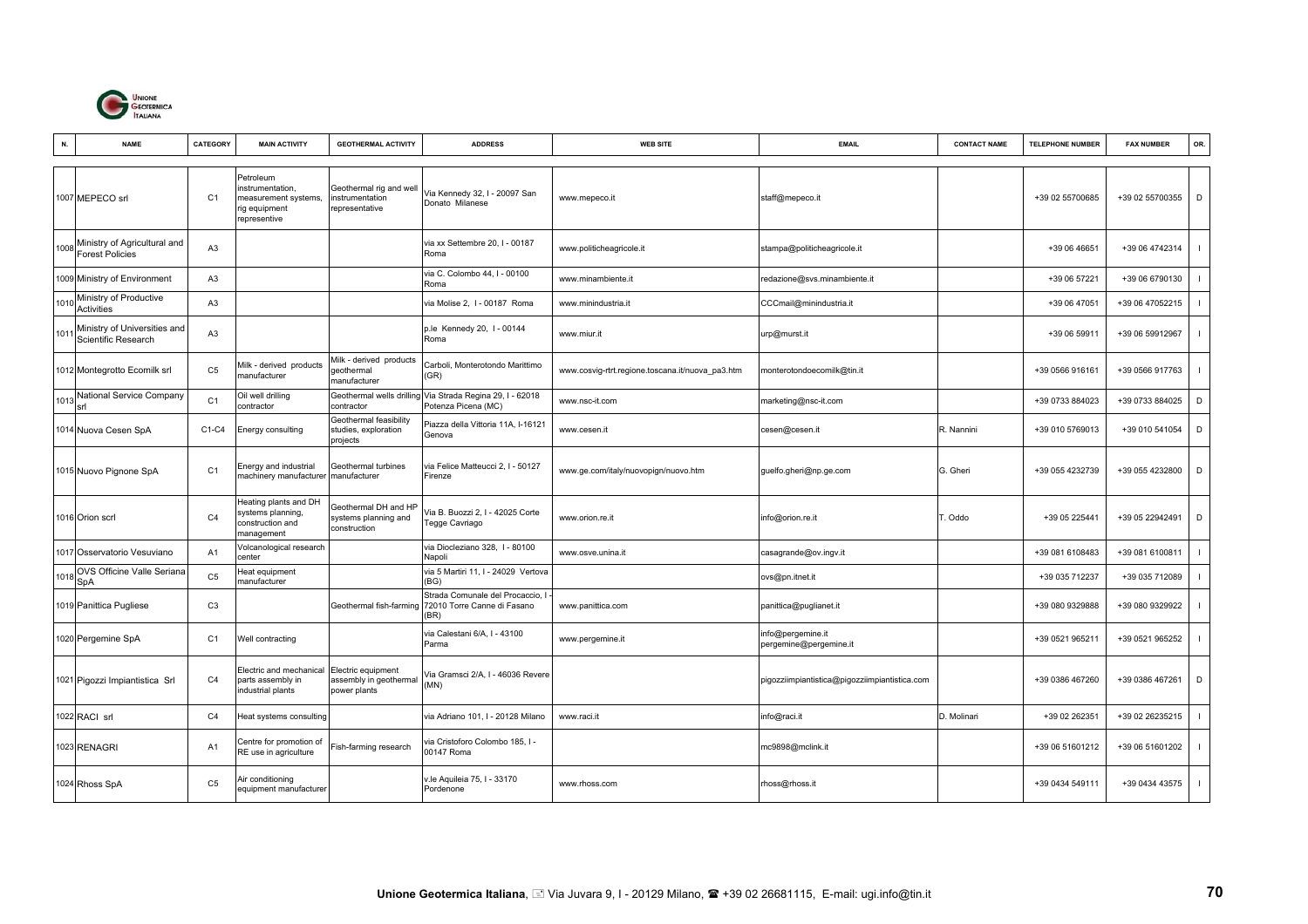

| N.   | <b>NAME</b>                                                                         | CATEGORY                       | <b>MAIN ACTIVITY</b>                                                                            | <b>GEOTHERMAL ACTIVITY</b>                                                                                                                      | <b>ADDRESS</b>                                                                                   | <b>WEB SITE</b>                 | <b>EMAIL</b>                                            | <b>CONTACT NAME</b> | <b>TELEPHONE NUMBER</b> | <b>FAX NUMBER</b> | OR.          |
|------|-------------------------------------------------------------------------------------|--------------------------------|-------------------------------------------------------------------------------------------------|-------------------------------------------------------------------------------------------------------------------------------------------------|--------------------------------------------------------------------------------------------------|---------------------------------|---------------------------------------------------------|---------------------|-------------------------|-------------------|--------------|
|      | 1025 SCAM SpA                                                                       | C <sub>5</sub>                 | Desalination plants<br>manufacturer                                                             |                                                                                                                                                 | c.so Orbassano 368/24, I - 10137<br>Torino                                                       | www.scam-spa.it                 | scam-vapore@scam-spa.it<br>scam-commerciale@scam-spa.it |                     | +39 011 3111665         | +39 011 3110134   | $\mathbf{I}$ |
|      | 1026 Schlumberger Italiana SpA                                                      | C <sub>1</sub>                 | Well services, field<br>services, seismics                                                      |                                                                                                                                                 | Milanofiori, strada 7 - Palazzo T1<br>20089 Rozzano (MI)                                         | www.slb.com                     |                                                         |                     | +39 02 575421           | +39 02 8242456    |              |
|      | 1027 Schneider Electric SpA                                                         | C <sub>5</sub>                 | Electrical components,<br>automated systems<br>manufacturer                                     |                                                                                                                                                 | Centro direzionale Colleoni,<br>Palazzo Sirio, v.le Colleoni 7, I -<br>20041 Agrate Brianza (MI) | www.schneiderelectric.com       | webmaster@schneiderelectric.it                          |                     | +39 039 6558111         | +39 039 6091510   | $\mathbf{I}$ |
| 102  | Servizio Geologico<br>Nazionale SGN                                                 | A <sub>3</sub>                 | <b>National Geological</b><br>Survey                                                            |                                                                                                                                                 | via Curtatone 3, I - 00185 Roma                                                                  | www.dstn.pcm.it                 | ferri@sgn.dstn.pcm.it                                   |                     | +39 06 4940721          | +39 06 4465622    | $\mathbf{I}$ |
| 1029 | Siemens Building<br>Technologies SpA                                                | C <sub>5</sub>                 | Automation systems<br>manufacturer                                                              |                                                                                                                                                 | via Caldera 21/D, I - 20153 Milano                                                               | www.landisstaefa.it             |                                                         |                     | +39 02 2431             | +39 02 48204838   | D            |
| 1030 | Siticem Montaggi e<br>Manutenzioni SpA                                              | C <sub>4</sub>                 | General contracting                                                                             |                                                                                                                                                 | via delle Pescine 188, I - 57013<br>Rosignano Solvay (LI)                                        |                                 | sitmon@sitmon.it                                        |                     | +39 0586 769711         | +39 0586 791133   | $\mathbf{I}$ |
|      | 1031 Società Geologica Italiana                                                     | A1                             | talian earth sciences<br>society                                                                |                                                                                                                                                 | c/o DST, Università La Sapienza<br>p.le Aldo Moro 5, I - 00185 Roma                              |                                 |                                                         |                     | +39 06 4959390          |                   | $\mathbf{I}$ |
|      | 1032 Socologstor srl                                                                | C <sub>2</sub> -C <sub>5</sub> | Preinsulated plastic<br>pipes manufacturer                                                      |                                                                                                                                                 | via Risorgimento 60/A, I - 45011<br>Adria (RO)                                                   |                                 | socologstor@socologstor.it                              |                     | +39 0426 22077          | +39 0426 900858   | $\mathbf{I}$ |
|      | 1033 Staffetta Quotidiana, La                                                       | A <sub>4</sub>                 | Daily energy newsletter                                                                         | Geothermal items                                                                                                                                | via Aventina 19, I - 00153 Roma                                                                  |                                 | staffetta@staffettaonline.it                            |                     | +39 06 5741208          | +39 06 5741208    | $\mathbf{I}$ |
|      | 1034 STEAM srl                                                                      | C1-C4                          | Environmental<br>monitoring; small<br>ndustrial plants design<br>and manufacture                | Geothermal fields<br>testing and evaluation;<br>geothermal fluids<br>transport and production<br>systems design;<br>environmental<br>monitoring | Via Carlo Poma 12, I - 00040<br>Pomezia (Roma)                                                   | http://steamsrl.supereva.it     | steamcondotte@tiscalinet.it                             |                     | +39 06 91601105         | +39 06 9108483    | D            |
|      | 1035 STF SpA                                                                        | C <sub>5</sub>                 | Engineering and<br>manufacture of<br>mechanical componets<br>for industrial and power<br>plants | Manufacture of heat<br>and other parts for<br>geothermal power plants                                                                           | exchangers, condensers Via per Robecco 20, I - 20013<br>Magenta (MI)                             | www.stf.it                      | stf@stf.it                                              |                     | +39 02 972091           | +39 02 9794977    | D            |
| 1036 | Studio Associato di<br>Ingegnaria SAI                                               | C <sub>4</sub>                 | Industrial engineering                                                                          | Geothermal systems<br>engineering including<br>DH systems and turbine<br>expander design                                                        | Via F. Juvara 9, I - 20129 Milano                                                                | www.studioai.191.it             | studioax@tin.it                                         | C. Piemonte         | +39 02 26681115         | +39 02 26681115   | D            |
|      | 1037 Techint SpA                                                                    | C <sub>4</sub>                 | Process, metallurgical<br>and power plants design<br>and engineering                            | Geothermal plants,<br>ncluding DH systems,<br>easibility studies and<br>design                                                                  | Via Monterosa 93, I 20149 Milano                                                                 | www.techintgroup.com            | mario.canavesi@techint.it                               | M. Canavesi         | +39 02 43841            | +39 02 43847602   | D            |
|      | Technical University of<br>1038 Milan - Energetics<br>Department                    | A1                             | Energy education                                                                                |                                                                                                                                                 | p.za Leonardo da Vinci 32, I -<br>20133 Milano                                                   | www.energ.polimi.it             | cti@clausius.energ.polimi.it                            |                     | +39 02 23993830         | +39 02 23993940   |              |
|      | Technical University of<br>1039 Turin - Earth resources<br>and Territory Department | A <sub>1</sub>                 | Scientific education                                                                            | Earth sciences<br>education                                                                                                                     | c.so Duca degli Abruzzi 24, I -<br>10129 Torino                                                  | www.polito.it/dipartim/geoterri | dequal@polito.it<br>geam@vdiget.polito.it               |                     | +39 011 5647629         | +39 011 5644499   | $\mathbf{I}$ |
|      | 1040 Techno System Srl                                                              | C <sub>5</sub>                 | Plate heat exchangers<br>and DH subsystems<br>manufacturer                                      | Plate heat exchangers<br>for geothermal DH and<br>industrial plants<br>(including fish farms)                                                   | Via Toscana, 160, I - 50052<br>Certaldo (FI)                                                     | www.techno-system.it            | info@techno-system.it                                   |                     | +39 0571 667229         | +39 0571 664414   | D            |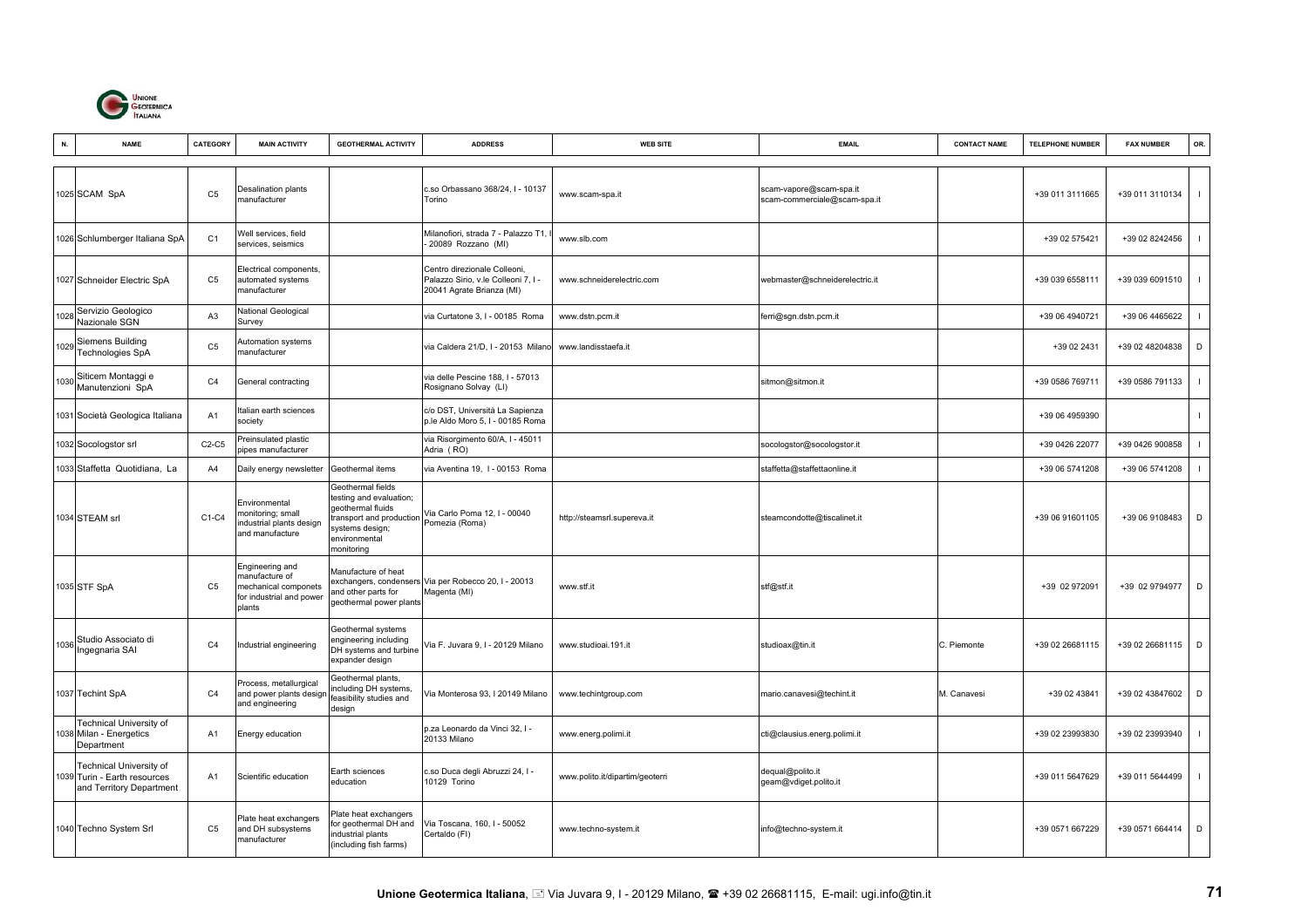

| N.   | <b>NAME</b>                                                                              | CATEGORY                       | <b>MAIN ACTIVITY</b>                                                                   | <b>GEOTHERMAL ACTIVITY</b>                                                | <b>ADDRESS</b>                                           | <b>WEB SITE</b>                      | <b>EMAIL</b>                         | <b>CONTACT NAME</b> | <b>TELEPHONE NUMBER</b> | <b>FAX NUMBER</b> | OR.          |
|------|------------------------------------------------------------------------------------------|--------------------------------|----------------------------------------------------------------------------------------|---------------------------------------------------------------------------|----------------------------------------------------------|--------------------------------------|--------------------------------------|---------------------|-------------------------|-------------------|--------------|
|      | 1041 Tecnoclima                                                                          | C <sub>2</sub> -C <sub>5</sub> | Air conditioning<br>equipment manufacturer                                             |                                                                           | via Industria 19, I - 38057 Pergine<br>Valsugana (TN)    |                                      | tecnoclima@tecnoclimaspa.com         |                     | +39 0461 531676         | +39 0461 512432   | $\mathbf{I}$ |
|      | 1042 Trevi                                                                               | C1-C4                          | Drilling contractor, pillars<br>erection                                               |                                                                           | ia Dismano, Pievesestina I -<br>47023 Cesena (FO)        | www.trevispa.com                     | trevi@trevispa.com                   |                     | +39 0547 319311         | +39 0547 318542   | $\mathbf{I}$ |
|      | 1043 Turboden srl                                                                        | C <sub>5</sub>                 | esign and costruction<br>of binary power plants<br>sing RE and heat<br>ecovery systems | <b>Geothermal binary</b><br>power plants design and<br>construction       | Viale Stazione 23, I - 25122<br><b>Brescia</b>           | www.turboden.com                     | info@turboden.com                    |                     | +39 030 3772341         | +39 030 3772346   | D            |
|      | 1044 UNAPACE                                                                             | A <sub>2</sub>                 | lational association of<br>ndipendent electric<br>power producers                      |                                                                           | Via Ombrone 2/G, I - 00198 Roma                          | www.unapace.it                       |                                      |                     | +39 06 8537281          | +39 06 85372838   | D            |
| 1045 | Unione Geotermica<br>Italiana UGI                                                        | $\overline{B}$                 |                                                                                        | Geothermal promotion                                                      | Via F. Juvara 91 - 20129 Milano                          |                                      | ugi.info@tin.it                      | C. Piemonte         | +39 02 26681115         | +39 02 26681115   | D            |
| 1046 | Unione Italiana delle<br>Camere di Commercio,<br>Industria, Artigianato e<br>Agricoltura | A <sub>2</sub>                 | Jnion of Chambers of<br>Commerce, Industry and<br>Agriculture                          |                                                                           | .za Sallustio 21, I - 00187 Roma                         |                                      |                                      |                     | +39 06 47041            |                   | $\mathbf{I}$ |
|      | University of Bologna,<br>$1047$ DICMA                                                   | A <sub>1</sub>                 | Mining, Petroelum and<br>underground Water<br>engineering studies                      | Thermal mineral water<br>and high temperature<br>geothermal studies       | le Risorgimento 2, I - 40136<br>Bologna                  |                                      | giovanni.brighenti@mail.ing.unibo.it | G. Brighenti        | +39 051 2093381         | +39 051 2093392   | D            |
| 1048 | University of Florence,<br>Earth sciences Department                                     | A <sub>1</sub>                 | Scientific education                                                                   | Earth sciences<br>education                                               | via Cesare Lombroso 6/17, I -<br>50134 Firenze           | http://steno.geo.unifi.it/index.html | malesani@geo.unifi.it                |                     | +39 055 2757483         | +39 055 218628    | $\mathbf{I}$ |
|      | 1049 University of Genoa,<br>DIPTERIS                                                    | A <sub>1</sub>                 | Earth and environmenta<br>sciences education                                           | Geothermal resources<br>assessment and<br>neasurements                    | ia Benedetto XV, 5, I - 16132<br>Genova                  | www.unige.it                         | verdoya@dipteris.unige.it            | Verdoya             | +39 010 3538090         | +39 010 352169    | D            |
| 050  | University of Padoa,<br>Geological Department                                            | A <sub>1</sub>                 | Earth sciences<br>education:<br>nydrogeological studies                                | Hydrothermal studies;<br>field modelling and<br>exploitation optimization | ria Rudena 3, I - 35137 Padova                           | http://www.geol.unipd.it             |                                      | V. de Zanche        | +39 049 8274450         | +39 049 8274451   | D            |
| 1051 | Jniversity of Pisa,<br>Agricultural Department                                           | A1                             | Agricultural education                                                                 | Agriculture,<br>greenhouses studies                                       | ria Carducci 40, I - 56127 Pisa                          | www.agr.unipi.it                     | presidenza@agr.unipi.it              | G. Serra            | +39 050 578597          |                   | $\mathbf{I}$ |
| 1052 | University of Pisa, Earth<br>Sciences Department                                         | A <sub>1</sub>                 | Scientific education                                                                   | Earth sciences<br>education                                               | ia Santa Maria 53, I - 56126<br>Pisa                     | www.dst.unipi.it                     | sbrana@dst.unipi.it                  | . Sbrana            | +39 050 920115          | +39 050 500932    | $\mathbf{I}$ |
| 1053 | University of Rome I, Earth<br>sciences Department                                       | A <sub>1</sub>                 | Scientific education                                                                   | Earth sciences<br>education                                               | p.le Aldo Moro 5, I - 00185 Roma                         | www.uniroma1.it/energ/index-ita.htm  | bertolotti@uniroma1.it               |                     | +39 06 490329           | +39 06 4454729    | $\mathbf{I}$ |
|      | University of Siena,<br>1054 Environmental Sciences<br>Department                        | A1                             | Environmental<br>education; biological<br>monitoring                                   | Environmental<br>fields                                                   | nonitoring of geothermal Via Laterina 8, I - 53100 Siena | http://www.dst.unisi.it              | lazzarotto@unisi.it                  | . Lazzarotto        | +39 0577 233940         | +39 0577 233938   | $\mathsf D$  |
| 1055 | University of Trieste,<br>Geological, Environmental<br>and Marine sciences<br>Department | A1                             | Scientific education                                                                   | Geology, environment,<br>narine sciences<br>education                     | via E. Weiss 2. I - 34127 Trieste                        | www.univ.trieste.it                  | carulli@univ.trieste.it              | G.B. Carulli        | +39 040 6762019         | +39 040 6762019   | $\mathbf{I}$ |
|      | 1056 WWF Italia                                                                          | A1                             | Environment association                                                                |                                                                           | ria Po 25/C, I - 00198 Roma                              |                                      | wwf@wwf.it                           | . Masullo           | +39 06 844971           | +39 06 84497236   | $\mathbf{I}$ |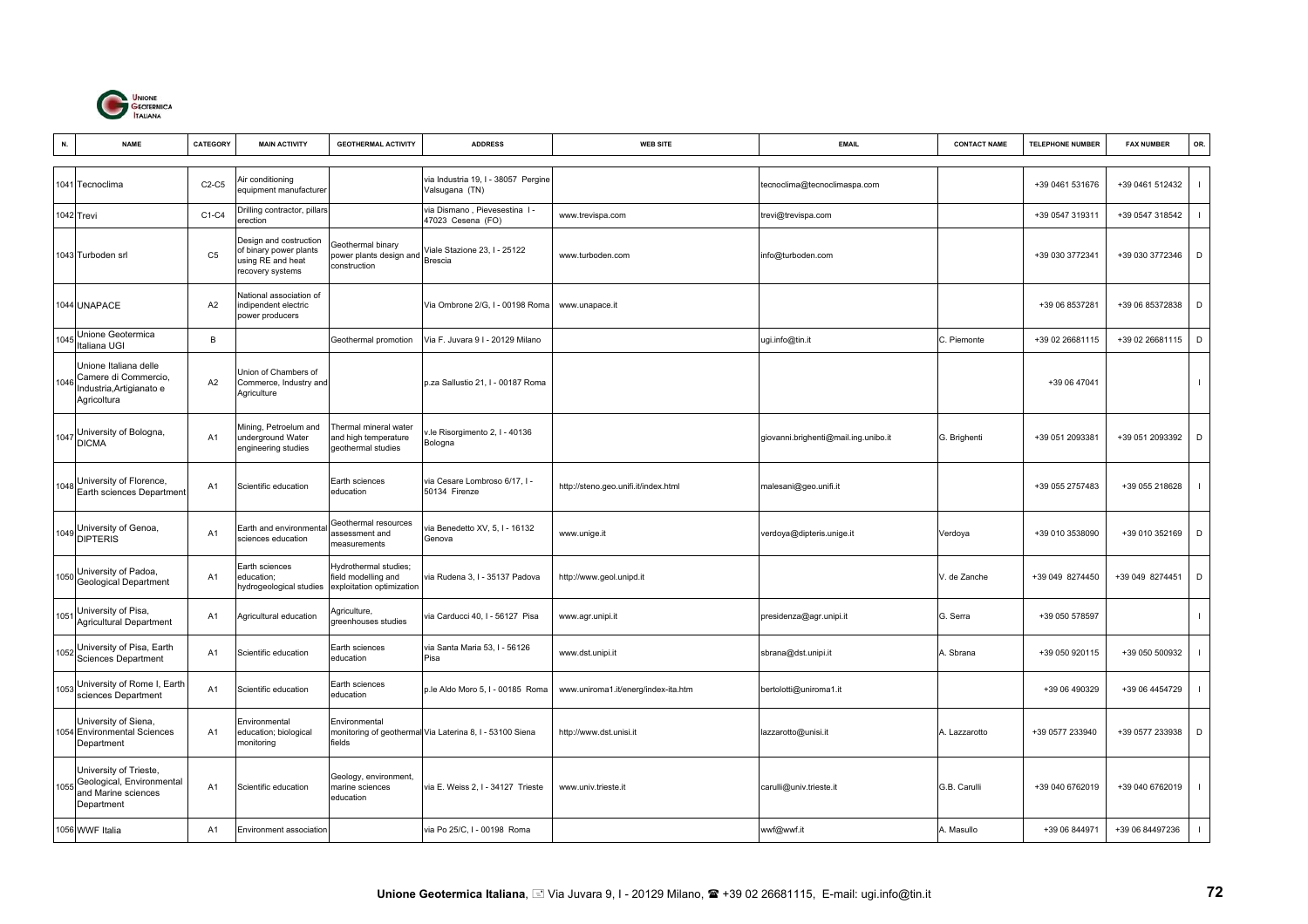

| N.   | <b>NAME</b>                                                                          | CATEGORY       | <b>MAIN ACTIVITY</b>                       | <b>GEOTHERMAL ACTIVITY</b> | <b>ADDRESS</b>                                      | <b>WEB SITE</b>    | <b>EMAIL</b>                                          | <b>CONTACT NAME</b> | <b>TELEPHONE NUMBER</b> | <b>FAX NUMBER</b> | OR.            |
|------|--------------------------------------------------------------------------------------|----------------|--------------------------------------------|----------------------------|-----------------------------------------------------|--------------------|-------------------------------------------------------|---------------------|-------------------------|-------------------|----------------|
|      | 1057 York International                                                              | C <sub>5</sub> | Air conditioning<br>equipment manufacturer |                            | via xxv Aprile 29, I - 20030<br>Barlassina (MI)     | www.york.com       | roberta.molaro@it.york.com                            |                     | +39 0362 542284         | +39 0362 565493   | $\blacksquare$ |
|      |                                                                                      |                |                                            |                            |                                                     | 24 - KAZAKHSTAN    |                                                       |                     |                         |                   |                |
|      | 1058 Agroprombank                                                                    | A2             | Agricultural banking                       |                            | Zalki 78, Almaty KZ - 480062                        |                    |                                                       |                     | +7 3272 263343          | +7 3272 257681    |                |
|      | 1059 Almaty Institute of Energy<br>and Communication                                 | A <sub>1</sub> | <b>Fechnical education</b>                 | Energy education           | Baityrsun ave. 126, Almaty KZ -<br>480013           | www.aipet.kz       | aipet@aipet.kz<br>aipet@online.ru                     |                     | +7 3272 675740          | +7 3272 925057    |                |
|      | 1060 Almaty Merchant Bank                                                            | A2             | Commercial banking                         |                            | Furmanova 100, Almaty KZ -<br>480091                | www.amb.kz         | koshmuhanov@amb.kz<br>info@amb.kz                     |                     | +7 3272 503040          | +7 3272 501995    | -1             |
| 106  | Astana Agricultural<br>Institute                                                     | A <sub>1</sub> | Agricultural research                      |                            | pr. Pobedy 116, Almaty KZ -<br>480091               |                    |                                                       |                     | +7 3272 58916           | +7 3272 53194     |                |
|      | Chamber of Commerce<br>1062 and Industry of<br>Kazakhstan                            | A2             |                                            |                            | Kazybek bi 50, Almaty KZ -<br>480091                | www.ccikaz.kz      | tpprkaz@online.ru                                     |                     | +7 3272 621446          | +7 3272 501729    |                |
| 1063 | Hydrogeology and<br>Hydrophysics Institute                                           | A1             | Water research                             |                            | ul. Krasina 94, Almaty KZ -<br>480100               |                    |                                                       |                     | +7 3272 615051          |                   |                |
| 1064 | Institute of Geological<br>Sciences                                                  | A <sub>1</sub> | Earth sciences studies                     |                            | ul. Kalinina 69/A, Almaty KZ -<br>480100            |                    |                                                       |                     | +7 3272 615608          | +7 3272 615314    | $\blacksquare$ |
| 1065 | Kazakh Fisheries<br>Research Institute                                               | A <sub>1</sub> | Fishery research                           |                            | Shezkargan obl., Balkhash KZ                        |                    |                                                       |                     |                         |                   |                |
| 1066 | Kazakh Information<br>Agency                                                         | A <sub>4</sub> | News agency                                |                            | pr. Ablaikhana 75, Almaty KZ -<br>480091            |                    | arenov@kaznet.kz                                      |                     | +7 3272 621781          | +7 3272 695839    | $\blacksquare$ |
| 106  | Kazakh National Technical<br>University                                              | A <sub>1</sub> | <b>Fechnical education</b>                 |                            | Satbayev 22, Almaty KZ -<br>180013                  | www.ntu.kz         | dshuk@kazntu.sci.kz                                   |                     | +7 3272 676901          | +7 3272 676025    | - 1            |
|      | Kazakh Scientific<br>1068 Research Institute of<br>Agriculture                       | A1             | Agricultural research                      |                            | Kaskelensky raion, Pos.<br>Almalybak, Almaty Obl KZ | www.kiz.freenet.kz |                                                       |                     |                         |                   | $\mathbf{I}$   |
|      | Kazakh State National<br>1069 University, Faculty of<br>Geography and<br>Geosciences | A <sub>1</sub> | Scientific education                       |                            | Al-Farabi ave 71, Almaty KZ -<br>480078             |                    | BMukhamediyev@kazsu.kz<br>anuarmag@kazstate.almaty.kz |                     | +7 3272 471691          | +7 2 472609       | $\blacksquare$ |
|      | KazakOil National Oil and<br>1070 Gaz Company<br>KAZAKHOIL                           | C <sub>1</sub> | State petroleum<br>company                 |                            | Bogenbai Batyr 142, Almaty KZ -<br>470091           | www.kazakhoil.kz   | kazakhoil@kazakhoil.kz                                |                     | +7 3272 626080          | +7 3272 695405    |                |
|      | 1071 Ministry of Agriculture                                                         | A <sub>3</sub> |                                            |                            | ul. Abay 49, Astana KZ - 473000                     |                    |                                                       |                     | +7 3172 321882          | +7 3172 323239    | - 1            |
|      | Ministry of Ecology and<br>1072 Natural Resources                                    | A <sub>3</sub> |                                            |                            | ul. Karl Marx 81, Kokshetau KZ<br>475000            |                    |                                                       |                     | +7 31622 54265          | +7 31622 52389    |                |
|      | 1073 Ministry of Energy, Industry<br>and Trade                                       | A <sub>3</sub> |                                            |                            | ul. Mira 37, Astana KZ - 3473002                    |                    |                                                       |                     | +7 3172 337133          | +7 3172 337164    | $\blacksquare$ |
|      | 1074 Ministry of Science                                                             | A <sub>3</sub> |                                            |                            | ul. Shevchenko 28, Almaty KZ -<br>480021            |                    |                                                       |                     | +7 3272 623896          | +7 3272 696116    | $\blacksquare$ |
|      | National Environmental<br>1075 Centre for Sustainable<br>Development                 | A <sub>1</sub> | Ecological NGO                             |                            | ul. Karl Marx 81, Kokshetau KZ -<br>475000          | www.neapsd.kz      | kanat@neapsd kz                                       |                     | +7 31622 56718          | +7 31622 55537    | -1             |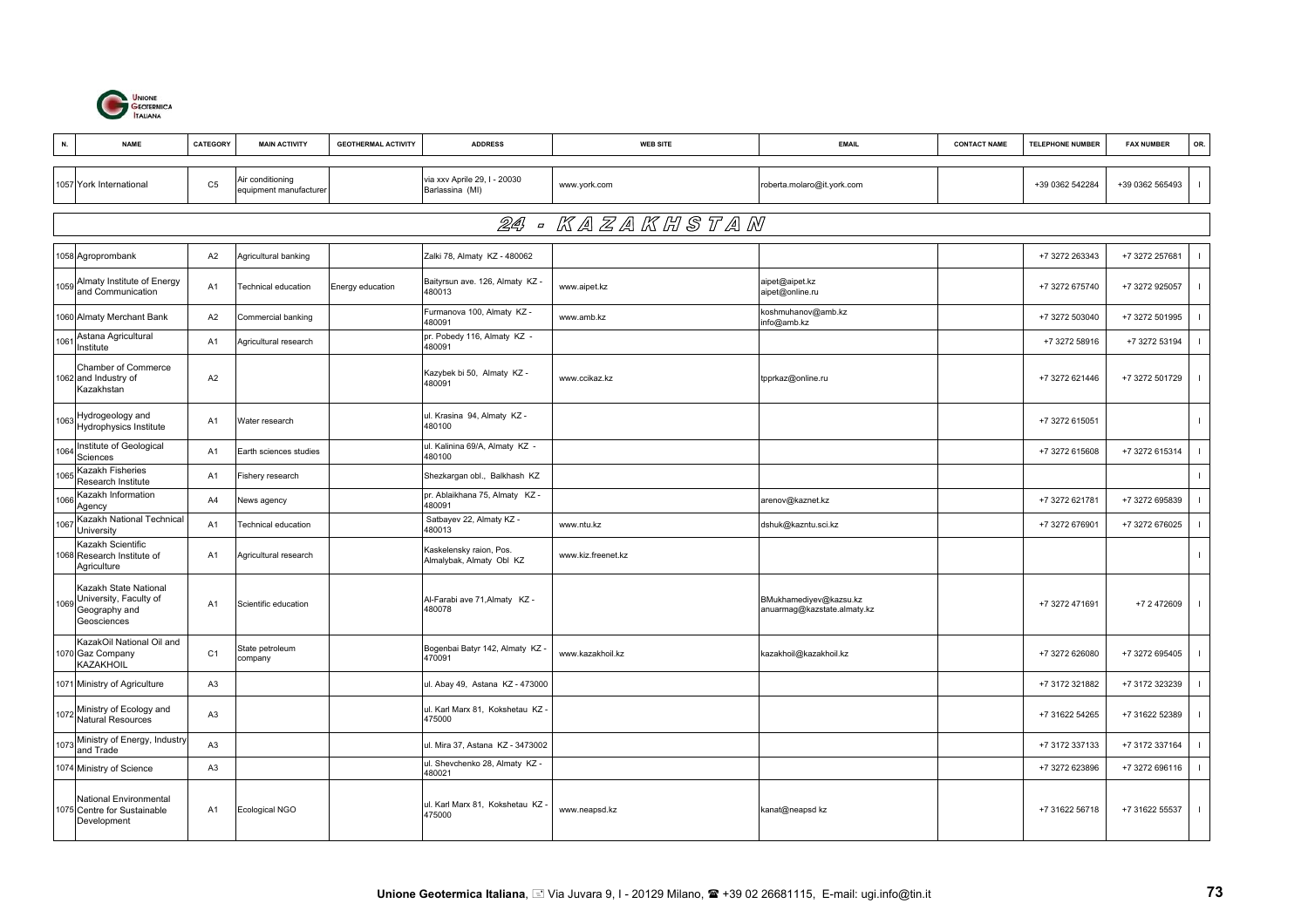

| N.   | <b>NAME</b>                                                                       | <b>CATEGORY</b> | <b>MAIN ACTIVITY</b>                  | <b>GEOTHERMAL ACTIVITY</b> | <b>ADDRESS</b>                         | <b>WEB SITE</b>             | <b>EMAIL</b>            | <b>CONTACT NAME</b> | <b>TELEPHONE NUMBER</b> | <b>FAX NUMBER</b> | OR.            |
|------|-----------------------------------------------------------------------------------|-----------------|---------------------------------------|----------------------------|----------------------------------------|-----------------------------|-------------------------|---------------------|-------------------------|-------------------|----------------|
| 1076 | State Agency for<br>Investments                                                   | A <sub>3</sub>  | Government investment<br>agency       |                            | pr. Ablakhana 77, Almaty KZ            | www.kazinvest.com           | kazinvest@kazinvest.kz  |                     | +7 3272 692297          | +7 3272 692237    |                |
|      | 1077 Tarazi State University                                                      | A <sub>1</sub>  | Fechnical education                   | <b>RE</b> studies          | Suleimanov 7, Taraz KZ - 484039        |                             | targu@nursat.kz         |                     | +7 3262 44220           | +7 3262 49725     |                |
| 1078 | West Kazakhstan<br>Agricultural Institute                                         | A <sub>1</sub>  | Agricultural studies                  |                            | Gorodok SKhl, Uralsk KZ-<br>417025     |                             |                         |                     | +7 3112 21930           |                   | $\blacksquare$ |
|      |                                                                                   |                 |                                       |                            |                                        | 25 - LATVIA                 |                         |                     |                         |                   |                |
|      |                                                                                   |                 |                                       |                            |                                        |                             |                         |                     |                         |                   |                |
| 1079 | Association of Latvian<br><b>Commercial Banks</b>                                 | A <sub>2</sub>  |                                       |                            | Perses iela 9-11, Riga LV - 1011       |                             | bankas@latnet.lv        |                     | +371 7284528            | +371 7828170      |                |
|      | 1080 Baltic News Service                                                          | A4              | <b>Vews agency</b>                    |                            | Baznicas iela 8, Riga LV - 1010        | www.bns.lv                  | bns@rb.bns.lv           |                     | +371 7288777            | +371 7860025      |                |
|      | 1081 Geotherma Latvia                                                             | C1              |                                       | Geothermal consultant      | Perses iela 2, Riga LV - 1442          |                             |                         |                     |                         |                   |                |
| 1082 | Institute of Physical<br>Energetics                                               | A <sub>1</sub>  | Energy research<br>institute          |                            | Aizkraukles iela 21, Riga LV -<br>1006 | www.innovation.lv/fei       | fei@edi.lv              |                     | +371 7552011            | +371 7820339      | $\blacksquare$ |
|      | 1083 LATVAC                                                                       | A2              | Conditioning engineers<br>association |                            | Riga LV - 1098                         |                             | egils@latipa.apollo.lv  |                     | +371 2369934            | +371 2273727      | $\blacksquare$ |
| 084  | Latvia University of<br>Agriculture                                               | A <sub>1</sub>  | Agricultural education                |                            | Liela iela 2, Jelgava LV - 3001        | www.cs.llu.lv               | rector@cs.llu.lv        |                     | +371 30 22584           | +371 30 27238     | $\blacksquare$ |
| 085  | Latvian Academy of<br>Sciences                                                    | A <sub>1</sub>  | General sciences<br>society           |                            | laukums 1, Riga LV - 1524              | www.lza.lv                  | Iza@ac.Iza.lv           |                     | +371 7225361            | +371 7821153      |                |
|      | Latvian Chamber of<br>1086 Commerce and Industry<br>TRK                           | A <sub>2</sub>  |                                       |                            | Brivibas bulv. 21, Riga LV - 1849      | www.sun.lcc.org.lv          | chamber@sun.lcc.org.lv  |                     | +371 7225595            | +371 7820092      | $\blacksquare$ |
| 108  | Latvian Development<br>Agency                                                     | A <sub>3</sub>  |                                       |                            | Perses iela 2, Riga LV - 1442          | www.lda.gov.lv              | invest@lda.gov.lv       |                     | +371 7283425            | +371 8820458      |                |
| 1088 | Latvian Energy Efficiency<br>Agency Ltd                                           | C4              | RE and RUE consultant                 |                            | Aizkraukles iela 21, Riga LV -<br>1006 |                             | shipkovs@edi.lv         | P. Shipkovs         | +371 7013277            | +371 7013266      | $\blacksquare$ |
|      | 1089 LETA                                                                         | A4              | News agency                           |                            | Palasta iela 10, Riga LV - 1502        |                             | leta.marketing@leta.lv  |                     | +371 7222509            | +371 7223850      | $\mathbf{I}$   |
|      | 1090 Ministry of Economy                                                          | A <sub>3</sub>  |                                       |                            | Brivibas bulv. 55, Riga LV - 1010      | www.lem.gov.lv              | EM@lem.gov.lv           |                     | +371 7013101            | +371 7280882      | $\blacksquare$ |
|      | 1091 Ministry of Agriculture                                                      | A <sub>3</sub>  |                                       |                            | Republikas lauk. 2, Riga LV -<br>1981  | www.zm.gov.lv               | Ginta.Uzulina@zm.gov.lv |                     | +371 7027107            | +371 7027512      |                |
| 1092 | Ministry of Education and<br>Science                                              | A <sub>3</sub>  |                                       |                            | Valnu iela 2, Riga LV - 1098           | www.iclug.lv/izm/e/head.htm | enic@izm.gov.lv         |                     | +371 7222415            | +371 7213992      | $\blacksquare$ |
|      | Ministry of Environmental<br>1093 Protection and Regional<br>Development          | A <sub>3</sub>  |                                       |                            | Peldu iela 25, Riga LV - 1494          | www.varam.gov.lv            | Saule@varqm.gov.lv      |                     | +371 7026400            | +371 7820442      | $\blacksquare$ |
|      | Riga Technical University,<br>1094 Institute of Heat, Gas and<br>Water Technology | A <sub>1</sub>  | Energy technology<br>research         |                            | Salacas 16-76, Riga LV - 1019          | www.bf.rtu.lv               | eihmanis@bf.rtu.lv      | . Eihmanis          | +371 7313120            | +371 7821234      | $\blacksquare$ |
|      | Sustainable Energy<br>1095 Information Office<br><b>SPARS</b>                     | A1              | RE and RUE information                |                            | Akademijas Lavik 1, Riga LV -<br>1050  |                             | spars@bkc.lv            | P. Barons           | +371 7213566            | +371 7213566      | $\blacksquare$ |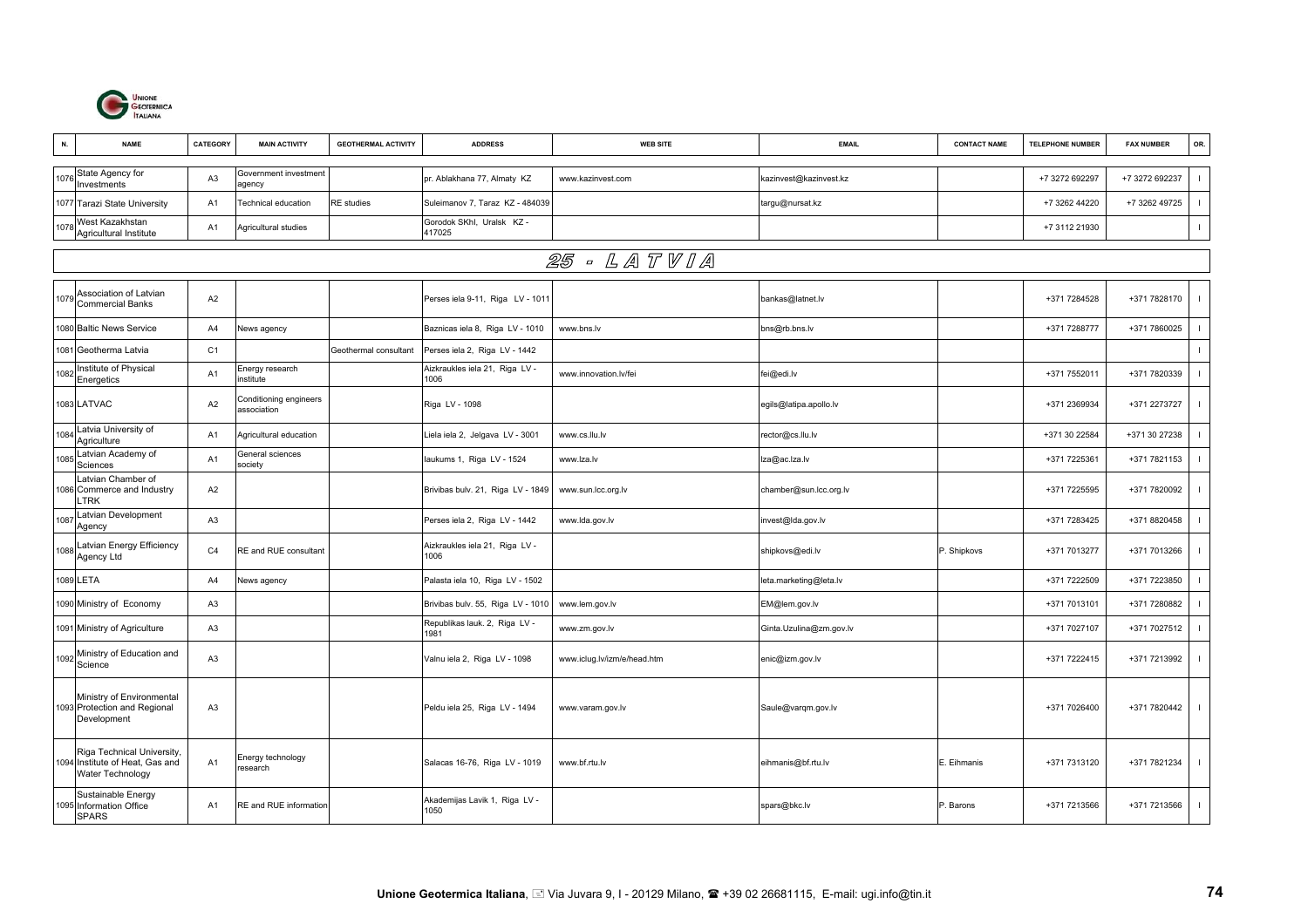

| N.   | <b>NAME</b>                                                                           | CATEGORY       | <b>MAIN ACTIVITY</b>                                 | <b>GEOTHERMAL ACTIVITY</b>                                     | <b>ADDRESS</b>                                            | <b>WEB SITE</b>          | <b>EMAIL</b>                                            | <b>CONTACT NAME</b> | <b>TELEPHONE NUMBER</b> | <b>FAX NUMBER</b> | OR.                      |
|------|---------------------------------------------------------------------------------------|----------------|------------------------------------------------------|----------------------------------------------------------------|-----------------------------------------------------------|--------------------------|---------------------------------------------------------|---------------------|-------------------------|-------------------|--------------------------|
|      |                                                                                       |                |                                                      |                                                                |                                                           |                          |                                                         |                     |                         |                   |                          |
|      |                                                                                       |                |                                                      |                                                                |                                                           | 26 - LIEGHTENSTEIN       |                                                         |                     |                         |                   |                          |
|      | 1096 Liechtestein Institut                                                            | A1             | General studies institute                            |                                                                | Auf dem Kirchhugel, Oberbendern<br>134, Bendern LI - 9487 |                          | liechtestein-institut@lie-net.li                        |                     | +423 3733022            | +423 3735422      | $\mathbf{I}$             |
|      | Liechtesteinische<br>1097 Gesellschaft fur<br>Umweltschutz                            | A1             | Environmental<br>association                         |                                                                | m Bretscha 22, Schaan LI - 9494                           |                          |                                                         |                     | +423 2325262            |                   | $\mathbf{I}$             |
| 098  | Liechtesteinische Industrie<br>und Handelskammer                                      | A2             | Chamber of Commerce<br>and Industry                  |                                                                | Josef Rheinbergerstr. 11, Vaduz<br>-l - 9490              |                          |                                                         |                     | +423 2375511            | +423 2375512      | $\overline{\phantom{a}}$ |
| 1099 | Presse und<br>Informationsamt                                                         | A4             | <b>Vews agency</b>                                   |                                                                | c/o Regierungsgebaude, Vaduz L<br>9490                    | www.firstlink.li         | presseamt@llv.li                                        |                     | +423 2366111            | +423 2366460      |                          |
|      | 1100 Regierungsgebaude                                                                | A <sub>3</sub> | Government office                                    |                                                                | Vaduz LI - 9490                                           |                          |                                                         |                     | +423 2366111            | +423 2366022      |                          |
| 1101 | Vereinigung Bauerlicher<br>Organisationen                                             | A <sub>2</sub> | Agricultural union                                   |                                                                | POB 467, Schaan LI - 9494                                 |                          |                                                         |                     | +423 2329614            | +423 2329631      | $\mathbf{I}$             |
|      |                                                                                       |                |                                                      |                                                                |                                                           | 27 - LITHUANIA           |                                                         |                     |                         |                   |                          |
| 1102 | Association of Lithuanian<br><b>Banks</b>                                             | A2             |                                                      |                                                                | Vilniaus 4/35, Vilnius LT - 2600                          |                          | mail@lba.lt                                             |                     | +370 5 227063           | +370 5 227065     | $\mathbf{I}$             |
|      | Association of Lithuanian<br>1103 Chambers of Commerce,<br>Industry and Crafts        | A2             |                                                      |                                                                | J-Tumo Vaizganto 9/1-63a,<br>Vilnius LT - 2001            | www.lithuaniachambers.lt | Ippra@post.omnitel.net                                  |                     | +370 5 612102           | +370 5 612112     | $\mathbf{I}$             |
|      | Community Atgaja-<br>1104 Lithuanian Green<br>Movement                                | A1             | Ecological NGO                                       |                                                                | Jezuitu 3, Kaunas LT - 3000                               | www.zalieji.lt           | zalieji@zalieji.lt                                      |                     | +370 37 207250          | +370 37 209274    |                          |
|      | 1105 ELTA                                                                             | A4             | News agency                                          |                                                                | Gedimino pr. 21/2, Vilnius LT -<br>2600                   |                          | eltars@elta.elta.lt                                     |                     | +370 5 628864           | +370 5 619507     | $\overline{1}$           |
|      | 1106 Energy Committe of the<br>Baltic Council of Ministers                            | A <sub>5</sub> | htergovernmental<br>energy committee                 |                                                                |                                                           |                          | .kazlauskas@po.ekm.lt.                                  |                     | +370 5 610669           | +370 5 626845     |                          |
|      | 1107 Geonafta AB                                                                      | C <sub>1</sub> | <b>Vational Petroleom</b><br>Company                 |                                                                | Gamyklos 1, Gargzdai LT                                   |                          | mail@geonafta.lt                                        |                     | +370 6 53141            | +370 6 55371      | $\mathbf{I}$             |
|      | 1108 Geoterma UAB                                                                     | C1-C4          | Geothermal consultant                                |                                                                | Zveju st. 14, Vilnius LT - 2600                           |                          |                                                         |                     | +370 5 225009           | +370 5 225963     | $\mathbf{I}$             |
| 1109 | Greenhouse Laboratory of<br>Neveronys                                                 | A <sub>1</sub> | Greenhouse energy<br>esearch                         |                                                                | Kaunas LT                                                 |                          |                                                         |                     | +370 37 537888          | +370 37 224418    |                          |
| 111  | Hydrogeology Station of<br>Resorts                                                    | $\mathsf D$    | Spa institute                                        |                                                                | Jasinskio 9, Vilnius LT - 2600                            |                          |                                                         |                     | +370 5 614930           |                   | $\mathbf{I}$             |
|      | 1111 Institute of Chemistry                                                           | A1             | Corrosion research:<br>chemical processes<br>studies | Chemical analyses of<br>geothermal water;<br>corrosion studies | A.Goštauto 9, LT-2600 Vilnius                             | www.chi.lt               | chemins@ktl.mii.lt                                      | E.Juzeliūnas        | +370 5 611543           | +370 5 617018     | D                        |
|      | Institute of Environmental<br>1112 Engineering, Kaunas<br><b>Technical University</b> | A <sub>1</sub> | Environmental studies                                |                                                                | <. Donelaicio 73, Kaunas LT -<br>3006                     |                          | Jurgis.Staniskis@apini.ktu.lt<br>envir.eng@apini.ktu.lt |                     | +370 37 227044          | +370 37 202640    | $\mathbf{I}$             |
| 1113 | Klaipeda District Heating<br>Network                                                  | C <sub>3</sub> |                                                      | Klapeida geothermal<br>DH operator                             | Danges 8, Klaipeda LT                                     |                          |                                                         |                     | +370 6 213672           | +370 6 254560     | $\perp$                  |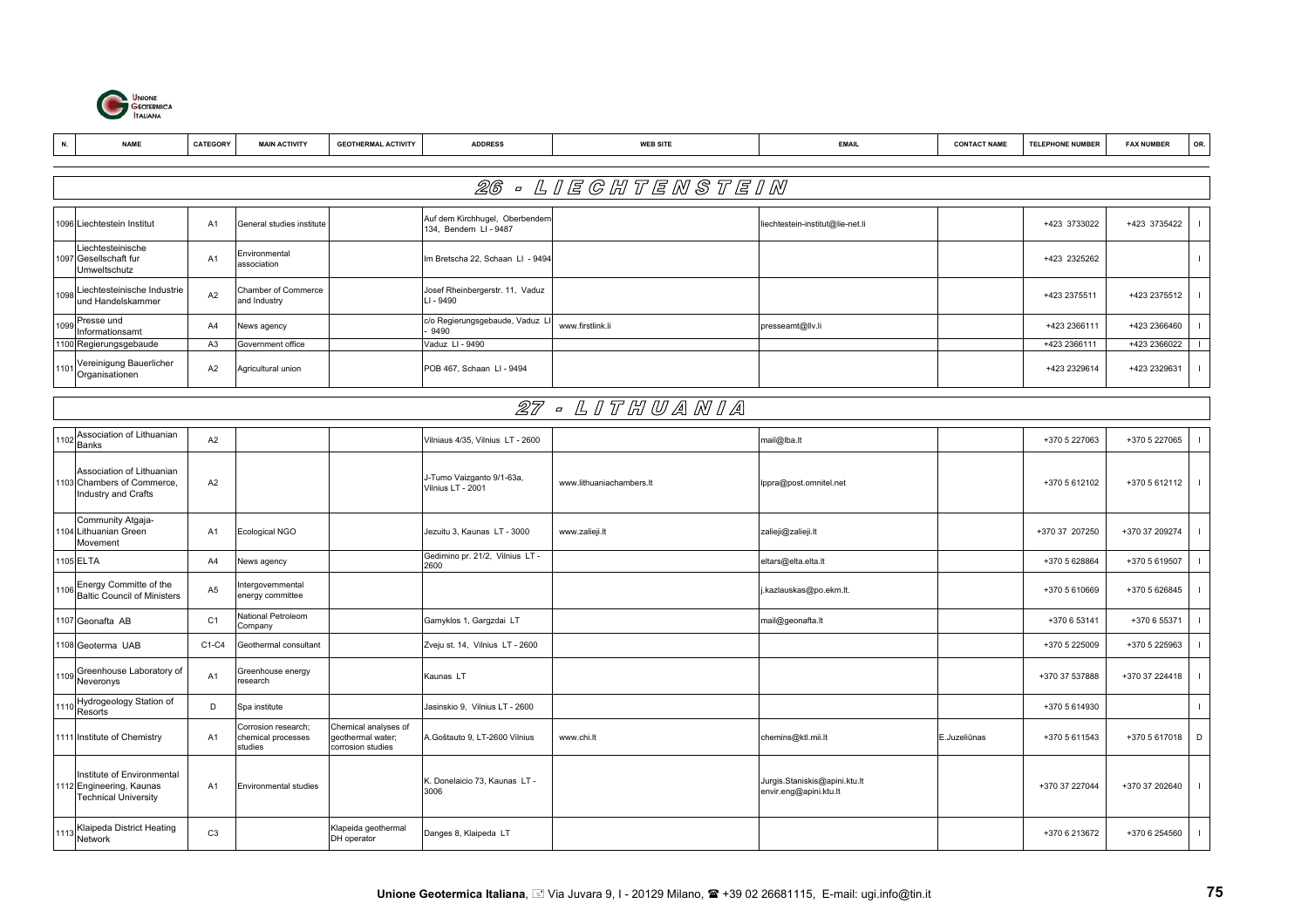

| N.   | <b>NAME</b>                                            | <b>CATEGORY</b> | <b>MAIN ACTIVITY</b>                                              | <b>GEOTHERMAL ACTIVITY</b>                 | <b>ADDRESS</b>                           | <b>WEB SITE</b> | <b>EMAIL</b>                                                    | <b>CONTACT NAME</b> | <b>TELEPHONE NUMBER</b> | <b>FAX NUMBER</b> | OR.          |
|------|--------------------------------------------------------|-----------------|-------------------------------------------------------------------|--------------------------------------------|------------------------------------------|-----------------|-----------------------------------------------------------------|---------------------|-------------------------|-------------------|--------------|
|      | 1114 Lietuvos Energija AB                              | C <sub>4</sub>  | Energy consultant                                                 |                                            | Zveju 14, Vilnius LT - 2600              | www.lpc.lt      | virginijus.zukauskas@lpc.lt<br>aurelija.velkyte@lpc.lt          |                     | +370 5 751340           | +370 5 751340     |              |
| 111! | Lithuanian Academy of<br>Sciences                      | A <sub>1</sub>  | General sciences<br>society                                       |                                            | Gedimino pr. 3, Vilnius LT - 2600        | www.ktl.mii.lt  | prezidum@ktl.mii.lt                                             |                     | +370 5 613651           | +370 5 618464     |              |
| 1116 | Lithuanian Association of<br><b>Energy Engineers</b>   | A2              |                                                                   |                                            | Studentu str. 48-137, Kaunas LT<br>3031  |                 |                                                                 |                     | +370 37 765621          | +370 37 754329    |              |
|      | 1117 Lithuanian Energy Institute                       | A <sub>1</sub>  | Energy studies                                                    | RE studies                                 | Breslaujos 3, Kaunas LT - 3035           | www.lei.lt      | birute@isag.lei.lt<br>vilemas@isag.lei.lt                       |                     | +370 37 401801          | +370 37 351271    |              |
| 1118 | Lithuanian Geothermal<br><b>Association LGA</b>        | $\,$ B          |                                                                   | Geothermal promotion                       | Sevcenkos 13, Vilnius LT - 2600          |                 | vitarast@geologin.lt                                            | . Rasteniene        | +370 5 236804           | +370 5 236710     |              |
| 1119 | Lithuanian Institute of<br>Agricultural Engineering    | A <sub>1</sub>  | Agricultural technology<br>research                               |                                            | Kaunas LT                                |                 | liageng@mei.lt                                                  |                     | +370 37 797456          | +370 37 380243    |              |
|      | 1120 Lithuanian Institute of<br>Geology                | A <sub>1</sub>  |                                                                   |                                            | Sevenkos 13, Vilnius LT - 2600           | www.geologin.lt | info@geologin.lt<br>gmotura@geologin.lt<br>vitarast@geologin.lt |                     | +370 5 236804           | +370 5 236710     |              |
| 112  | Lithuanian University of<br>Agriculture                | A1              | Agricultural education                                            |                                            | Akademija, Kaunas LT - 4324              | www.lzua.lt     | laa@nora.lzua.lt                                                |                     | +370 37 298255          | +370 37 296500    |              |
|      | 1122 LITVAC                                            | A <sub>2</sub>  | Air conditioning<br>engineers association                         |                                            | Sauletekio 11, Vilnius LT - 2054         |                 | lites@ap.vtu.lt                                                 |                     | +370 5 760328           | +370 5 700497     |              |
|      | 1123 Ministry of Agriculture                           | A <sub>3</sub>  |                                                                   |                                            | Gedimino pr. 19, Vilnius LT- 2600        | www.zum.lt      |                                                                 |                     | +370 5 391001           | +370 5 224440     |              |
|      | 1124 Ministry of Economy                               | A <sub>3</sub>  |                                                                   |                                            | Gedimino pr. 38/2, Vilnius LT-<br>2600   | www.ekm.lt      | pr@po.ekm.lt<br>kanc@po.ekm.lt                                  |                     | +370 5 622416           | +370 5 623974     | $\mathbf{I}$ |
|      | 1125 Ministry of Education and<br>Science              | A <sub>3</sub>  |                                                                   |                                            | A. Volano 2/7, Vilnius LT - 2600         | www.smm.lt      | smmin@smm.lt                                                    |                     | +370 5 622483           | +370 5 612077     |              |
|      | 1126 Ministry of Environment                           | A <sub>3</sub>  |                                                                   |                                            | A. Juozapavieiuas 9, Vilnius LT<br>2694  | www.gamta.lt    | kapcelianija@aplinkuma.lt<br>info@aplinkuma.lt                  |                     | +370 5 610558           | +370 5 220847     |              |
|      | 1127 State Geological Service                          | A <sub>3</sub>  | Geological surveys                                                |                                            | S. Konorskio 35, Vilnius LT -<br>2600    |                 |                                                                 |                     | +370 5 634642           | +370 5 706376     |              |
| 1128 | <b>Technical University of</b><br>Kaunas, Termocentras | A <sub>1</sub>  | Thermal energy<br>esearch                                         | Geothermal heat<br>production research     | K. Donelaicio str. 20, LT-3000<br>Kaunas | www.ktu.lt      | termocentras@mf.ktu.lt                                          | . lukosevicius      | +370 99 32069           | +370 7 323879     | D            |
|      | 1129 Terma Ltd                                         | C <sub>5</sub>  | RE equipment<br>nanufacturer                                      |                                            | J. Bakanausko str. 20, Kaunas<br>LT-3018 |                 | terma@takas.lt<br>info@terma.lt                                 |                     | +370 37 392311          | +370 37 392096    |              |
|      | 1130 UAB Alropa                                        | C <sub>4</sub>  | Bioenergy heating<br>(solar, wood waste);<br>heat pumps Installer | SGHP and lake water<br><b>IP</b> installer | Paneriu 51, LT-2006 Vilnius              |                 | Alropa@iti.lt                                                   | . Paulauskas        | +370 5 213067           | +370 5 213067     | D            |
| 113  | Vilnius University, Faculty<br>of Hydrology            | A <sub>1</sub>  | Scientific education                                              |                                            | Universiteto 3, Vilnius LT - 2734        | www.vu.lt       | infor@cr.vu.lt                                                  |                     | +370 5 687010           | +370 5 687096     |              |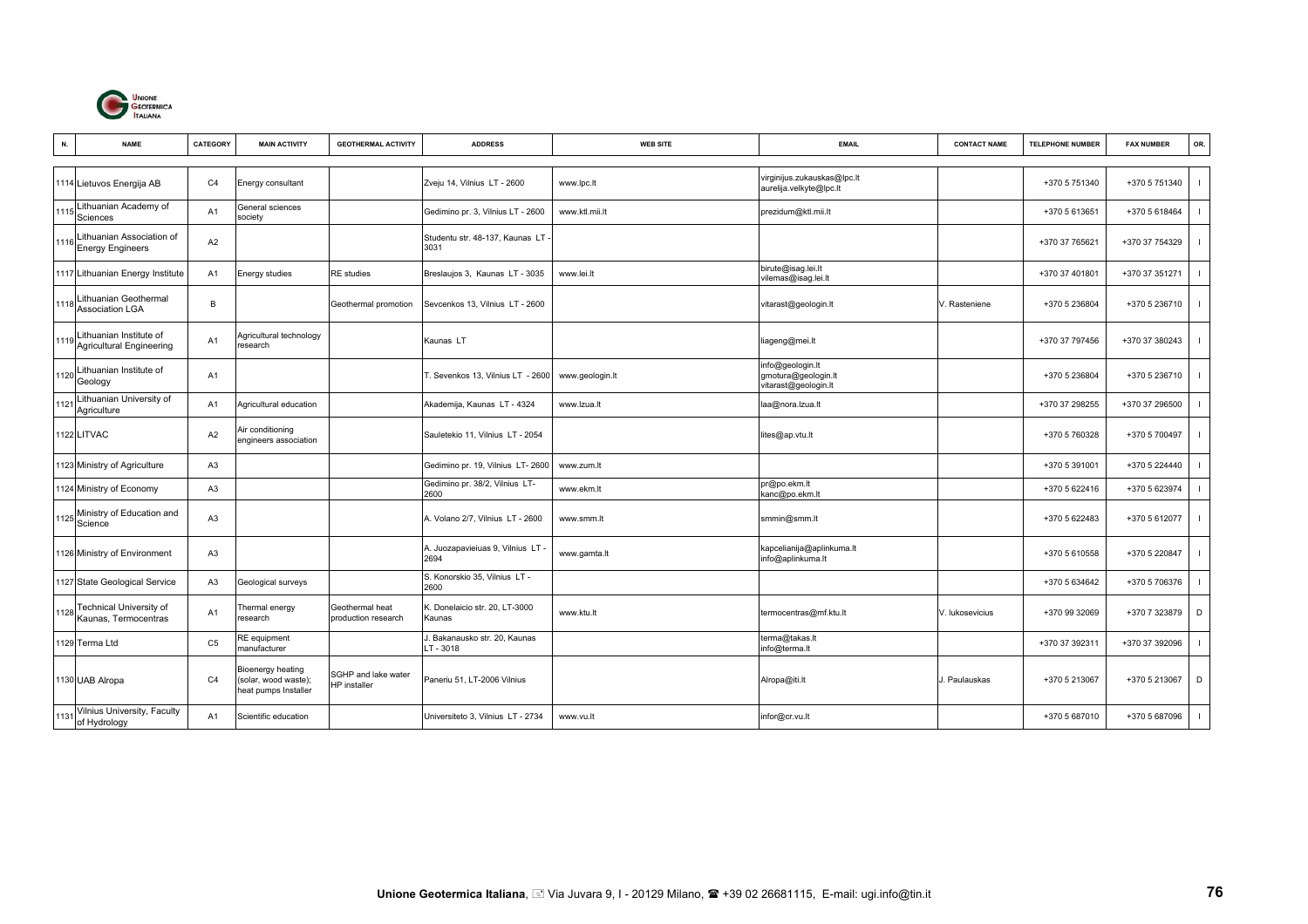

| N.   | <b>NAME</b>                                                                  | CATEGORY       | <b>MAIN ACTIVITY</b>                         | <b>GEOTHERMAL ACTIVITY</b> | <b>ADDRESS</b>                                                         | <b>WEB SITE</b>                                                         | <b>EMAIL</b>               | <b>CONTACT NAME</b> | <b>TELEPHONE NUMBER</b> | <b>FAX NUMBER</b> | OR.            |
|------|------------------------------------------------------------------------------|----------------|----------------------------------------------|----------------------------|------------------------------------------------------------------------|-------------------------------------------------------------------------|----------------------------|---------------------|-------------------------|-------------------|----------------|
|      |                                                                              |                |                                              |                            |                                                                        |                                                                         |                            |                     |                         |                   |                |
|      |                                                                              |                |                                              |                            |                                                                        | 28 - LUXEMBOURG                                                         |                            |                     |                         |                   |                |
|      | <b>Association des Banques</b><br>1132 et Banquiers Luxembourg<br>ABBL       | A <sub>2</sub> | Banking association of<br>uxembourg.         |                            | ue de la Poste 20, Luxembourg<br>$-2010$                               | www.abbl.lu                                                             | mail@abbl.lu               |                     | +352 4636601            | +352 460921       | $\mathbf{I}$   |
| 1133 | Centrale Paysanne<br>Luxembourgeoise                                         | A <sub>2</sub> | Agricultural operators<br>association        |                            | olvd. d' Avranches 16<br>uxembourg L - 2980                            |                                                                         |                            |                     | +352 4881611            | +352 400375       | $\mathbf{I}$   |
|      | European Commission,<br>1134 Environment Directorate<br>General              | A <sub>5</sub> | <b>Sustainable</b><br>development            |                            | Batiment Cub, Plateau de<br>Kirchberg, Luxembourg L - 2920             | http://europa.eu.int/comm/dgs/environment/index_en.h envinfo@cec.eu.int |                            |                     | +352 4301 53537         |                   | $\overline{1}$ |
|      | 1135 European Investment Bank                                                | A <sub>5</sub> | Banking and financing                        |                            | blvd. Konrad Adenauer 100,<br>uxembourg L - 2950                       | www.eib.org                                                             | i.ralet@eib.org            |                     | +352 4379 2687          | +352 437 704      | $\mathbf{I}$   |
|      | 1136 European Parliament                                                     | A <sub>5</sub> |                                              |                            | Centre Européen, Plateau du<br>Kirchberg, Luxembourg L - 2929          | www.europarl.eu.int                                                     | indu-press@europarl.eu.int |                     | +352 43001              | +352 43007009     | $\mathbf{I}$   |
|      | 1137 Federation des Industriels<br>Luxembourgeois FEDIL                      | A <sub>2</sub> | ndustry federation of<br>uxembourg           |                            | ue A. de Gasperi 7, Luxembourg<br>$-1013$                              | www.fedil.lu                                                            | fedil@fedil.lu             |                     | +352 4353661            | +352 432328       | $\mathbf{I}$   |
|      | Ministry of Agriculture,<br>1138 Viticulture and Rural<br>Development        | A <sub>3</sub> |                                              |                            | ue de la Congrégation 1,<br>uxembourg L - 2913                         |                                                                         |                            |                     | +352 4782500            | +352 464027       | $\mathbf{I}$   |
|      | 1139 Ministry of Economy                                                     | A3             |                                              |                            | blvd. Royal 19-21 Luxembourg<br>2449                                   | www.etat.lu/ECOI                                                        |                            |                     | +352 4784137            | +352 460448       |                |
|      | 1140 Ministry of Environment                                                 | A <sub>3</sub> |                                              |                            | Montée de la Pétrusse 18,<br>uxembourg L - 2918                        | www.mev.etat.lu/annu.html                                               |                            |                     | +352 4781               | +352 400410       | $\overline{1}$ |
| 114  | Mondorf le Domaine<br>Thermal                                                | D              | Thermal spa                                  |                            | OB 52, Mondorf L - 5601                                                |                                                                         | m.olinger@mondorf.lu       | M. Olinger          | +352 3666900            | +352 3666909      | $\mathbf{I}$   |
|      | Mouvement Ecologique<br>FOE                                                  | A <sub>1</sub> | Ecological NGO                               |                            | ue Vauban 6, Luxembourg L-<br>2663                                     | www.foei.org                                                            | meco@ci.rech.lu            |                     | +352 439030             | +352 422242       |                |
|      | Service de l' Energie d'<br>Etat SEE                                         | A <sub>3</sub> | State energy departmen                       |                            | ave, de la Porte Neuve 34.<br>uxembourg L - 2227                       | www.etat.lu/SEE                                                         |                            |                     | +352 4697461            | +352 222524       |                |
| 1144 | Service Geologique du<br>Luxembourg                                          | A <sub>3</sub> | Geological Survey                            |                            | blvd. Grande-Duchesse Charlotte<br>43, Luxembourg 1331                 | www.lu.uu.net                                                           | geologie@pch.etat.lu       |                     | +352 444126             | +352 458760       |                |
|      |                                                                              |                |                                              |                            |                                                                        | 29 - MAGEDONIA                                                          |                            |                     |                         |                   |                |
|      | Agricultural Engineers<br>1145 Association of Macedonia<br>ZZIM              | A <sub>1</sub> | Agricultural association                     |                            | c/o University of Skopje, Faculty of<br>Agriculture, MK - 91000 Skopie |                                                                         |                            |                     | +389 2 115277           | +389 1 238218     | $\mathbf{I}$   |
|      | Economic Chamber of<br>Macedonia                                             | A2             |                                              |                            | Dimitrie Cupovski 13, MK - 91000<br>Skopje                             | www.mchamber.org.mk                                                     | ic@ic.mchamber.org.mk      |                     | +389 2 118088           | +389 2 116210     | $\mathbf{I}$   |
|      | <b>Engineers and Technicians</b><br>1147 Society of Macedonia<br><b>SITM</b> | A <sub>1</sub> |                                              |                            | Nikola Vapcarov b.b., MK - 91000<br>Skopje                             |                                                                         |                            |                     |                         |                   | $\mathbf{I}$   |
|      | 1148 Geological Institute                                                    | A1             | Geological mapping and<br>mining exploration |                            | POB 28, MK - 91001 Skopje                                              |                                                                         |                            |                     |                         |                   | $\mathbf{I}$   |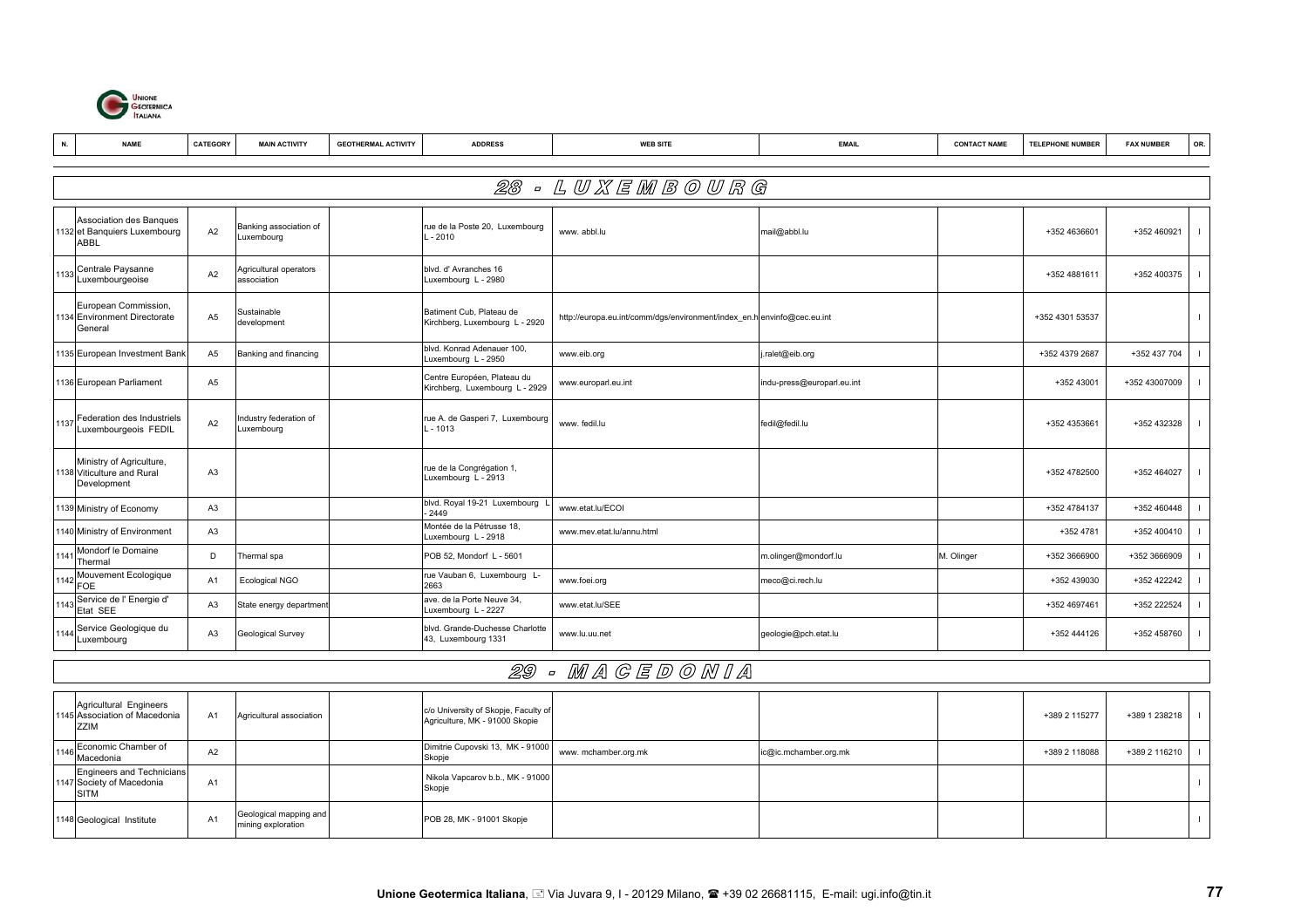

|      | <b>NAME</b>                                                                                 | CATEGORY       | <b>MAIN ACTIVITY</b>                     | <b>GEOTHERMAL ACTIVITY</b>                | <b>ADDRESS</b>                                            | <b>WEB SITE</b>           | <b>EMAIL</b>                   | <b>CONTACT NAME</b> | <b>TELEPHONE NUMBER</b> | <b>FAX NUMBER</b> | OR.                      |
|------|---------------------------------------------------------------------------------------------|----------------|------------------------------------------|-------------------------------------------|-----------------------------------------------------------|---------------------------|--------------------------------|---------------------|-------------------------|-------------------|--------------------------|
|      | 1149 Geoterma / Vodovod                                                                     | C <sub>3</sub> | Municipal utility                        | Cocani geothermal DH<br>owner             | Nikola Karev b.b., MK - 92300<br>Kocani                   |                           |                                | Gashteovski         | +389 3 321048           | +389 3 321402     | $\mathbf{I}$             |
|      | <b>International Summer</b><br>1150 School on Direct<br>Application of Geothermal<br>Energy | B              | Geothermal education                     |                                           | ul. Dame Gruev br 1 - III / 16, MK -<br>91000 Skopje      |                           | isskiril@soros.org.mk          | K. Popovski         | +389 2 119686           | +389 2 119686     | $\mathbf{I}$             |
| 1151 | Macedonian Academy of<br>Sciences and Arts MANU                                             | A <sub>1</sub> |                                          |                                           | bulevar Krste Misirkov 2, MK -<br>91000 Skopje            |                           |                                |                     | +389 2 114200           | +389 2 115903     | $\overline{\phantom{a}}$ |
|      | 1152 Macedonian Geological<br>Socitety MGD                                                  | A <sub>1</sub> |                                          |                                           | Geoloski zavod, MK - 91001<br>Skopje                      |                           |                                |                     | +389 2 230873           |                   | $\mathbf{I}$             |
| 1153 | Macedonian Geothermal<br><b>Association MAGA</b>                                            | $\,$ B         |                                          | Geothermal promotion                      | c/o University of Skopje, Gazi<br>baba bb, MK-1000 Skopje |                           | miragor@iunona.pmf.ukim.edu.mk | M. Gorgieva         | +389 2 117055           | +389 2 228141     | D                        |
|      | 1154 Makfax                                                                                 | A4             | News agency                              |                                           | ul. 11 Oktomvri 36/3, MK - 91000<br>Skopje                | www.makedonija.com/makfax | makfax@unet.com.md             |                     | +389 2 110125           | +389 2 1101184    | $\mathbf{I}$             |
|      | Ministry of Agriculture<br>1155 Forestry and Water<br>Resources                             | A <sub>3</sub> |                                          |                                           | Leninova 2, MK - 91000 Skopje                             |                           |                                |                     | +389 2 134477           | +389 2 239429     | $\mathbf{I}$             |
|      | 1156 Ministry of Development                                                                | A3             |                                          |                                           | ul. 11 Oktomvri b.b, MK - 91000<br>Skopje                 | www.mia.com.mk            |                                |                     | +389 2 112766           | +389 2 112799     |                          |
|      | 1157 Ministry of Economy                                                                    | A <sub>3</sub> |                                          |                                           | Bote Bocevski 9, MK - 91000<br>Skopje                     | www.ms.gov.mk             | ms@mt.net.mk                   |                     | +389 2 113705           |                   | $\mathbf{I}$             |
|      | 1158 Ministry of Environment                                                                | A <sub>3</sub> |                                          |                                           | ul. Drezdenska 52, MK - 91000<br>Skopje                   | www.moe.gov.mk            | info@moe.vov.mk                |                     | +389 2 366595           | +389 2 366931     |                          |
|      | 1159 Ministry of Science                                                                    | A <sub>3</sub> |                                          |                                           | lindenska b.b., MK - 91000<br>Skopje                      | www.gov.mk                | milosh@zic.gov.mk              |                     | +389 2 238610           | +389 2 235573     | $\mathbf{I}$             |
|      | 1160 Ministry of Urban Planning<br>and construction                                         | A3             |                                          |                                           | Velko Vlahovic 2/4, MK - 91000<br>Skopje                  |                           | smanasov@unet.com.mk           |                     | +389 2 113144           | +389 2 113144     |                          |
| 116  | National Bank of<br>Macedonia NBM                                                           | A2             |                                          |                                           | Kompleks banki b.b., MK - 91000<br>Skopje                 | www.nbrm.gov.mk           | nbmdevre@nlc.mpt.com.mk        |                     | +389 2 112177           | +389 2 113481     |                          |
|      | 1162 Termo King D.O.O.                                                                      | C <sub>4</sub> | Air conditioning<br>equipment wholesaler |                                           | M. Parapunov Loa 52, MK - 91000<br>Skopje                 |                           |                                | G. Kapac            | +389 2 361013           | +389 2 361013     | $\mathbf{I}$             |
|      | 1163 TING                                                                                   | C4             | Engineering education                    |                                           | Stipski Pat b.b., MK - 92300<br>Kocani                    |                           | tiko@mpt.com.mk                | S. Jordanov         | +389 33 297116          | +389 33 297117    |                          |
| 1164 | University of Bitola, Faculty<br>of Technical Sciences                                      | A <sub>1</sub> | <b>Technical education</b>               |                                           | bulevar 1 Maj b. b., MK - 97000<br>Bitola                 |                           |                                | K. Popovski         | +389 47 31355           | +389 47 48320     | $\mathbf{I}$             |
|      | University of Scopje,<br>1165 Faculty of Mechanical<br>Engineering                          | A <sub>1</sub> | <b>Fechnical education</b>               |                                           | bulevar Krste Misirkov b.b., MK -<br>91000 Skopje         |                           | kokan@ukim.edu.mk              |                     |                         |                   | $\mathbf{I}$             |
|      | University of Skopje<br>1166 Faculty of Agriculture;<br>Faculty of Geology and<br>mining    | A <sub>1</sub> | Agrarian and scientific<br>education     | Agriculture and Earth<br>sciences studies | bulevar Krste Misirkov b.b., MK -<br>91000 Skopje         |                           | postmaster@ukim.edu.mk         |                     | +389 2 116323           | +389 2 116370     | $\mathbf{I}$             |
|      | <b>Water Development</b><br>1167 Institute of Macedonia<br><b>ZVRM</b>                      | A1             | Water research institute                 |                                           | Zeleznicka 62 MK - 91000 Skopje                           |                           |                                |                     | +389 2 228028           | +389 2 239401     | $\mathbf{I}$             |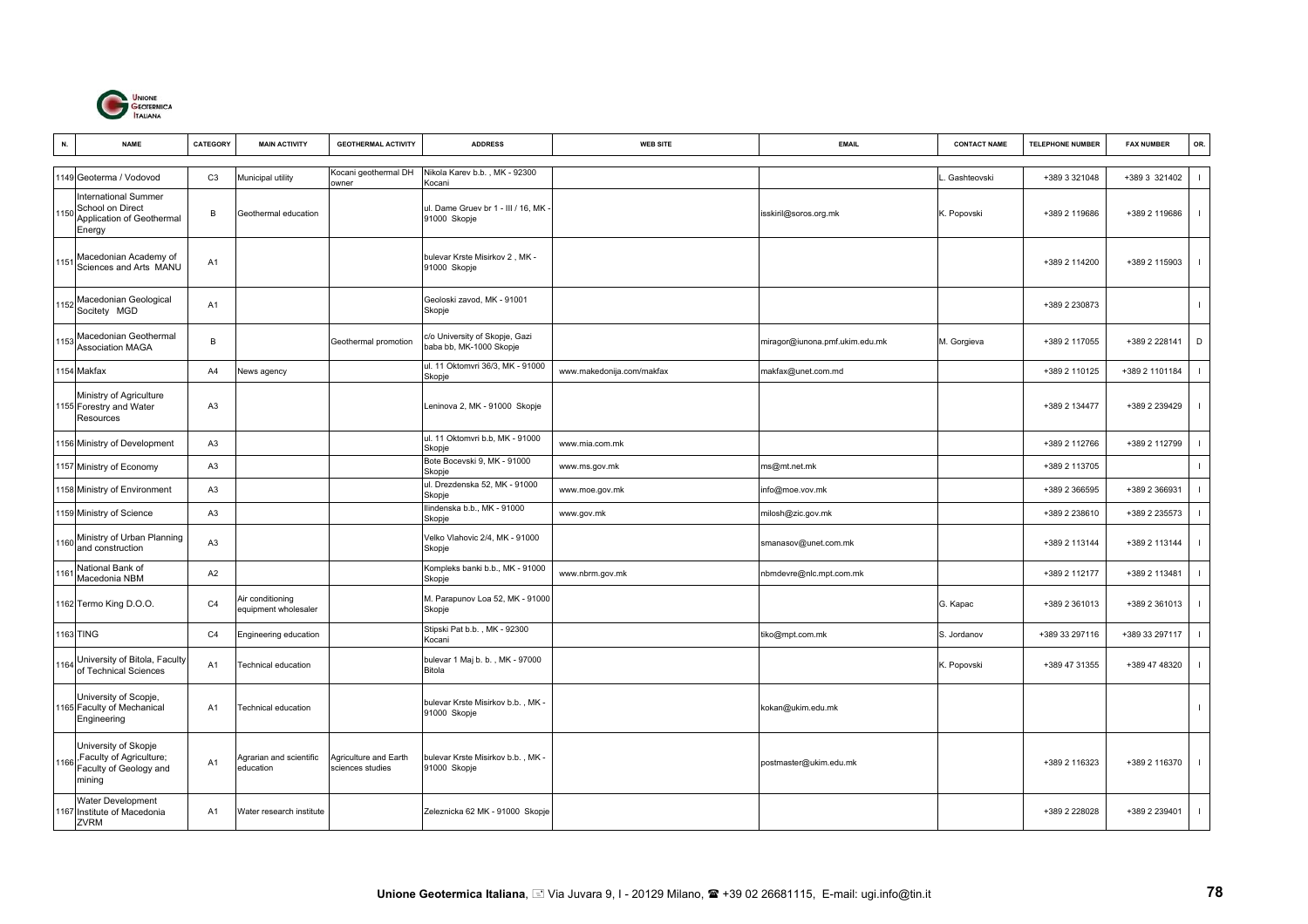

| N.   | <b>NAME</b>                                         | CATEGORY       | <b>MAIN ACTIVITY</b>                           | <b>GEOTHERMAL ACTIVITY</b> | <b>ADDRESS</b>                                             | <b>WEB SITE</b>                                                                             | <b>EMAIL</b>                                         | <b>CONTACT NAME</b> | <b>TELEPHONE NUMBER</b> | <b>FAX NUMBER</b> | OR.                      |
|------|-----------------------------------------------------|----------------|------------------------------------------------|----------------------------|------------------------------------------------------------|---------------------------------------------------------------------------------------------|------------------------------------------------------|---------------------|-------------------------|-------------------|--------------------------|
|      |                                                     |                |                                                |                            |                                                            | 30 - MALTA                                                                                  |                                                      |                     |                         |                   |                          |
|      | 168 Central Bank of Malta                           | A2             |                                                |                            | Castille Place, Valletta CMR 01<br>ИT                      |                                                                                             |                                                      |                     | +356 21 247480          | +356 21 243051    | $\mathbf{I}$             |
|      | Malta Development<br>Corporation MDC                | A <sub>3</sub> | oreign investment<br>promotion agency          |                            | POB 141 Marsa GPO 01 MT                                    | www.investinmalta.com                                                                       |                                                      |                     | +356 21 441888          | +356 21 440165    | $\mathbf{I}$             |
|      | Ministry for Economic<br>Services                   | A <sub>3</sub> |                                                |                            | Auberge d' Aragon, Independence<br>Sq., Valletta CMR 02 MT |                                                                                             |                                                      |                     | +356 21 226263          | +356 21 250955    |                          |
| 117  | Ministry for the<br>Environment                     | A <sub>3</sub> |                                                |                            | Floriana CMR 02 MT                                         |                                                                                             |                                                      |                     | +356 21 222378          | +356 21 243306    |                          |
| 1172 | Ministry of Agriculture and<br>Fisheries            | A <sub>3</sub> |                                                |                            |                                                            |                                                                                             |                                                      |                     | +356 21 225236          | +356 21 231294    | $\mathbf{I}$             |
|      | 1173 Nature Trust Malta                             | A1             | Sustainable life NGO                           |                            | The Oasis 11, Birkirkara Hill, St.<br>Julian STJ 15 MT     | www.naturetrustmalta.org                                                                    | naturetrust@yahoo.com<br>vanya_walkerleigh@yahoo.com |                     | +356 21 389500          | +356 21 389500    | $\mathbf{I}$             |
|      |                                                     |                |                                                |                            |                                                            | $\mathcal{Z} \mathcal{I} = M \mathcal{O} L \mathcal{D} \mathcal{O} \mathcal{V} \mathcal{A}$ |                                                      |                     |                         |                   |                          |
| 117  | Academy of Sciences of                              | A1             |                                                |                            | B-dul Stefan cel Mare 1, MD -<br>2001 Chisinau             | www.asm.md                                                                                  | info@asm.md                                          |                     | +373 2 271478           | +373 2 542823     | $\overline{\phantom{a}}$ |
|      | Moldova                                             |                |                                                |                            |                                                            |                                                                                             | prezidiu@academy.as.md                               |                     |                         |                   |                          |
| 1175 | Chamber of Commerce<br>and Industry of Moldova      | A2             |                                                |                            | Il. M. Eminescu 28, ND - 2012<br>Chisinau                  | www.chamber.md                                                                              | foreign@chamber.md                                   |                     | +373 2 221552           | +373 2 233810     | $\mathbf{I}$             |
| 1176 | Institute of Geophysics and<br>Geology              | A <sub>1</sub> | Hydrology, geochemistry<br>seismology research | Ground water studies       | Str. Academiei 3, MD-277028<br>Chisinau                    |                                                                                             | cmoraru@yahoo.com                                    | C. Moraru           | +373 2 723608           | +373 2 7239663    | D                        |
| 117  | Institute of Power<br>Engineering                   | A <sub>1</sub> | Energy technology<br>esearch                   |                            | Il. Academiei 5, MD - 2028<br>Chisinau                     |                                                                                             |                                                      |                     | +373 2 739887           | +373 2 735386     | $\overline{\phantom{a}}$ |
|      | 1178 Ministry of Agriculture                        | A <sub>3</sub> |                                                |                            | bd Stefan cel Mare, MD - 2001<br>Chisinau                  | www.camib.com                                                                               | camib@camib.com                                      |                     | +373 2 233427           |                   | $\mathbf{I}$             |
| 1179 | Ministry of Economy and<br>Reforms                  | A <sub>3</sub> |                                                | <b>Energy Department</b>   | Piata Marii Adunari Nationale 1,<br>MD - 2033 Chisinau     |                                                                                             |                                                      |                     | +373 2 234142           | +373 2 234064     |                          |
| 1180 | Ministry of Education and<br>Science                | A <sub>3</sub> |                                                |                            | Piata Marii Adunari Nationale 1,<br>MD - 2033 Chisinau     |                                                                                             |                                                      |                     | +373 2 233515           | +373 2 233474     | $\mathbf{I}$             |
| 1181 | Ministry of Environmental<br>Protection             | A <sub>3</sub> |                                                |                            | bd Stefan cel Mare 73, MD -2001<br>Chisinau                |                                                                                             |                                                      |                     | +373 2 225144           | +373 2 233806     | $\overline{\phantom{a}}$ |
| 1182 | Ministry of Industry and<br>Trade                   | A <sub>3</sub> |                                                |                            | bd Stefan cel Mare 69, MD - 2001<br>Chisinau               |                                                                                             |                                                      |                     | +373 2 233556           | +373 2 222473     | $\mathbf{I}$             |
|      | 1183 Moldavghidromash                               | C <sub>5</sub> | <b>Vell pumps</b><br>nanufacturer              |                            | Il. Meshterup Manole 7, MD -<br>277036 Chisinau            |                                                                                             |                                                      |                     | +373 2 371531           | +373 2 374069     |                          |
|      | 1184 National Bank of Moldova                       | A2             |                                                |                            | bd Renasterii 7, MD - 2006<br>Chisinau                     | www.bnm.org                                                                                 | agg@extr.bnm.org                                     |                     | +373 2 221679           | +373 2 229591     |                          |
|      | 1185 Rural 21 Center for<br>Sustainable Development | A <sub>1</sub> | Sustainable energy<br>promotion organization   |                            | I. Libertatii 1, MD - 4201 Stefan<br>Voda                  | http://rural21.ngo.moldnet.md/                                                              | rural21@moldnet.md                                   |                     | +373 4 223223           | +373 4 223223     | $\blacksquare$           |
| 1186 | State Agricultural<br>University of Moldova         | A1             | Agriculture education                          |                            | I. Mircesti 44, MD - 277049<br>Chisinau                    |                                                                                             |                                                      |                     | +373 2 246422           | +373 2 246326     |                          |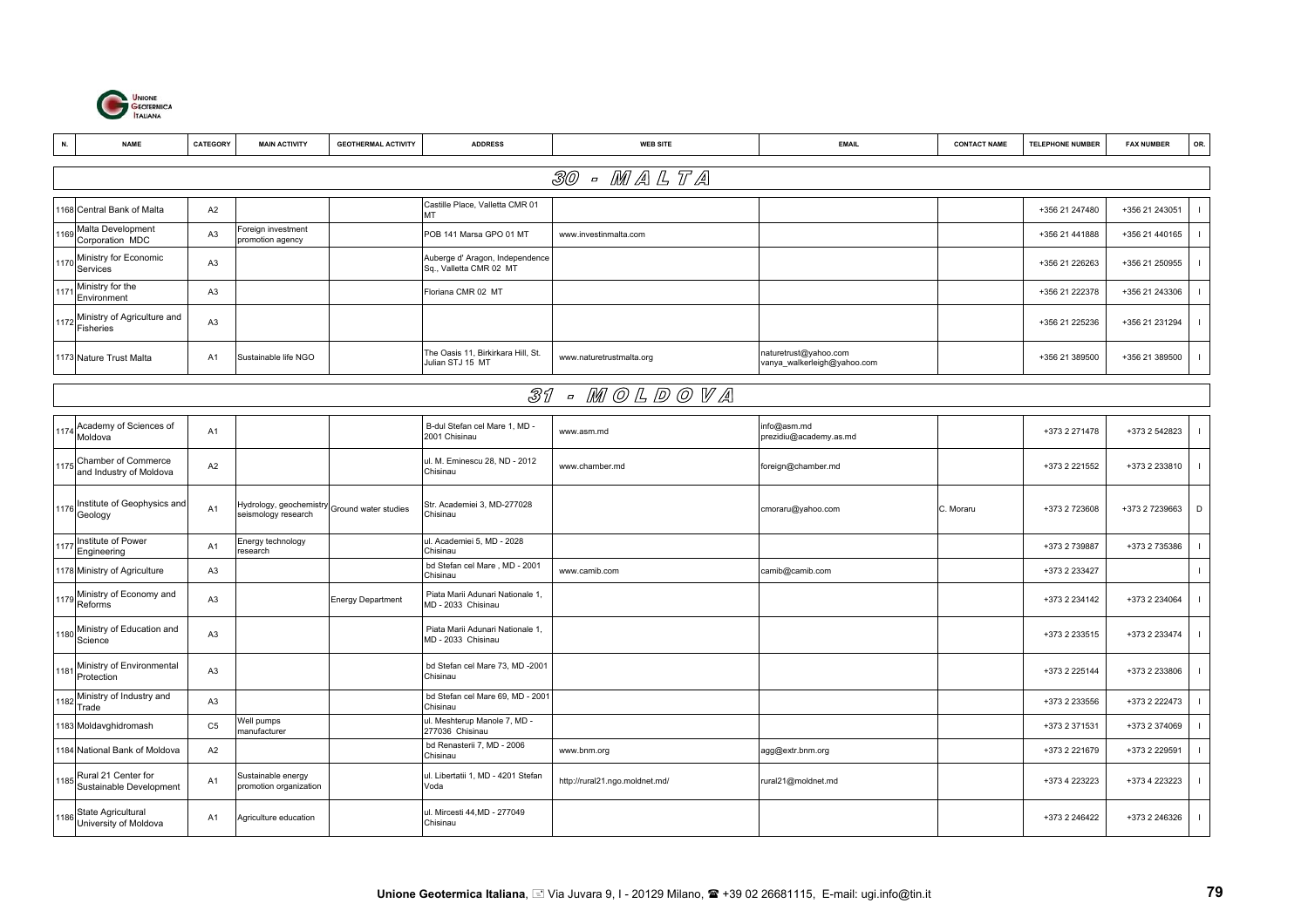

| N.   | <b>NAME</b>                                                                   | CATEGORY       | <b>MAIN ACTIVITY</b>                       | <b>GEOTHERMAL ACTIVITY</b>                                    | <b>ADDRESS</b>                                            | <b>WEB SITE</b>       | <b>EMAIL</b>                         | <b>CONTACT NAME</b> | <b>TELEPHONE NUMBER</b> | <b>FAX NUMBER</b> | OR. |
|------|-------------------------------------------------------------------------------|----------------|--------------------------------------------|---------------------------------------------------------------|-----------------------------------------------------------|-----------------------|--------------------------------------|---------------------|-------------------------|-------------------|-----|
| 1187 | <b>State Information Agency</b><br>Moldpres                                   | A4             | State news agency                          |                                                               | ul. Puskin 22, MD - 2012 Chisinau                         |                       |                                      |                     | +373 2 233428           | +373 2 234371     |     |
| 1188 | Strashensky Savod<br>Kholodilnich ustanovok                                   | C <sub>5</sub> | Air conditioning<br>equipment manufacturer |                                                               | Il. Neberezhnaja 1, MD - 278250<br>Strasheny              |                       |                                      |                     | +373 2 22319            |                   |     |
|      | Technical University of<br>1189 Moldova, Faculty of<br>Engineering            | A <sub>3</sub> | Education in<br>Engineering                |                                                               | 2004 Chisinau B-dul Stefan cel<br>Mare 168                |                       | amariei@mail.utm.md                  |                     | +373 2 249205           | +373 2 249028     |     |
|      |                                                                               |                |                                            |                                                               |                                                           | 32 - MONAGO           |                                      |                     |                         |                   |     |
| 1190 | Centre Scientifique de                                                        | A <sub>1</sub> | Scientific centre                          |                                                               | blvd. de Suisse 16, Monte Carlo                           |                       |                                      |                     | 377 93 301211           | 377 93 257090     |     |
|      | Monaco                                                                        |                |                                            |                                                               | MC.<br>blvd. du Jardin Exotique 4, MC -                   |                       |                                      |                     |                         |                   |     |
|      | 1191 Sportel Organization<br>Conseil Economique et                            | A4             | News agency<br>Economic government         |                                                               | 98000                                                     | www.sportelmonaco.com | info@sportelmonaco.com               |                     | +377 93 302032          | +377 93 302033    |     |
| 1192 | Social                                                                        | A3             | agency                                     |                                                               | ue L. Notari 8, Monte Carlo MC                            |                       |                                      |                     | +377 93 302082          | +377 93 500596    |     |
| 1193 | Jeune Chambre<br>Economique de Monaco                                         | A2             | Chamber of Commerce                        |                                                               | POB 681, MC - 98014                                       | www.jcemonaco.mc      | jcemonaco@jcemonaco.mc               |                     | +377 92 052019          | +377 92 053129    |     |
|      |                                                                               |                |                                            |                                                               |                                                           | 33 - NETHERLANDS      |                                      |                     |                         |                   |     |
|      | A. P. van den Berg                                                            | C <sub>4</sub> | Geothermal heat pumps                      | SGHP installer                                                | Magnesiumweg 6, NL-8445 PJ                                |                       |                                      |                     |                         |                   | D   |
| 119  | Duurzane Energie                                                              |                | nstaller                                   |                                                               | leerenveen                                                | www.apvdberg.nl       | de@apvdberg.nl                       | C. Bosma            | +31 513 631355          | +31 513 633727    |     |
| 1195 | ABB Zantingh<br>Energiesystemen BV                                            | $C2-C4$        | CHP plants engineering<br>and installation | SGHP wholesaler                                               | Aarbergerweg 5-7, NL - 1435 CA<br>Rijsenhout              |                       |                                      |                     | +31 29 7354500          | +31 29 7343566    |     |
|      | Agrotechnological<br>1196 Research Institute - ATO-<br><b>DLO</b>             | A <sub>1</sub> | Agriculture research                       |                                                               | POB 17, NL - 6700 AA<br>Vageningen                        |                       |                                      |                     | +31 8370 75000          | +31 8370 12260    |     |
| 119  | Ameron Fiberglass Pipe<br>Group/Europe                                        | C <sub>5</sub> | iberglass pipes<br>supplier                |                                                               | POB 6, NL - 4190 CA<br><b>Geldermalsen</b>                |                       | nfo@ameron.fpg.nl                    | D. Spruyt           | +31 345 587587          | +31 345 587561    |     |
|      | 1198 Caddet Energy Efficiency                                                 | A <sub>5</sub> | RUE information centre                     |                                                               | Swentibolstraat 21, NL - 6130 AA<br>Sittard               | www.caddet-ee.org     | nInovcce@ibmmail.com                 |                     | +31 46 4202224          | +31 46 4510389    |     |
|      | Centre for Energy<br>1199 Conservation and<br><b>Environmental Technology</b> | A <sub>1</sub> | Sustainable energy<br>esearch institute    |                                                               | Oude Delft 180, NL - 2611 HH<br><b>Delft</b>              | www.ce.nl             | ce@ce.nl                             | G. Ras              | +31 15 2150150          | +31 15 2150151    | D   |
| 120  | Centrilift, division of Baker<br>Hughes                                       | C <sub>5</sub> | <b>Well pumps</b><br>manufacturer          |                                                               | Duiveland 2A, NL - 1948 RB,<br>Beverwijk                  |                       | johan.debie@centrilift.com           | . De Bie            | +31 251 215656          | +31 251 215894    |     |
|      | 1201 Deep-4d Equipment B.V.                                                   | C1-C4          | Vell equipment supply                      | Drilling support;<br>geothermal heating<br>plants engineering | Celcius str 18C., NL - 1700 AH<br>leerhugowaard           |                       | deep_drill@compuserve.com            | D.G.H.van Amsterdam | +31 72 5742236          | +31 72 5719621    |     |
| 1202 | Deerns Consulting<br>Engineers                                                | C <sub>4</sub> | <b>IP</b> engineering                      |                                                               | Postbus 1211, NL - 2280 CE<br>Rijswijk                    |                       | s&o@deerns.nl                        | P. Stoelinga        | +31 7039 57620          | +31 7039 57621    |     |
| 1203 | Dutch Society of Sciences<br><b>HMW</b>                                       | A <sub>1</sub> | General sciences<br>society                |                                                               | Spaarne 17, NL - 2003 LR<br>laarlem                       |                       |                                      |                     |                         |                   |     |
|      | 1204 Ecoflex                                                                  | C <sub>5</sub> | Plastic piping<br>nanufacturer             |                                                               | Postbus 751, NL - 5340 AT Oss                             |                       |                                      |                     | +31 41 2048 535         | 141 2048 155+N64  |     |
|      | 1205 Ecofys                                                                   | C <sub>4</sub> | Energy&Environment<br>Consultant           |                                                               | Canaalweg 16-G, POB 8408, NL<br>3503 RK - Utrecht         | www.ecofys.nl         | .stroet@ecofys.n<br>ecofys@ecofys.nl | A. Van Dijk         | +31 30 2808300          | +31 30 2808301    |     |
|      | 1206 Elsevier Science BV                                                      | A4             | Publisher                                  |                                                               | /an de Sande Bakhuyzenstraat, 4<br>NL - 1061 AG Amsterdam | www.elsevier.com      | nlinfo-f@elsevier.nl                 |                     | +31 20 4853911          | +31 20 4852457    |     |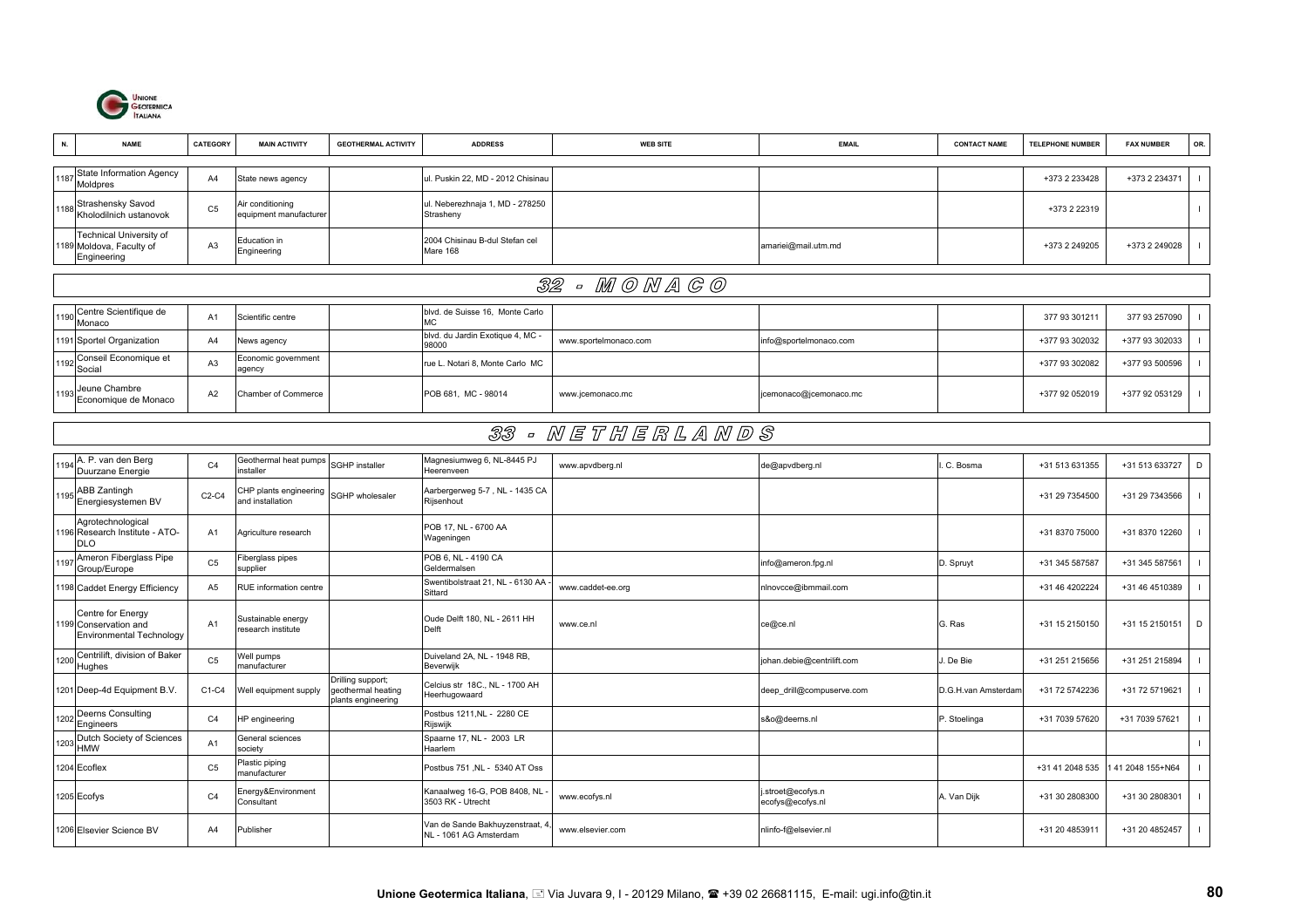

| N.   | <b>NAME</b>                                                                           | CATEGORY       | <b>MAIN ACTIVITY</b>                                                      | <b>GEOTHERMAL ACTIVITY</b>       | <b>ADDRESS</b>                                                  | <b>WEB SITE</b>                    | <b>EMAIL</b>                   | <b>CONTACT NAME</b> | <b>TELEPHONE NUMBER</b> | <b>FAX NUMBER</b> | OR.            |
|------|---------------------------------------------------------------------------------------|----------------|---------------------------------------------------------------------------|----------------------------------|-----------------------------------------------------------------|------------------------------------|--------------------------------|---------------------|-------------------------|-------------------|----------------|
|      | 1207 Energiened                                                                       | A2             | Energy companies<br>association                                           |                                  | PO Box 9042, NL - 6800 GD<br>Arnhem                             | www.energiened.nl                  | hkip@energiened.nl             | J.M. Linthorst      | +31 26 3562228          | +31 26 4428629    |                |
|      | European association of<br>1208 geoscientists and<br>engineers EAGE                   | A <sub>5</sub> |                                                                           |                                  | NL - 3990 DB Houten                                             | www.eage.nl                        | eage@eage.nl                   |                     | +31 30 6354055          | +31 30 6343524    |                |
|      | European Business<br>1209 Council for Sustainable<br><b>Energy Future</b>             | A <sub>5</sub> | RE operators<br>association                                               |                                  | Stalen Enk 45, NL - 6881 BN Velp                                |                                    | metz@e5.org                    |                     | +31 26 3620450          | +31 26 3613654    | - 1            |
|      | Free University of<br>1210 Amsterdam, faculty of<br><b>Earth Sciences</b>             | A1             | Scientific education                                                      |                                  | De Boelelaan 1105, NL - 1081 HV<br>Amsterdam                    |                                    |                                | W. Roelevold        | +31 20 4447777          | +31 20 4445300    |                |
| 121  | Friends of the Earth<br>International FoEI                                            | A <sub>5</sub> | Sustainable life NGO                                                      |                                  | Prince Henrik gade 48, NL - 1000<br><b>GD Amsterdam</b>         | www.foei.org                       | foei@foei.org                  |                     | +31 20 6221369          | +31 20 6392181    |                |
|      | 1212 GreenPeace International                                                         | A <sub>5</sub> | Ecological NGO                                                            |                                  | Keizersgracht 176, NL - 1016 DW<br>Amsterdam                    | www.greenpeace.org                 | karl.mallon@ams.greenpeace.org | K. Mallon           | +31 20 5236200          | +31 20 5236222    |                |
|      | 1213 Grundfos Nederland B.V.                                                          | C <sub>5</sub> | Well pumps<br>nanufacturer                                                |                                  | ampulslaan 190, NL - 1382 JS<br>Veesp                           | www.grundfos.nl                    | info_gnl@grundfos.nl           |                     | +31 294 492 222         | +31 294 492 244   |                |
|      | 1214 IEA Heat Pump Centre                                                             | A <sub>5</sub> | nternational heat pump<br>information centre<br>service                   | GSHP information<br>centre       | P. O. Box 17, NL-6130 AA Sittard                                | www.heatpumpcentre.org             | hpc@heatpumpcentre.org         | J. Bouma            | +31 46 4202236          | +31 46 4510389    | $\mathsf D$    |
|      | 1215 IF Technology                                                                    | C <sub>4</sub> | Energy and<br>nvironmental<br>nnovative products<br>develop and marketing | UHS, GHP design and<br>nodelling | . O. Box 605, NL-6800 AP<br>Arnhem                              | www.iftechnology.nl                | info@iftechnology.nl           | A. Willemsen        | +31 26 4431541          | +31 26 4460153    | $\mathsf D$    |
|      | Institute of Agricultural and<br>1216 Environmental Engineering<br><b>IMA</b>         | A <sub>1</sub> | Agricultural research<br>centre                                           |                                  | POB 43, NL - 6700 AA<br>Nageningen                              | www.imag.dlo.nl                    | postkamer@imag.dlo.nl          |                     | +31 317 476300          | +31 317 425670    |                |
| 1217 | International Association of<br><b>Horticultural Producers</b>                        | A <sub>5</sub> | nternational agricultural<br>operators association                        |                                  | POB 200, NL - 2700 AG<br>Zotermsen                              | www.aiph.org.uk                    | pt@tuinbouw.nl                 |                     | +31 79 3470707          | +31 79 3470404    |                |
|      | International Council for<br>1218 Research & Innovation in<br>Building & Construction | A <sub>5</sub> |                                                                           |                                  | POB 1837, NL - 3000 BV -<br>Rotterdam                           | www.cibworld.nl                    | secretariat@cibworld.nl        |                     | +31 10 4110240          | +31 10 4334372    | $\blacksquare$ |
| 121  | International Institute Of<br>Energy Law                                              | A <sub>5</sub> |                                                                           |                                  | POB 9520, NL - 2300 RA Leiden                                   |                                    | e.d.cross@law.leidenunv.nl     | E. Cross            | +31 71 5277723          | +31 71 5277509    |                |
| 1220 | Journal of Volcanology and<br>Geothermal research                                     | A4             | Quarterly scientific<br>journal                                           | Geothermal articles              | Publ. Elsevier Science - P.O.Box<br>211, NL - 1000 AE Amsterdam | www.elsevier.com/locate/jvolgeores | nlinfo-f@elsevier.nl           |                     | +31 20 485 3757         | +31 20 485 3432   |                |
|      | 1221 Kema                                                                             | C <sub>4</sub> |                                                                           | SGHP installer                   | Zeunerstr. 83, NL - 1069 Dresden                                | www.kema.nl                        | information@kema.nl            |                     | +31 26 3569111          | +31 26 3515606    |                |
| 122  | Kluwer Academic<br>Publishers BV                                                      | A <sub>4</sub> | Publisher                                                                 |                                  | Spuibulevard 50, NL - 3300 AZ<br>Dordrecht                      | www.wkap.nl                        | services@wkap.nl               |                     | +31 78 6392392          | +31 78 6392254    |                |
|      | Ministry of Agriculture,<br>1223 Nature Management and<br>Fisheries                   | A <sub>3</sub> |                                                                           |                                  | Bezuidenhoutseweg 73, NL - 2500<br>EA - The Hague               | www.minlnv.nl                      |                                |                     | +31 70 3793911          | +31 70 3815133    |                |
| 122  | Ministry of Economic<br>Affairs                                                       | A <sub>3</sub> |                                                                           |                                  | Bezuidenhoutseweg 30, NL - 2500<br>EC - The Hague               | www.minez.nl                       |                                |                     | +31 70 3798911          | +31 70 3474081    |                |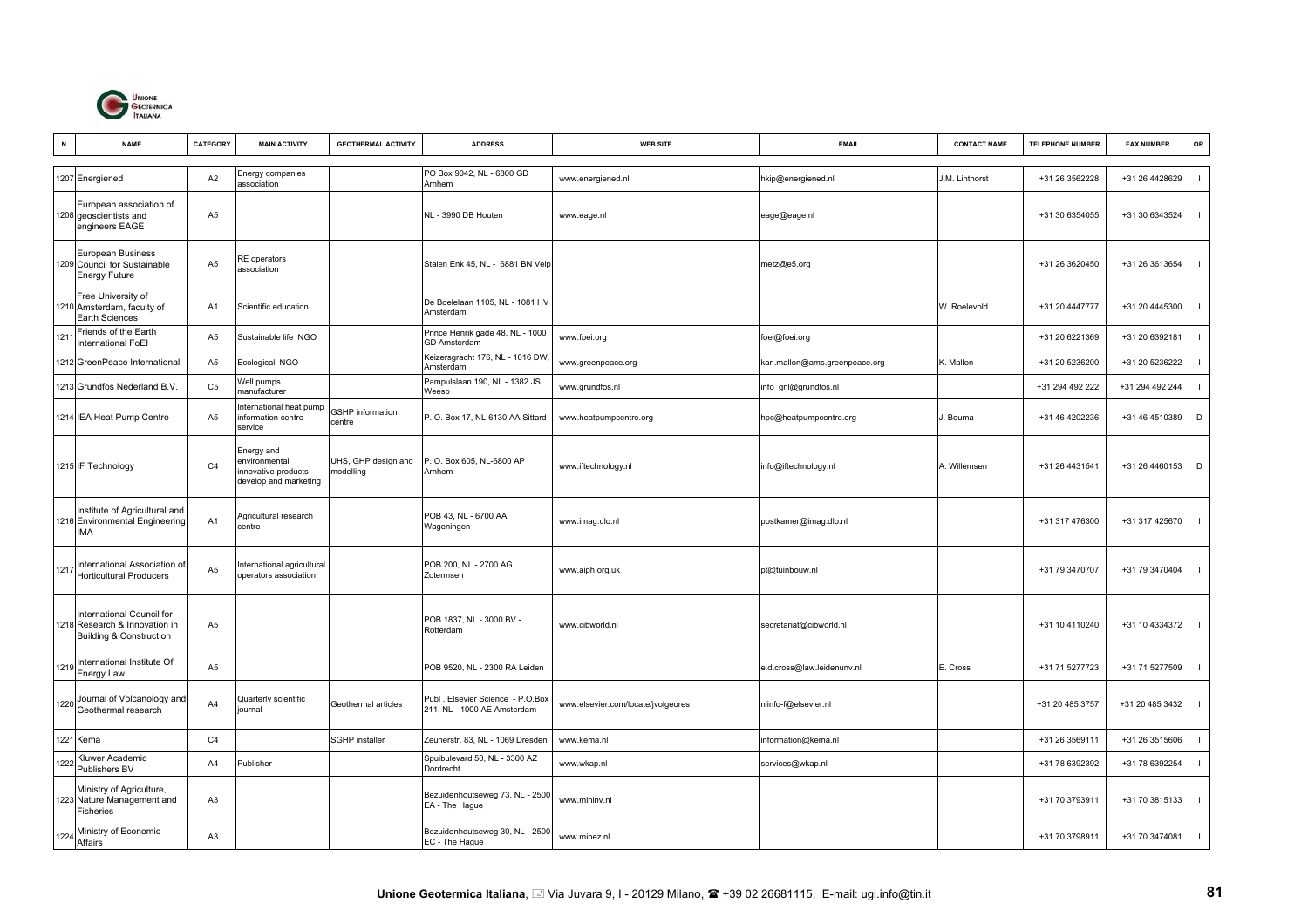

| N.   | <b>NAME</b>                                                                           | CATEGORY       | <b>MAIN ACTIVITY</b>                | <b>GEOTHERMAL ACTIVITY</b> | <b>ADDRESS</b>                                           | <b>WEB SITE</b>                | <b>EMAIL</b>                | <b>CONTACT NAME</b> | <b>TELEPHONE NUMBER</b> | <b>FAX NUMBER</b> | OR.                      |
|------|---------------------------------------------------------------------------------------|----------------|-------------------------------------|----------------------------|----------------------------------------------------------|--------------------------------|-----------------------------|---------------------|-------------------------|-------------------|--------------------------|
| 1225 | Ministry of Education,<br>Culture and Science                                         | A <sub>3</sub> |                                     |                            | Europaweg 4, 2700 LZ -<br>Zoeteremeer - NL               | www.monocw.nl                  |                             |                     | +31 79 3232323          | +31 79 3232320    | $\mathbf{I}$             |
|      | Ministry of Housing,<br>1226 Spatial Planning and the<br>Environment                  | A <sub>3</sub> |                                     |                            | Rijnstraat 8, NL - 2500 EZ, The<br>Hague                 | www.minvrom.nl                 |                             |                     | +31 70 3393939          | +31 70 3391352    | $\overline{\phantom{a}}$ |
|      | Ministry of Transport,<br>1227 Public Works and Water<br>Management                   | A <sub>3</sub> |                                     |                            | Plesmaweg 1, NL - 2500 EX, The<br>Hague                  | www.minvenw.nl                 |                             |                     | +31 70 3516171          | +31 70 3517895    | $\overline{\phantom{a}}$ |
|      | Netherlands Agency for<br>1228 Energy and the<br><b>Environment NOVEM</b>             | A <sub>1</sub> | Energy and environment<br>agency    |                            | Swentiboldstraat 21, NL - 6130 AA<br>Sittard             | www.novem.org                  | p.versteegh@novem.nl        | P. Versteegh        | 31 46 420 2202          | +31 46 452 8260   | $\mathbf{I}$             |
| 1229 | <b>Netherlands Energy</b><br>Research Foundation ECN                                  | A <sub>1</sub> | Energy research                     |                            | P.O. Box 1, NL - 1755 ZG Petten                          | www.ecn.nl                     | bais@ecn.nl                 | J.M. Bais           | +31 224 564949          | +31 224 568053    | $\mathbf{I}$             |
| 1230 | Netherlands Horticultural<br>Council NT                                               | A <sub>2</sub> | Agricultural organization           |                            | Schiefbaanstraat 29, NL - 2596<br>RC, The Hague          |                                |                             |                     | +31 70 3450600          | +31 70 3453902    | $\overline{\phantom{a}}$ |
| 1231 | Netherlands Institute for<br>Fisheries Research-DLO                                   | A1             | Fisheries research                  |                            | PO Box 68, 1970 AB ljmuiden - NL                         |                                | postmaster@rivo.dlo.nl      |                     | +31 255 564646          | +31 255 564644    | $\mathbf{I}$             |
|      | Netherlands Institute of<br>1232 Applied Geoscience TNO<br>National Geological Survey | A <sub>3</sub> | Geological survey                   |                            | PO Box 157, NL - 2000 AD<br>Haarlem                      |                                |                             |                     | +31 23 5300300          | +31 23 5351614    | $\mathbf{I}$             |
| 1233 | Netherlands News Agency<br>ANP                                                        | A4             | News Agency                         |                            | POB 1, 2501 - AA The Hague - NL                          |                                | redacrie@anp.nl             |                     | +31 70 4141151          | +31 70 4140438    | $\overline{1}$           |
|      | Netherlands Organization<br>1234 for Applied Scientific<br>Research TNO               | A <sub>1</sub> | Scientific research<br>organization |                            | PO Box 49, NL - 2600 AA Delft                            | www.tno.nl                     | infodesk@tno.nl             | Ms. Ruigrook        | +31 15 2696969          | +31 15 2612403    | $\overline{1}$           |
|      | 1235 Nordic Europe BV                                                                 | C4             |                                     | SGHP installer             | POB 4508, NL - 3006 AM -<br>Rotterdam                    | www.nordic-europe.com          | nordic-europe@wordonline.nl |                     | +31 1024 20081          | +31 1024 20082    |                          |
| 1236 | Nuon Renewable Energy<br><b>NV</b>                                                    | $C2-C3$        | Utility                             | Seasonal UHS               | Postbus 9039, NL-6800 EZ<br>Arnhem                       | www.nuon.nl                    | juffermansp@nuon.com        | P. Juffermansp      | +31 26 8442858          | +31 26 8442186    | D                        |
| 1237 | NV Nederlandse Gasunie                                                                | C <sub>3</sub> | Gas company                         |                            | Concourslaan 17, NL - 9700 MA<br>Groningen               | www.gasunie.nl                 |                             |                     | +31 50 5219111          | +31 50 5211999    | $\overline{\phantom{a}}$ |
|      | 1238 Organization for<br>Renewable Energy ODE                                         | A1             | re ngo                              |                            | loonigiemstraplein 127, NL - 3500<br>AT Utrecht          | www.DuurzameEnergie.org        | ode@knware.nl               |                     | +31 30 2769224          | +31 30 2720624    | $\overline{\phantom{a}}$ |
| 1239 | Rabobank Nederland<br>Groen Management BV                                             | A <sub>2</sub> | RE financing<br>organization        |                            | POB 17100, NL - 3500 HG Utrecht                          |                                |                             |                     | +31 302 164983          | +31 302 161976    | $\mathbf{I}$             |
|      | 1240 Renewable Energy                                                                 | A <sub>4</sub> | RE monthly magazine                 | Geothermal articles        | Publ. Elsevier Science POB 211<br>NL - 1000 AE Amsterdam | www.elsevier.com/locate/renene | n.linfo-f@elsevier.nl       | H. Van Balen        | +31 20 4853757          | +31 20 4853432    |                          |
| 1241 | Royal Dutch Horticultural<br>Society KMTP                                             | A <sub>1</sub> |                                     |                            | POB 87910 NL - 2508 DH The<br>Hague                      | www.groei.nl                   | postmaster@groei.nl         |                     | +31 70 4161410          | +31 70 4161429    | -1                       |
|      | Royal Geological and<br>1242 Mining Society of<br>Netherlands KNGMG                   | A <sub>1</sub> |                                     |                            | POB 157 NL - 2000 AD Haarlem                             |                                |                             |                     |                         |                   | $\mathbf{I}$             |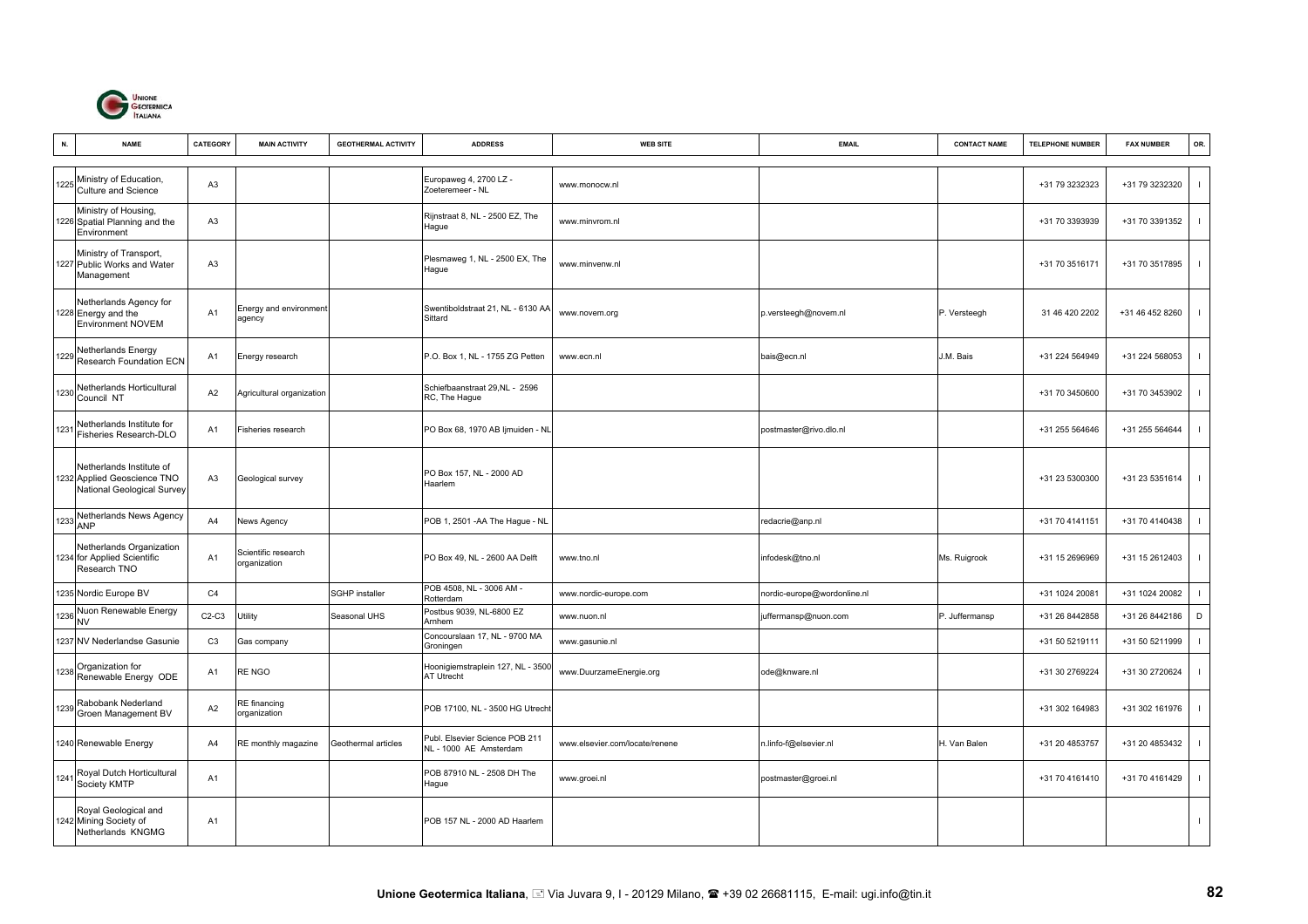

| N.   | <b>NAME</b>                                                                              | <b>CATEGORY</b> | <b>MAIN ACTIVITY</b>                                                | <b>GEOTHERMAL ACTIVITY</b>                           | <b>ADDRESS</b>                                   | <b>WEB SITE</b>         | <b>EMAIL</b>             | <b>CONTACT NAME</b> | <b>TELEPHONE NUMBER</b> | <b>FAX NUMBER</b> | OR. |
|------|------------------------------------------------------------------------------------------|-----------------|---------------------------------------------------------------------|------------------------------------------------------|--------------------------------------------------|-------------------------|--------------------------|---------------------|-------------------------|-------------------|-----|
|      |                                                                                          |                 |                                                                     |                                                      |                                                  |                         |                          |                     |                         |                   |     |
|      | $I_{1243}$ Shell International<br><b>Exploration and Production</b>                      |                 | Petroleum and energy<br>C1-C2-C3 resources E&P division<br>of Shell | HDR demonstration:<br>geothermal power<br>production | Volmerlaan 8 NL - 2280 AB<br>Rijswijk            | www.shell.nl            | j.regtien@stv.shell.com  | J. Regtien          | +31 70 3116122          | +31 70 3113366    |     |
|      | 1244 Star Fiber Glass Systems<br>B.V                                                     | C <sub>5</sub>  | Fiberglass pipes<br>nanufacturer                                    |                                                      | Lübeckstraat 12. NL-7575 EE<br>Oldenzaal         | www.fiberglasspipes.com | info@fiberglasspipes.com | G. Busser           | +31 541 571666          | +31 541 520461    | D   |
|      | 1245 Tebodin BV                                                                          | C <sub>4</sub>  | Vaste and energy<br>consulting                                      | UHS consulting                                       | POB 16029, NL - 2500 BA                          | www.tebodin.com         | info@tebodin.nl          | C. Nijhof           | +31 70 3480911          | +31 70 3480645    |     |
|      | 1246 Techneco BV                                                                         | C <sub>4</sub>  | Distributor of sustainable<br>energy system                         | SGHP wholesaler                                      | Elbe 37, NL - 2267 CV<br>Leidschendam            | www.techneco.nl         | techneco@techneco.nl     |                     | +31 70 3272613          | +31 703 272941    |     |
|      | <b>Technical University of</b><br>1247 Delft, Faculty of Civil<br>Engineering&Geoscience | A <sub>1</sub>  | Technical education                                                 |                                                      | Julianalaan 134, NL - 2600 AA<br>Delft           |                         |                          | H.J. Overbeek       | +31 15 2789111          | +31 15 2786522    |     |
| 1248 | <b>Technology Foundation</b><br><b>STW</b>                                               | A <sub>1</sub>  | Fecnology research<br>society                                       |                                                      | Van Vollenhovenlaan 661. NL -<br>3502 GA Utrecht |                         | info@stw.nl              |                     | +31 30 6001211          | +31 30 6014408    |     |
|      | 1249 Thermae 2000                                                                        | D               | Spa center                                                          | Hot springs                                          | Canberg 27, NL-6301 BT<br>Valkenburg             | www.thermae2000.com     | msobczak@thermae.nl      | M. Sobczak          | +31 43 6092001          | +31 43 6092011    | D   |
|      | 1250 University of Utrecht,<br>Faculty of Earth Sciences                                 | A <sub>1</sub>  | Scientific education                                                |                                                      | Budapestplan 4, NL - 3584 CD<br>Utrecht          |                         |                          | S. H. White         | +31 30 2535050          | +31 30 2535030    |     |
|      | 1251 Van Heugten BV                                                                      | C <sub>4</sub>  | Energy engeneering                                                  |                                                      | POB 305, NL - 6500 AH Nijmegen                   |                         | luscuere@V-Heugten-bv.nl | P.G. Luscuere       | +31 24 3228317          | +31 24 3235016    |     |
|      | Vereniging Erkende<br>1252 Nederlandse Kuurcentre<br><b>VENK</b>                         | D               | Spas association                                                    |                                                      | POB 44, NL-9693 ZG<br>Nieuweschans               |                         |                          |                     | +31 597 527777          | +31 597 528585    |     |
|      | Confederation of<br>1253 Netherlands industry and<br>employers VNO-NCW                   | A <sub>2</sub>  | Confederation of<br>industry and employers                          |                                                      | Bezuidenhoutseweg 12, NL - 2509<br>AA The Haque  |                         |                          |                     | +31 70 3490349          | +31 70 3490300    |     |

|  | 34 - NORWAY |  |  |  |  |  |  |  |
|--|-------------|--|--|--|--|--|--|--|
|--|-------------|--|--|--|--|--|--|--|

|                                                                      | シーケ            |                                     |                       |                                                       |                  |                         |          |               |                 |  |  |  |
|----------------------------------------------------------------------|----------------|-------------------------------------|-----------------------|-------------------------------------------------------|------------------|-------------------------|----------|---------------|-----------------|--|--|--|
| Agricultural Higher School<br>of Norway                              | A <sub>1</sub> | Agricultural education              |                       | POB 5003, As N                                        |                  |                         |          | +47 64 947500 | +47 64 947505   |  |  |  |
| 1255 Geo-42 as                                                       | C <sub>1</sub> | Oil exploration<br>consultant       | Geothermal consultant | Jelsagaten 44, Stavanger N -<br>4012                  |                  | oivinl@online.no        | Æ. Lonne | +47 51 522657 | +47 51 522852 D |  |  |  |
| 1 <sub>1256</sub> Geolgical Survey of<br>Norway NGU                  | A <sub>3</sub> |                                     |                       | Leiv Erikssons vei 39, Trondheim<br>N - 7491          | www.ngu.no       | ngu@ngu.no              |          | +47 73 904011 | +47 73 921620   |  |  |  |
| 1257 Institute for Energy<br>Technology IE                           | A <sub>1</sub> | Energy technology<br>research       |                       | POB 40, Kjeller N - 2007                              |                  |                         |          | +47 63 806000 | +47 63 81 6356  |  |  |  |
| 1 <sub>1258</sub> International Union of<br>Geological Sciences IUGS | A <sub>5</sub> | International geological<br>society |                       | c/o NGU, Leiv Erikssons vei 39,<br>Trondheim N - 7491 | www.iugs.org     | iugs.secretariat@ngu.no |          | +47 73 904040 | +47 73 502230   |  |  |  |
| 1259 Isoterm as                                                      | C <sub>5</sub> | Insulated pipes<br>manufacturer     |                       | Ringebu N - 2360                                      |                  |                         |          | +47 61 280100 | +47 61 280320   |  |  |  |
| 1260 KanEnergi as                                                    | C <sub>4</sub> | Energy consultant                   |                       | Baerumsveien 473, Rud N - 1351                        | www.kanenergi.no | kanenergi@kanenergi.no  |          | +47 67 153850 | +47 67 150250   |  |  |  |
| 1261 Ministry of Agriculture                                         | A <sub>3</sub> |                                     |                       | Akersgt. 42, Oslo N - 0030                            |                  |                         |          | +47 22 249100 | +47 22 249555   |  |  |  |
| 1262 Ministry of Environment                                         | A <sub>3</sub> |                                     |                       | Myntgt. 2, Oslo N - 0030                              |                  |                         |          | +47 22 245700 | +47 22 249560   |  |  |  |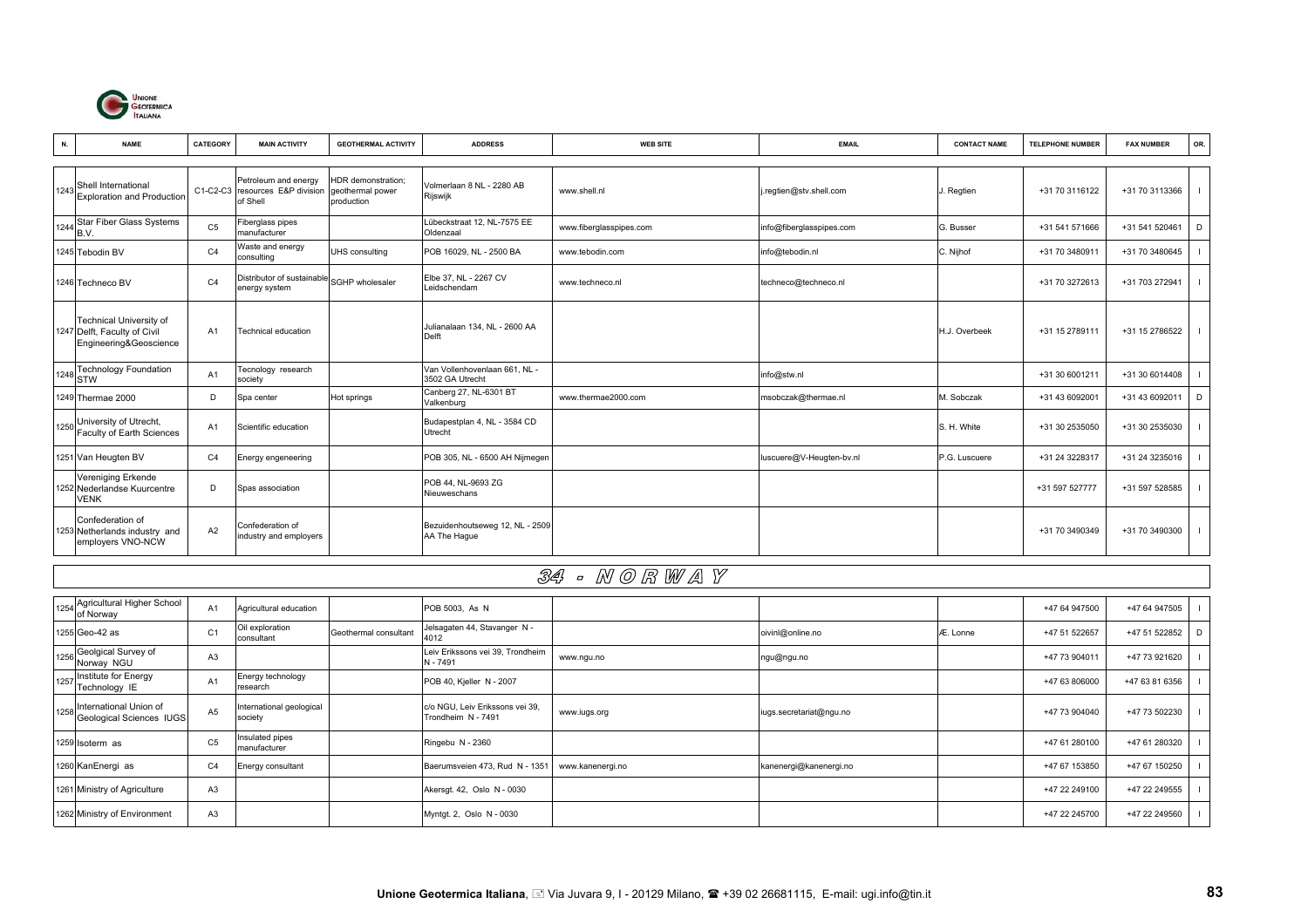

| N.   | <b>NAME</b>                                                                                | CATEGORY       | <b>MAIN ACTIVITY</b>                                 | <b>GEOTHERMAL ACTIVITY</b>  | <b>ADDRESS</b>                               | <b>WEB SITE</b>  | <b>EMAIL</b>                 | <b>CONTACT NAME</b> | <b>TELEPHONE NUMBER</b> | <b>FAX NUMBER</b> | OR.          |
|------|--------------------------------------------------------------------------------------------|----------------|------------------------------------------------------|-----------------------------|----------------------------------------------|------------------|------------------------------|---------------------|-------------------------|-------------------|--------------|
| 1263 | Ministry of Petroleum and<br>Energy                                                        | A <sub>3</sub> |                                                      |                             | E. Gerhardsens pl. 1, Oslo N -<br>0033       |                  | postmottak@oed.dep.no        |                     | +47 22 246107           | +47 22 249525     | $\mathbf{I}$ |
| 1264 | Ministry of Trade and<br>Industry                                                          | A <sub>3</sub> |                                                      |                             | Grubbegt. 8, Oslo N - 0033                   |                  |                              |                     | +47 22 243700           | +47 22 249565     | $\mathbf{I}$ |
|      | <b>1265 NEMEK</b>                                                                          | C <sub>5</sub> | Compact rigs<br>manufacturer                         |                             | Telemark N                                   |                  | Helge.Skarphagen@ngu.no      |                     |                         |                   | $\mathbf{I}$ |
| 1266 | Netas Norsk<br>Energitechnikk AS                                                           | C <sub>5</sub> | Downhole heat<br>exchangers<br>manufacturer          |                             | POB 5325, Nardosletta,<br>Trondheim N - 7002 |                  |                              |                     | +47 73 968866           | +47 73 964935     | $\mathbf{I}$ |
| 126  | Friends of the Earth<br>Norway                                                             | A1             | Sustainable life NGO                                 |                             | POB 342, Sentrum, Oslo N -<br>0101           | www.naturvern.no | naturvern@naturvern.no       |                     | +47 22 402400           | +47 22 402410     | $\mathbf{I}$ |
|      | 1268 Norsk Telegrambyra NTB                                                                | A <sub>4</sub> | News agency                                          |                             | Holbergsgt. 1, Oslo N - 0130                 |                  | ntb@ntb.no                   |                     | +47 22 034400           | +47 22 201229     | $\mathbf{I}$ |
|      | 1269 NORVAC                                                                                | A2             | Air conditioning<br>operators association            |                             | POB 5042, Majorstua, Oslo N -<br>0301        |                  | norvac@skarland.no           |                     | +47 22 598806           | +47 22 693650     | $\mathbf{I}$ |
| 1270 | Norwegian Institute for<br>Water Research NIV                                              | A <sub>1</sub> | Hydrological research                                |                             | POB 173, Kjelsas, Oslo N - 0411              |                  |                              |                     | +47 22 185100           | +47 22 185200     | $\mathbf{I}$ |
| 1271 | Norwegian Academy of<br>Science and Letters NVA                                            | A <sub>1</sub> | General learned society                              |                             | Drammensveien 78, Oslo N -<br>0271           | www.dnva.no      | dnva@online.no               |                     | +47 22 121090           | +47 22 121099     | $\mathbf{I}$ |
|      | Norwegian Academy of<br>1272 Technological Sciences<br><b>NTV</b>                          | A <sub>1</sub> | Technological<br>association                         |                             | Lerchendal Gaard, Trondheim N<br>7491        | www.ntnu.no/ntva | ntvamail@ntva.ntnu.no        |                     | +47 73 595463           | +47 73 590830     | $\mathbf{I}$ |
| 1273 | Norwegian Building<br>Research Institute NBI                                               | A <sub>1</sub> | Building research<br>including energy                | HP studies                  | POB 123, Blindern, Oslo N -<br>0314          |                  |                              |                     | +47 22 965500           |                   | $\mathbf{I}$ |
| 1274 | Norwegian Financial<br>Services Association FHO                                            | A2             | Banking association                                  |                             | Hansteens 2, Solli, Oslo N - 0202            | www.fnh.no       | fnh@fnh.no                   |                     | +47 23 284200           | +47 23 284201     | $\mathbf{I}$ |
| 1275 | Norwegian Society of<br>Chartered Engineers NSF                                            | A2             | Engineers association                                |                             | POB 2312, Solli, Oslo N - 0201               |                  |                              |                     | +47 22 947500           | +47 22 947501     | $\mathbf{I}$ |
| 1276 | Norwegian University of<br>Science and Technology,<br>Faculty of Applied Earth<br>Sciences | A <sub>1</sub> | Technical and scientific<br>education                | Earth sciences<br>education | Trondheim N - 7491                           |                  |                              |                     | +47 73 595000           | +47 73 595310     | $\mathbf{I}$ |
|      | 1277 Sintef Energy Research                                                                | A <sub>1</sub> | Refrigeration and<br>conditioning research<br>center | SGHP research               | Trondheim N - 7304                           |                  | Trude.Tokle@energy.sintef.no |                     | +47 73 73591636         | +47 73 593950     | $\mathbf{I}$ |
|      | 1278 Stavanger Higher School                                                               | A <sub>1</sub> | Education                                            | <b>RE Education</b>         | Ullandhaug, Stavanger N - 4004               |                  | gustafson@hsr.no             |                     | +47 51 831000           | +47 51 831050     | $\mathbf{I}$ |
|      | University of Oslo, Faculty<br>1279 of Mathematics and<br><b>Natural Sciences</b>          | A1             | Scientific education                                 | Earth sciences<br>education | POB 1072, Blindern, Oslo N -<br>0316         |                  |                              |                     | +47 22 855050           | +47 22 854442     | $\mathbf{I}$ |
| 1280 | <b>Energy and Water</b><br>Resources Department,<br>Ministry of Petroleum and<br>Energy    | A <sub>3</sub> | Water and energy<br>control Unit                     |                             | E. Gerhardsens pl. 1, Oslo N -<br>0033       |                  |                              |                     | +47 22 246300           |                   | $\mathbf{I}$ |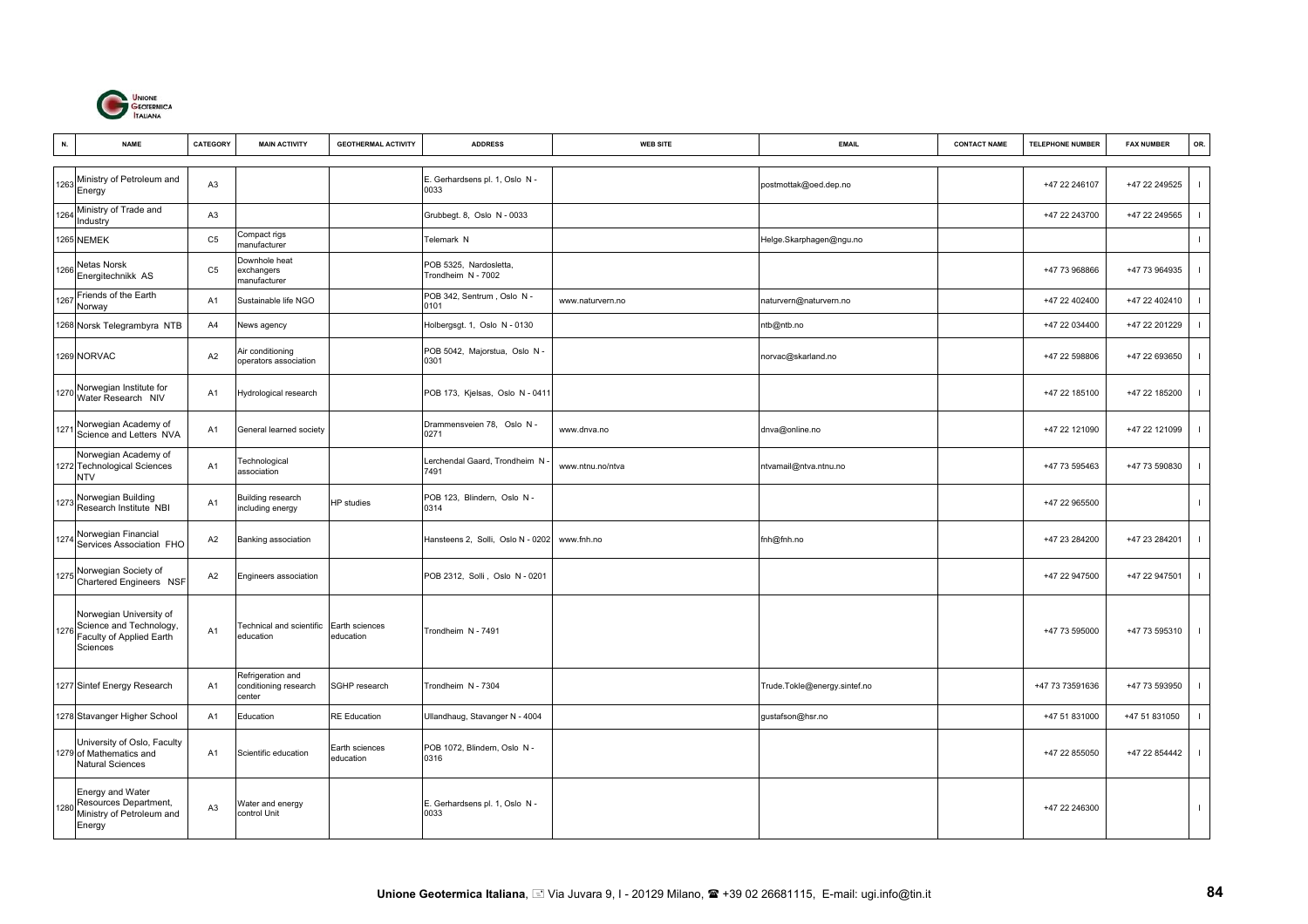

|      | <b>NAME</b>                                                                                  | CATEGORY       | <b>MAIN ACTIVITY</b>                                            | <b>GEOTHERMAL ACTIVITY</b>                                      | <b>ADDRESS</b>                                    | <b>WEB SITE</b>       | <b>EMAIL</b>                    | <b>CONTACT NAME</b> | <b>TELEPHONE NUMBER</b> | <b>FAX NUMBER</b> | OR.          |
|------|----------------------------------------------------------------------------------------------|----------------|-----------------------------------------------------------------|-----------------------------------------------------------------|---------------------------------------------------|-----------------------|---------------------------------|---------------------|-------------------------|-------------------|--------------|
|      |                                                                                              |                |                                                                 |                                                                 |                                                   | 35 - POLAND           |                                 |                     |                         |                   |              |
| 128  | Academy of Mining and<br>Metallurgy                                                          | A <sub>1</sub> | Earth sciences<br>education                                     |                                                                 | Al Mickiewicza 30, Krakow PL -<br>30059           |                       | sobon@uci.agh.edu.pl            | W. Gorecki          | +48 12 6172360          | +48 12 6336504    |              |
| 128  | Agricultural University of<br>Stettin                                                        | A <sub>1</sub> | Agriculture and fishery<br>education                            |                                                                 | ul. Janosika 8, Szcezcin PL -<br>71424            | www.ar.szczecin.pl    | rektor@ns.rektor.ar.szczecin.pl |                     | +48 91 42235            | +48 91 4232417    | $\mathbf{I}$ |
|      | 1283 Ecofund                                                                                 | A <sub>2</sub> | -inancing of pro-<br>environment projects                       | Financing of geothermal<br>DH plants of HP<br>systems in Poland | Bracka 4, PL-00-502 Warsaw                        | www.ekofundusk.org.pl | info@ekofundusz.org.pl          | M. Wilczynski       | +48 22 6285085          | +48 22 6285081    | D            |
|      | 1284 Ecoinvest Co Ltd                                                                        | C <sub>4</sub> | Energy consultant                                               |                                                                 | ul. Maczna 4, Szcezcin PL -<br>70780              |                       |                                 |                     | +48 91 4615540          | +48 91 4614270    | $\mathbf{I}$ |
|      | 1285 Geoconsulting                                                                           | C <sub>1</sub> | Geological consultant                                           |                                                                 | Smoluchowskiego 4/1, Krakow PL<br>30083           |                       |                                 |                     |                         |                   | $\mathbf{I}$ |
| 1286 | Geological Sciences<br>Institute                                                             | A1             | Geology studies                                                 | Hydrology geochemistry<br>geotechnics studies                   | Twarda 51/55, PL-00-818<br>Warsawa                |                       | dowgian@twarda.pan.pl           | Dowgiallo           | +48 22 6978757          | +48 22 6206223    | D            |
|      | 1287 Geonafta                                                                                | C <sub>1</sub> | Petroleum company                                               |                                                                 | ul. Jagiellonska 76, Warsaw PL<br>03301           |                       |                                 |                     | +48 12 6271459          | +48 12 4113422    |              |
|      | 1288 Geotermia Mazowiecka SA                                                                 | C <sub>3</sub> | Geothermal DH plants<br>engineering and<br>operator             | Mszczonow geothermal<br>DH plant operator                       | Okrzei 57, PL-96-300 Zyrardow                     |                       | geotermia@geotermia.com.pl      | M. Balcer           | +48 46 8561956          | +48 46 8552793    | D            |
|      | 1289 Geotermia Podhalanska<br><b>SA</b>                                                      | C <sub>3</sub> | Banska-Bialy Dunajbc<br>geothermal field and<br>plants operator | Banska-Bialy Dunajec<br>geothermal field and<br>plants operator | Szymony 17, Zakopane PL -<br>34500                |                       |                                 |                     | +48 182015041           | +48 182015044     | $\mathbf{I}$ |
| 1290 | Geotermia Pyrzyce Spotka<br>Z 0.0.                                                           | C <sub>3</sub> | <b>Geothermal DH plants</b><br>network operator                 | Pyrzyce geothermal DH<br>plant operator                         | Ciepłownicza 27, PL-74-200<br>Pyrzyce             | www.inet.pl/geotermia | geotermia@inet.com.pl           | N. Maliszewski      | +48 91 5702796          | +48 91 5702797    | D            |
| 1291 | Geotermia Zyrardowska<br><b>SA</b>                                                           | C <sub>1</sub> | Geothermal DH<br>consulting                                     |                                                                 | ul. Okrzei 57, Zyrardow PL -<br>96300             |                       | GeoMaz@bevy.hsn.com.pl          |                     | +48 46 8552793          | +48 46 8552793    |              |
|      | 1292 Gryf-Plant SA                                                                           | C <sub>3</sub> |                                                                 | Szczecin geothermal<br>greenhouses operator                     | ul Autostrada Poznanska 1,<br>Szczecin PL - 71001 |                       |                                 |                     | +48 91 4824131          | +48 91 4824131    | $\mathbf{I}$ |
| 1293 | Institute for Building<br>Mechanization and<br>Electification of Agriculture<br><b>IBMER</b> | A <sub>1</sub> | Agricultural technology<br>institute                            |                                                                 | ul, Rakowiecka 32, Warsaw PL<br>02532             |                       |                                 |                     | +48 22 493231           | +48 22 491737     | $\mathbf{I}$ |
| 1294 | Institute of Agricultural and<br>Food Economics IERGZ                                        | A1             | Agriculture economics<br>institute                              |                                                                 | ul. Swietokrzyska 20, Warsaw PL<br>00950          | www.ierigz.waw.pl     | ierigz@ierigz.waw.pl            |                     | +48 22 8266117          | +48 22 8271960    |              |
|      | 1295 Institute of Energetics IE                                                              | A <sub>1</sub> | Energy studies                                                  |                                                                 | ul. Mory 8, Warsaw PL - 01330                     |                       | energ4@warman.com.pl            |                     | +48 22 367551           | +48 22 366363     | $\mathbf{I}$ |
| 1296 | Institute of Environmental<br>Engineering IPIS                                               | A <sub>1</sub> | Vater control and RUE<br>research                               |                                                                 | ul. M.Sklodowskiej-Curie 34,<br>Zabdre PL - 41800 |                       |                                 |                     | +48 32 1716481          | +48 32 1717470    |              |
| 1297 | Institute of Geological<br>Sciences ING                                                      | A <sub>1</sub> |                                                                 |                                                                 | Twarda 51/55, Warsaw PL -<br>00818                |                       | dowgian@twarda.pan.pl           | J. Dowgiallo        | +48 22 6978757          | +48 22 6206223    |              |
|      | 1298 Institute of Geophysics IG                                                              | A <sub>1</sub> |                                                                 |                                                                 | ul. Ksiecia Janusza 64, Warsaw<br>PL - 01452      | www.igf.edu.pl        | sn@igf.edu.pl                   |                     | +48 22 6915950          | +48 22 6915915    | $\mathbf{I}$ |
|      | Institute of Metereology<br>1299 and Water Management<br><b>IMGW</b>                         | A <sub>1</sub> | Metereology and<br>hydrology institute                          |                                                                 | ul. Podlesna 61, Warsaw PL -<br>01673             |                       |                                 |                     | +48 22 8341851          | +48 22 345466     | $\mathbf{I}$ |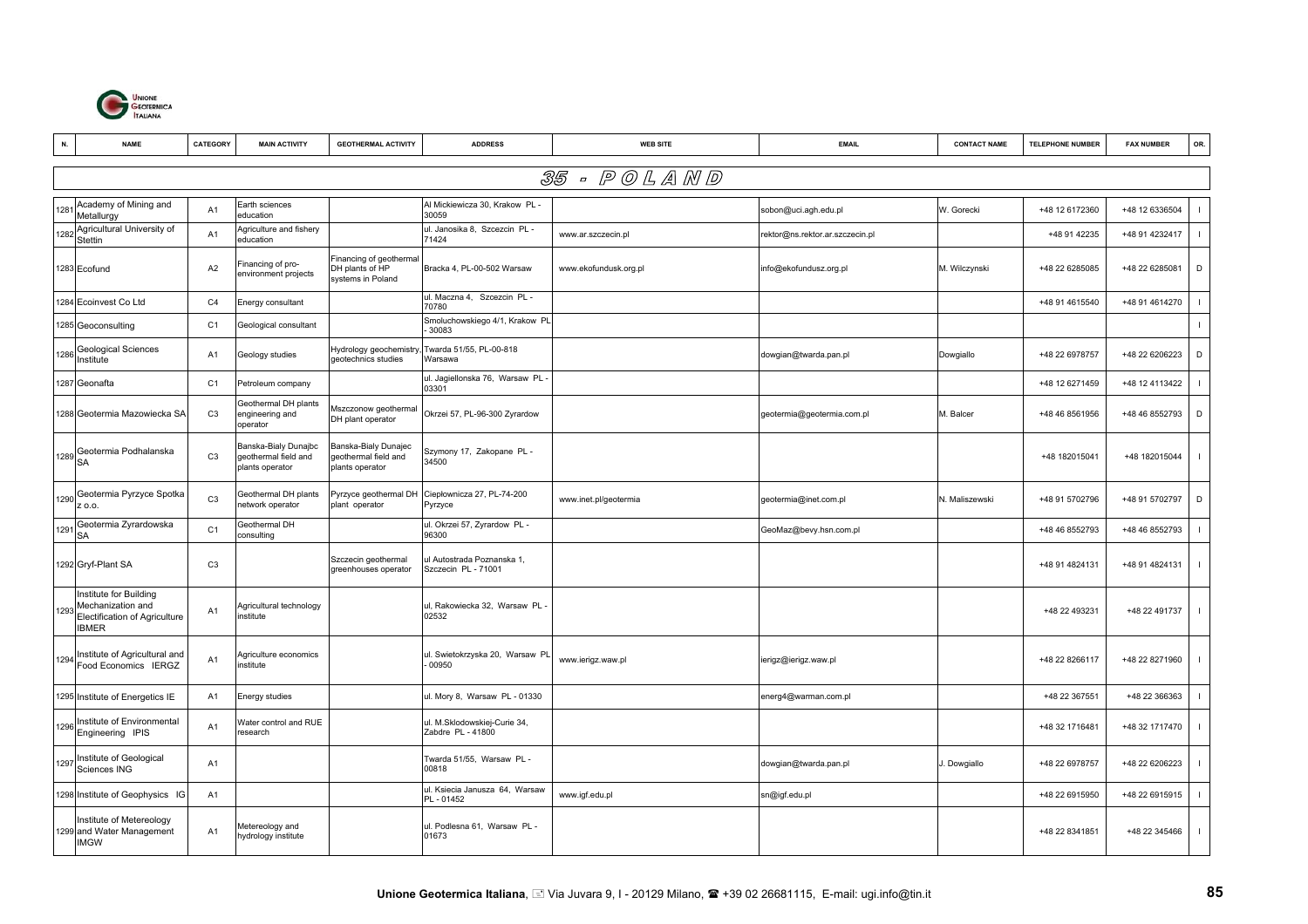

| N.   | <b>NAME</b>                                                                | CATEGORY       | <b>MAIN ACTIVITY</b>                                                       | <b>GEOTHERMAL ACTIVITY</b>                                                                                                  | <b>ADDRESS</b>                                      | <b>WEB SITE</b>       | <b>EMAIL</b>               | <b>CONTACT NAME</b> | <b>TELEPHONE NUMBER</b> | <b>FAX NUMBER</b> | OR.                      |
|------|----------------------------------------------------------------------------|----------------|----------------------------------------------------------------------------|-----------------------------------------------------------------------------------------------------------------------------|-----------------------------------------------------|-----------------------|----------------------------|---------------------|-------------------------|-------------------|--------------------------|
|      | Mineral and Energy<br>1300 Economy Research<br><b>Institute PASMEERI</b>   | A <sub>1</sub> | Conventional and<br>renewable energy<br>research; energy<br>policy/studies | <b>Geothermal exploration</b><br>and overall projects;<br>resource assessment<br>GHP; geothermal<br>education and promotion | Wybieckiego 7, PL-31-261 Krakow                     | www.min-pan.krakow.pl | centrum@min-pan.krakow.pl  | B. Kepinska         | +48 12 6323300          | +48 12 6323524    | D                        |
| 1301 | Ministry of Agriculture and<br>Rural Development                           | A <sub>3</sub> |                                                                            |                                                                                                                             | ul. Wspolna 30, Warsaw PL-<br>00930                 | www.minrol.gov.pl     | webmaster@minrol.gov.pl    |                     | +48 22 6231000          | +48 22 6232750    |                          |
|      | 1302 Ministry of Economy                                                   | A <sub>3</sub> |                                                                            |                                                                                                                             | pl. Trzech Krzyzy 3/5, Warsaw<br>PL - 00507         | www.mg.gov.pl         |                            |                     | +48 22 6935000          | +48 22 6286808    |                          |
| 1303 | Ministry of Environmental<br>Protection                                    | A <sub>3</sub> |                                                                            |                                                                                                                             | ul. Walewska 52/54, Warsaw PL<br>00922              | www.mos.gov.pl        | info@mos.gov.pl            |                     | +48 22 8250001          | +48 22 8253972    | $\mathbf{I}$             |
| 1304 | Ministry of Regional<br>Development and Housing                            | A <sub>3</sub> |                                                                            |                                                                                                                             | Warsaw PL                                           |                       |                            |                     |                         |                   | $\mathbf{I}$             |
| 1305 | National Bank of Poland<br><b>NBP</b>                                      | A2             |                                                                            |                                                                                                                             | ul. Swietokrzyska 11/21 PL -<br>00919               | www.nbp.pl            | nbp@nbp.pl                 |                     | +48 22 6531000          | +48 22 6208518    | $\overline{\phantom{a}}$ |
|      | National Fund for<br>1306 Environmental Protection<br>and Water Management | A <sub>3</sub> | Ecological fund agency                                                     |                                                                                                                             | Konstruktorska 3A, Warsaw PL<br>02673               | www.fundusz.pl        | fundusz@nfosigw.gov.pl     |                     | +48 22 8490079          | +48 22 8497272    | $\overline{\phantom{a}}$ |
|      | 1307 Oil and Gas Exploration<br>Co. Jas o Ltd.                             | C <sub>1</sub> | Drilling contractor                                                        |                                                                                                                             | Asnyka 6, PL-38-200 Jas o                           | www.pnig.jaslo.pl     | wpiwowarczyk@pnig.jaslo.pl | W. Piwowarczyk      | +48 13 4462061          | +48 13 4463265    | D                        |
| 1308 | Oil and Gas Institute<br><b>IGNG</b>                                       | A1             | Petroleum research<br>institute                                            |                                                                                                                             | ul. Lubicz 25A, Krakow PL -<br>31503                | www.igng.krosno.pl    | zwierdak@igng.krosno.pl    |                     | +48 12 210033           | +48 12 210050     | $\mathbf{I}$             |
|      | 1309 Polgeol                                                               | C <sub>1</sub> | Geological consultant                                                      |                                                                                                                             | ul. Berezynska 39, Warsaw PL<br>03908               |                       |                            |                     | +48 22 6173031          | +48 22 6174221    |                          |
| 1310 | Polish Academy of<br>Engineering AIP                                       | A <sub>1</sub> | Engineers society                                                          |                                                                                                                             | ul. Czackiego 3/5, Warsaw PL -<br>00950             |                       | aip@aip.medianet.pl        |                     | +48 22 8286445          | +48 22 8272949    | $\mathbf{I}$             |
| 1311 | Polish Academy of<br>Sciences PAN                                          | A1             | <b>General sciences</b><br>society                                         |                                                                                                                             | Palace of Culture and Science,<br>Warsaw PL - 00901 |                       | Pajak@min-pan.kradow.pl    |                     | +48 22 6566000          | +48 22 6207651    | $\mathbf{I}$             |
| 1312 | Polish Agency for Foreign<br>Investment PAIZ                               | A <sub>3</sub> | Foreign investment<br>promotion agency                                     |                                                                                                                             | Al. Roz 2, Warsaw PL - 00599                        | www.paiz.gov.pl       | post@paiz.gov.pl           |                     | +48 22 6210706          | +48 22 6226169    | $\mathbf{I}$             |
| 131  | Polish Chamber of<br>Commerce KIG                                          | A2             |                                                                            |                                                                                                                             | Trebacka 4, Warsaw PL - 00075                       |                       |                            |                     | +48 22 8260143          | +48 22 8279478    | $\mathbf{I}$             |
|      | Polish Federation of<br>1314 Egineering Associations<br>FSNT-NOT           | A <sub>1</sub> | Engineering association                                                    |                                                                                                                             | ul. Czackiego 3/5, Warsaw PL -<br>00950             |                       | fsntnot@medianet.com.pl    |                     | +48 22 8271686          | +48 22 8272949    |                          |
| 1315 | Polish Geological Institute<br>PIG                                         | A <sub>1</sub> | Earth sciences studies                                                     |                                                                                                                             | Rakowiecka 4, Warsaw PL -<br>00975                  |                       |                            |                     | +48 22 495351           | +48 22 495342     | $\overline{\phantom{a}}$ |
|      | 1316 Polish Geological Society                                             | A1-A2          | Earth sciences society<br>and professional<br>association                  |                                                                                                                             | Oleandry 2A, Krakow PL - 30063                      |                       |                            |                     | +48 12 6332041          | +48 126332270     |                          |
| 131  | Polish Geophysical Society<br>PTGp                                         | A <sub>1</sub> |                                                                            |                                                                                                                             | ul. Podlesna 61, Warsaw PL -<br>01673               |                       |                            |                     | +48 22 341651           |                   | -1                       |
| 1318 | Polish Geothermal<br>Association                                           | B              |                                                                            | Geothermal energy<br>education and promotion                                                                                | Wybieckiego 7, PL-31-261 Krakow                     | www.pga.org.pl        | pga@min-pan.krakow.pl      | S. Ostaficzuk       | +48 12 6322435          | +48 12 6322435    | D                        |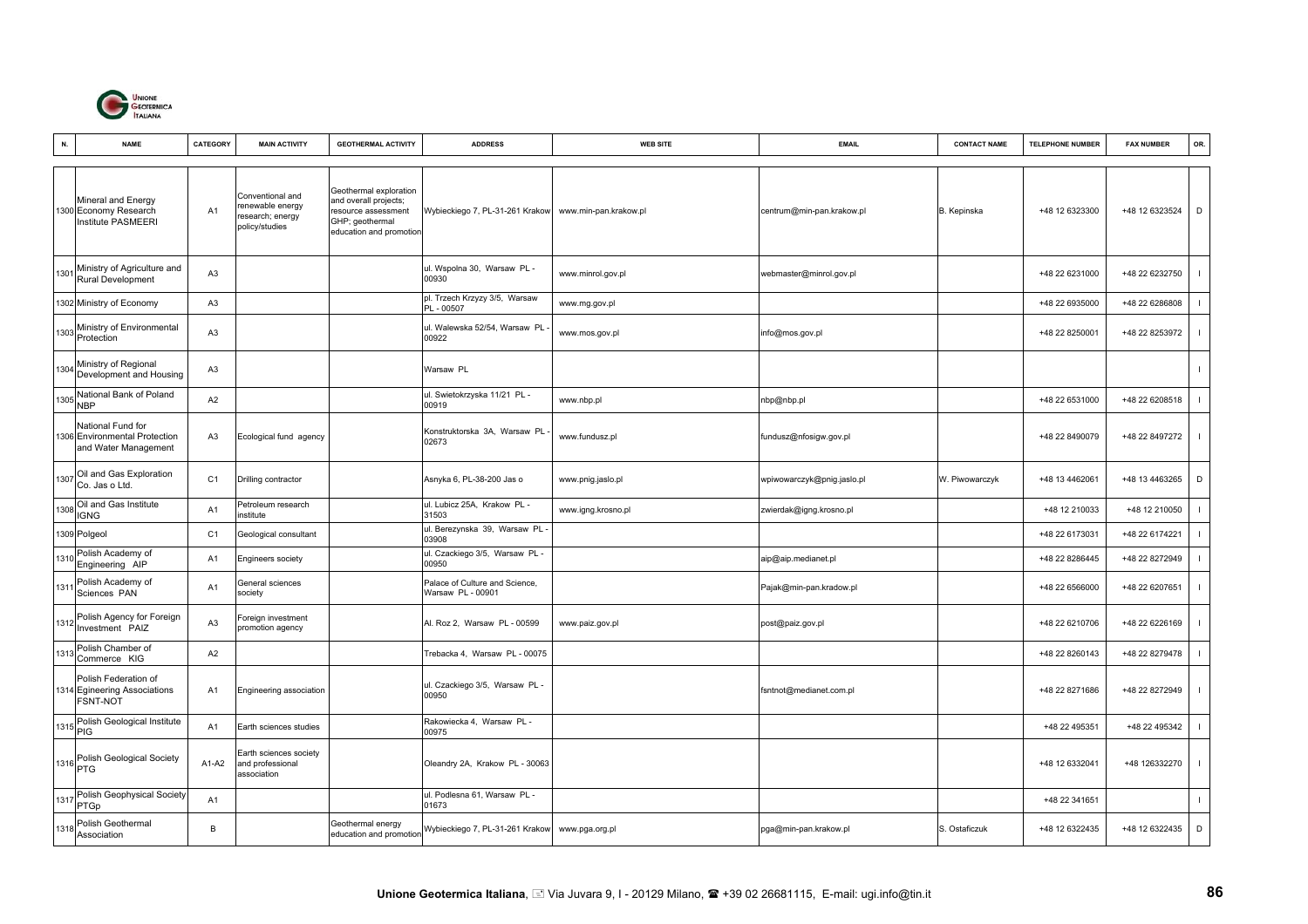

| N.   | <b>NAME</b>                                                                                   | CATEGORY       | <b>MAIN ACTIVITY</b>                         | <b>GEOTHERMAL ACTIVITY</b>                                                                                                      | <b>ADDRESS</b>                                                                                   | <b>WEB SITE</b>           | <b>EMAIL</b>          | <b>CONTACT NAME</b> | <b>TELEPHONE NUMBER</b> | <b>FAX NUMBER</b> | OR.          |
|------|-----------------------------------------------------------------------------------------------|----------------|----------------------------------------------|---------------------------------------------------------------------------------------------------------------------------------|--------------------------------------------------------------------------------------------------|---------------------------|-----------------------|---------------------|-------------------------|-------------------|--------------|
|      |                                                                                               |                |                                              |                                                                                                                                 |                                                                                                  |                           |                       |                     |                         |                   |              |
| 1319 | Polish Oil and Gas<br>Company PGNiG                                                           | C <sub>1</sub> | National petroleum<br>company                |                                                                                                                                 | ul. Krucza 14, Warsaw PL -<br>00537                                                              |                           |                       |                     | +48 22 6235601          | +48 22 6235856    |              |
|      | 1320 Polska Agencja Prasowa<br>PAP                                                            | A4             | News agency                                  |                                                                                                                                 | Al. Jerozolimskie 7, Warsaw PL<br>00950                                                          | www.pap.com.pl            | webmaster@pap.,com.pl |                     | +48 22 6280001          | +48 22 6286407    |              |
| 1321 | Sea Fisheries Institute<br><b>MIR</b>                                                         | A1             | Sea fish research                            |                                                                                                                                 | ul. Kollataja 1, Gdynia PL - 81332                                                               |                           |                       |                     | +48 58 202825           | +48 58 202831     |              |
|      | 1322 Spa Communes<br>Association in Poland                                                    | D              | Spas association                             |                                                                                                                                 | ul. Park Sportowy 5, Krynica PL<br>33380                                                         |                           | sgurp@krynica.pl      | Golba               | +48 184 777450          | +48 184 777451    |              |
|      | 1323 State Committee for<br>Scientific Research KBN                                           | A <sub>3</sub> | funding                                      | Science and technology Science and technology<br>guidelines definition and guidelines definition and Washington Inc.<br>funding | Wspolna st. 1/3, PL-00-529                                                                       | www.kbn.gov.pl            | mkielmin@kbn.gov.pl   | M. Kielmin          | +48 22 5292718          | +48 22 6280922    | D            |
|      | <b>Technical University of</b><br>1324 Warsaw, Faculty of<br><b>Environmental Engineering</b> | A1             | Hydrology, heat studies                      |                                                                                                                                 | Nowowiejska 20, Warsaw PL -<br>00653                                                             | www.is.pw.edu.pl          | dziekan@is.pw.edu.pl  |                     | +48 22 6607211          | +48 22 6216892    | $\mathbf{I}$ |
|      | Technical Univiversity of<br>1325 Szczecin, Department of<br><b>Heat Engineering</b>          | A1             | Power and thermal<br>engineering courses     | Geothermal heat<br>engineering courses                                                                                          | Al. Piastow 19, PL-70-310<br>Szczecin                                                            |                           | ktc@safona.ps.pl      | Z. Zapalowicz       | +48 91 4494272          | +48 91 4494591    | D            |
|      | Technika Poszukiwan<br>1326 Geologicznych<br>Geosynoptyka i Geotermia                         | A4             | Bimonthly geology and<br>geothermal journal  | Geothermal articles                                                                                                             | ed. Minerals and Energy Economy<br>Research Institute, ul. J.<br>Wybickiego 7, PL - 31261 Krakow |                           | sok@min-pan.krakow.pl |                     | +48 12 6322435          | +48 12 6322435    | $\mathbf{I}$ |
|      | University of Silesia,<br>1327 Fundamental Geology<br>Department                              | A1             | Geology courses; RE<br>courses and promotion | Geothermal mapping,<br>courses and promotion                                                                                    | Bedzinska 60, PL-41-200<br>Sosnowiec                                                             | http://kgp.wnoz.us.edu.pl | kgp@wnoz.us.edu.pl    | S. Ostaficzuk       | +48 32 2918381          | +48 32 2915865    | D            |
|      | 1328 University of Warsaw<br>Faculty of Geology                                               | A1             | Earth sciences<br>education                  |                                                                                                                                 | Krakowskie Przedmiescie 26-28.<br>Warsaw PL - 00927                                              | www.uw.edu.pl             | geol@geo.uw.edu.pl    |                     | +48 22 6200381          | +48 22 8263262    |              |
|      | Voivodeship Fund for<br>1329 Environmental Protection<br>and Water Management                 | A3R            | Regional ecological fund                     |                                                                                                                                 | ul. Lakowa 11, Lodz PL - 90562                                                                   |                           |                       |                     | +48 42 6300312          |                   |              |

## 36 - P O R T U G A L

| 1330 Academy of Sciences of<br>Lisbon           | A <sub>1</sub> |                                | rua da Academia das Ciencias 19.<br>Lisboa P - 1200 |                         |                       | +351 21 3219730 | +351 21 3420395 |  |
|-------------------------------------------------|----------------|--------------------------------|-----------------------------------------------------|-------------------------|-----------------------|-----------------|-----------------|--|
| 1331 Acavaco Lda                                | C1-C4          | Water and energy<br>consultant | ave. Eng. Duarte Pacheco 21 - 2°<br>Lisboa P - 1000 |                         |                       | +351 21 3878071 | +351 21 3880705 |  |
| 1 <sub>1332</sub> Agencia Lusa de<br>Informacao | A4             | News agency                    | rua Dr. Joao Couto, Lote C,<br>Lisboa P - 1500      |                         |                       | +351 21 7144099 | +351 21 7145443 |  |
| 1333 Anima                                      | A <sub>1</sub> | Technological education        | Estrada de Sao Gonçalo, Ponta<br>Delgada P - 9500   |                         | inova@mail.telepac.pt | +351 96 201780  | +351 96 653324  |  |
| 1334 Associação das Termas de<br>Portugal ATP   | D              | Spas association               | Av. Miguel Bombarda 110, P -<br>1050 Lisboa         | www.termasdeportugal.pt | termas@netcabo.pt     | +351 21 7940574 | +351 21 7938233 |  |
| 1335 Banking Association of<br>Portugal APB     | A2             |                                | ave. da Republica 35, Lisboa P -<br>1050            |                         |                       | +351 21 3579804 | +351 21 3579804 |  |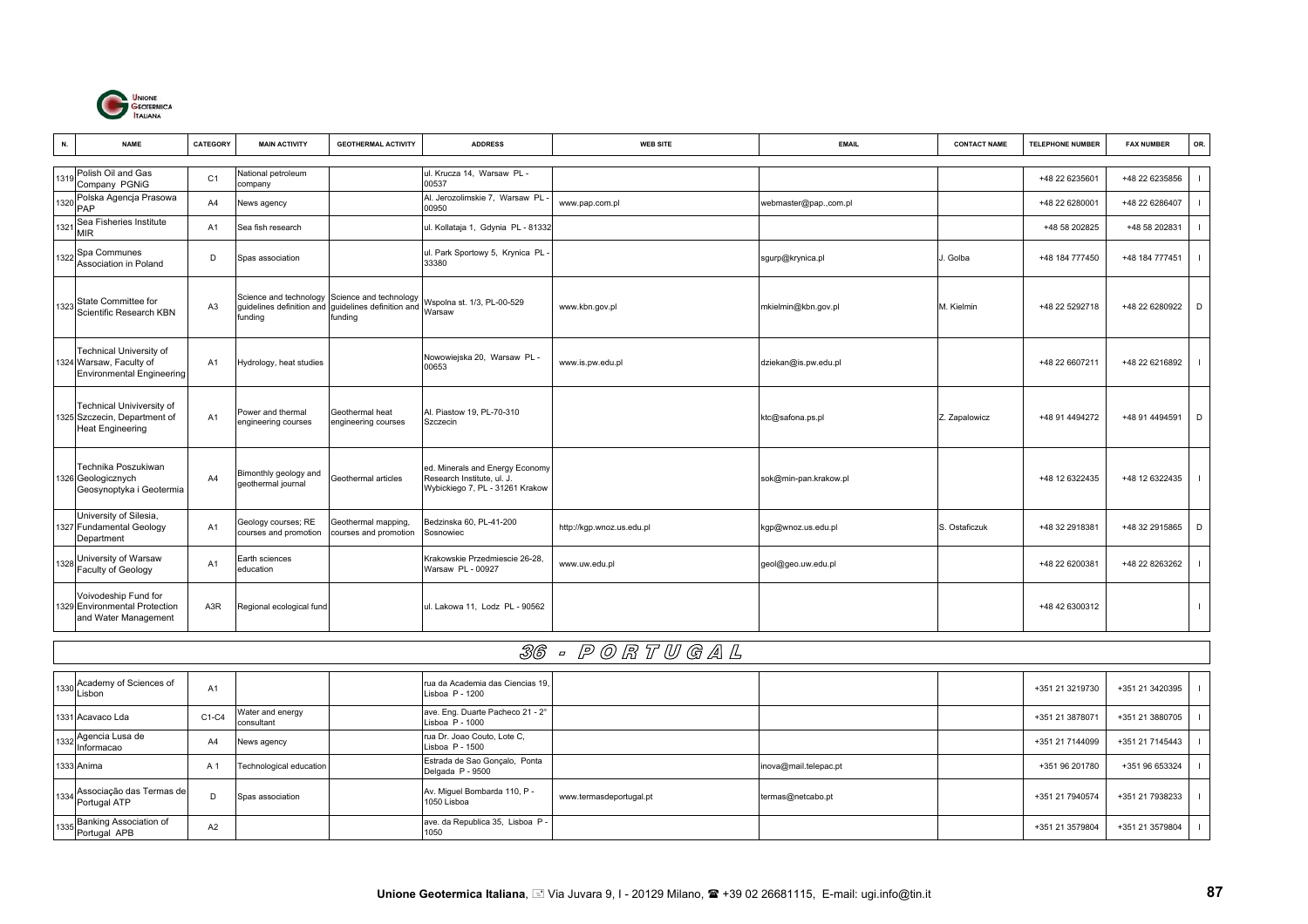

| N.   | <b>NAME</b>                                                                                            | CATEGORY       | <b>MAIN ACTIVITY</b>                                                           | <b>GEOTHERMAL ACTIVITY</b>               | <b>ADDRESS</b>                                                                             | <b>WEB SITE</b>              | <b>EMAIL</b>                                             | <b>CONTACT NAME</b> | TELEPHONE NUMBER | <b>FAX NUMBER</b> | OR.            |
|------|--------------------------------------------------------------------------------------------------------|----------------|--------------------------------------------------------------------------------|------------------------------------------|--------------------------------------------------------------------------------------------|------------------------------|----------------------------------------------------------|---------------------|------------------|-------------------|----------------|
|      | 1336 CEETA                                                                                             | A1             | RE university research                                                         |                                          | ua Gustavo Matos Sequeira 28-<br>°D Lisboa P - 1200                                        |                              |                                                          |                     | +351 21 3956019  |                   | $\blacksquare$ |
| 1337 | Centro Aquicola de Rio<br>Ave                                                                          | A <sub>1</sub> | ish and aquaculture<br>research                                                |                                          | Vila do Conde P - 4481                                                                     |                              |                                                          | Maia                | +351 252 631241  | +351 252 632594   |                |
|      | Chamber of Commerce<br>1338 and Industry of Azores<br><b>CCIA</b>                                      | A <sub>2</sub> |                                                                                |                                          | ua Ernesto do Canto 13/15,<br>Ponta Delgada P - 9500                                       |                              |                                                          |                     | +351 296 22497   | +351 296 24268    | $\blacksquare$ |
|      | 1339 Energy Saving Centre<br>CCE, Ministry of Industry                                                 | A3             | Energy saving and RE<br>promotion                                              |                                          | Estrada de Alfragide, Praceta 1,<br>Alfragide P - 2720                                     |                              | dmre.cce@mail.telepac.pt                                 | . Silva             | +351 21 4718235  | +351 21 4711316   | - 1            |
|      | 1340 EURONATURA                                                                                        | A <sub>1</sub> | Environment and<br>sustainable life NGO                                        |                                          | Tapada da Ajuda, Ed. Leste,<br>isboa P - 1200                                              | www.masterlink.pt/euronatura | euronatura@mail.eunet.pt                                 |                     | +351 21 4421580  | +351 21 4427580   |                |
| 1341 | Farmers Confederation of<br>Portugal CAP                                                               | A2             | Agricultural operators<br>association                                          |                                          | ave. de Colegio Militar, Lote 1786,<br>isboa L - 1500                                      | www.cap.pt                   | cap@cap.pt                                               |                     | +351 21 7100000  | +351 21 7166122   |                |
| 1342 | Financial Institute for<br>Support and Development<br>of Agriculture and<br>Fisheries IFADAP           | A <sub>2</sub> | Agriculture and<br>Fisheries development<br>funding                            |                                          | ave. Joao Crisostomo 11, Lisboa<br>P - 1000                                                |                              |                                                          |                     | +351 21 3558337  | +351 21 3525925   | $\blacksquare$ |
|      | General Directorate of<br>1343 Energy, Ministry of<br>Economy                                          | A <sub>3</sub> |                                                                                | RE energy promotion                      | rua da Beneficencia 241, Lisboa<br>P-1093                                                  | www.dge.pt                   | energia@dge.pt                                           |                     | +351 21 7922700  | +351 21 17939540  |                |
|      | 1344 Geological Society of<br>Portugal SGP                                                             | A1             |                                                                                |                                          | c/o Faculty of Science, University<br>of Lisbon, rua Escola Politecnica,<br>isboa P - 1294 |                              |                                                          |                     | +351 21 605850   | +351 21 2957668   | - 1            |
|      | Higher Institute of<br>1345 Agronomy, Technical<br>University of Lisbon                                | A <sub>1</sub> | Agricultural research<br>and education                                         |                                          | Alameda de Santo Antonio dos<br>Capuchos 1, Lisboa P - 1649                                | www.utl.pt                   |                                                          |                     | +351 21 8811900  | +351 21 8811991   | $\blacksquare$ |
|      | Higher Technical Institute,<br>Mineralogy and Petrology<br>Laboratory, University of<br>Lisbon CEPGIST | A <sub>1</sub> | Hydrology,<br>geochemistry,<br>environmental geology<br>education and research | Geothermal fluids<br>esearch             | ave. Rovisco Pais Lisboa P -<br>1049                                                       | www.ist.utl.pt               | airesbarros@topsrv.ist.utl.pt                            | . A. A. Barros      | +351 21 8400806  | +351 21 8400806   | D              |
| 134  | Industrial Association of<br>Portugal AIP                                                              | A <sub>2</sub> |                                                                                |                                          | Praça das Industrias, Apdo. 3200<br>isboa P - 1304                                         |                              |                                                          |                     | +351 21 3601000  | +351 21 3635808   |                |
|      | Istituto de Inovação<br>1348 Tecnológica dos Açores<br><b>INOVA</b>                                    | A1             | Institute for Industry and<br>services innovation in<br>Açores                 | Pilot geothermal<br>greenhouse in Açores | Estrada S. Gonçalo, PT-9504-540<br>Ponta Delgada                                           |                              | arodrigues@inovacores.pt                                 | A. C. Rodrigues     | +351 296 201770  | +351 296 653324   | $\mathsf D$    |
| 134  | Istituto Geologico e<br>Mineiro IGM                                                                    | A <sub>1</sub> | Earth sciences research<br>institute                                           |                                          | Estrada da Portela, Apdo. 7586,<br>Zambujal, Alfragide P - 2720                            | www.igm.pt                   | elsa.ramalho@igm.pt<br>igmsede@igm.pt<br>web.cict@igm.pt |                     | +351 21 3118700  | +351 21 3537709   |                |
| 1350 | Ministry of Agriculture,<br>Food and Fisheries                                                         | A <sub>3</sub> |                                                                                |                                          | Praça do Comercio, Lisboa P<br>1149                                                        |                              |                                                          |                     | +351 21 3463151  | +351 21 3477890   |                |
|      | 1351 Ministry of Economy                                                                               | A <sub>3</sub> |                                                                                |                                          | rua. da Horta Seca 15, Lisboa P<br>1200                                                    |                              |                                                          |                     | +351 21 3228600  | +351 21 3228741   | $\blacksquare$ |
| 1352 | Ministry of Science and<br>Technology                                                                  | A3             |                                                                                |                                          | Praça do Comercio, Ala Oriental<br>isboa P - 1100                                          |                              | geral@mct.pt                                             |                     | +351 21 8812000  | +351 21 8872434   | $\mathbf{I}$   |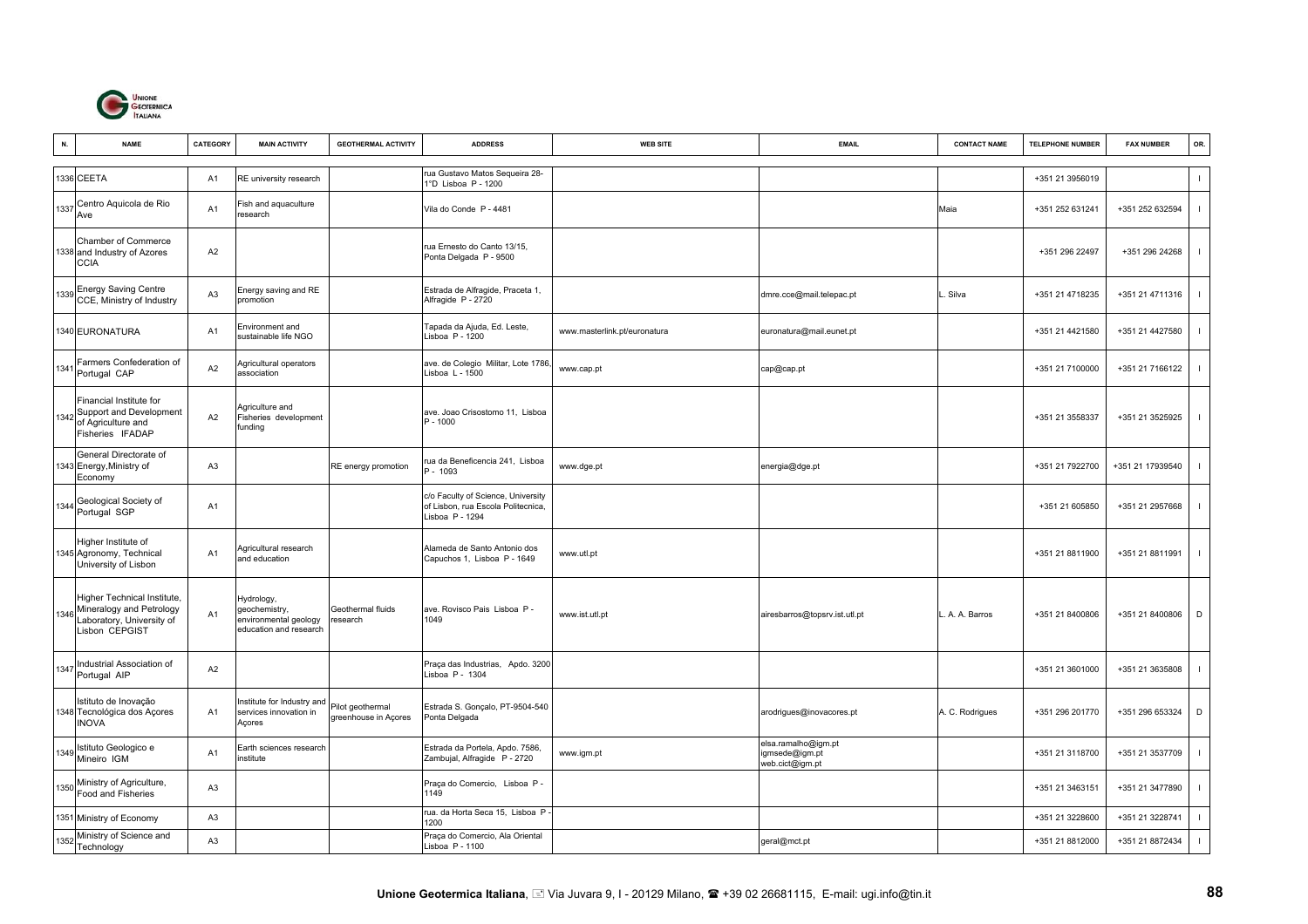

Agronomical Engineers<br>Society SIA

1367 Aquaproject SA **A1** Water engineering

| N.   | <b>NAME</b>                                                                            | <b>CATEGORY</b> | <b>MAIN ACTIVITY</b>                                                       | <b>GEOTHERMAL ACTIVITY</b>                                     | <b>ADDRESS</b>                                            | <b>WEB SITE</b>    | <b>EMAIL</b>                              | <b>CONTACT NAME</b> | <b>TELEPHONE NUMBER</b> | <b>FAX NUMBER</b> | OR.            |
|------|----------------------------------------------------------------------------------------|-----------------|----------------------------------------------------------------------------|----------------------------------------------------------------|-----------------------------------------------------------|--------------------|-------------------------------------------|---------------------|-------------------------|-------------------|----------------|
|      |                                                                                        |                 |                                                                            |                                                                |                                                           |                    |                                           |                     |                         |                   |                |
| 1353 | Ministry of the<br>Environment                                                         | A <sub>3</sub>  |                                                                            |                                                                | rua do Seculo 51, Lisboa P-1200                           |                    |                                           |                     | +351 21 3232500         | +351 21 3232531   |                |
| 1354 | National Board for<br>Scientific and<br><b>Technological Research</b><br><b>JNICT</b>  | A <sub>3</sub>  | Science and technology<br>funding national agency                          |                                                                | ave. D. Carlos I 126-2°, Lisboa<br>$P - 1200$             |                    |                                           |                     | +351 21 3979021         | +35121 607481     |                |
|      | National Institute of<br>1355 Engineering and Industrial<br>Technology INETI           | A1              | echnology and energy<br>research                                           |                                                                | Estrada do Paço do Luminar 22,<br>Lisboa P - 1699         |                    |                                           |                     | +351 21 7162712         | +351 21 7163797   |                |
|      | Polytechnical Institute<br>1356 Castelo Branco, Agrarian<br><b>High School</b>         | A <sub>1</sub>  | Agricultural education                                                     |                                                                | Quinta de N. Sra. de Mercules,<br>Castelo Branco P - 6000 |                    | sdbi@mail.telepac.pt                      |                     | +351 272 327535         | +351 272 328881   | - 1            |
|      | 1357 Sociedade Geotérmica dos<br>Acores S.A. SOGEO                                     | C1-C2           | Geothermal exploration<br>end electric power<br>production                 | Geothermal exploration<br>end electric power<br>production     | Rua Eng.º Jose Cordeiro 6, PT-<br>9504-535 Ponta Delgada  | www.eda.pt         | cabponte@eda.pt                           | C. B. de Ponte      | +351 296 202374         | +351 296 283851   | D              |
|      | Terra, Ambiente e<br>1358 Recursos Hídricos Lda<br><b>TARH</b>                         | C <sub>1</sub>  | Groundwater resources<br>evalutation; mineral and<br>thermal water studies | Geothermal resources<br>evalutation and<br>feasibility studies | Rua Diogo Cão 5 3Dto, PT-2685-<br>198 Portela LRS         |                    | martinscarvalho@mail.telepac.pt           | . M. Carvalho       | +351 21 9431437         | +351 21 9431437   | D              |
| 1359 | Trade Association of<br>Lisbon / Chamber of<br>Commerce of Portugal<br><b>ACL/CCIP</b> | A2              |                                                                            |                                                                | rua das Portas de Santo Antao 89,<br>Lisboa P-1194        |                    |                                           |                     | +351 21 3427179         | +351 21 3424304   | -1             |
|      | University of Minho,<br>1360 Department of Earth<br>Sciences                           | A <sub>1</sub>  | Scientific education                                                       | Hydrogeology studies                                           | Braga, P - 4700                                           | www.dct.uminho.pt  | aslima@dct.uminho.pt<br>sec@dct.uminho.pt | . Da Silva Lima     | +351 253 604035         | +351 253 678 206  |                |
|      | University of Azores,<br>1361 Department of Earth<br>Sciences                          | A <sub>1</sub>  | Earth sciences<br>education                                                |                                                                | rua da Mae de Deus, Ponta<br>Delgada P - 9501             | www.uac.pt         | info@alf.uac.pt                           |                     | +351 296 653044         | +351 296 653070   |                |
|      | 1362 University of Evora,<br>Department of Physics                                     | A <sub>1</sub>  | echnical education                                                         |                                                                | rua Romao Ramalho 59, Evora F<br>7000                     | www.dfis.uevora.pt | correia@uevora.pt<br>nazare@uevora.pt     | A. Correia          | +351 266 744616         | +351 266 702306   |                |
| 136  | University of Lisbon,<br>Faculty of Science                                            | A <sub>1</sub>  | Scientific education                                                       | Geology education                                              | Alameda da Universidade, Lisboa<br>P - 1699               |                    |                                           |                     | +351 7967624            |                   |                |
|      | Volcanological and<br>1364 Geothermal Observatory o<br>Azores OVGA                     | A <sub>1</sub>  | Volcanological and<br>geothermal research                                  |                                                                | c/o University of Azores POB 12,<br>San Miguel P - 9500   |                    | vforjaz@alf.uac.pt                        |                     | +351 296 672252         | +351 296 672100   | $\blacksquare$ |
|      |                                                                                        |                 |                                                                            |                                                                |                                                           |                    |                                           |                     |                         |                   |                |
|      |                                                                                        |                 |                                                                            |                                                                |                                                           | 37 - ROMANIA       |                                           |                     |                         |                   |                |
|      | Academy of Agricultural<br>1365 and Forestry Sciences<br>ASAS                          | A <sub>1</sub>  | Agricultural research<br>society                                           |                                                                | B-dul Marasti 61, Bucharest RO                            |                    |                                           |                     | +40 1 6180699           | +40 1 1670155     | $\mathbf{I}$   |

Agricultural Engineers Society B-dul Marasti 59, Bucharest RO - 71331 +40 6182230 Personal technological society Personal Marasti 59, Bucharest RO - 71331 +40 6182230 Personal dechnological society Personal of the Marasti

engineering | Spl. Independentei 294, Bucharest RO - 77703 +40 1 6377965 | Independentei 294, Bucharest RO - 77703 +40 1 6377965 | Independentei 294, Bucharest RO - 77703 +40 1 6377965 | Independentei 294, Bucharest RO - 7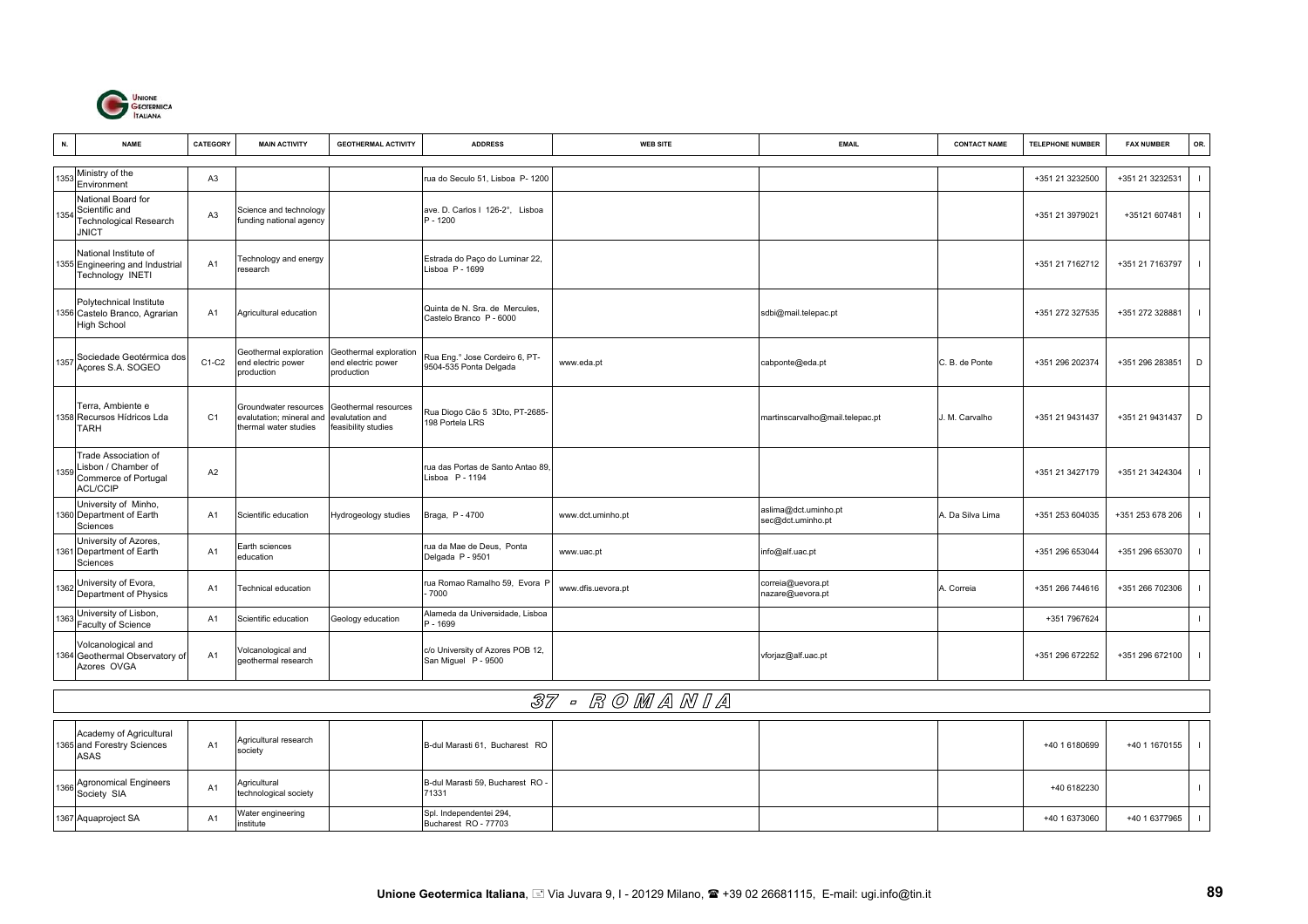

| N.   | <b>NAME</b>                                                                                   | CATEGORY       | <b>MAIN ACTIVITY</b>                             | <b>GEOTHERMAL ACTIVITY</b>                                           | <b>ADDRESS</b>                                              | <b>WEB SITE</b>             | <b>EMAIL</b>                          | <b>CONTACT NAME</b> | <b>TELEPHONE NUMBER</b> | <b>FAX NUMBER</b> | OR.          |
|------|-----------------------------------------------------------------------------------------------|----------------|--------------------------------------------------|----------------------------------------------------------------------|-------------------------------------------------------------|-----------------------------|---------------------------------------|---------------------|-------------------------|-------------------|--------------|
| 1368 | Chamber of Commerce<br>and Industry of Romania<br>and the Municipality of<br><b>Bucharest</b> | A <sub>2</sub> |                                                  |                                                                      | Bd. Octavian Goga 2, Bucharest<br><b>RO</b>                 |                             | ccir@ccir.ro                          |                     | +40 1 3229516           | +40 1 3229517     | $\mathbf{I}$ |
|      | Directorate General of<br>1369 Energy, Ministry of<br>Industry and Trade                      | A <sub>3</sub> |                                                  |                                                                      | Calea Victoriei 152, Bucharest<br>RO                        |                             | liciu@alfa.imi.ro                     |                     | +40 1 6502968           | +40 1 6502968     | $\mathbf{I}$ |
|      | 1370 Ecosens                                                                                  | A <sub>1</sub> | Ecological NGO                                   |                                                                      | Stefan cel Mare 12, Bucharest<br>RO                         |                             | office@ecosens.sbnet.ro               |                     | +40 1 6107131           | +40 1 6107131     | $\mathbf{I}$ |
|      | General Association of<br>1371 Engineers of Romania<br><b>AGIR</b>                            | A1             |                                                  |                                                                      | Calea Victoriei 118, Bucharest<br>RO - 70179                | www.members.xoom.com/alfa_i |                                       |                     | +40 1 6594160           | +40 1 3125531     | $\mathbf{I}$ |
|      | 1372 Geofluid SA                                                                              | C1-C4          | Consulting                                       | Geothermal exploration<br>and utilization studies                    | Park Petofi 11, RO-3700 Orodea                              |                             | geofluid@texnet.ro                    | M. Antics           | +40 59 148366           | +40 59 416788     | D            |
| 1373 | Geological Society of<br>Romania SGR                                                          | A <sub>1</sub> |                                                  |                                                                      | Caransebes 1, RO-78344<br><b>Bucharest</b>                  |                             |                                       |                     |                         |                   | $\mathbf{I}$ |
|      | Geological Survey of<br>$1374$ Romania                                                        | A <sub>3</sub> | Geological and<br>geophisycal systems<br>studies | Gethermal resources<br>assessment, modelling,<br>GHP systems studies | Caransebes 1, RO-78344<br><b>Bucharest</b>                  |                             | sveliciu@igr.ro                       | S. Veliciu          | +40 1 2242093           | +40 1 2240404     | $\mathsf D$  |
|      | Geothermal Research<br>1375 Center, University of<br>Oradea                                   | A <sub>1</sub> | RE promotion                                     | Geothermal research                                                  | Parc Petofi 11, Oradea RO -<br>3700                         | www.uoradea.ro              | rga@mail.uoradea.ro                   |                     | +40 94 148366           | +40 59 416788     | $\mathbf{I}$ |
|      | 1376 Icemenerg SA                                                                             | A <sub>1</sub> | Energy and environment<br>research institute     |                                                                      | Energeticienilor bulv. 8, Bucharest<br>RO - 74568           |                             | mronyg@icemenerg.vsat.ro              |                     | +40 94 575450           | +40 1 3222790     | $\mathbf{I}$ |
| 1377 | Institute of Agrarian<br>Economics IEA                                                        | A <sub>1</sub> | Agricultural economics<br>nstitute               |                                                                      | B-dul Marasti 61, Bucharest RO                              |                             |                                       |                     | +40 1 2241790           |                   | $\mathbf{I}$ |
| 1378 | Ministry of Agriculture and<br>Food                                                           | A <sub>3</sub> |                                                  |                                                                      | Bd. Carol I 24, Bucharest RO -<br>70312                     |                             |                                       |                     | +40 1 6144020           | +40 1 3124410     | $\mathbf{I}$ |
| 137  | Ministry of Industry and<br>Trade                                                             | A <sub>3</sub> |                                                  |                                                                      | Apolodor 17, Bucharest RO -<br>70663                        |                             | gbarbu@alfa.imi.ro                    |                     | +40 1 4107174           | +40 1 3122342     | $\mathbf{I}$ |
| 1380 | Ministry of Public Works<br>and Land Planning                                                 | A3             |                                                  |                                                                      | Apolodor 17, Bucharest RO -<br>70663                        |                             |                                       |                     | +40 1 4101933           | +40 1 4111138     | $\mathbf{I}$ |
|      | Ministry of Water, Forestry<br>1381 and Environmental<br>Protection                           | A <sub>3</sub> |                                                  |                                                                      | Bd. Libertatii 12, Bucharest RO -<br>76106                  | www.mappm.ro                |                                       |                     | +40 1 4100482           | +40 1 31 24227    | $\mathbf{I}$ |
| 382  | National Agency for<br><b>Mineral Resources</b>                                               | A <sub>3</sub> | Earth resources studies<br>body                  |                                                                      | Mendeleev 36-38, Bucahrest RO                               |                             | mianas@namr.ro                        |                     | +40 1 6507675           | +40 1 6593075     | $\mathbf{I}$ |
| 383  | National Agency for<br>Renewable Energy NARE                                                  | A <sub>3</sub> | RE promotion                                     |                                                                      | Splaiul Independentei 313,<br>Sectior 6, RO-77206 Bucharest |                             | anesr@nare.renerg.rue.ro              |                     | +40 1 4119603           | +40 1 4119962     | $\mathbf{I}$ |
| 1384 | National Bank of Romania<br><b>BNR</b>                                                        | A2             |                                                  |                                                                      | ipscani 25, Bucharest RO -<br>70421                         |                             |                                       |                     | +40 1 6130410           | +40 1 3123831     | $\mathbf{I}$ |
|      | 1385 National Institute of<br>Meterology and Hydrology                                        | A <sub>1</sub> | Hydrological research<br>nstitute                |                                                                      | Sos. Bucuresti-Ploiesti 97,<br>Bucharest RO - 71552         |                             | isotopes@fx.ro<br>augtenu@hotmail.com |                     | +40 1 2215756           | +40 1 2303143     | $\mathbf{I}$ |
|      | 1386 Orser SA                                                                                 | C <sub>4</sub> | Energy consultant                                |                                                                      | Soseauna Borsolui 51, Oradea<br>RO                          |                             |                                       |                     | +40 59 143205           | +40 59 163509     | $\mathbf{I}$ |
|      | 1387 Petrovest SA                                                                             | C <sub>4</sub> | Energy consultant                                |                                                                      | Bors RO                                                     |                             |                                       |                     | +40 92 382901           | +40 59 435144     | $\perp$      |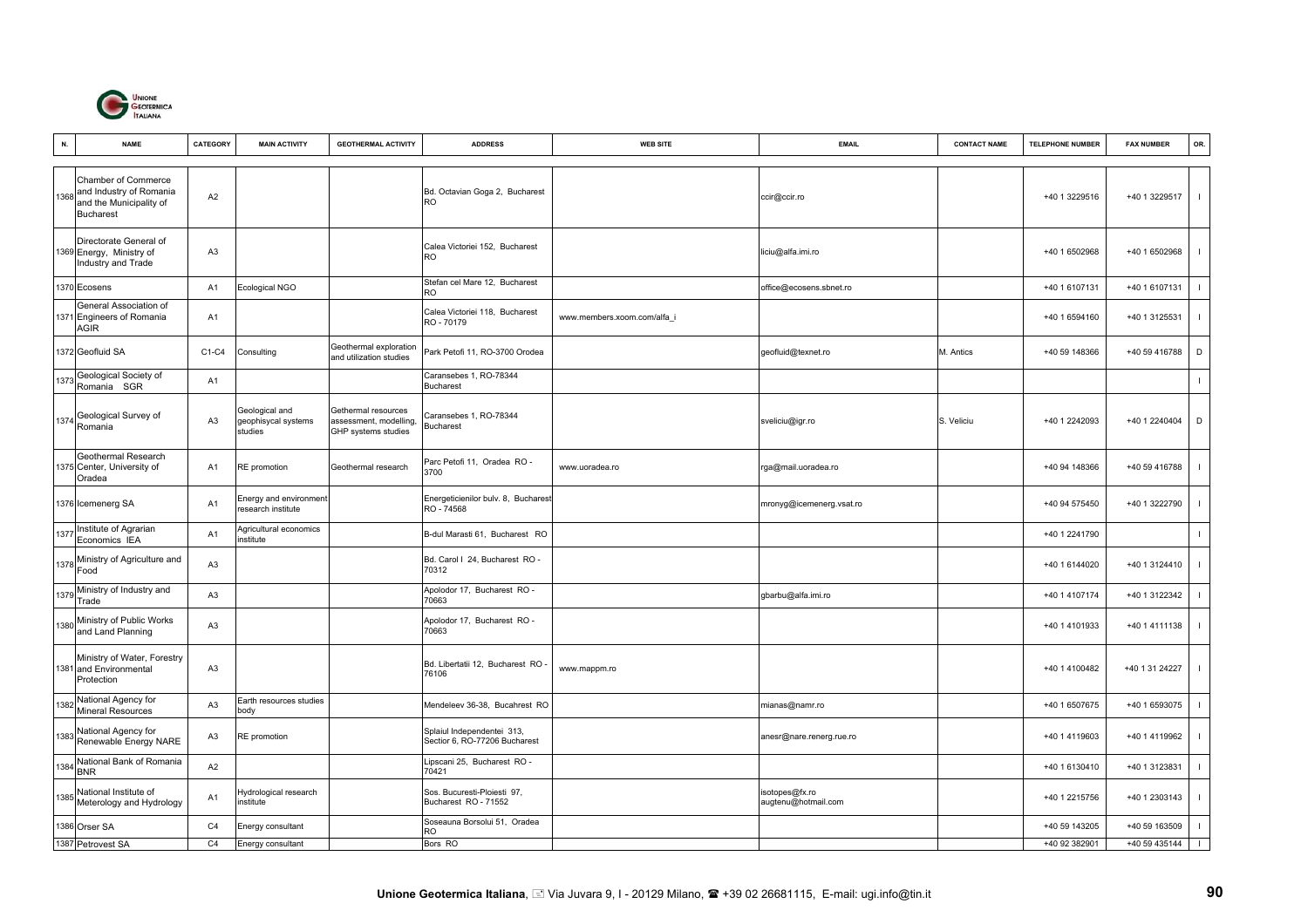

| N.   | <b>NAME</b>                                                                                                                   | <b>CATEGORY</b> | <b>MAIN ACTIVITY</b>                                   | <b>GEOTHERMAL ACTIVITY</b>                       | <b>ADDRESS</b>                                       | <b>WEB SITE</b> | <b>EMAIL</b>                              | <b>CONTACT NAME</b> | <b>TELEPHONE NUMBER</b> | <b>FAX NUMBER</b> | OR.            |
|------|-------------------------------------------------------------------------------------------------------------------------------|-----------------|--------------------------------------------------------|--------------------------------------------------|------------------------------------------------------|-----------------|-------------------------------------------|---------------------|-------------------------|-------------------|----------------|
|      | 1388 RENEL                                                                                                                    | C <sub>2</sub>  | National utility                                       |                                                  | Bd. Gen. G. Magheru 33,<br>Bucharest RO - 70164      | www.renel.ro    | aleca@renel.ro                            |                     | +40 1 3123163           | +40 1 3120291     |                |
|      | Research and Production<br>1389 Centre for Fish Culture,<br>Fisheries and Fish Industry<br><b>CCPPPIP</b>                     | A1              | Fish research Institute                                |                                                  | Portului 2-4, Galati RO - 6200                       |                 |                                           |                     | +40 36 416914           | +40 36 414270     | $\Box$         |
|      | Research Institute for<br>1390 Environmental Engineering<br><b>ICIM</b>                                                       | A <sub>1</sub>  | Environmental research<br>nstitute                     |                                                  | Spl Independentei 294,<br>Bucharest RO               |                 |                                           |                     |                         |                   |                |
|      | Research Institute for<br>1391 Vegetable and Flower<br>Growing ICLF                                                           | A <sub>1</sub>  | Agricultural research<br>institute                     |                                                  | Judetul Ilfov. Vidra RO - 8268                       |                 |                                           |                     | +40 1 6136395           | +40 1 6139282     | -1             |
|      | 1392 Romanian Academy AR                                                                                                      | A <sub>1</sub>  | General learned society                                |                                                  | Calea Victoriei 125, Bucharest<br>RO-71102           |                 |                                           |                     | +40 1 6507680           | +40 1 3120209     |                |
|      | Romanian Development<br>Agency                                                                                                | A <sub>3</sub>  | Foreign investment<br>oromotion                        |                                                  | Bd. Magheru 7, Bucharest RO<br>70161                 |                 |                                           |                     | +40 1 3122886           | +40 1 3120371     |                |
| 1394 | Romanian Geothermal<br>Association                                                                                            | B               |                                                        | Geothermal education<br>and promotion            | c/o Geofluid, Parc Petofi 11,<br>Oradea RO - 3700    |                 | geofluid@texnet.ro<br>rga@mail.soroscj.ro |                     | +40 59 148366           | +40 59 416788     | - 1            |
|      | 1395 ROMGAZ                                                                                                                   | C <sub>1</sub>  | National natural gas<br>company                        |                                                  | Unirii 4, Medias RO - 3125                           |                 |                                           |                     | +40 69 210842           | +40 69 235210     |                |
|      | 1396 Rompetrol SA                                                                                                             | C <sub>1</sub>  | National petroleum<br>company                          |                                                  | Calea Victoriei 109, Bucharest<br>RO - 70176         |                 |                                           |                     | +40 1 3129540           | +40 1 3122490     |                |
|      | 1397 ROMPRES                                                                                                                  | A <sub>4</sub>  | News agency                                            |                                                  | Piata Presei Libere 1, Bucharest<br>RO - 71341       | www.rompres.ro  | webmaster@rompres.ro                      |                     | +40 1 2228340           | +40 1 2220089     |                |
|      | 1398 S.C. Geofluid SA                                                                                                         | $C1-C4$         | Energy consulting                                      | Geothermal consulting                            | Parc Petofi 11, Oradea RO -<br>3700                  |                 | geofluid@texnet.ro                        |                     | +40 59 148366           | +40 59 416788     |                |
|      | 1399 SC Foradex SA                                                                                                            | C <sub>1</sub>  | Drilling contractor                                    |                                                  | Milcov 5, Bucharest RO - 78344                       |                 | foradex@net4.ro                           |                     | +40 1 6653025           | +40 1 3128538     |                |
|      | Technical University of<br>1400 lasi, Faculty of<br>Construction and<br>Architecture                                          | A <sub>1</sub>  | Rational use of energy in<br>buildings                 | Geothermal heat use<br>optimization in buildings | 3-dul D. Mangeron 43, RO-6600<br>lasi                | www.tuias.ro    | raduar@ce.tuiasi.ro                       | . Radu              | +40 32 278386           | +40 32 233368     | D              |
|      | 1401 Transgex SA                                                                                                              | C <sub>4</sub>  | Energy consultant                                      |                                                  | /. Alecsandri 2, Oradea RO -<br>3700                 |                 |                                           |                     | +40 59 137082           | +40 59 131965     |                |
|      | University of Bucharest,<br>1402 Faculty of Geology and<br>Geophysics                                                         | A <sub>1</sub>  | Scientific education                                   |                                                  | B-dul M. Kogalniceanu 34-46,<br>Bucharest RO - 70609 |                 |                                           |                     | +40 1 3120419           | +40 1 6131760     | $\blacksquare$ |
|      | University of Oradea<br>1403 Geothermal Research<br>Center                                                                    | A <sub>1</sub>  | RE energy education<br>and research                    | Geothermal energy<br>courses and research        | Armata romana 5, RO-3700<br>Orodea                   | www.uoradea.ro  | mrosca@energ.uoradea.ro                   | M. Rosca            | +40 94 564768           | +40 59 416788     | $\mathsf D$    |
|      | University of Ploiesti,<br>Faculty of Petroleum<br>1404 Technology; Faculty of<br><b>Hydraulics &amp; Heat</b><br>Engineering | A <sub>1</sub>  | Petroleum, groundwater<br>and heat energy<br>education |                                                  | UPG, Bd. Republicii 39, RO-2000<br>Ploiesti          |                 |                                           |                     | +40 44 173171           | +40 44 119874     | $\blacksquare$ |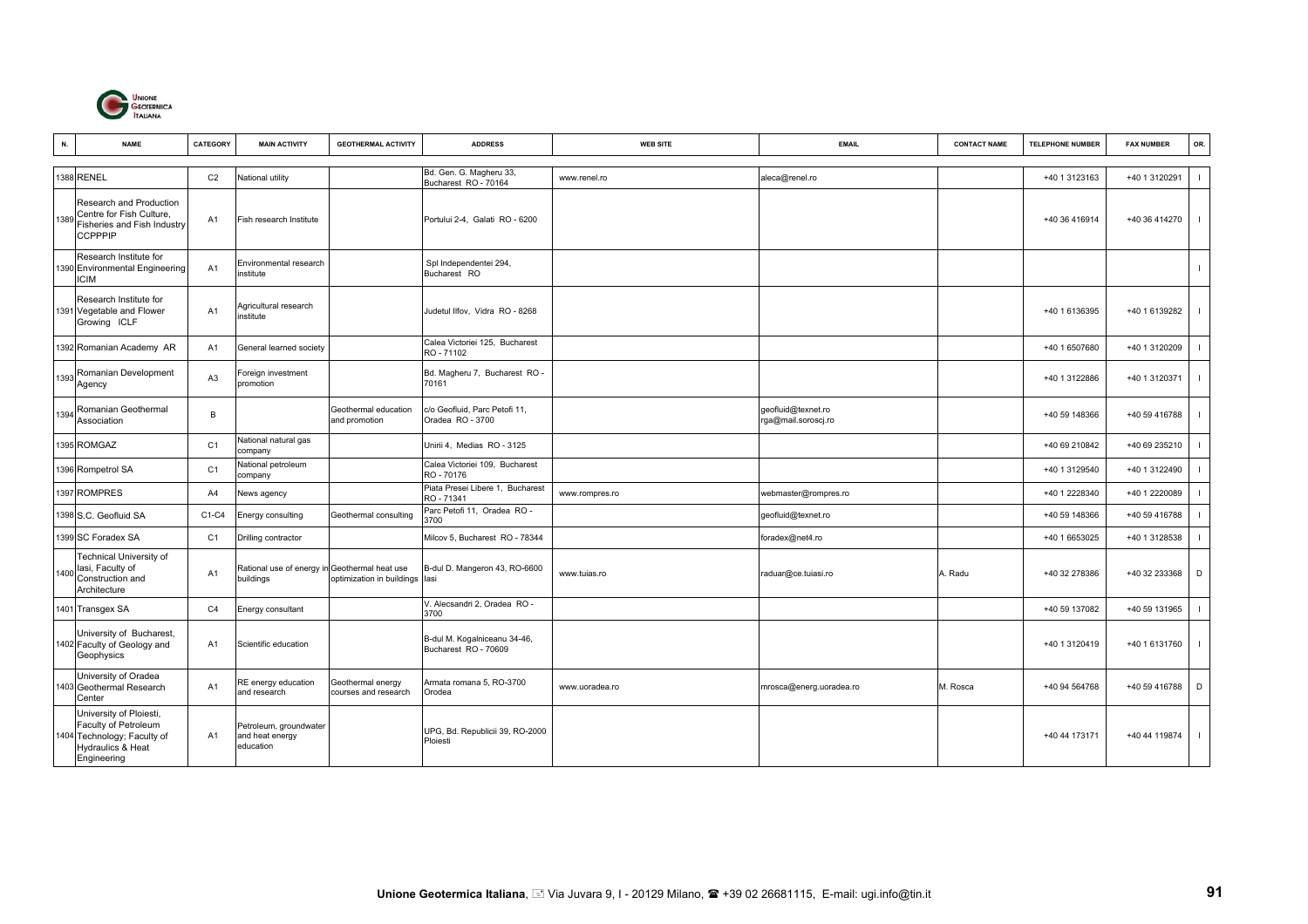

| N.   | <b>NAME</b>                                                                                                                      | CATEGORY       | <b>MAIN ACTIVITY</b>                                     | <b>GEOTHERMAL ACTIVITY</b> | <b>ADDRESS</b>                                            | <b>WEB SITE</b> | <b>EMAIL</b>      | <b>CONTACT NAME</b> | <b>TELEPHONE NUMBER</b> | <b>FAX NUMBER</b> | OR.          |
|------|----------------------------------------------------------------------------------------------------------------------------------|----------------|----------------------------------------------------------|----------------------------|-----------------------------------------------------------|-----------------|-------------------|---------------------|-------------------------|-------------------|--------------|
|      |                                                                                                                                  |                |                                                          |                            | - RUSSIAM<br>38                                           | FEDERATION      |                   |                     |                         |                   |              |
|      | All Russia Research<br>Insitute of Information,<br>1405 Technological and<br>Economic Research on the<br>Agro-Industrial Complex | A1             | Agricultural technology<br>research                      |                            | 107139 Moscow Orlikov per. 3<br>Korp A                    |                 | viesh@dol.ru      |                     | +7 095 2044360          |                   | $\mathbf{I}$ |
| 1406 | All Russia Research<br>Institute of Fuel and<br><b>Energy Problems</b><br><b>VNIIKTEP</b>                                        | A <sub>1</sub> | Petroleum and energy<br>esearch                          |                            | 117259 Moscow Bolshaya<br>Cheremushkinskaya 34            |                 |                   |                     | +7 095 1289014          | +7 095 1288591    | $\mathbf{I}$ |
| 1407 | All Russia Research<br>Institute of Marine<br>Fisheries and<br>Oceanography                                                      | A1             | Fish research                                            |                            | 107140 Moscow Verkhnyaya<br>Krasnoselskaya 17             |                 |                   |                     | +7 095 2649387          |                   | $\mathbf{I}$ |
| 1408 | All Russia Research<br>Institute of Pond Fishery                                                                                 | A1             | Fish research                                            |                            | 141821 Moscow oblast Dmitrovsky<br>raion p/o rubnoe       |                 |                   |                     | +7 095 5872198          |                   | $\mathbf{I}$ |
| 1409 | All Russia Scientific<br>Research Institute for<br>Exploration Methods and<br>Engineering VITR                                   | A <sub>1</sub> | Drilling equipment and<br>technology                     |                            | Veselnaya ul 6 RU - 199026 St.<br>Petersburg              |                 |                   |                     | +7 812 2175077          | +7 812 2170517    | $\mathbf{I}$ |
| 1410 | All Russia Scientific<br>Research Institute of<br><b>Exploration Geophysics</b><br><b>VIRG</b>                                   | A1             | Exploration technology<br>development and<br>service     |                            | 193019 St Petersburg<br>Fayansovaya ul. 20                |                 | virg@geoph.spb.su |                     | +7 812 5676803          | +7 812 5678741    | $\mathbf{I}$ |
|      | All Russian Research &<br>1411 Design. Instute of<br>Geothermics                                                                 | A1             |                                                          | Geothermal research        | Markova ul 23 Makhachkala RU<br>367010                    |                 |                   |                     | +7 872 0052014          | +7 872 0052014    | $\mathbf{I}$ |
| 1412 | All Russian Research.<br>Design & Construction<br>institute for Nuclear Energy<br>Machinery VINIIAM                              | C <sub>5</sub> | Power plants design and Geothermal power<br>construction | plants design              | ul. Kosmonaut Volkov, 6-A<br><b>Moscow 125171</b>         |                 | viniiam@dol.ru    | G. A. Filippov      | +7 095 1508336          | +7 095 1508335    | $\mathbf{I}$ |
| 1413 | All-Russian Research<br>Institute of Hydrogeology &<br><b>Engineering Geology</b><br>VSEGINGEO                                   | A <sub>1</sub> | Hydrogeological<br>research                              |                            | Zeleny Village Noginsk district<br>Moscow Region 142452   |                 |                   |                     | +7 095 5212101          | +7 095 5212250    | $\mathbf{I}$ |
| 141  | Association of Russian<br>Banks                                                                                                  | A <sub>2</sub> | Private banks<br>association                             |                            | B. Sadovaya str. 2 dom. 4 103379<br>Moscow ul.            |                 |                   |                     | +7 095 2091037          |                   | $\mathbf{L}$ |
|      | 1415 Bugulmaneftemash                                                                                                            | C <sub>5</sub> | Submersible well pumps<br>manufacturer                   |                            | Bugulma 423000 Tatarstan                                  |                 |                   |                     |                         |                   | $\mathbf{I}$ |
| 1416 | Central Bank of the<br>Russian Federation                                                                                        | A <sub>2</sub> |                                                          |                            | ul. Neglinnaya 12, RU - 107016<br>Moskow                  | www.cbr.ru      |                   |                     | +7 095 9213116          | +7 095 9283201    | $\mathbf{I}$ |
| 1417 | Central Boiler and Turbine<br>Institute                                                                                          | A <sub>1</sub> | Heat and Power plants<br>research                        |                            | ul. Krasnych Elektrikov 3/6 RU -<br>St. Petersburg 193167 | www.ckti.ru     | ckti@neva.spb.ru  |                     | +7 812 5920504          | +7 812 5508498    | $\mathbf{I}$ |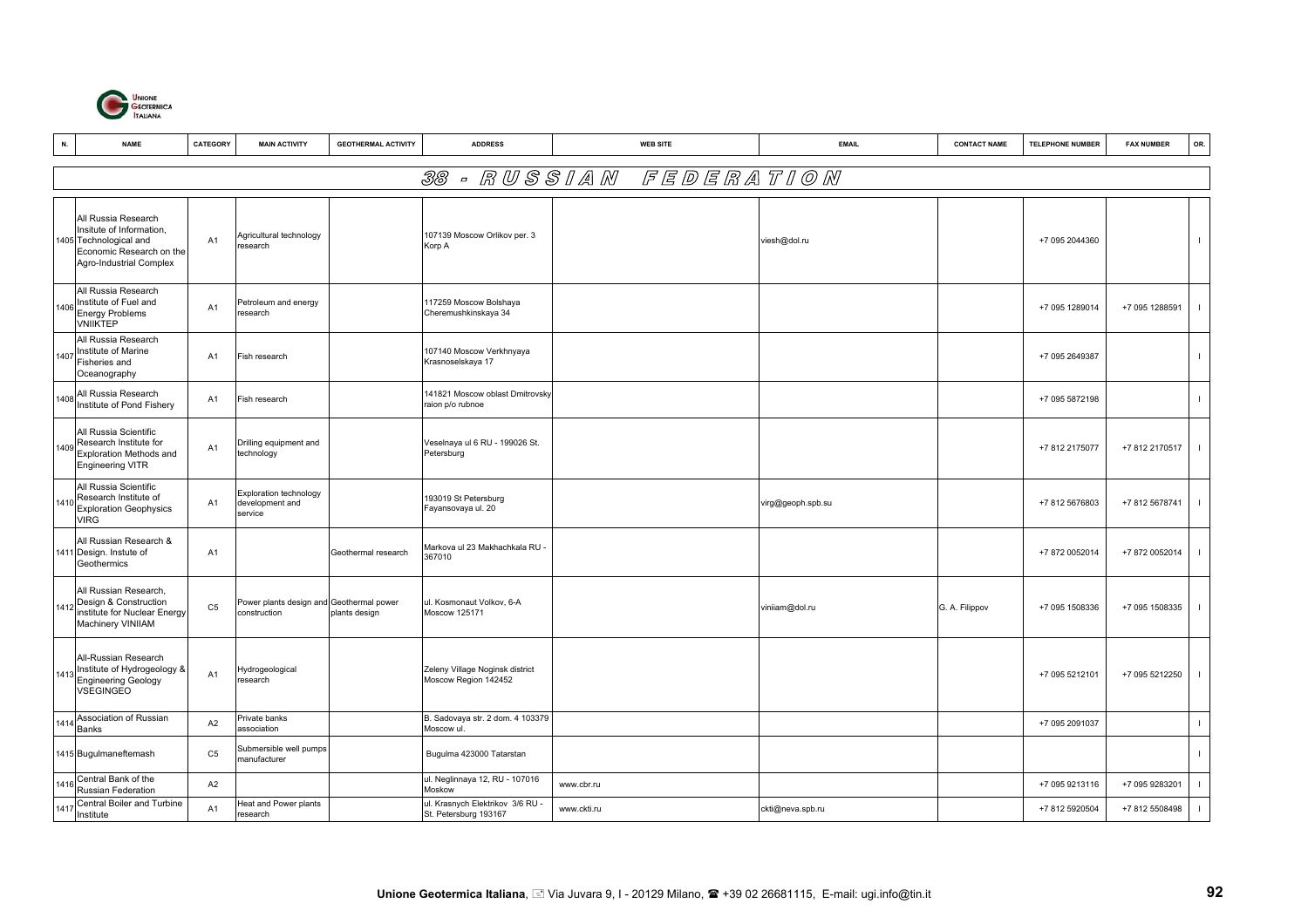

| N.   | <b>NAME</b>                                                                         | CATEGORY       | <b>MAIN ACTIVITY</b>                                                                                                                                       | <b>GEOTHERMAL ACTIVITY</b>                                                                                                                                 | <b>ADDRESS</b>                                              | <b>WEB SITE</b>    | <b>EMAIL</b>                                    | <b>CONTACT NAME</b> | <b>TELEPHONE NUMBER</b> | <b>FAX NUMBER</b> | OR.          |
|------|-------------------------------------------------------------------------------------|----------------|------------------------------------------------------------------------------------------------------------------------------------------------------------|------------------------------------------------------------------------------------------------------------------------------------------------------------|-------------------------------------------------------------|--------------------|-------------------------------------------------|---------------------|-------------------------|-------------------|--------------|
|      | 1418 Central Boiler Turbine<br>Institute NPO                                        | A <sub>1</sub> | Power plants design and<br>construction                                                                                                                    |                                                                                                                                                            | Krasnych Elektrikov ul 3/6, RU -<br>193167 St. Petersburg   |                    |                                                 |                     | +7 812 5920504          | +7 812 5508498    | $\mathbf{I}$ |
|      | 1419 CLTPZ                                                                          | C <sub>5</sub> | Steel pipes<br>nanufacturer                                                                                                                                |                                                                                                                                                            | ul. Mashinostroitelnyy 27, RU-<br>454019 Chelyabinsk        |                    |                                                 |                     |                         |                   | $\mathbf{I}$ |
|      | 1420 EC Energy Centre                                                               | A <sub>1</sub> | Energy promotion                                                                                                                                           |                                                                                                                                                            | Nevsky Prospekt 58, RU - 191011<br>St. Petersburg           |                    |                                                 |                     | +7 812 2104932          | +7 812 3144038    | $\mathbf{I}$ |
|      | 1421 Ecogeos                                                                        | C <sub>4</sub> | <b>Exploration consulting</b>                                                                                                                              |                                                                                                                                                            |                                                             |                    | yeltosov@uiggm.nsc.ru                           |                     |                         |                   | $\mathbf{I}$ |
|      | FGUP Nedra - Federal<br>1422 Scientific Industrial Centre<br>for Superdeep Drilling | A <sub>3</sub> | Exploration                                                                                                                                                |                                                                                                                                                            | Svoboda ul 8/38, RU - 150000<br>Yaroslav                    |                    | lev@nedra.ru                                    | . A. Pevzner        | +7 0852 328388          | +7 0852 328471    | $\mathbf{I}$ |
|      | 1423 FGUP NPC Nedra                                                                 | A1             | Energy research                                                                                                                                            | Geothermal resources<br>evaluation; technology<br>promotion                                                                                                | Svoboda 8/38, RU-150000<br>Yaroslavl                        |                    | postmaster@nedra.ru                             | L. A. Pevzner       | +7 0852 728101          | +7 0852 328471    | $\mathsf D$  |
| 1424 | Geological Institute Kola<br>Science Centre                                         | A1             | Earth sciences studies                                                                                                                                     |                                                                                                                                                            | ul. Fersmana 14, RU - 184200<br>Apatity                     |                    |                                                 | A. L. Tsibulya      | +7 81555 37823          |                   | $\mathbf{I}$ |
| 142  | Geological Institute of<br>Makhachkala                                              | A1             | Geological research                                                                                                                                        |                                                                                                                                                            | ul. Gadzhieva 45, RU - 367025<br>Makhachkala                |                    |                                                 |                     |                         |                   | $\mathbf{I}$ |
| 142  | Geological Institute of<br>Moscow                                                   | A <sub>1</sub> | Geological research                                                                                                                                        |                                                                                                                                                            | Pyshevsky per 7, RU - 109017<br>Moscow                      |                    | polyak@geo.tv-sign.ru<br>kononov@geo.tv-sign.ru |                     | +7 095 2308496          | +7 095 2318106    | $\mathbf{I}$ |
| 142  | Geological Institute Ufa<br>Scientific Centre                                       | A <sub>1</sub> | Geological research                                                                                                                                        |                                                                                                                                                            | Karl Marx st. 16/2, RU - 450000<br>Ufa                      |                    | root@igran.ufanet.ru                            |                     |                         |                   | $\mathbf{L}$ |
|      | 1428 Geotherm JSC                                                                   | $C1-C2$        | Field development and<br>fluid production;<br>construction and<br>operation of geothermal<br>plants: generation and<br>supply of geothermal<br>electricity | Field development and<br>fluid production;<br>construction and<br>operation of geothermal<br>plants; generation and<br>supply of geothermal<br>electricity | 37 Karl Marx Pr., RU-683603 GSP<br>Petropavlovsk Kamchatsky |                    | Vluzin@geoterm.kamchatka.ru                     | V. Ye. Luzin        | +7 4152 110830          | +7 4152 111073    | D            |
|      | 1429 Greenpeace Russia                                                              | A <sub>1</sub> | Sustainable energy<br>NGO                                                                                                                                  |                                                                                                                                                            | Novaya Bashilovka str. 6 GSP 4<br><b>RU - 101428 Moscow</b> | www.greenpeace.org | greenpeace.russia@diala.greenpeace.org          |                     | +7 952574116            | +7 095 2574110    | $\mathbf{I}$ |
|      | Informatsionnoye<br>1430 Telegrafnoye Agentstvo<br>Rossii ITAR-TASS                 | A4             |                                                                                                                                                            |                                                                                                                                                            | Tverskoi bul. 10/12, RU - 103009<br>Moskow                  | www.itar-tass-com  | dms@itar-tass.com                               |                     | +7 095 2906070          | +7 095 2033180    | $\mathbf{I}$ |
| 143  | Institute of Energy<br>Machines &<br>Oceanotechnics                                 | A <sub>1</sub> | Energy technology<br>esearch                                                                                                                               |                                                                                                                                                            | Lochmanskaya ul 3 190008 St<br>Petersburg                   |                    |                                                 |                     | +7 812 1575811          | +7 812 1575877    | $\mathbf{I}$ |
| 143  | Institute of Energy<br>Research                                                     | A1             | Energy research                                                                                                                                            |                                                                                                                                                            | 117333 Moscow Ul. Vavilova 44<br>Korp 2                     |                    |                                                 |                     | +7 095 1274834          |                   | $\mathbf{I}$ |
| 1433 | Institute of Environmental<br>Geoscience                                            | A <sub>1</sub> | Ecological geology<br>esearch                                                                                                                              |                                                                                                                                                            | Bakulev st. 8 104 117513                                    |                    | SVALOVA@geoeng.msk.su                           | /. Svalova          | +7 095 4386862          | +7 095 9231886    | $\mathbf{I}$ |
|      | 1434 Institute of Geophysics                                                        | A <sub>1</sub> | Geophisical research                                                                                                                                       |                                                                                                                                                            | University Ave 3, RU - 630090<br>Novosibirsk                |                    | duch@geophys.nsk.su                             |                     | +7 3832 351444          | +7 3832 350132    | $\mathbf{I}$ |
| 143  | Institute of Planetary<br>Geophysics UIPE                                           | A1             | Research institute                                                                                                                                         |                                                                                                                                                            | Bolshaya Gruzinskaya Str 10 RU<br>123810 Moscow             |                    | strakhov@dir.iephys.msk.su                      |                     | +7 095 2320726          | +7 095 2549088    | $\mathbf{I}$ |
|      | 1436 Institute of Volcanology                                                       | A <sub>1</sub> |                                                                                                                                                            | Geothermal research                                                                                                                                        | Bul. Piipa 9, RU - 683006<br>Petropavlovsk, Kamchatsky      |                    | kiryuhin@volcan.kamchatka.su                    |                     | +7 4152259344           | +7 4152259344     | $\mathbf{I}$ |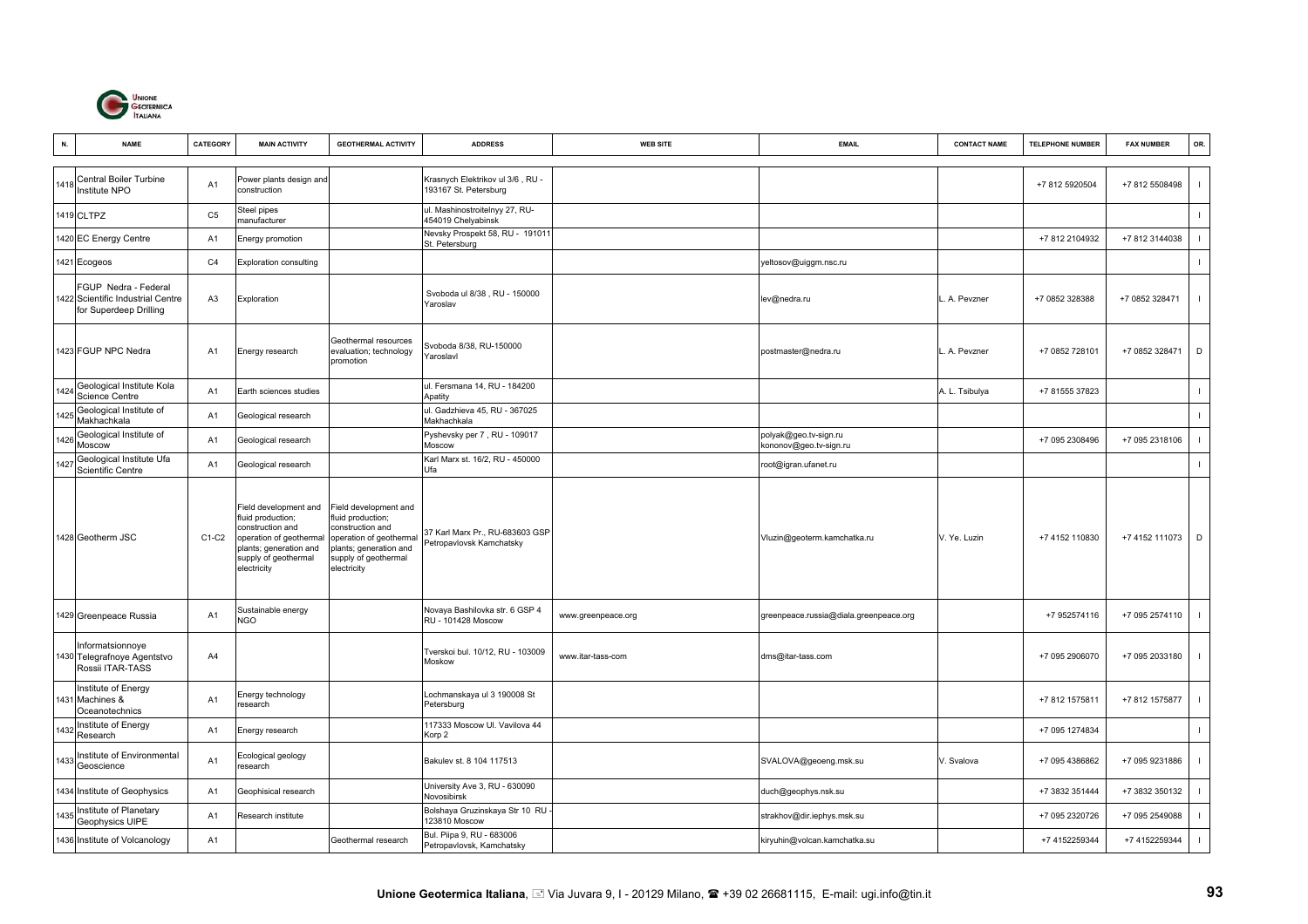

| N.   | <b>NAME</b>                                                                       | CATEGORY       | <b>MAIN ACTIVITY</b>                               | <b>GEOTHERMAL ACTIVITY</b>                                                                                                                                               | <b>ADDRESS</b>                                            | <b>WEB SITE</b> | <b>EMAIL</b>                          | <b>CONTACT NAME</b> | <b>TELEPHONE NUMBER</b> | <b>FAX NUMBER</b> | OR.            |
|------|-----------------------------------------------------------------------------------|----------------|----------------------------------------------------|--------------------------------------------------------------------------------------------------------------------------------------------------------------------------|-----------------------------------------------------------|-----------------|---------------------------------------|---------------------|-------------------------|-------------------|----------------|
|      | 1437 Institute of Water Problems                                                  | A <sub>1</sub> | Hydrogeological<br>research                        |                                                                                                                                                                          | Novaya Basmannaya ul 10 RU -<br>107078 Moscow             |                 | wapr@iwapr.msk.su                     |                     | +7 095 2659757          | +7 095 2651887    |                |
|      | 1438 Jig Boring Bench Plant                                                       | C <sub>5</sub> | Irilling equipment<br>nanufacturer                 |                                                                                                                                                                          | Paveletskaya Nab 2, RU - 113114<br>Moscow                 |                 | moscow@pakketti.ru                    | M. Vladimirova      | +7 095 2354447          |                   |                |
|      | 1439 Kaluga Turbineworks KTZ                                                      | C <sub>5</sub> | Furbine manufacturer                               |                                                                                                                                                                          | ul. Moskovsakaya 225, Kaluga<br>RU - 248632               |                 |                                       |                     |                         |                   |                |
|      | 1440 Kamchatskenergo SC                                                           | $C2-C3$        | ocal energy company                                |                                                                                                                                                                          | ul. Nabereznaja 10, RU - 683000<br>Petropavlosk-Kamchatka |                 | nbsppostmaster@kamchaten.kamchatka.ru |                     | +7 4152 121006          | +7 4152 112026    |                |
|      | Kazan University<br>1441 Tertarstan, Department of<br>Geology                     | A <sub>1</sub> | Education                                          |                                                                                                                                                                          | Ul. Lenina 18, RU - 420008 Kazan                          |                 | Anatoly.Khristoforov@ksu.ru           |                     | +7 8432 321549          | +7 8432 384321    |                |
|      | 1442 Metallicheskiy Zavod                                                         | C <sub>5</sub> | Furbine manufacturer                               |                                                                                                                                                                          | Naberzhnaya 18, RU - 195009 St.<br>Petersburg             |                 |                                       |                     | +7 812 5422593          | +7 812 5424504    |                |
| 1443 | Ministry of Agriculture and<br>Food                                               | A <sub>3</sub> |                                                    |                                                                                                                                                                          | Orlikov per 1/11, RU - 107139<br>Moscow                   |                 |                                       |                     | +7 095 2081760          | +7 095 2078362    |                |
|      | 1444 Ministry of Energy                                                           | A <sub>3</sub> |                                                    |                                                                                                                                                                          | Kitaigorodskii Proyzd 7, RU -<br>1103074 Moscow           |                 | degvv@mte.gov.ru                      |                     | +7 095 2206402          | +7 095 2206407    |                |
| 1445 | Ministry of Industry,<br>Sciences and Technology                                  | A <sub>3</sub> |                                                    |                                                                                                                                                                          | ul. Tverskaya 11, RU - 103905<br>Moscow                   |                 |                                       |                     | +7 095 2291192          | +7 095 2295549    |                |
| 1446 | Ministry of Natural<br>Resources                                                  | A <sub>3</sub> |                                                    |                                                                                                                                                                          | ul. Gruzinskaya 4/6, RU - 123812<br>Moscow                |                 |                                       |                     | +7 095 2547683          | +7 095 2548283    |                |
| 1447 | Moscow Power<br>Engineering Institute,<br>Training Centre of<br>Geothermal Energy | A <sub>1</sub> | Energy education                                   | Geothermal energy<br>education                                                                                                                                           | Kranokazaramennaya ul 19, RU -<br>111250 Moscow           |                 | geoterm@comtel.ru                     |                     | +7 095 9181561          | +7 095 9181560    |                |
|      | Moscow State Geological<br>1448 Prospecting Academy<br><b>MGGA</b>                | A <sub>1</sub> | Geological exploration                             |                                                                                                                                                                          | ul. Miklukho Maklai 39, Moscow<br>RU - 117335             |                 | yupopov@mgga.msk.ru                   |                     | +7 095 4349508          | +7 095 4344144    | - 1            |
|      | Moscow State Open<br>1449 University, Department of<br>Energy                     | A <sub>1</sub> | Energy education                                   |                                                                                                                                                                          | St Paula Kozchagina 22, RU -<br>129278 Moscow             |                 | geoterm@comtel.ru                     | G. Tomarov          | +7 095 9181996          | +7 095 9181560    |                |
|      | 1450 Moscow State University,<br>Faculty of Geology                               | A <sub>1</sub> | Geological, soil, ecology<br>studies and education | Modelling of high<br>emperature, geothermal<br>systems                                                                                                                   | Vorobievy Mountains, RU-119899<br>Moscow                  | www.geol.msu.ru | leiyli@aha.ru                         | J. V. Frolova       | +7 095 9394915          |                   | D              |
|      | 1451 Nauka Publisher                                                              | A <sub>4</sub> | Scientific Publisher                               |                                                                                                                                                                          | ul. Profsoyuznaya 90, RU -<br>117864 Moskow               |                 |                                       |                     | +7 095 3360266          | +7 095 4202220    |                |
|      | 1452 Nauka SC                                                                     | C1-C4          | Inergy consulting and<br>ngineering                | Geothermal energy<br>resource exploration and<br>production; geothermal<br>power plant feasibility<br>study, project<br>management DH<br>projects feasibility<br>studies | Krasnokazarmennaya Str. 9, RU-<br>111250 Moscow           |                 | nauka@geotherm.ru                     | A. Nikolski         | +7 095 3612121          | +7 095 9181986    | D              |
|      | 1453 Nedra Publishers                                                             | A4             | Scientific Publisher                               |                                                                                                                                                                          | Tverskaya zastava 3, RU -<br>125047 Moscow                |                 | nedra@glasnet.ru                      |                     | +7 095 2505255          | +7 095 2502772    | $\blacksquare$ |
| 1454 | North Caucasian State<br><b>Technical University</b>                              | A <sub>1</sub> | Technical education                                |                                                                                                                                                                          | ul. Kosmonavta Nikolaeva 44.<br>N.Ossetian Republic       |                 |                                       |                     | +78672249379            | +7 86722 49945    | $\blacksquare$ |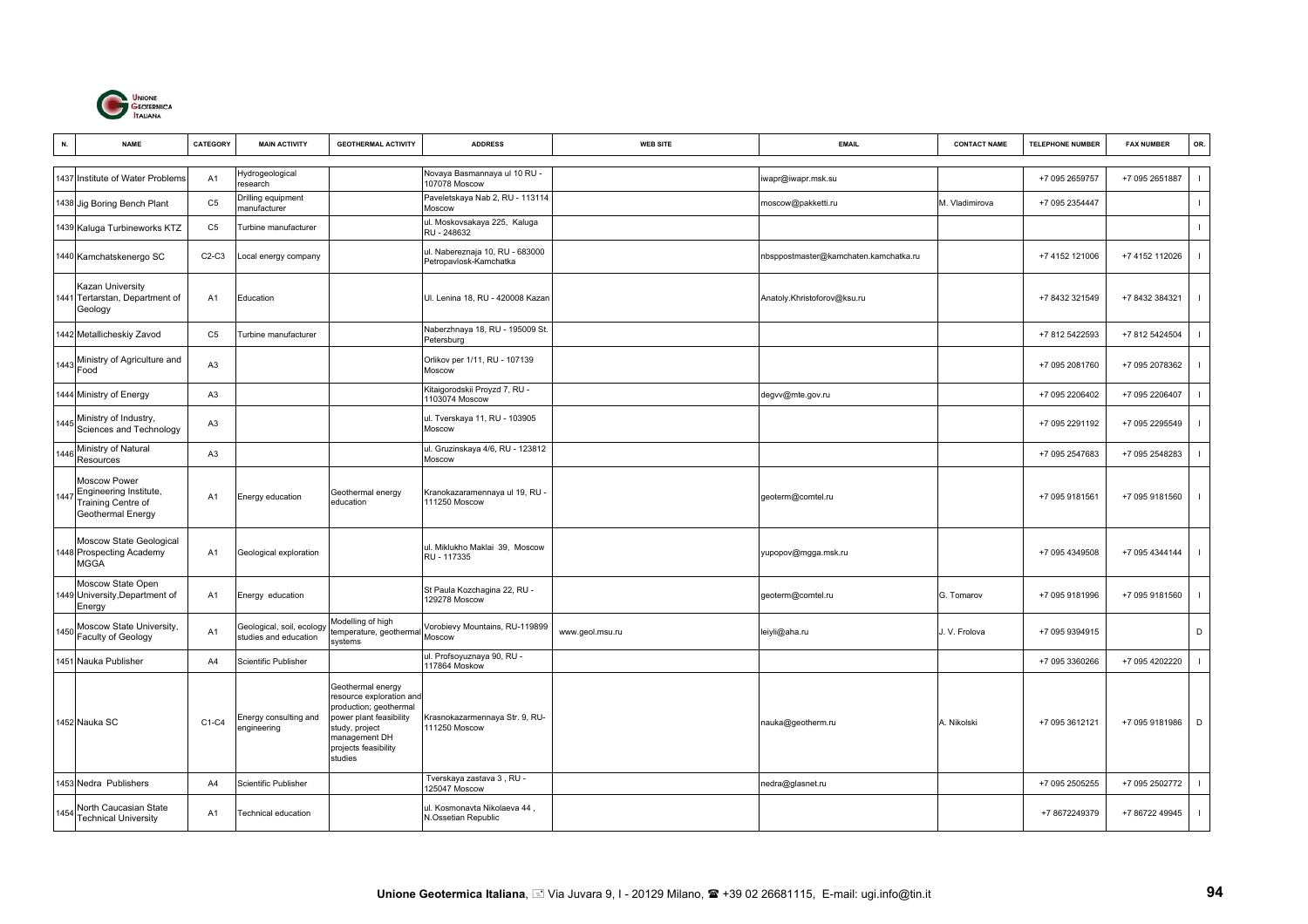

| N.   | <b>NAME</b>                                                                                | CATEGORY       | <b>MAIN ACTIVITY</b>                                                                                                                      | <b>GEOTHERMAL ACTIVITY</b>                                                                         | <b>ADDRESS</b>                                                             | <b>WEB SITE</b>                     | <b>EMAIL</b>          | <b>CONTACT NAME</b> | <b>TELEPHONE NUMBER</b> | <b>FAX NUMBER</b> | OR.            |
|------|--------------------------------------------------------------------------------------------|----------------|-------------------------------------------------------------------------------------------------------------------------------------------|----------------------------------------------------------------------------------------------------|----------------------------------------------------------------------------|-------------------------------------|-----------------------|---------------------|-------------------------|-------------------|----------------|
| 1455 | Oil and Gas Research<br>Institute RAS                                                      | A <sub>1</sub> |                                                                                                                                           |                                                                                                    | eninskiy Prospekt 65, RU -<br>117917 Moscow                                |                                     |                       |                     | +7 095 1357566          |                   | -1             |
|      | Pacific Fisheries Research<br>Centre TINRO                                                 | A <sub>1</sub> | Fish Research                                                                                                                             | Aquaculture                                                                                        | Il. Shevchenko 4, RU - 690600<br>Vladivostok                               |                                     | root@tinro.marine.su  |                     | +7 4232 257783          | +7 4232 257783    | $\blacksquare$ |
| 1457 | Podolsky Mashinostrotelny<br>zavod SC                                                      | C <sub>5</sub> | Energy plants<br>manufacturer                                                                                                             | Binary power plants<br>manufacturer                                                                | ul. Zelesnodoroznaja 2, RU -<br>142103 Podolsk, Moscow Oblast              |                                     |                       | V. Fedorinov        | +7 09675 521511         | +7 09675 541034   |                |
|      | Research Institute of<br>1458 Tractor and Agricultural<br>Engineering                      | A <sub>1</sub> | Agricultural technology<br>esearch                                                                                                        |                                                                                                    | Marksistskaya Ul. 22, RU -<br>109404 Moscow                                |                                     |                       |                     | +7 095 2720484          |                   |                |
| 1459 | Rossiiskoye<br>Informatsionnoye<br>Agentstvo Novosti RIA-<br>Novosti                       | A4             | News agency                                                                                                                               |                                                                                                    | Zubovskii bul. 4, RU - 119021<br>Moscow                                    |                                     |                       |                     | +7 095 2018445          | +7 095 2014060    | -1             |
| 460  | Russian Academy of<br>Agricultural Sciences                                                | A1             | Agricultural studies                                                                                                                      |                                                                                                    | Bolshoi Kharitonevsky per 21, RU<br>107814 Moscow                          |                                     |                       |                     | +7 095 2073942          | +7 095 9549622    |                |
| 146  | Russian Academy of<br>Sciences                                                             | A1             | Scientific society                                                                                                                        |                                                                                                    | Leninsky pr. 14, RU - 117901<br>Moscow                                     |                                     |                       |                     | +7 095 9542905          | +7 095 9543320    |                |
| 146  | Russian Geological<br>Society                                                              | A <sub>1</sub> | Earth sciences society                                                                                                                    |                                                                                                    | 2 - Roshinskaya ul 10, RU -<br>113191 Moscow                               |                                     |                       |                     | +7 095 9549634          | +7 095 9549622    |                |
| 1463 | Russian Geology and<br>Geophysics                                                          | A4             | Earth sciences journal                                                                                                                    |                                                                                                    | ed Allerton Press Inc., 18 West<br>27th Str. New York, NY 10001<br>USA     |                                     |                       |                     |                         |                   |                |
| 1464 | Russian Geothermal<br><b>Association RUGA</b>                                              | В              |                                                                                                                                           | Geothermal education<br>and promotion                                                              | St Petersburg Mining Institute, 21<br>ine, 2, RU -199026 St.<br>Petersburg |                                     | bogusl@spmi.edu.ru    |                     | +7 812 3288206          | +7 812 3277359    |                |
|      | 1465 Scientific Council on<br>Geothermal Problems                                          | $A1-B$         | Coordination of<br>reothermal<br>rganizations;<br>coordination of research<br>promotional efforts                                         | Coordination of<br>reothermal<br>organizations;<br>coordination of research<br>promotional efforts | Pyzhevsky per. 13, RU-109017<br>Moscow                                     |                                     | inter@geoenv.ru       | V. Svalova          | +7 095 2074726          | +7 095 9231886    | D              |
| 1466 | Scientific Research Centre<br>for Ecological Safety                                        | A <sub>1</sub> | Use of thermal infrared<br>atellite data for<br>earthquake prediction<br>and evalutaion of wind<br>and salor potenrial by<br>remote solar | Jse of remote sensing<br>n geothermal<br>convective mapping                                        | 18 Korpusnaya str., RU-197110<br>St.Petersburg                             | www.srces.spb.org/tronin/index.html | tronin@at1895.spb.edu | A. A. Tronin        | +7 812 2307834          | +7 812 2354361    | $\mathsf D$    |
|      | St. Petersburg State<br>1467 Mining Institute SPGGI                                        | A1             |                                                                                                                                           |                                                                                                    | 21 Liniya 2, RU - 199026 St.<br>Petersburg                                 |                                     | bogus@spmi.edu.ru     |                     | +7 812 3550190          | +7 812 2185463    |                |
|      | St. Petersburg State<br>1468 University, Geological<br>Faculty, Department of<br>Hydrology | A <sub>1</sub> | Courses and research<br>on mineral and thermal<br>water                                                                                   | Courses and research<br>on mineral and thermal<br>water                                            | Jniversitetsky 7/9, RU-1990398<br>Saint Petersburg                         | www.spbu.ru                         | alex@as1925.spb.edu   | A. Voronov          | +7 812 3289692          | +7 812 3289692    | $\mathsf D$    |
|      | <b>State Engineering Center</b><br>469 on Environmental<br>Research                        | A <sub>1</sub> | <b>Environmental studies</b>                                                                                                              |                                                                                                    | Kashirskoe 13, RU - 115230<br>Moscow                                       |                                     |                       | E.V.Zarov           | +7 095 4071032          | +7 095 1110573    | $\blacksquare$ |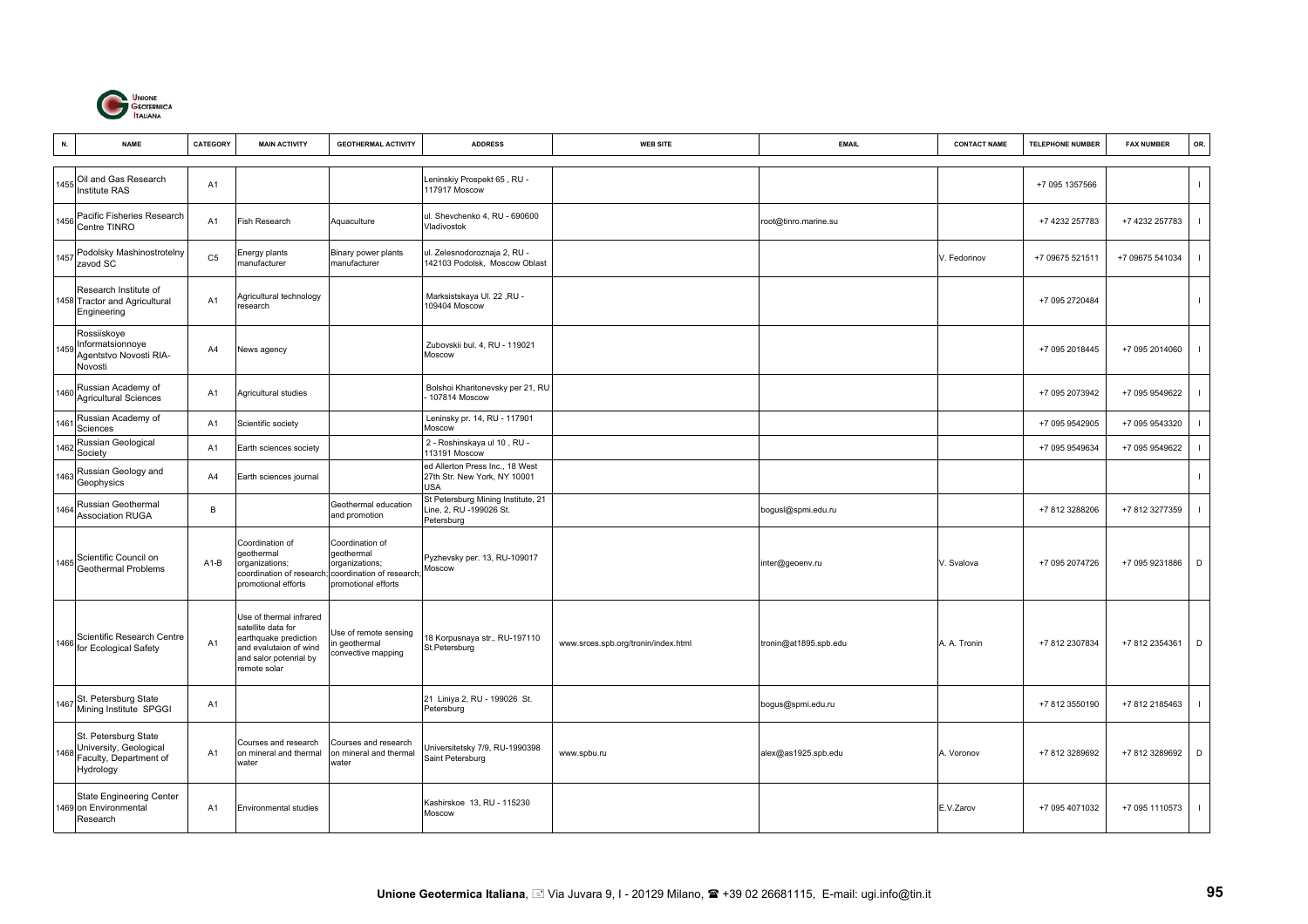

| N. | <b>NAME</b>                                                                               | CATEGORY       | <b>MAIN ACTIVITY</b>                            | <b>GEOTHERMAL ACTIVITY</b> | <b>ADDRESS</b>                                   | <b>WEB SITE</b> | <b>EMAIL</b>          | <b>CONTACT NAME</b> | <b>TELEPHONE NUMBER</b> | <b>FAX NUMBER</b> | OR. |
|----|-------------------------------------------------------------------------------------------|----------------|-------------------------------------------------|----------------------------|--------------------------------------------------|-----------------|-----------------------|---------------------|-------------------------|-------------------|-----|
|    | Technical University of<br>1470 Chelyaninsk, Faculty of<br><b>Power Engineering</b>       | A <sub>1</sub> | Technical education                             |                            | Pr. Lenina 76, 454080<br>Chelyabinsk             |                 |                       |                     | +7 3512 335882          | +7 3512 347408    |     |
|    | Technical University of<br>1471 Moscow, Faculty of Power<br>Engineering                   | A <sub>1</sub> | Technical education and<br>promotion            |                            | 2 ya Baumanskaya ul 5                            |                 | irina@interd.bmstu.ru |                     | +7 095 2614055          | +7 095 2679893    |     |
|    | 1472 Technopromexport                                                                     | A <sub>2</sub> | Export organization                             |                            | Ovchinnikovskaya nab., 18/1, RU<br>113324 Moscow |                 | inform@tpe.ru         | V. Serguei          | +7 095 9501523          | +7 095 9533373    |     |
|    | 1473 Tekhnika v Selskom<br>Khozyaistve                                                    | A <sub>4</sub> | Bimonthly agricultural<br>technology journal    |                            | M. Kharitonevskii per. 21-7,<br>Moscow           |                 |                       |                     | +7 095 2073762          | +7 095 2072870    |     |
|    | 1474 Teploenergetica                                                                      | A <sub>4</sub> | Monthly heat energy<br>iournal                  |                            | ul . Krasnokazarmennaja 14, RU<br>111250 Moscow  |                 |                       |                     | +7 095 3627467          |                   |     |
|    | 1475 Unified Energy Systems of<br>Russia                                                  | C <sub>2</sub> | National Eletrical Power<br>Utility             |                            | Kitaigorodskii proyezd 7, RU -<br>103074 Moscow  | www.rao-ees.ru  | rao@elektra.ru        |                     | +7 095 2204646          | +7 095 9273007    |     |
|    | 1476 Union of Scientific and<br>Engineering Associations                                  | A <sub>1</sub> |                                                 |                            | Kursovoi per 17, RU - 119034<br>Moscow           |                 | sitsev@mail.sitek.ru  |                     | +7 095 2906286          | +7 095 2918506    |     |
|    | 1477 VNIPlenergoprom<br>Association JSC                                                   | A <sub>1</sub> | <b>Energy Technology</b><br>research and design |                            | Semenovskaya nab. 2/1, RU -<br>105094 Moscow     |                 |                       |                     | +7 095 3607640          | +7 095 3606577    |     |
|    | Vorenezh State<br>1478 Agricultural University,<br>faculty of Agricultural<br>Engineering | A <sub>1</sub> | Education                                       |                            | Ul Michurina 1, RU - 394087<br>Voronezh          |                 | an@vsau.ru            |                     | +7 732 583083           | +7 732 538767     |     |
|    | 1479 Zarubezhenergoproekt                                                                 | $C2-C3$        | Energy project                                  |                            | ul. Smirnova 105B, RU - 153414<br>Ivanovo        |                 | zep@zep.ru            |                     | +7 0932 325468          | 7 0932 412712     |     |

## 39 - S A N M A R I N O

|      | Associazione Nazionale<br>1480 dell'Industria Sanmarinese<br><b>ANIS</b>               | A <sub>2</sub> | Industry and trade<br>association          | via G. Giacomini 39, San Marino<br>SM - 47890                    | www.anis.sm | anis@omniway.sm            | +378 991394 | +378 992832 |  |
|------|----------------------------------------------------------------------------------------|----------------|--------------------------------------------|------------------------------------------------------------------|-------------|----------------------------|-------------|-------------|--|
| 1481 | Istituto di Credito<br>Sanmarinese                                                     | A <sub>2</sub> | Central bank                               | via del Voltone 120, San Marino<br>SM - 47890                    | www.ics.sm  | ics@omniway.sm             | +378 882325 | +378 882328 |  |
|      | Segretariato di Stato per<br>1482 Industria, Artigianato e<br>Cooperazione Economica   | A3             | Ministry of industry and<br>economics      | Palazzo Mercuri, Contrada del<br>Collegio, San Marino SM - 47890 |             | dic.industria@omniway.sm   | +378 882528 | +378 882529 |  |
|      | Segretariato di Stato per<br>1483 Territorio, Ambiente,<br>Agricoltura e Difesa Civile | A <sub>3</sub> | Ministry of environment<br>and agriculture | Contrada Omerelli, San Marino<br>SM - 47890                      |             | segr.territorio@omniway.sm | +378 882470 | +378 882474 |  |
|      | 1484 University of San Marino                                                          | A <sub>1</sub> | Education                                  | Contrda del Collegio, San Marino<br>SM - 47890                   |             | grazia@unirsm.sm           | +378 882541 | +378 882545 |  |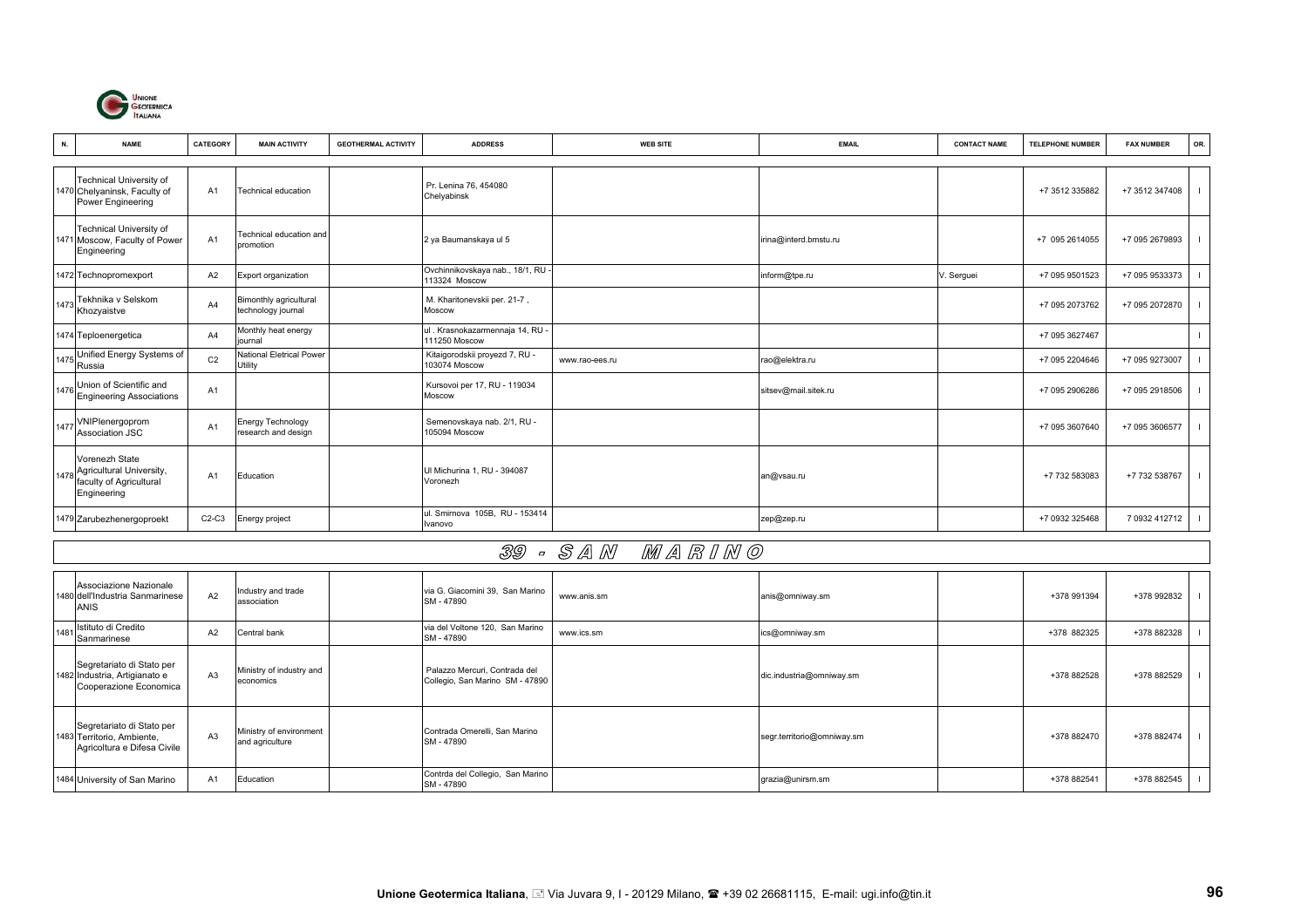

|      | <b>NAME</b>                                                              | CATEGORY       | <b>MAIN ACTIVITY</b>                                      | <b>GEOTHERMAL ACTIVITY</b>         | <b>ADDRESS</b>                                                                | <b>WEB SITE</b>     | <b>EMAIL</b>                                     | <b>CONTACT NAME</b> | <b>TELEPHONE NUMBER</b> | <b>FAX NUMBER</b> | OR.            |
|------|--------------------------------------------------------------------------|----------------|-----------------------------------------------------------|------------------------------------|-------------------------------------------------------------------------------|---------------------|--------------------------------------------------|---------------------|-------------------------|-------------------|----------------|
|      |                                                                          |                |                                                           |                                    |                                                                               | 40 - SLOVAKIA       |                                                  |                     |                         |                   |                |
|      | 1485 D. Stur Institute of Geology                                        | A <sub>1</sub> | Earth sciences studies                                    | Hydrogeology                       | Mlynska Dolina 1, Bratislava SK -<br>84215                                    |                     | fendekova@fns.uniba.sk                           | M. Fendekova        | +421 2 65425446         | +421 2 65425446   | $\blacksquare$ |
|      | 1486 Energy Centre Bratislava<br>ECB                                     | A <sub>1</sub> | RUE and RE promotion<br>association                       |                                    | Bajkalska 27, Bratislava SK-<br>82799                                         | www.ecbratislava.sk | ecbratislava@ibm.net                             |                     | +421 2 58248472         | +421 2 58248470   | $\mathbf{I}$   |
|      | 1487 Galantaterm s.r.o.                                                  | C <sub>3</sub> | DH operations                                             | Galanta geothemal DH<br>operations | Vodárenská 1608/1, SK-92401<br>Galanta                                        |                     | galantaterm@posnet.sk                            | Š. Grell            | +421 31 7804716         | +421 31 7801151   | $\mathsf D$    |
| 1488 | Geological Survey of<br>Slovak Republic                                  | A <sub>3</sub> |                                                           |                                    | Mlynska Dolina 1, Bratislava SK<br>84215                                      |                     | remsik@gssr.sk<br>bajtos@gsrcsnv.sk              |                     | +421 2 59375423         | +421 2 54771940   | $\mathbf{I}$   |
|      | 1489 Green Peace Slovakia                                                | A <sub>1</sub> | Sustainable life<br>association                           |                                    | Safarikovonamestie 4, Bratislava<br>SK - 81499                                | www.greenpeace.org  | slovakia@greenpeace.sk                           |                     | +421 2 5361340          | +421 2 5361341    | $\mathbf{I}$   |
|      | 1490 Guild of Energy<br>Entrepreneurs of Slovakia                        | A2             |                                                           |                                    | Pankuchova 7, SK-85104<br>Bratislava                                          | www.seps.sk/zp/cech |                                                  |                     |                         |                   | $\mathbf{I}$   |
|      | 1491 Institute of Geophysics                                             | A <sub>1</sub> |                                                           |                                    | Dubravska cesta 9, Bratislava SK<br>84228                                     |                     | geoflabi@savba.sk                                |                     | +421 2 373368           | +421 2 375278     | $\mathbf{I}$   |
|      | 1492 Institute of Hydrology                                              | A <sub>1</sub> |                                                           |                                    | Racianska 75, Bratislava SK -<br>83008                                        |                     |                                                  |                     | +421 2 253021           | +421 2 259404     | $\mathbf{I}$   |
|      | 1493 Janex Slovensko                                                     | C <sub>3</sub> | Eel farming                                               | Geothermal eel-farm<br>operator    | Malov. háje 1438, SK-03901<br>Turčianské Teplice                              |                     |                                                  |                     |                         |                   | $\mathbf{I}$   |
|      | 1494 Ministry of Agriculture                                             | A <sub>3</sub> |                                                           |                                    | Dobrovicova 12, Bratislava SK -<br>81266                                      |                     |                                                  |                     | +421 2 52966111         | +421 2 52961834   | $\mathbf{I}$   |
|      | 1495 Ministry of Economy                                                 | A <sub>3</sub> |                                                           |                                    | Mierova 19, Bratislava SK - 8271                                              | www.economy.gov.sk  |                                                  |                     | +421 2 48541111         | +421 2 43337827   | $\mathbf{I}$   |
|      | 1496 Ministry of Environment                                             | A <sub>3</sub> |                                                           |                                    | nam. L. Stura 1, Bratislava SK -<br>81235                                     | www.lifeenv.gov.sk  |                                                  |                     | +421 2 59562130         | +421 2 59562123   | $\mathbf{I}$   |
|      | 1497 Nafta Trade a.s.                                                    | C1-C4          | Petroleum and<br>geothermal exploration<br>and production |                                    | Martincekova 17, Bratislava SK<br>82101                                       |                     | naftatr.@isternet.sk                             |                     | +421 2 58244214         | +421 2 58244229   | $\mathbf{I}$   |
| 1498 | National Bank of Slovakia<br><b>NBS</b>                                  | A2             |                                                           |                                    | Sturova 2, Bratislava SK - 81325                                              | www.nbs.sk          |                                                  |                     | +421 2 59531111         | +421 2 54131167   | $\mathbf{I}$   |
| 1499 | Slovak Academy of<br>Sciences SAV                                        | A <sub>1</sub> | General sciences<br>society                               |                                    | Stefanikova 49, Bratislava SK-<br>81438                                       | www.savba.sk        |                                                  |                     | +421 2 396131           | +421 2 394391     | $\mathbf{I}$   |
|      | 1500 Slovak Chamber of<br>Commerce and Industry                          | A <sub>2</sub> |                                                           |                                    | Gorkeho 9, Bratislava SK - 81603                                              |                     | sopkurad@scci.sk                                 |                     | +421 2 54433291         | +421 2 54131159   | $\mathbf{I}$   |
|      | Slovak Cleaner Production<br>1501 Centre, Slovak Technical<br>University | A1             | <b>RE</b> studies                                         |                                    | Pionierska 15, Bratislava SK-<br>83102                                        |                     | feckova@cvt.stuba.sk<br>sccp@kchbi.chtf.stuba.sk |                     | +421 2 259015           | +421 2 259015     | $\mathbf{I}$   |
|      | Slovak Energy<br>1502 Inspectorate-Energy<br>Agency SEI-EA               | A2             | Energy and RE<br>consultant                               |                                    | Rudlovska cesta 53, Banska<br>Bystrica SK - 97428                             |                     |                                                  |                     | +421 48 742352          | +421 48 742351    | $\mathbf{I}$   |
|      | 1503 Slovak Gas Industry SPP                                             | C1-C3          | Gas industry                                              | Geothermal energy<br>activity      | Mlynske Nivy 44/A, Bratislava<br>SK - 82511                                   | www.spp.sk          | peter.Luptak@spp.sk                              |                     | +421 2 58691111         | +421 2 58695590   | $\mathbf{I}$   |
| 1504 | Slovak Gas Industry SPP-<br><b>VVNP Branch</b>                           | C <sub>1</sub> | Well testing                                              |                                    | Votrubova 11/a, SK-82505<br>Bratislava SK                                     |                     | brichta@vvnp.sk                                  | R. Brichta          | +421 2 53411471         | +421 2 53411242   | D              |
| 1505 | Slovak Geological Society<br>SGS                                         | A <sub>1</sub> | Earth sciences studies                                    |                                    | Mlynska Dolina 1, Bratislava SK<br>31704                                      |                     |                                                  |                     | +421 2 59375225         | +421 2 59371940   | $\blacksquare$ |
| 1506 | Slovak Geothermal<br>Association SGA                                     | B              |                                                           | Geothermal promotion               | c/o Geological Survey of Slovakia<br>Mlynska Dolina 1, Bratislava SK<br>81704 |                     | fendek@gssr.sk                                   |                     | +421 2 59375355         | +421 2 54771940   | $\mathbf{I}$   |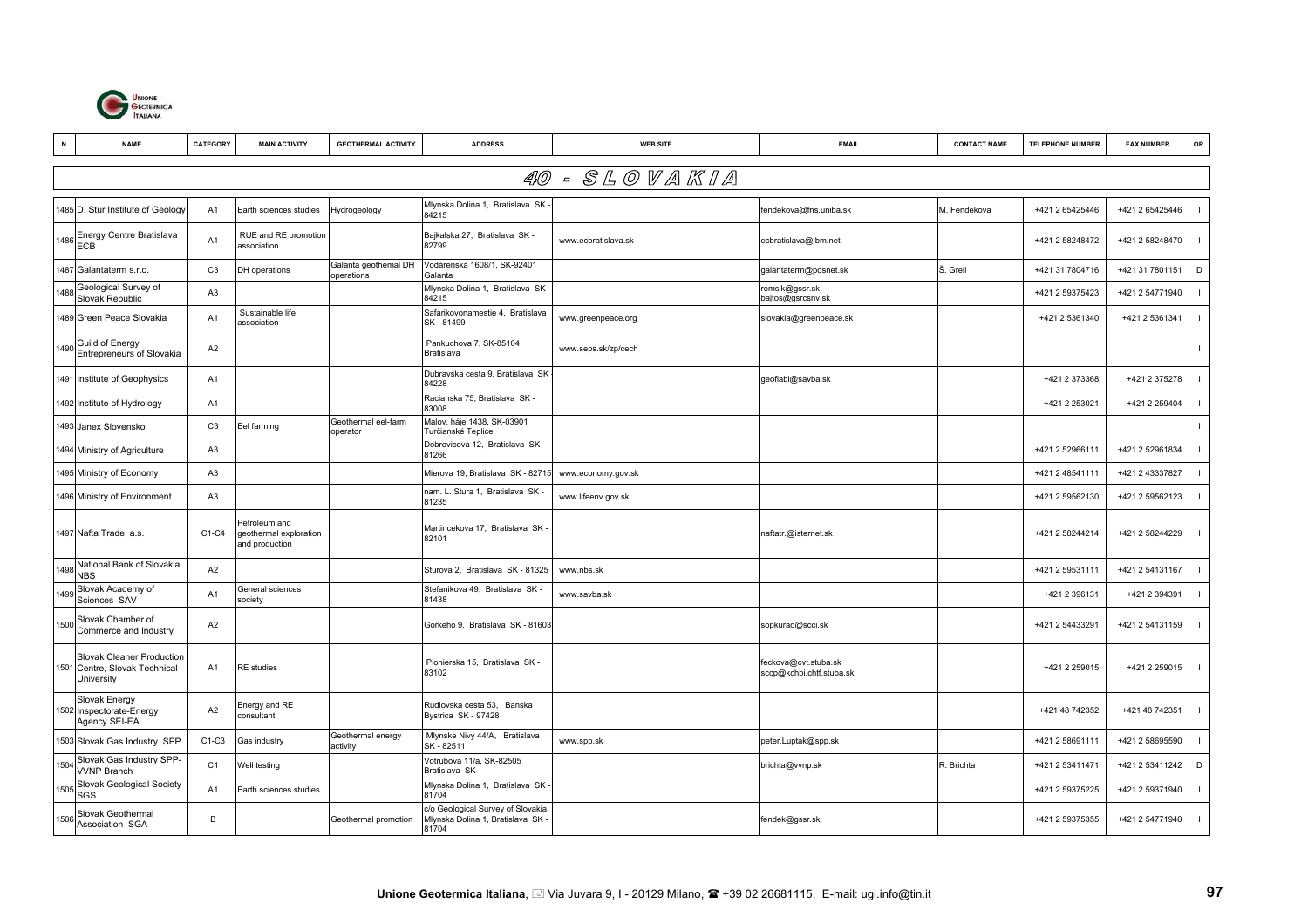

| N.   | <b>NAME</b>                                                                                          | CATEGORY       | <b>MAIN ACTIVITY</b>                                                                                                                        | <b>GEOTHERMAL ACTIVITY</b>                                                                                                                  | <b>ADDRESS</b>                                      | <b>WEB SITE</b>  | <b>EMAIL</b>                 | <b>CONTACT NAME</b> | <b>TELEPHONE NUMBER</b> | <b>FAX NUMBER</b> | OR.                      |
|------|------------------------------------------------------------------------------------------------------|----------------|---------------------------------------------------------------------------------------------------------------------------------------------|---------------------------------------------------------------------------------------------------------------------------------------------|-----------------------------------------------------|------------------|------------------------------|---------------------|-------------------------|-------------------|--------------------------|
|      | Slovak Society for<br>1507 Agriculture, Forestry and<br>Food SSPLPV                                  | A <sub>1</sub> | Agricultural studies                                                                                                                        |                                                                                                                                             | Radlinskeho 9, Bratislava SK -<br>81237             |                  | dandar@checdek.chtf.stuba.sk |                     | +421 2 326055           | +421 2 393198     | $\blacksquare$           |
|      | Slovak Technical<br>1508 University, Department of<br>Energy Machinery and<br>Technology             | A <sub>1</sub> | Energy education                                                                                                                            |                                                                                                                                             | Nam. Slobody 17, SK-81231<br>Bratislava SK          |                  |                              |                     | +421 2 3596410          | +421 2 397806     | $\perp$                  |
|      | Slovak University of<br>1509 Agriculture, Faculty of<br><b>Agricultural Engineering</b>              | A <sub>1</sub> | Agricultural education                                                                                                                      |                                                                                                                                             | Tr. A. Hlinku 2, Nitra SK-94976                     | www.mf.uniag.sk  | dmf@uniag.sk                 |                     | +421 37 6513244         | +421 37 7417063   | $\mathbf{I}$             |
|      | 1510 Slovgeoterm                                                                                     | C1-C4          | Geothemal exploration<br>and production;<br>geothermal DH,<br>swimming pools,<br>greenhouses<br>engineering, contruction<br>and maintenence | Geothemal exploration<br>and production;<br>geothermal DH,<br>swimming pools,<br>greenhouses<br>engineering, contruction<br>and maintenence | Mlynské nivy 42, SK-82109<br>Bratislava             |                  | slovgeo@gtinet.slovanet.sk   | O. Halas            | +421 2 53411109         | +421 2 53411109   | D                        |
|      | 1511 Tatrathermal a.s.                                                                               | D              | Spa company                                                                                                                                 |                                                                                                                                             | Drevarska 1, Poprad SK - 05801                      |                  |                              | F. Bujalkas         | +421 52 7721201         | +421 52 63697     | $\mathbf{I}$             |
| 1512 | <b>Technical University of</b><br>Kosice, Faculty of Mininig,<br>Ecology, Control &<br>Geotechnology | A <sub>1</sub> | Scientific and technical<br>education                                                                                                       |                                                                                                                                             | Letna 9, Kosice SK - 0042                           |                  |                              |                     | +421 55 6322460         | +421 55 6332748   | $\mathbf{I}$             |
|      | Tiacova Agentura<br>1513 Slovenskej Republiky<br><b>TASR</b>                                         | A4             | News agency                                                                                                                                 |                                                                                                                                             | Pribinova 23, Bratislava SK -<br>81928              | www.tasr.sk      | market@tasr.sk               |                     | +421 2 59210152         | +421 2 52962468   |                          |
| 1514 | Union of Slovak Geologists<br>Association SGS                                                        | A <sub>2</sub> | Geologists professional<br>association                                                                                                      |                                                                                                                                             | Mlynska Dolina, Pav. G,<br>Bratislava, SK-84215     |                  | gajdos@fns.uniba.sk          | P. Nemethy          | +421 2 65428981         | +421 2 65428981   | $\overline{\phantom{a}}$ |
|      | University of Bratislava,<br>1515 Faculty of Natural<br>Sciences                                     | A <sub>1</sub> | Sciences education                                                                                                                          | Hydrogeological studies                                                                                                                     | Safarikovo nam. 6, Bratislava SK<br>81806           | www.rec.uniba.sk | kr@rec.uniba.sk              |                     | +421 2 52921594         | +421 2 52963836   |                          |
|      | Verband der Slowakischen<br>1516 Heilbäder und<br>Mineralquellen VSHM                                | D              | Spas association                                                                                                                            | Thermal spas                                                                                                                                | UI. 17 Novembra 2, Trecianske<br>Teplice SK - 91451 |                  | slkas@psg.sk                 |                     | +421 32 6552527         | +421 32 6553220   | $\mathbf{I}$             |
| 151  | Water Research Insitute<br><b>VUVH</b>                                                               | A <sub>1</sub> | Hydrology research                                                                                                                          |                                                                                                                                             | Nabr arm gen L. Svobodu 5,<br>Bratislava SK - 81249 |                  | reda@vuvh.sk                 |                     | +421 2 59343111         | +421 2 54418479   |                          |
|      |                                                                                                      |                |                                                                                                                                             |                                                                                                                                             |                                                     | 41 - SLOVENIA    |                              |                     |                         |                   |                          |
|      | 1518 Bank of Slovenia BS                                                                             | A <sub>2</sub> |                                                                                                                                             |                                                                                                                                             | Slovenska 35, Ljubljana SI - 1505                   | www.bsi.si       | bsl@bsi.si                   |                     | +386 1 4719000          | +386 1 2515516    |                          |
| 1519 | Center for Energy and<br>Environmental<br>Technologies, University of<br>Ljubljana                   | A1             | Energy and<br>enviromental research                                                                                                         |                                                                                                                                             | Ljubljana SI - 1000                                 |                  | vincenc.butala@fs.uni-lj     | V. Butala           |                         |                   | $\mathbf{I}$             |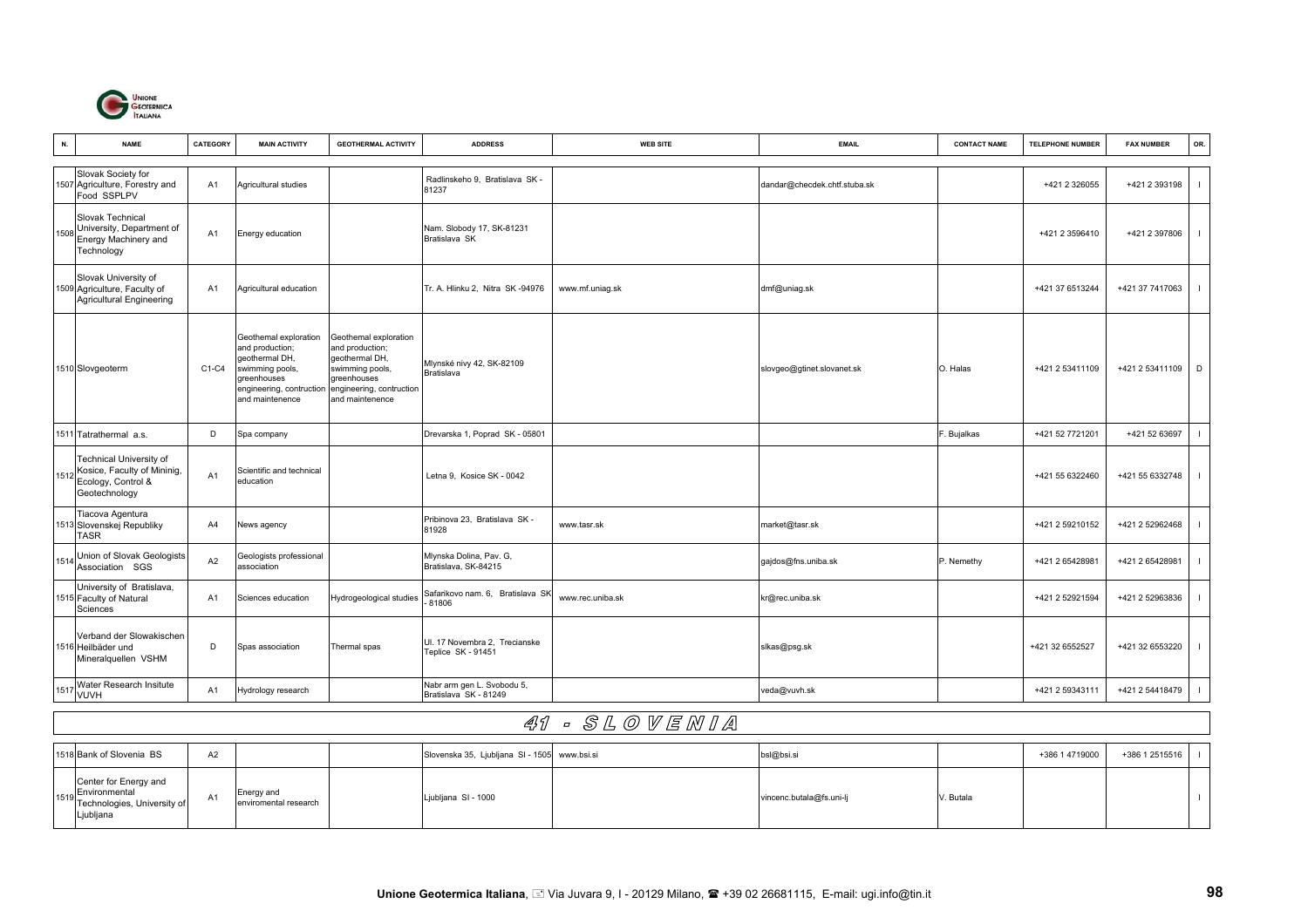

| N.   | <b>NAME</b>                                                                    | CATEGORY       | <b>MAIN ACTIVITY</b>                              | <b>GEOTHERMAL ACTIVITY</b>                               | <b>ADDRESS</b>                                   | <b>WEB SITE</b>                   | <b>EMAIL</b>                     | <b>CONTACT NAME</b> | <b>TELEPHONE NUMBER</b> | <b>FAX NUMBER</b> | OR.            |
|------|--------------------------------------------------------------------------------|----------------|---------------------------------------------------|----------------------------------------------------------|--------------------------------------------------|-----------------------------------|----------------------------------|---------------------|-------------------------|-------------------|----------------|
| 1520 | Chamber of Commerce<br>and Industry of Slovenia                                | A <sub>2</sub> |                                                   |                                                          | Dimiceva 13, Ljubljana SI - 1504                 | www.gzs.si                        | infolink@hq.gzs.si               |                     | +386 1 5898000          | +386 1 5898100    |                |
| 152  | Development Corporation<br>of Slovenia                                         | A <sub>3</sub> | Development agency                                |                                                          | Kotnikova 28, Ljubljana SI - 1000                |                                   | jana.bogdanov-ski@svd.si         |                     | +386 1 1894880          | +386 1 1894879    |                |
|      | 1522 Energotech GmbH                                                           | C4             | Energy consultant                                 |                                                          | Pod. Konstanji 8, Ljubljana SI -<br>1000         |                                   |                                  |                     | +386 1 1292030          | +386 1 1292035    |                |
|      | 1523 Gejzir Counsulting                                                        | C <sub>1</sub> | xploration and<br>production of water<br>esources | Geothermal studies<br>ncluding spa uses                  | Turnerjava 17, SI-1113 Ljubljana                 |                                   | peter.kralj@siol.net             | P. Kralj            | +386 40 20306           | +386 1 5656494    | D              |
|      | 1524 Geo Plin d.o.o.                                                           | C <sub>1</sub> | latural gas company                               |                                                          | Ljubljanska Brigade 11, Ljubljana<br>$SI - 1000$ |                                   |                                  |                     | +386 61 1595355         | +386 61 1595300   |                |
|      | 1525 Geophysical Survey of<br>Slovenia                                         | A <sub>1</sub> |                                                   |                                                          | Ljubljana SI - 1000                              | www.sigov.si/ugf                  | janez.lapajne@gov.si             |                     | +386 1 4787250          | +386 1 4327067    |                |
|      | 1526 Irgo                                                                      | C4             | Energy consultant                                 |                                                          | Slovenceva 93, Ljubljana SI -<br>1000            |                                   |                                  |                     |                         |                   |                |
| 1527 | Jozef Stefan Institute<br><b>Energy Efficiency Center</b>                      | A <sub>1</sub> | RUE NGO                                           |                                                          | Jamova 39, Ljubljana SI - 1000                   | www.ijs.si/ijs-dept-esec.html     | boris.selan@ijs.si<br>ceu@ijs.si | B. Selan            | +386 1 1885210          | +386 1 1612335    |                |
| 1528 | Ministry of Agriculture and<br>Forestry                                        | A <sub>3</sub> |                                                   |                                                          | Dunajska 56-8, Ljubljana SI -<br>1000            | www.sigov.si/mkgp                 |                                  |                     | +386 1 1789103          | +386 1 1789107    |                |
| 1529 | Ministry of Economic<br>Affairs                                                | A <sub>3</sub> |                                                   |                                                          | Kotnikova 5, Ljubljana SI - 1000                 | www.tradepoint.si                 |                                  |                     | +386 1 1783311          | +386 1 1331031    |                |
| 1530 | Ministry of Science and<br>Technology                                          | A3             |                                                   |                                                          | Slovenska 50, Ljubljana SI - 1000                | www.mzt.si                        | stiki@mzt.si                     |                     | +386 1 4784600          | +386 1 4784719    |                |
|      | Ministry of the<br>1531 Environment and Physical<br>Planning                   | A <sub>3</sub> |                                                   |                                                          | Dunajska 48, Ljubljana SI - 1000                 | www.sigov2.sigov.si/mop/index.htm |                                  |                     | +386 1 1787400          | +386 1 1787422    |                |
| 1532 | Slovenian Academy of<br>Sciences and Arts SAZU                                 | A <sub>1</sub> | General learned Society                           |                                                          | Novi trg. 3, Ljubljana SI - 1000                 |                                   |                                  |                     | +386 1 1256068          | +386 1 12535423   |                |
| 1533 | Slovenian Geological<br>Association SGD                                        | A <sub>2</sub> | Geologists professional<br>ssociation             |                                                          | Askerceva 12, SI-1000 Ljubljana                  |                                   | uros.herlec@ntfgeo.uni-lj-si     | U. Herlec           | +386 1 1704622          | +386 1 1258114    |                |
|      | 1534 Slovenian Geological<br>Survey                                            | A <sub>3</sub> | Geological,<br>nydrogeological surveys            | Geothermal resource<br>surveys, including spa<br>waters) | Dimi eva ulica 14, SI-1000<br>Ljubljana          |                                   | andrej.lapanje@geo-zs.si         | A. Lapanje          | +386 61 1367598         | +386 61 1367596   | D              |
|      | 1535 STA                                                                       | A4             | <b>Vews agency</b>                                |                                                          | Cankarjeva 5, Ljubljana SI - 1001                | www.sta.si                        | desk@sta.si                      |                     | +386 1 2410100          | +386 1 126650     |                |
|      | University of Ljubljana,<br>1536 Faculty of Natural<br>Sciences and Technology | A <sub>1</sub> | Earth sciences<br>education                       |                                                          | Kongresni trg. 12, Ljubljana SI<br>1000          |                                   |                                  |                     | +386 1 1254055          | +386 1 1254053    | $\blacksquare$ |
|      |                                                                                |                |                                                   |                                                          |                                                  | 42 - SPAIN                        |                                  |                     |                         |                   |                |

| 1537 Agencia EFE SA                                   | A4             | News agency                       | Espronceda 32, Madrid E -<br>28005             | www.efe.es | efe@efe.es | +34 91 3467100 | +34 91 3467134 |  |
|-------------------------------------------------------|----------------|-----------------------------------|------------------------------------------------|------------|------------|----------------|----------------|--|
| 1538 Aquaculture Institute of<br>Torre de la Sal IATS | A1             | Aquaculture research<br>institute | Torre de la Sal (Castellon) E -<br>12595       |            |            | +34 964 319500 | +34 964 319509 |  |
| 1539 Argentaria                                       | A <sub>2</sub> | Bank                              | Paseo de las Delicias 46. Madrid<br>−28045 - ≟ |            |            | +34 91 4672500 | +34 91 4672508 |  |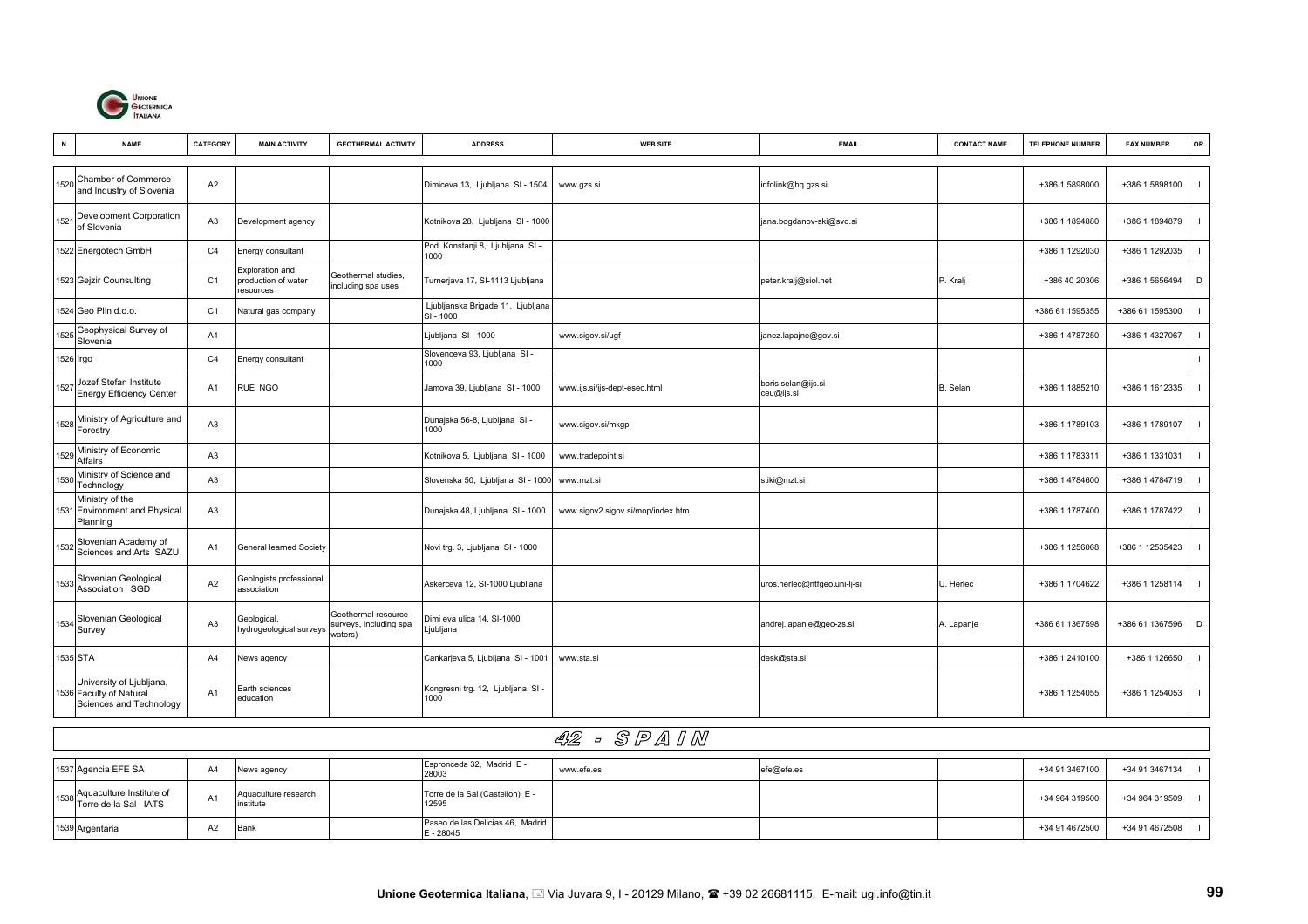

| N.   | <b>NAME</b>                                                                   | CATEGORY         | <b>MAIN ACTIVITY</b>                                                          | <b>GEOTHERMAL ACTIVITY</b>                          | <b>ADDRESS</b>                                                           | <b>WEB SITE</b>   | <b>EMAIL</b>                  | <b>CONTACT NAME</b> | <b>TELEPHONE NUMBER</b> | <b>FAX NUMBER</b> | OR.            |
|------|-------------------------------------------------------------------------------|------------------|-------------------------------------------------------------------------------|-----------------------------------------------------|--------------------------------------------------------------------------|-------------------|-------------------------------|---------------------|-------------------------|-------------------|----------------|
|      | Asociación Nacional de<br><b>1540 Estaciones Termales</b><br>ANET             | D                | Spas association                                                              | Thermal spas<br>association                         | C. Rodriguez San Pedro 56-3° Iz,<br>Madrid E - 28015                     |                   | anet@balnearios.org           |                     | +34 91 5490300          | +34 91 5496612    | $\mathbf{I}$   |
|      | 1541 Balneario de Tredos S.A.                                                 | D                | Thermal spa                                                                   |                                                     | Naut Aran Lieida, Tredos E -<br>25598                                    |                   |                               |                     | +34 973 647238          |                   | $\mathbf{I}$   |
|      | Catalan Agricultural<br>1542 Institute of San Isidre<br><b>IACSI</b>          | A <sub>1</sub>   | Catalan agricultural<br>society                                               |                                                     | Plaça Sant Josep Oriol 4,<br>Barcelona E - 08002                         |                   |                               |                     | +34 93 3011740          | +34 93 3173005    | $\overline{1}$ |
| 154  | Catalan Energy Institute<br><b>ICAEN</b>                                      | A <sub>3</sub> R | Catalan energy agency                                                         |                                                     | ave. Diagonal 453 bis, Barcelona<br>E-08036                              | www.icaen.es      | edificis@icaen.es             |                     | +34 93 6220500          | +34 93 6220501    |                |
| 154  | CEMA, Club Espanol del<br>Medio ambiente                                      | A1               | RE and ecological NGO                                                         |                                                     | Rios Rosas 19, Madrid E - 28003                                          |                   | rfrubio@iies.es               | J.G. Mateo          | +34 91 3367055          | +34 91 4426109    | $\mathbf{I}$   |
|      | Depapartment of Industry,<br>1545 Economy and Transport -<br>Andalusia Region | A3R              | Andalusia regional<br>energy policy body                                      |                                                     | Republica Argentina 25, Sevilla E<br>$-41011$                            |                   |                               |                     | +34 95 4555324          | +34 95 4555559    |                |
|      | Departement of Industry,<br>1546 Transport and Tourism -<br>Murcia Region     | A <sub>3</sub> R | Andalusia regional<br>energy policy body                                      |                                                     | ave. Descubrimiento, Poligono<br>Oeste, Alcantarilla E -                 |                   |                               |                     | +34 968 891133          | +34 968 891050    | $\mathbf{I}$   |
| 1547 | Development Institute of<br>Madrid IMADE                                      | A3R              | Development agency of<br>Madrid region                                        |                                                     | Gran Via 42, Madrid E - 28013                                            | www.comadrid.es   | imade-informacion@comadrid.es |                     | +34 91 5802600          | +34 91 5802589    |                |
| 1548 | Earth Technology and<br>Resources TRT SA                                      | C <sub>1</sub>   | Mineral exploration and<br>exploitation,<br>environment consultant            | Geothermal exploitation<br>consultant               | Plaza de Castilla 3, Madrid, E -<br>28046                                |                   | trt@mi.madritel.es            |                     | +34 91 3156209          | +34 91 3233671    | $\mathbf{I}$   |
|      | 1549 Economic Geology<br>Institute IGE                                        | A1               | Earth sciences studies                                                        |                                                     | c/o Universidad Complutense,<br>Ciudad Universitaria, Madrid E-<br>28040 |                   |                               |                     | +34 91 3944813          | +34 91 3944808    |                |
|      | <b>Energy Development</b><br>1550 Company of Andalusia<br>SODEAN SA           | A <sub>3</sub> R | Andalusia regional<br>energy development<br>company                           |                                                     | Bolivia 11. Sevilla E - 41012                                            | www.sodean.es     |                               |                     | +34 95 4626001          | +34 95 4626301    | $\mathbf{I}$   |
|      | Energy, Ecology and<br>1551 Technology Investigation<br>Centre CIEMAT         | A <sub>1</sub>   | Nuclear, RE and<br>environmental research<br>institute                        |                                                     | Ciudad Universitaria, ave.<br>Complutense 22, Madrid 28040               | www.ciemat.es     | Luisa.Delgado@ciemat.es       |                     | +34 91 3466050          | +34 91 3466037    | $\overline{1}$ |
| 155  | Engineering Institute of<br>Spain IIE                                         | A <sub>1</sub>   | Engineering association                                                       |                                                     | General Arrando 38, Madrid E -<br>28010                                  |                   |                               |                     |                         |                   | $\blacksquare$ |
|      | 1553 Ente Vasco de la Energia<br>EVE                                          | A <sub>3</sub> R | Energy efficency, RE,<br>petroleum, mining and<br>geology of Basque<br>region | Geothermal resource<br>valuation of Basque<br>egion | San Vincente 8, ES-48001 Bilbao                                          | www.eve.es        | ifrillaran@eve.es             | Arrizabalaga        | +34 94 4355600          | +34 94 4249733    | D              |
|      | European Forum for<br>1554 Renewable Energy<br>Sources EUFORES                | A <sub>5</sub>   | European RE promotion<br>association                                          |                                                     | ave. De Burgos 48, Madrid E -<br>28036                                   | www.eufores.org   | eufores@eufores.org           | C. Gutierrez        | +34 91 4008162          | +34 91 5734108    | $\mathbf{I}$   |
| 55   | Geological Society of<br>Spain SGE                                            | A <sub>1</sub>   | Earth sciences society                                                        |                                                     | Alenza 1, Madrid E - 28003                                               |                   |                               |                     | +34 91 4417138          |                   | $\mathbf{I}$   |
|      | 1556 Greenpeace Spain                                                         | A1               | Sustainable life NGO                                                          |                                                     | San Bernardo 107, Madrid E -<br>28015                                    | www.greenpeace.es | energia@greenpeace.es         |                     | +34 91 4441400          | +34 91 4471598    |                |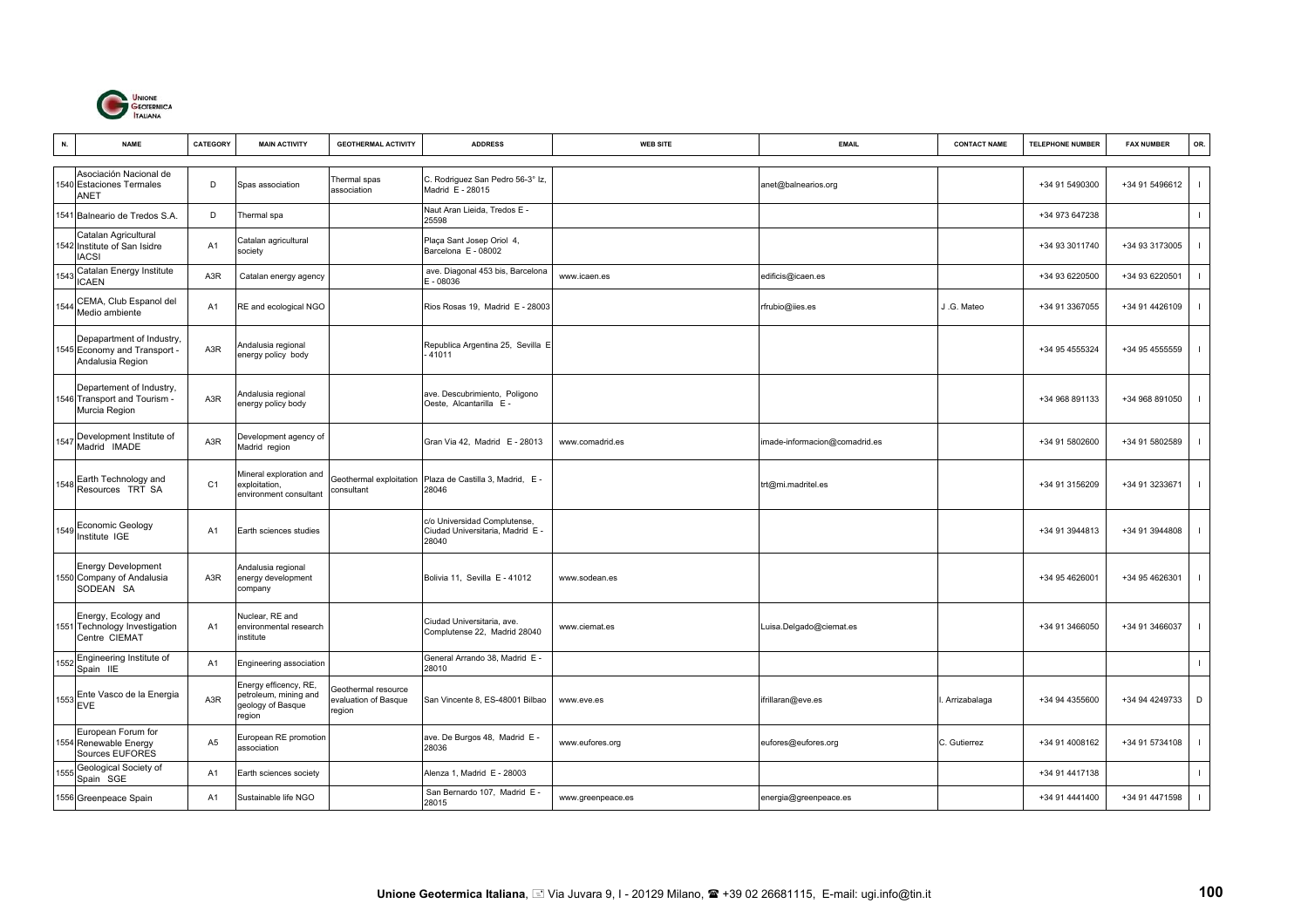

| N.   | <b>NAME</b>                                                                               | <b>CATEGORY</b> | <b>MAIN ACTIVITY</b>                            | <b>GEOTHERMAL ACTIVITY</b>                                                             | <b>ADDRESS</b>                                                          | <b>WEB SITE</b> | <b>EMAIL</b>                       | <b>CONTACT NAME</b> | <b>TELEPHONE NUMBER</b> | <b>FAX NUMBER</b> | OR.            |
|------|-------------------------------------------------------------------------------------------|-----------------|-------------------------------------------------|----------------------------------------------------------------------------------------|-------------------------------------------------------------------------|-----------------|------------------------------------|---------------------|-------------------------|-------------------|----------------|
| 1557 | Higher Technical School of<br>Agronomical Engineers,<br>Technical University of<br>Madrid | A1              | Agricultural education                          |                                                                                        | ave. Ramiro de Maetzu 7, Madrid<br>$E - 28040$                          |                 |                                    |                     | +34 91 3365600          | +34 91 5434879    | $\blacksquare$ |
|      | Higher Technical School of<br>1558 Mining Engineers,<br>Technical University of<br>Madrid | A <sub>1</sub>  | Earth sciences<br>education                     |                                                                                        | Rios Rosas 21, Madrid E - 28003                                         |                 |                                    |                     | +34 91 3366000          | +34 91 3367068    | $\mathbf{I}$   |
|      | 1559 Imogep SA                                                                            | C1-C4           | Consulting and<br>engineering                   | Geothermal fluids<br>production and heating<br>plant and distribution<br>system design | Darrere Saint Marti 15, ES-25004<br>Lleida                              |                 | imogep@paeria.es                   | J. M. Juvilla       | +34 973 248631          | +34 973 248417    | D              |
|      | 1560 Inima SA                                                                             | C1-C4           | Vater and RE<br>consultant                      | Geothermal exploitation<br>and use consulting                                          | Zurbaran 28, Madrid E - 28010                                           |                 | inima@inima.com                    | M. Arenas           | +34 91 3847600          | +34 91 3831511    | $\mathbf{I}$   |
|      | Institute for Energy<br>1561 Divesification and Saving<br>IDAE, Ministry of Economy       | A <sub>3</sub>  | RUE and RE promotion<br>and regulatory body     |                                                                                        | Paseo de la Castellana 95,<br>Madrid E - 28046                          | www.idae.es     | idae@idae.es                       |                     | +34 91 4564900          | +34 91 5551389    | $\mathbf{I}$   |
|      | Institute of Earth Sciences<br>1562 of Andalusia, University of<br>Granada                | A <sub>1</sub>  | Earth sciences<br>education                     |                                                                                        | ave. Fuentenueva, Granada E -<br>18002                                  |                 |                                    |                     | +34 958 243158          | +34 958 243384    |                |
| 1563 | Institute of Energy<br>Techniques, Technical<br>University of Catalunya<br><b>ITE</b>     | A <sub>1</sub>  | Energy research                                 |                                                                                        | ave. Diagonal 647, Barcelona E<br>08028                                 |                 |                                    |                     | +34 91 2444807          |                   | $\mathbf{I}$   |
|      | Institute of Renewable<br>1564 Energies, Technical<br>University of Madrid                | A <sub>1</sub>  | RE research                                     |                                                                                        | ETS de Ingegneros Agronomos,<br>Ciudad Universitaria, Madrid E<br>28040 |                 |                                    |                     | +34 91 2444807          |                   | $\mathbf{I}$   |
|      | Institute of Water and<br>1565 Environmental Sciences,<br>University of Alicante          | A <sub>1</sub>  | Water and environment<br>education and research |                                                                                        | San Vincente del Raspeig,<br>Alicante E - 03690                         |                 |                                    |                     | +34 96 5903400          | +34 96 5903672    | $\mathbf{I}$   |
|      | Instituto Geológico y<br>1566 Minero de España IGME                                       | A <sub>1</sub>  | Mining and geological<br>surveys                | Geothermal resources<br>surveys                                                        | C/ Rios Rosas 23, ES-28003<br>Madrid                                    | www.imge.es     | c.garcia@igme.es                   | C. Garcia-Noceda    | +34 913 495848          | +34 913 495742    | D              |
| 1567 | Ministry of Agriculture,<br><b>Fisheries and Food</b>                                     | A <sub>3</sub>  |                                                 |                                                                                        | Paseo Infanta Isabel 1, Madrid E<br>28071                               | www.mapya.es    |                                    |                     | +34 91 3475000          | +34 91 4686888    | $\mathbf{I}$   |
|      | 1568 Ministry of Economy                                                                  | A <sub>3</sub>  |                                                 |                                                                                        | Paseo de la Castellana 162,<br>Madrid E - 28071                         | www.meh.es      |                                    |                     | +34 91 5837400          | +34 91 5830010    |                |
|      | 1569 Ministry of Environment                                                              | A <sub>3</sub>  |                                                 |                                                                                        | Nuevos Ministerios, Plaza San<br>Juan de la Cruz Madrid E -<br>28071    | www.mma.es      |                                    |                     | +34 91 5977000          | +34 91 5976349    | $\mathbf{I}$   |
| 1570 | Ministry of Science and<br>Technology                                                     | A <sub>3</sub>  |                                                 |                                                                                        | Paseo de la Castellana 160,<br>Madrid E - 28071                         | www.min.es      | info@min.es                        |                     | +34 91 3494976          | +34 91 4578066    | $\mathbf{I}$   |
| 157  | National Energy<br>Commission CNE                                                         | A <sub>3</sub>  | Energy policy                                   |                                                                                        | Marques del Duero 4, Madrid E                                           | www.cne.es      | dre@cne.es<br>publicaciones@cne.es |                     | +34 91 4329600          | +34 91 5776218    |                |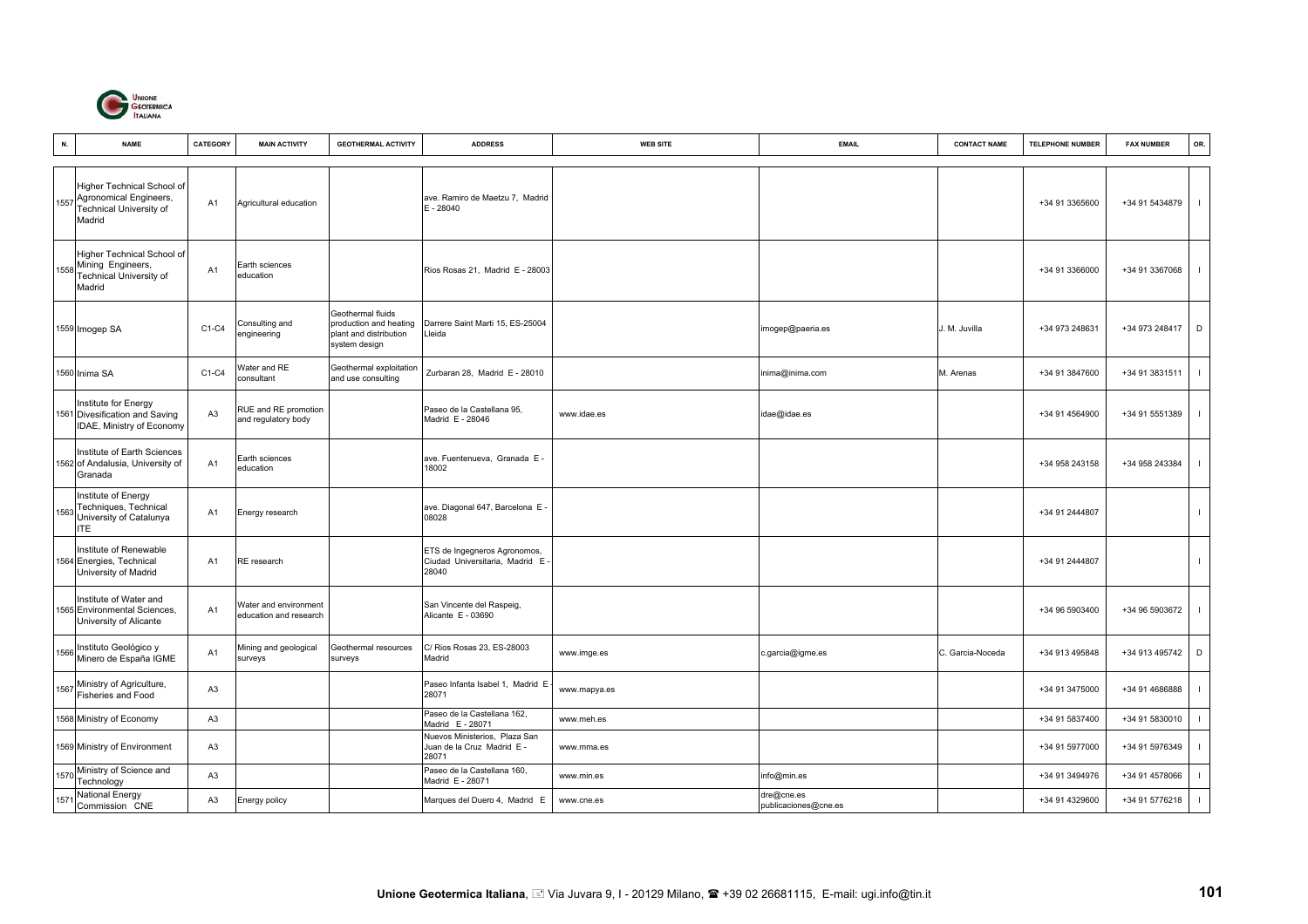

| <b>NAME</b><br>N.                                                                                                   | <b>CATEGORY</b> | <b>MAIN ACTIVITY</b>                         | <b>GEOTHERMAL ACTIVITY</b>                                                           | <b>ADDRESS</b>                                                | <b>WEB SITE</b>           | <b>EMAIL</b>              | <b>CONTACT NAME</b>   | <b>TELEPHONE NUMBER</b> | <b>FAX NUMBER</b> | OR.            |
|---------------------------------------------------------------------------------------------------------------------|-----------------|----------------------------------------------|--------------------------------------------------------------------------------------|---------------------------------------------------------------|---------------------------|---------------------------|-----------------------|-------------------------|-------------------|----------------|
| National Institute for Food<br>1572 and Agricultural Research<br>and Technology INIA                                | A <sub>3</sub>  | Agricultural research                        |                                                                                      | José Abascal 56, Madrid E -<br>28003                          |                           |                           |                       | +34 91 3473900          | +34 91 4423587    | $\blacksquare$ |
| 1573 Obrascón Huarte Lain S.A                                                                                       | C1-C4           | RE and Environmental<br>projects engineering | Geothermal exploration,<br>esource evaluation,<br>geothermal greenhouse<br>operating | Gobelas 45-49, ES-28023 Madrid                                | www.ohl.es                | marenas@ohl.es            | M. Arenas             | +34 91 3484414          | +34 91 3484355 D  |                |
| 1574 Official Order of Spanish<br>Geologists ICOG                                                                   | A2              | Geologists professional<br>association       |                                                                                      | av. Reina Victoria 8, E-28003<br>Madrid                       |                           | m.regueiro@itge.mma.es    | M. Regueiro           | +34 91 5532403          | +34 91 5330343    |                |
| Royal Academy of Exact,<br>1575 Physical and Natural<br>Sciences RACEFN                                             | A <sub>1</sub>  | Sciences society                             |                                                                                      | Valverde 22-24, Madrid E-<br>28004                            |                           |                           |                       | '+34 91 5212529         | +34 91 5325716    | - 1            |
| 1576 SOLAVENT                                                                                                       | A1              | RE promotion NGO                             |                                                                                      | ave. Europa 174-176, L'<br>Hospitalet E - 08907               | www.inicia.es/de/solavent | solavent@inicia.es        | C. Garcia             | +34 3 935864559         |                   |                |
| 1577 Spanish Association of<br>Private Banks AEB                                                                    | A2              | Banking association                          |                                                                                      | Velazquez 64-66, Madrid E -<br>28001                          |                           |                           |                       | +34 91 5777015          | +34 91 5777022    |                |
| Supreme Council of<br>Official Chambers of<br>1578 Commerce, Industry and<br>Navigation of Spain<br><b>CSCOCINE</b> | A2              |                                              |                                                                                      | Velazquez 157, Madrid E - 28002                               | www.camerdata.es          | comunicacion@cscamaras.es |                       | +34 91 5906009          | +34 91 5906913    | $\blacksquare$ |
| Technical University of<br>1579 Valencia, School of<br><b>Agricultural Technical</b><br>Engineering                 | A1              | Agricultural education                       |                                                                                      | Camino de Vera, Valencia E -<br>46022                         | www.upv.es                | rector@upvnet.upv.es      |                       | +34 96 3877000          | +34 96 3877009    | $\blacksquare$ |
| 1580 University of Las Palmas<br>de Gran Canaria                                                                    | A <sub>1</sub>  | Education                                    |                                                                                      | calle Alfonso XIII 2, Las Palmas<br>de Gran Canaria E - 35003 |                           |                           |                       | +34 928 451000          | +34 928 451022    |                |
| University of Zaragoza,<br>1581 Department of Earth<br>Sciences                                                     | A1              | Geologic education                           | Hydrogeology studies                                                                 | calle Pedro Cerbuna 12,<br>Zaragoza E - 50009                 | www.unizar.es             | joseange@posta.unizar.es  | J. A. Sanchez Navarro | +34 976 761094          | +34 976 761088    | $\blacksquare$ |
| 1582 University of Barcelona,<br>Faculty of Geology                                                                 | A <sub>1</sub>  | Geologic education                           |                                                                                      | Gran Via de les Corts Catalanes<br>585. Barcelona E - 08007   |                           |                           |                       | +34 93 3184266          | +34 93 3025947    |                |
| University of Granada,<br>1583 Andalusian Institute of<br>Earth Sciences                                            | A <sub>1</sub>  | Geological education                         |                                                                                      | calle Cuesta del Hospicio,<br>Granada E - 18071               |                           | mlopezc@ugr.es            | M. Lopez-Chicano      | +34 958 243063          | +34 958 243066    | - 1            |
| University of Oviedo,<br>1584<br>Faculty of Sciences                                                                | A1              | Scientific education                         |                                                                                      | calle San Francisco 3, Oviedo E<br>33003                      |                           |                           |                       | +34 985 5104058         | +34 985 5227126   |                |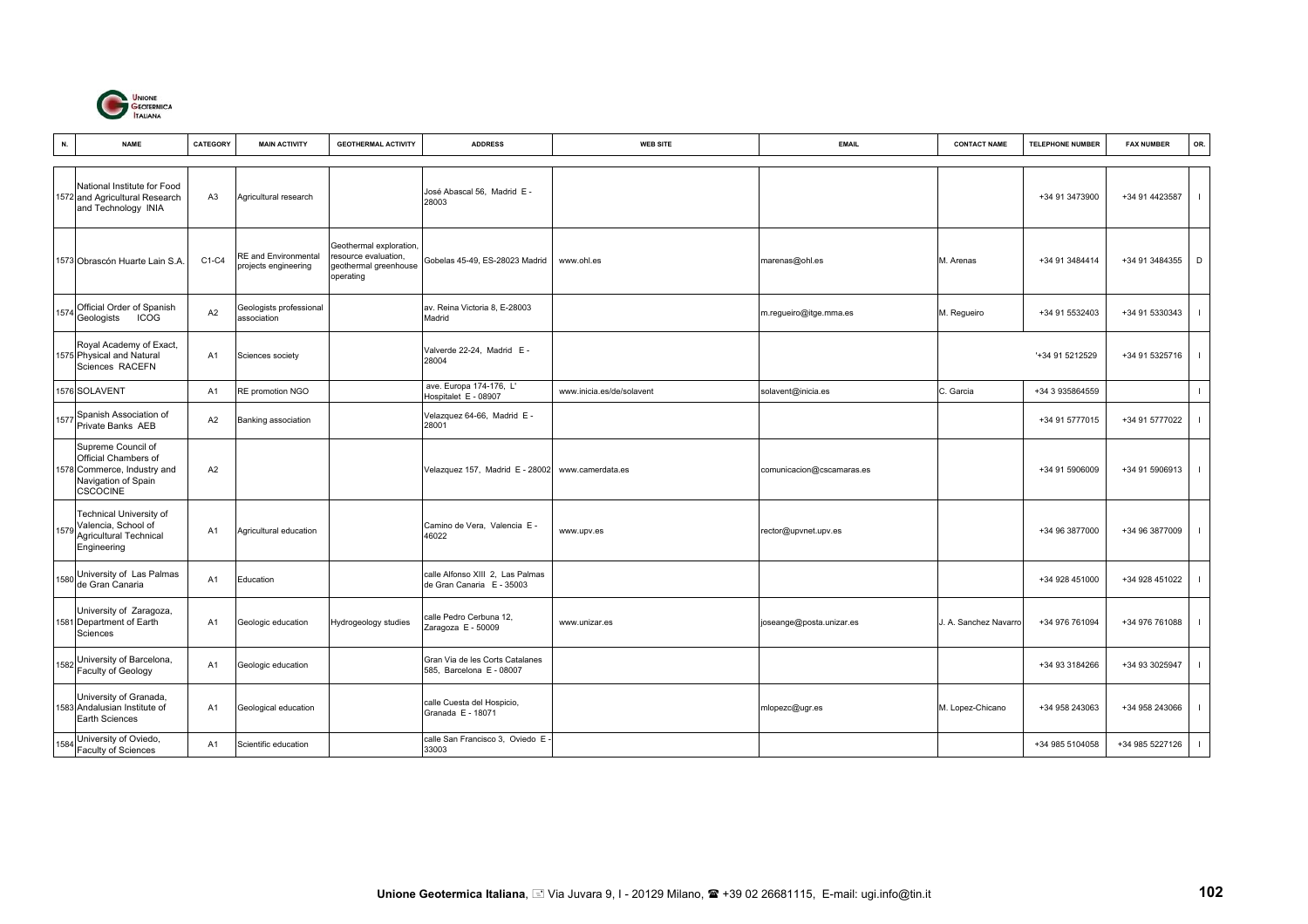

|      | <b>NAME</b>                                                                                         | CATEGORY       | <b>MAIN ACTIVITY</b>                                         | <b>GEOTHERMAL ACTIVITY</b>         | <b>ADDRESS</b>                                | <b>WEB SITE</b>          | <b>EMAIL</b>                        | <b>CONTACT NAME</b> | <b>TELEPHONE NUMBER</b> | <b>FAX NUMBER</b> | OR.            |
|------|-----------------------------------------------------------------------------------------------------|----------------|--------------------------------------------------------------|------------------------------------|-----------------------------------------------|--------------------------|-------------------------------------|---------------------|-------------------------|-------------------|----------------|
|      |                                                                                                     |                |                                                              |                                    |                                               | 43 - SWEDEN              |                                     |                     |                         |                   |                |
|      | ABB Stal AB / Alstom<br>$1585$ Power                                                                | C <sub>5</sub> | Power generating<br>equipment and heat<br>pumps manufacturer |                                    | Finspong SE - 61282                           |                          | gert.skold@sesta.mail.abb.com       |                     | +46 122 81000           | +46 122 18684     | $\mathbf{I}$   |
|      | 1586 AFAB                                                                                           | C <sub>4</sub> | Energy consultant                                            |                                    | Lotsgatan 6, Lidkoping SE -<br>53130          |                          | bengtlofgren@hotmail.com            | B. E. Lofgren       | +46 510 26235           | +46 510 25235     |                |
|      | 1587 Alfa Laval Thermal AB                                                                          | C <sub>5</sub> | leat exchangers<br>nanufacturer                              |                                    | POB 74, Lund SE - 22100                       |                          |                                     |                     | +46 46 106500           | +46 46 305090     |                |
|      | Chalmers University of<br>1588 Technology, Department of<br>Geology                                 | A <sub>1</sub> | Earth sciences<br>education                                  |                                    | Goteborg SE - 41296                           |                          | wallroth@geo.chalmers.se            |                     | +46 31 7721000          | +46 31 7723872    |                |
| 1589 | Council of Baltic Sea<br>States CBSS                                                                | A <sub>5</sub> | Multinational<br>cooperation body                            |                                    | Stromsberg, POB 2010,<br>Stockholm SE - 10311 |                          | cbss@cbss.st                        |                     | +46 8 4401920           | +46 8 4401944     |                |
| 159  | <b>ECOnomic THERMology</b><br>AB                                                                    | C <sub>5</sub> |                                                              | SGHP manufacturer and<br>servicing | Amiralsgatan 29, S-21155 Malmo                | www.ecotherm.se          | eco.therm@swipnet.se                | <b>Borje Hall</b>   | +46 40 6111316          | +46 40 6111319    | $\mathsf D$    |
| 159  | ETA System Energiteknik<br>AB                                                                       | C <sub>5</sub> |                                                              | SGHP manufacturer                  | Box 114, S-19323 Sigtuna                      | www.etasystem.se         | info@etasystem.se                   | . Bjorklund         | +46 8 59259210          | +46 8 59259240    | D              |
|      | 1592 Exportim Leonard AB                                                                            | C <sub>5</sub> | leat pumps<br>nanufacturer                                   |                                    | Riddargatan 76, Stockholm SE -<br>11457       |                          |                                     |                     | +46 8 6674004           | +46 8 6674585     |                |
| 1593 | Federation of Swedish<br><b>Industries SI</b>                                                       | A2             |                                                              |                                    | Storgt. 19, Stockholm SE - 11485              | www.industriforbundet.se | info@industriforbundet.se           |                     | +46 8 7838000           | +46 8 6623595     |                |
|      | 1594 G-Drill AB                                                                                     | C <sub>1</sub> | Orilling contractor                                          |                                    | c/o LKAB, Malmberget SE -<br>98381            |                          |                                     |                     | +46 970 71000           | +46 970 23600     |                |
| 1595 | Geological Society of<br>Sweden GF                                                                  | A <sub>1</sub> |                                                              |                                    | c/o SGU, POB 670, Uppsala SE<br>75128         |                          | gff@sgu.se                          |                     | +46 18 179276           | +46 18 516767     |                |
| 1596 | Geological Survey of<br>Sweden SGU                                                                  | A <sub>3</sub> |                                                              |                                    | POB 670, Uppsala SE - 75128                   | www.sgu.se               | sgu@sgu.se                          |                     | +46 18 179000           | +46 18 179210     |                |
|      | 1597 Kan Energi Sweden AB                                                                           | C <sub>4</sub> | Energy consultant                                            |                                    | POB 41, Skara SE - 53221                      | www.kanenergi.se         | mats.rydehell@kanenergi.se          | M. Rydehell         | +46 511 347664          | +46 511 20065     |                |
|      | Lulea Technical University<br>1598 Division of Water<br>Resources Engineering                       | A1             | <b>Fechnical education</b>                                   |                                    | Lulea SE - 97187                              | www.luth.se              | Bo.Nordell@sb.luth.se               |                     | +46 920 91646           | +46 920 91697     |                |
|      | Lund University,<br>1599 Department of<br><b>Environmental and Energy</b><br><b>Systems Studies</b> | A1             | <b>Energy studies</b>                                        |                                    | POB 117, Lund SE - 22100                      | www.miljo.lth.se         | Susanne.Soderlund@miljo.lth.se      |                     | +46 46 2224819          | +46 46 2228644    |                |
|      | 1600 Lunds Energi                                                                                   | C <sub>3</sub> | Lund DH operator                                             | Lund geothermal DH<br>operator     | Trollebergsvagen 5, Lund SE -<br>22100        |                          |                                     | . Lindeberg         | +46 46 356001           | +46 46 189262     |                |
|      | 1601 Ministry of Agriculture                                                                        | A <sub>3</sub> |                                                              |                                    | Drottninggt. 21, Stockholm SE -<br>10333      |                          |                                     |                     | +46 8 4051000           | +46 8 206496      | $\blacksquare$ |
|      | 1602 Ministry of Education and<br>Science                                                           | A <sub>3</sub> |                                                              |                                    | Drottninggt. 16, Stockholm SE -<br>10333      |                          |                                     |                     | +46 8 4051000           | +46 8 7231192     |                |
|      | 1603 Ministry of Environment                                                                        | A <sub>3</sub> |                                                              |                                    | Fegelbacken 2, Stockholm SE -<br>10333        |                          | registrator@environment.ministry.se |                     | +46 8 4051000           | +46 8 241629      | $\overline{1}$ |
|      | Ministry of Industry,<br>1604 Employment and<br>Communication                                       | A <sub>3</sub> |                                                              |                                    | lakobsgt. 26, Stockholm SE-<br>10333          | www.naring.regeringen.se | registrator@industry.ministry.se    |                     | +46 8 4051000           | +46 8 8 4113616   |                |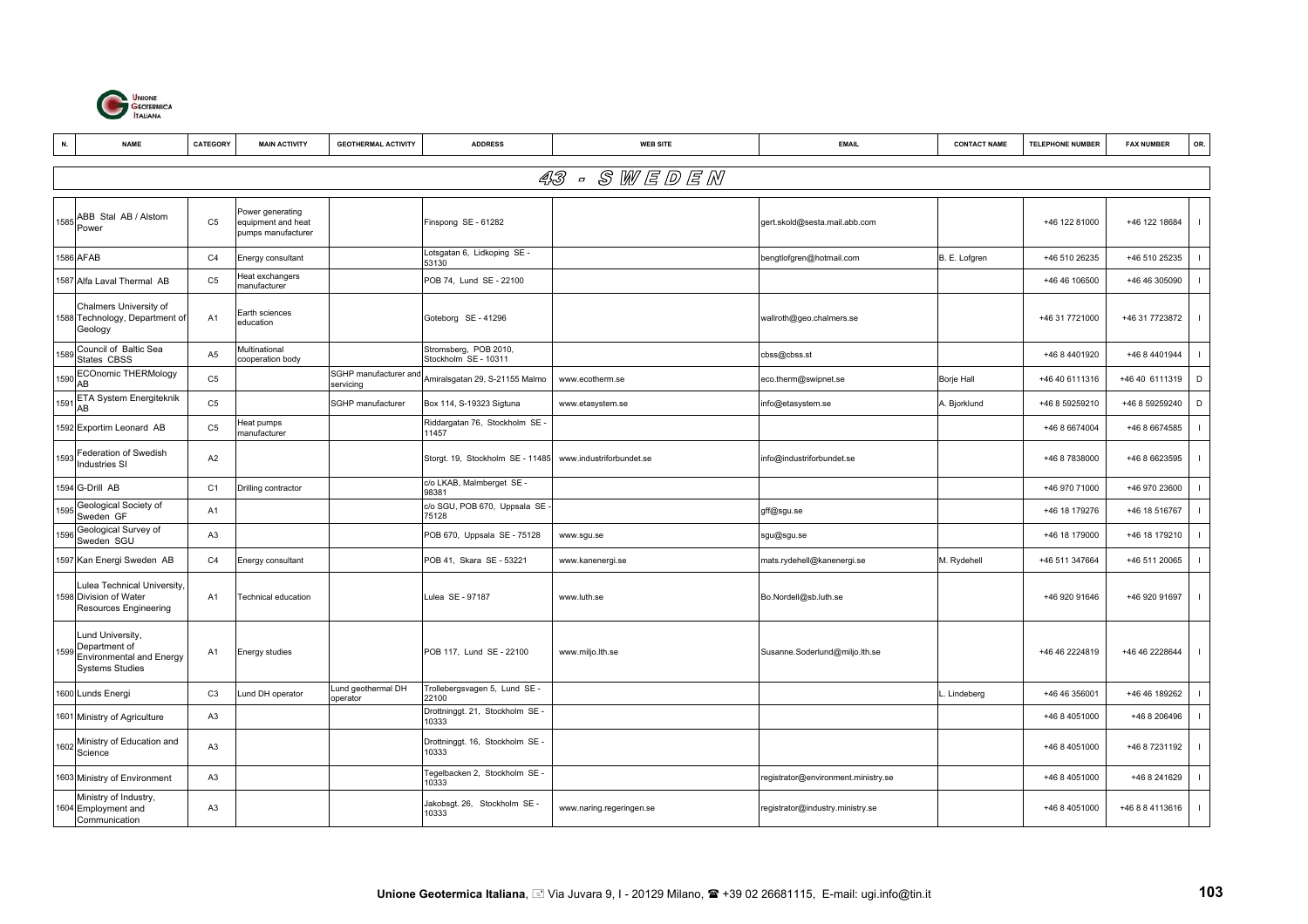

| N.   | <b>NAME</b>                                                                                          | CATEGORY       | <b>MAIN ACTIVITY</b>                                                    | <b>GEOTHERMAL ACTIVITY</b>      | <b>ADDRESS</b>                                           | <b>WEB SITE</b>       | <b>EMAIL</b>                                          | <b>CONTACT NAME</b>   | <b>TELEPHONE NUMBER</b> | <b>FAX NUMBER</b> | OR.            |
|------|------------------------------------------------------------------------------------------------------|----------------|-------------------------------------------------------------------------|---------------------------------|----------------------------------------------------------|-----------------------|-------------------------------------------------------|-----------------------|-------------------------|-------------------|----------------|
|      | Organization for<br>1605 Renewable Energy and<br><b>Energy Savings SERO</b>                          | A <sub>1</sub> | RE and RUE promotion<br>NGO                                             |                                 | Vretlundavagend 36, Koping SE<br>73133                   | www.sero.se           | olof.karlsson@telia.com                               |                       | +46 221 19765           | +46 221 19765     | $\mathbf{I}$   |
|      | 1606 Pipe-Isol Isolering                                                                             | C <sub>5</sub> | nsulated pipes<br>nanufacturer                                          |                                 | Koksgatan 9, Malmo SE - 21124                            |                       |                                                       |                       | +46 40 936270           | +46 40 186073     | $\mathbf{I}$   |
| 160  | Royal Academy of<br>Sciences KVA                                                                     | A <sub>1</sub> | General sciences<br>society                                             |                                 | POB 50005, Stockholm SE -<br>10405                       | www.kva.se            | rsas@kva.se                                           |                       | +46 8 6739500           | +46 8 155670      | $\mathbf{I}$   |
| 1608 | Royal Institute of<br>Technology KTH, School<br>of Architecture, Surveying<br>and Civil Engineering  | A <sub>1</sub> | <b>Fechnical education</b>                                              |                                 | Stockholm SE - 10044                                     | www.kth.se            | tele@kth.se                                           |                       | +46 8 7906000           | +46 8 105228      | $\mathbf{I}$   |
|      | Royal Swedish Academy<br>1609 of Engineering Sciences<br><b>KIA</b>                                  | A <sub>1</sub> |                                                                         |                                 | POB 5073, Stockholm SE -<br>10242                        |                       | info@iva.se                                           |                       | +46 8 7912900           | +46 8 6115623     | $\mathbf{I}$   |
|      | 1610 Sandvik AB                                                                                      | C <sub>5</sub> | ndustrial equipment<br>nanufacturer                                     | leat exchangers<br>manufacturer | Storgatan 2, SE-81181 Sandviken                          | www.sandvik.com       | info.group@sandvik.com<br>lars.pettersson@sandvik.com | Pettersson            | +46 26 260000           | +46 26 261022     |                |
| 161  | Stockholm Environment<br>Institute SEI                                                               | A <sub>5</sub> | nternational<br>environment institute                                   |                                 | POB 2142, Stockholm SE - 10314                           | www.sei.se            | gunnel.olfson@sei.se<br>postmaster@sei.se             |                       | +46 8 4121400           | +46 8 7230348     | $\mathbf{I}$   |
| 161  | Swedish Bankers<br>Association SBF                                                                   | A <sub>2</sub> |                                                                         |                                 | Regeringsgt. 38, Stockholm SE<br>10394                   | www.bankforeningen.se | registrator@bankforeningen.se                         |                       | +46 8 4534400           | +46 8 7969395     | $\mathbf{I}$   |
| 1613 | Swedish Council for<br><b>Building Research BFR</b>                                                  | A <sub>3</sub> | Energy in buildings<br>esearch                                          |                                 | St. Eriksgatan 46, Stockholm SE<br>11298                 | www.bfr.se            | byggforskningsradet@bfr.se                            |                       | +46 8 6177300           | +46 8 6537462     |                |
| 1614 | Swedish District Heating<br>Association VVF                                                          | A2             | DH utilities association                                                |                                 | POB 1109, SE-11181 Stockholm                             |                       |                                                       |                       | +46 8 142475            | +46 8 201725      | $\mathbf{I}$   |
|      | 1615 Swedish Geotechnical<br>Institute SGI                                                           | A <sub>3</sub> | Governmental institute<br>for RE and energy<br>conservation technologio | <b>RE</b> studies               | Olaus Magnus vag. 35, Linkoping<br>SE - 58193            | www.swedgeo.se        | sgi@geotek.se                                         |                       | +46 13 201800           | +46 13 201914     |                |
| 161  | Swedish Heat Pump<br><b>Association SVEP</b>                                                         | A2             | HP association                                                          |                                 | Rosenlundsgaten 40, SE - 11891<br>Stockholm              | www.svepinfo.se       | info@svepinfo.se                                      | . Paulsson            | +46 8 7627500           | +46 8 7627473     | $\blacksquare$ |
| 1617 | Swedish Institute of<br>Agricultural and<br><b>Environmental Engineering</b><br>JTI                  | A <sub>3</sub> | Agricultural technology<br>esearch                                      |                                 | POB 7033, Uppsala SE - 75007                             | www.jti.slu.se        | office@sti.slu.se                                     |                       | +46 18 303300           | +46 18 300956     | $\mathbf{I}$   |
| 1618 | Swedish National Energy<br><b>Administration STEM</b>                                                | A <sub>3</sub> | Government energy<br>agency                                             |                                 | Kungsgatan 43, Eskilstuna SE -<br>63104                  | www.stem.se           | gudrun.knutsson@stem.se                               | S. Jakelius           | +46 16 5442000          | +46 16 5442099    |                |
|      | Swedish Natural Scientists<br>1619 Association - Geological<br>Section SN                            | A2             | Geologists professional<br>association                                  |                                 | POB 760 Nacka, SE- 13124                                 |                       | christer.akerman@sgu.se                               | C. Akerman            | +46 8 4662480           | +46 8 4662404     | $\blacksquare$ |
| 1620 | Swedish Research Council<br>for Environment,<br>Agricultural Sciences and<br>Spatial Planning FORMAS | A <sub>1</sub> | Governmental research<br>agency for sustainable<br>development          | Geothermal R & D                | Birger Jarls torg 5, P.O. Box 1206,<br>S-11182 Stockholm | www.formas.se         | britt.olofsdotter@formas.se                           | <b>B.</b> Olofsdotter | +46 8 7754000           | +46 8 7754010     | D              |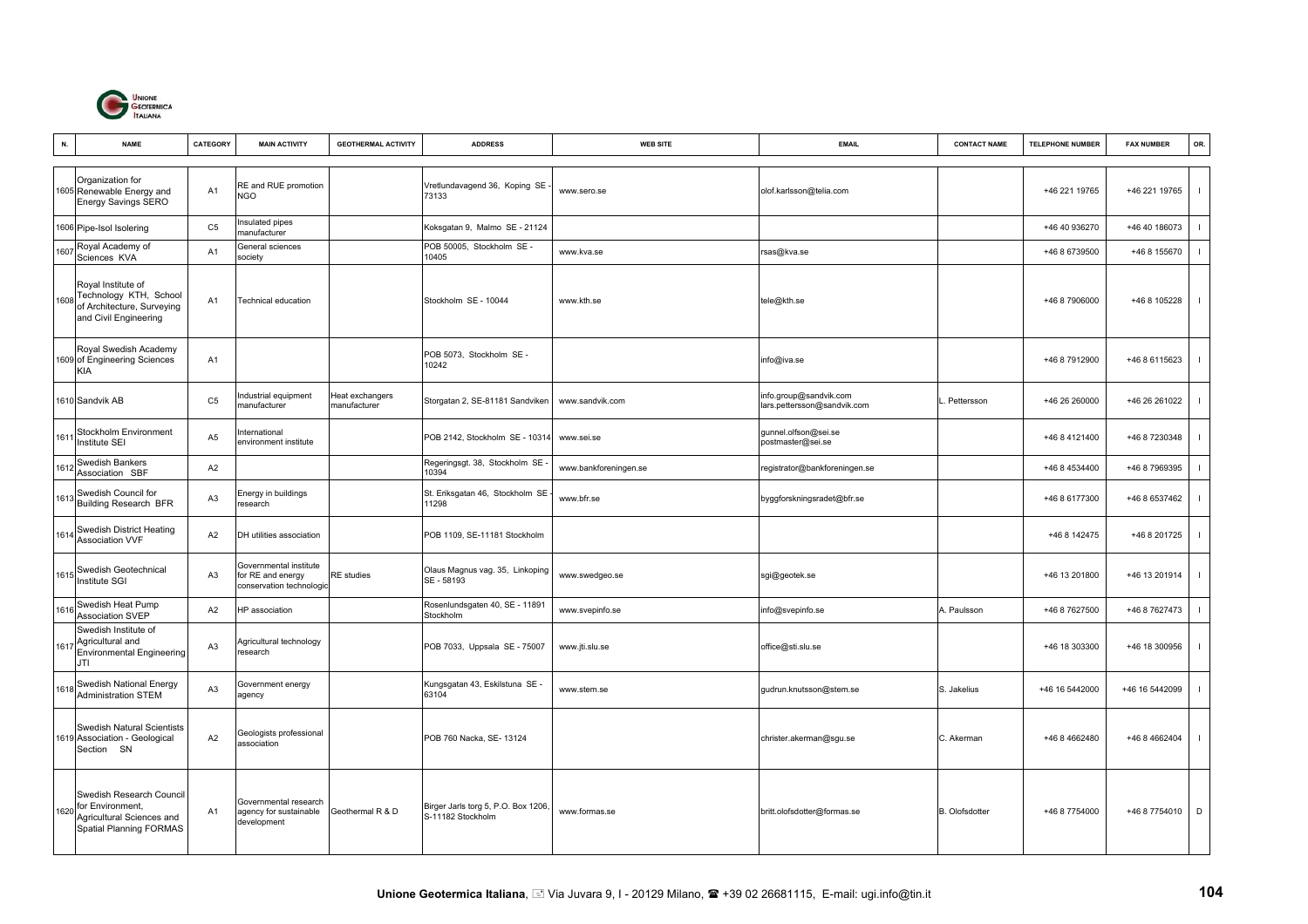

|      | <b>NAME</b>                                                                               | CATEGORY       | <b>MAIN ACTIVITY</b>                       | <b>GEOTHERMAL ACTIVITY</b>                      | <b>ADDRESS</b>                                     | <b>WEB SITE</b>        | <b>EMAIL</b>                  | <b>CONTACT NAME</b> | <b>TELEPHONE NUMBER</b> | <b>FAX NUMBER</b> | OR.            |  |  |
|------|-------------------------------------------------------------------------------------------|----------------|--------------------------------------------|-------------------------------------------------|----------------------------------------------------|------------------------|-------------------------------|---------------------|-------------------------|-------------------|----------------|--|--|
| 1621 | Swedish University of<br><b>Agricultural Sciences</b>                                     | A <sub>1</sub> | Agricultural education                     |                                                 | Uppsala SE - 75007                                 | www.slu.se             | registrator@slu.se            |                     | +46 18 671000           | +46 18 672000     |                |  |  |
|      | 1622 SWEDVAC                                                                              | A <sub>2</sub> | Air conditioning<br>engineers association  |                                                 | POB 5501, Stockholm SE -<br>11485                  |                        | adm@siki.se                   |                     | +46 8 7838380           | +46 8 6600439     |                |  |  |
|      | 1623 Swep International AB                                                                | C <sub>5</sub> | Heat exchangers<br>nanufacturer            |                                                 | POB 105, Landskrona SE -<br>26122                  |                        |                               |                     | +46 418 54000           | +46 418 29295     |                |  |  |
|      | 1624 Thermia Varme AB                                                                     | C <sub>5</sub> | HP manufacturer                            | SGHP manufacturer                               | Snickargatan 1, Arvika SE -<br>37129               | www.thermia.se         | info@thermia.se               | . Falck             | +46 570 81300           | +46 570 17616     | $\blacksquare$ |  |  |
| 1625 | Tidningarnas<br>Telegrambyra TT                                                           | A <sub>4</sub> | News agency                                |                                                 | Kungsholmstorg 5, Stockholm SE<br>10512            | www.tt.se              | redaktionen@tt.se             |                     | +46 8 6922600           | +46 8 6515377     |                |  |  |
|      | 1626 VBB Viak AB                                                                          | C <sub>1</sub> | lydrology and energy<br>storage consultant |                                                 | Geijersgatan 8, Malmo SE -<br>21618                |                        | ofa@vbbviak.vbb.se            |                     | +46 40 167000           | +46 40 154347     |                |  |  |
|      | 44 - SWITZERLAND                                                                          |                |                                            |                                                 |                                                    |                        |                               |                     |                         |                   |                |  |  |
| 1627 | ABB Alstom Power<br>Technology                                                            | C <sub>5</sub> | Thermal energy<br>systems manufacturer     | <b>Geothermal energy</b><br>ystems manufacturer | AATT, Im Segelhof, Dattwi CH<br>5405               |                        | peter.jansohn@ch.abb.com      |                     | +41 56 486215           | +41 56 4867359    |                |  |  |
|      | 1628 Agena Energies SA                                                                    | C4-C5          | RE systems<br>nanufacturer and<br>nstaller | SGHP distributor                                | Le Grand Pré, Moudon CH -<br>1510                  |                        | agena.energies@bluewin.ch     | C. Jobin            | +41 21 9052656          | +41 21 9054388    |                |  |  |
| 1629 | Albert Doniè Geo Consult<br>Ltd.                                                          | C <sub>1</sub> | Surface and well<br>geophysics             |                                                 | Altenburg str. 30, CH-5430<br>Nettingen            |                        | wilfred.albert@swissonline.ch | A. Wilfred          | +41 56 4260554          | +41 56 4270841    | $\mathsf D$    |  |  |
|      | 1630 Alco-Haustechnik AG                                                                  | C <sub>4</sub> | RE consultant                              | Geothermal and SGHP<br>consultant               | Siewerdstr 95, Zurich CH - 8050                    |                        |                               | U. Lippuner         | +41 1 3113070           | +41 1 3116610     |                |  |  |
| 1631 | Arbeitsgemeinschaft<br>Wärmepumpen AWP                                                    | A2             | leat pumps<br>nanufacturers<br>association |                                                 | Konradstr. 9, Zurich CH - 8023                     | www.jgp.ch             | awp@jgp.ch<br>gerster@jgp.ch  | . Egli              | +41 1 2719090           | +41 1 2719292     |                |  |  |
|      | 1632 Argus Engineering SA                                                                 | C <sub>4</sub> | RE consultant                              | SGHP consultant                                 | Route de Chavannes 7, Lausanne<br>CH-1007          |                        |                               |                     | +41 21 6262601          | +41 21 6263380    | $\blacksquare$ |  |  |
|      | Association des<br>1633 Groupements et<br>Organisations Romands<br>de l'Agriculture AGORA | A2             | Agricultural association                   |                                                 | ave. des Jordils 3, Lausanne CH<br>1000            |                        |                               |                     | +41 21 6177477          | +41 21 6177618    |                |  |  |
|      | Association Suisse des<br>1634 Banquiers/Schweizerische<br>Bankiervereiningung            | A2             | Banking association                        |                                                 | Aeschenplatz 7, Basel CH - 4002                    |                        |                               |                     | +41 61 2959393          | +41 61 2725382    | $\mathbf{I}$   |  |  |
| 1635 | Balmer Jacques et Gabus<br>François SA                                                    | C <sub>4</sub> | RE consultant                              | SGHP consultant and<br>installer                | Boudeviliers CH - 2043                             |                        |                               |                     | +41 328 572616          | +41 328 572123    |                |  |  |
| 1636 | <b>Bernard Matthey</b><br>Ingénieurs-Conseils SA                                          | C <sub>4</sub> | RUE, solar energy<br>consulting            | SGHP, HS consulting                             | CH-2205 Montezillon-Neuchâtel                      | www.masai-conseils.com | info@masai-conseils.com       | <b>B.</b> Matthey   | +41 32 7315353          | +41 32 7314460    | D              |  |  |
|      | 1637 Bosson et Pillet SA                                                                  | C <sub>4</sub> | RE systems consultant                      | GHP consultant and<br><b>nstaller</b>           | Chemin de l' Epargne 2, Petit<br>ancy 2, CH - 1213 |                        | info@bosson-pillet.ch         | R. Pillet           | +41 22 7938016          | +41 22 7935627    |                |  |  |
|      | 1638 Broder AG                                                                            | C1-C4          |                                            | <b>SGHP</b> installer                           | St. Gallerstr. 128, CH-7320<br>Sargans             | www.broder.ch          | broder@broder.ch              | P. Lamm             | +41 81 7200033          | +41 81 7200034    | $\mathsf D$    |  |  |
|      | 1639 Buchi & Muller AG                                                                    | C <sub>1</sub> | Geological counsultant                     |                                                 | Walserstr. 5, Obfelden CH -<br>8912                | www.bmgeo.ch           | frauenfeld@bmgeo.ch           |                     | +41 52 7202320          | +41 52 7201410    |                |  |  |
|      | 1640 Bundesamt Fur Energie                                                                | A <sub>3</sub> | Federal office for<br>energy               | Geothermal energy<br>promotion                  | Monbijoustr. 74, Bern CH - 3003                    | www.admin.ch/bfe       | office@bfe.admin.ch           |                     | +41 31 3225611          | +41 31 3232500    |                |  |  |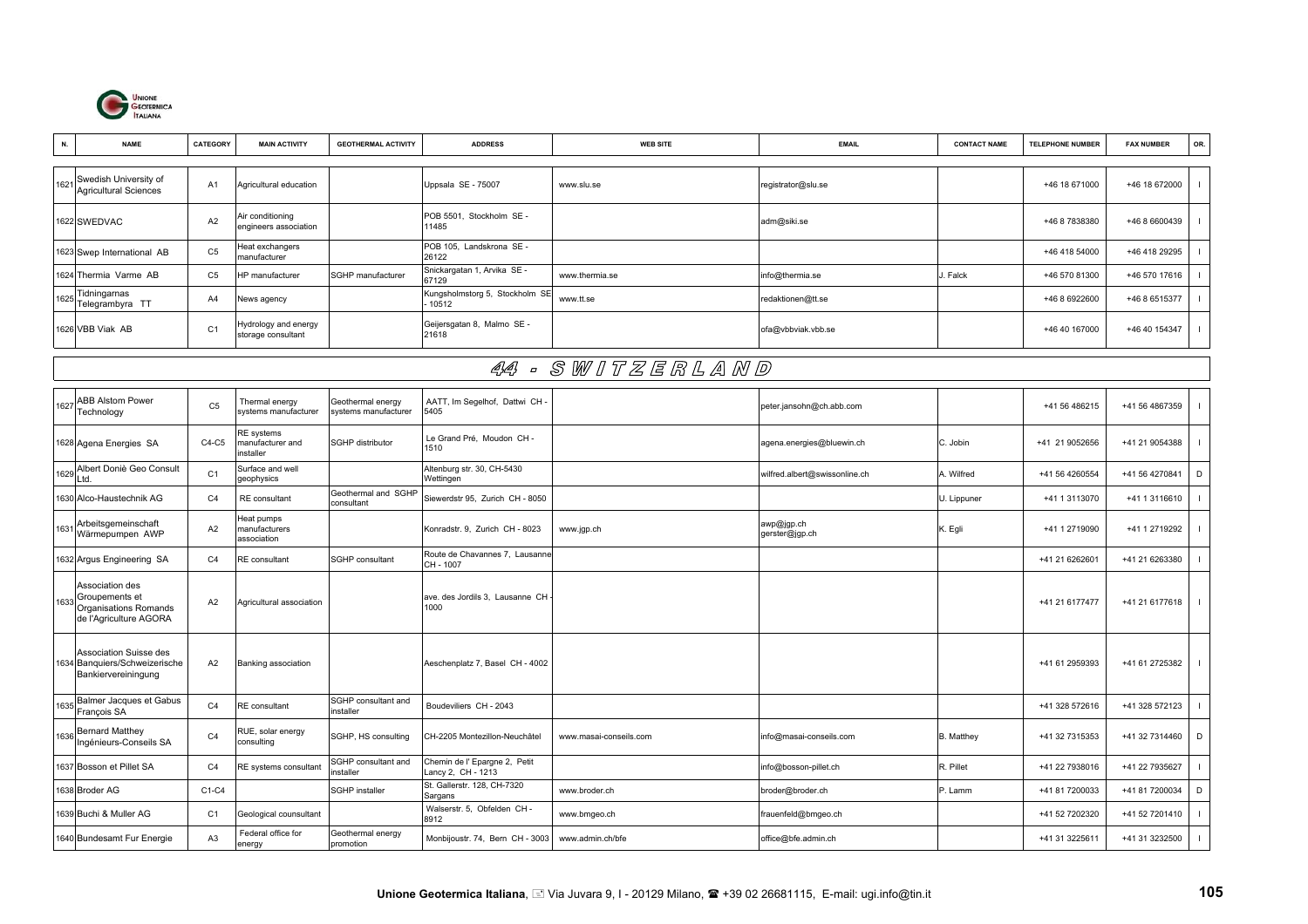

|      | <b>NAME</b>                                                                                            | CATEGORY       | <b>MAIN ACTIVITY</b>                                                     | <b>GEOTHERMAL ACTIVITY</b>                     | <b>ADDRESS</b>                                             | <b>WEB SITE</b>               | <b>EMAIL</b>                | <b>CONTACT NAME</b> | <b>TELEPHONE NUMBER</b> | <b>FAX NUMBER</b> | OR.                      |
|------|--------------------------------------------------------------------------------------------------------|----------------|--------------------------------------------------------------------------|------------------------------------------------|------------------------------------------------------------|-------------------------------|-----------------------------|---------------------|-------------------------|-------------------|--------------------------|
| 164  | Büro für beratende<br>Geologie                                                                         | C <sub>1</sub> | Geological counsultant                                                   |                                                | Bahnhofstr. 11, Brig-Glis CH -<br>3900                     |                               |                             | O. Schmid           | +41 27 9230900          |                   | $\mathbf{I}$             |
|      | 1642 Buwal Umwelt                                                                                      | C <sub>4</sub> | Sustainable energy<br>consultant                                         |                                                | Wald, Landschaft, Bern CH -<br>3003                        |                               | recht@buwal.admin.ch        |                     | +41 31 3229344          | +41 31 3230348    | $\mathbf{I}$             |
|      | 1643 Centre d'Hydrogeologie,<br>University of Neuchâtel                                                | A <sub>1</sub> | General hydrology<br>courses and research                                | Geothermal courses,<br>research and consulting | Rue E. Argand 11, CH-2007<br>Neuchâtel                     | www.unine.ch/chyn             | francois.vuataz@unine.ch    | F. Vuataz           | +41 32 7182602          | +41 32 7182603    | D                        |
|      | Centre Universitaire<br>1644 d'Etude des Problemes de<br>l'Energie                                     | A <sub>1</sub> | Energy studies                                                           |                                                | Battelle, Batiment A, rue de Drize<br>7, Carouge CH - 1277 | www.unige.ch/cuepe            |                             |                     |                         |                   | $\mathbf{I}$             |
|      | Centro Ticinese di<br>1645 Promozione della<br>Geotermia                                               | B              | Geothermal energy<br>oromotion                                           |                                                | LEEE-DCT-SUPSI, Canobbio CH<br>6952                        |                               | daniel.pahud@epfl.ch        | D. Pahud            | +41 91 9351353          | +41 91 9351309    |                          |
|      | 1646 Cité de Bains SA                                                                                  | D              | hermal spa                                                               |                                                | Avenue des Bains 22, CH-1400<br>Yverdon les Bains          | www.thermes-yverdon.ch        | nfo@.thermes-yverdon.ch     | M. Claude Ogay      | +41 24 4230232          | +41 24 4230252    | $\mathsf D$              |
| 164  | Colenco Power<br>Engineering Ltd.                                                                      | C <sub>1</sub> | Environmental<br>consulting                                              | Geothermal consulting                          | Mellingerstrasse 207, CH-54005<br>Baden                    | www.colenco.ch                | joachim.poppei@colenco.ch   | J. Poppei           | +41 56 4831212          | +41 56 4937357    | D                        |
|      | 1648 CTA AG                                                                                            | C <sub>5</sub> |                                                                          | SGHP manufacturer                              | Hunzikenstr. 2, Munsingen CH<br>3110                       |                               |                             |                     |                         |                   | $\mathbf{I}$             |
| 1649 | Deep Heat Mining<br>Consortium                                                                         | C1-C4          | Swiss HDR project                                                        |                                                | Im untern Tollacher 2, Steinmau<br>CH-8162                 | www.deep-heat-mining.unine.ch | naeringgeoproject@access.ch |                     | +41 1 8540074           | +41 1 8540075     | $\mathbf{I}$             |
| 1650 | Département Fédéral de<br>l'Economie DFE                                                               | A <sub>3</sub> | Federal economics<br>policy                                              |                                                | Bundeshaus-Ost, Bern CH-<br>3003                           | www.evd.ch                    |                             |                     | +41 31 3222007          | +41 31 3222194    | $\mathbf{I}$             |
| 1651 | Département Fédéral de<br>l'Environnement, Energie,<br>Transports et<br>Communications<br><b>DETEC</b> | A <sub>3</sub> | Federal energy,<br>environment, transport<br>and communication<br>policy |                                                | Bundeshaus-Nord, Bern CH-<br>3003                          |                               |                             |                     | +41 31 3225511          | +41 31 31 19576   | $\mathbf{I}$             |
|      | 1652 Eberhard & Partner AG                                                                             | C <sub>4</sub> | Energy consultant                                                        | <b>SGHP</b> installer                          | Schachenalle 29, CH-5000 Aarau                             | www.eberhard-partenr.ch       | service@eberhard-partner.ch | M. Eberhard         | +41 62 8232707          | +41 62 8232706    | D                        |
|      | Eidgenossische Anstalt fur<br>1653 Wasserversorgung<br><b>EAWAG</b>                                    | A <sub>3</sub> | Federal Institute for<br>water control                                   |                                                | Uberlandstr. 133, Dubendorf CH<br>8600                     |                               |                             |                     | +41 1 8235511           | +41 1 8235028     | $\mathbf{I}$             |
| 1654 | <b>Elektrowatt Engineering</b><br>AG EWE                                                               | $C1-C4$        | Energy consultant                                                        | Geothermal consultant                          | Bellerivestr. 36, Zurich CH -<br>8034                      |                               | harald.gorhan@ewe.ch        |                     | +41 1 3852733           | +41 1 3852654     |                          |
|      | 1655 Energeco                                                                                          | C <sub>4</sub> | RE consultant                                                            | SGHP consultant                                | Chemin des Campanules 7, Le<br>Lignon Genève CH - 1219     |                               | energeco@capp.ch            | A. Jaumann          | +41 22 7963887          | +41 22 7972530    | $\mathbf{I}$             |
|      | Energie & Umwelt<br>1656 Scheizerische Energie<br>Stiflung SES                                         | A1             | RE and environment<br>promotion association                              |                                                | Sihlquai 67, Zurich CH - 8005                              |                               | energiestiftung@access.ch   | H. Glauser          | +41 1 2715464           | +41 1 2730369     | $\overline{\phantom{a}}$ |
|      | 1657 Energie-Atlas GmbH                                                                                | C <sub>1</sub> | RE mapping                                                               | Geothermal mapping                             | Güntenbergstrasse 1, CH-4142<br>Münchenstein               | www.energie-atlas.ch          | info@energie-atlas.ch       | M. Blatter          | +41 61 4115850          | +41 61 4115855    | D                        |
|      | 1658 Engeo AG                                                                                          | C1-C4          | <b>Seothermal fluids</b><br>engineering                                  | SGHP installer                                 | Stationsstr. 24, Amegg CH -<br>9212                        | www.engeo.ch                  | rohner@engeo.ch             | E. R. Gonzalez      | +41 71 3800550          | +41 71 3800554    |                          |
|      | 1659 Enumplan AG                                                                                       | C <sub>4</sub> | RE heating consultant                                                    | <b>SGHP</b> consultant                         | Bahnhofstr. 45, CH-8500<br>Frauenfeld                      |                               | enumplan@swissonline.ch     | J. Forster          | +41 52 7204240          | +41 52 7224140    | $\mathbf{I}$             |
|      | 1660 Erte SA                                                                                           | C <sub>4</sub> | RE heating consultant                                                    | SGHP consultant                                | rue du Tunnel 15, Carouge CH -<br>1227                     | www.erte.ch                   | contact@erte.ch             | G. Spoehzle         | +41 22 3090850          | +41 22 3090860    | $\mathbf{I}$             |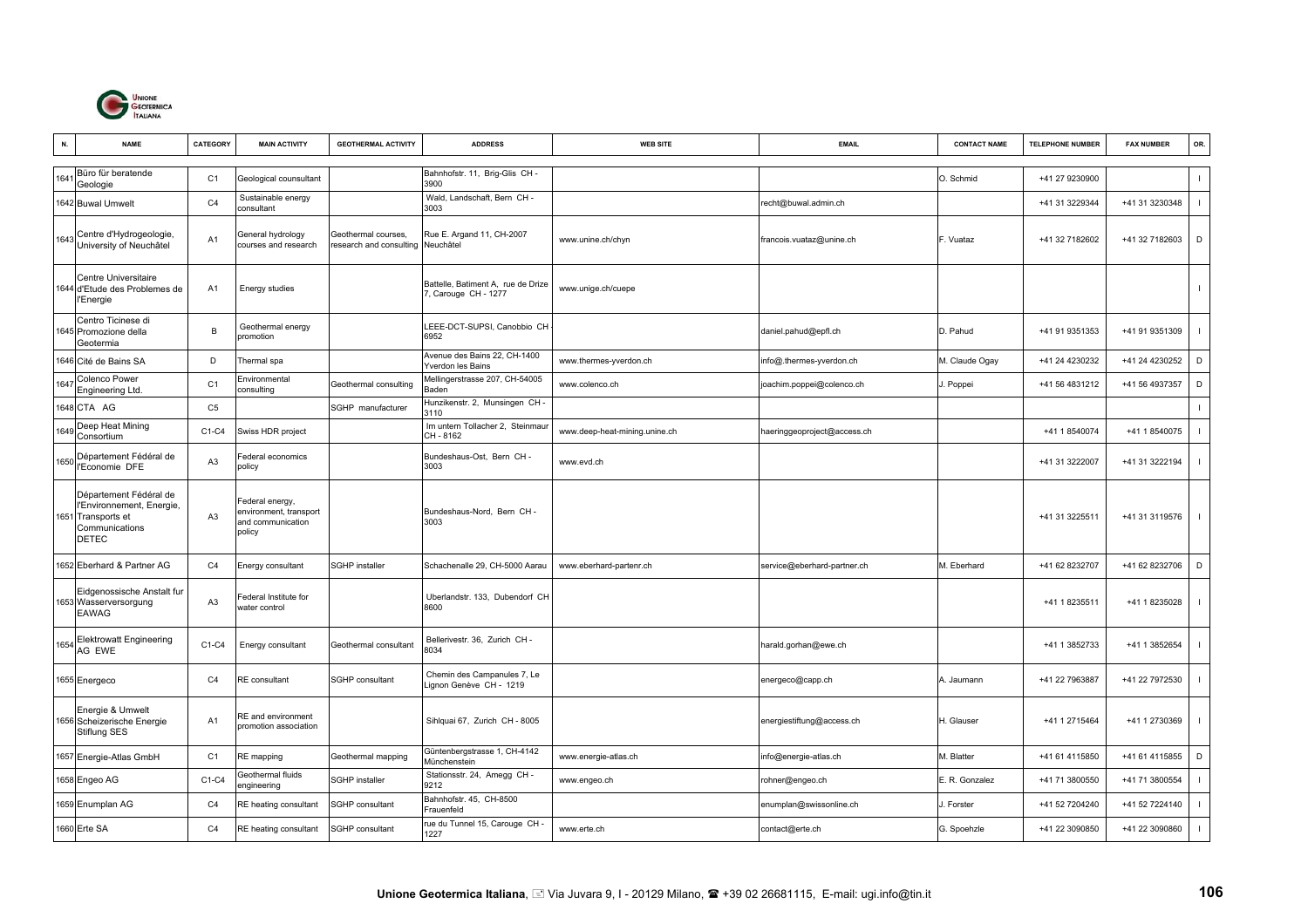

| N.   | <b>NAME</b>                                                                                    | CATEGORY       | <b>MAIN ACTIVITY</b>                                            | <b>GEOTHERMAL ACTIVITY</b>                                                                  | <b>ADDRESS</b>                                    | <b>WEB SITE</b>     | <b>EMAIL</b>              | <b>CONTACT NAME</b> | <b>TELEPHONE NUMBER</b> | <b>FAX NUMBER</b> | OR.                      |
|------|------------------------------------------------------------------------------------------------|----------------|-----------------------------------------------------------------|---------------------------------------------------------------------------------------------|---------------------------------------------------|---------------------|---------------------------|---------------------|-------------------------|-------------------|--------------------------|
| 1661 | Federal Technical High<br>School of Zurich ETH,<br>Department of Earth<br>Sciences             | A <sub>1</sub> | Earth sciences<br>education                                     | Geothermal studies                                                                          | D-ERDW, ETH Zentrum, Zurich<br>CH - 8092          | www.erdns.ethz.ch   | bonadurer@erdw.ethz.ch    |                     | +41 1 6325647           | +41 1 6321112     | $\mathbf{I}$             |
|      | Federal Technical High<br>1662 School of Zurich ETH,<br>Institute of Geophysics                | A1             | <b>Technical education</b>                                      | Earth sciences and<br>aeothermal studies                                                    | Ramistrasse 101, Zurich CH<br>8092                |                     | baechler@geo.phys.ethz.ch |                     | +41 1 6332605           | +41 1 6331065     |                          |
| 1663 | Federal Technical High<br>School of Lausanne,<br>Departments of Rural and<br>Civil Engineering | A <sub>1</sub> | Agricultural research<br>and technical education                | Agricultural research<br>and technical education                                            | Ecublens, Lausanne CH - 1015                      |                     |                           |                     | +41 21 6931111          | +41 21 6934380    | $\mathbf{I}$             |
| 166  | Foralith AG, Bohr und<br>Bergbautechnik                                                        | C <sub>1</sub> | Drilling contractor                                             |                                                                                             | Bionstrasse 4, CH-9015 St. Galler                 | www.foralith.ch     | foralith@foralith.ch      | S. Berli            | +41 71 3137050          | +41 71 3137060    | D                        |
|      | 1665 Foralith Erdwärne AG                                                                      | C <sub>4</sub> |                                                                 | SGHP installer                                                                              | Dianstrasse 4, CH-9015 St. Galler                 | www.erdwaerme-ag.ch | info@erdwarne-ag.ch       | S. Berli            | +41 71 3137055          | +41 71 3137065    | D                        |
|      | 666 Gebruden Sulzer AG                                                                         | C <sub>5</sub> | <b>SGHP</b> manufacturer                                        |                                                                                             | Winterthur CH - 8401                              |                     |                           |                     | +41 52 2621122          | +41 52 2620101    |                          |
|      | 1667 Geimesa                                                                                   | A4             | RE heating consultant                                           | SGHP consultant                                                                             | ave. Du Midi 13, Fribourg CH -<br>1700            |                     |                           | I. Audergon         | +41 2 64258530          | +41 2 64258539    | $\mathbf{I}$             |
|      | 1668 Geoform Ltd.                                                                              | C <sub>1</sub> | etroleum exploration;<br>esource evalutaion                     | Geothermal resource<br>evaluation                                                           | /ia Madonna delle Grazie 4, CH-<br>6484 Minusio   |                     | wrner.len@geoform.ch      | W. Len              | +41 79 6693902          |                   | D                        |
|      | 1669 Geotest AG                                                                                | C <sub>1</sub> | Engineering and<br>environmental geology                        | Geothermal well<br>geophysics                                                               | Birkenstrasse 15, CH-3052<br>Zollikofen           |                     | geotest@swissonline.ch    | . Rüegg             | +41 31 9110182          | +41 31 9115182    | D                        |
|      | 1670 Geothermal Explorers Ltd.                                                                 | C <sub>1</sub> | Geothermal exploration                                          | Geothermal exploration,<br>ncluding HDR                                                     | m untern Tollacher 2, CH-8162<br><b>Steinmaur</b> | www.geothermal.ch   | info@geothermal.ch        | M. O. Haring        | +41 1 8540074           | +41 1 8540075     | D                        |
|      | 1671 GeoWatt AG                                                                                | C1-C4          | Reservoir modelling,<br>nydrogeological studies                 | Geothermal systems<br>modelling, HDR analysis Zürich                                        | Sihlfeldstrasse 81, CH-8004                       | www.geowatt.ch      | info@geowatt.ch           | Rybach              | +41 1 2421454           | +41 1 2421458     | D                        |
|      | 1672 GeoWell GmbH                                                                              | C <sub>1</sub> | supervision, economic<br>studies                                | Drilling engineering, field Drilling engineering, field<br>supervision, economic<br>studies | Kirchweg 24c, CH-5417<br>Jntersiggenthal          | www.geowell.ch      | geowell@bluemail.ch       | A. Macek            | +41 56 2903450          | +41 56 2903451    | D                        |
|      | 1673 Grundag AG                                                                                | C <sub>1</sub> | Orilling contractor                                             |                                                                                             | St. Gallerstr. 8, Gossau CH -<br>9202             |                     |                           |                     | +41 71 3888919          | +41 71 3888915    | $\mathbf{I}$             |
|      | 1674 Gruneko AG                                                                                | C <sub>4</sub> | Energy consulting,<br>ncluding RE                               | Geothermal DH, HDR<br>and general planning                                                  | Güterstraße 137, CH-4002 Basel                    | www.gruneko.ch      | mail@gruneko.ch           | G. Oppermann        | +41 61 3679595          | +41 61 3679585    | D                        |
|      | 1675 GSP                                                                                       | A2             | Heat pumps promotion<br>ssociation                              | SGHP promotion                                                                              | Chemin de Mornex 6, Lausanne<br>CH - 1001         |                     | info@electricite.ch       | A. Freymond         | +41 21 3103010          | +41 21 3103040    | $\overline{\phantom{a}}$ |
|      | 1676 Guignard Denis SA                                                                         | C <sub>4</sub> | RE heating consultant                                           | SGHP installer                                                                              | ave. Recordon 4, Lausanne CH -<br>1004            |                     | info@denisguignardsa.ch   |                     | +41 21 6240816          | +41 21 6246123    |                          |
|      | 1677 Haka.Gerodur AG                                                                           | C <sub>5</sub> | lastic pipes<br>nanufacturer                                    | SGHP and EP<br>components<br>manufacturer                                                   | Giessenstrasse 3, CH-8717<br>Benken/SG            | www.hakagerodur.ch  | m.menzl@hakagerodur.ch    | M. Menzl            | +4155 2932525           | +4155 2932526     | D                        |
|      | 1678 Hastag AG Erdwärme                                                                        | C1-C4          | Shallow drilling and<br>SGHP installation;<br>underground works | Shallow drilling and<br>SGHP installation;<br>underground works                             | Valdmannstr. 9a, CH-9014 St.<br>Gallen            | www.hastag.ch       | erdwaerme@hastag.ch       | . Damann            | +41 71 2742374          | +41 71 2742384    | $\overline{1}$           |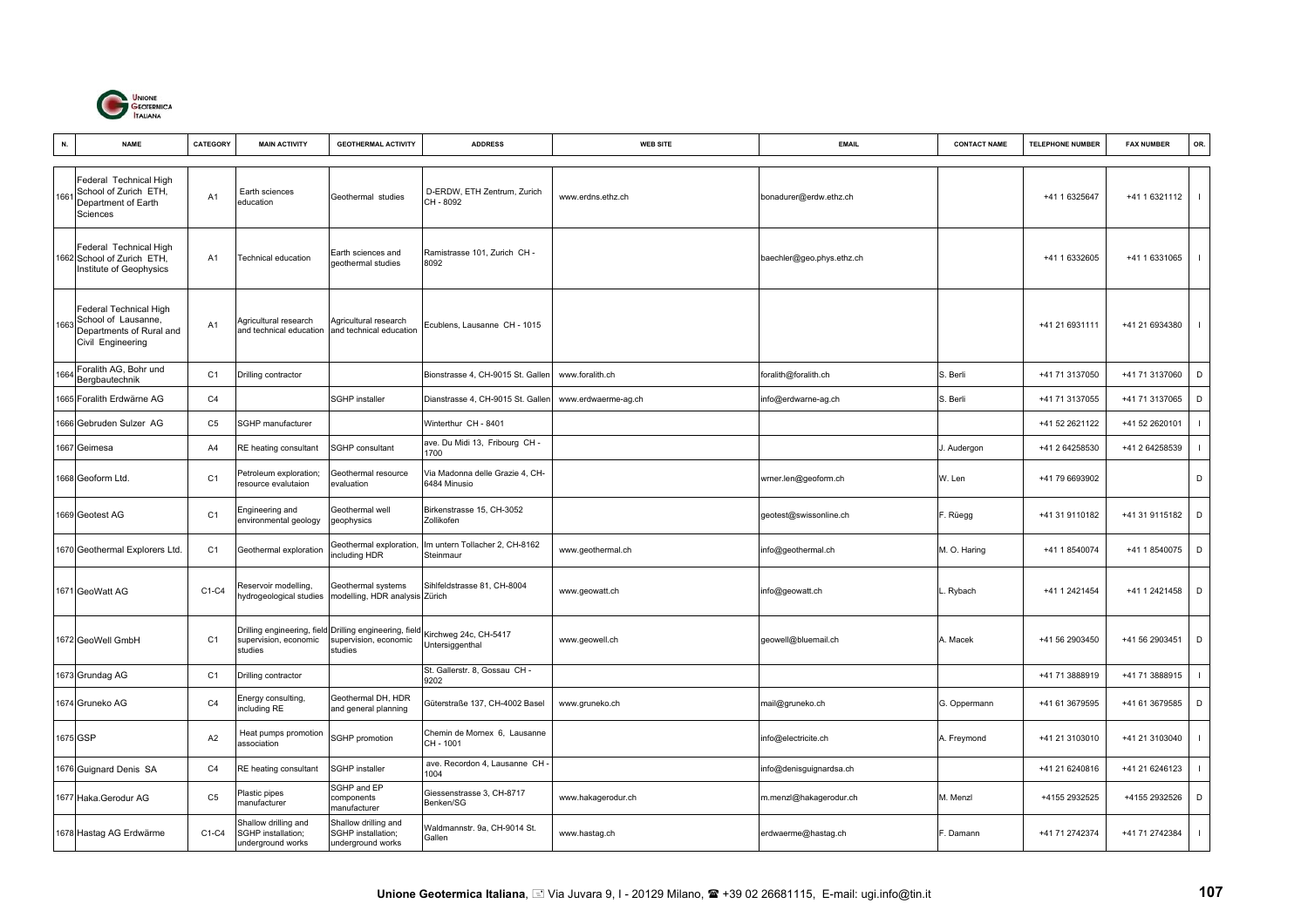

|      | <b>NAME</b>                                                                                          | CATEGORY       | <b>MAIN ACTIVITY</b>                             | <b>GEOTHERMAL ACTIVITY</b>                  | <b>ADDRESS</b>                                               | <b>WEB SITE</b>        | <b>EMAIL</b>                  | <b>CONTACT NAME</b> | <b>TELEPHONE NUMBER</b> | <b>FAX NUMBER</b> | OR.            |
|------|------------------------------------------------------------------------------------------------------|----------------|--------------------------------------------------|---------------------------------------------|--------------------------------------------------------------|------------------------|-------------------------------|---------------------|-------------------------|-------------------|----------------|
|      | 1679 Hoval Herzog AG                                                                                 | C <sub>5</sub> |                                                  | SGHP manufacturer                           | General Wille str. 201,<br>Feldmeilen CH - 8706              |                        |                               |                     |                         |                   | $\mathbf{I}$   |
|      | Huber Energietechnik,<br>1680 Ingenieur und<br>Planungsbüro SIA                                      | $C1-C4$        | nergy systems<br>blanning calculation<br>studies | <b>SGHP</b> systems<br>calculation          | Jupiterstrasse 26, CH-8032<br>Zürich                         | www.igjzh.com/huber    | huber@igjzh.com               | A. Huber            | +41 1 4227978           | +41 1 4227953     | D              |
|      | 1681 Infel FWS                                                                                       | A <sub>1</sub> | EA heat pumps studies<br>Swiss team              |                                             | Lagerstr. 1, Zurich CH - 8021                                | www.waermepunpe.ch/hpc | afjei@infel.ch                | T. Afjei            | +41 1 2994141           | +41 1 2994140     |                |
| 1682 | Istituto Scienze della Terra<br>IST, Scuola Universitaria<br>della Svizzera Italiana<br><b>SUPSI</b> | A <sub>1</sub> | Jniversity: earth of<br>sciences education       | Geology of geothermal<br><b>resources</b>   | Via Trevano, CH-6952 Canobbio                                | www.ist.supsi.ch       | admin@ist.supsi.ch            | M. Thüring          | +41 91 9351211          | +41 91 9351209    | D              |
|      | 1683 Keith Evans Consulting                                                                          | C <sub>1</sub> | <b>HDR</b> studies                               | <b>IDR</b> studies                          | Friesenbergstrasse 78, CH-8093<br>Zurich                     |                        | keith.evans@erdw.ethz.ch      | K. Evans            | +41 76 5756394          |                   | D              |
|      | 1684 Kiefer & Studer AG                                                                              | C <sub>1</sub> | Geological consultant                            |                                             | Therwilerstr. 27, Reinach CH -<br>4153                       |                        | :studer.ag@kiefer-studer.ch   | R.Studer            | +41 61 7119476          | +41 61 7119634    | $\blacksquare$ |
|      | 1685 LASEN, EPFL                                                                                     | A <sub>1</sub> | Energy laboratory of<br>University of Lausanne   |                                             | Swiss Federal Institute of<br>Technology, Lausanne CH - 1015 |                        | sarlos@epfl.ch                |                     | +41 21 6932497          | +41 21 6932863    |                |
|      | 1686 Lauber IWISA AG                                                                                 | C <sub>4</sub> | leat systems<br>engineering                      |                                             | Zentrum Lotschberg, Naters CH<br>3904                        |                        | german.lauber@lauber-iwisa.ch |                     | +41 27 9227777          | +41 27 9227778    |                |
|      | 1687 Marc Demoliere SA                                                                               | C <sub>4</sub> | RE heating consultant                            | SGHP consulting                             | Chemin des Croisettes 26,<br>Epalinges CH - 1066             |                        | demoliere@swissonline.ch      |                     | +41 21 6517631          | +41 21 6517600    |                |
|      | 1688 Minder Energy Consulting                                                                        | C <sub>4</sub> | Energy and<br>environmental<br>consulting        |                                             | Ruchweid 22, Oberlunkhofen CH<br>8917                        | www.minder-energy.ch   | rudolf.minder@bluewin.ch      |                     | +41 56 6401464          | +41 56 6401462    |                |
|      | 1689 Multienergie AG                                                                                 | C <sub>5</sub> | leat equipment<br>nanufacturer                   | <b>SGHP</b> manufacturer                    | Wiesentalstr. 20, CH-8355 Aadorf                             | www.multienergie.ch    | info@multienergie.ch          |                     | +41 52 3651266          | +41 52 3653851    |                |
|      | 1690 Nek Umwelttechnik AG                                                                            | C <sub>4</sub> | RE and environment<br>consulting                 | SGHP, UHS feasibility<br>studies            | Clausiusstrasse 41, CH-8033<br>Zürich                        | www.nek.ch             | info@nek.ch                   | C. Kapp             | +41 1 2610707           | +41 1 2610874     | D              |
|      | 1691 Novelan AG                                                                                      | C <sub>5</sub> |                                                  | SGHP manufacturer                           | Buchserstr. 31, Dallikon CH -<br>3108                        |                        |                               |                     |                         |                   | $\mathbf{I}$   |
| 1692 | Office Federal de<br>l'Agriculture OFA                                                               | A <sub>3</sub> | <b>OFE branch-Federal</b><br>agricultural policy |                                             | Mattenhofstr. 5, Bern CH - 3003                              |                        |                               |                     | +41 31 3222511          |                   | $\mathbf{I}$   |
| 1693 | Office Fédéral de l'Energie<br><b>OFEN</b>                                                           | A3R            | DETEC branch for<br>energy policy                | Geothermal energy<br>policy                 | Monbijoustr. 74, CH-3003 Bern                                |                        | office@bfe.admin.ch           |                     | +41 31 3225611          | +41 31 3232510    | $\blacksquare$ |
| 169  | Office Fédéral des Eaux et<br>de la Géologie BWG                                                     | A <sub>3</sub> | Geology and<br>groundwater federal<br>agency     | Geology and<br>roundwater federal<br>agency | Papiermühlestrasse 172, CH-3063<br>Bern-Ittigen              | www.bwg.admin.ch       | peter.heitzmann@bwg.admin.ch  | P. Heitzmann        | +41 32 3247685          | +41 32 3247681    | D              |
| 1695 | Pfirter Nyfeler & Partner<br>AG                                                                      | C <sub>1</sub> | Geological counsultant                           |                                             | Langmattstr. 14, Muttenz CH -<br>4132                        |                        |                               |                     | +41 61 4676830          | +41 61 4676836    |                |
|      | 1696 Planair SA                                                                                      | C <sub>4</sub> | RUE and RE consulting                            | SGHP consulting                             | Cret 108A, CH-2314 La Sagne                                  | www.planair.ch         | info@planair.ch               | . Renaud            | +41 32 9338840          | +41 32 9338850    | D              |
| 169  | Polydynamics Engineering<br>Zürich                                                                   | C1-C4          | Engineering and<br>nodelling                     | GHP, SGHP and UHS<br>nodelling              | Malojaweg 19, P.O. Box 1334, CH<br>8048 Zürich               | www.polydynamics.ch    | info@polydynamics.ch          | W. J. Eugster       | +41 1 4301500           | +41 1 4301504     | D              |
|      | 1698 PROCAL                                                                                          | A <sub>2</sub> | Heating equipment<br>suppliers association       |                                             | POB 7190, Zurich CH - 8023                                   | www.jgp.ch             | gersler@jgp.ch                | K. Egli             | +41 1 2719090           | +41 1 2719292     | $\mathbf{I}$   |
| 1699 | Programme Stockage de<br>Chaleur                                                                     | A <sub>1</sub> | leat storage research                            | JHS research                                | Bournens CH - 1035                                           |                        | jchadorn@swissonline.ch       | J. C. Hadorn        | +41 21 2105706          | +41 21 7321320    | $\mathbf{I}$   |
|      | 1700 RG Riedweg & Gendre SA                                                                          | C <sub>4</sub> | leating and cooling<br>consulting                | SGHP consulting                             | Rue Richard Wagner 1, CH-1202<br>Genève                      | www.rgsa.ch            | rgsa@rgsa.ch                  | G. Gendre           | +41 22 7484848          | +41 22 7484858    | D              |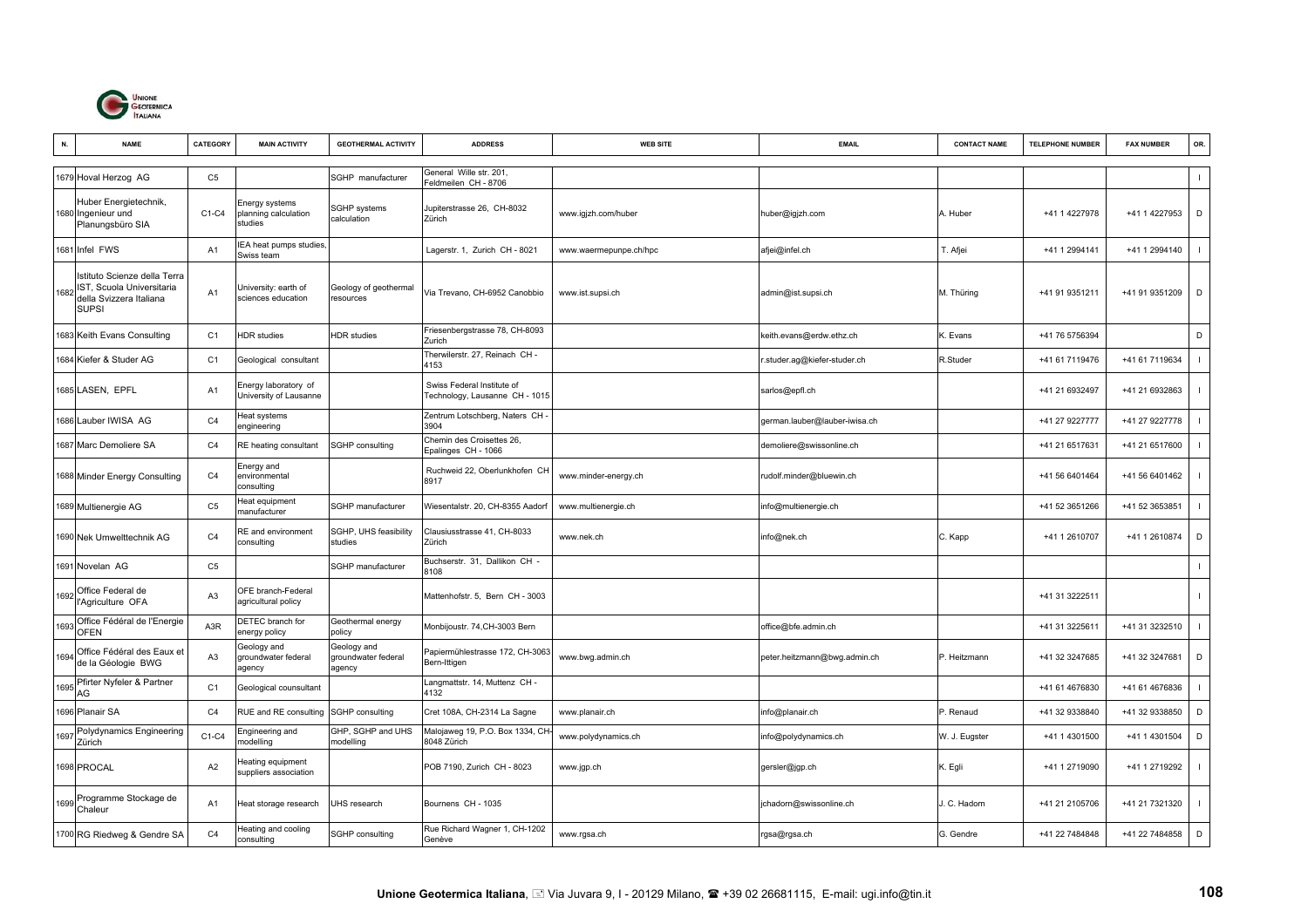

| N.   | <b>NAME</b>                                                                                                               | CATEGORY       | <b>MAIN ACTIVITY</b>                    | <b>GEOTHERMAL ACTIVITY</b>           | <b>ADDRESS</b>                             | <b>WEB SITE</b>           | <b>EMAIL</b>                 | <b>CONTACT NAME</b> | <b>TELEPHONE NUMBER</b> | <b>FAX NUMBER</b> | OR.            |
|------|---------------------------------------------------------------------------------------------------------------------------|----------------|-----------------------------------------|--------------------------------------|--------------------------------------------|---------------------------|------------------------------|---------------------|-------------------------|-------------------|----------------|
|      | 1701 Rigot Rieben SA                                                                                                      | C <sub>4</sub> | RE heating consultant                   | <b>SGHP and UHS</b><br>consulting    | Route des Acacias 48, Genève<br>CH-1227    |                           |                              |                     | +41 223429200           | +41 223429205     |                |
|      | 1702 Sam'solair                                                                                                           | C <sub>4</sub> | RE heating consultant                   | SGHP installer                       | Pré Camuz, Froidevillle CH -<br>1055       |                           |                              |                     | +41 21 8812316          | +41 21 8812316    | - 1            |
|      | 1703 Sapac SA                                                                                                             | C <sub>5</sub> | <b>IP</b> manufacturer                  | SGHP manufacturer                    | route de Daillettes 6, CH-1701<br>Fribourg |                           | info@sapac.ch                | P. Grandgirard      | +41 26 3223434          | +41 26 3525597    | $\blacksquare$ |
|      | 1704 Satag Thermotechnik AG                                                                                               | C <sub>4</sub> | leat pumps supplier                     | <b>SGHP</b> installer                | Romanshornerstr. 36, CH-9320<br>Arbon      | www.satagthermotechnik.ch | drbr@satagthermotechnik.ch   | H. Bruderer         | +41 71 4471664          | +41 71 4471667    |                |
|      | Schweizerische Akademie<br>der Technischen<br>1705 Wissenschaften/Academie<br>Suisse des Sciences<br>Techniques           | A <sub>1</sub> | Academy of engineering<br>sciences      |                                      | Selnaustr. 16, Zurich CH - 8039            |                           |                              |                     | +41 1 2831616           | +41 1 2831620     | $\blacksquare$ |
|      | Schweizerische<br>706 Depeschenagentur AG<br><b>SDA</b>                                                                   | A4             | News agency                             |                                      | Langgassstr. 7, Bern CH - 3001             |                           |                              |                     | +41 31 3093333          | +41 31 3018538    |                |
|      | Schweizerische Energie<br>1707 Stiftung/Fondation Suisse<br>pour l'Energie SES                                            | A <sub>1</sub> | Sustainable energy<br>promotion society |                                      | Sihlquai 67, Zurich CH - 8005              | www.energiestiftung.ch    | info@energiestiftung.ch      |                     | +41 1 2715464           | +41 1 2730369     | $\blacksquare$ |
| 1708 | Schweizerische<br>Geologische<br>Gesellschaft/Societè<br>Geologique Suisse                                                | A <sub>1</sub> | Swiss geological<br>society             |                                      | rue des Maraichers 13, Genève<br>CH-1211   |                           |                              |                     | +4122 7026611           | +41 22 3205732    | $\blacksquare$ |
|      | Schweizerische<br>1709 Vereinigung fur<br>Geothermie SVG - SSG                                                            | $\,$ B         |                                         | Geothermal promotion<br>and training | Dufourstrasse 87, CH-2502 Biel-<br>Bienne  | www.geothermal-energy.ch  | svg-ssg@geothermal-energy.ch | H. Rickenbacher     | +41 32 3414565          | +41 32 3414565    | $\mathsf D$    |
|      | Schwizerischer<br>1710 Wissenschaftsrat/Conseil<br>Suisse de la Science                                                   | A <sub>1</sub> | Swiss science research<br>foundation    |                                      | Inselgasse 1, Bern CH - 3003               |                           | edo.poglia@swr.admin.ch      |                     | +41 31 3229666          | +41 31 3228070    | $\blacksquare$ |
|      | Scuola Universitaria<br>Professionale della<br>1711 Svizzera Italiana,<br>Laboratorio di energia,<br>ecologia ed economia | A <sub>1</sub> | Energy and Environmen<br>education      |                                      | Canobbio, CH - 6952                        |                           | travagli@dct.supsi.ch        | G. Travaglini       | +41 91 9404778          | +41 91 9428865    | $\Box$         |
|      | 1712 Stump Bohr AG                                                                                                        | C <sub>1</sub> | Drilling contractor                     | Drilling contractor                  | Stationsstrasse 57, CH-8606<br>Nänikon     | www.stump.ch              | naenikon@stump.ch            | U. Sambeth          | +41 1 9417777           | +41 1 9417800     | D              |
|      | 1713 Sulzer Machinen Fabrik                                                                                               | C <sub>5</sub> | arge heat pumps<br>nanufacturer         |                                      | Hegifeldstr. 12B, Winterthur CH<br>8400    |                           |                              |                     | +41 52 2625500          |                   |                |
|      | Swiss Federal Institute of<br>1714 Technology, Lausanne<br>EPFL                                                           | A <sub>1</sub> | Ferrestrial heat research               | SGHP, EP, UHS<br>esearch             | CH-1015 Lausanne                           | http://lmswww.epfl.ch     | lyesse.laloui@epfl.ch        | . Laloui            | +41 21 6932315          | +41 21 6934153    | D              |
|      | 1715 Swiss Heat Pump Team                                                                                                 | A1             | leat pumps research                     |                                      |                                            | www.waermepunpe.ch/hpc    | huber@igjzh.com              | A. Huber            |                         | +41 1 4227953     | $\blacksquare$ |
|      | 1716 Technoclim                                                                                                           | C4             | RE heat systems<br>consulting           | SGHP consulting                      | rue F. Perréard 16, Chenebourg<br>CH-1225  |                           |                              |                     | +41 22 3496811          | +41 22 3493221    | $\blacksquare$ |
| 1717 | JNECE Committee on<br>Sustainable Energy                                                                                  | A <sub>5</sub> | nformation on energy,<br>RUE, RE        |                                      | Palais des Nations, Genève CH<br>1211      |                           |                              |                     |                         |                   |                |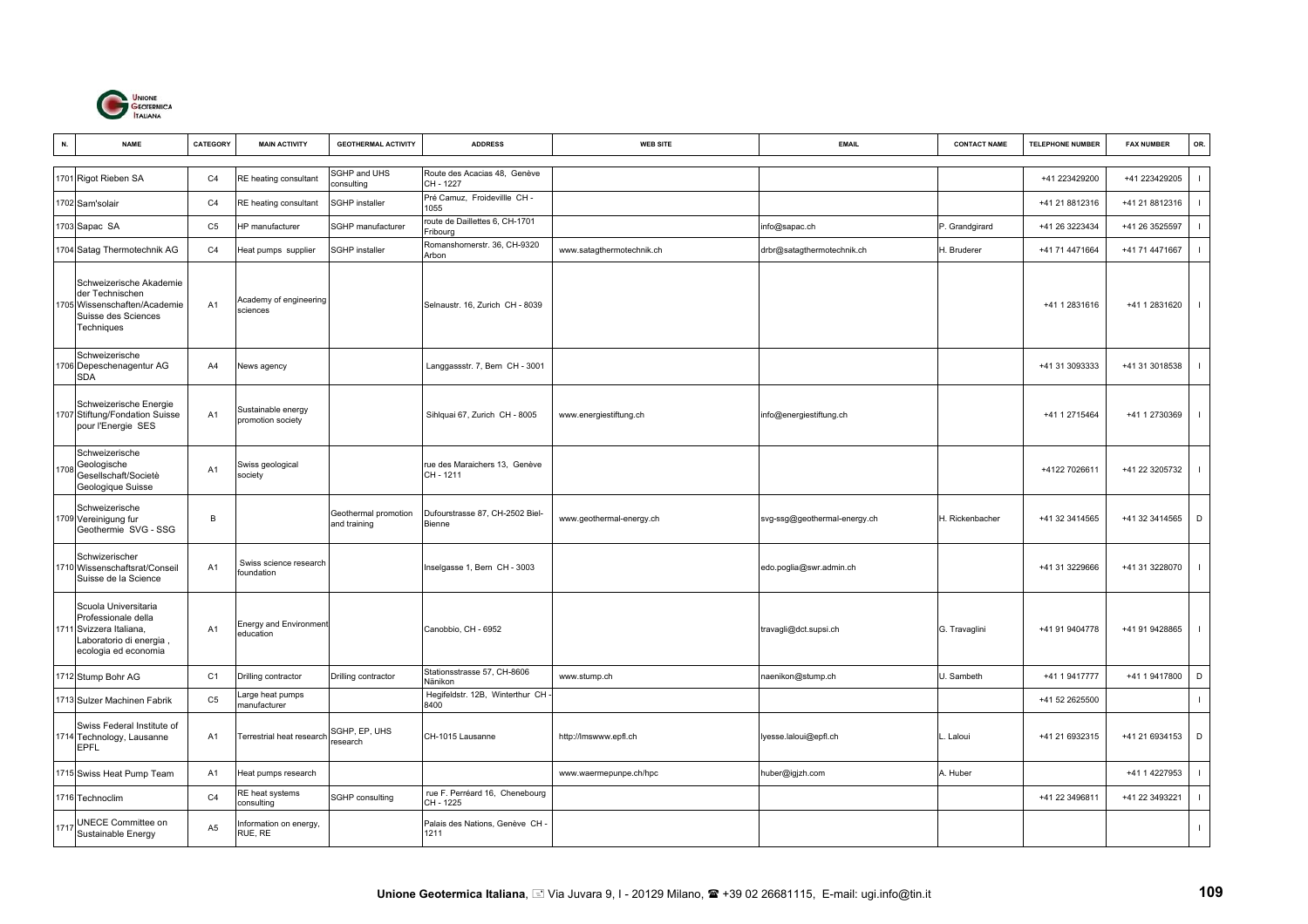

| N.   | <b>NAME</b>                                                                | CATEGORY       | <b>MAIN ACTIVITY</b>                             | <b>GEOTHERMAL ACTIVITY</b>                             | <b>ADDRESS</b>                                                    | <b>WEB SITE</b>       | <b>EMAIL</b>                                                    | <b>CONTACT NAME</b> | <b>TELEPHONE NUMBER</b> | <b>FAX NUMBER</b> | OR.            |
|------|----------------------------------------------------------------------------|----------------|--------------------------------------------------|--------------------------------------------------------|-------------------------------------------------------------------|-----------------------|-----------------------------------------------------------------|---------------------|-------------------------|-------------------|----------------|
| 1718 | University of Genève,<br>Faculty of Science                                | A <sub>1</sub> | Science education                                |                                                        | rue General Dufour 24, Genève<br>CH-1211                          | www.unige.ch          | webmaster@unige.ch                                              |                     | +41 22 7057111          | +41 22 3202927    | $\blacksquare$ |
|      | 1719 University of Lausanne,<br>Institute of Mineralogy                    | A <sub>1</sub> | Science education                                |                                                        | BFSH-2, Lausanne CH - 1015                                        |                       | michel.jaboyedoff@imp.unil.ch<br>sabrina.pastorelli@imp.unil.ch |                     | +41 21 6924448          | +41 21 6924305    | $\blacksquare$ |
| 172  | Verband Schweizer<br>Badekurorte                                           | D              | Swiss spas association                           |                                                        | Rosenbergweg 10C, Zug CH -<br>301                                 |                       | info@heilbad.org                                                | A. E. Urfer         | +41 41 7263003          | +41 41 7263004    | $\blacksquare$ |
|      | 1721 Von Moos AG                                                           | C <sub>5</sub> | Steel products<br>nanufacturer                   |                                                        | Bachofnerstr. 5, Zurich CH - 8037                                 | www.von-moos-stahl.ch | info@von-moos-stahl.ch                                          | M. Freimoser        | +41 41 2095151          | +41 41 2095255    |                |
|      | 1722 Wanner AG                                                             | C4             |                                                  | SGHP consultant                                        | Dornacherstr. 29, Solothurn CH<br>4500                            | www.wanner.ch         | info@wanner-so.ch                                               | P. Ouwehand         | +41 32 6257575          | +41 32 6257579    |                |
| 172  | World Wide Fund for<br>Nature WWf                                          | A <sub>5</sub> | Sustainable life<br>hternational<br>organization |                                                        | ave. de Mont Blanc, Gland CH -<br>1196                            | www.panda.org         | userid@wwwfnet.org                                              |                     | +41 22 3649111          | +41 22 3643239    |                |
|      |                                                                            |                |                                                  |                                                        |                                                                   | 45 - TURKEY           |                                                                 |                     |                         |                   |                |
| 1724 | Aegean Directorate of<br>Mineral Research and<br>Exploration               | A3R            | Regional earth<br>resources control body         |                                                        | MTA Izmir Bolge Mudurlugu,<br>Bornova-Izmir TR                    |                       |                                                                 |                     | +90 232 3888181         |                   | $\blacksquare$ |
| 1725 | Agricultural Bank of the<br>Turkish Republic TCZB                          | A2             |                                                  |                                                        | Ataturk bul. 42, Ulus-Ankara TR<br>06107                          | www.ziraatbank.com.tr | zbmail@ziraatbank.com.tr                                        |                     | +90 312 3103750         | +90 312 3101135   | $\overline{1}$ |
|      | 1726 ANKA Ajansi                                                           | A4             | <b>Vews agency</b>                               |                                                        | Buklum sok. 20-22, Kavaklidere-<br>Ankara TR - 4172500            |                       | anka@ankaajansi.com.tr                                          |                     | +90 312 4172500         | +90 312 4180254   | $\blacksquare$ |
|      | 1727 Baglar Mah                                                            | A <sub>1</sub> | <b>RE</b> education                              |                                                        | Golcuk cad. 53, Isparta TR                                        |                       |                                                                 |                     | +90 246 2323950         | +90 246 2370859   | $\mathbf{I}$   |
| 1728 | Black Sea Economic Co-<br>Operation BSEC                                   | A <sub>5</sub> | Multinational Black Sea<br>economic organization |                                                        | Musir Fuad Pasa Yalisi cad., Eski<br>Tersane, Istinye-Istanbul TR | www.bsec.gov.tr       | bsec@turk.net                                                   |                     | +90 212 2296330         | +90 212 2296336   | $\blacksquare$ |
| 1729 | Central Bank of the<br>Turkish Republic TCMB                               | A2             |                                                  |                                                        | stiklal cad. 10, Ulus-Ankara TR -<br>06100                        | www.tcmb.gov.tr       | info@tcmb.gov.tr                                                |                     | +90 312 3103646         | +90 312 3107434   | $\blacksquare$ |
|      | 1730 Cevre Engineering Inc                                                 | C4             | Energy engineering<br>consultant                 |                                                        | Kuveyt cad. 17/2, Ayranci - Ankara<br>TR                          |                       | ekosisltd@superonline.com                                       | F. Okur             | +90 312 4678387         | +90 312 4678387   | $\blacksquare$ |
|      | Chamber of Geological<br>1731 Engineers of Turkey<br><b>TMMOB</b>          | A <sub>1</sub> | Geological engineers<br>association              |                                                        | PK 464-Yenisehir-Ankara TR -<br>06444                             |                       | tmmobj-o@servis2.net.tr                                         |                     | +90 312 4343601         | +90 312 4342388   | $\blacksquare$ |
|      | 1732 Clean Energy Foundation                                               | A <sub>1</sub> | RE promotion                                     |                                                        | Ataturk bul. 221, Tubitak<br>Kavaklidere-Ankara TR - 06100        | www.temev.org.tr      | temev@tubitak.gov.tr                                            | D.Inan              | +90 312 4680309         | +90 312 4272127   |                |
| 1733 | Ege University,<br>Department of Agriculture                               | A <sub>1</sub> | Agricultural education                           |                                                        | Bornova-Izmir TR                                                  | www.agr.ege.edu.tr    |                                                                 |                     | +90 232 3880110         | +90 232 3881864   | $\blacksquare$ |
|      | Electricity Generation and<br>1734 Transmission Corporation<br><b>TEAS</b> | C <sub>2</sub> | <b>National utility</b>                          | Kizildere geothermal<br>power plant owner-<br>operator | Ankara TR                                                         |                       |                                                                 |                     |                         |                   | $\mathbf{I}$   |
| 1735 | <b>Environment and Energy</b><br>Association EAA                           | A <sub>1</sub> | Clean energy<br>association                      |                                                        | Adsiz Asker Sokak 2, G. Magosa,<br>Mersin 10 TR                   |                       | erzat@eenet.ee.emu.edu.tr                                       | E.G. Erdil          | +90 392 6301449         | +90 392 3650240   | $\overline{1}$ |
|      | 1736 ERAS Ltd                                                              | C <sub>4</sub> | Energy consultant                                |                                                        | Nenehatun cad. 55/2, Ankara TR                                    |                       |                                                                 | E. Baglan           | +90 312 4463638         | +90 312 4364669   | $\mathbf{I}$   |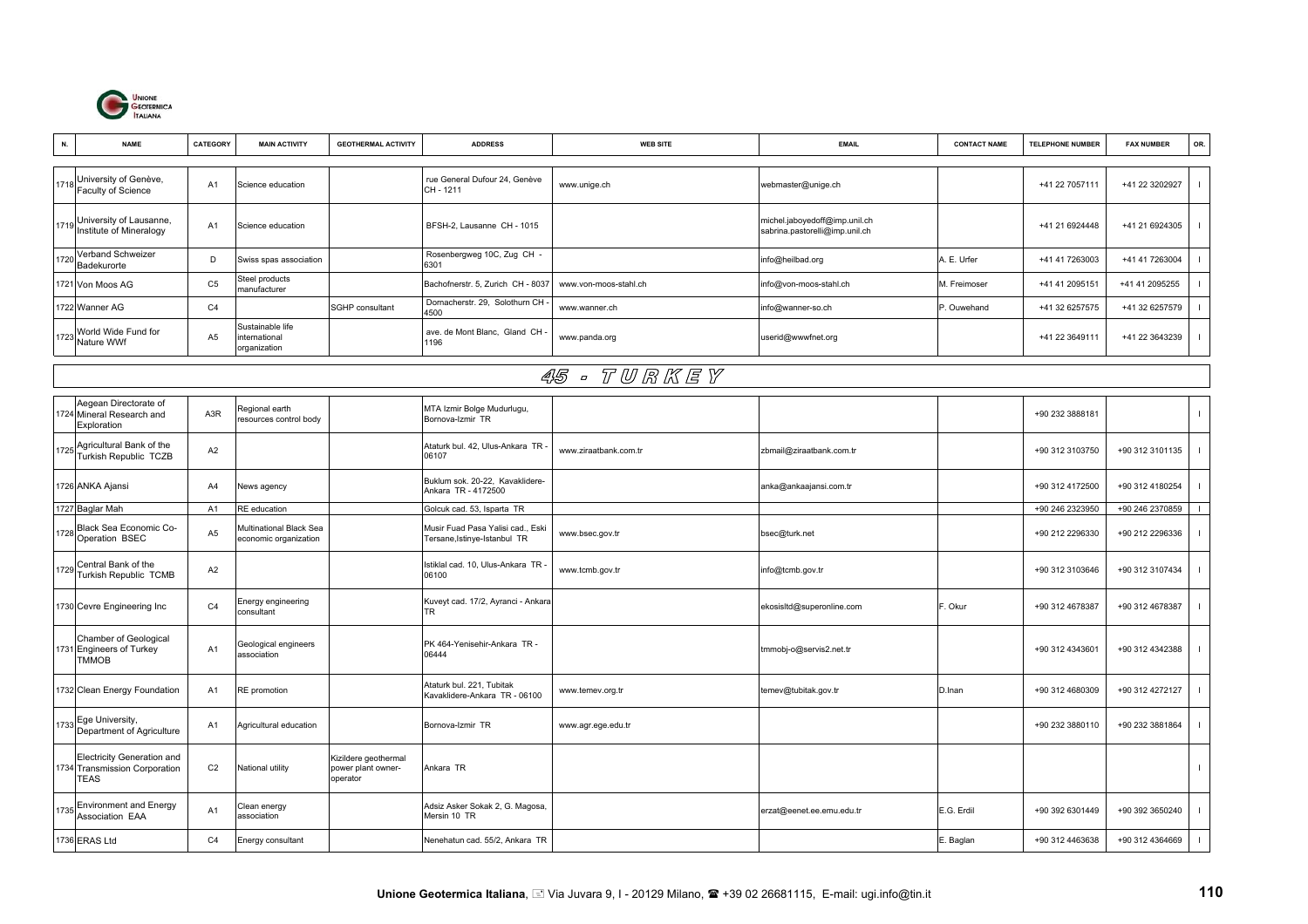

|      | <b>NAME</b>                                                                               | CATEGORY       | <b>MAIN ACTIVITY</b>                                                                   | <b>GEOTHERMAL ACTIVITY</b>                             | <b>ADDRESS</b>                                                                        | <b>WEB SITE</b>           | <b>EMAIL</b>                   | <b>CONTACT NAME</b> | <b>TELEPHONE NUMBER</b> | <b>FAX NUMBER</b> | OR.          |
|------|-------------------------------------------------------------------------------------------|----------------|----------------------------------------------------------------------------------------|--------------------------------------------------------|---------------------------------------------------------------------------------------|---------------------------|--------------------------------|---------------------|-------------------------|-------------------|--------------|
| 1737 | Eti Holding General<br>Directorate                                                        | C <sub>1</sub> | Geologic consultant                                                                    |                                                        | Tunus cad. 33. Kavaklidere-<br>Ankara TR                                              | www.etiholding.gov.tr     | webmaster@etiholding.gov.tr    |                     | +90 312 4199762         | +90 312 4199770   | $\mathbf{I}$ |
|      | 1738 Gayzer Yer Bilimleri Ltd                                                             | C <sub>1</sub> | Geothermal consultant                                                                  | Geothermal consultant                                  | Erzene Mah 116/5 sok. 14A,<br>Bornova-Izmir TR                                        |                           |                                | S. Yilmazer         | +90 232 3733469         | +90 232 3737783   | $\mathbf{I}$ |
|      | Gazi University,<br>1739 Department of Energy and<br>Trasnport                            | A <sub>1</sub> | Technical education                                                                    |                                                        | Teknikokullar, Besevler-Ankara<br><b>TR</b>                                           | www.gazi.edu.tr           |                                |                     | +90 312 2126767         | +90 312 2127763   | $\mathbf{I}$ |
|      | General Directorate of<br>1740 Mineral Research and<br><b>Exploration MTA</b>             | A <sub>3</sub> | State organization for<br>earth resources<br>exploration and control                   | Geothermal exploration                                 | Ismet Inonu bul. Ankara TR                                                            | www.mta.gov.tr            | mta@mta.gov.tr                 |                     | +90 312 2873430         | +90 312 2879198   | $\mathbf{I}$ |
| 1741 | Geothermal Energy<br>Research and Applications<br>Center GERAC, Dokuz<br>Eylül University | A <sub>1</sub> | Thermal (spa) and<br>geothermal exploration<br>studies                                 | Thermal (spa) and<br>geothermal exploration<br>studies | E. Ü Kampüsü, TR-35100 Izmir                                                          |                           | jenarum@deu.edu.tr             | . Savascin          | +90 232 3884000         | +90 232 3887864   | D            |
|      | 1742 Ihlas Holding                                                                        | C <sub>4</sub> | Energy consultant                                                                      |                                                        | 29 Ekim cad. 23, Yenibosna -<br>Istanbul TR - 34530                                   |                           | metin.lokmanhekim@ihlas.com.tr |                     | +90 212 4542373         | +90 212 4542370   | $\mathbf{I}$ |
|      | <b>Istanbul Technical</b><br>1743 University, Department of<br>Mining Engineering         | A <sub>1</sub> | Earth sciences<br>education                                                            |                                                        | Maslak-Istanbul TR                                                                    | www.istanbul.edu.tr       |                                |                     | +90 212 2853030         | +90 212 2856201   | $\mathbf{I}$ |
|      | Istanbul Technical<br>1744 University, Petroleum and<br>Natural Gas Department            | A <sub>1</sub> | Education and research<br>on petroleum and<br>geothermal engineering                   | <b>Seothermal engineering</b><br>courses and research  | Petrol ve Dogal Gaz Muhendisligi<br>Bolumu Maden Fakultesi i.T.U.,<br>TR-80626 Turkey | www.itu.edu.tr            | mdsatman@itu.edu.tr            | . Satman            | +90 212 2856268         | +90 212 2856263   | D            |
| 174  | Izmir Directorate of Public<br>Works                                                      | A3R            | zmir geothermal DH                                                                     |                                                        | Izmir TR                                                                              |                           |                                |                     | +90 232 3416800         | +90 232 3416536   | $\mathbf{I}$ |
| 1746 | Izmir Institute of<br>Technology GEOCEN                                                   | A <sub>1</sub> | R and D on geothermal<br>projects                                                      | R and D on geothermal<br>projects                      | zmir Institute of Technology<br>Gulbahce Koyo-Urla, TR-35437<br>Izmir                 | www.iyte.edu.tr           | geocen@likya.iyte.edu.tr       | S. Alpay            | +90 232 4986605         | +90 232 4986605   | D            |
| 1747 | Kocaeli University, Faculty<br>of Engineering                                             | A <sub>1</sub> | Fechnical education                                                                    |                                                        | Kocaeli TR - 41100                                                                    |                           | tanay@kou.edu.tr               | S. Pasvanoglu       | +90 262 3351291         | +90 262 3352812   | $\mathbf{I}$ |
|      | 1748 KOSGEB Mke                                                                           | C <sub>4</sub> | Engineering consultant                                                                 |                                                        | Binasi, Tandogan-Ankara TR                                                            | www.kosgeb.gov.tr         | bilgi@kobinet.org.tr           |                     | +90 312 3515137         | +90 312 4184672   | $\mathbf{I}$ |
|      | 1749 Legacy International Ltd                                                             | C <sub>4</sub> | RE engineering                                                                         | Geothermal energy<br>systems engineering               | Mithatpasa cad. 1177/12, F. Altay<br>zmir TR - 35290                                  | www.turkicaret.net/legacy | legacy@superonline.com.tr      |                     | +90 232 2778043         | +90 232 2784264   | $\mathbf{I}$ |
|      | 1750 Magma Geothermal Ltd                                                                 | C <sub>1</sub> | Geothermal consultant                                                                  |                                                        | Ankara cad. 237/1, Bornova-Izmir<br>TR - 35040                                        |                           |                                | Esder               | +90 232 3746083         | +90 232 3398422   | $\mathbf{I}$ |
|      | Mersin University,<br>1751 Department of<br><b>Environmental Engineering</b>              | A <sub>1</sub> | Environmental education                                                                |                                                        | Mersin TR - 33067                                                                     | www.mersin.edu.tr         |                                |                     | +90 324 3590609         | +90 324 3590609   | $\mathbf{I}$ |
| 175  | Midas Engineering &<br>Trade Inc                                                          | C <sub>4</sub> | Engineering consultant                                                                 |                                                        | Genlik cad. 127/1, Anittepe-<br>Ankara TR                                             |                           |                                | Kasap               | +90 312 2310032         |                   | $\mathbf{I}$ |
|      | Middle East Technical<br>1753 University, Department of<br>Geological Engineering         | A <sub>1</sub> | Education and research<br>in geology, geochemistry geochemistry of<br>mineral deposits | Research in<br>geothermal fields                       | TR-06531 Ankara                                                                       | www.metu.edu.tr           | nilgun@metu.edu.tr             | G. Nilgun           | +90 312 2102684         | +90 312 2101263   | D            |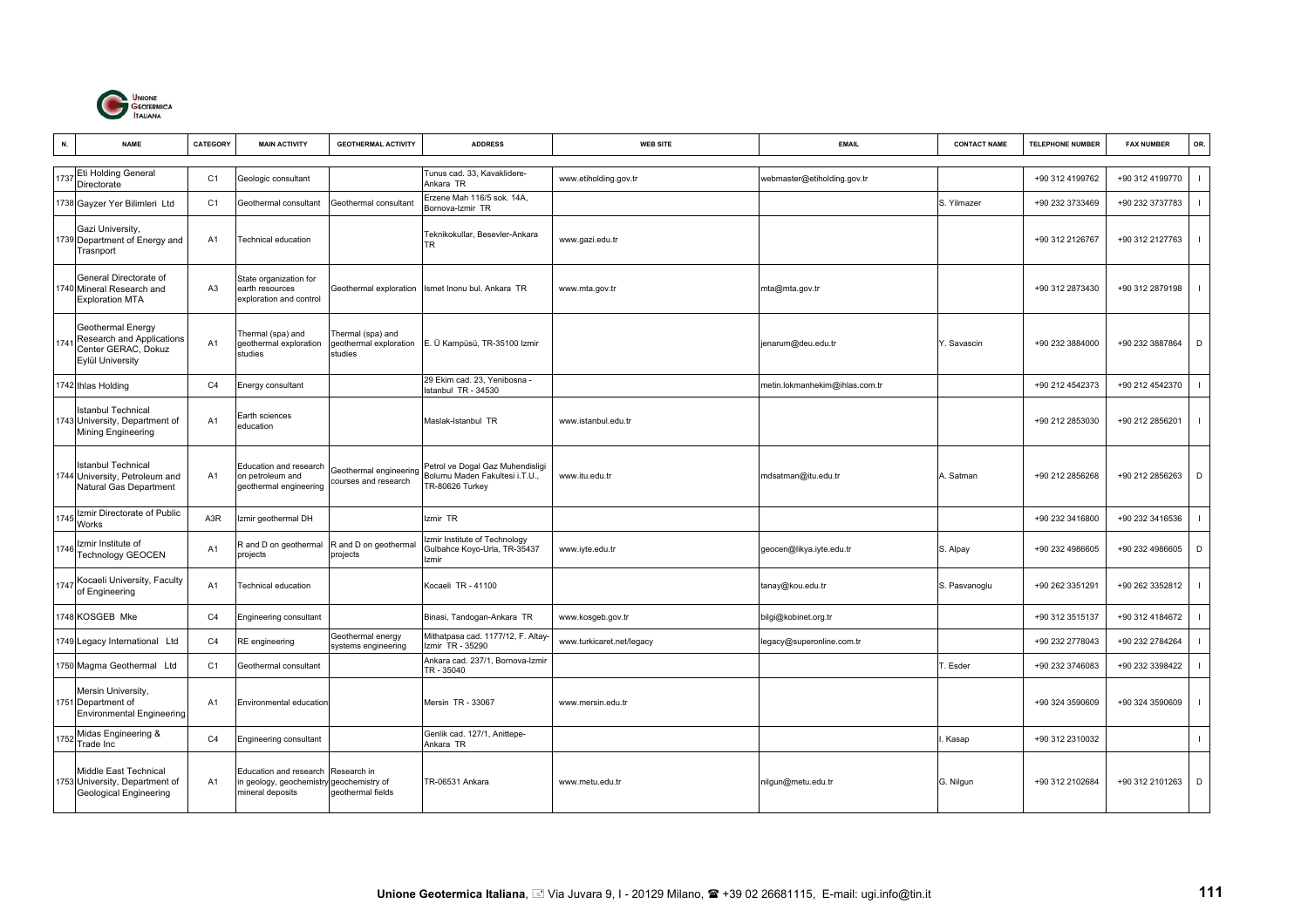

| N.   | <b>NAME</b>                                                                                                         | CATEGORY        | <b>MAIN ACTIVITY</b>                                                        | <b>GEOTHERMAL ACTIVITY</b>            | <b>ADDRESS</b>                                             | <b>WEB SITE</b>   | <b>EMAIL</b>               | <b>CONTACT NAME</b> | <b>TELEPHONE NUMBER</b> | <b>FAX NUMBER</b> | OR.                      |
|------|---------------------------------------------------------------------------------------------------------------------|-----------------|-----------------------------------------------------------------------------|---------------------------------------|------------------------------------------------------------|-------------------|----------------------------|---------------------|-------------------------|-------------------|--------------------------|
| 1754 | Middle East Technical<br>University, Department of<br>Petroleum and Natural<br>Gas                                  | A <sub>1</sub>  | Technical education                                                         |                                       | Ismet Inonu bul., Ankara TR -<br>06531                     |                   | okandan@metu.edu.tr        |                     | 90 312 2104869          | 90 312 2101271    | $\blacksquare$           |
| 1755 | Ministrry of Agriculture and<br>Rural Affairs                                                                       | A <sub>3</sub>  |                                                                             |                                       | Sehit Adem Yavuz sok. 10, Kizilay-<br>Ankara TR - 06140    |                   |                            |                     | +90 312 4191677         | +90 312 4177168   |                          |
| 1756 | Ministry of Trade and<br>Industry                                                                                   | A <sub>3</sub>  |                                                                             |                                       | Eskisehir yolu uzeri 7 km, Ankara<br>ΓR                    | www.sanayi.gov.tr | esgm_kurulus@sanayi.gov.tr |                     | +90 312 2860365         |                   |                          |
| 1757 | Ministry of Energy and<br>Natural Resources                                                                         | A3              |                                                                             |                                       | Konya Yolu, Bestepe-Ankara TR                              | www.enerji.gov.tr |                            |                     | +90 312 2135330         | +90 312 2123816   | $\blacksquare$           |
|      | 1758 Ministry of Environment                                                                                        | A <sub>3</sub>  |                                                                             |                                       | Gevre Bakanligi, Istanbul cad. 88,<br>Iskitler-Ankara TR   | www.cevre.gov.tr  | cevre@cevre.gov.tr         |                     | +90 312 3423900         | 355875            |                          |
|      | <b>ORME Geothermal</b><br>1759 Engineering Construction<br>& Trade Inc.                                             | C1-C2-C3-<br>C4 | Geothermal exploration,<br>exploitation, DH<br>systems, power<br>production |                                       | losdere cad.190/7-8-12, Cankaya<br>Ankara TR - 06550       |                   | orme-f@tr-net.net.tr       |                     | +90 312 4405711         | +90 312 4405738   | $\blacksquare$           |
|      | Pamukkale University,<br>1760 Geothermal Research<br>Centre                                                         | A <sub>1</sub>  | RE research                                                                 | Geothermal engineering<br>research    | Incilipinar Kampüsü, TR Denizli                            |                   | rek@pamukkale.edu.tr       | Z. Durusoy          | +90 258 2125501         | +90 258 2125530   | $\mathsf D$              |
|      | Scientific and Technical<br>1761 Research Council of<br>Turkey TBTAK                                                | A <sub>1</sub>  | Scientific research<br>organization                                         |                                       | Ataturk bul. 221, Tubitak<br>Kavaklidere-Ankara TR - 06100 |                   |                            |                     | +90 312 4685300         | +90 312 4277489   | $\overline{\phantom{0}}$ |
|      | 1762 Simko Inc                                                                                                      | C <sub>4</sub>  | Energy consultant                                                           |                                       | Esat cad. 44/4, Ankara TR                                  |                   |                            |                     | +90 312 4194489         | +90 312 4177179   |                          |
| 1763 | Solar Energy Institute, Ege<br>University                                                                           | A <sub>1</sub>  | RE research                                                                 | Geothermal research                   | Bornova-Izmir TR - 35100                                   | www.ege.edu.tr    | ggulden@bornova.ege.edu.tr |                     | +90 232 3886028         | +90 232 3886027   |                          |
| 1764 | Türkischer<br>Heilbäderverband                                                                                      | D               | Spas association                                                            |                                       | Harbiye Cumhuriyet cad. 349, Sisli<br>Istanbul TR - 80220  |                   | hbaraner@superonline.com   | H. Baraner          | +90 212 2963482         | +90 212 2240357   |                          |
| 1765 | Turkish Geothermal<br>Association                                                                                   | A <sub>1</sub>  | Geothermal association                                                      | Geothermal promotion<br>and education | losdere Caddesi 190/9, TR-<br>06550 Ankara                 |                   |                            | O. Mertoglu         | +90 312 4404319         | +90 312 4404319   | D                        |
|      | Turkish Petroleum<br>Corporation TPAO                                                                               | C <sub>1</sub>  | State petroleum<br>company                                                  |                                       | Mustafa Kemal Mahallesi 2 cad.<br>86, Ankara TR - 06520    | www.tpao.gov.tr   | tpaocc@cc.tpao.gov.tr      |                     | +90 312 2869040         | +90 312 2869049   |                          |
|      | UKAM, Hacettepe<br>University                                                                                       | A <sub>1</sub>  | Hydrological research<br>centre                                             |                                       | Beytepe TR - 06532                                         |                   | selcuk@jeo.hun.edu.tr      | S. Simsek           | +90 312 2976728         | +90 312 2992136   |                          |
|      | Union of Chambers of<br>Commerce, Industry,<br>1768 Maritime Commerce and<br>Commodity Exchanges of<br>Turkey UCCET | A <sub>2</sub>  | General Chamber of<br>trade and industry                                    |                                       | Ataturk bul. 149, Bakanlicar-<br>Ankara TR                 |                   | info@info.tobb.org.tr      |                     | +90 312 4184325         | +90 312 4254854   | $\Box$                   |
|      | University of Kocaeli,<br>1769 Department of Geological<br>Engineering                                              | A <sub>1</sub>  | Geological engineering<br>education                                         | Geothermal energy<br>courses          | Compose of Veziroglu, TR-41300<br>Izmit                    | www.kou.edu.tr    | suzan@kou.edu.tr           | S. Pasvanoglu       | +90 262 3351168         | +90 262 3351228   | D                        |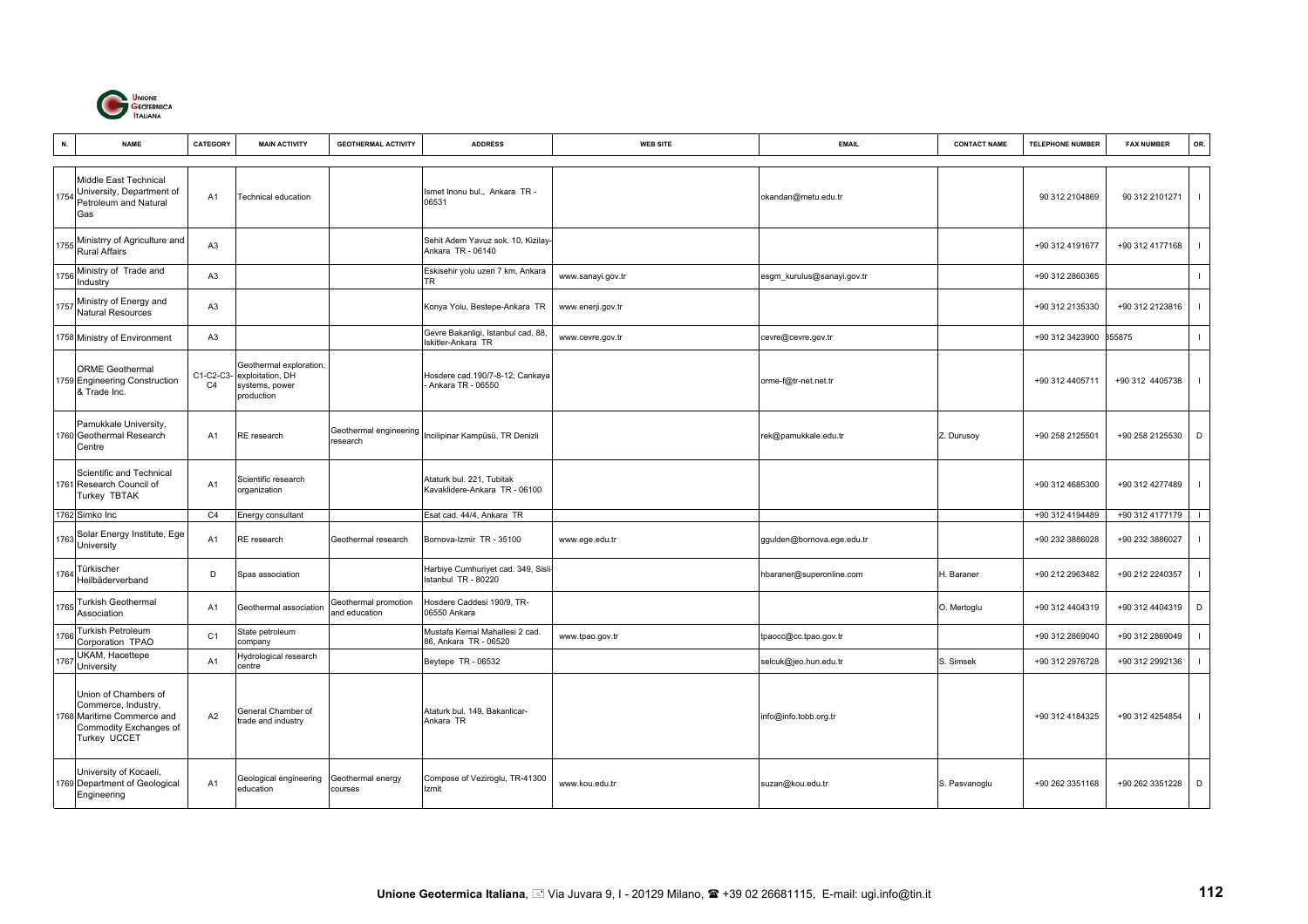

| N.   | <b>NAME</b>                                                                                       | CATEGORY       | <b>MAIN ACTIVITY</b>                                                    | <b>GEOTHERMAL ACTIVITY</b>                                           | <b>ADDRESS</b>                                              | <b>WEB SITE</b>                                                           | <b>EMAIL</b>                                      | <b>CONTACT NAME</b> | <b>TELEPHONE NUMBER</b> | <b>FAX NUMBER</b> | OR.          |
|------|---------------------------------------------------------------------------------------------------|----------------|-------------------------------------------------------------------------|----------------------------------------------------------------------|-------------------------------------------------------------|---------------------------------------------------------------------------|---------------------------------------------------|---------------------|-------------------------|-------------------|--------------|
|      |                                                                                                   |                |                                                                         |                                                                      |                                                             | 46 - U K R A I N E                                                        |                                                   |                     |                         |                   |              |
| 177  | Association of Ukrainian                                                                          | A2             |                                                                         |                                                                      | Kiev UA                                                     |                                                                           | aub@carrier.kiev.ua                               |                     |                         |                   | $\mathbf{I}$ |
|      | Banks<br>Chernivtsi State University,<br>1771 Faculty of Engineering and<br>Technology            | A <sub>1</sub> | Technical education                                                     |                                                                      | ul. Kotsyubinskogo 2, Chernivtsi<br>UA - 274012             | www.chdu.cv.ua                                                            | interof@chdu.cv.ua                                |                     | +380 3722 26235         | +380 3722 53836   |              |
|      | 1772 Institute for Fisheries                                                                      | A <sub>1</sub> | Fish research                                                           |                                                                      | Obukhivska 135, Kiev UA -<br>252164                         |                                                                           | ifr@mail.kar.net                                  |                     | +380 44 4525086         | +380 44 4526685   |              |
| 1773 | Institute of Agricultural<br>Engineering                                                          | A <sub>1</sub> | Agricultural technology<br>studies                                      |                                                                      | Pr. Pravdy 70A, Kirovograd UA<br>316050                     |                                                                           | elisavet@kw.ukrtel.net<br>root@kism.kirovograd.ua |                     | +380 522 559234         | +380 522 559253   |              |
|      | Institute of Agricultural<br>1774 Engineering and<br>Electrification                              | A <sub>1</sub> |                                                                         |                                                                      | oblast Vasilkovsky raion pos.<br>Glevakha, Kiev UA - 255133 | www.nauu.kiev.ua/eng/structure/departments/easg.htm rectorat@nauu.kiev.ua |                                                   |                     | +380 4498 35200         | +380 44298 35679  |              |
| 1775 | Institute of Combustion<br>and Non-Traditional<br>Technologies, Odessa<br><b>State University</b> | A <sub>1</sub> | Combustion and RE<br>research                                           |                                                                      | vul. Dvoryanska 2, Odessa UA<br>65026                       | www.ospu.odessa.ua                                                        | ospu@ospu.odessa.ua                               |                     | +380 482 235254         | +380 482 233515   |              |
| 1776 | Institute of<br>Electrodynamics,<br>Department of Renewable<br><b>Energy Sources Ultilisation</b> | A <sub>1</sub> | RE promotion                                                            |                                                                      | Pobady 56, Kiev UA - 252680                                 | www.icfcst.kiev.ua                                                        | icfcst@icfcst.kiev.ua                             |                     | +380 44 5510958         | +380 44 4469494   | $\mathbf{I}$ |
| 1777 | Institute of Engineering<br>Thermophysics                                                         | A <sub>1</sub> | Research on RE and<br>development of<br>unconventional power<br>systems | and D geothermal<br>Irying and cooling units;<br>IDR and SH research | Bulakhovskogo str. 2, UA-03680<br>Kiev                      |                                                                           | geoterm@ittf.relc.ua                              | A. Shurchkov        | +380 44 4442038         | +380 44 4442038   | D            |
| 177  | Institute of Geological<br>Sciences                                                               | A <sub>1</sub> | Earth sciences studies                                                  | Geothermal studies                                                   | Av. O. Gonchar 55b, Kiev UA -<br>01054                      |                                                                           |                                                   |                     | +380 44 2163159         | +380 44 2169334   |              |
|      | Institute of Geology and<br>1779 Geochemistry of<br><b>Combustible Minerals</b>                   | A1             | Research on thermal<br>surveys for petroleum<br>prospecting             | Research in prospecting<br>for spa thermal water                     | Naukova str. 3a, UA-79053 Lviv                              | www.geofuel.lviv.net                                                      | igggk@ah.ipm.lviv.ua                              | V. G. Osadchy       | +380 322 341181         | +380 322 632209   | D            |
|      | 1780 Institute of Geophysics                                                                      | A1             |                                                                         |                                                                      | Pr. Akademika Palladina 32, Kiev<br>UA - 252680             |                                                                           | earth@igph.kiev.ua<br>geyko@igph.kiev.ua          |                     | +380 44 4440112         | +380 44 4502520   |              |
|      | 1781 Konditsioner                                                                                 | C <sub>5</sub> | Heat exchangers and air<br>conditioning equipment<br>manufacturer       |                                                                      | Moskovsky Projects 257, UA-<br>310044 Kharkov               |                                                                           |                                                   |                     |                         |                   |              |
|      | 1782 Ministry of Economy                                                                          | A <sub>3</sub> |                                                                         |                                                                      | vul. M. Hrushevskoho 12/2, Kiev<br>UA - 252008              |                                                                           | mel@me.gov.ua                                     |                     | +380 44 2930683         | +380 44 2263181   |              |
| 1783 | Ministry of Agricultural<br>Policy                                                                | A <sub>3</sub> |                                                                         |                                                                      | vul. Kreshchatik 24, Kiev UA -<br>252001                    |                                                                           |                                                   |                     | +380 44 2262504         | +380 44 2298756   |              |
| 1784 | Ministry of Environment<br>and Natural Resources                                                  | A <sub>3</sub> |                                                                         |                                                                      | vul. Kreshchatik 5, Kiev UA -<br>252601                     |                                                                           |                                                   |                     | +380 44 2280644         | +380 44 2298383   |              |
|      | Ministry of Fuel and<br>Energy                                                                    | A <sub>3</sub> |                                                                         |                                                                      | Kiev UA                                                     | /www.ngbi.com.ua/minpe                                                    |                                                   |                     | +380 44 2262583         | +380 44 2113010   |              |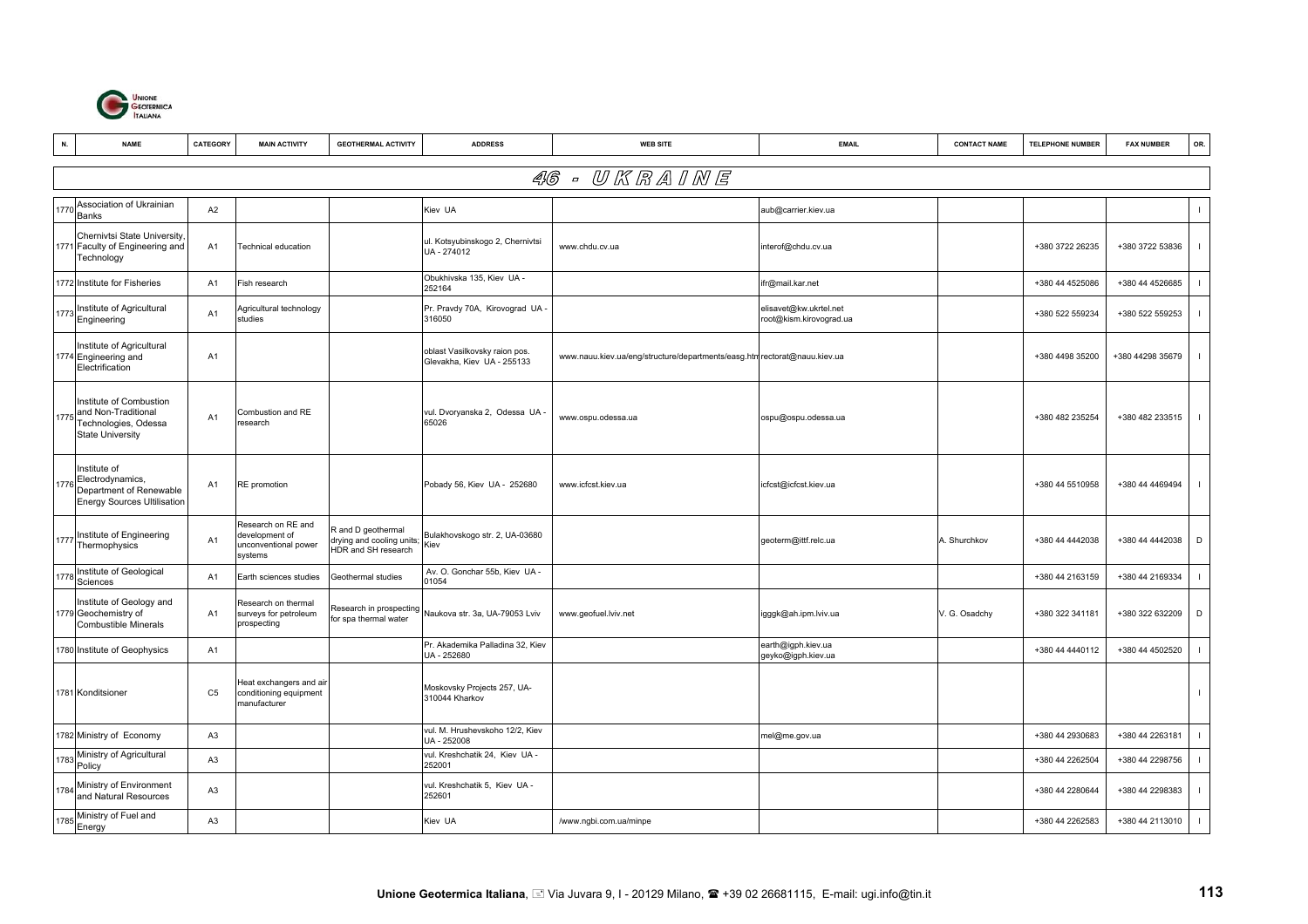

| N.   | <b>NAME</b>                                                                                   | CATEGORY       | <b>MAIN ACTIVITY</b>                    | <b>GEOTHERMAL ACTIVITY</b> | <b>ADDRESS</b>                                        | <b>WEB SITE</b>         | <b>EMAIL</b>                                   | <b>CONTACT NAME</b> | <b>TELEPHONE NUMBER</b> | <b>FAX NUMBER</b> | OR. |
|------|-----------------------------------------------------------------------------------------------|----------------|-----------------------------------------|----------------------------|-------------------------------------------------------|-------------------------|------------------------------------------------|---------------------|-------------------------|-------------------|-----|
|      |                                                                                               |                |                                         |                            |                                                       |                         |                                                |                     |                         |                   |     |
|      | 1786 Naftagas of Ukraine JSC                                                                  | C <sub>1</sub> | National petroleum<br>company           |                            | Bohdan Khmelnytskyi 6, Kiev UA<br>252001              |                         |                                                |                     | +380 44 2359223         | +380 44 2359224   |     |
| 1787 | National Academy of<br>Sciences of Ukraine                                                    | A <sub>1</sub> | General sciences<br>society             |                            | Volodymirska 54, Kiev UA -<br>252601                  | www.nas.gov.ua          | root@nas.gov.ua<br>prez.@nas.gov.ua            |                     | +380 44 2252239         | +380 44 2243243   |     |
| 1788 | National Ecological Centre<br>of Ukraine                                                      | A <sub>1</sub> | Ecological NGO                          |                            | Uristkogo 15-115, Kiev UA -<br>252035                 | www.geo.ut.ee/bankwatch | urbik@bankwatch.org<br>urbik@gluk.apc.org      |                     | +380 44 2212808         | +380 44 2201028   |     |
| 1789 | National Mining University<br>of Ukraine                                                      | A <sub>1</sub> | Earth sciences<br>education             |                            | pr. K. Marksa 19, UA-320600<br>Dnepropetrovsk         |                         | dfr@umuu.olp.ua                                |                     | +380 572 902237         |                   |     |
|      | 1790 Pipe Works                                                                               | C <sub>5</sub> | Steel pipes<br>manufacturer             |                            | ul. Kpatona 9, UA-343700<br>Khartsyzsk                |                         |                                                |                     | +380 562 454344         | +380 562 470835   |     |
| 1791 | Scientific and Research<br>Institute of Geology,<br>Dnepropetrovsk State<br>University        | A <sub>1</sub> | Earth sciences studies                  |                            | Nauchny 13, Dnepropetrovsk UA<br>320625               | www.dsu.dp.ua           | webadmin@mail.dsu.dp.ua                        |                     | +380 562 460095         | +380 562 465523   |     |
|      | 1792 State Academy of<br>Refrigeration                                                        | A <sub>1</sub> | Conditioning research<br>nstitute       |                            | vul. Dvoryanska 1/3, Odessa UA<br>65026               | www.asar.odessa.ua      | chepurn@osar.odessa.ua<br>admin@asar.odessa.ua |                     | +380 482 232220         | +380 482 238931   |     |
| 1793 | Thermal Power Research<br>Institute                                                           | A <sub>1</sub> | Energy technology<br>research institute |                            | Pl. Lenina 3, Gorlovka, Donetsk<br>oblast UA - 338046 |                         |                                                |                     | +380 6242 44229         | +380 6242 44488   |     |
|      | 1794 Turboatom Works                                                                          | C <sub>5</sub> | urbine manufacturer                     |                            | Moskovsky Projects 199, UA-<br>310044 Kharkov         |                         |                                                |                     |                         |                   |     |
|      | 1795 Ukrainian Chamber of<br>Commerce and Industry                                            | A2             |                                         |                            | vul. Velyka Zhitomirska 33, Kiev<br>UA - 254655       | www.ucci.org.ua         | ier@ucci.org.ua                                |                     | +380 44 2122911         | +380 44 2123353   |     |
|      | 1796 Ukrainian Oil & Gas<br>Institute                                                         | A <sub>1</sub> | Petroleum studies                       |                            | Kudryavsky Uzviz 7, Kiev UA -<br>04053                |                         | ukrnhi@carrier.kiev.ua                         |                     | +380 44 4171293         | +380 44 2125393   |     |
|      | 1797 Ukrainian Press Agency                                                                   | A <sub>4</sub> | News agency                             |                            | vul. Baumana 53/16. Kiev UA                           |                         |                                                |                     | +380 44 2215507         | +380 44 2215507   |     |
|      | Ukrainian Research<br>1798 Institute of Water<br>Management and<br><b>Ecological Problems</b> | A <sub>1</sub> | Nater research institute                |                            | Inzhenerny per. 4B, Kiev UA -<br>252010               |                         | undiwep@ukrwecol.kiev.ua                       |                     | +380 2900302            | +380 2900302      |     |
|      | 1799 Ukrainian State Geological<br>Research Institute                                         | A <sub>1</sub> | Earth sciences institute                |                            | Pl. Mitskevicha 8, Lviv UA -<br>290601                |                         | zerbino@meduniv.lviv.ua                        |                     | +380 322 722090         | +380 322 725614   |     |
| 1800 | University of Kiev, Faculty<br>of Geology                                                     | A <sub>1</sub> | Earth sciences studies                  |                            | Volodymirska 64, Kiev UA -<br>252601                  | www.univ.kiev.ua        | office@vice-rector.univ.kiev.ua                |                     | +380 44 2252082         | +380 44 2246166   |     |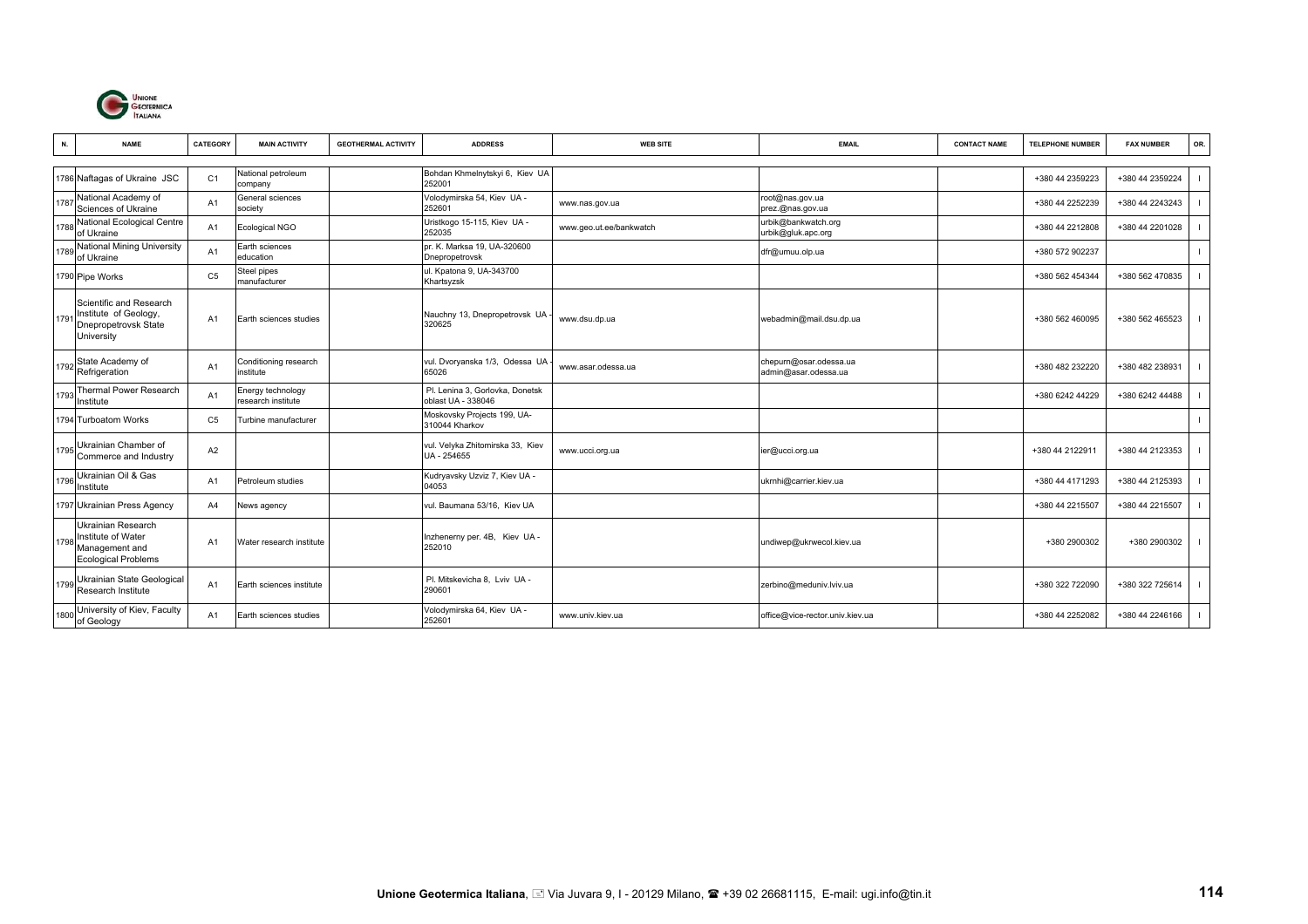

|      | <b>NAME</b>                                     | <b>CATEGORY</b> | <b>MAIN ACTIVITY</b>                                                               | <b>GEOTHERMAL ACTIVITY</b>                              | <b>ADDRESS</b>                                                                                   | <b>WEB SITE</b>            | <b>EMAIL</b>                | <b>CONTACT NAME</b> | <b>TELEPHONE NUMBER</b> | <b>FAX NUMBER</b> | OR. |
|------|-------------------------------------------------|-----------------|------------------------------------------------------------------------------------|---------------------------------------------------------|--------------------------------------------------------------------------------------------------|----------------------------|-----------------------------|---------------------|-------------------------|-------------------|-----|
|      |                                                 |                 |                                                                                    |                                                         |                                                                                                  | 47 - UNITED KINGDOM        |                             |                     |                         |                   |     |
| 1801 | <b>ABB Offshore Systems</b><br>Ltd.             | C1-C2-C5        | Offshore petroleum well<br>completion; RE<br>consultancy; well tool<br>nanifacture | Geothermal<br>consultancy; HDR<br>projects              | Rosemanowes, Penryn, Cornwall<br><b>TR10 9DU, UK</b>                                             | www.abb.com                | andrew.j.jupe@gb.abb.com    | A. Jupe             | +44 1209 860141         | +44 1209 861013   | D   |
| 180  | <b>AEA Technology</b><br>Environment            | C4              | RE consulting                                                                      |                                                         | Harwell, Didcot, Oxfordshire OX<br>11. OQJ - UK                                                  |                            | tony.duffin@aeat.co.uk      | T. Duffin           | +44 1235 433513         | +44 1235 432948   |     |
|      | 1803 Alfa Laval Ltd                             | C <sub>5</sub>  | Alfa Laval Thermal AB<br>Swiden group - heat<br>exchangers<br>nanufacturer         |                                                         | Doman Road, Camberley, Surrey<br>GU 15, 3DN - UK                                                 |                            | thermal.uk@alfalaval.com    | P. Kellett          | +44 1276 63383          | +44 1276 413601   |     |
| 1804 | Association of Consulting<br>Engineers          | A <sub>2</sub>  |                                                                                    |                                                         | Alliance House, Caxston st. 12.<br><b>Lodon SWIH ,OQL - UK</b>                                   | www.acenet.co.uk           | consult@acenet.co.uk        | J.Mitchell          | +44 207 2226557         | +44 207 2220750   |     |
|      | 1805 Babtie Group Limited                       | C <sub>4</sub>  | nergy engineering<br>consulting                                                    |                                                         | Bothwell st.95, Glasgow G2, 7HX<br>UK                                                            | www.babtie.com             |                             | <b>B.Durning</b>    | +44 1412042511          | +44 141 2263109   |     |
|      | 1806 Besh Energy Ltd                            | C <sub>4</sub>  | RE consulting and<br>ngineering                                                    | Geothermal consulting                                   | Park Crescent 34, Elstree, Herts<br>WD6, 3PU - UK                                                | www.besh.co.uk             | lar@besh.demon.co.uk        | A. Rosen            | +44 208 9539794         | +44 870 0567854   |     |
|      | 1807 BRE, Energy Division                       | C <sub>4</sub>  | Energy consulting                                                                  | IP assessment                                           | Garston Watford, Hert Fordshire.<br>UK - WD25 9XX Watford                                        | www.bre.co.uk              | enquiries@bre.co.uk         | D. Strong           | +44 1923 664000         | +44 1923 664010   |     |
|      | 1808 Britannia Heat Transfer                    | C <sub>5</sub>  | leat exchangers<br>nanufacturer                                                    |                                                         | Units 15-20 Coleshill Industrial<br>Estate, Station Road, Coleshill,<br>Birmingham B46, IJP - UK |                            | info@britheat.co.uk         | Ellis               | +44 1675 466060         | +44 1675 467675   |     |
| 1809 | <b>British Chambers of</b><br>Commerce BCC      | A <sub>2</sub>  |                                                                                    |                                                         | Manning House, Carlisle Pl. 22,<br>London SW1P, 1JA - UK                                         | www.britishchambers.ord.uk | info@britishchambers.org.uk |                     | +44 20 75652000         | +44 20 75652049   |     |
| 1810 | British Drilling and<br>Freezing Company Ltd.   | C <sub>1</sub>  | Drilling contractor                                                                |                                                         | Private Road 3, Colwick Industrial<br>Estate, Colwick Nottingham NG4<br>2BB, UK                  | www.bdf.co.uk/drill        | drill@bdf.co.uk             | P. J. Wheelhouse    | +44 115 9611300         | +44 115 9617338   | D   |
|      | 1811 British Geological Survey                  | A <sub>3</sub>  | Geological surveys and<br>studies                                                  | Geothermal resources<br>assesment U.K.<br>Database, HDR | Keyworth, Nottingham NG12 5GG,<br>UK                                                             | www.bgs.ac.uk              | k.rolin@bgs.ac.uk           | K. Rolling          | +44 115 9363100         | +44 115 9363200   | D   |
|      | 1812 British Spas Federation                    | D               | Spas association                                                                   |                                                         | Abbey Chambers, Bath BA 1, 1 LY<br><b>UK</b>                                                     |                            | susanarnold@FreeNeet.co.uk  | S. Arnold           | +44 1225 477710         | +44 1225 477221   |     |
|      | 1813 Caddet Renewable Energy                    | C <sub>4</sub>  | E promotion and<br>nformation                                                      | Geothermal promotion<br>and information                 | B156 Harwell IBC, Oxon OXII<br>0QJ, UK                                                           | www.caddet-re.org          | caddt.renew@aeat.co.uk      | M. Landy            | +44 1235 432719         | +44 1235 433595   | D   |
|      | 1814 Calorex Heat Pumps Ltd                     | C <sub>5</sub>  | leat pumps<br>nanufacturer                                                         |                                                         | The Causeway, Maldon, Essex<br>CM9, SPU - UK                                                     |                            | sales@calorex.com           | Andy                | +44 1621 856611         | +44 1621 850871   |     |
|      | 1815 Camborne School of Mines                   | A <sub>1</sub>  | Scientific education                                                               | <b>IDR</b> research                                     | Pool, Redruth, Cornwall TR15,<br>3SE-                                                            | www.ex.ac.uk/csm           | k.atkinson@csm.ex.ac.uk     |                     | +44 1209 714866         | +44 1209 716977   |     |
|      | 1816 Cantor Heat Pumps                          | C <sub>4</sub>  | leat pumps installer                                                               | <b>SGHP</b> installer                                   | The Workshop, Denis st.,<br>Lancaster LA1, 1QX - UK                                              | www.heatpumps.co.uk        | john.cantor@heatpumps.co.uk | . Cantor            | +44 1524 844996         | +44 0524 844996   |     |
| 1817 | Centre for Alternative<br><b>Technology CAT</b> | A <sub>1</sub>  | Environmental NGO for<br>sustainable technologies geothermal advice                | SGHP promotion and                                      | Machynlleth, Powys, SY20 9AZ,<br>UK                                                              | www.cat.org.uk             | info@cat.org.uk             | Information Depart. | +44 1654 705989         | +44 1654 702782   | D   |
| 1818 | Centre for Ecology and<br>Hydrology             | A <sub>1</sub>  | Hydrological and<br>ecological research                                            |                                                         | Wallingford, Oxfordshire, - UK                                                                   | www.ceh.ac.uk              | kbl@ceh.ac.uk               |                     | +44 1491 838800         | +44 1491 629424   |     |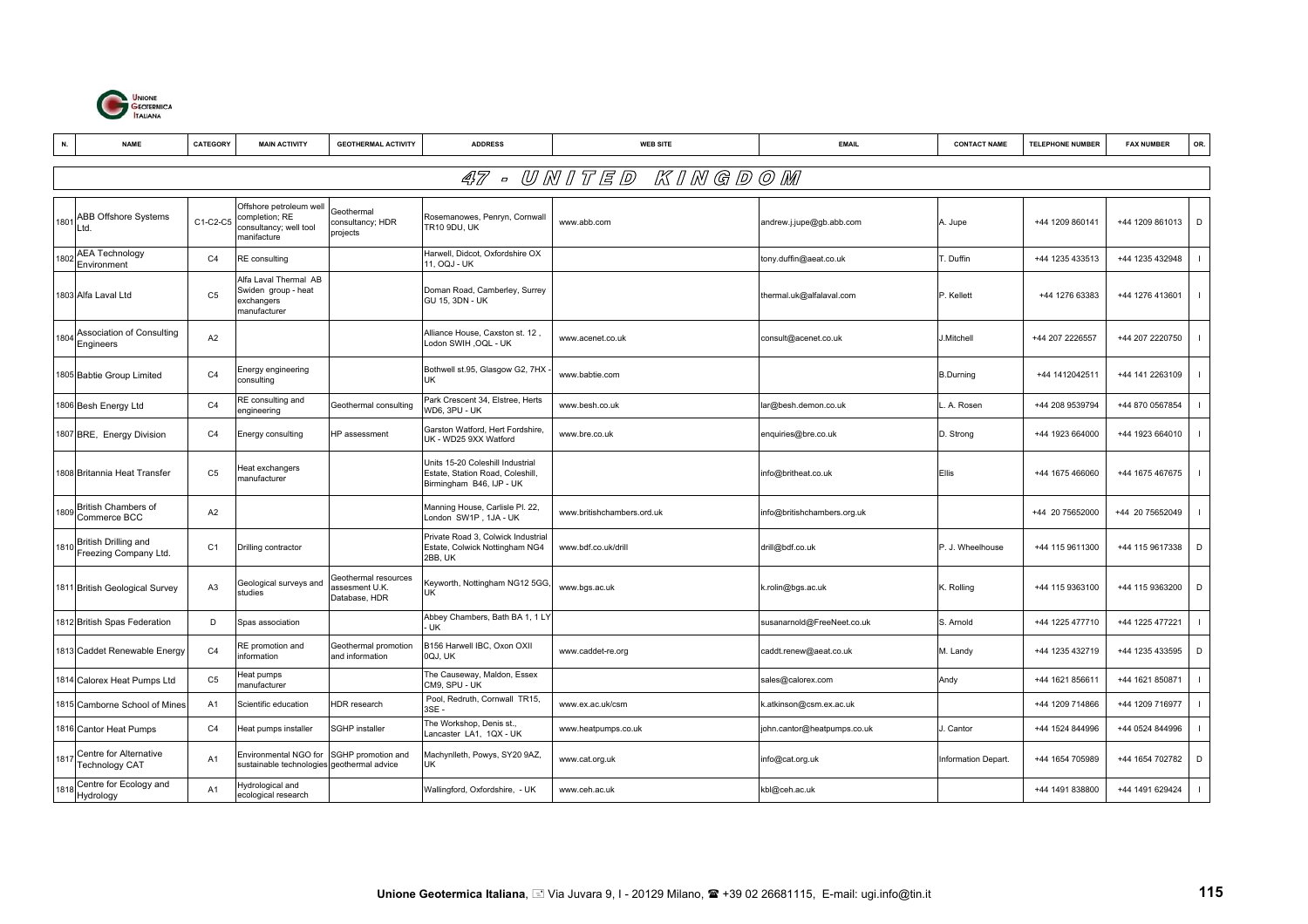

|      | <b>NAME</b>                                                                     | CATEGORY       | <b>MAIN ACTIVITY</b>                                                | <b>GEOTHERMAL ACTIVITY</b> | <b>ADDRESS</b>                                                                                     | <b>WEB SITE</b>                                  | <b>EMAIL</b>                          | <b>CONTACT NAME</b> | <b>TELEPHONE NUMBER</b> | <b>FAX NUMBER</b> | OR.                      |
|------|---------------------------------------------------------------------------------|----------------|---------------------------------------------------------------------|----------------------------|----------------------------------------------------------------------------------------------------|--------------------------------------------------|---------------------------------------|---------------------|-------------------------|-------------------|--------------------------|
|      | Centre for Renevable<br>1819 Energy Systems<br>Technology CREST                 | A <sub>1</sub> | RE research and<br>education                                        |                            | A. M. RE Laboratory,<br>Loughborough<br>University, Loughborough<br>Leicestershire LE 11, 3TU - UK | www.lboro.ac.uk                                  | A.J.White1@lboro.ac.uk                | A. White            | +44 1509 223466         | +44 1509 610031   | $\overline{\phantom{a}}$ |
|      | Chartered Institution of<br>1820 Water and Environmental<br>Management          | A <sub>2</sub> | Water and environment<br>nanagement<br>professional<br>organization |                            | John st. 15, London WC1N, 2EB<br>UK                                                                | www.ciwem.org.uk                                 | admin@ciwem.org.uk                    |                     | +44 20 78313110         | +44 20 74054967   | $\mathbf{I}$             |
| 182  | Confederation of British<br>Industry CBI                                        | A <sub>2</sub> |                                                                     |                            | Centre Point, New Oxford st. 103,<br>London WC1A, 1DU - UK                                         | www.cbi.org.uk                                   | enquiry.desk@cbi.org.uk               |                     | +44 20 73958247         | +44 20 72401578   |                          |
|      | 1822 Corus Tubes                                                                | C <sub>5</sub> | Steel pipes<br>nanufacturer                                         |                            | POB 101, Weldon Road, Corby,<br>Northants NN175UA - UK                                             |                                                  |                                       |                     | +44 1536 402121         | +44 1536 404424   |                          |
|      | 1823 CSMA Consultants Ltd                                                       | C1-C4          | RE consultants                                                      | SGHP applications          | Trevenson, Pool, Redruth.<br>Cornwall TR15, 3SE - UK                                               | www.csmaconsultants.com                          | enquiries@csmaconsultants.com         |                     | +44 1209 717724         | +44 1209 710893   |                          |
|      | 1824 Demco                                                                      | C <sub>5</sub> | Well casings<br>nanufacturer                                        |                            | Units 11-12 Star Industrial Park.<br>Bodmin Road, Coventry CV2,<br>5DB-UK                          | www.demco.co.uk                                  | sales@demco.co.uk                     | P.Flude             | +44 2476 602323         | +44 2476 602116   | $\mathbf{I}$             |
|      | Department for Transport,<br>1825 Local Government and the<br>Regions           | A <sub>3</sub> |                                                                     |                            | Eland House, Bressenden Pl.,<br>London SW1E, 5DU - UK                                              | www.detr.gov.uk                                  | press@detr.gov.uk                     |                     | +44 20 78903000         | +44 20 72760818   |                          |
|      | Department of Enterprise,<br>1826 Trade & Investment,<br><b>Energy Division</b> | A3R            | Promotes economic<br>development of N.<br>Ireland, including RE     | Geothermal energy          | Massey Avenue, Belfast BT4 2JP<br>Northern Ireland UK                                              | www.detini.gov.uk./cgi-bin/thinframe?url=/energy | lawrence.foye@detini.gov.uk           | Foye                | +44 2890 529269         | +44 2890 529549   | D                        |
|      | Department of Enviroment,<br>1827 Food and Rural Affairs<br><b>DEFRA</b>        | A <sub>3</sub> |                                                                     |                            | Nobel House, Smith st. 17,<br>London SW1P, 3JR - UK                                                | www.defra.gov.uk                                 | emb@doeni.gov.uk                      |                     | '+44 20 78903000        | +44 20 72760818   |                          |
| 1828 | Department of Trade and<br>Industry                                             | A <sub>3</sub> |                                                                     |                            | Victoria st. 1, London SW1H,<br>OET - UK                                                           | www.dti.gov.uk                                   | dti.enquiries@dti.gsi.gov.uk          |                     | +44 20 72155000         | +44 20 72220612   |                          |
|      | 1829 East European Energy<br>Report                                             | A4             | East Europe monthly<br>energy newsletter                            |                            | Publ. Platts, Wimbledon Bridge<br>House, Hartfield Road 1,<br>Wimbledon, London SW 19 3RU<br>UK    | www.platts.com/prducts.shtml                     | nfo@platts.com                        |                     | +44 20 78962241         | +44 20 789962121  |                          |
|      | 1830 Edeco Petroleum Services                                                   | C <sub>1</sub> | Drilling contractor and<br>well services                            |                            | Trent Lane, Castle Donington,<br>Derby DE74 2N UK                                                  | www.edeco.co.uk                                  | sales@edeco.co.uk                     | J. Beswick          | +44 1332 850060         | +44 1332 850553   | D                        |
| 1831 | Energy and Environmental<br>Management Group                                    | C <sub>4</sub> | RE consulting                                                       | SGHP applications          | Solar House, Clay Hill Road 22,<br>Quarrington Park, Sleaford NG34<br>7TF - UK                     |                                                  |                                       |                     | '+44 1529 304027        | +44 1529 410491   | $\overline{\phantom{a}}$ |
|      | 1832 Environment Agency                                                         | A <sub>3</sub> | Water and groundwater<br>Agency                                     |                            | Rio House, Waterside Drive,<br>Almondsbury, Bristol BS32, 4UD<br>UK                                |                                                  | enquiries@environmental-agency.gov.uk |                     | +44 1454 624400         | '+44 1454 624409  | $\overline{\phantom{a}}$ |
|      | 1833 EU Energy                                                                  | A <sub>4</sub> | <b>Neekly European</b><br>energy newsletter                         |                            | Publ. Platts, Wimbledon Bridge<br>House, Hartfield Road 1.<br>Wimbledon, London SW 19 3RU<br>UK    | www.platts.com/products.shtml                    | info@platts.com                       |                     | +44 20 78962241         | +44 20 78962121   |                          |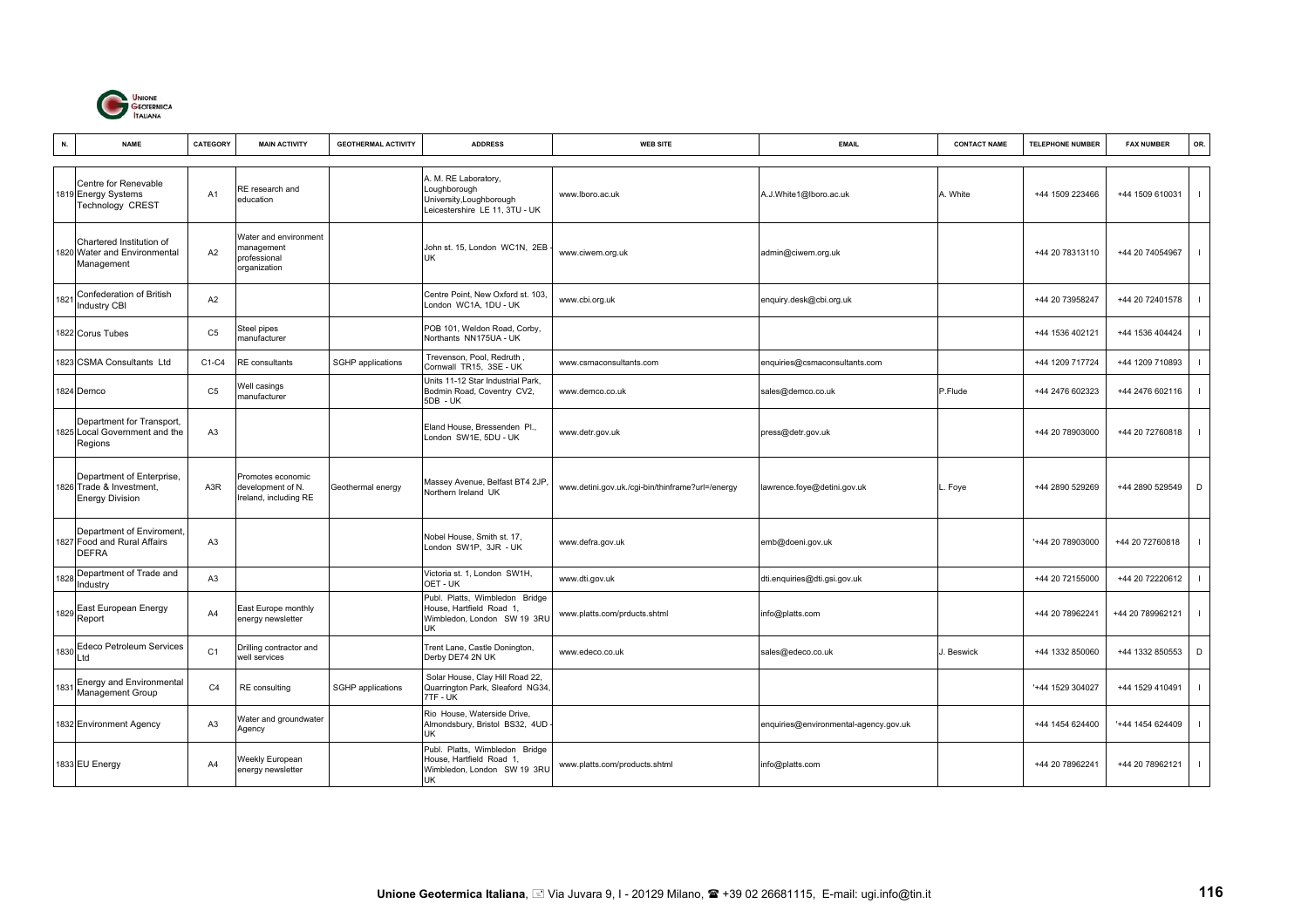

| N.   | <b>NAME</b>                                                      | CATEGORY       | <b>MAIN ACTIVITY</b>                                                                                      | <b>GEOTHERMAL ACTIVITY</b>                                                                         | <b>ADDRESS</b>                                                                         | <b>WEB SITE</b>                | <b>EMAIL</b>                | <b>CONTACT NAME</b> | <b>TELEPHONE NUMBER</b> | <b>FAX NUMBER</b> | OR.                      |
|------|------------------------------------------------------------------|----------------|-----------------------------------------------------------------------------------------------------------|----------------------------------------------------------------------------------------------------|----------------------------------------------------------------------------------------|--------------------------------|-----------------------------|---------------------|-------------------------|-------------------|--------------------------|
|      | European Bank for<br>1834 Reconstruction and<br>Development EBRD | A <sub>5</sub> | European Bank,<br>inancing energy<br>projects in central land<br>Eastern Europe and<br>Russian Federation | Financing geothermal<br>power projects                                                             | One Exchange Square, London<br>EC2A 2JN, UK                                            | www.ebrd.com                   | nairx@ebrd.com              | X. Nair             | +44 207 3386282         | +44 207 3386102   | D                        |
|      | 1835 Fortis Bank S.A./N.V.                                       | A2             | Energy financing, mainly<br>Benelux                                                                       | Geothermal power<br>projects financing                                                             | Camomille Court, 23 Camomille<br>Street, EC3A 7PP London, UK                           | www.fortisbank.com             | mike.davies@fortisbank.com  | M. Davies           | +44 207 4448706         | +44 207 4448792   | D                        |
| 1836 | Friends of Earth England,<br>Wales and N. Ireland                | A <sub>1</sub> | Climate and sustainable<br>energy lobbying NGO                                                            |                                                                                                    | Jnderwood st. 26-28, London<br>N1, 7JQ - UK                                            | www.foe.co.uk                  | info@foe.co.uk              |                     | +44 207 5661671         | +44 207 4900881   |                          |
| 1837 | <b>Future Energy Solutions</b><br>plc                            | C4             | Sustainable energy<br>oromotion                                                                           |                                                                                                    | larwell, Didcot, Oxfordshire OX<br>11. ORA - UK                                        | www.etsu.com                   | tony.duffin@aeat.co.uk      |                     | +44 1235 432450         | +44 1235 433066   |                          |
|      | 1838 Geological Society                                          | A1 - A2        | Earth sciences society<br>and professional<br>association                                                 |                                                                                                    | Burlington House, Piccadilly,<br>ondon W1V, OJU - UK                                   | www.geolsoc.org.uk             | enquiries@geolsoc.org.uk    |                     | +44 20 74349944         | +44 20 74398975   | $\overline{\phantom{a}}$ |
|      | 1839 Geoscience Ltd.                                             | C1-C4          | Geological consultants                                                                                    | Exploration and<br>eservoir engineering,<br><b>IDR</b> systems<br>consulting, SGHP<br>installation | almouth Business Park,<br>almouth TR11 4SZ, UK                                         | www.geoscience.co.uk           | contactgeo@geoscience.co.uk | P. Ledingham        | +44 1326 211070         | +44 1326 212754   | D                        |
|      | 1840 Gibb Ltd                                                    | C <sub>4</sub> | General consulting                                                                                        |                                                                                                    | Gibb House, London Road,<br>Reading, Berkshire RG6, 1BL -<br>ΙK                        | www.gibbltd.com                | hbeverid@gibb.co.uk         | . Ford              | +44 118 9635000         | +44 118 9491054   |                          |
|      | 1841 Gochst Ltd.                                                 | $C1-C4$        | Energy and RE<br>consulting                                                                               | Geothermal exploration<br>and heat plant<br>consulting                                             | Akerman Road, Surbiton,<br>Surrey, KT6 5NS, UK                                         | www.gord.demon.co.uk           | gordon@gord.demon.co.uk     | G. Johnson          | +44 20 83999010         | +44 20 83999010   | D                        |
|      | 1842 He@IthCare Solutions                                        | C <sub>4</sub> | leat systems installer                                                                                    | SGHP Installer                                                                                     | Whitehall Terr. 1, Whitehall,<br>Darwen Bb32LL - UK                                    | www.healthcaresolutions.org.uk | he@Ithcaresolutions.co.uk   |                     | +44 709 2009300         | +'44 709 2009300  | $\mathbf{I}$             |
|      | 1843 Heap & Digby Ltd.                                           | C <sub>4</sub> | lectrical-mechanical<br>vorks design and specs                                                            | Electrical-mechanical<br>works design and specs                                                    | 17 High Street, Carshalton, Surrey<br>SM6 3AP, UK                                      | www.heapdigby.co.uk            | info@heapdigby.co.uk        | . Davies            | +44 181 6695971         | +44 181 6693754   | D                        |
|      | 1844 Heat Pump Association                                       | A <sub>2</sub> | IP manufacturers<br>association                                                                           | SGHP promotion                                                                                     | lenley Road, Medmenham,<br>Marlow, Bucks, SL7 2ER, UK                                  | www.feta.co.uk                 | howardr@feta.co.uk          | R. Howard           | +44 1491 578674         | +44 1491 575024   | D                        |
|      | 1845 ICE Energy                                                  | C <sub>4</sub> | leat systems installer                                                                                    | <b>SGHP Installer</b>                                                                              | Jnit 8, Fraser's Yard, Oakfields<br>Industrial Estate Eynsham, Oxford<br>OX8. 1JN - UK | www.ice-energy.co.uk           | info@ice-energy.co.uk       |                     | +44 1865 882202         | +44 1865 882202   |                          |
|      | 1846 Institute of Energy                                         | A <sub>2</sub> | Energy technicians<br>professional association                                                            |                                                                                                    | Devonshire st. 18, London W1G,<br>7AU - UK                                             | www.instenergy.org.uk          | info@ioe.org.uk             | M. Adams            | +44 207 5807124         | +44 207 5804420   |                          |
| 1847 | Institution of Agricultural<br>Engineers                         | A <sub>2</sub> | Professional<br>ssociation ;agricultural<br>engineering promotion                                         |                                                                                                    | West End Road, Silsoe, Bedford<br>MK45, 4DU - UK                                       | www.iagre.org                  | crw@iagre.org               | Ellis               | +44 1525 861096         | +44 1525 861660   | $\mathbf{I}$             |
| 1848 | Institution of Civil<br>Engineers                                | A <sub>2</sub> | Professional<br>association; energy<br>ngineering education<br>and promotion                              |                                                                                                    | Great George Street, London,<br>SW1P 3AA, UK                                           | www.ice.org.uk                 | andrew.tillbrook@ice.org.uk | A. Tillbrook        | +44 20 76652241         | +44 20 77991325   | D                        |
| 1849 | International Water<br>Association                               | A <sub>5</sub> |                                                                                                           |                                                                                                    | Alliance House, Caxston st. 12,<br>OQS - UK.                                           | www.iwahq.org.uk               | water@jwahq.org.uk          |                     | +44 2076545500          | +44 20 76545555   |                          |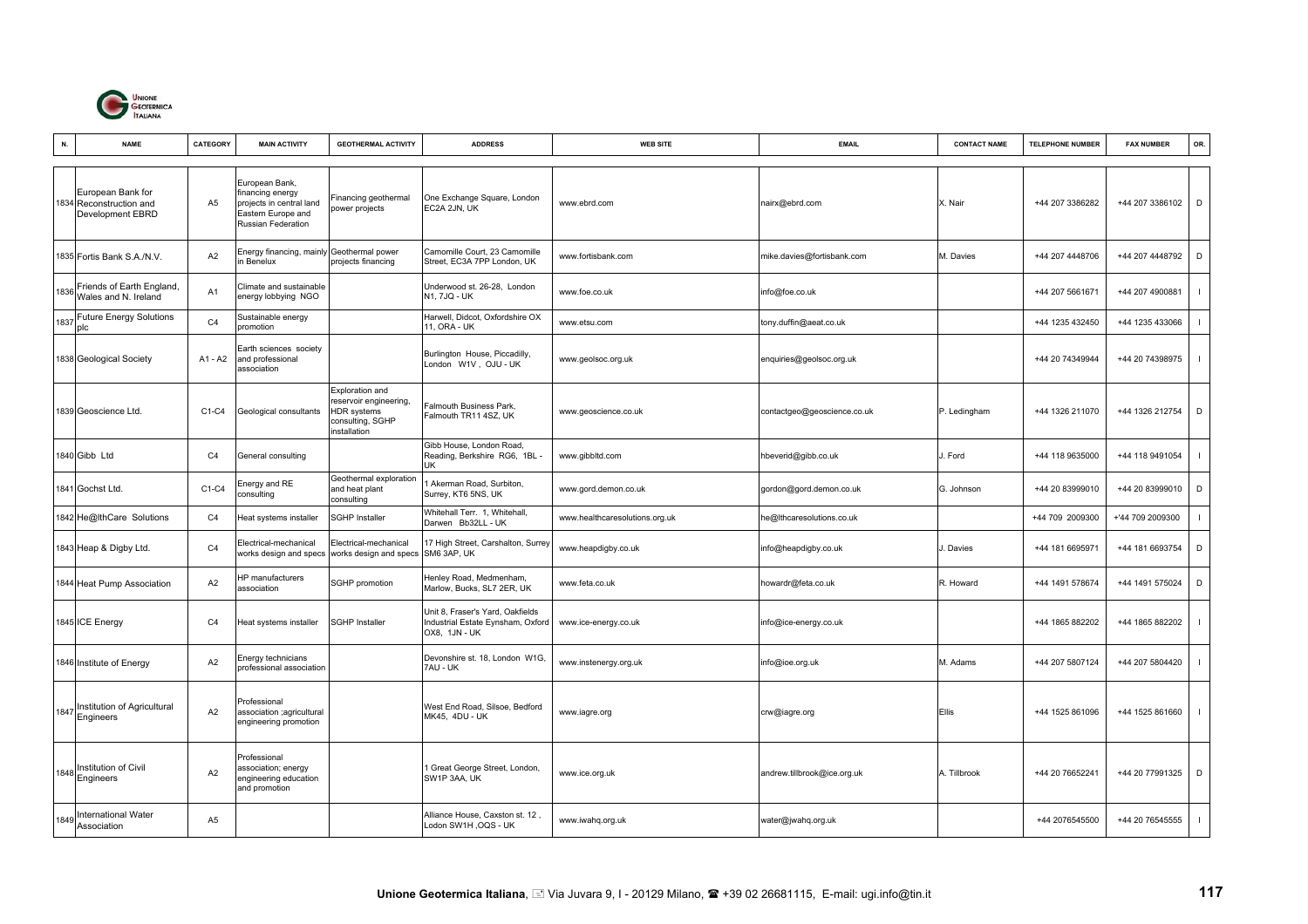

|      | <b>NAME</b>                                                           | CATEGORY       | <b>MAIN ACTIVITY</b>                                         | <b>GEOTHERMAL ACTIVITY</b>                                                                         | <b>ADDRESS</b>                                                                                                | <b>WEB SITE</b>                | <b>EMAIL</b>                | <b>CONTACT NAME</b> | <b>TELEPHONE NUMBER</b> | <b>FAX NUMBER</b> | OR.          |
|------|-----------------------------------------------------------------------|----------------|--------------------------------------------------------------|----------------------------------------------------------------------------------------------------|---------------------------------------------------------------------------------------------------------------|--------------------------------|-----------------------------|---------------------|-------------------------|-------------------|--------------|
|      | 1850 James and James Ltd                                              | A4             | Science and industry<br>publishers                           |                                                                                                    | William Road 35-37, London<br>NW1, 3ER - UK                                                                   | www.jxj.com                    | robin.george@jxj.com        |                     | +44 20 73878558         | +44 20 73878998   | $\mathbf{I}$ |
|      | 1851 Joint Environmental<br>Market Unit JEMU                          | A <sub>3</sub> | Governament support<br>and promotion unit for<br>environment |                                                                                                    | Buckingham Palace Road 151,<br>ondon SW1W, 9SS - UK                                                           |                                | garry.poole@.dti.gov.uk     |                     | +44 207 2151037         | +44 207 2151089   | $\mathbf{I}$ |
|      | 1852 Kensa Engineering Ltd.                                           | C5             |                                                              | SGHP manufacturer                                                                                  | regoniggie Ind Est, Falmouth,<br>TR11 4RT, UK                                                                 | www.kensaengineering.com       | info@kensaengineering.com   | R. Freeborn         | +44 1326 377627         | +44 1326 374470   | D            |
|      | 1853 Knight Piesold Ltd.                                              | C <sub>4</sub> | Power, water,<br>environmental<br>nfrastructure consultant   | Hydrology, geothermal<br>power and<br>nvironmental<br>consultant                                   | Kanthack House, Station Road,<br>Ashford, Kent TN23 1PP, UK                                                   | www.knightpiesold.com          | power@knightpiesold.co.uk   | M.J. McWilliams     | +44 1233 658200         | +44 1233 658299   | D            |
|      | 1854 Mott MacDonald Ltd                                               | C <sub>4</sub> | Engineering consultant                                       |                                                                                                    | St. Anne House, Wellesley Road,<br>Croydon CR9, 2UL - UK                                                      | www.mottmac.com                | marketing@mottmac.com       |                     | +44 1273 365000         | +44 1273 365100   | $\mathbf{I}$ |
| 1855 | National Energy<br>Foundation                                         | A <sub>1</sub> | RE advice                                                    |                                                                                                    | Davy Avenue, Knowlhill, Milton<br>Keynes MK5, 8NG - UK                                                        | www.natenergy.org.uk           | nef@natenerg.demon.co.uk    | G. Ellis            | +44 1908 665555         | +44 1908 665577   | $\mathbf{I}$ |
|      | 1856 National Farmers' Union                                          | A2             | Agricultural operators<br>association                        |                                                                                                    | Agriculture Hause, Shaftsbury<br>Avenue 164, London WC2H,<br>8HL - UK                                         | www.nfu.org.uk                 | nfu.press.office@nfu.org.uk | N. Starkey          | +44 20 73317200         | +44 20 73317376   | $\mathbf{I}$ |
|      | 1857 New Century Finance Ltd.                                         | A2             | inance deals                                                 | RE finance<br>arrangements                                                                         | PO Box 438, East Grinstead,<br>RH19 3AE, UK                                                                   |                                | rwp@newcenturyfinance.co.uk | R. W. Price         | +44 1342 328805         | +44 1342 303375   | D            |
|      | 1858 Neyrfor-Weir Ltd                                                 | C <sub>5</sub> | Drilling turbines<br>nanufacturer                            |                                                                                                    | Hareness Circle, Altens Industrial<br>Estate, Aberdeen AB12, 3LY- UK                                          | www.neyrfor.net                | Northsea@neyrfor.co.uk      |                     | +44 1224 895661         | +44 1224 875257   | $\mathbf{I}$ |
|      | 1859 Nifes Consulting Group                                           | C <sub>4</sub> | Energy and<br>environmental<br>consulting                    |                                                                                                    | Woodside Terrace, Glasgow<br>G37, UY - UK                                                                     |                                | glasgow@nifes.co.uk         |                     | +44 141 3322453         | +44 1413330402    |              |
| 1860 | Northern Ireland Chamber<br>of Commerce and Industry                  | A <sub>2</sub> |                                                              |                                                                                                    | Chamber of Commerce House.<br>Great Victoria st. 22, Belfast BT2,<br>7BJ - UK                                 | www.nicci.co.uk                | nicham@dial - pipex.com     |                     | +44 28 90244113         | +44 28 90247024   | $\mathbf{I}$ |
|      | Parlamentary Renewable<br>1861 and Sustainable Energy<br>Group PRASEG | A <sub>3</sub> | Parlamentarians group<br>for RE promotion                    |                                                                                                    | Grosvenor Gardens 35, London<br>SWIW, OBF - UK                                                                |                                | praseg@chpa.co.uk           | A. Marlow           | +44 207 2335887         | +44 207 6309122   | $\mathbf{I}$ |
|      | 1862 PB Power Ltd.                                                    | C1-C4          | Yower industry<br>concultancy                                | Geothermal exploration<br>and reservoir evaluation<br>plant design and<br>construction supervision | Amber Court, William Armstrong<br>Drive, Newcastle upon Tyne, NE4<br>YQ, UK                                   | www.pbworld.net                | burdoni@pbworld.com         | Burdon              | +44 191 2261899         | +44 191 2261104   | D            |
|      | 1863 Powersystems UK Ltd                                              | C <sub>4</sub> | Electrical systems<br>designer and installer                 | Southampton<br>geothermal plant<br>electrical systems                                              | Badminton Road Trading Estate,<br>Badminton Road, Yate, Bristol<br><b>BS37 5GG - UK</b>                       | www.powersystemssuk.co.uk      | sales@powersystemsuk.co.uk  | Fedrick             | +44 1454 318000         | +44 1454 318111   | $\mathbf{I}$ |
|      | 1864 Press Association Ltd                                            | A4             | News agency                                                  |                                                                                                    | Vauxhall Bridge Road 292,<br>ondon SW1V, 1AE - UK                                                             | www.pressassociation.press.net | info@pa.press.net           |                     | +44 20 79637000         | +44 20 79637192   | $\mathbf{I}$ |
|      | 1865 Refocus                                                          | A4             | Bimonthly RE magazine                                        |                                                                                                    | Editor: Elsevier Advanced<br>Fechnology, The Boulevard,<br>angford Lane, Kidlington, Oxford<br>OX 5, 1GB - UK | www.re-focus.net               | p.spencer@elsevier.co.uk    | E. Welsh            | +44 1865 843648         | +44 1865 843971   | $\mathbf{I}$ |
| 1866 | Renewable Energy<br>Newsletter                                        | A4             | Quarterly RE magazine                                        |                                                                                                    | ed. Caddet, Harwell 168,<br>Oxfordshire OX11, OQJ - UK                                                        | www.caddet-re.org              |                             |                     | +44 1235 433508         | +44 1235 433595   | $\mathbf{I}$ |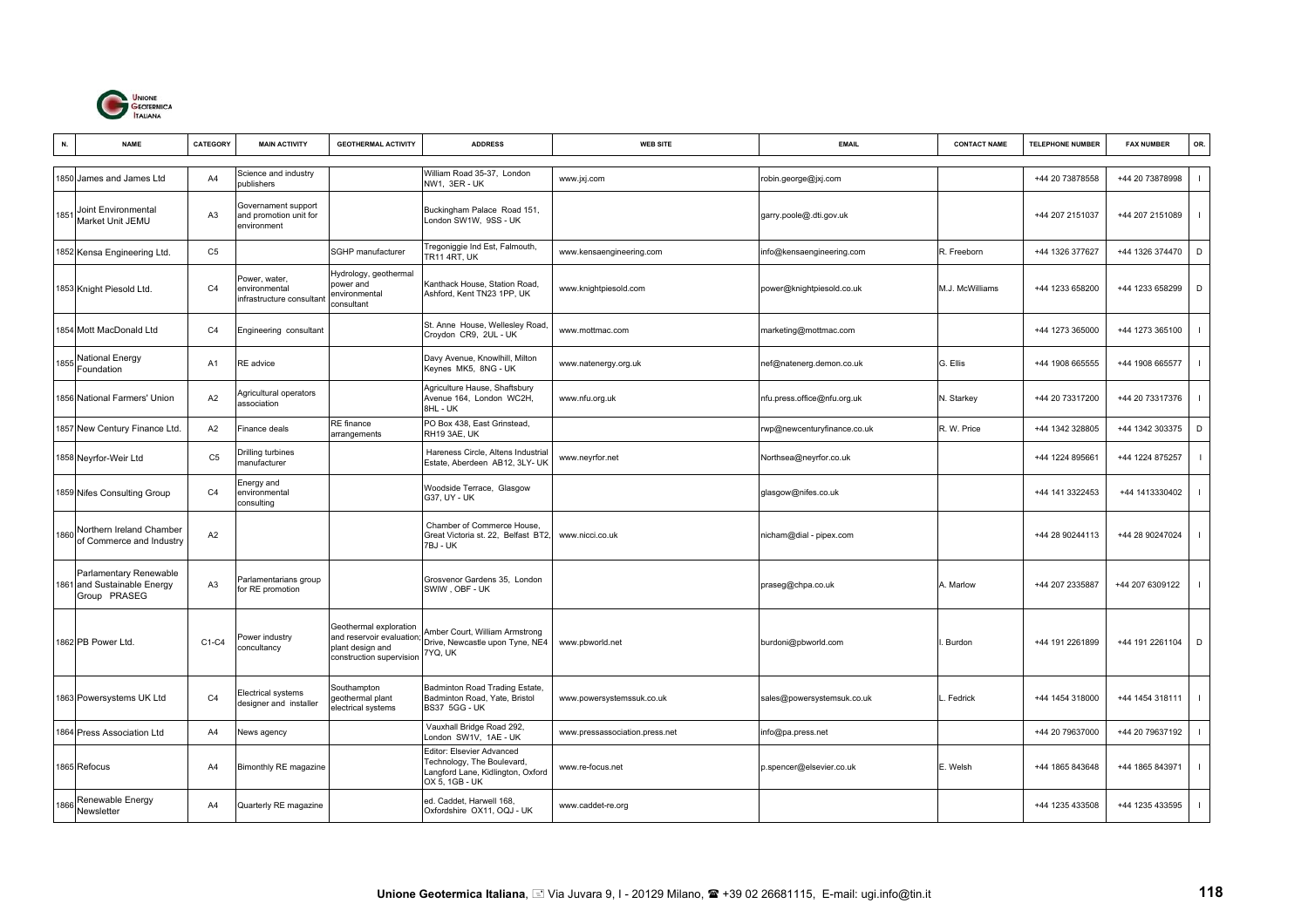

|      | <b>NAME</b>                                                                                | CATEGORY       | <b>MAIN ACTIVITY</b>            | <b>GEOTHERMAL ACTIVITY</b>                                        | <b>ADDRESS</b>                                                                                  | <b>WEB SITE</b>                    | <b>EMAIL</b>                       | <b>CONTACT NAME</b> | <b>TELEPHONE NUMBER</b> | <b>FAX NUMBER</b> | OR.            |
|------|--------------------------------------------------------------------------------------------|----------------|---------------------------------|-------------------------------------------------------------------|-------------------------------------------------------------------------------------------------|------------------------------------|------------------------------------|---------------------|-------------------------|-------------------|----------------|
| 1867 | Renewable Energy Office<br>for Cornwall REOC                                               | A3R            | RE promotion                    |                                                                   | Trevenson, Pool, Camborne,<br>Cornwall TR15, 3SE - UK                                           | www.reoc.co.uk                     | reoc@csm.ex.ac.uk                  |                     | +44 1209 610701         | +44 1209 612041   | $\mathbf{I}$   |
|      | 1868 Renewable Energy Report                                                               | A4             | Monthly RE newsletter           |                                                                   | Publ. Platts, Wimbledon Bridge<br>House, Hartfield Road 1,<br>Wimbledon, London SW 19 3RU<br>UK | www.platts.com/products.shtml      | info@platts.com                    |                     | +44 20 72155000         | +44 20 72220612   | $\mathbf{I}$   |
|      | 1869 Renewable Energy World                                                                | A4             | Bimonthly RE magazine           |                                                                   | Editor: James &James Ltd,<br>William Road 35-37, London<br>NW1, 3 ER - UK                       | www.jxj.com/rew                    | rew@jxj.com                        |                     | +44 20 73878558         | +44 20 73878998   | $\blacksquare$ |
|      | 1870 Reuters Ltd.                                                                          | A4             | News agency                     |                                                                   | 85 Fleet Street, London, EC4P<br>4AJ, UK                                                        | www.reuters.co.uk                  | editor.reuters@reuters.com         |                     | +44 20 72501122         | +44 20 73245400   | $\mathsf D$    |
| 1871 | Robert Gordon University,<br><b>Environment Division</b>                                   | A <sub>1</sub> | Ecological education            |                                                                   | Schoolhill, Aberdeen AB10, 1FR<br>UK                                                            | www.eee.rgu.ac.uk                  |                                    |                     | +44 1224 262000         | +44 1224 263000   | $\mathbf{I}$   |
| 187  | Scottish Renewables<br>Forum                                                               | A <sub>2</sub> | Scottish RE promotion           |                                                                   | Leighton Avenue 5, Dunblane<br>FK15, OEB - UK                                                   | www.scottishrenewables.com         | rob.forrest@scottishrenewables.com | R. Forrest          | +44 1786 825839         | +44 1786 821133   | $\mathbf{I}$   |
|      | 1873 Smart Energy UK Ltd                                                                   | C <sub>4</sub> | leating systems<br>nstaller     | SGHP installer                                                    | Shrub End Road 282, Colchester<br>CO3, 4RL - UK                                                 | www.smartenergyuk.com              | info@smartenergyuk.com             | . Berry             | +44 1206 516677         | +44 1206 516678   | $\mathbf{I}$   |
|      | 1874 Southampton City Council                                                              | C <sub>3</sub> |                                 | Geothermal DH<br>Southampton owner                                | Civic Centre, Southampton, S014<br>LY, UK                                                       | www.southampton.gov.uk/geothermal  | mailbox@utilicom.co.uk             | J. Greenwood        | +44 1293 549944         | +44 1293 535765   | $\mathsf D$    |
|      | 1875 Southampton Geothermal<br>Heating Co. Ltd.                                            | C <sub>3</sub> |                                 | Geothermal DH<br>Southampton operator                             | Garrett House Manor Royal,<br>Crawley, West Sussex RH10 9UT,                                    | www.utilicom.co.uk                 | simon@southampton.gov.uk           | S. Woodward         | +44 1293 549944         | +44 1293 535765   | D              |
|      | 1876 Torpy Energy                                                                          | C <sub>4</sub> | Energy consultant               |                                                                   | Merchants House, Regent st. 26-<br>28, Bristol BS8, 4HG - Uk                                    | www.torpy.co.uk/energy             | roger.hawes@torpy.co.uk            | R. Hawes            | '+44 117 9389300        | '+44 117 9389315  | $\mathbf{I}$   |
|      | 1877 Turbine Blading Ltd.                                                                  | C <sub>5</sub> | Steam and gas turbine<br>blades | Geothermal steam<br>lades and diaphragm<br>manufacture and repair | Station Road, Shipston on Stour,<br>Varks, England CV36 4BL, UK                                 | www.turbineblading.com             | turbineblading@ps.ge.com           | M. Fraser           | +44 1608 661805         | +44 1608 662249   | D              |
|      | 1878 TV Energy                                                                             | A <sub>2</sub> | RE promotion NGO                | SGHP promotion                                                    | iberty House, New Greenham<br>Park RG19, UK-6HW Newbury                                         | www.tvenergy.org                   | keith.richards@tvenergy.org        | K. Richards         | +44 1635 817420         | +44 1635 552779   | $\mathbf{I}$   |
|      | 1879 U.K. Heat Pump Network                                                                | A <sub>2</sub> | IP promotion                    | SGHP promotion                                                    | <b>NIFES House, Sinderland Road,</b><br>Altrincham, WA14 SHQ                                    | www.heatpumpnet.org.uk             | secretariat@heatpumpnet.org.uk     |                     | +44 161 928 5791        | +44 161 926 8718  | $\mathbf{I}$   |
|      | University of Glasgow,<br>1880 Faculty of Science and<br>Technology                        | A <sub>1</sub> | Scientific education            |                                                                   | Glasgow G 12, 8 QQ - UK                                                                         | www.gla.ac.uk                      | dst2@gcal.ac.uk                    |                     | +44 141 3313346         | +44 141 3313778   | $\mathbf{I}$   |
|      | University of Leeds,<br>1881 Faculty of Earth and<br>Environment                           | A <sub>1</sub> | Earth sciences<br>education     |                                                                   | eeds LS 2, 9 JT - UK                                                                            | http://earth.leeds.ac.uk/earth.htm | enquiries@earth.leeds.ac.uk        |                     | +44 1532 336630         | +44 1532 335259   | $\mathbf{I}$   |
|      | University of Reading,<br>1882 Centre for Agricultural<br>Strategy                         | A1             | Agricultural education          |                                                                   | POB 236, Earley Gate, Reading<br>RG6, 2AT - UK                                                  |                                    |                                    |                     | +44 1189 318150         | '+44 1189 353423  | $\mathbf{I}$   |
|      | University of<br>1883 Southampton, Department<br>of Civil and Environmental<br>Engineering | A <sub>1</sub> | <b>Fechnical education</b>      | Sustainable Energy<br>Research Group                              | Southampton SO17, 1BJ - UK                                                                      | www.soton.ac.uk/serg               | bahaj@soton.ac.uk                  | A. S. Bahaj         | '+44 23 80592051        | '+44 23 80677519  | $\mathbf{I}$   |
| 1884 | University of Sunderland,<br>Renewable Energy Centre                                       | A <sub>1</sub> | <b>RE</b> education             |                                                                   | Ryhope Road, Sunderland SR2,<br>7EE - UK                                                        |                                    | bob.harrison@sunderland.ac.uk      | R. Harrison         | +44 191 5152845         | +44 141 515 2741  | $\mathbf{I}$   |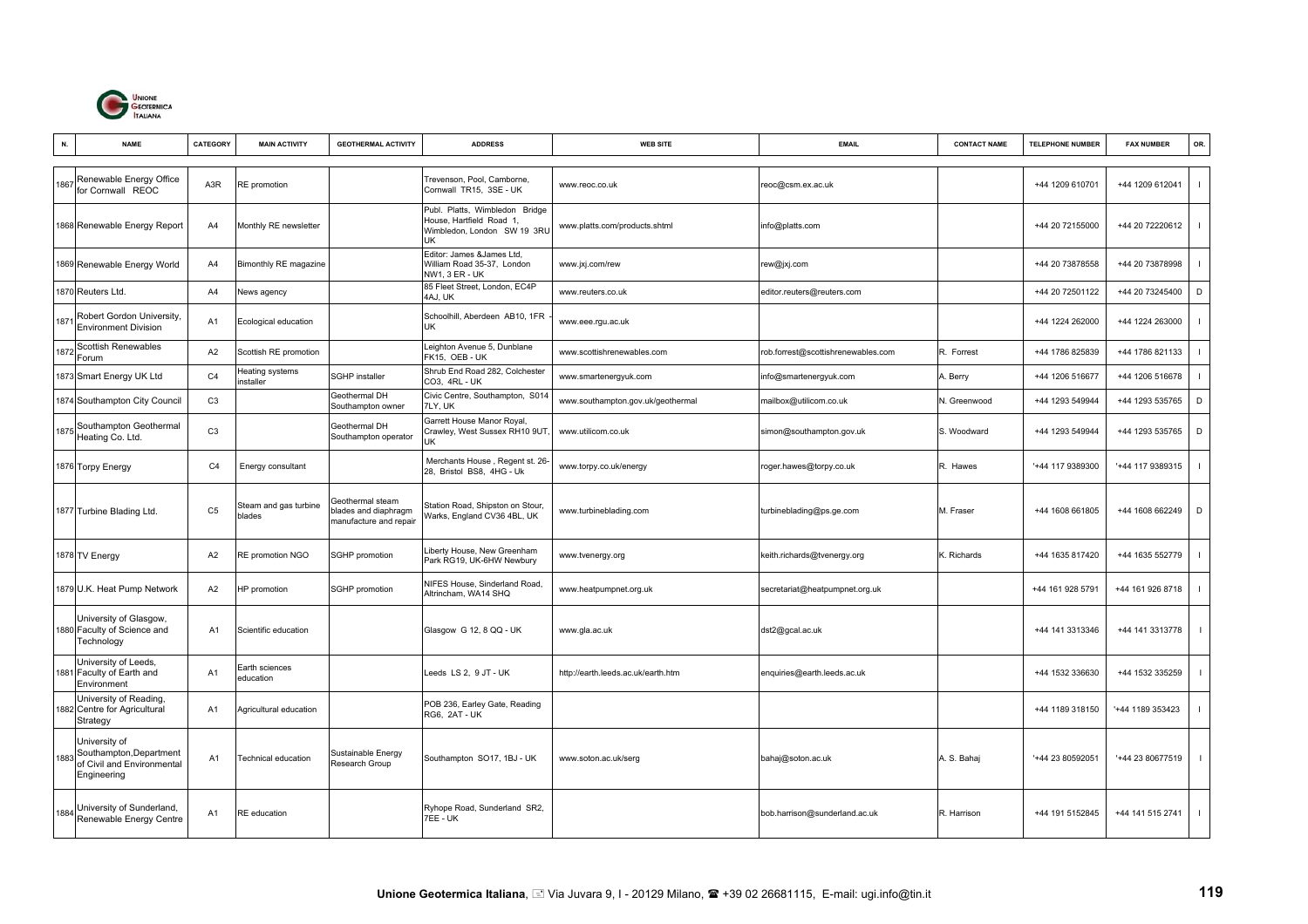

| N. | <b>NAME</b>                                                           | <b>CATEGORY</b> | <b>MAIN ACTIVITY</b>                                                           | <b>GEOTHERMAL ACTIVITY</b>                  | <b>ADDRESS</b>                                                                                             | <b>WEB SITE</b>        | <b>EMAIL</b>            | <b>CONTACT NAME</b> | <b>TELEPHONE NUMBER</b> | <b>FAX NUMBER</b> | OR. |
|----|-----------------------------------------------------------------------|-----------------|--------------------------------------------------------------------------------|---------------------------------------------|------------------------------------------------------------------------------------------------------------|------------------------|-------------------------|---------------------|-------------------------|-------------------|-----|
|    |                                                                       |                 |                                                                                |                                             |                                                                                                            |                        |                         |                     |                         |                   |     |
|    | 1885 White Design Associates                                          | C <sub>4</sub>  | Low energy impact<br>building achitectural<br>design                           | SGHP buildings design                       | 19 Albert Park, Montpelier, Bristol,<br>BS6 5NE, UK                                                        | www.white-design.co.uk | info@white-design.co.uk | C. White            | +44 117 9547333         | +44 117 9411783   | D   |
|    | World Directory of<br>1886 Renewable Energy<br>Suppliers and Services | A <sub>4</sub>  | Yearly world RE<br>directory                                                   | Geothermal operators                        | Editor & Publisher:<br>James&James, William Road 35-<br>and organizations listing 37, London NW1, 3ER - UK | www.jxj.com            | wdress@jxj.com          |                     | +44 20 73878558         | '+44 20 73878998  |     |
|    | 1887 World Energy Council<br><b>WEC</b>                               | A <sub>5</sub>  | International energy<br>information and<br>promotion association               |                                             | Regency House, Warwick st. 1-4,<br>London W1B, 5LT - UK                                                    | www.worldenergy.org    | info@worldenergy.org    | E. Virkkala Nekaev  | '+44 20 77345996        | '+44 20 77345926  |     |
|    | 1888 World Renewable Energy                                           | A <sub>5</sub>  | International RE<br>promotion and education Geothermal resource<br>association | promotion and education Reading RG6 4HN, UK | 147, Hilmanton, Lower Earley,                                                                              | www.wrenuk.co.uk       | asayigh@netcomuk.co.uk  | A. Sayigh           | +44 118 9611364         | +44 118 9611365   | D   |
|    | 1889 WS Atkins Consultants Ltd                                        | C <sub>4</sub>  | Engineering consulting                                                         |                                             | Woodcote Grove, Ashley Road,<br>Epsom, Surrey KT18, 5BW - UK                                               | www.wsatkins.co.uk     | info@wsatkins.com       | . Catto             | +44 1372 726140         | +44 1372 740055   |     |
|    | 1890 WWF-UK                                                           | A <sub>1</sub>  | Sustainable energy<br>promotion NGO                                            |                                             | Panda House, Weyside Park,<br>Godalming, Surrey GU7, 1XR -<br>UK                                           | www.wwf-uk.org         | rmarsh@wwfnet.org       |                     | '+44 1483 412545        | +44 1483 426409   |     |

## 48 - V A T I C A N C I T Y

| 1891 Agenzia Internazionale<br>Fides           | A4     | News agency                  | Palazzo di Propaganda Fide, via di<br>Propaganda 1C, Roma 00187 | www.fides.org | fides@fides.va | +39 06 69880115 | +39 06 69880107 |  |
|------------------------------------------------|--------|------------------------------|-----------------------------------------------------------------|---------------|----------------|-----------------|-----------------|--|
| 1892 Istituto per le Opere di<br>Religione IOR | A2     | <b>Financial institution</b> | Città del Vaticano VA - 00120                                   |               |                | +39 06 69883354 | +39 06 69883809 |  |
| 893 Pontificia Academia<br>Scientiarum         | $\sim$ | General sciences<br>societ   | Casina Pio IV, Città del Vaticano<br>VA - 00120                 |               |                | +39 06 69883451 | +39 06 69885218 |  |

## 49 - Y U G O S L A V I A

|      | 1894 Academy of Sciences and<br>Art of Montenegro CANU                            | A1               | General learned society         | Rista Stijovica 5, Podgorica YU -<br>81000        |                               | +381 81 631095  |                 |  |
|------|-----------------------------------------------------------------------------------|------------------|---------------------------------|---------------------------------------------------|-------------------------------|-----------------|-----------------|--|
| 1895 | Federal Ministry of<br>Agriculture                                                | A <sub>3</sub>   |                                 | Belgrade YU - 11000                               |                               |                 |                 |  |
|      | 1896 Federal Ministry of<br>Development and Science                               | A <sub>3</sub>   |                                 | Bul. Mihaila Pupina 2, New<br>Belgrade YU - 11070 | jasmina@hera.smrnzs.sv.gov.yu | +381 113114240  |                 |  |
| 1897 | Federal Ministry of<br>Economy                                                    | A <sub>3</sub>   |                                 | Bul. Mihaila Pupina 2, New<br>Belgrade YU - 11070 |                               | +381 11 3111170 |                 |  |
|      | 1898 HS Janko Lisjak (Serbia)                                                     | C4               | Ecological energy<br>consultant | Paunova 57, Belgrade YU -<br>11000                | nidzo@eunet.yu                | +381 11 3614549 | +381 11 3614549 |  |
|      | Ministry of Agriculture,<br>Forestry and Water<br>1899 Management<br>(Montenegro) | A3R              |                                 | Stanka Dragojevica 2, Podgorica<br>YU             |                               | +381 81 242106  | +381 81 246553  |  |
|      | 1900 Ministry of Agriculture<br>(Serbia)                                          | A <sub>3</sub> R |                                 | Nemanjina 26, Belgrade YU -<br>11000              |                               | +381 11 3616271 |                 |  |
| 1901 | Ministry of Education and<br>Science (Montenegro)                                 | A <sub>3</sub> R |                                 | Vuka Karadzica 3, Podgorica YU                    |                               | +381 81 612999  | +381 81 612996  |  |